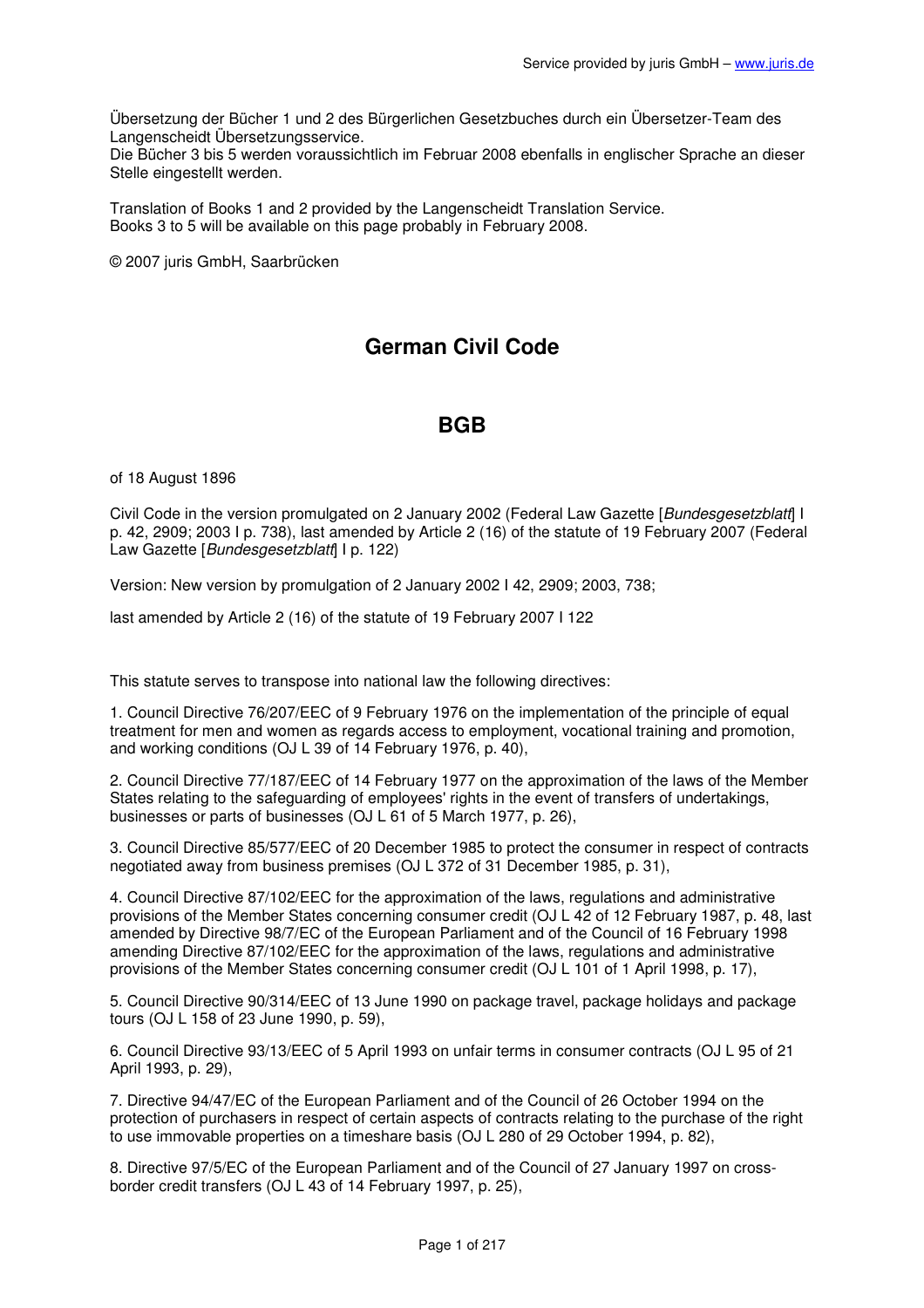9. Directive 97/7/EC of the European Parliament and of the Council of 20 May 1997 on the protection of consumers in respect of distance contracts (OJ L 144 of 4 June 1997, p. 19),

10. Articles 3 to 5 of Directive 98/26/EC of the European Parliament and of the Council of 19 May 1998 on settlement finality in payment and securities settlement systems (OJ L 166 of 11 June 1998, p. 45),

11. Directive 1999/44/EC of the European Parliament and of the Council of 25 May 1999 on certain aspects of the sale of consumer goods and associated guarantees (OJ L 171 of 7 July 1999, p. 12),

12. Articles 10, 11 and 18 of Directive 2000/31/EC of the European Parliament and of the Council of 8 June 2000 on certain legal aspects of information society services, in particular electronic commerce, in the Internal Market ("Directive on electronic commerce" OJ L 178 of 17 July 2000, p. 1),

13. Directive 2000/35/EC of the European Parliament and of the Council of 29 June 2000 on combating late payment in commercial transactions (OJ L 200 of 8 August 2000, p. 35).

**Book 1** 

**General Part** 

**Division 1** 

**Persons** 

**Title 1** 

**Natural persons, consumers, entrepreneurs** 

**Section 1** 

# **Beginning of legal capacity**

The legal capacity of a human being begins on the completion of birth.

**Section 2** 

# **Beginning of majority**

Majority begins at the age of eighteen.

# **Sections 3 - 6**

(repealed)

#### **Section 7**

#### **Residence; establishment and termination**

(1) A person who settles permanently in a place establishes his residence in that place.

(2) There may be a residence in more than one place at the same time.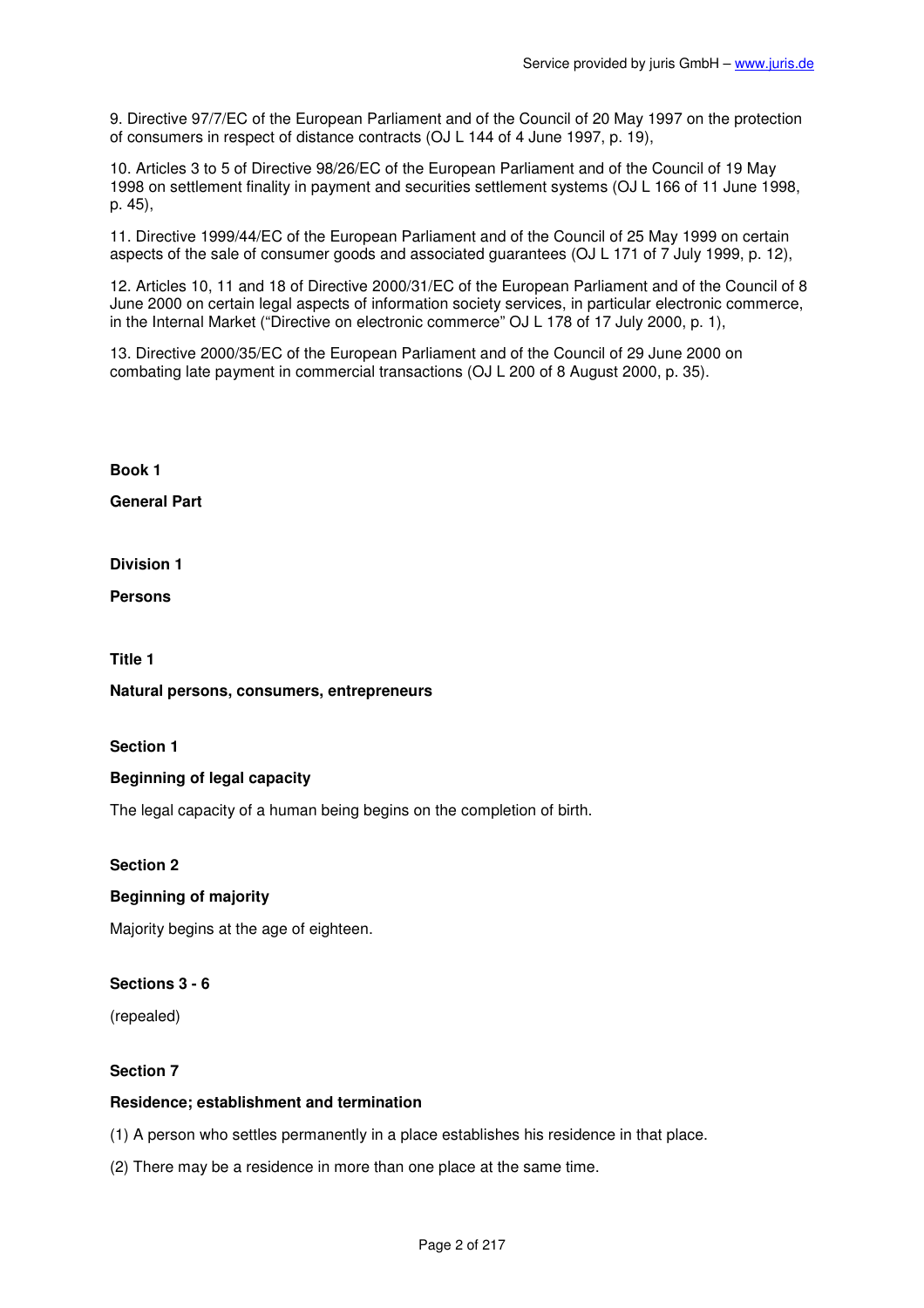(3) Residence is terminated if the person abandons the place of residence with the intention of giving it up.

# **Section 8**

# **Residence of persons who lack full capacity to contract**

(1) A person who is not capable of contracting or who has limited capacity to contract can neither establish nor terminate residence without the consent of his legal representative.

(2) A minor who is or has been married may independently establish and terminate residence.

### **Section 9**

### **Residence of a soldier**

(1) A soldier has his residence in his garrison. The residence of a soldier who has no garrison within the country is deemed to be his last garrison within the country.

(2) These provisions do not apply to soldiers who are merely doing compulsory military service or who cannot independently establish residence.

### **Section 10**

(repealed)

#### **Section 11**

### **Residence of a child**

A minor child shares the residence of its parents; it does not share the residence of a parent who lacks the right to care for the person of the child. If neither parent has the right to care for the person of the child, the child shares the residence of the person who has this right. The child retains the residence until it validly abandons it.

### **Section 12**

### **Right to a name**

If the right of a person to use a name is disputed by another person, or if the interest of the person entitled to the name is injured by the unauthorised use of the same name by another person, the person entitled may require the other to remove the infringement. If further infringements are to be feared, the person entitled may seek a prohibitory injunction.

### **Section 13**

### **Consumer \*)**

A consumer means every natural person who enters into a legal transaction for a purpose that is outside his trade, business or profession.

-----

### \*) Official note:

These provisions serve to implement the directives set out above under numbers 3, 4, 6, 7, 9 and 11.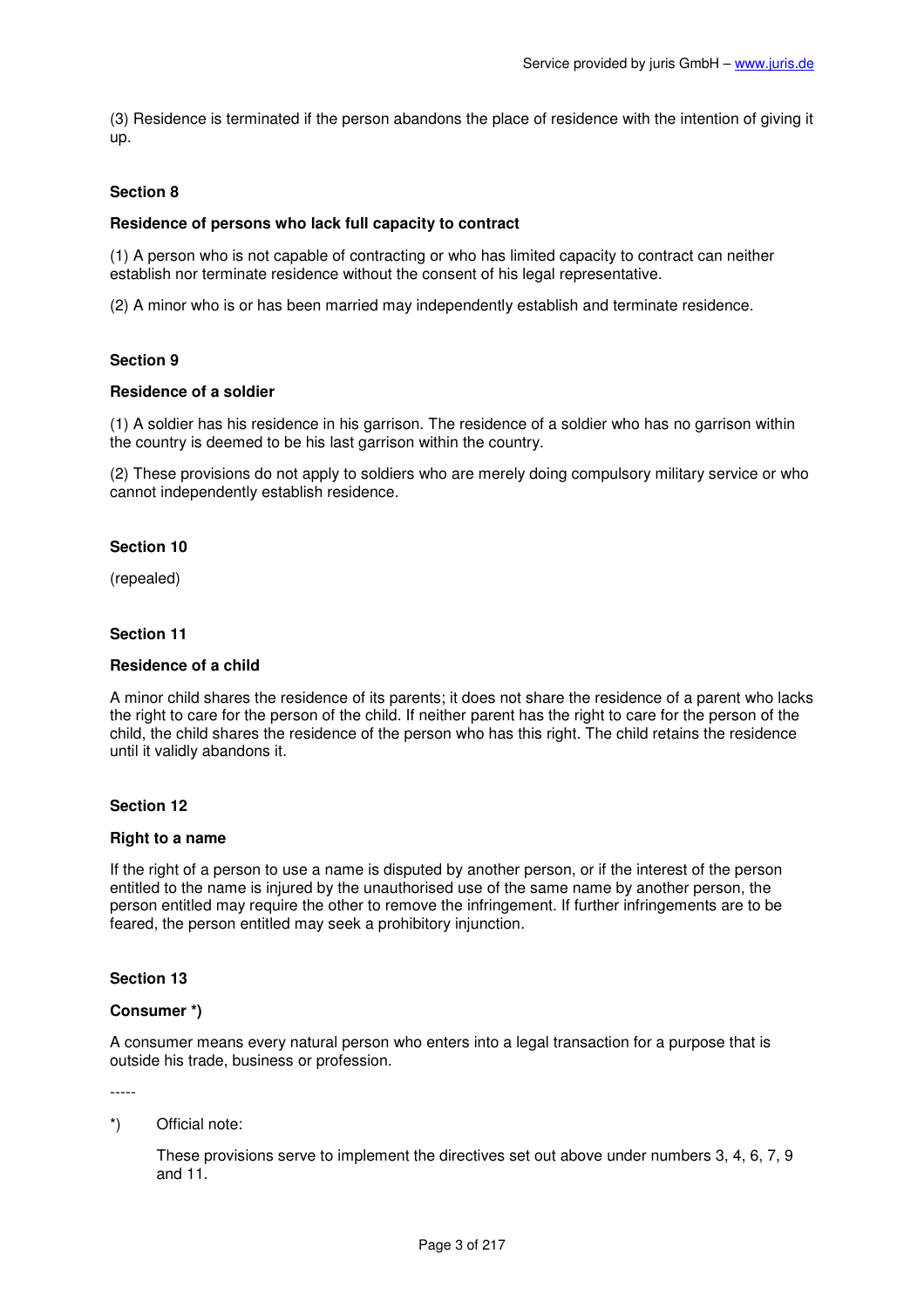# **Entrepreneur \*)**

(1) An entrepreneur means a natural or legal person or a partnership with legal personality who or which, when entering into a legal transaction, acts in exercise of his or its trade, business or profession.

(2) A partnership with legal personality is a partnership that has the capacity to acquire rights and to incur liabilities.

-----

# \*) Official note:

These provisions serve to implement the directives set out above under numbers 3, 4, 6, 7, 9 and 11.

#### **Sections 15 - 20**

(repealed)

### **Title 2**

**Legal persons** 

**Subtitle 1** 

**Associations** 

**Chapter 1** 

**General provisions** 

# **Section 21**

#### **Non-commercial association**

An association whose object is not commercial business operations acquires legal personality by entry in the register of associations of the competent local court [Amtsgericht].

# **Section 22**

#### **Commercial association**

An association whose object is commercial business operations acquires legal personality, for lack of special provisions under Reich law, by state grant. The grant is in the power of the state [Bundesstaat] in whose territory the association has its seat.

#### **Section 23**

### **Foreign association**

An association whose seat is not in a state [Bundesstaat] may, for lack of special provisions under Reich law, be granted legal personality by a resolution of the Federal Council [Bundesrat] \*).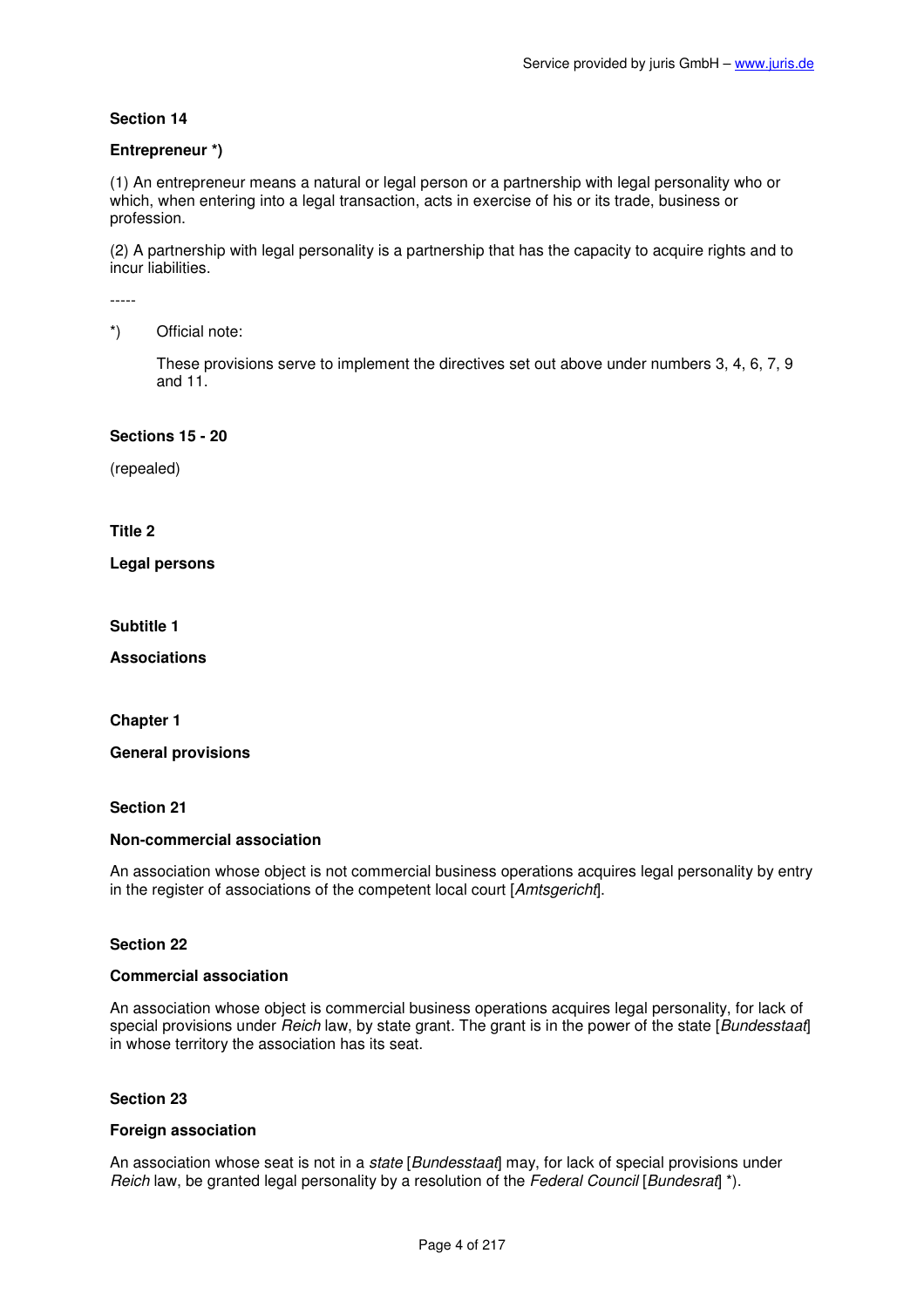#### -----

\*) Under Article 129 of the Basic Law [Grundgesetz], the Federal Minister of the Interior [Bundesminister des Innern] is now competent.

#### **Section 24**

#### **Seat**

The seat of an association, unless otherwise provided, is the place where the management is conducted.

#### **Section 25**

#### **Constitution**

The constitution of an association with legal personality is, to the extent that it is not based on the following provisions, determined by the articles of association.

#### **Section 26**

#### **Board; representation**

(1) An association must have a board. The board may consist of more than one person.

(2) The board represents the association in court and out of court; it has the status of a legal representative. The extent of its power of agency may be restricted by the articles of association with effect against third parties.

#### **Section 27**

#### **Appointment of and management by the board**

(1) The appointment of the board is by resolution of the general meeting.

(2) The appointment is revocable at any time, notwithstanding the claim to payment in conformity with contract. The revocability may be restricted by the articles of association to the case where there is a compelling reason for the revocation; such a reason includes without limitation a gross breach of duty or inability to effect proper management.

(3) The management by the board is governed by the provisions on mandate in sections 664 to 670 with the necessary modifications.

### **Section 28**

#### **Passing of resolutions and representation**

(1) If the board consists of more than one person, resolutions are passed under the provisions of sections 32 and 34, which govern the resolutions of the members of the association.

(2) If a declaration of intent is to be made to the association, it is sufficient for it to be made to a member of the board.

#### **Section 29**

### **Emergency appointment by local court [Amtsgericht]**

To the extent that the board is lacking the necessary members, they are to be appointed, in urgent cases, for the period until the defect is corrected, on the application of a person concerned, by the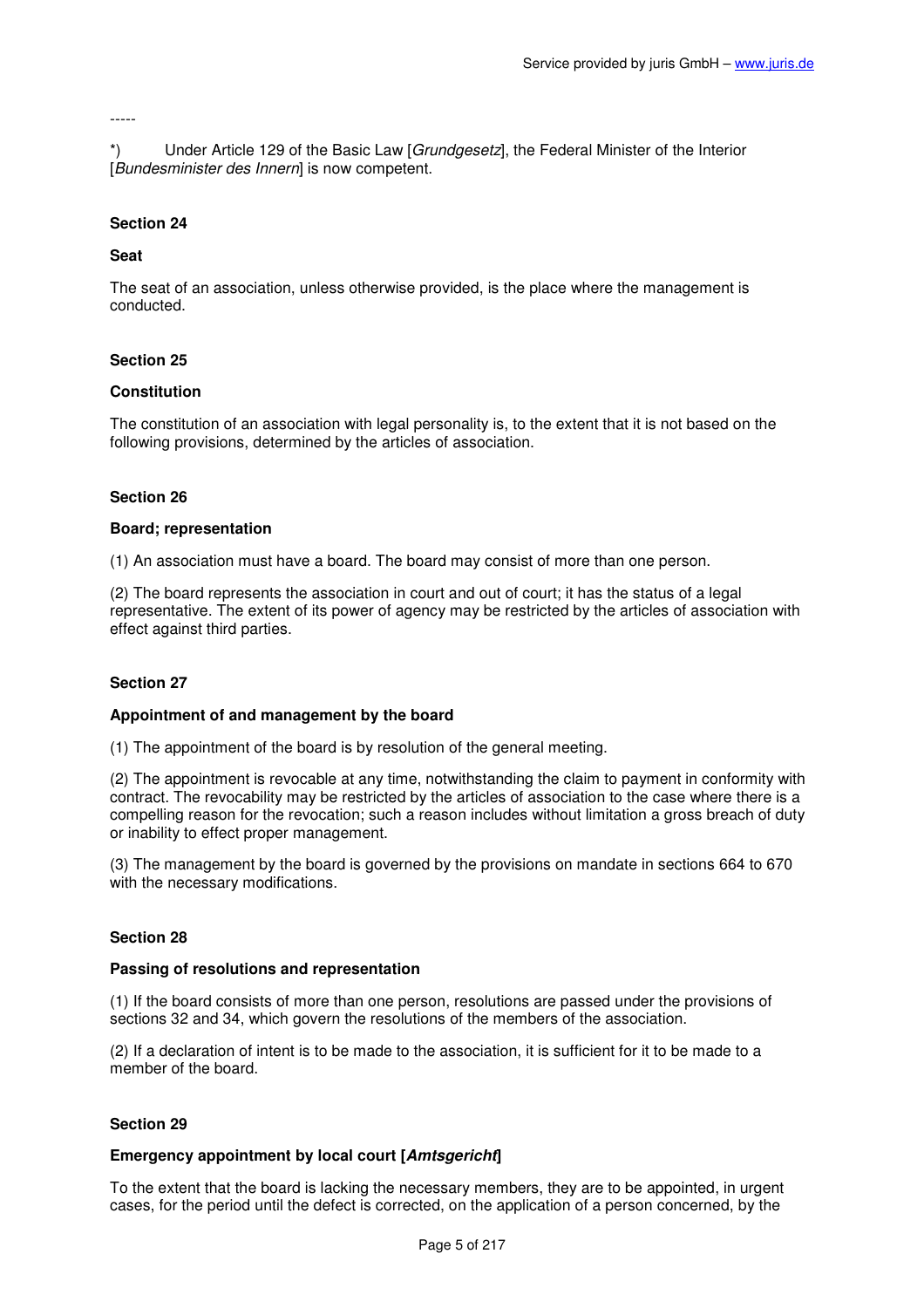local court [Amtsgericht] that keeps the register of associations for the district in which the association has its seat.

# **Section 30**

### **Special representatives**

It may be provided by the articles of association that, in addition to the board, special representatives are to be appointed for particular transactions. In case of doubt, the power of agency of such a representative extends to all legal transactions that the sphere of business allocated to him normally entails.

# **Section 31**

### **Liability of an association for organs**

The association is liable for the damage to a third party that the board, a member of the board or another constitutionally appointed representative causes through an act committed by it or him in carrying out the business with which it or he is entrusted, where the act gives rise to a liability in damages.

### **Section 32**

# **General meeting; passing of resolutions**

(1) The affairs of the association, to the extent that they are not to be attended to by the board or another organ of the association, are dealt with by resolution in a meeting of the members. In order for the resolution to be valid, it is necessary for the subject to be stated when the meeting is convened. The resolution is decided by the majority of the members present.

(2) Even without a meeting of the members, a resolution is valid if all members declare their approval of the resolution in writing.

### **Section 33**

# **Amendment of articles of association**

(1) A resolution containing an amendment of the articles of association must have a majority of three quarters of the members present. In order to alter the objects of the association, the approval of all members is necessary; the approval of the members not present must be declared in writing.

(2) If the legal personality of the association results from a grant, state ratification is necessary for every amendment of the articles of association, or, if the grant was made by the Federal Council [Bundesrat], the ratification of the Federal Council [Bundesrat] \*).

-----

\*) Under Article 129 of the Basic Law [Grundgesetz], the Federal Minister of the Interior [Bundesminister des Innern] is now competent.

# **Section 34**

### **Exclusion from voting**

A member has no right to vote if the resolution concerns entering into a legal transaction with him or commencing or disposing of litigation between him and the association.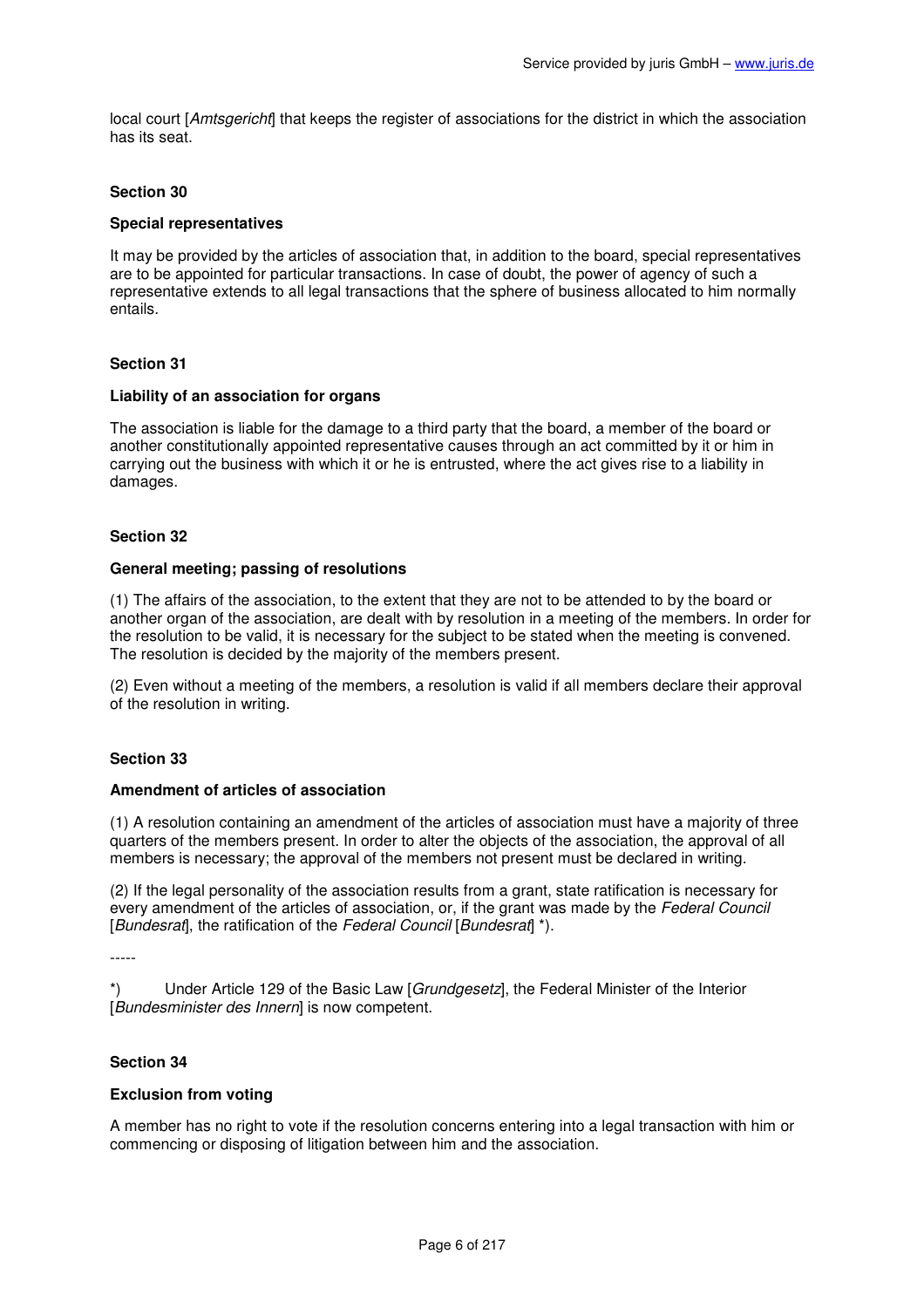# **Special rights**

Special rights of a member may not be adversely affected by a resolution of the general meeting without his approval.

# **Section 36**

# **Convening of the general meeting**

(1) The general meeting is to be convened in the cases laid down in the articles of association and when the interests of the association require it.

### **Section 37**

### **Convening a meeting at the request of a minority**

(1) The general meeting is to be convened if the proportion of the membership laid down in the articles of association or, in the absence of a provision, one-tenth of the members call in writing for a meeting to be convened, stating the purpose and the reasons.

 $(2)$  If the request is not granted, the local court [*Amtsgericht*] may authorise the members who made the request to convene the meeting; it may make orders on the conduct of the chairmanship at the meeting. The court with jurisdiction is the local court [Amtsgericht] that keeps the register of associations for the district in which the association has its seat. The authorisation must be referred to in the notice convening the meeting.

# **Section 38**

### **Membership**

Membership is not transferable and not inheritable. The exercise of membership rights cannot be entrusted to another person.

### **Section 39**

### **Leaving the association**

(1) The members have the right to leave the association.

(2) The articles of association may specify that leaving is admissible only at the end of a business year or only after a notice period; the maximum notice period is two years.

### **Section 40**

### **Flexible provisions**

The provisions of section 27 (1) and (3), section 28 (1) and sections 32, 33 and 38 do not apply where otherwise provided by the articles of association.

### **Section 41**

### **Dissolution of the association**

An association may be dissolved by resolution of the general meeting. The resolution must have a majority of three-quarters of the members present, unless otherwise provided in the articles of association.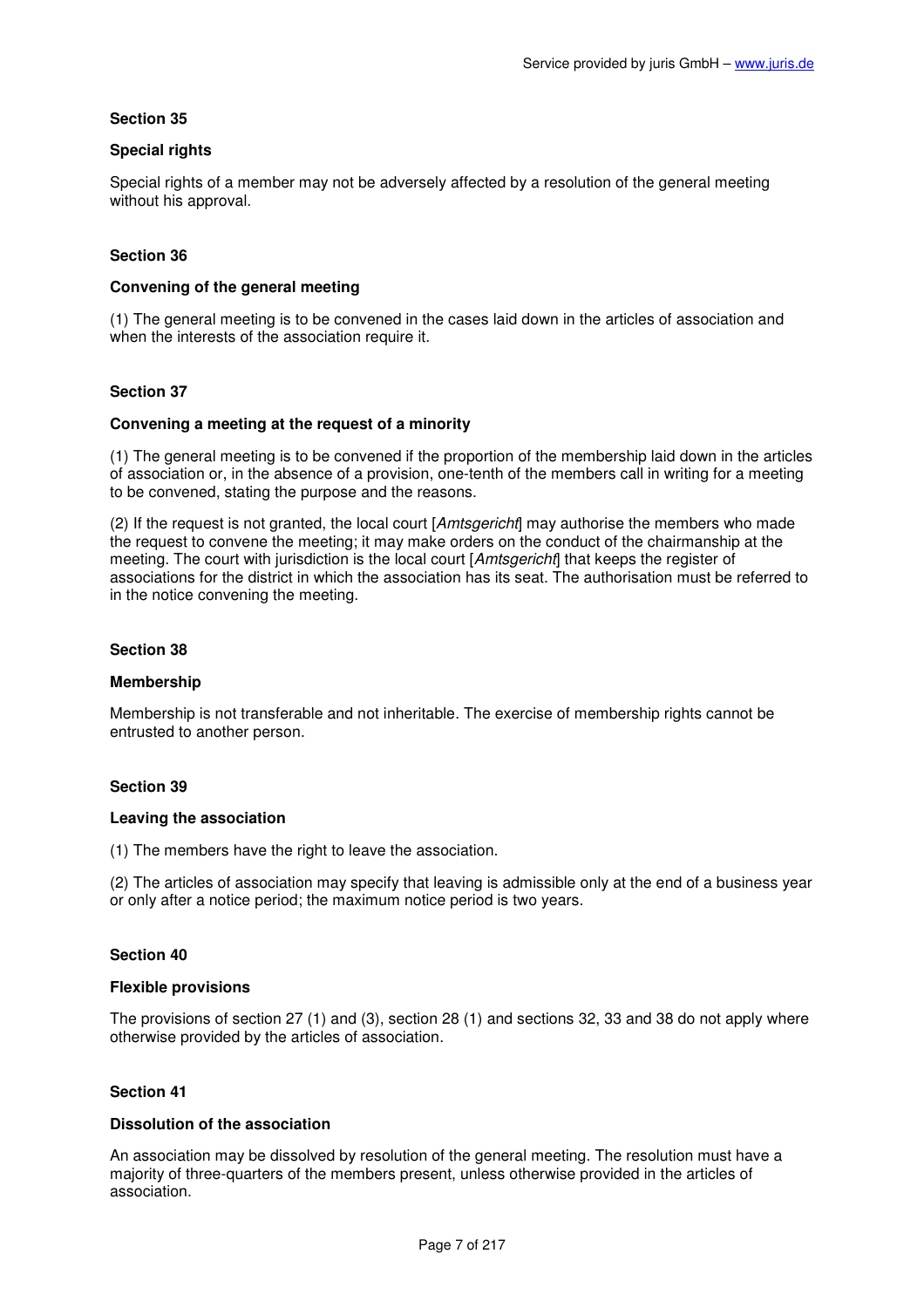# **Insolvency**

(1) An association is dissolved by the commencement of insolvency proceedings. If the proceedings are discontinued on the application of the debtor or terminated after the confirmation of an insolvency plan that provides for the association to continue in existence, the general meeting may pass a resolution that the association is to continue in existence. The articles of association may provide that, if insolvency proceedings are commenced, the association is to continue as an association without legal personality; in this case too, if the requirements of sentence two above are satisfied, a resolution may be passed to continue the association as an association with legal personality.

(2) If an association is insolvent or is overindebted, the board must petition for the commencement of insolvency proceedings. If there is delay in petitioning, the members of the board who are at fault are responsible to the creditors for the damage resulting from this; they are liable as joint and several debtors.

# **Section 43**

# **Deprivation of legal personality**

(1) An association can be deprived of its legal personality if it endangers the common good by an unlawful resolution of the general meeting or by unlawful conduct of the board.

(2) An association whose objects under its articles of association are not commercial business operations may be deprived of legal personality if it pursues such objects.

(3) (repealed)

(4) An association whose legal personality is the result of a grant can be deprived of its legal personality if it pursues objects different from those in the articles of association.

# **Section 44**

### **Jurisdiction and proceedings**

(1) The jurisdiction and the proceedings in the cases set out in section 43 are decided under the law of the Land in which the association has its seat.

(2) If the legal personality results from a grant by the Federal Council [Bundesrat], the deprivation is by a resolution of the Federal Council [Bundesrat] \*).

-----

\*) Under Article 129 of the Basic Law [Grundgesetz], the Federal Minister of the Interior [Bundesminister des Innern] is now competent.

# **Section 45**

### **Devolution of the assets of the association**

(1) On the dissolution of the association or its deprivation of legal personality, the assets devolve on the persons specified in the articles of association.

(2) The articles of association may provide that the persons entitled to receive the assets are specified by a resolution of the general meeting or by another organ of the association. If the objects of the association are not commercial business operations, the general meeting may, even without such a provision, allocate the assets to a public foundation or institution.

(3) If no persons entitled are specified, then if according to its articles the association exclusively served the interests of its members, the assets pass in equal shares to the members at the date of the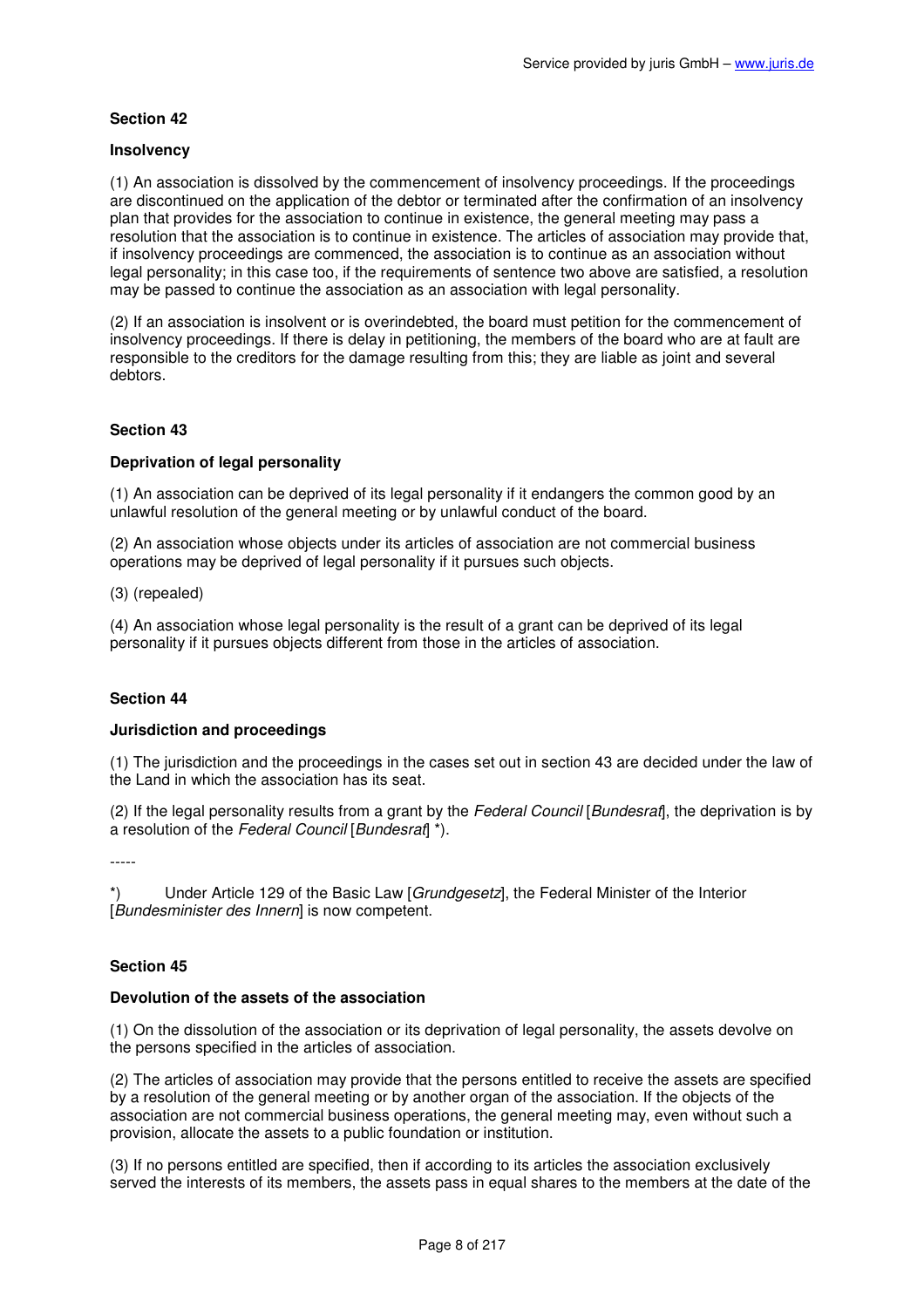dissolution or the deprivation of legal personality, and failing this to the treasury of the *state* [Bundesstaat] in whose territory the association had its seat.

### **Section 46**

### **Devolution on the treasury**

If the assets of the association devolve on the treasury, the provisions on an inheritance that devolves on the treasury as the heir on intestacy apply with the necessary modifications. The treasury shall if possible use the assets in a manner corresponding to the objects of the association.

# **Section 47**

### **Liquidation**

If the assets of the association do not devolve on the treasury, there must be a liquidation, unless insolvency proceedings have commenced with regard to the assets of the association.

# **Section 48**

### **Liquidators**

(1) The liquidation is effected by the board. Other persons may also be appointed as liquidators; the appointment is governed by the provisions for the appointment of the board.

(2) The liquidators have the legal status of the board, unless the purpose of the liquidation leads to a different conclusion.

(3) If there is more than one liquidator, their resolutions require a unanimous vote unless otherwise provided.

### **Section 49**

### **Duties of the liquidators**

(1) The liquidators must complete the current business, collect the receivables, convert the rest of the assets into cash, satisfy the creditors and pay out the surplus to those entitled to receive it. In order to complete transactions that are in progress, the liquidators may also enter into new transactions. The collection of receivables and the conversion of the rest of the assets into cash may be omitted to the extent that these measures are not necessary to satisfy the creditors or to distribute the surplus among those entitled to receive it.

(2) The association is deemed to continue in existence until the end of the liquidation if the purpose of the liquidation requires this.

### **Section 50**

### **Public notice**

(1) The dissolution of the association or its deprivation of legal personality must be announced by the liquidators in a public notice. In the notice, the creditors must be requested to register their claims. The public notice is made through the newspaper specified in the articles of association for this purpose, and in the absence of such a newspaper in the newspaper that is specified for public notices of the local court [Amtsgericht] in whose district the association had its seat. Public notice is deemed to have been made at the end of the second day after the publication or first publication.

(2) Known creditors must be requested by special invitation to register their claims.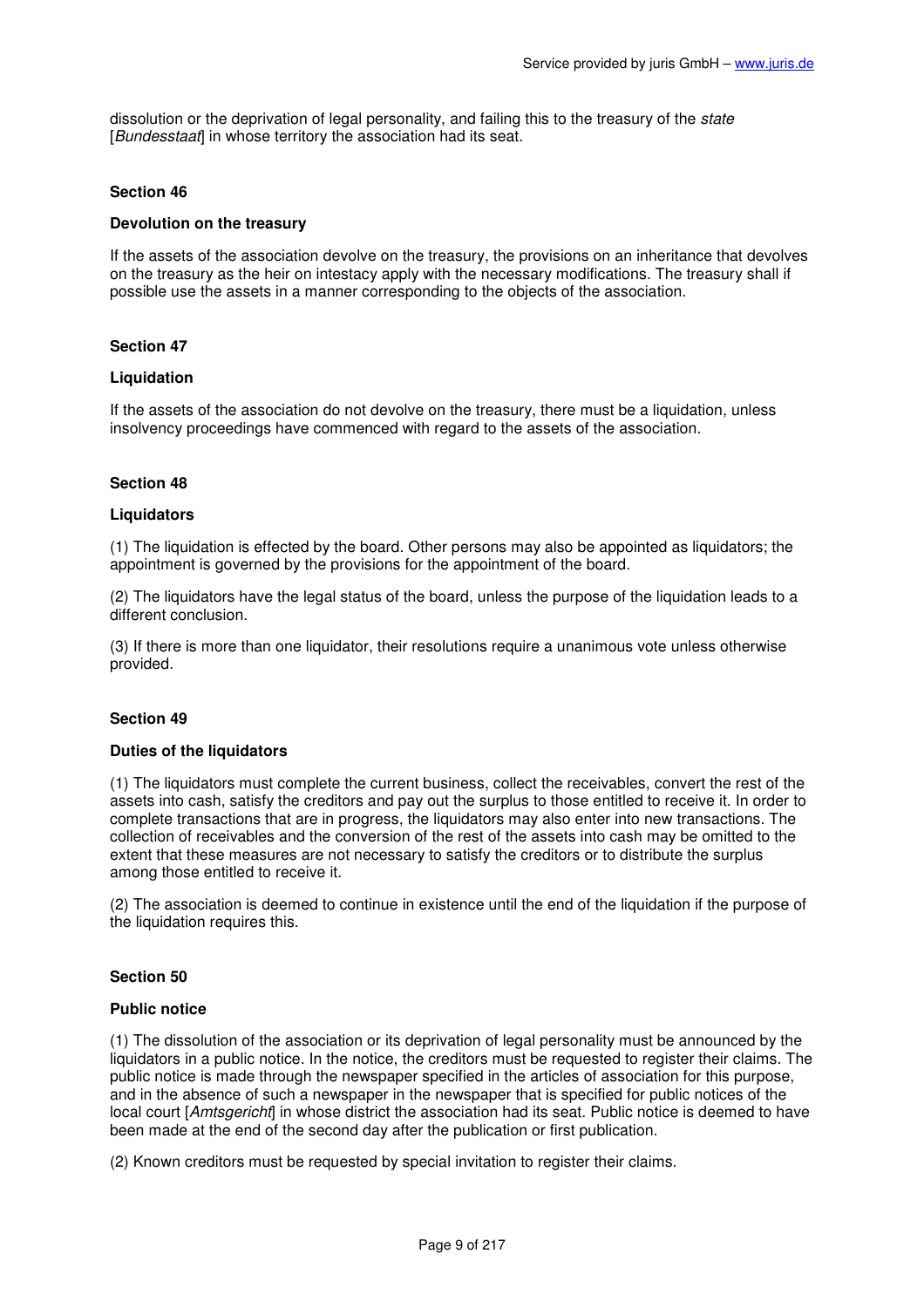# **One-year waiting period**

The property may not be paid out to the persons entitled to receive it until a year has passed after the announcement by public notice of the dissolution of the association or the deprivation of legal personality.

# **Section 52**

# **Security for creditors**

(1) If a known creditor does not register his claim, the amount owed, if the right to deposit exists, must be deposited for the creditor.

(2) If the discharge of an obligation is not possible at the time, or if an obligation is disputed, the property may be distributed to the persons entitled to receive it only if security is provided to the creditor.

# **Section 53**

### **Liability in damages of the liquidators**

Liquidators who commit breaches of their duties under section 42 (2) and sections 50 to 52 or who, before the satisfaction of the creditors, distribute assets to the persons entitled to receive are, if they are at fault, responsible to the creditors for the damage resulting from this; they are liable as joint and several debtors.

# **Section 54**

### **Associations without legal personality**

Associations without legal personality are governed by the provisions on partnership. When a transaction is entered into with a third party in the name of such an association, the person acting is personally liable; if more than one person acts, they are liable as joint and several debtors.

# **Chapter 2**

### **Registered associations**

### **Section 55**

### **Jurisdiction over entry in the register**

(1) The entry of an association of the kind specified in section 21 above in the register of associations must be made at the local court [Amtsgericht] for the district in which the association has its seat.

(2) The Land governments may allocate association matters by statutory order to one local court [Amtsgericht] for the districts of more than one local court [Amtsgericht]. The Land governments may transfer the authorisation under sentence 1 by statutory order to the Land justice administration authorities.

### **Section 55a**

# **Electronic register of associations**

(1) The Land governments may provide by statutory order that and to what extent the register of associations is maintained in electronic form as a computerised data file. It must be guaranteed that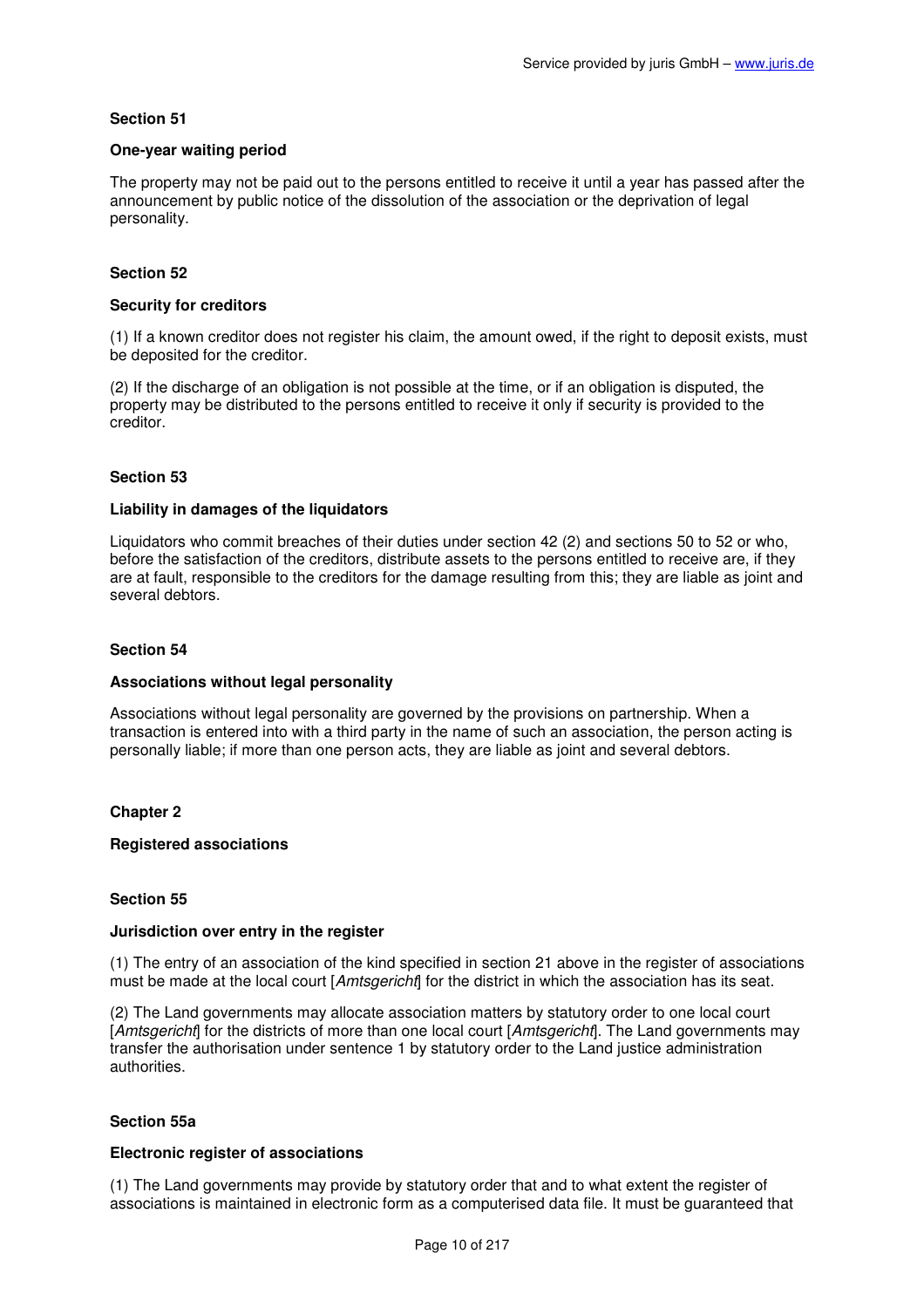- 1. the principles of proper data processing are observed, in particular that precautions against a loss of data are taken, the necessary copies of the databases are kept current at least on a daily basis and the original databases and copies of them are kept in safe custody.
- 2. the entries to be made are immediately entered into a memory and it remains permanently possible to reproduce their contents unchanged in readable form.
- 3. the measures required by the schedule to section 126 (1) sentence 2 no. 3 of the Land Register Act [Grundbuchordnung] are taken.

The Land governments may by statutory order transfer the authorisation under sentence 1 to the Land justice administration authorities.

(2) Maintaining the register of associations in electronic as well as paper form includes creating and maintaining a list of the associations and other lists that are necessary to maintain the register of associations.

(3) The electronic register of associations takes the place of one page of the previous register as soon as the entries on this page have been entered in the memory intended for the entries in the register of associations and made available as the register of associations. A note of closure must be added to the corresponding pages of the previous register of associations.

(4) An entry comes into effect as soon as it is entered in the memory intended for the register entries and its contents can be permanently reproduced unchanged and in readable form. There must be a verification, by a confirmation message or in another appropriate way, that these requirements are satisfied. Each entry should show the date on which it came into effect.

(5) The documents filed with the register of associations may, in place of the original, also be preserved as reproductions on an image recording medium or on other data media, if it is guaranteed that the reproductions or the data can be made readable within a reasonable time. When the image recording or data medium is created, a written note is to be made confirming that its contents correspond to the original.

(6) If the register of associations is kept in electronic form as a computerised data file, the data processing can be carried out on the instructions of the competent local court [Amtsgericht] on the computer systems of another state agency or on the computer systems of a legal person under public law, if it is guaranteed that the register matters will be properly dealt with. The Land governments are authorised to provide by statutory order that the data of a register of associations kept at a local court [Amtsgericht] in electronic form are to be transmitted to other local courts [Amtsgericht] and there too kept ready for inspection and for the issue of printouts if this serves to facilitate legal business and is compatible with efficient keeping of the register; the Land governments may by statutory order transfer the authorisation to the Land justice administration authorities.

(7) The Federal Ministry of Justice [Bundesministerium der Justiz] is authorised to enact, by statutory order with the approval of the Federal Council [Bundesrat], more specific provisions on the details of setting up and keeping the register of associations, including the parts of it that are maintained electronically.

### **Section 56**

# **Minimum number of members of the association**

The entry in the register should be made only if the number of members is at least seven.

# **Section 57**

### **Minimum requirements of the articles of association**

(1) The articles of association must contain the objects, the name and the seat of the association and indicate that the association is to be registered.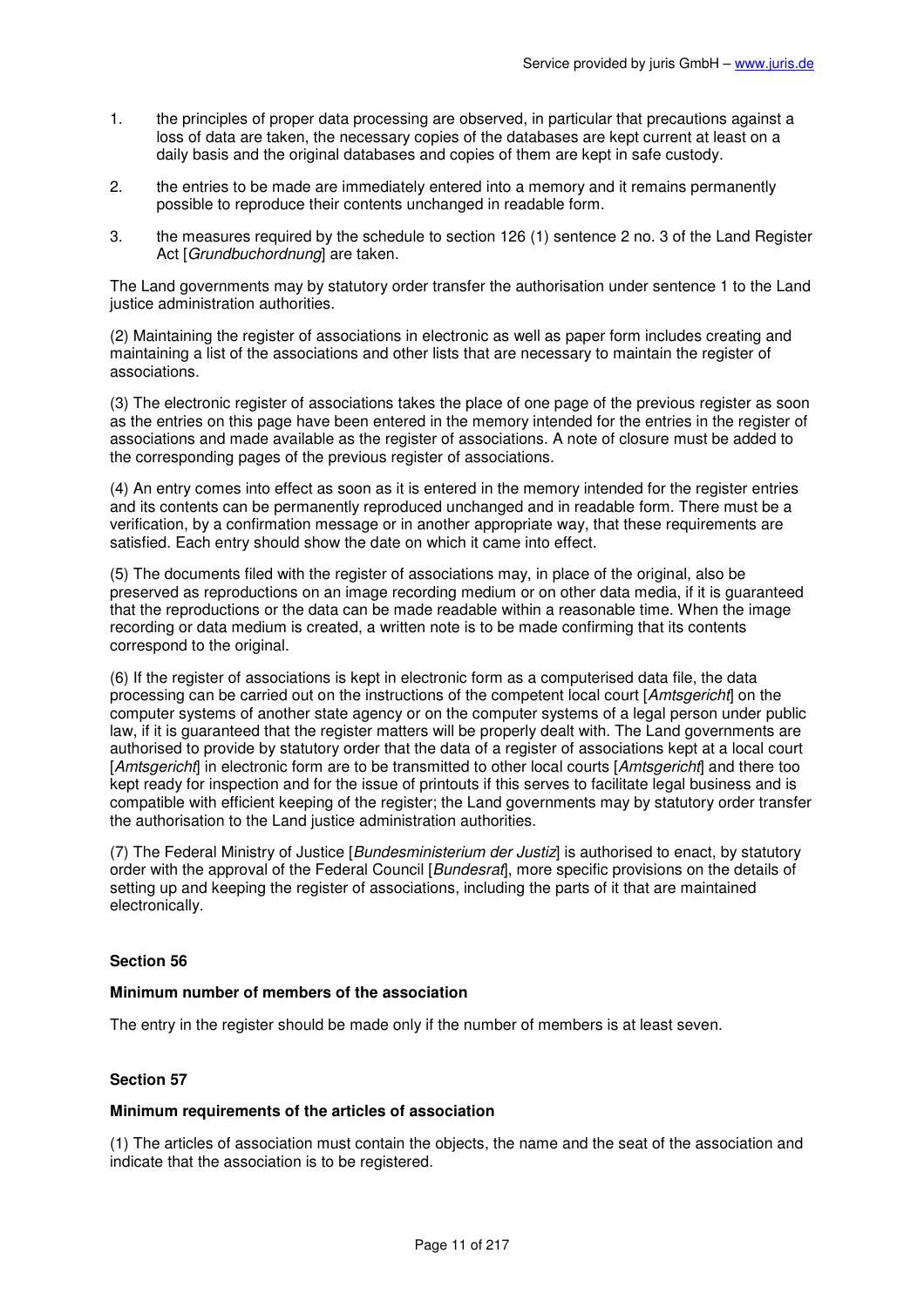(2) The name should differ appreciably from the names of the registered associations in existence in the same place or in the same municipality.

# **Section 58**

### **Recommended contents of the articles of association**

The articles of association should contain provisions:

- 1. on becoming a member of the association and leaving it,
- 2. on whether the members are to make contributions, and if so, in what amount,
- 3. on the composition of the board,
- 4. on the conditions under which the general meeting is to be convened, on the form of the convening and on the notarial recording of the resolutions.

#### **Section 59**

#### **Application for registration**

(1) The board must apply for the association to be registered.

- (2) The following must be attached to the application:
- 1. the original articles of association and a copy,
- 2. copies of the documents on the appointment of the board.

(3) The articles of association should be signed by at least seven members and should state the date of their execution.

### **Section 60**

#### **Rejection of the application**

(1) If the requirements of sections 56 to 59 above have not been met, the application must be rejected by the local court [Amtsgericht], stating the reasons.

(2) (repealed)

#### **Sections 61 - 63**

(repealed)

### **Section 64**

#### **Contents of the entry in the register of associations**

On entry in the register, the name and seat of the association, the date of the execution of the articles, the members of the board and their powers of representation are to be stated.

### **Section 65**

#### **Addition to name**

When the association is entered in the register, the name of the association is given the additional element "eingetragener Verein" ["registered association"].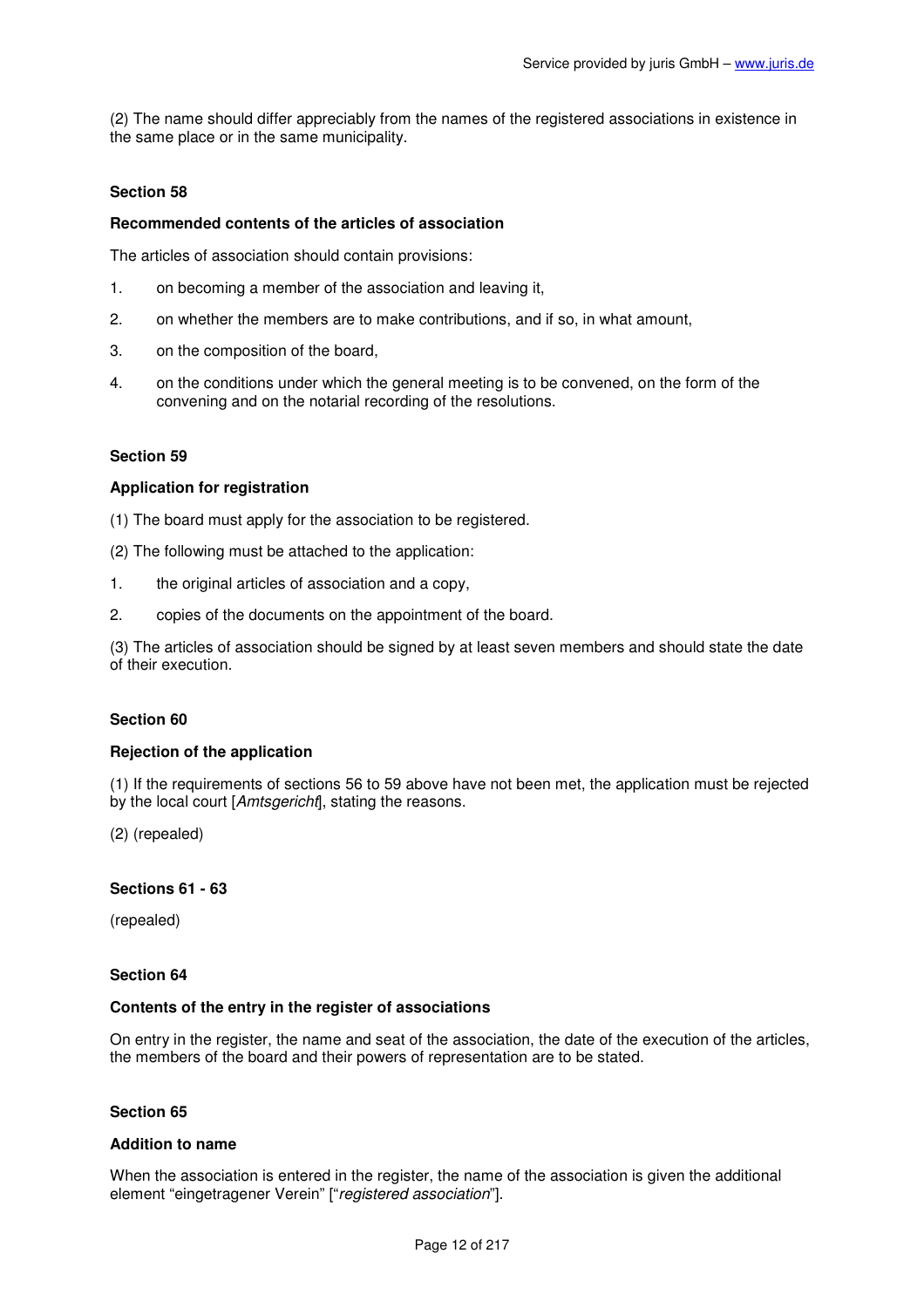# **Public notice**

(1) The local court [Amtsgericht] must publish the entry in the newspaper intended for its public notices.

(2) The original articles of association must be marked with the certification of entry in the register and be returned. The copy is certified by the local court [Amtsgericht] and kept together with the other documents.

# **Section 67**

### **Changes to the board**

(1) Every change to the board must be notified by the board for registration. A copy of the document about the change is to be attached to the notification.

(2) Board members appointed by the court are entered in the register by the court at its own motion.

# **Section 68**

# **Protection of public confidence by the register of associations**

If a transaction is entered into between the previous members of the board and a third party, the change of the board can be used as a defence against the third party only if at the time when the legal transaction is entered into the change has been recorded in the register of associations or is known to the third party. If the change has been entered, the third party need not allow it to apply against him if he does not know of it and his lack of knowledge does not result from negligence.

### **Section 69**

### **Evidence of composition of the board**

Evidence that the board consists of the persons entered in the register is furnished to public authorities in the form of a local court [Amtsgericht] certificate confirming the entry.

### **Section 70**

# **Restriction of power of agency; passing resolutions**

The provisions of section 68 above also apply to provisions that restrict the scope of the power of agency of the board or that lay down different arrangements for the passing of resolutions by the board than the provision in section 28 (1) above.

# **Section 71**

### **Amendments of the articles of association**

(1) Amendments of the articles of association are effective only when entered in the register of associations. The board must make notification of the amendment for entry in the register. The original resolution containing the amendment and a copy is to be attached to the notification of the amendment.

(2) The provisions of sections 60, 64 and section 66 (2) apply with the necessary modifications.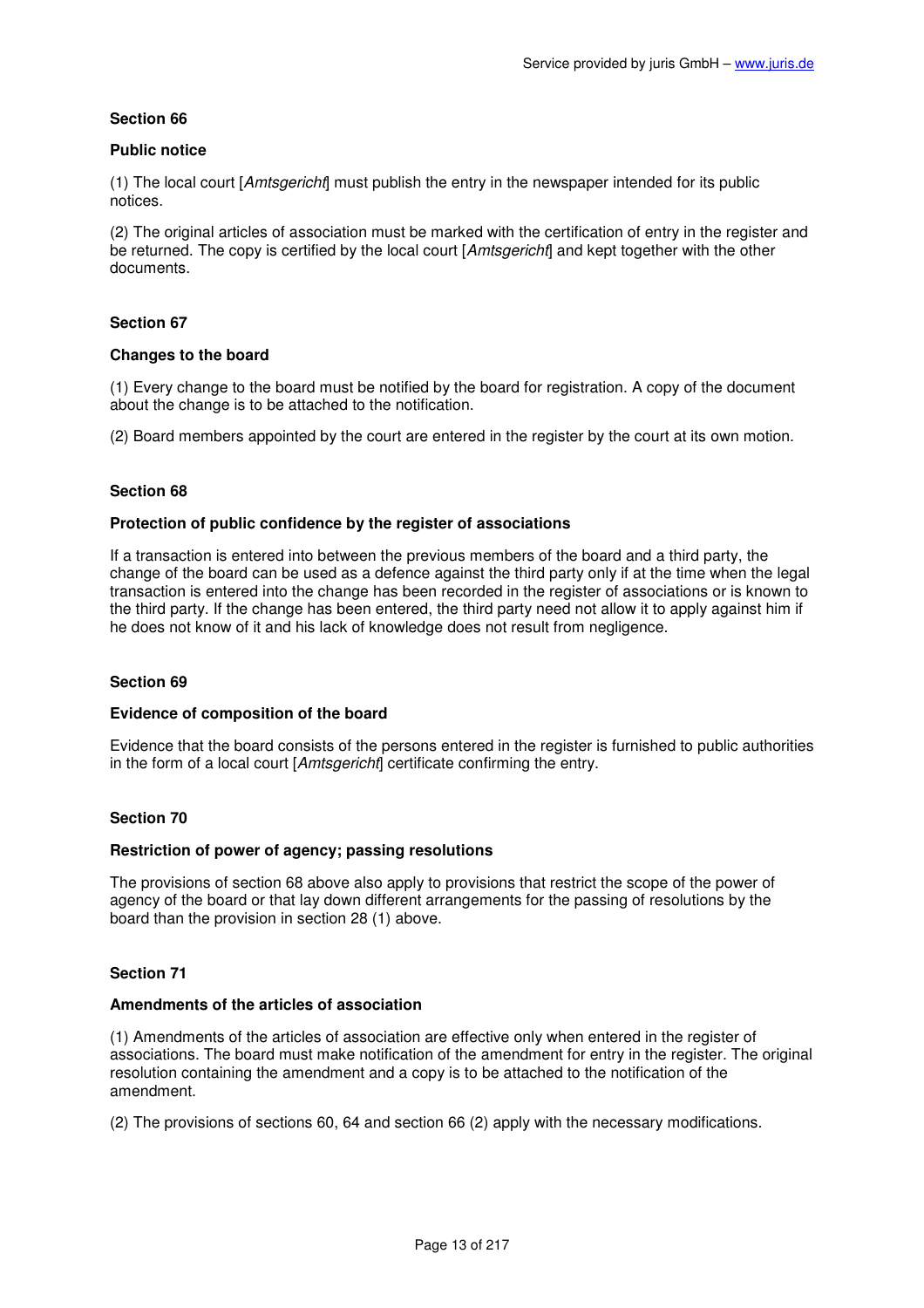# **Certificate on number of members**

At the request of the local court [Amtsgericht] at any time, the board shall file a written confirmation completed by itself on the number of members of the association.

# **Section 73**

### **Decrease in numbers of members**

(1) If the number of members of the association falls below three, the local court [Amtsgericht] shall, on an application by the board and, if the application is not made within three months, of its own motion, after hearing the board, deprive the association of legal personality.

(2) (repealed)

# **Section 74**

# **Dissolution**

(1) The dissolution of the association and the deprivation of legal personality must be entered in the register of associations. If insolvency proceedings are commenced, no entry is made in the register.

(2) If the association is dissolved by resolution of the general meeting or by the expiry of the time determined for the duration of the association, the board must notify the dissolution to be registered. In the former case, a copy of the resolution for dissolution must be attached to the notification.

(3) If the association is deprived of legal personality under section 43 above, the entry must be made on a notice from the competent authority.

# **Section 75**

### **Commencement of insolvency proceedings**

The commencement of insolvency proceedings is to be registered by the court of its own motion. The same applies to

- 1. the reversal of the order opening the insolvency proceedings,
- 2. the appointment of a provisional insolvency administrator, if in addition the debtor is generally enjoined from transferring assets or it is ordered that disposals by the debtor are effective only with the approval of the provisional administrator in insolvency proceedings, and the termination of such a protective measure,
- 3. an order of self-management by the debtor and the reversal of this order, and an order that specific legal transactions of the debtor require approval,
- 4. the discontinuance and termination of the proceedings and
- 5. the monitoring of compliance with an insolvency plan and the termination of the monitoring.

### **Section 76**

### **Entry of the liquidators in the register**

(1) The liquidators must be entered in the register of associations. The same applies to provisions that deviate from the provision in section 48 (3) in providing for the passing of resolutions by the liquidators.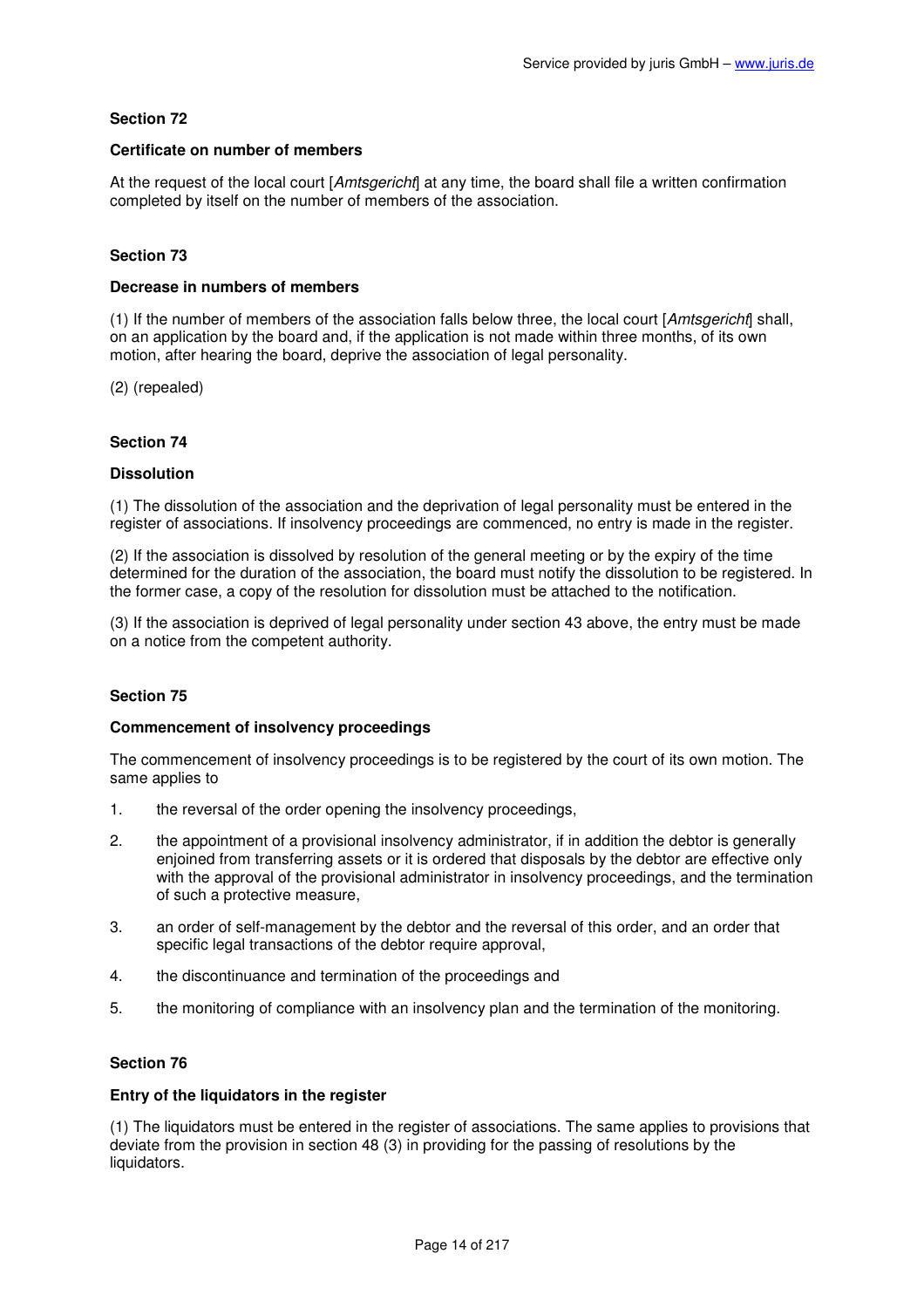(2) The notification for registration must be made by the board, and in the case of later amendments by the liquidators. The notification for registration must state the extent of the power of agency of the liquidators. The notification for registration of the liquidators appointed by resolution of the general meeting must have attached to it a copy of the resolution, and the notification for registration of a provision on the passing of resolutions by the liquidators must have attached to it a copy of the document containing the provision.

(3) Liquidators appointed by the court are entered in the register by the court of its own motion.

### **Section 77**

#### **Form of notification**

The notifications for entry in the register of associations are to be made by the members of the board and by the liquidators by way of notarially certified statement.

#### **Section 78**

#### **Assessment of coercive fines**

(1) The local court [Amtsgericht] may enjoin the members of the board to comply with the provisions of section 67 (1), section 71 (1), section 72, section 74 (2) and section 76 by imposing coercive fines.

(2) In the same way, the liquidators may be enjoined to comply with the provisions of section 76.

### **Section 79**

#### **Inspection of the register of associations**

(1) Everyone is permitted to inspect the register of associations and the documents filed with the local court [Amtsgericht] by the association. A copy of the entries may be requested; on request, the copy must be certified. If the documents are kept in safe custody under section 55a (5), only a copy of the reproduction may be requested. The copy must be certified on request. Inspection of the original is permitted only if the applicant shows a justified interest in inspecting it.

(2) The introduction of a computerised procedure enabling the data to be transmitted from electronic registers of associations by retrieval is admissible if it is guaranteed that

- 1. the retrieval of data does not exceed the inspection permitted under subsection (1) above and
- 2. the admissibility of the retrievals can be monitored on the basis of a log.

The Länder may specify a nationwide electronic information and communication system for the proceedings.

(3) The user must be informed that he can use the data transmitted only for information purposes. The competent agency must verify (e.g. by spot checks) whether there is evidence that the inspection permitted under sentence 1 above has been exceeded or transmitted data are being misused.

(4) The competent agency may exclude a user from taking part in the computerised retrieval procedure if he endangers the functional reliability of the retrieval equipment, exceeds the inspection permitted under subsection 3 sentence 1 above or abuses transmitted data; the same applies in the case of imminent exceeding of the permissible inspection or imminent abuse.

(5) The competent agency is the Land justice administration authority. The agency with local jurisdiction is the public authority in whose district the competent local court [Amtsgericht] is situated. This provision on jurisdiction may be varied by statutory order of the Land government. The Land government may transfer this authorisation to the Land justice administration authority by statutory order. The Länder may also agree to the jurisdiction being transferred to the competent agency of another Land.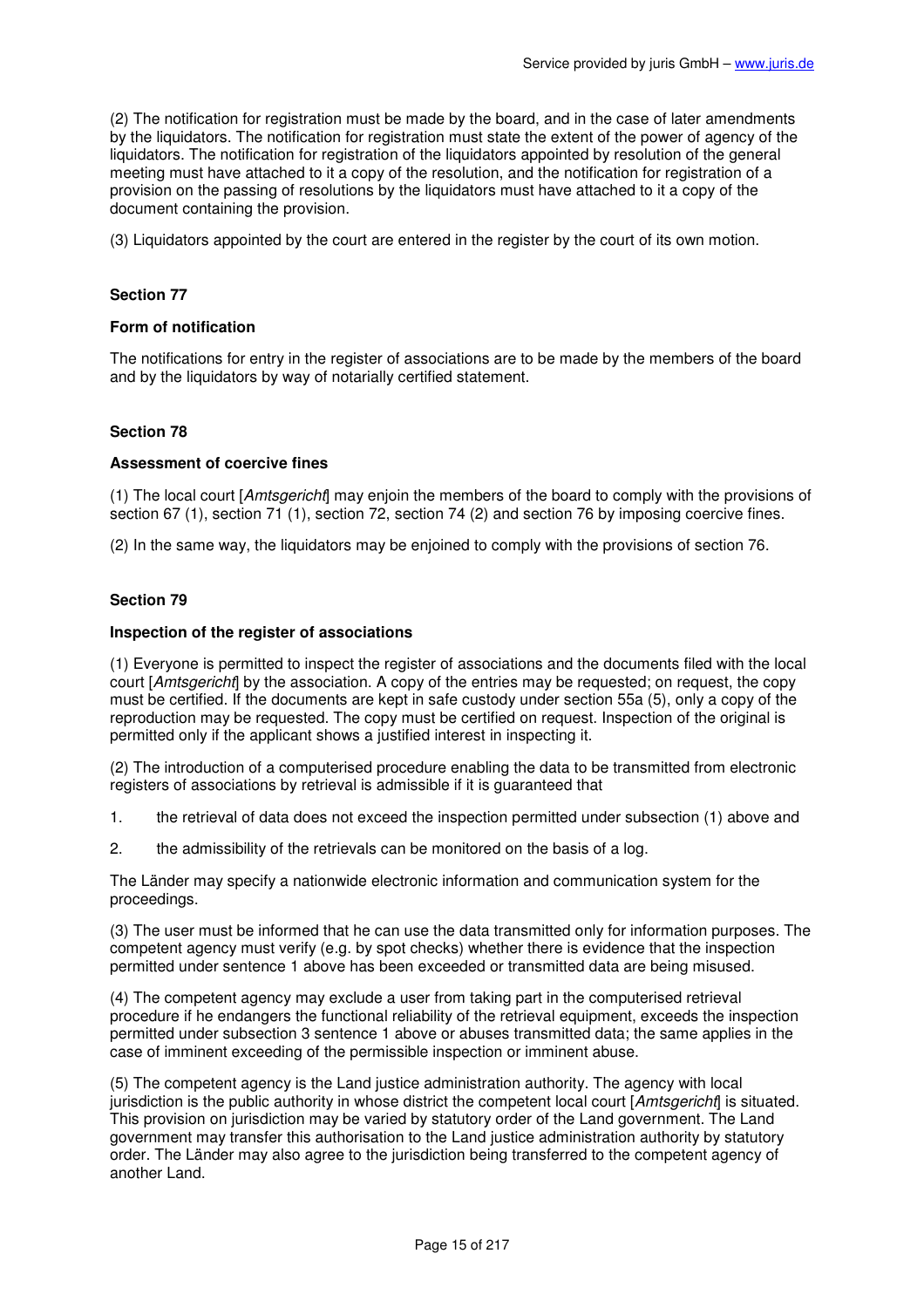# **Subtitle 2**

# **Foundations**

# **Section 80**

# **Formation of a foundation having legal personality**

(1) The creation of a foundation with legal personality requires an endowment transaction and the recognition of this by the competent public authority of the Land in which the foundation is to have its seat.

(2) A foundation is to be recognised as having legal personality if the endowment transaction satisfies the requirements of section 81 (1) below, if the long-term and sustained achievement of the object of the foundation appears guaranteed and if the object of the foundation does not endanger the common good.

(3) Provisions of the Land legislation on church foundations are unaffected. The same applies with the necessary modifications to foundations which Land legislation treats as equivalent to church foundations.

### **Section 81**

#### **Endowment transaction**

(1) A lifetime endowment transaction must be in writing. It must contain the binding declaration by the founder that he will dedicate assets to achieve an object specified by himself. The endowment transaction must give the foundation a charter with provisions on

- 1. the name of the foundation,
- 2. the seat of the foundation,
- 3. the objects of the foundation,
- 4. the assets of the foundation,
- 5. the composition of the foundation board.

If the endowment transaction does not satisfy the requirements of sentence 3 above and if the founder is dead, section 83 sentences 2 to 4 apply with the necessary modifications.

(2) Until the foundation is recognised as having legal personality, the founder has a right to revoke the endowment transaction. If an application has been made for recognition by the competent public authority, the revocation may be declared only to that public authority. The heir of the founder is not entitled to revoke the endowment transaction if the founder made the application to the competent public authority, or, if the endowment transaction was notarially recorded, the founder, at or after the notarial recording, instructed the notary to make the application.

# **Section 82**

### **Duty of founder to make transfers**

If the foundation is recognised as having legal personality, the founder has a duty to transfer to the foundation the assets promised in the endowment transaction. Rights that can be transferred by contract of transfer pass to the foundation on recognition, unless the endowment transaction indicates that the founder intended otherwise.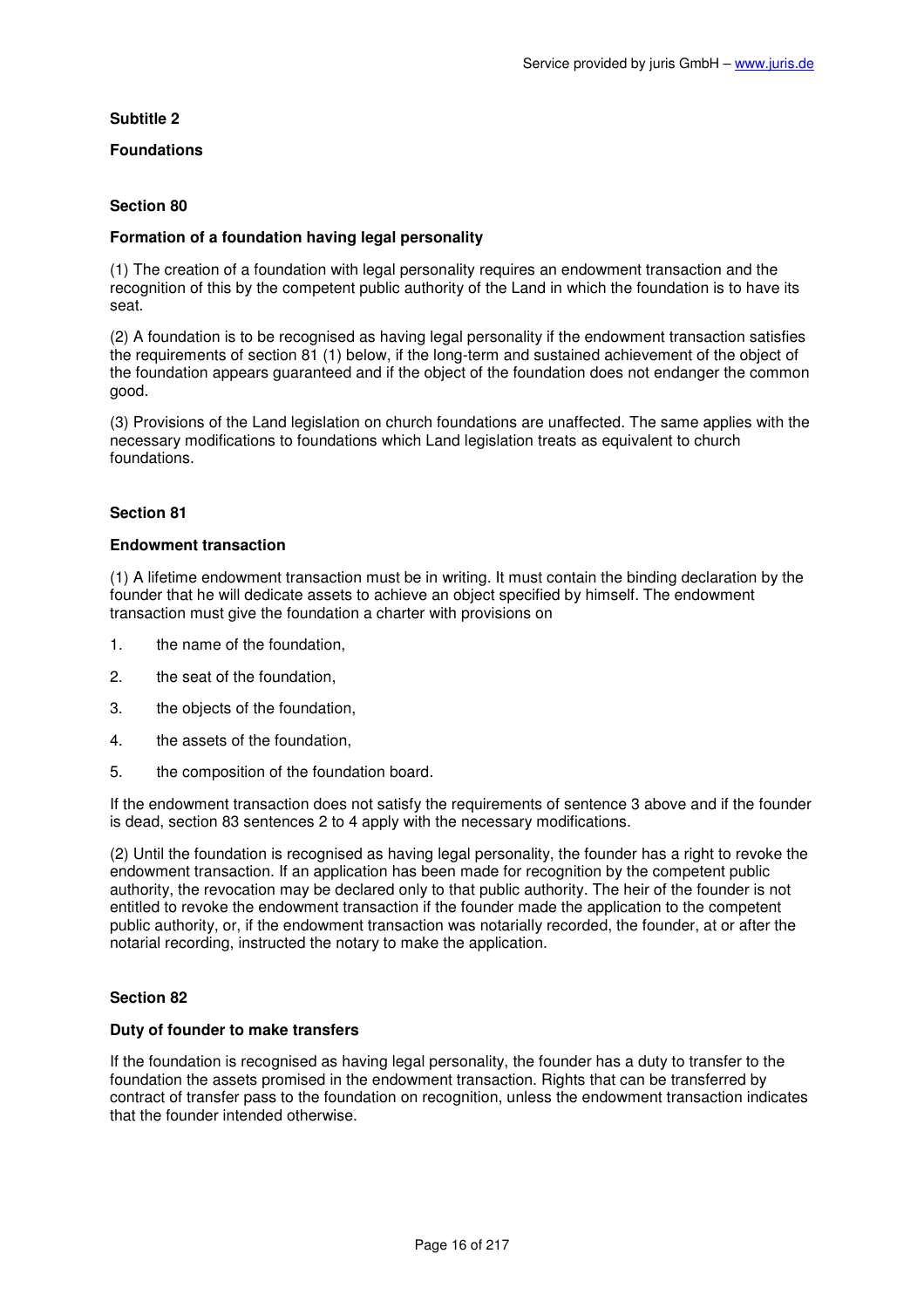# **Testamentary foundation**

If the endowment transaction is a testamentary disposition, the probate court must inform the competent public authority of this for the purpose of recognition, unless application is made by the heir or the executor. If the endowment transaction does not satisfy the requirements of section 81 (1) sentence 3, the foundation shall be given a charter or additions shall be made to an incomplete charter by the competent public authority before recognition; when this is done, the will of the founder is to be taken into account. The seat of a foundation, unless otherwise provided, is the place where the management is carried out. In case of doubt, the last residence of the founder within the country is deemed the seat.

# **Section 84**

### **Recognition after the death of the founder**

If the foundation is recognised as having legal personality only after the death of the founder, then for the purpose of the endowment payments made by the founder it is deemed to have come into existence before his death.

### **Section 85**

### **Constitution of foundation**

The constitution of a foundation, to the extent that it is not based on federal or Land legislation, is determined by the endowment transaction.

### **Section 86**

### **Application of law on associations**

The provisions of sections 23 and 26 of section 27 (3) and of sections 28 to 31 and section 42 apply with the necessary modifications to foundations; but the provisions of section 27 (3) and of section 28 (1) apply only to the extent that the constitution, in particular the administration of the foundation by a public authority, does not lead to a different conclusion. The provisions of section 28 (2) and of section 29 do not apply to foundations whose administration is conducted by a public authority.

### **Section 87**

### **Change of objects; termination**

(1) If the objects of the foundation have become impossible to fulfil, or if they endanger the common good, the competent public authority may give the foundation another intended purpose or terminate it.

(2) When the objects are altered, the intention of the founder should be taken into account, and in particular, it should be ensured that the income of the foundation assets is maintained for the group of persons that it was meant to benefit, as intended by the founder. The public authority may amend the constitution of the foundation to the extent that the alteration of the objects requires this.

(3) Before the objects are altered and the constitution is changed, the board of the foundation should be heard.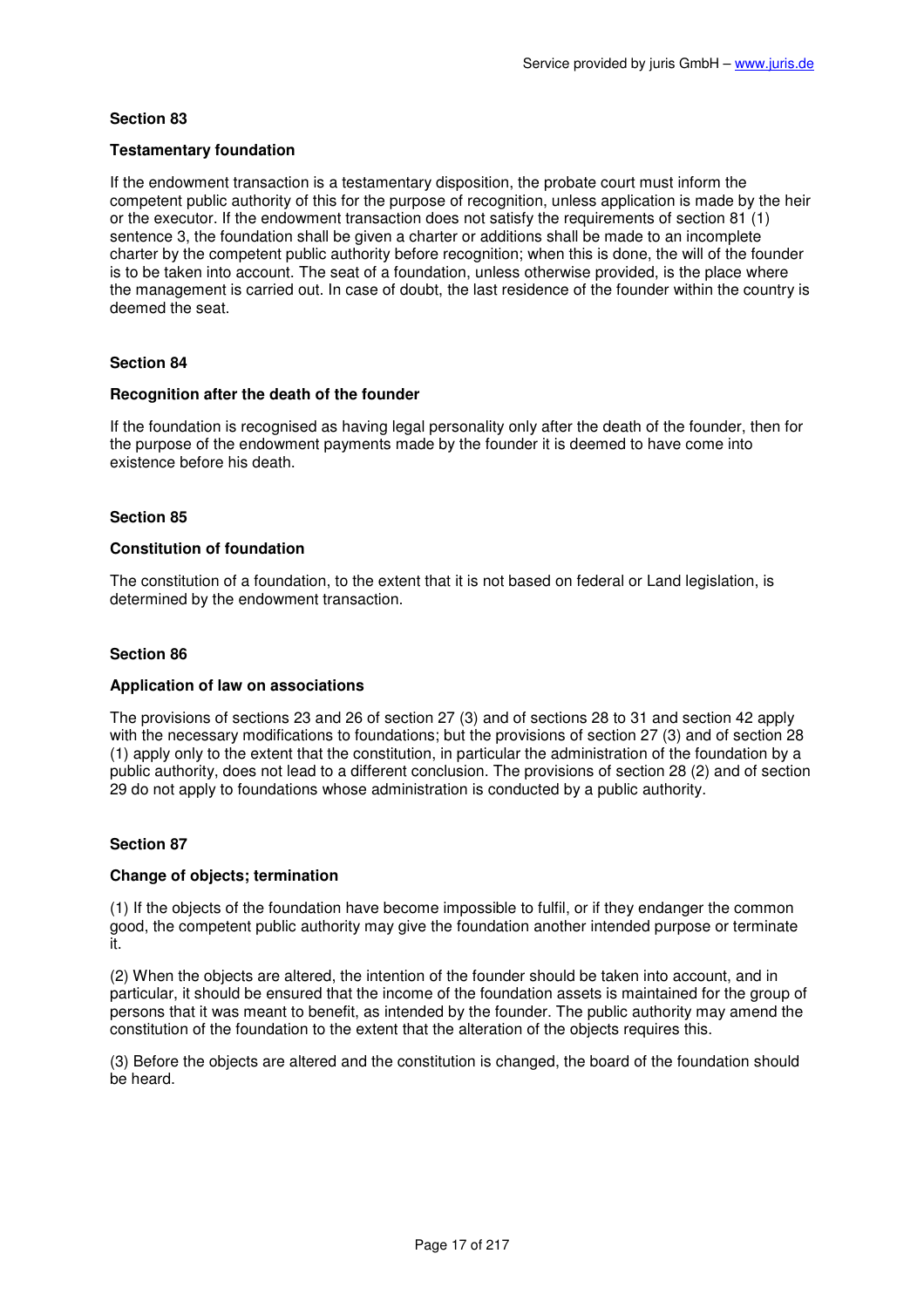# **Devolution of property**

When the foundation ceases to exist, the property devolves on the persons specified in the constitution. If no persons entitled are specified, the property devolves on the treasury of the Land in which the foundation had its seat, or on another person entitled to receive under the law of this Land. The provisions of sections 46 to 53 apply with the necessary modifications.

# **Subtitle 3**

### **Legal persons under public law**

# **Section 89**

### **Liability for organs; insolvency**

(1) The provision of section 31 applies with the necessary modifications to the treasury and to corporations, foundations and institutions under public law.

(2) The same applies, to the extent that insolvency proceedings are admissible with regard to corporations, foundations and institutions under public law, to the provision of section 42 (2).

### **Division 2**

### **Things and animals**

### **Section 90**

### **Concept of the thing**

Only corporeal objects are things as defined by law.

### **Section 90a**

### **Animals**

Animals are not things. They are protected by special statutes. They are governed by the provisions that apply to things, with the necessary modifications, except insofar as otherwise provided.

### **Section 91**

### **Fungible things**

Fungible things as defined by law are movable things that in business dealings are customarily specified by number, measure or weight.

### **Section 92**

#### **Consumable things**

(1) Consumable things as defined by law are movable things whose intended use consists in consumption or in disposal.

(2) Movable things are also regarded as consumable if they are part of a warehouse store or another aggregate of things whose intended use is the disposal of the individual things.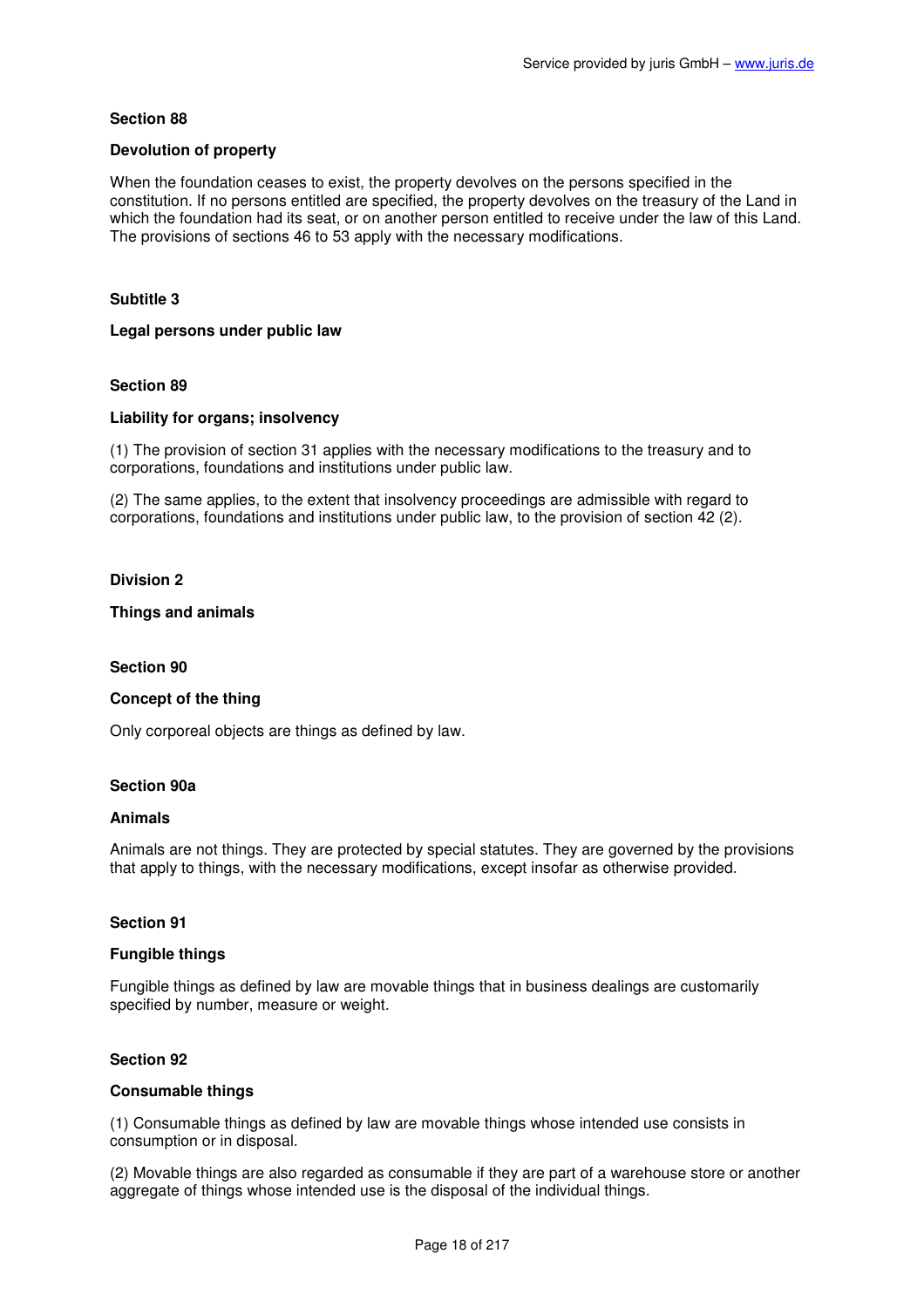# **Essential parts of a thing**

Parts of a thing that cannot be separated without one or the other being destroyed or undergoing a change of nature (essential parts) cannot be the subject of separate rights.

# **Section 94**

# **Essential parts of a plot of land or a building**

(1) The essential parts of a plot of land include the things firmly attached to the land, in particular buildings, and the produce of the plot of land, as long as it is connected with the land. Seed becomes an essential part of the plot of land when it is sown, and a plant when it is planted.

(2) The essential parts of a building include the things inserted in order to construct the building.

### **Section 95**

### **Merely temporary purpose**

(1) The parts of a plot of land do not include things that are connected with the land only for a temporary purpose. The same applies to a building or other structure that is connected with a plot of land belonging to another by a person exercising a right over that land.

(2) Things that are inserted into a building for a temporary purpose are not parts of the building.

### **Section 96**

# **Rights as parts of a plot of land**

Rights that are connected with the ownership of a plot of land are regarded as parts of the plot of land.

# **Section 97**

### **Accessories**

(1) Accessories are movable things that, without being parts of the main thing, are intended to serve the economic purpose of the main thing and are in a spatial relationship to it that corresponds to this intention. A thing is not an accessory if it is not regarded as an accessory in business dealings.

(2) The temporary use of a thing for the economic purpose of another thing does not give it the quality of an accessory. The temporary separation of an accessory from the main thing does not deprive it of the quality of an accessory.

### **Section 98**

# **Commercial and agricultural inventory**

The following are intended to serve the economic purpose of the main thing:

- 1. in the case of a building that is permanently equipped for commercial operations, in particular a mill, a smithy, a brewery or a factory, the machinery and other equipment intended for the business,
- 2. in the case of a farm, the equipment and livestock intended for the commercial operations, the agricultural produce, to the extent that it is necessary to continue the farming until the time when it is expected that the same or similar produce will be obtained, and manure produced on the farm.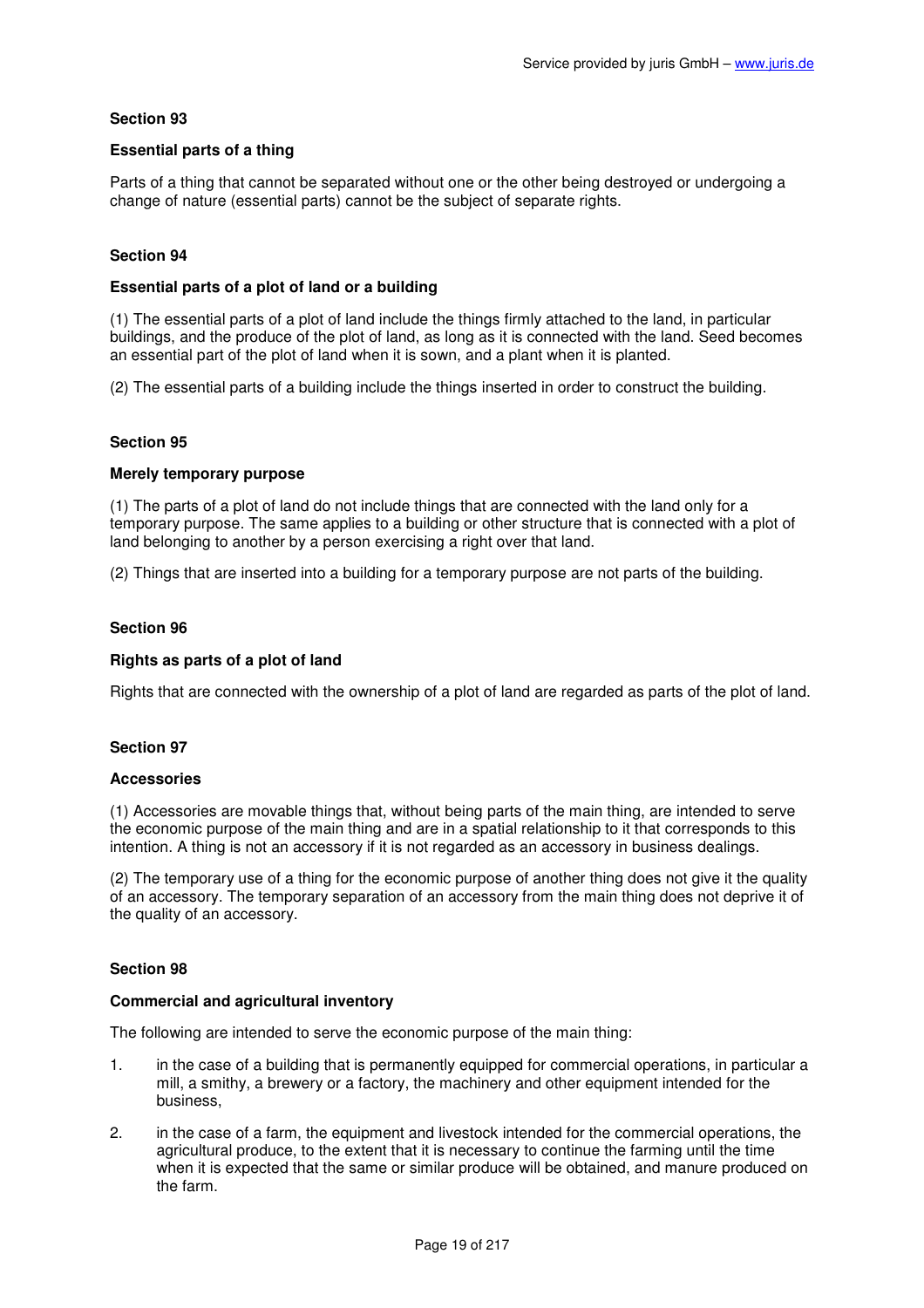# **Fruits**

(1) Fruits of a thing are the products of the thing and the other yield obtained from the thing in accordance with its intended use.

(2) Fruits of a right are the proceeds that the right produces in accordance with its intended use, in particular, in the case of a right to extract component parts of the soil, the parts extracted.

(3) Fruits are also the proceeds supplied by a thing or a right by virtue of a legal relationship.

# **Section 100**

# **Emoluments**

Emoluments are the fruits of a thing or of a right and the benefits that the use of the thing or the right affords.

# **Section 101**

### **Division of fruits**

If a person is entitled to receive the fruits of a thing or of a right until a particular time or from a particular time on, he is entitled to the following, unless otherwise provided:

- 1. the products and parts stated in section 99 (1), even if he is to receive them as the fruits of a right, to the extent that they are separated from the thing during the period of entitlement,
- 2. other fruits to the extent that they are due during the period of entitlement; however, if the fruits consist in remuneration for permission of use or of enjoyment of fruits and benefits, in interest, in profit shares or other periodically paid income, the person entitled has a right to a share corresponding to the duration of his entitlement.

### **Section 102**

### **Reimbursement of costs of production**

A person who has a duty to hand over fruits may claim reimbursement of the costs of producing the fruits to the extent that they reflect proper business practices and do not exceed the value of the fruits.

### **Section 103**

### **Allocation of charges**

A person who has a duty to bear the charges on a thing or a right until a specified time or from a specified time on must, unless otherwise provided, bear the periodically recurring charges in the proportion of the period of time of his duty, and bear other charges to the extent that they are payable during the period of time in which he has the duty.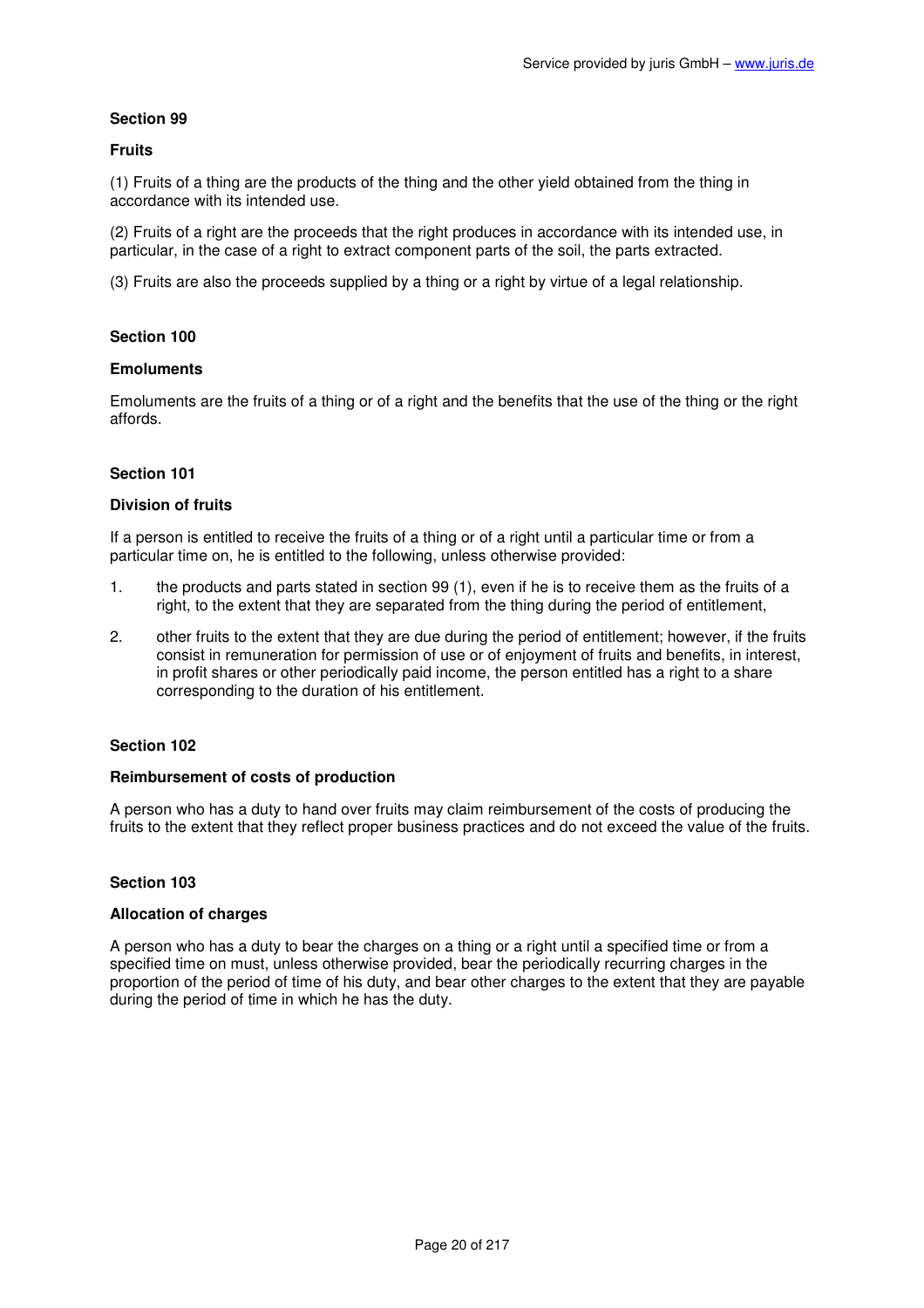**Division 3** 

# **Legal transactions**

**Title 1** 

**Capacity to contract** 

# **Section 104**

# **Incapacity to contract**

A person is incapable of contracting if

- 1. he is not yet seven years old,
- 2. he is in a state of pathological mental disturbance, which prevents the free exercise of will, unless the state by its nature is a temporary one.

# **Section 105**

# **Voidness of declaration of intent**

(1) The declaration of intent of a person incapable of contracting is void.

(2) Also void is a declaration of intent that is made in a state of unconsciousness or temporary mental disturbance.

### **Section 105a**

### **Everyday transactions**

If a person of full age incapable of contracting enters into an everyday transaction that can be effected with funds of low value, the contract he enters into is regarded as effective with regard to performance and, if agreed, consideration, as soon as performance has been effected and consideration rendered. Sentence 1 above does not apply in the case of considerable danger to the person or the property of the person incapable of contracting.

# **Section 106**

### **Limited capacity for minors to contract**

A minor who has reached the age of seven has limited capacity to contract under sections 107 to 113.

# **Section 107**

# **Consent of legal representative**

For a declaration of intent as a result of which he does not receive only a legal benefit, a minor requires the consent of his legal representative.

### **Section 108**

# **Entry into a contract without consent**

(1) If the minor enters into a contract without the necessary consent of the legal representative, the effectiveness of the contract is subject to the ratification of the legal representative.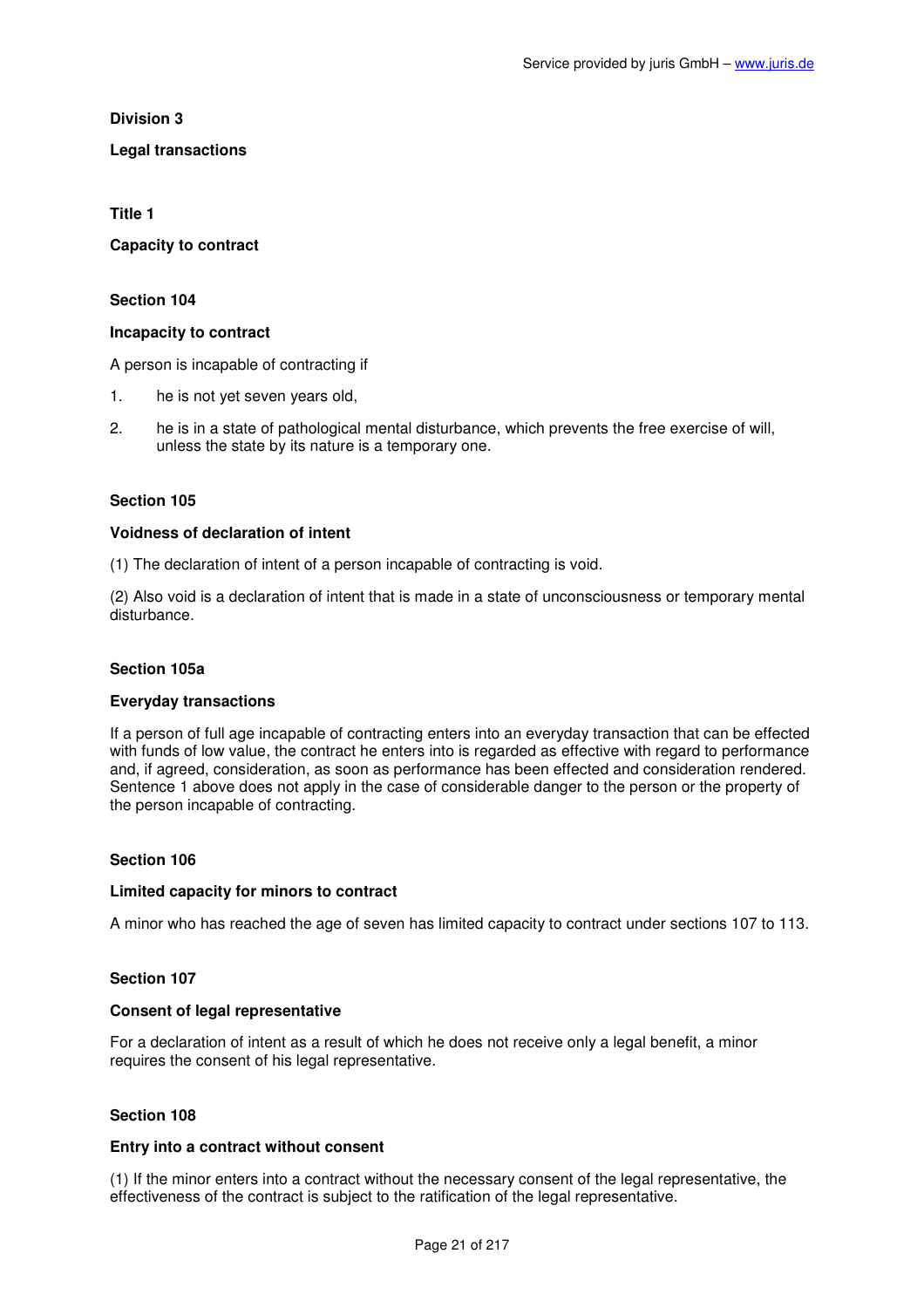(2) If the other party requests the representative to declare his ratification, the declaration can only be made to the other party; a declaration or refusal of ratification made to the minor before the request of the other party is ineffective. The ratification may only be declared before the expiry of two weeks after receipt of the demand; if ratification is not declared, it is considered to have been refused.

(3) If the minor has become fully capable of contracting, the ratification of the minor takes the place of the ratification of the representative.

# **Section 109**

### **Right of revocation of the other party**

(1) Until the contract is ratified, the other party is entitled to revoke it. Declaration of revocation may also be made to the minor.

(2) If the other party realised that he was dealing with a minor, he may revoke the contract only if the minor untruthfully stated that the legal representative had given consent; he may not revoke in this case either if, when the contract was entered into, he had notice of the lack of consent.

# **Section 110**

### **Payment by minor with own means**

A contract entered into by the minor without the approval of the legal representative is deemed effective from the beginning if the minor effects performance under the contract with means that were given to him for this purpose or for free disposal by the legal representative or by a third party with the ratification of the representative.

#### **Section 111**

### **Unilateral legal transactions**

A unilateral legal transaction that a minor undertakes without the necessary consent of the legal representative is ineffective. If the minor undertakes such a legal transaction with regard to another person with this consent, the legal transaction is ineffective if the minor does not present the consent in writing and the other person rejects the legal transaction for this reason without undue delay. Rejection is not possible if the representative had given the other person notice of the consent.

# **Section 112**

#### **Independent operation of a trade or business**

(1) If the legal representative, with the ratification of the guardianship court, authorises the minor to operate a trade or business independently, the minor has unlimited capacity to contract for such transactions as the business operations entail. Legal transactions are excluded for which the representative needs the ratification of the guardianship court.

(2) The authorisation may be withdrawn by the legal representative only with the ratification of the guardianship court.

### **Section 113**

#### **Service or employment relationship**

(1) If the legal representative authorises the minor to enter service or employment, the minor has unlimited capacity to enter into transactions that relate to entering or leaving service or employment of the permitted nature or performing the duties arising from such a relationship. Contracts are excluded for which the legal representative needs the ratification of the guardianship court.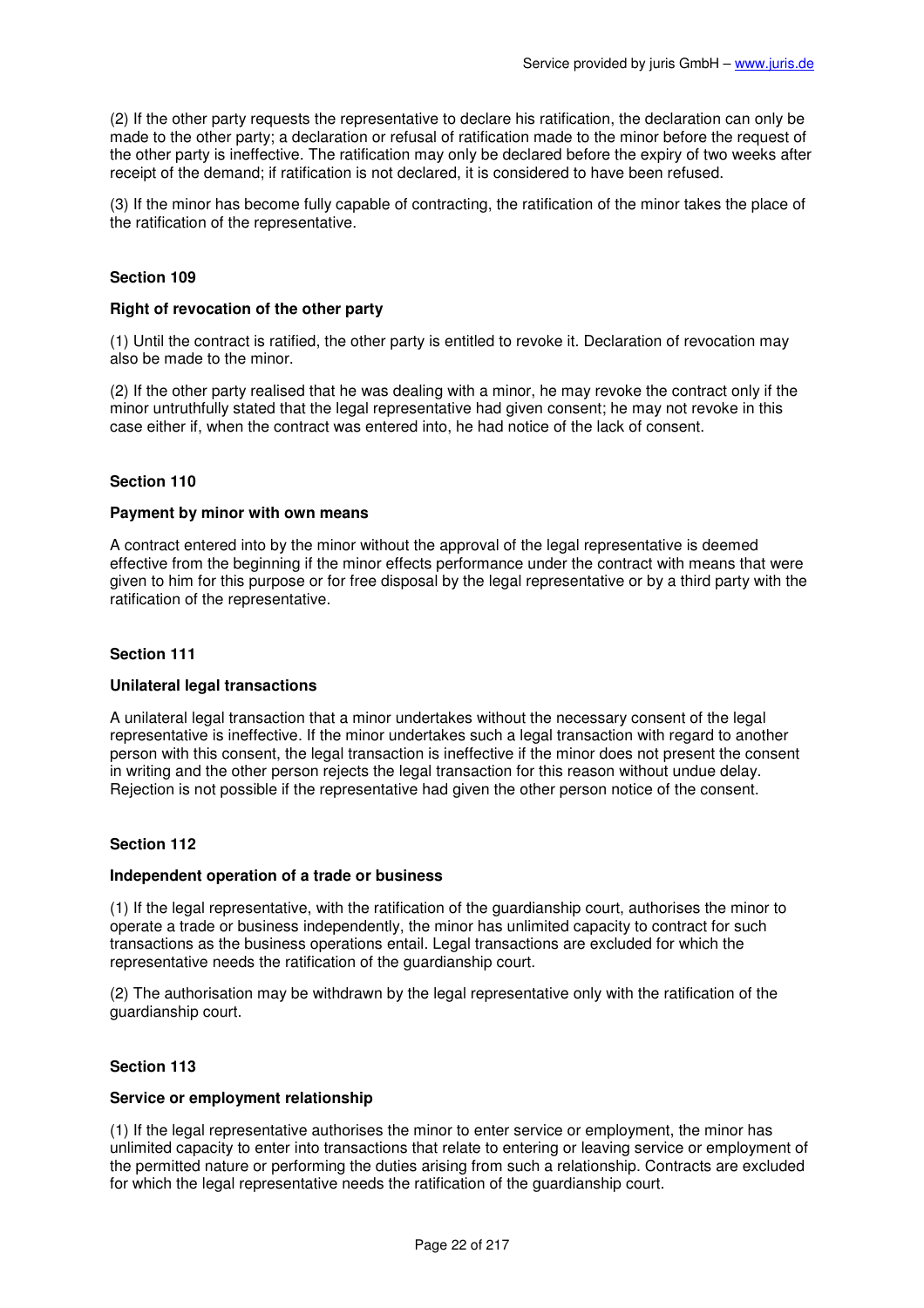(2) The authorisation may be withdrawn or restricted by the legal representative.

(3) If the legal representative is a guardian, the authorisation, if he refuses it, may, on the application of the minor, be replaced by the guardianship court. The guardianship court must give substitute authorisation if it is in the interest of the ward.

(4) The authorisation given for an individual case is in the case of doubt deemed to be general authorisation to enter into relationships of the same kind.

### **Sections 114, 115**

(repealed)

# **Title 2**

#### **Declaration of intent**

#### **Section 116**

#### **Mental reservation**

A declaration of intent is not void by virtue of the fact that the person declaring has made a mental reservation that he does not want the declaration made. The declaration is void if it is to be made to another person who knows of the reservation.

#### **Section 117**

#### **Sham transaction**

(1) If a declaration of intent that is to be made to another person is, with his consent, only made for the sake of appearance, it is void.

(2) If a sham transaction hides another legal transaction, the provisions applicable to the hidden transaction apply.

#### **Section 118**

#### **Lack of seriousness**

A declaration of intent not seriously intended which is made in the expectation that its lack of serious intention will not be misunderstood is void.

### **Section 119**

#### **Voidability for mistake**

(1) A person who, when making a declaration of intent, was mistaken about its contents or had no intention whatsoever of making a declaration with this content, may avoid the declaration if it is to be assumed that he would not have made the declaration with knowledge of the factual position and with a sensible understanding of the case.

(2) A mistake about such characteristics of a person or a thing as are customarily regarded as essential is also regarded as a mistake about the content of the declaration.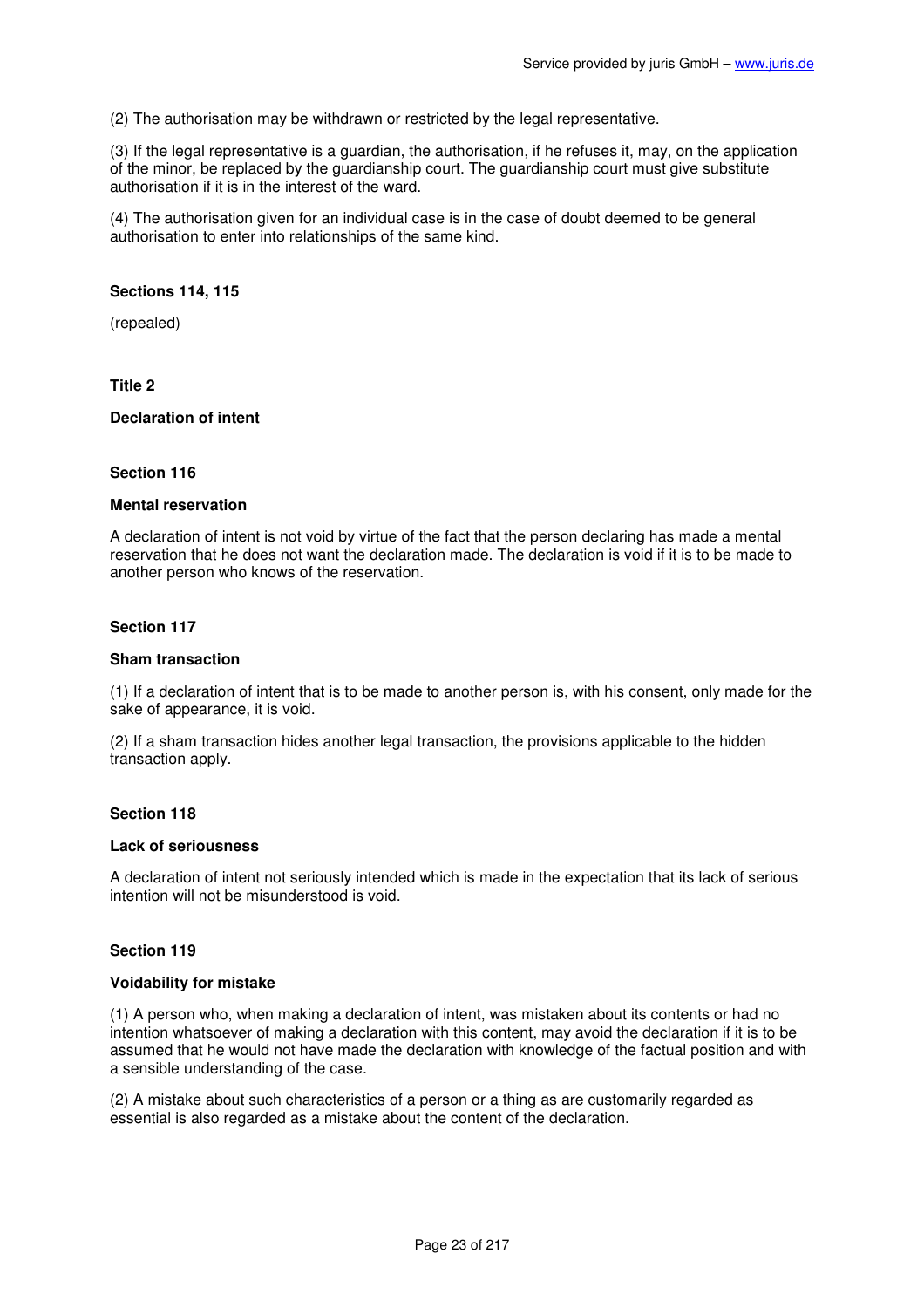### **Voidability for incorrect transmission**

A declaration of intent that has been incorrectly transmitted by the person or facilities used for its transmission may be avoided subject to the same condition as a declaration of intent made by mistake may be avoided under section 119.

# **Section 121**

# **Period for avoidance**

(1) Avoidance must be effected, in the cases set out in sections 119 and 120, without culpable delay (without undue delay) after the person entitled to avoid obtains knowledge of the ground for avoidance. Avoidance made to an absent person is regarded as effected in good time if the declaration of avoidance is forwarded without undue delay.

(2) Avoidance is excluded if ten years have passed since the declaration of intent was made.

# **Section 122**

### **Liability in damages of the person declaring avoidance**

(1) If a declaration of intent is void under section 118, or avoided under sections 119 and 120, the person declaring must, if the declaration was to be made to another person, pay damages to this person, or failing this to any third party, for the damage that the other or the third party suffers as a result of his relying on the validity of the declaration; but not in excess of the total amount of the interest which the other or the third party has in the validity of the declaration.

(2) A duty to pay damages does not arise if the injured person knew the reason for the voidness or the voidability or did not know it as a result of his negligence (ought to have known it).

### **Section 123**

### **Voidability on the grounds of deceit or duress**

(1) A person who has been induced to make a declaration of intent by deceit or unlawfully by duress may avoid his declaration.

(2) If a third party committed this deceit, a declaration that had to be made to another may be avoided only if the latter knew of the deceit or ought to have known it. If a person other than the person to whom the declaration was to be made acquired a right as a direct result of the declaration, the declaration made to him may be avoided if he knew or ought to have known of the deceit.

### **Section 124**

### **Period for avoidance**

(1) The avoidance of a declaration of intent voidable under section 123 may be effected only within one year.

(2) In the case of deceit, the period commences at the time when the person entitled to avoid discovers the deceit, and in case of duress, from the time when the duress stops. The provisions in sections 206, 210 and 211 applicable to limitation apply with the necessary modifications to the running of the period.

(3) Avoidance is barred, if ten years have passed since the declaration of intent was made.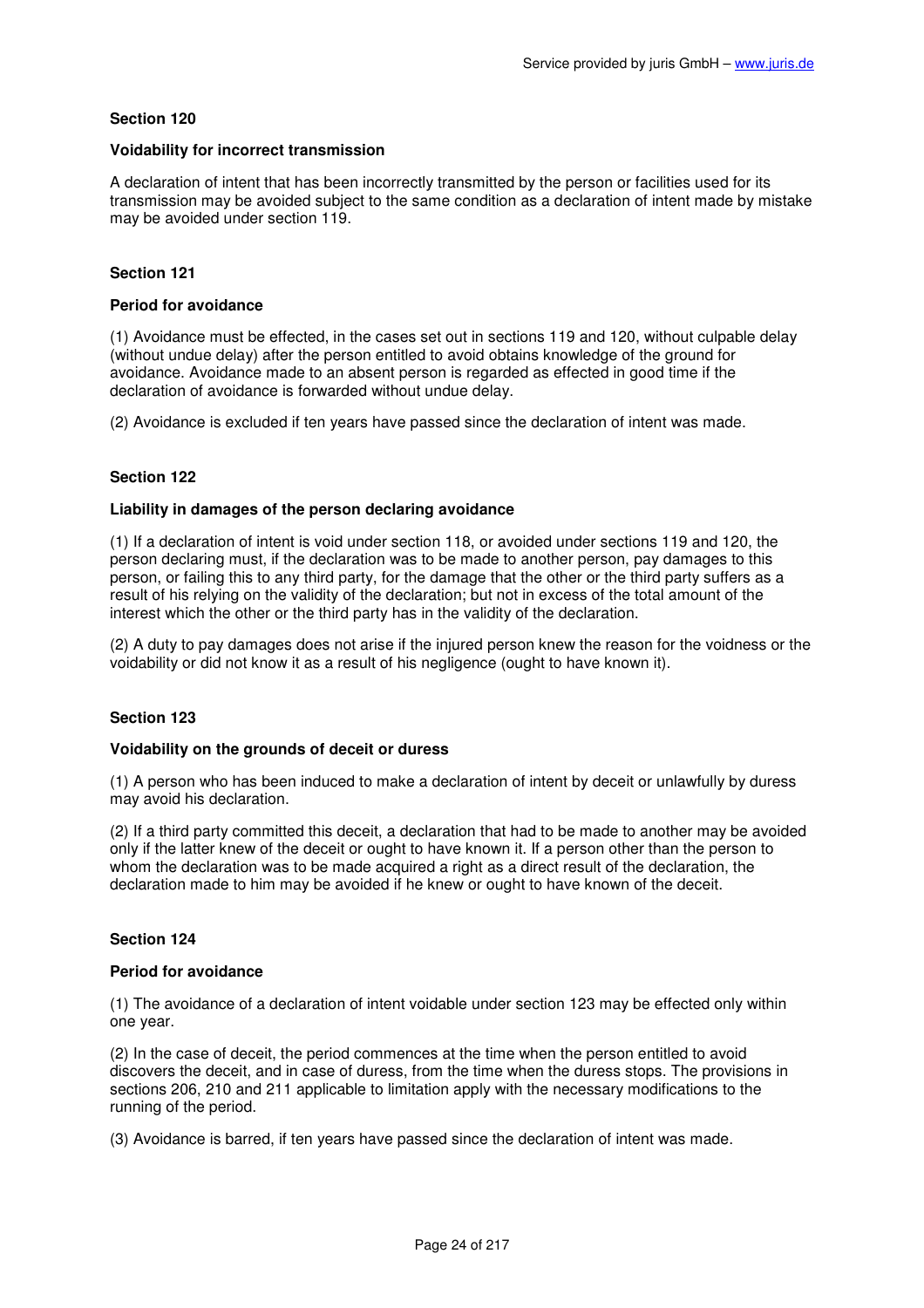# **Voidness resulting from a defect of form**

A legal transaction that lacks the form prescribed by statute is void. In case of doubt, lack of the form specified by legal transaction also results in voidness.

# **Section 126**

### **Written form**

(1) If written form is prescribed by statute, the document must be signed by the issuer with his name in his own hand, or by his notarially certified initials.

(2) In the case of a contract, the signature of the parties must be made on the same document. If more than one counterpart of the contract is drawn up, it suffices if each party signs the document intended for the other party.

(3) Written form may be replaced by electronic form, unless the statute leads to a different conclusion.

(4) Notarial recording replaces the written form.

### **Section 126a**

### **Electronic form**

(1) If electronic form is to replace the written form prescribed by law, the issuer of the declaration must add his name to it and provide the electronic document with a qualified electronic signature in accordance with the Electronic Signature Act [Signaturgesetz].

(2) In the case of a contract, the parties must each provide a counterpart with an electronic signature as described in subsection (1).

### **Section 126b**

### **Text form**

If text form is prescribed by law, the declaration must be made in a document or in another manner suitable for its permanent reproduction in writing, the person making the declaration must be named and the completion of the declaration must be shown through the reproduction of a signature of the name or otherwise.

### **Section 127**

### **Agreed form**

(1) The provisions under sections 126, 126a or 126b also apply, in case of doubt, to the form specified by legal transaction.

(2) For compliance with the written form required by legal transaction, unless a different intention is to be assumed, it suffices if the message is transmitted by way of telecommunications and, in the case of a contract, by the exchange of letters. If such a form is chosen, notarial recording in accordance with section 126 may be demanded subsequently.

(3) For compliance with the electronic form required by legal transaction, unless a different intention is to be assumed, an electronic signature other than provided for in section 126a also suffices and, in the case of a contract, the exchange of a declaration of an offer and of acceptance which are each provided with an electronic signature. If such a form is chosen, an electronic signature in accordance with section 126a may be demanded subsequently, or if this is not possible for one of the parties, notarial recording in compliance with section 126.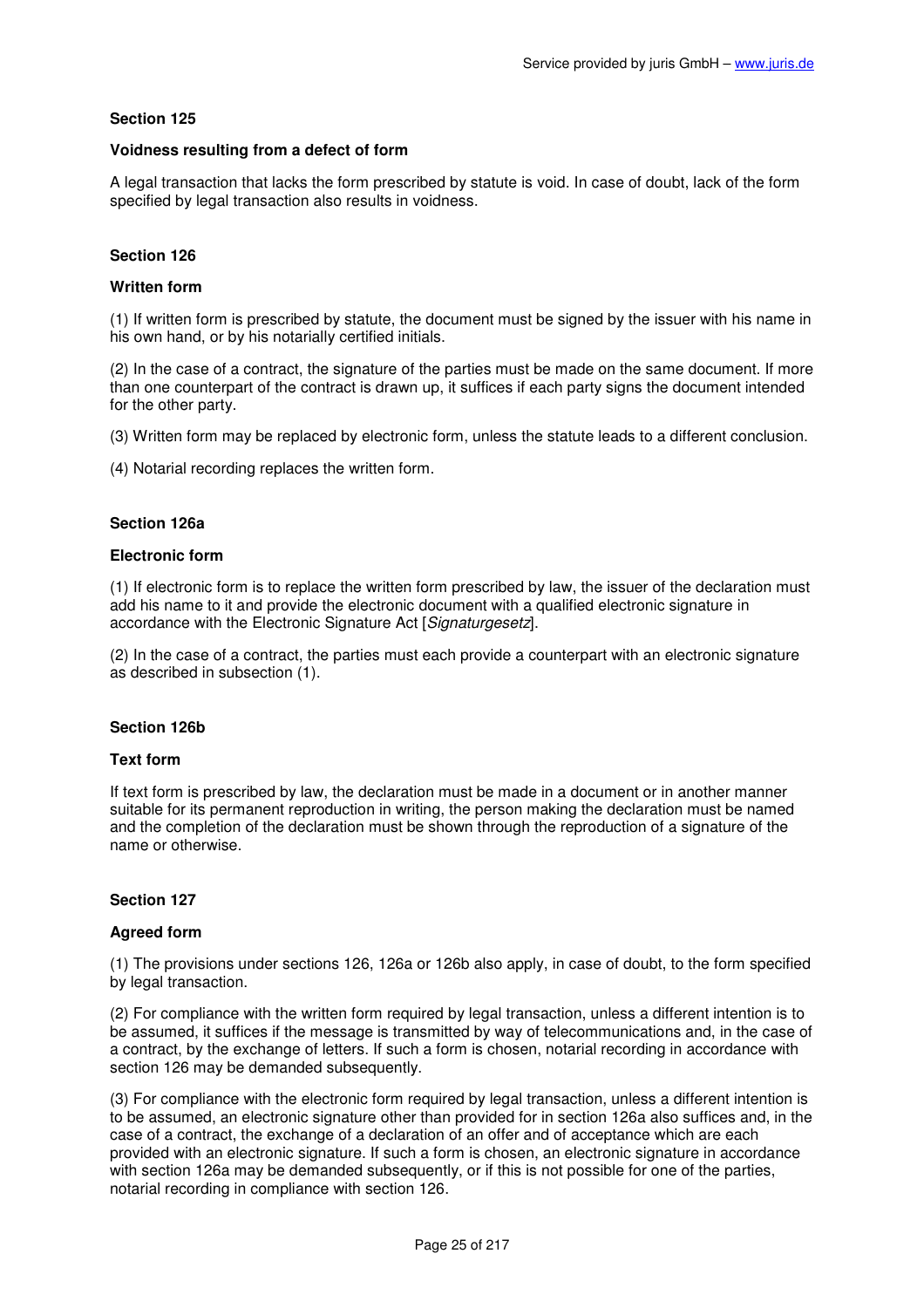# **Section 127a**

# **Court settlement**

In the event of a court settlement, the recording of declarations in a court record drawn up in accordance with the provisions under the Code of Civil Procedure [Zivilprozessordnung] replaces notarial recording.

# **Section 128**

# **Notarial recording**

If the notarial recording of a contract is prescribed by statute, it suffices if first the offer and then the acceptance of the offer is recorded by a notary.

### **Section 129**

# **Official certification**

(1) If the official certification of a declaration is prescribed by law, the declaration must be put in writing and the signature of the person declaring be certified by a notary. If the declaration is signed by the issuer making his mark, the certification of the initials provided for in section 126 (1) is necessary and sufficient.

(2) The notarial recording of the declaration replaces the official certification.

# **Section 130**

# **Effectiveness of a declaration of intent to absent parties**

(1) A declaration of intent that is to be made to another becomes effective, if made in his absence, at the point of time when this declaration reaches him. It does not become effective if a revocation reaches the other previously or at the same time.

(2) The effectiveness of a declaration of intent is not affected if the person declaring dies or loses capacity to contract after making a declaration.

(3) These provisions apply even if the declaration of intent is to be made to a public authority.

### **Section 131**

### **Effectiveness in relation to persons without full capacity to contract**

(1) If a declaration of intent is made to a person incapable of contracting, it does not become effective until it has reached his legal representative.

(2) The same applies if the declaration of intent is made to a person with limited capacity to contract. If, however, the declaration merely provides a legal advantage to the person with limited capacity to contract, or if the legal representative has given his consent, the declaration becomes effective at the time when it reaches the person with limited capacity.

### **Section 132**

### **Substitution of service for receipt**

(1) A declaration of intent is also deemed to have been received if it is served through a bailiff as intermediary. The service is effected in accordance with the provisions of the Code of Civil Procedure [Zivilprozessordnung].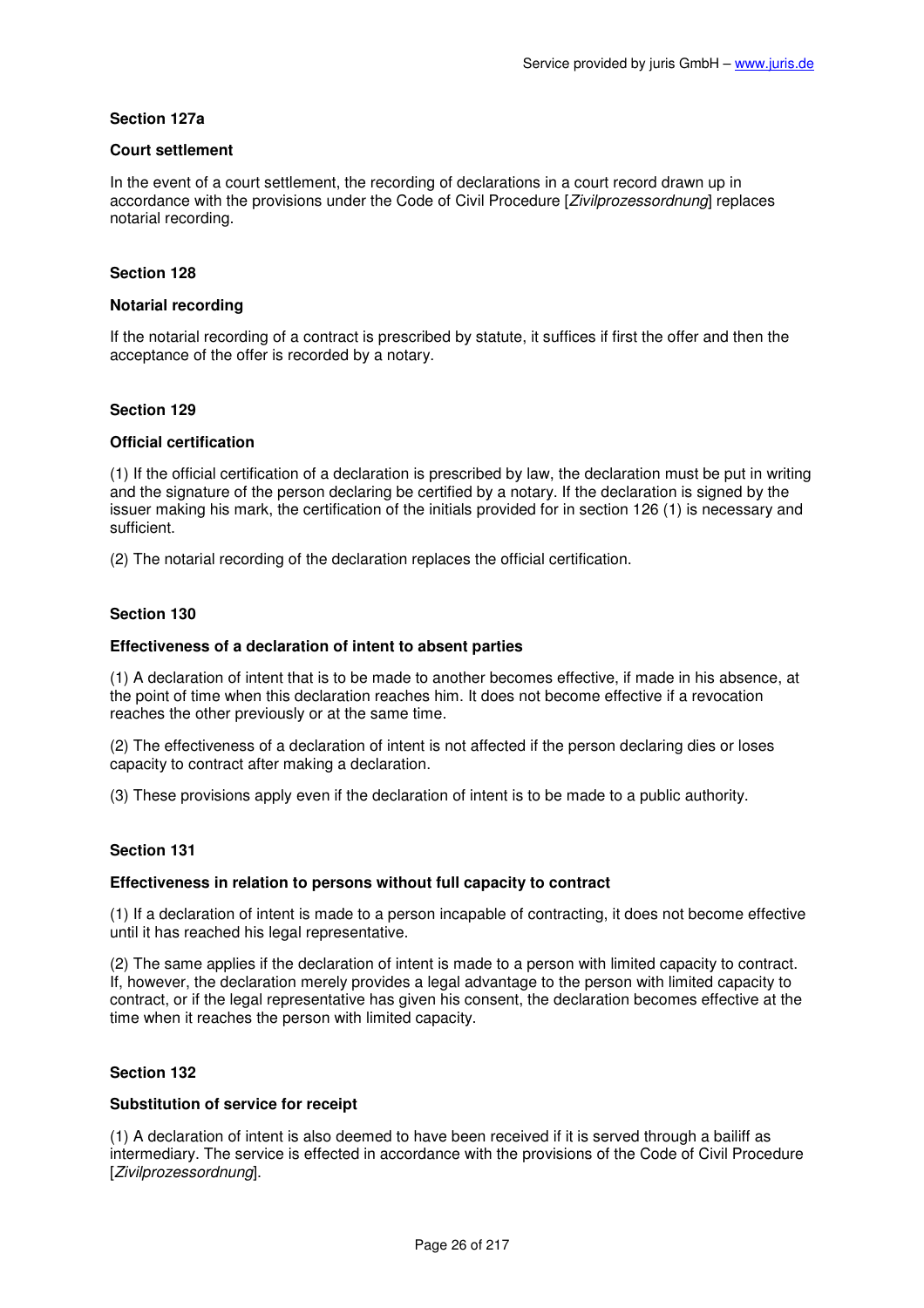(2) If the person declaring is unaware, through no negligence on his part, of the identity of the person to whom the declaration is to be made, or if the whereabouts of this person are unknown, service may be effected in accordance with the provisions of the Code of Civil Procedure [Zivilprozessordnung] relating to service by publication. In the former case, the local court [Amtsgericht] competent for the approval is the one in whose district the person declaring has his residence, or in the absence of a residence within the country, his abode; in the latter case, the local court [Amtsgericht] competent for the approval is the one in the district of which the person to whom service is required to be effected had his last residence, or, in the absence of a residence within the country, his last abode.

# **Section 133**

#### **Interpretation of a declaration of intent**

When a declaration of intent is interpreted, it is necessary to ascertain the true intention rather than adhering to the literal meaning of the declaration.

#### **Section 134**

#### **Statutory prohibition**

A legal transaction that violates a statutory prohibition is void, unless the statute leads to a different conclusion.

#### **Section 135**

#### **Statutory prohibition of disposal**

(1) If the disposition of a thing violates a statutory prohibition against disposal intended solely for the protection of particular persons, the disposition is ineffective only in relation to these persons. A disposition by legal transaction is equivalent to a disposition which is effected by means of execution or attachment.

(2) The provisions in favour of those who derive rights from an unauthorised person apply with the necessary modifications.

### **Section 136**

#### **Official prohibition of disposal**

A prohibition of disposal which is issued by a court or by any other public authority within the limits of its competence is equivalent to a statutory prohibition of disposal of the kind described in section 135.

### **Section 137**

#### **Prohibition of dispositions in a legal transaction**

The power to dispose of an alienable right may not be excluded or restricted by a legal transaction. This effectiveness of an obligation not to dispose of such a right is not affected by this provision.

#### **Section 138**

#### **Legal transaction contrary to public policy; usury**

(1) A legal transaction which is contrary to public policy is void.

(2) In particular, a legal transaction is void by which a person, by exploiting the predicament, inexperience, lack of sound judgement or considerable weakness of will of another, causes himself or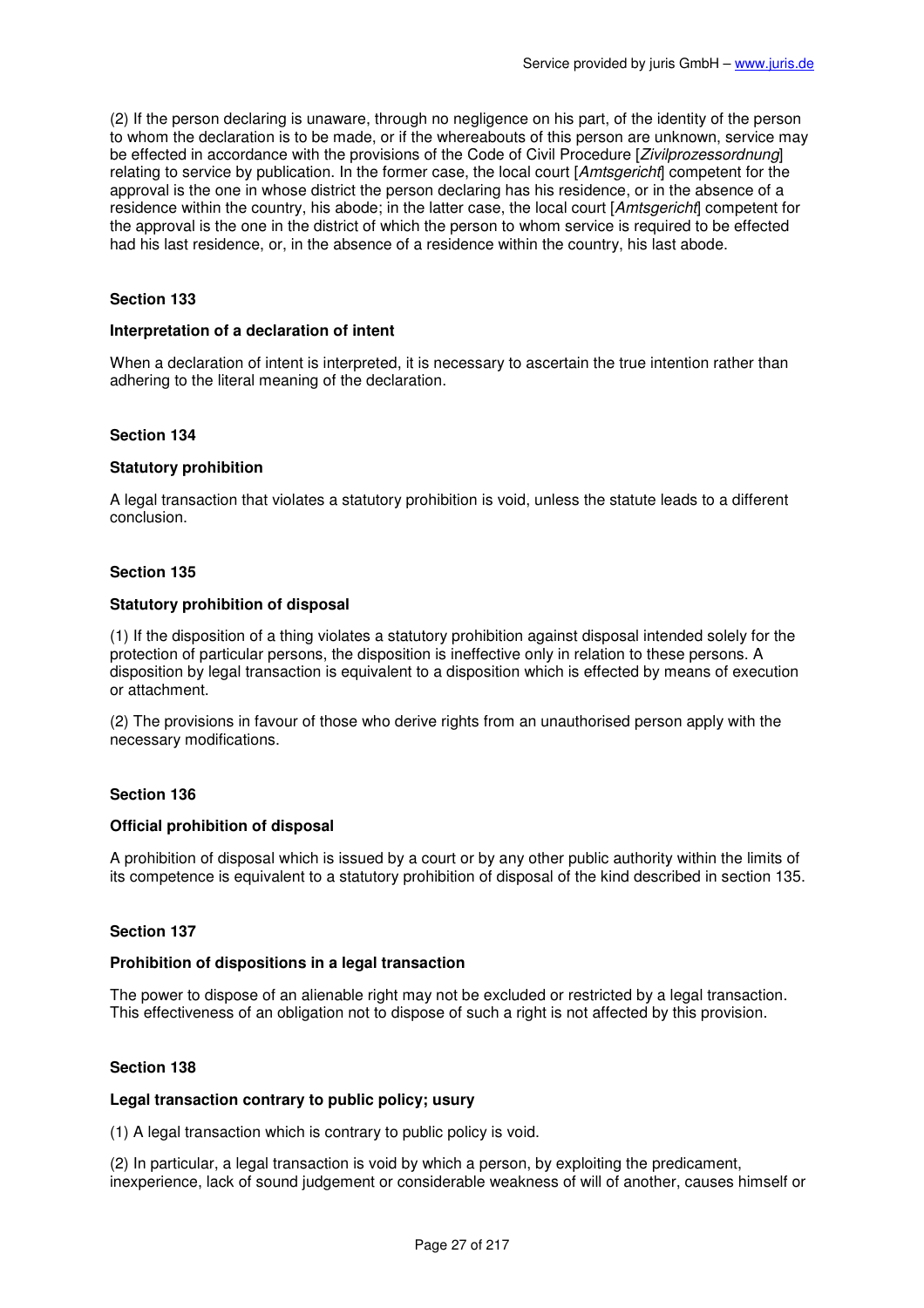a third party, in exchange for an act of performance, to be promised or granted pecuniary advantages which are clearly disproportionate to the performance.

# **Section 139**

# **Partial invalidity**

If a part of a legal transaction is void, then the entire legal transaction is void, unless it is to be assumed that it would have been undertaken even without the void part.

### **Section 140**

### **Re-interpretation**

If a void legal transaction fulfils the requirements of another legal transaction, then the latter is deemed to have been entered into, if it may be assumed that its validity would be intended if there were knowledge of the invalidity.

# **Section 141**

### **Confirmation of a void legal transaction**

(1) If a void legal transaction is confirmed by the person who undertook it, the confirmation is to be seen as a renewed undertaking.

(2) If a void contract is confirmed by the parties, then in case of doubt they are obliged to grant to each other what they would have granted if the contract had been valid from the beginning.

### **Section 142**

### **Effect of avoidance**

(1) If a voidable legal transaction is avoided, it is to be regarded as having been void from the outset.

(2) A person who knew or ought to have known of the possibility of avoidance is treated, in case of avoidance, as if he had known or ought to have known of the invalidity of the legal transaction.

### **Section 143**

### **Declaration of avoidance**

(1) Avoidance is effected by declaration to the opponent.

(2) The opponent is, in the case of a contract, the other party to the contract and, in the case of section 123 (2) sentence 2, the person who has acquired a right directly under the contract.

(3) In the case of a unilateral legal transaction which was to be undertaken in relation to another person, the other person is the opponent. The same applies to a legal transaction that is required to be undertaken in relation to another person or to a public authority, even if the legal transaction has already been undertaken in relation to the authority.

(4) In the case of any other kind of unilateral legal transaction, the person who has received a legal advantage directly on the basis of the legal transaction is the opponent. The avoidance may, however, if the declaration of intent was to be made to a public authority, be made by declaration to the authority; the authority should inform the person who was directly affected by the legal transaction of the avoidance.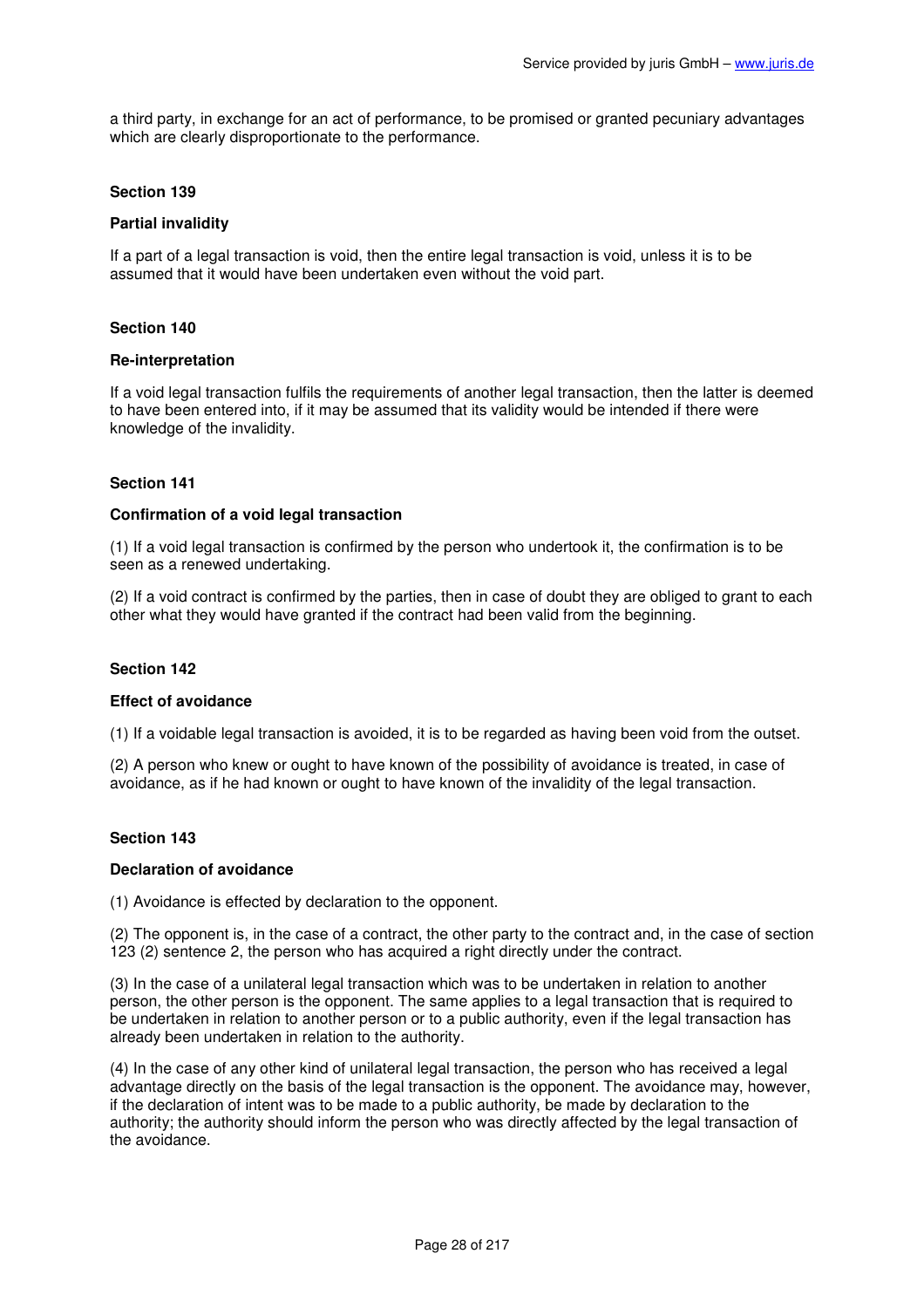# **Confirmation of a voidable legal transaction**

(1) Avoidance is excluded, if the voidable legal transaction is confirmed by the person entitled to avoid.

(2) The confirmation does not require the form prescribed for the legal transaction.

### **Title 3**

**Contract** 

# **Section 145**

### **Binding effect of an offer**

Any person who offers to another to enter into a contract is bound by the offer, unless he has excluded being bound by it.

### **Section 146**

### **Expiry of an offer**

An offer expires if a refusal is made to the offeror, or if no acceptance is made to this person in good time in accordance with sections 147 to 149.

# **Section 147**

### **Period for acceptance**

(1) An offer made to a person who is present may only be accepted immediately. This also applies to an offer made by one person to another using a telephone or another technical facility.

(2) An offer made to a person who is absent may be accepted only until the time when the offeror may expect to receive the answer under ordinary circumstances.

### **Section 148**

### **Fixing a period for acceptance**

If the offeror has determined a period of time for the acceptance of an offer, the acceptance may only take place within this period.

# **Section 149**

### **Late receipt of a declaration of acceptance**

If a declaration of acceptance received late by the offeror was sent in such a way that it would have reached him in time if it had been forwarded in the usual way, and if the offeror ought to have recognised this, he must notify the acceptor of the delay after receipt of the declaration without undue delay, unless this has already been done. If he delays the sending of the notification, the acceptance is deemed not to be late.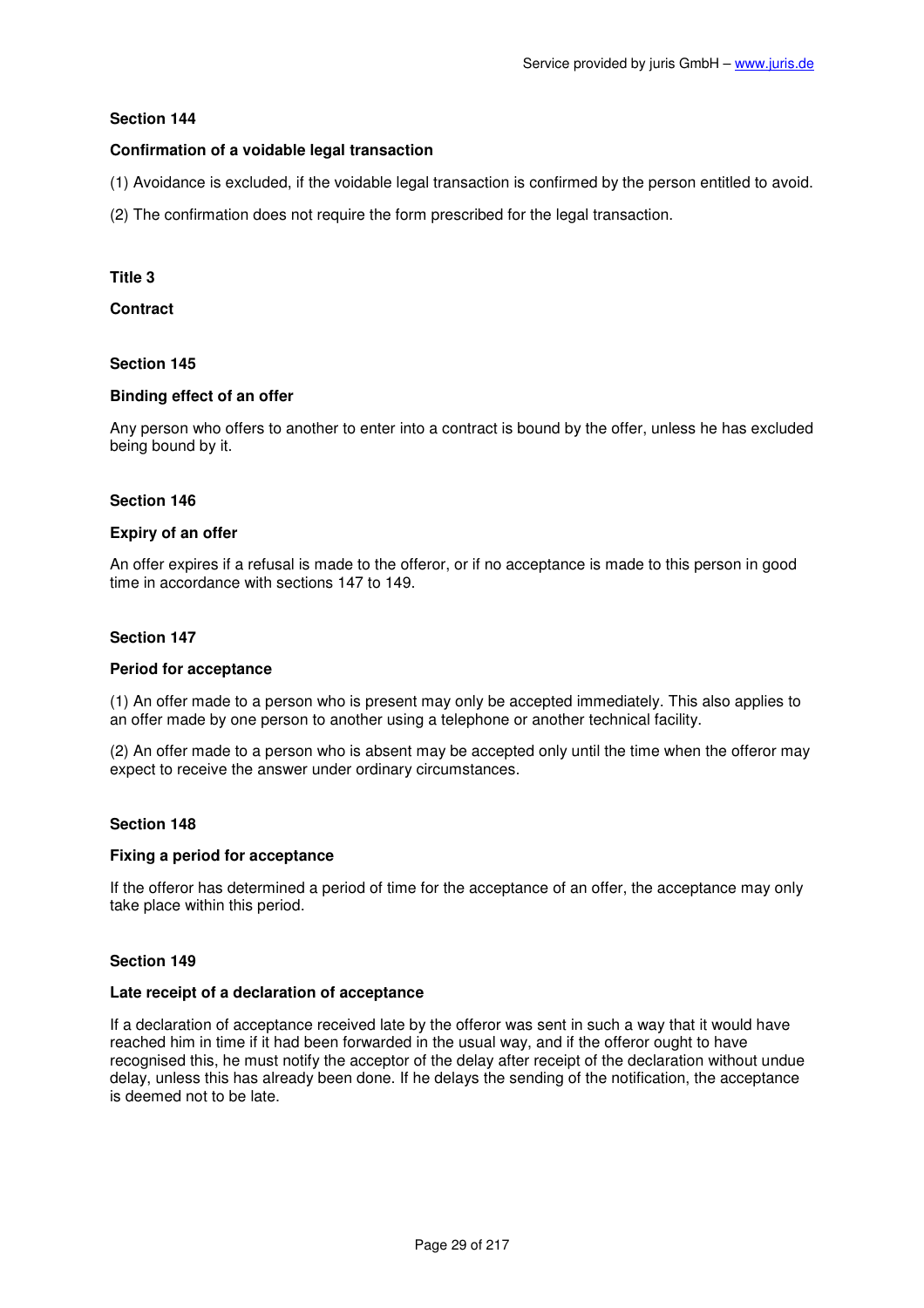### **Late and altered acceptance**

(1) The late acceptance of an offer is considered to be a new offer.

(2) An acceptance with expansions, restrictions or other alterations is deemed to be a rejection combined with a new offer.

# **Section 151**

#### **Acceptance without declaration to the offeror**

A contract comes into existence through the acceptance of the offer without the offeror needing to be notified of acceptance, if such a declaration is not to be expected according to customary practice, or if the offeror has waived it. The point of time when the offer expires is determined in accordance with the intention of the offeror, which is to be inferred from the offer or the circumstances.

### **Section 152**

### **Acceptance by notarial recording**

If a contract is notarially recorded without both parties being present at the same time, the contract comes into existence, unless otherwise provided, on the recording of acceptance effected in accordance with section 128. The provision of section 151 sentence 2 applies.

### **Section 153**

### **Death or incapacity to contract of the offeror**

The coming into existence of the contract is not prevented by the offeror dying or losing capacity to contract before acceptance, unless a different intention of the offeror is to be presumed.

### **Section 154**

# **Overt lack of agreement; lack of notarial recording**

(1) As long as the parties have not yet agreed on all points of a contract on which an agreement was required to be reached according to the declaration even of only one party, the contract is, in case of doubt, not entered into. An agreement on individual points is not legally binding even if they have been recorded.

(2) If notarial recording of the contract contemplated has been arranged, the contract is, in case of doubt, not entered into until the recording has taken place.

### **Section 155**

### **Hidden lack of agreement**

If the parties to a contract which they consider to have been entered into have, in fact, not agreed on a point on which an agreement was required to be reached, whatever is agreed is applicable if it is to be assumed that the contract would have been entered into even without a provision concerning this point.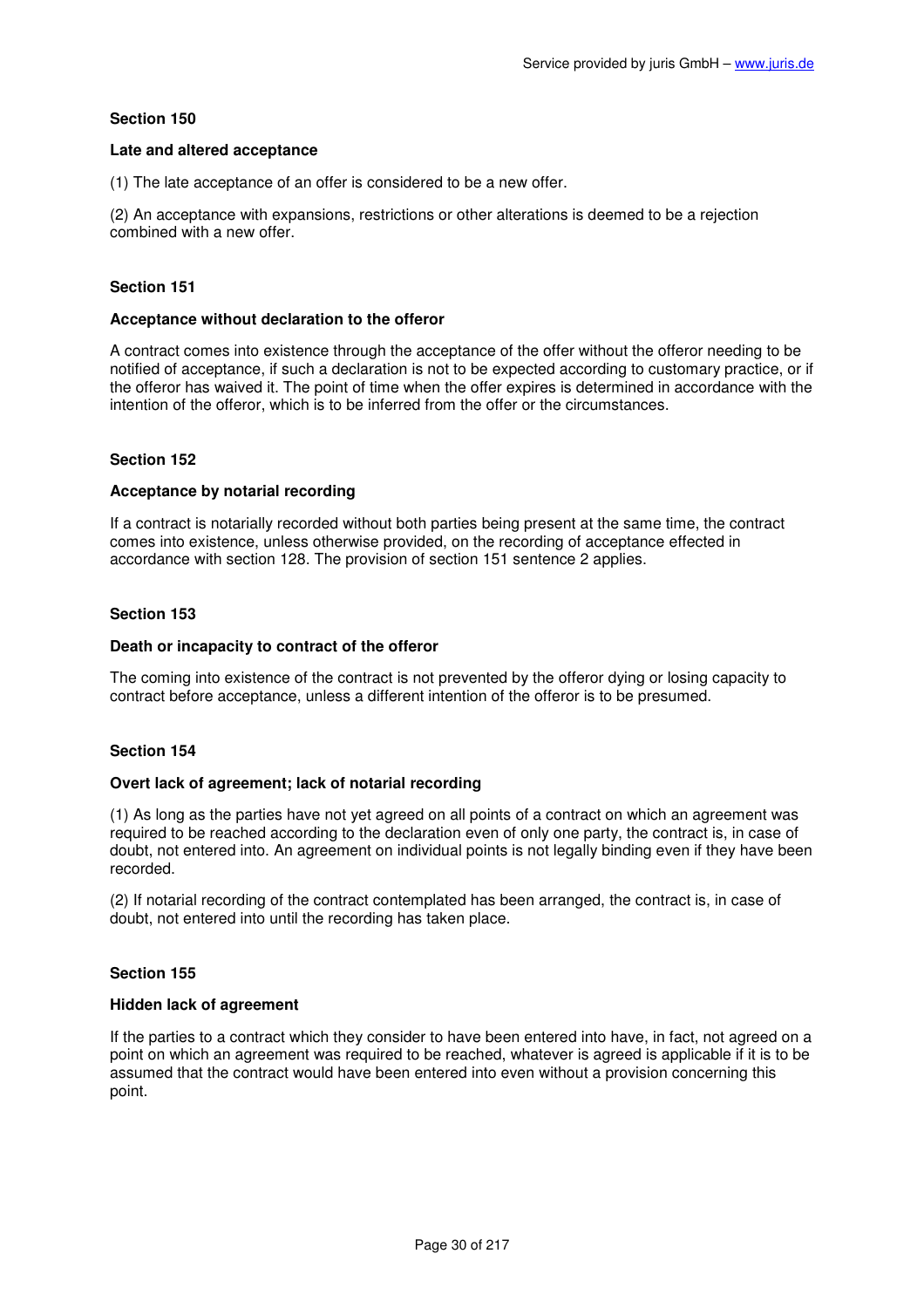# **Entry into contracts at auctions**

At an auction, a contract is not entered into until the fall of the hammer. A bid lapses if a higher bid is made, or if the auction is closed without the fall of the hammer.

# **Section 157**

### **Interpretation of contracts**

Contracts are to be interpreted as required by good faith, taking customary practice into consideration.

## **Title 4**

### **Conditions and specification of time**

# **Section 158**

### **Conditions precedent and subsequent**

(1) If a legal transaction is entered into subject to a condition precedent, the legal transaction that is subject to the condition comes into effect when the condition is satisfied.

(2) If a legal transaction is entered into subject to a condition subsequent, the effect of the legal transaction ends when the condition is satisfied; at this moment the previous legal situation is restored.

# **Section 159**

### **Retroactive effect**

If, under the terms of a legal transaction, the consequences linked to the satisfaction of the condition are to become effective from an earlier time, then when the condition is satisfied the parties are under a duty to render each other the performance that they would have rendered if the consequences had occurred at the earlier time.

### **Section 160**

### **Liability in the period of suspense**

(1) Any person who has a right subject to a condition precedent may, in the case of the satisfaction of the condition, demand damages from the other party if the latter, during the period of suspense, is at fault for defeating or adversely affecting the right dependent on the condition.

(2) In the case of a legal transaction entered into subject to a condition subsequent, the person to whose advantage the former legal situation is restored has the same claim on the same conditions.

### **Section 161**

#### **Ineffectiveness of dispositions in the period of suspense**

(1) If a person has disposed of a thing, and the disposition is subject to a condition precedent, any further disposition which he makes as regards the thing in the period of suspense is ineffective on the satisfaction of the condition to the extent that it would defeat or adversely affect the effect subject to the condition. Such a disposition is equivalent to a disposition which is effected during the period of suspense by execution or attachment or by the administrator in insolvency proceedings.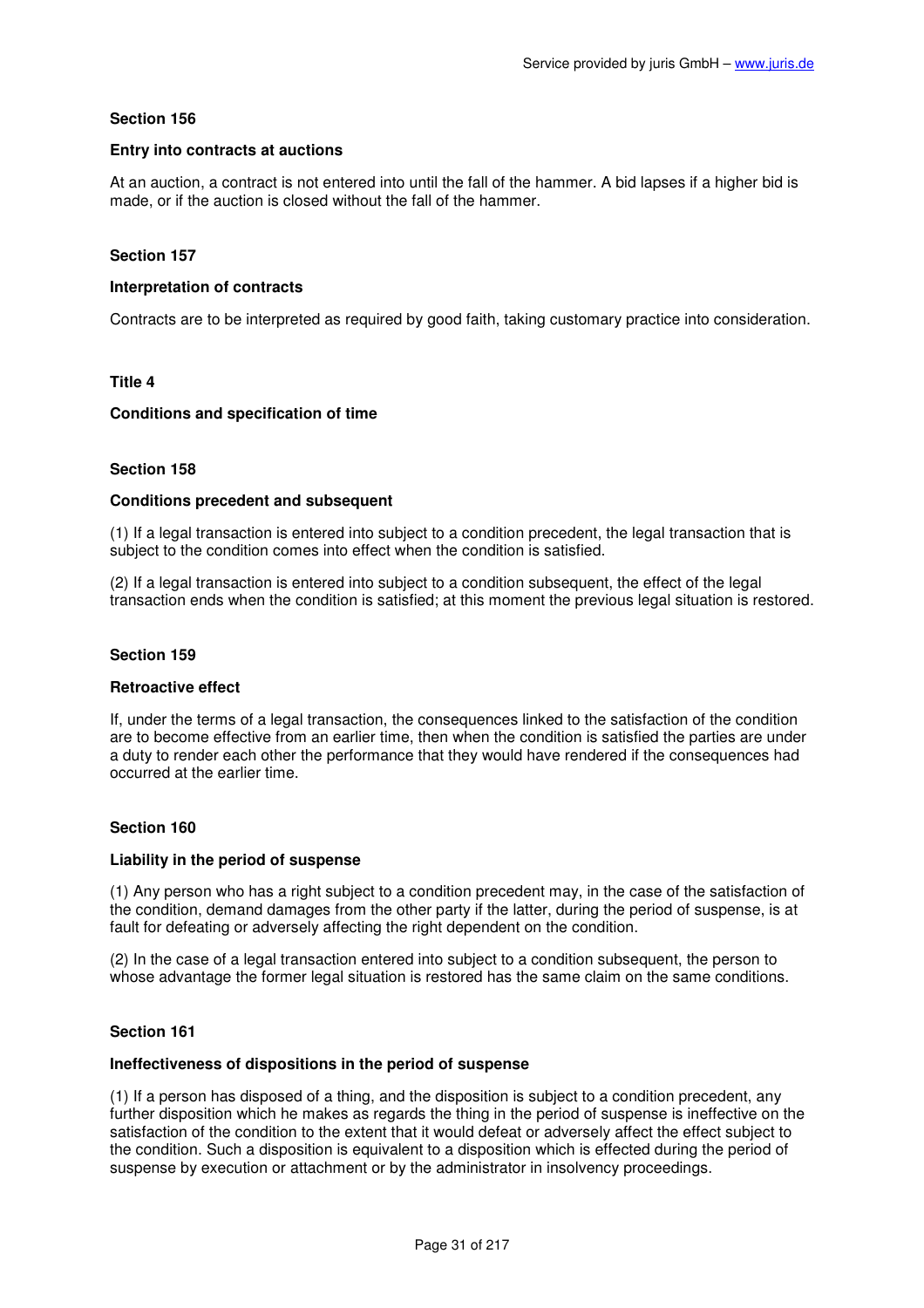(2) In the case of a condition subsequent, the same applies to the dispositions of a person whose right expires on the fulfilment of the condition.

(3) The provisions in favour of those who derive rights from an unauthorised person apply with the necessary modifications.

# **Section 162**

### **Prevention of or bringing about the satisfaction of the condition**

(1) If the satisfaction of a condition is prevented in bad faith by the party to whose disadvantage it would be, the condition is deemed to have been satisfied.

(2) If the satisfaction of a condition is brought about in bad faith by the party to whose advantage it would be, the condition is deemed not to have been satisfied.

### **Section 163**

#### **Specification of time**

If, when a legal transaction is undertaken, a time has been specified for the beginning or the end of its effect, then in the former case the provisions in sections 158, 160 and 161 applicable to conditions precedent and in the latter case the conditions in sections 158, 160 and 161 applicable to conditions subsequent apply with the necessary modifications.

### **Title 5**

#### **Agency and authority**

### **Section 164**

### **Effect of a declaration made by the agent**

(1) A declaration of intent which a person makes within the scope of his own power of agency in the name of a principal takes effect directly in favour of and against the principal. It is irrelevant whether the declaration is made explicitly in the name of the principal, or whether it may be gathered from the circumstances that it is to be made in his name.

(2) If the intent to act on behalf of another is not evident, the lack of intent on the part of the agent to act on his own behalf is not taken into consideration.

(3) The provisions of subsection (1) apply with the necessary modifications if a declaration of intent to be made to another is made to his agent.

### **Section 165**

#### **Agent with limited capacity to contract**

The effectiveness of a declaration of intent made by or to an agent is not adversely affected by the agent having limited capacity to contract.

#### **Section 166**

#### **Absence of intent; imputed knowledge**

(1) Insofar as the legal consequences of a declaration of intent are influenced by an absence of intent or by knowledge or by constructive notice of certain circumstances, it is not the person of the principal, but that of the agent, that is taken into account.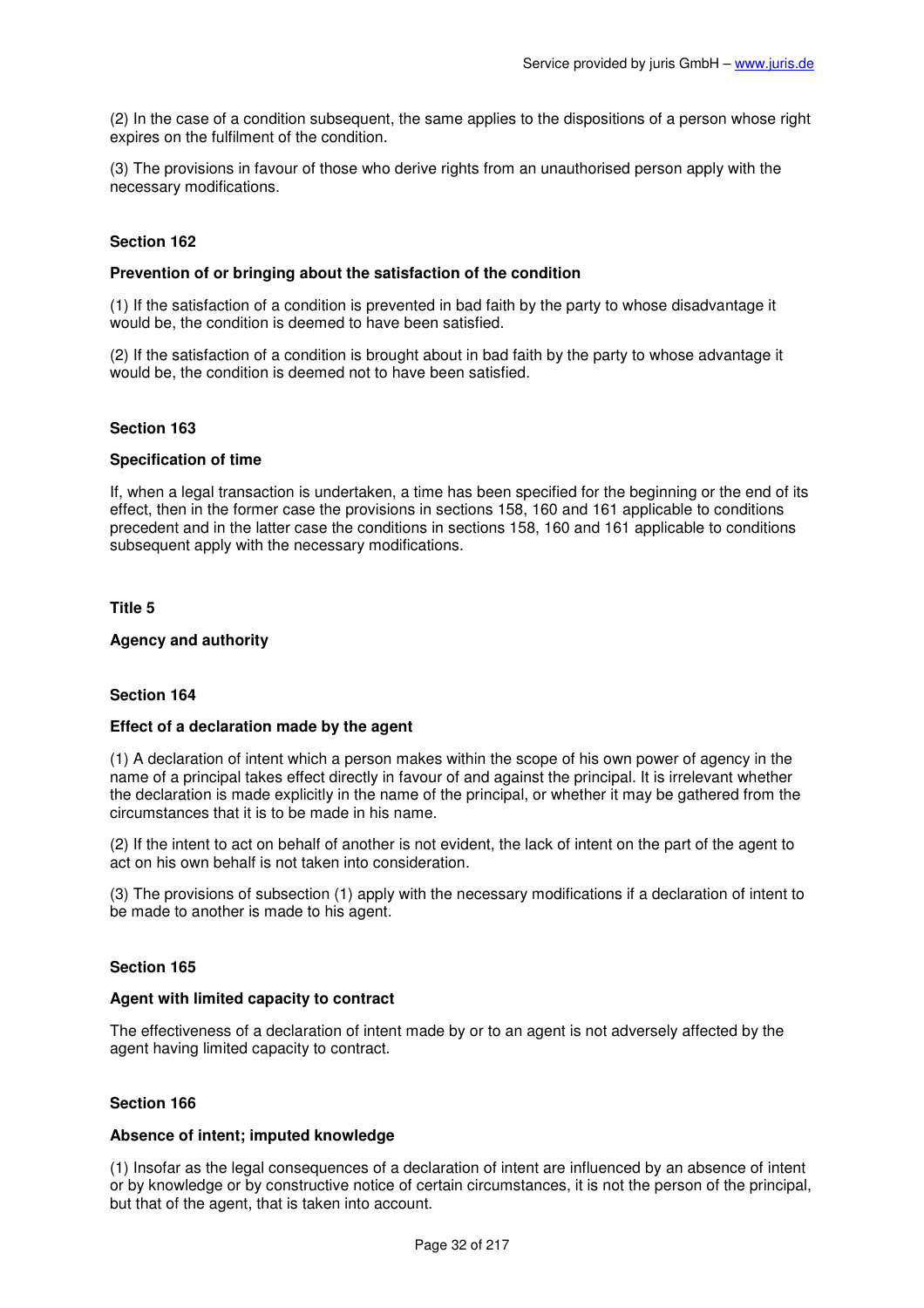(2) If, in the case of a power of agency granted by a legal transaction (authority), the agent has acted in compliance with certain instructions given by the principal, then the latter may not invoke the lack of knowledge of the agent with regard to circumstances of which the principal himself knew. The same rule applies to circumstances which the principal ought to have known, insofar as constructive notice is equivalent to knowledge.

# **Section 167**

# **Conferment of authority**

(1) Authority is conferred by declaration to the person to be granted authority, or to the third party in relation to whom the authority is to have effect.

(2) The declaration is not required to be in the form laid down for the legal transaction to which the authority relates.

### **Section 168**

### **Expiry of authority**

The expiry of the authority depends on the legal relationship on which its conferment is based. The authority is also revocable if the legal relationship is continued, unless this relationship leads to a different conclusion. The provision under section 167 (1) applies with the necessary modifications to the declaration of revocation.

# **Section 169**

### **Authority of the authorised representative and the managing partner**

To the extent that the expired authority of an authorised representative or a managing partner is deemed to continue in accordance with sections 674 and 729, it is not effective in favour of a third party who, when a legal transaction is undertaken, knows or ought to know of the expiry.

### **Section 170**

### **Period of effectiveness of the authority**

If authority is granted by declaration to a third party, it remains in force in relation to this third party until he is notified by the principal of the expiry thereof.

# **Section 171**

### **Period of effectiveness in the case of announcement**

(1) If a person has announced by separate notice to a third party or by public notice that he has granted authority to another, the latter, on the basis of the announcement, is authorised to represent the person to that third party in the former case, and to any third party in the latter case.

(2) The authority remains effective until the notice is revoked in the same manner in which it was made.

### **Section 172**

# **Letter of authorisation**

(1) If the principal has delivered a letter of authorisation to the agent and the agent presents it to a third party, this is equivalent to a separate notification of authorisation by the principal.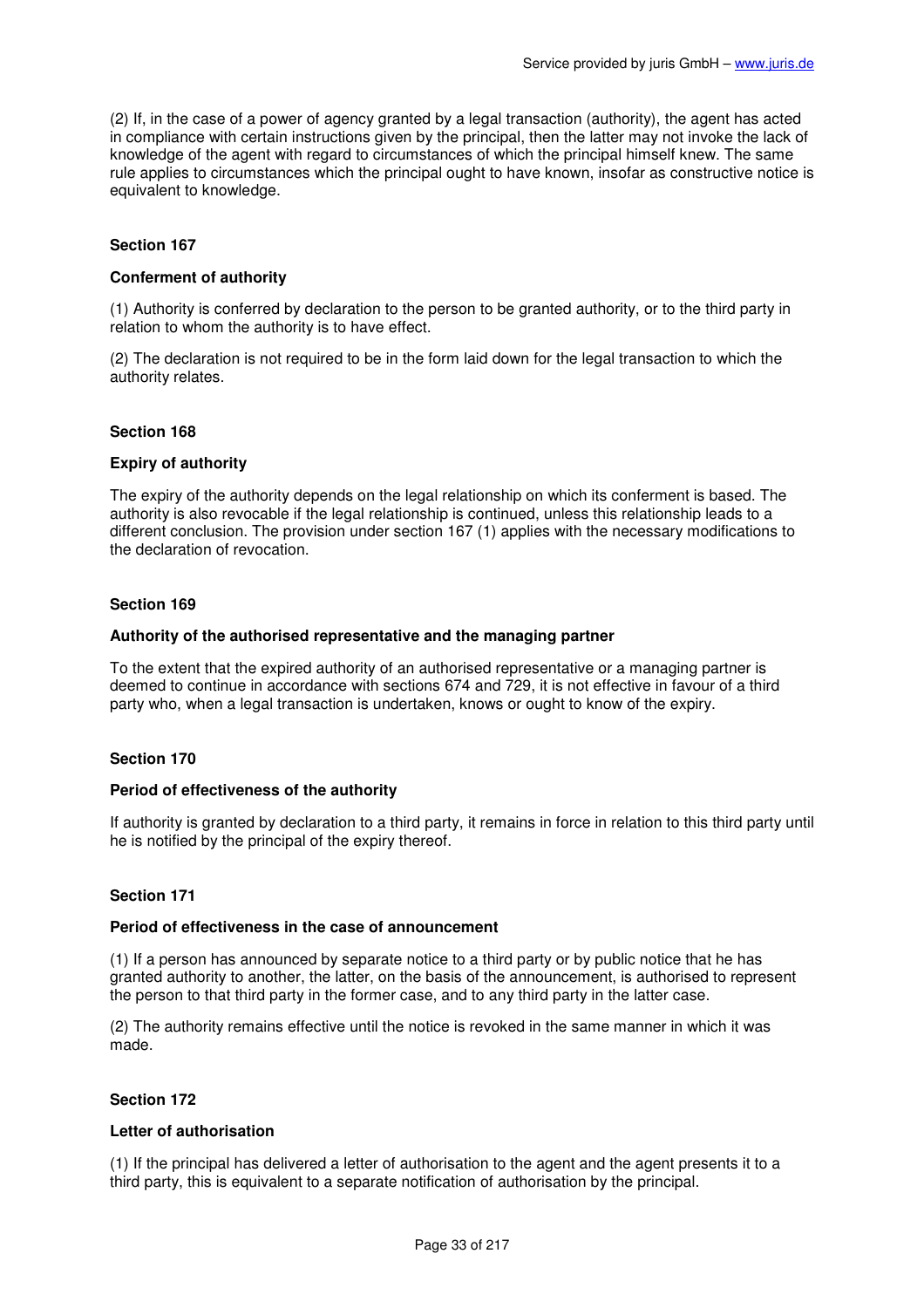(2) The power of agency remains effective until the letter of authorisation is returned to the principal or declared to be invalid.

# **Section 173**

# **Period of effectiveness in the case of knowledge and negligent lack of knowledge**

The provisions of section 170, section 171 (2) and section 172 (2) do not apply if the third party knows or ought to know of the termination of the authority when the legal transaction is entered into.

### **Section 174**

### **Unilateral legal transaction by an authorised representative**

A unilateral legal transaction that an authorised representative undertakes in relation to another is ineffective if the authorised representative does not present a letter of authorisation and the other rejects the legal transaction without undue delay for this reason. Rejection is excluded if the principal notified the other of the authorisation.

## **Section 175**

### **Return of the letter of authorisation**

After the expiry of the authority, the authorised representative must return the letter of authorisation to the principal; he has no right of retention.

### **Section 176**

### **Declaration of invalidity of the letter of authorisation**

(1) The principal may, by public notice, declare the letter of authorisation; the declaration of invalidity must be published in compliance with the provisions of the Code of Civil Procedure [Zivilprozessordnung] that govern the service of a summons by publication. The declaration of invalidity becomes effective at the end of one month after its last appearance in the official newspapers.

(2) The local court [Amtsgericht] in whose district the principal is subject to general jurisdiction and the local court [Amtsgericht] which would have jurisdiction over the action for the return of the letter of authorisation are equally competent to authorise the publication, irrespective of the value of the matter in dispute.

(3) The declaration of invalidity is ineffective if the principal may not revoke the authority.

# **Section 177**

# **Entry into contract by an unauthorised agent**

(1) If a person enters into a contract in the name of another without power of agency, then the effectiveness of the contract to the benefit or detriment of the principal requires the ratification of the principal.

(2) If the other party requires the principal to make a declaration as to whether or not he ratifies the contract, the declaration may only be made to that other party; a ratification or a refusal of ratification declared to the agent before the demand is without effect. The ratification may only be declared before the expiry of two weeks after receipt of the demand; if it is not declared, it is considered to have been refused.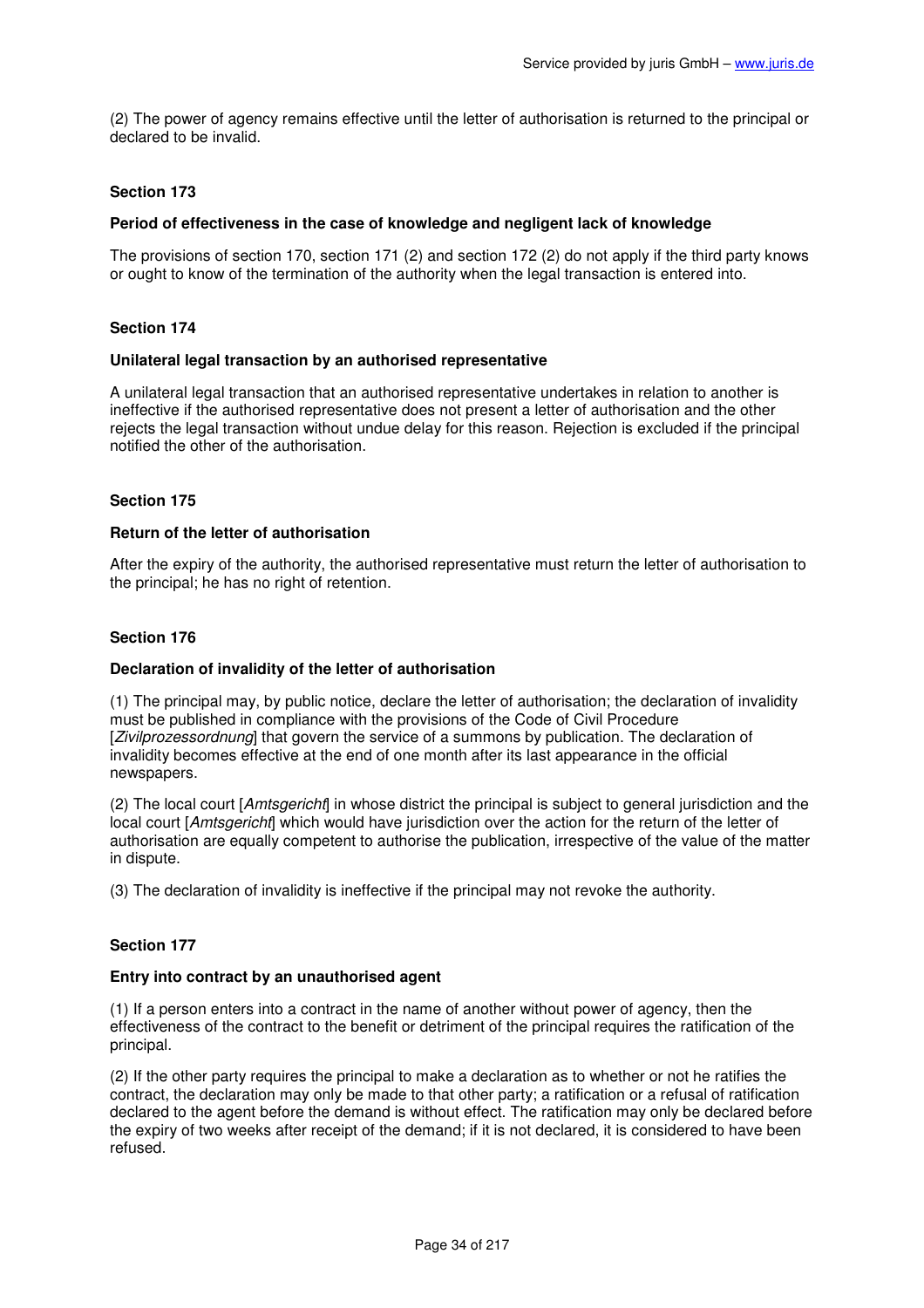### **Right of revocation of the other party**

Until the ratification of the contract, the other party is entitled to revoke it, unless he knew of the lack of power of agency when he entered into the contract. The revocation may also be declared to the agent.

# **Section 179**

### **Liability of an unauthorised agent**

(1) A person who has entered into a contract as an agent is, if he does not furnish proof of his power of agency, obliged to the other party at the other party's choice either to perform the contract or to pay damages to him, if the principal refuses to ratify the contract.

(2) If the agent was not aware of his lack of power of agency, he is obliged to make compensation only for the damage which the other party suffers as a result of relying on the power of agency; but not in excess of the total amount of the interest which the other or the third party has in the effectiveness of the contract.

(3) The agent is not liable, if the other party knew or ought to have known of the lack of power of agency. The agent is also not liable if he had limited capacity to contract, unless he acted with the consent of his legal representative.

# **Section 180**

### **Unilateral legal transactions**

Agency without authority is not permitted for a unilateral legal transaction. However, if the person in relation to whom such a legal transaction was to be undertaken did not, when the legal transaction was undertaken, question the power of agency the agent claimed to have, or if he was in agreement that the agent might act without authority, the provisions on contracts apply with the necessary modifications. The same applies if a unilateral legal transaction is undertaken in relation to an unauthorised agent with his consent.

### **Section 181**

### **Contracting with oneself**

An agent may not, unless otherwise permitted, enter into a legal transaction in the name of the principal with himself in his own name or as an agent of a third party, unless the legal transaction consists solely in the performance of an obligation.

### **Title 6**

### **Consent and ratification**

### **Section 182**

### **Approval**

(1) If the effectiveness of a contract, or of a unilateral legal transaction to be undertaken in relation to another, depends on the approval of a third party, the grant and refusal of approval may be declared either to one party or to the other.

(2) The approval is not required to have the form provided for the legal transaction.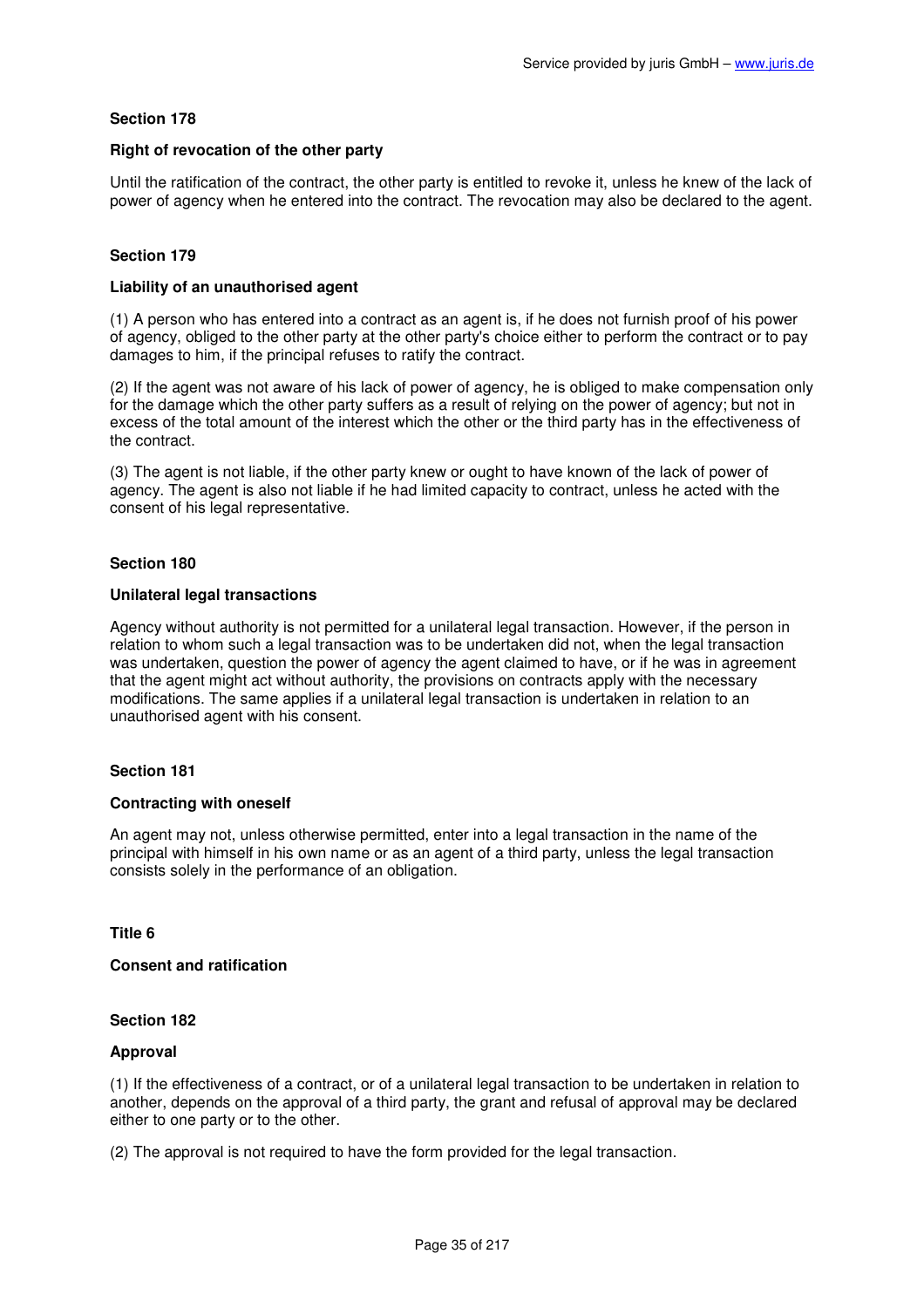(3) If a unilateral legal transaction whose effectiveness depends on the approval of a third party is undertaken with the consent of the third party, then the provisions of section 111 sentences 2 and 3 apply with the necessary modifications.

# **Section 183**

### **Revocability of consent**

Prior approval (consent) may be revoked until the legal transaction is undertaken, unless the legal relationship on which this consent is based leads to a different conclusion. Revocation may either be declared to one party or to the other.

### **Section 184**

### **Retroactive effect of ratification**

(1) Subsequent approval (ratification) operates retroactively from the point of time when the legal transaction was undertaken, unless otherwise provided.

(2) The retroactive effect does not cancel the effectiveness of dispositions made by the ratifying person before the ratification of the subject matter of the legal transaction, or made by execution or attachment or by the administrator in insolvency proceedings.

### **Section 185**

#### **Disposition by an unauthorised person**

(1) A disposition of a thing made by a person without the authority to do so is effective if made with the consent of the person entitled.

(2) The disposition becomes effective if the person entitled ratifies it, or if the person disposing acquires the thing or if the person entitled has succeeded to the estate of the disposer and has unlimited liability for the obligations of the estate. In the last two cases, if more than one conflicting disposition has been made in respect of the thing, then only the first disposition is effective.

### **Division 4**

# **Periods of time and fixed dates**

#### **Section 186**

### **Scope of applicability**

The interpretation provisions of sections 187 to 193 apply to the fixing of periods of time and dates contained in statutes, court orders and legal transactions.

### **Section 187**

### **Beginning of a period of time**

(1) If a period commences on the occurrence of an event or at a point of time falling in the course of a day, then the day on which the event or point of time occurs is not included in the calculation of the period.

(2) If the beginning of a day is the determining point of time for the commencement of a period, then this day is included in the calculation of the period. The same applies to the date of birth when the age of a person is calculated.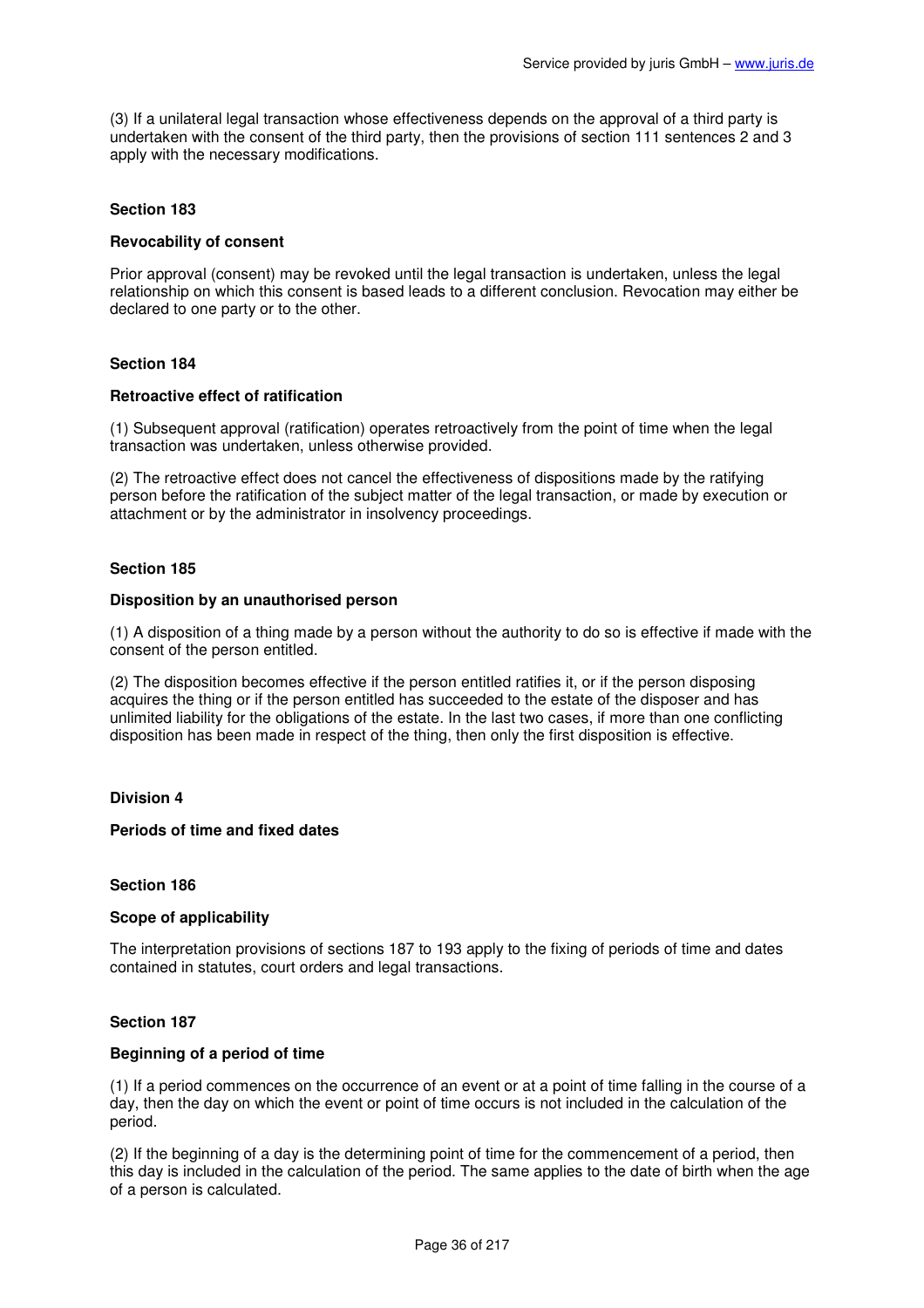### **End of a period of time**

(1) A period of time specified by days ends on the expiry of the last day of the period.

(2) A period of time specified by weeks, by months or by a duration of time comprising more than one month – year, half-year, quarter – ends, in the case of section 187 (1), on the expiry of the day of the last week or of the last month which, in its designation or its number, corresponds to the day on which the event or the point of time occurs, or in the case of section 187 (2), on the expiry of the day of the last week or of the last month that precedes the day which corresponds in designation or number to the first day of the period of time.

(3) If, in the case of a period of time determined by months, the day on which it is due to expire does not occur in the last month, the period ends on the expiry of the last day of this month.

### **Section 189**

### **Calculation of individual periods of time**

(1) A half-year is understood to mean a period of six months, a quarter is understood to mean a period of three months, and half a month is understood to mean a period of fifteen days.

(2) If a period of time is specified as one or more than one whole month and a half-month, then the fifteen days shall be counted last of all.

## **Section 190**

### **Extension of period**

If a period of time is extended, the new period is calculated from the expiry of the previous period.

### **Section 191**

### **Calculation of periods of time**

If a period of time is determined by months or by years with the meaning that they are not required to run consecutively, a month is counted as thirty days and a year as 365 days.

### **Section 192**

### **Beginning, middle and end of a month**

The beginning of the month is understood to be the first day, the middle of the month the fifteenth day, and the end of month the last day.

### **Section 193**

### **Sundays and holidays; Saturdays**

If a declaration of intent is to be made or an act of performance to be done on a particular day or within a period, and if the particular day or the last day of the period falls on a Sunday, a general holiday officially recognised at the place of the declaration or performance, or on a Saturday, the next working day takes the place of this day.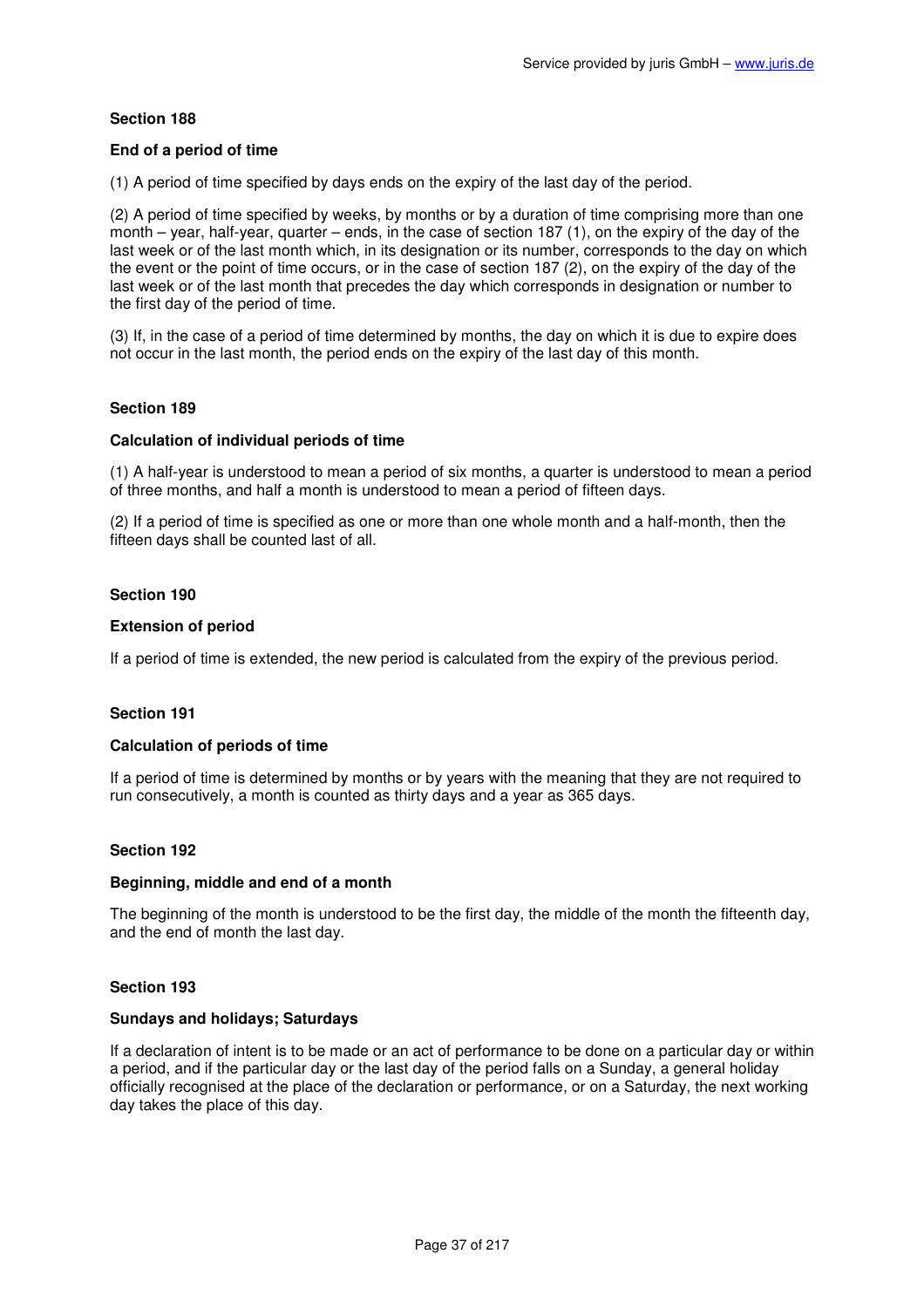**Division 5** 

**Limitation** 

### **Title 1**

### **Subject-matter and duration of limitation**

### **Section 194**

### **Subject-matter of limitation**

(1) The right to demand that another person does or refrains from an act (claim) is subject to limitation.

(2) Claims based on a family-law relationship are not subject to limitation to the extent that they are directed towards creating a situation appropriate for the relationship for the future.

### **Section 195**

#### **Standard limitation period**

The standard limitation period is three years.

#### **Section 196**

### **Limitation period for rights to a plot of land**

Claims to the transfer of ownership of land and to the creation, transfer or cancellation of a right to a plot of land or to a change of the subject-matter of such a right and entitlements to consideration are subject to a ten-year limitation period.

### **Section 197**

### **Thirty-year limitation period**

(1) Unless otherwise provided, the following claims are statute-barred after thirty years:

- 1. claims for return based on ownership or other real rights,
- 2. claims governed by family law or the law of succession,
- 3. claims that have been declared final and absolute,
- 4. claims under enforceable settlements or enforceable documents,
- 5. claims that have become enforceable upon being recognised in insolvency proceedings, and
- 6. claims to reimbursement of the costs of execution.

(2) To the extent that claims under subsection (1), no. 2 are for periodically recurring acts of performance or maintenance payments and to the extent that claims under subsection (1), nos. 3 to 5 are concerned with periodically recurring acts of performance that will fall due in the future, the standard limitation period takes the place of the period of thirty years.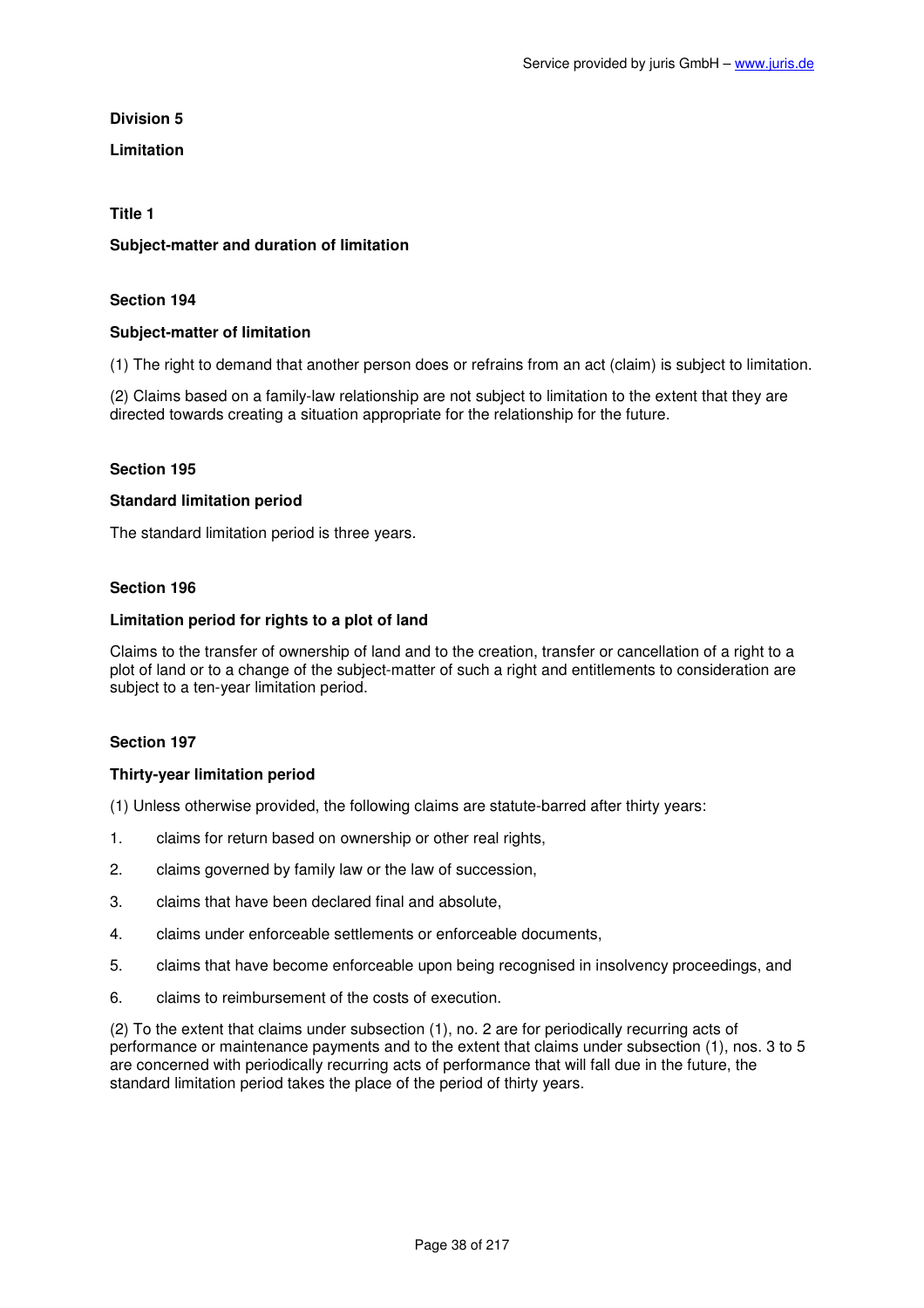### **Limitation in the case of a successor in title**

If a thing in respect of which a real claim exists comes into the possession of a third party by succession in title, the part of the limitation period that passed while possession was held by his predecessor in title is deemed to benefit the successor in title.

### **Section 199**

### **Commencement of the standard limitation period and maximum periods**

(1) The standard limitation period commences at the end of the year in which:

- 1. the claim arose and
- 2. the obligee obtains knowledge of the circumstances giving rise to the claim and of the identity of the obligor, or would have obtained such knowledge if he had not shown gross negligence.

(2) Claims for damages based on injury to life, body, health or liberty, notwithstanding the manner in which they arose and notwithstanding knowledge or a grossly negligent lack of knowledge, are statute-barred thirty years from the date on which the act, breach of duty or other event that caused the damage occurred.

(3) Other claims for damages become statute-barred

- 1. notwithstanding knowledge or a grossly negligent lack of knowledge, ten years after they arise and
- 2. regardless of how they arose and of knowledge or a grossly negligent lack of knowledge, thirty years from the date on which the act, breach of duty or other event that caused the damage occurred.

The period that ends first is applicable.

(4) Notwithstanding knowledge or a grossly negligent lack of knowledge, claims other than claims for damages become statute-barred ten years after the date upon which they arise.

(5) If the claim is for forbearance, the date of the breach of such an obligation takes the place of the date on which the claim arose.

### **Section 200**

#### **Commencement of other limitation periods**

Unless another date for the commencement of limitation is specified, the limitation period of claims not subject to the standard limitation period commences when the claim arises. Section 199 (5) applies with the necessary modifications.

#### **Section 201**

#### **Commencement of the limitation period for recognised claims**

The limitation period for claims of the kind referred to in section 197 (1), nos. 3 to 6, commences on the date when the decision becomes final and absolute, the enforceable instrument is executed or the claim is recognised in insolvency proceedings, but not before the claim arises. Section 199 (5) applies with the necessary modifications.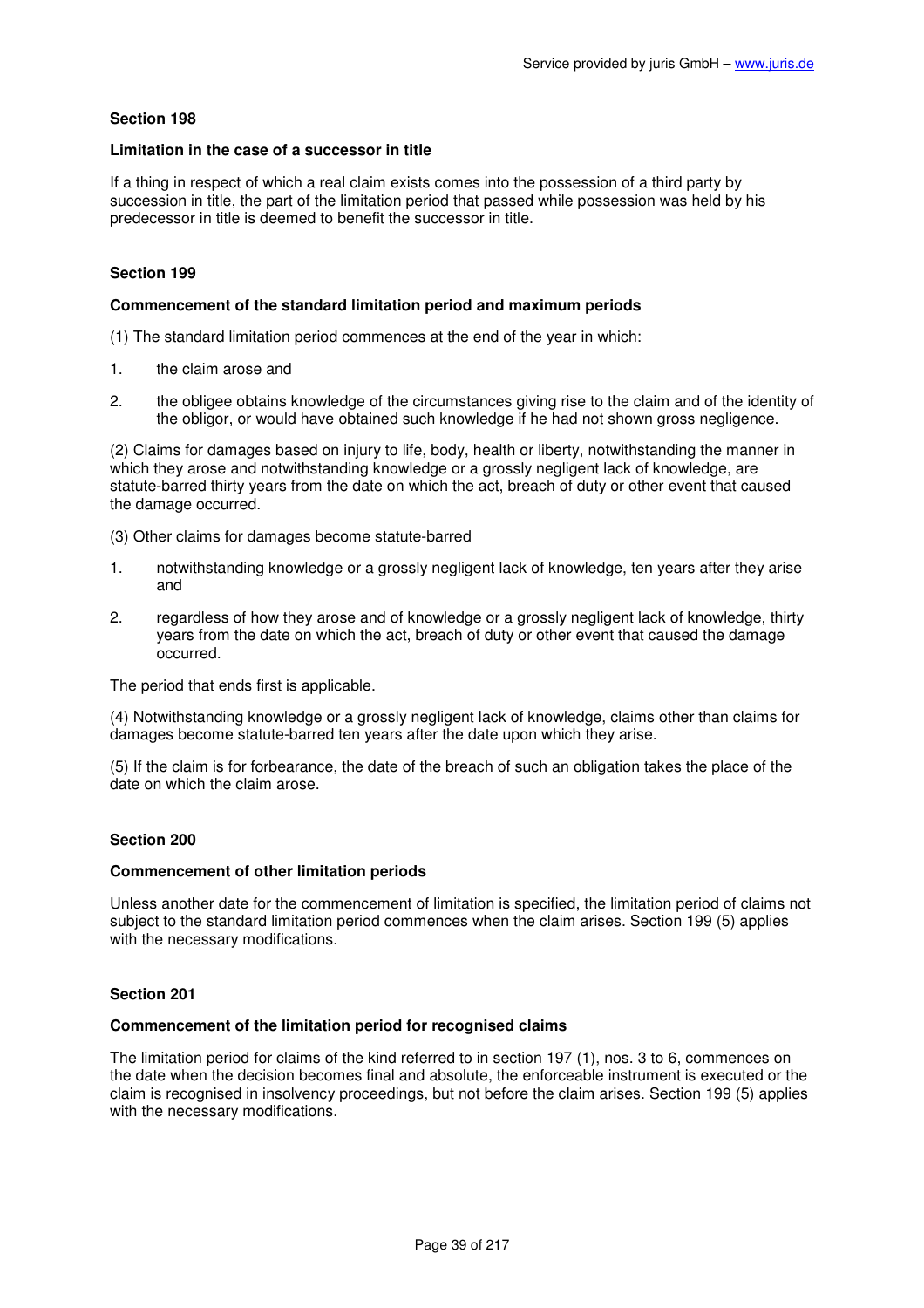### **Inadmissibility of agreements on limitation**

(1) In the case of liability for intention, the limitation period may not be relaxed in advance by legal transaction.

(2) The limitation period may not be extended by legal transaction beyond a period of thirty years from the beginning of the statutory limitation period.

## **Title 2**

## **Suspension, suspension of expiry and recommencement of the limitation period**

## **Section 203**

### **Suspension of limitation in the case of negotiations**

If negotiations between the obligor and the obligee are in progress in respect of the claim or the circumstances giving rise to the claim, the limitation period is suspended until one party or the other refuses to continue the negotiations. The claim is statute-barred at the earliest three months after the end of the suspension.

### **Section 204**

### **Suspension of limitation as a result of prosecution of rights**

(1) The limitation period is suspended by:

- 1. the bringing of an action for performance or for a declaration of the existence of a claim, for the grant of an execution clause or for the issue of an order for execution,
- 2. the service of an application in the simplified procedure for the maintenance of minors,
- 3. the service of a demand for payment in summary proceedings for recovery of debt,
- 4. arranging for notice to be given of an application for conciliation filed with a conciliation body established or recognised by the Land justice administration authority or, if the parties seek conciliation in mutual agreement, with any other conciliation body which settles disputes; if notice is arranged to be given shortly after the filing of the application, the limitation period is suspended immediately once the application is filed,
- 5. the assertion of a set-off of a claim in a legal action,
- 6. the service of a third-party notice,
- 7. the service of an application for evidence to be taken in independent proceedings,
- 8. the beginning of agreed expert opinion proceedings or the commissioning of an expert in the proceedings under section 641a,
- 9. the service of an application for an attachment order, an interim injunction or an interim order, or, if the application is not served, the filing of the application if the order for attachment, the interim injunction or the interim order is served on the obligor within one month of its being pronounced or of its service on the obligee,
- 10. the filing of a claim in insolvency proceedings or in proceedings for the distribution of assets under maritime law,
- 11. the beginning of arbitration proceedings,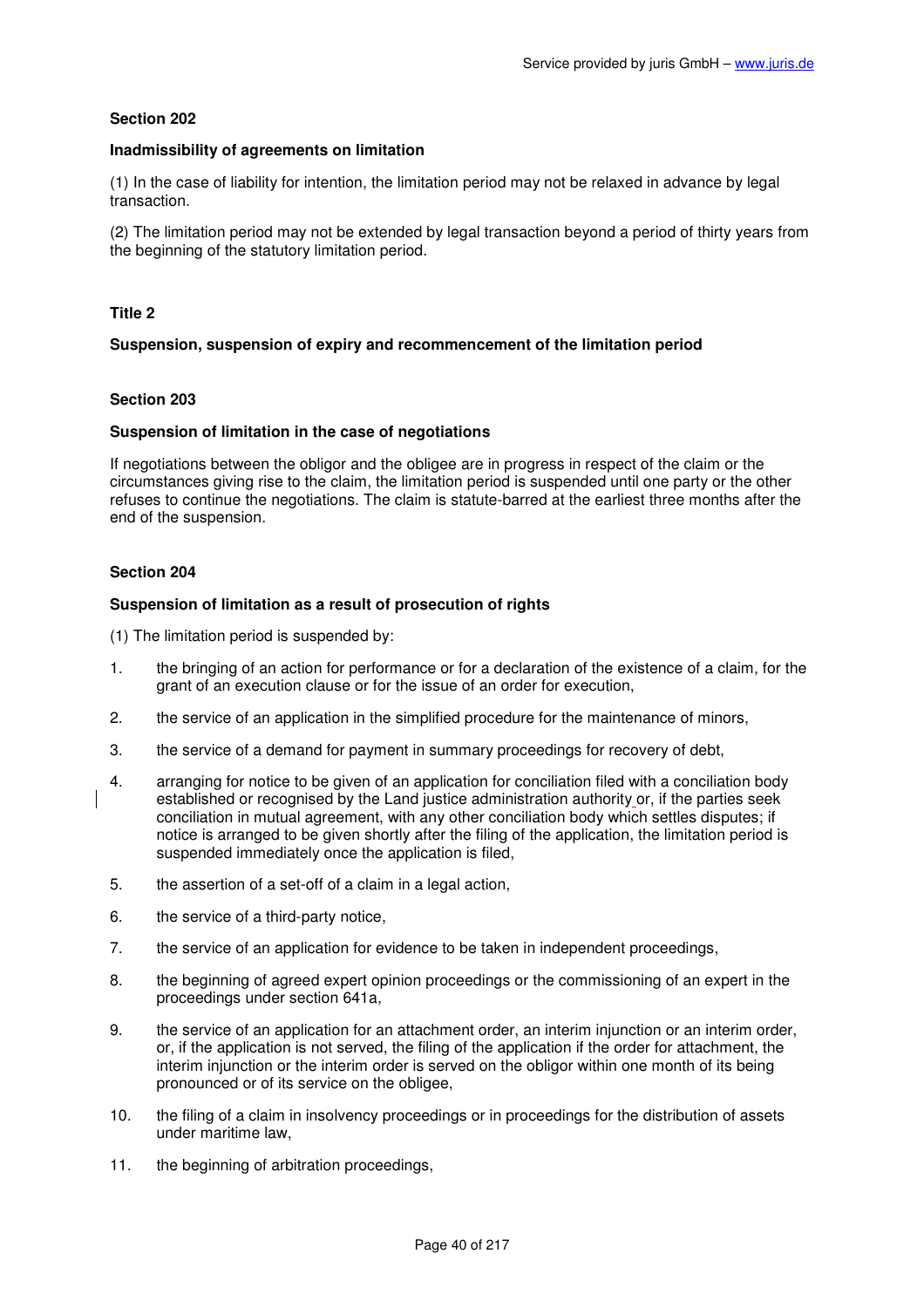- 12. the filing of an application with a public authority, if the admissibility of the action depends on a preliminary decision by this authority and the action is brought within three months after the application has been disposed of; this applies with the necessary modifications to applications required to be made to a court or a conciliation body referred to in no. 4 above, whose admissibility is subject to a preliminary decision by an authority,
- 13. the filing of an application with the higher court, if the higher court must decide upon the court with jurisdiction over the claim and the action is brought within three months after the application has been disposed of, or the application for which a decision on jurisdiction is necessary is filed, and
- 14. arranging for notice to be given of the first application for the grant of legal aid; if notice is arranged shortly after the filing of the application, the suspension of the limitation period takes effect immediately when the application is filed.

(2) Suspension under subsection (1) above ends six months after the final and absolute decision in the proceedings commenced, or after they end in another way. If the proceedings come to a standstill because the parties do not prosecute them, the date of the last act in the proceedings by the parties, the court or other body responsible for the proceedings takes the place of the date when the proceedings end. Suspension commences again if one of the parties continues the proceedings.

(3) Sections 206, 210 and 211 apply with the necessary modifications to subsection (1), nos. 9, 12 and 13 above.

### **Section 205**

### **Suspension of limitation in the case of a right to refuse performance**

Limitation is suspended for as long as the obligor, under an agreement with the obligee, is temporarily entitled to refuse performance.

### **Section 206**

### **Suspension of limitation in case of force majeure**

Limitation is suspended for as long as, within the last six months of the limitation period, the obligee is prevented by force majeure from prosecuting his rights.

#### **Section 207**

### **Suspension of limitation for family and other reasons**

(1) The limitation of claims between spouses is suspended for as long as the marriage continues. The same applies to claims between

- 1. civil partners for as long as a civil partnership exists,
- 2. parents and children and the spouse of one parent and the children of that spouse while the children are under age,
- 3. a guardian and his ward for the duration of the guardianship,
- 4. a person placed under the care of a custodian and his custodian for the duration of a care relationship, and
- 5. a person subject to curatorship and his curator for the duration of the curatorship.

The limitation of claims of a child against a legal adviser in litigation proceedings is suspended during the period when the latter is acting as a legal adviser.

(2) Section 208 remains unaffected.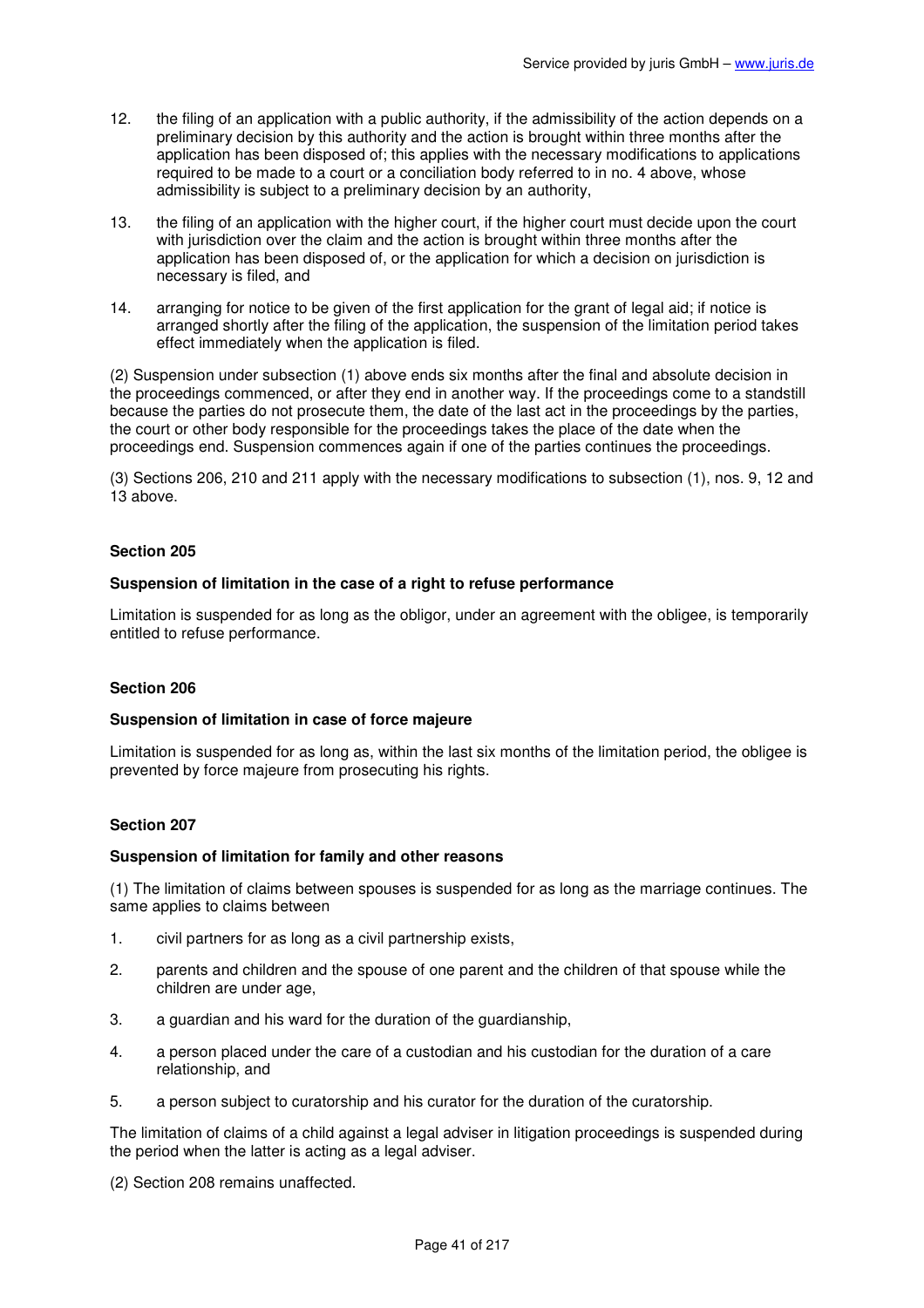## **Suspension of limitation in the case of claims for infringement of the right to sexual selfdetermination**

The limitation period of claims for infringement of the right to sexual self-determination is suspended until the obligee reaches the age of twenty-one. If, when the limitation period commences, the obligee in respect of claims for infringement of the right to sexual self-determination is living with the obligor in a common household, limitation is suspended until this common household ends.

## **Section 209**

### **Effect of suspension**

A period in which limitation is suspended is not included in the calculation of the limitation period.

## **Section 210**

### **Suspension of expiry of the limitation period in the case of persons without full capacity to contract**

(1) If a person incapable of contracting or with limited capacity to contract has no legal representative, a limitation period to his benefit or detriment does not end until the expiry of six months after the time when the person acquires unlimited capacity to contract or the lack of representation is remedied. If the limitation period is shorter than six months, the period specified for limitation takes the place of the period of six months.

(2) Subsection (1) does not apply to the extent that a person with limited capacity to contract is capable of suing and being sued.

### **Section 211**

### **Suspension of expiry in matters relating to estates**

A claim that is part of or directed against an estate does not become statute-barred until at least six months have passed from the time when the inheritance is accepted by the heir or when insolvency proceedings in respect of the estate are commenced or when the claim can be asserted by or against an agent. If the limitation period is shorter than six months, the period specified for limitation takes the place of the period of six months.

### **Section 212**

### **Recommencement of the limitation period**

(1) The limitation period recommences if

- 1. the obligor acknowledges the claim towards the obligee by part payment, the payment of interest, the provision of security or in another way, or
- 2. a judicial or official act of execution is undertaken or applied for.

(2) The recommencement of the limitation period as a result of an act of execution is considered not to have occurred if the act of execution is cancelled on the application of the obligee or as the result of a failure to comply with the statutory requirements.

(3) The recommencement of the limitation period as a result of an application for an act of execution is considered not to have occurred if the application is not granted or is withdrawn before the act or the act of execution obtained is cancelled under subsection (2) above.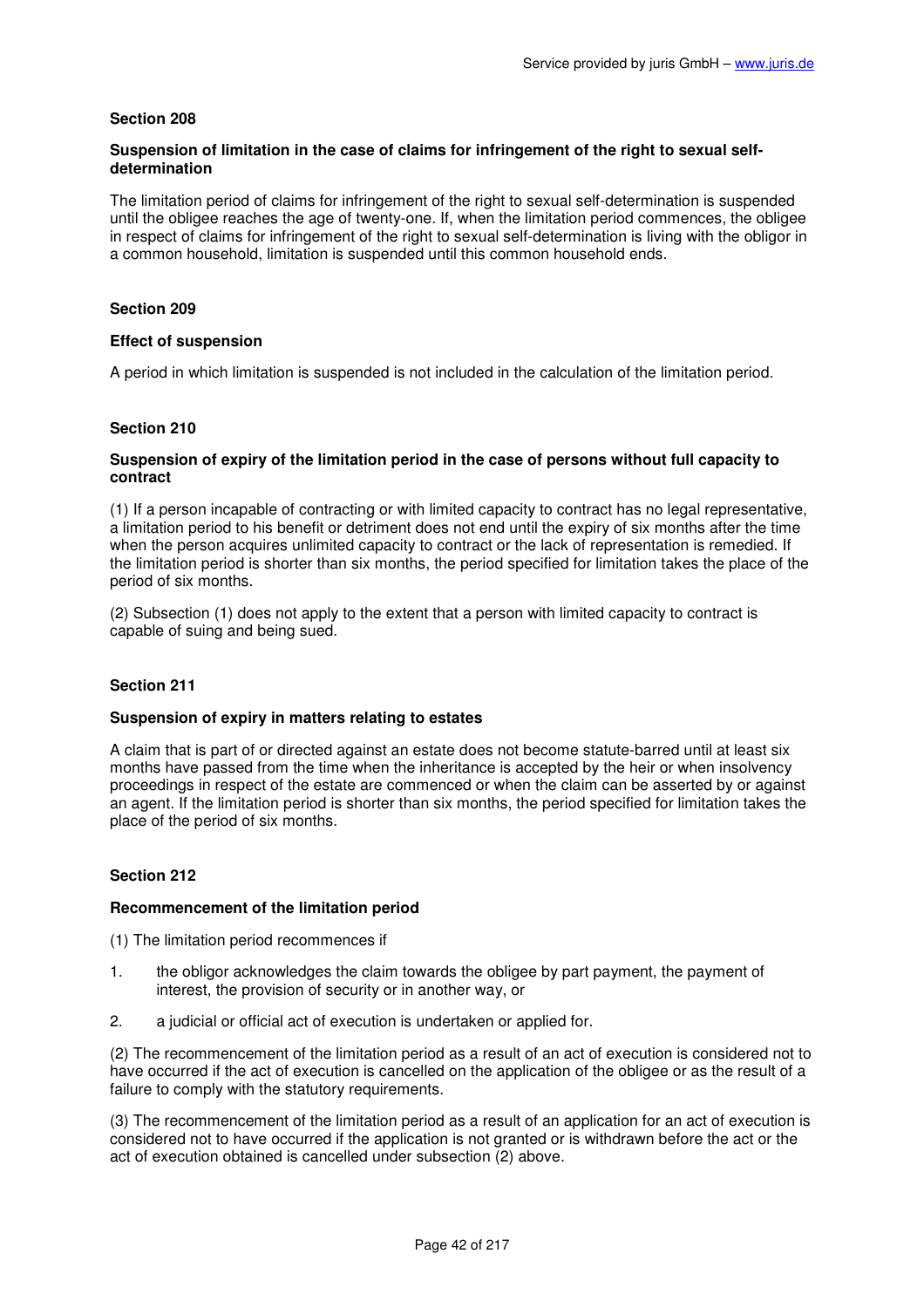## **Suspension, suspension of expiry and recommencement of limitation in the case of other claims**

The suspension, suspension of expiry and recommencement of the limitation period also apply to claims which are available, for the same reason, either in addition to the claim or instead of the claim.

## **Title 3**

### **Legal consequences of limitation**

## **Section 214**

### **Effect of limitation**

(1) After limitation occurs, the obligor is entitled to refuse performance.

(2) Performance rendered in satisfaction of a claim that is now statute-barred may not be claimed back even if performance was rendered without knowledge of the limitation. The same applies to an acknowledgement made in accordance with a contract and to a security provided by the obligor.

### **Section 215**

### **Set-off and right of retention after a claim is statute-barred**

Limitation of actions does not exclude set-off and the assertion of a right of retention if the claim was not yet statute-barred at the time when the set-off could first have been made or performance first refused.

## **Section 216**

### **Effect of limitation in the case of secured claims**

(1) The limitation of a claim for which a mortgage, ship mortgage or security right exists does not prevent the obligee from seeking satisfaction of his claim from the object encumbered.

(2) If a right has been procured for the purpose of securing a claim, the retransfer of the right may not be demanded on the basis of the limitation of the claim. If title has been retained, the right to withdraw from the contract may be exercised even if the secured claim is statute-barred.

(3) Subsections (1) and (2) above do not apply to the limitation of claims for interest and other recurring obligations.

### **Section 217**

### **Limitation of collateral performance**

A claim for collateral performance dependent on the main claim becomes statute-barred at the same time as the main claim, even if the specific limitation period applying to the claim for collateral performance has not ended.

### **Section 218**

## **Ineffectiveness of withdrawal**

(1) Withdrawal for non-performance or for the failure to perform in conformity with the contract is ineffective if the claim for performance or the claim for cure is now statute-barred and the obligor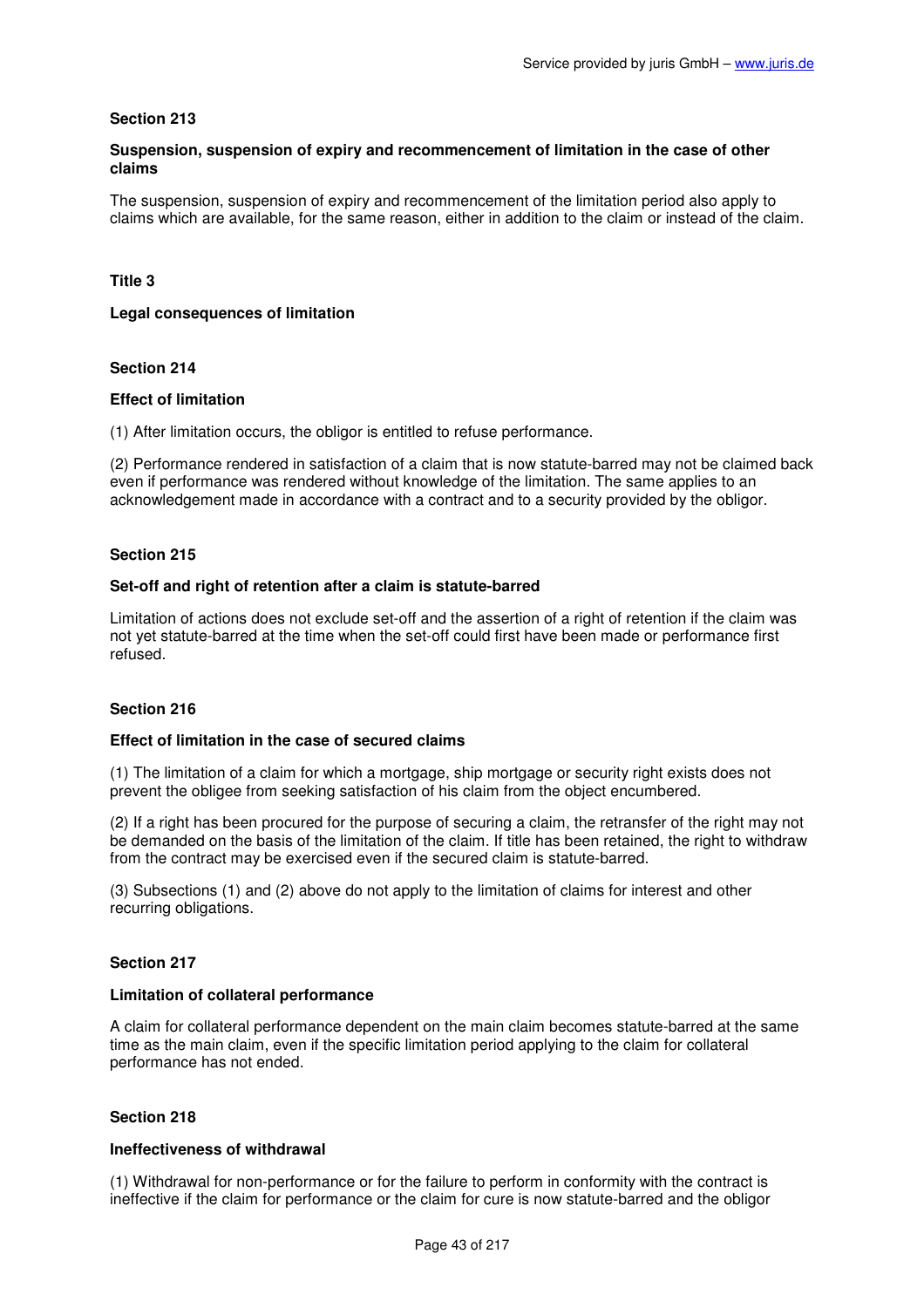invokes this. This applies even if, in accordance with section 275 (1) to (3), section 439 (3) or section 635 (3), the obligor is not required to perform and the claim for performance or cure would be statutebarred. Section 216 (2), sentence 2, remains unaffected.

(2) Section 214 (2) applies with the necessary modifications.

### **Sections 219 - 225**

(repealed)

### **Division 6**

#### **Exercise of rights, self-defence, self-help**

#### **Section 226**

#### **Prohibition of chicanery**

The exercise of a right is not permitted if its only possible purpose consists in causing damage to another.

#### **Section 227**

#### **Self-defence against persons**

(1) An act required for self-defence is not unlawful.

(2) Self-defence is the defence required to ward off a present unlawful assault on oneself or another.

#### **Section 228**

#### **Necessity**

A person who damages or destroys a thing belonging to another in order to ward off from himself or from another a danger threatened by the thing does not act unlawfully if the damage or destruction is necessary to ward off the danger and the damage is not out of proportion to the danger. If the person acting in this manner caused the danger, he is obliged to pay damages.

#### **Section 229**

#### **Self-help**

A person who, for the purpose of self-help, removes, destroys or damages a thing, or a person who, for the purpose of self-help, arrests an obliged person who is suspected of flight, or overcomes the resistance to an act of an obliged person who has a duty to tolerate that act, does not act unlawfully if help cannot be obtained from the authorities in good time and there is a danger, without immediate intervention, that the realisation of the claim will be prevented or be considerably more difficult.

### **Section 230**

#### **Limits of self-help**

(1) Self-help may not extend further than is necessary to ward off the danger.

(2) In the case where things are removed, then, unless execution of judgment is being effected, a writ of attachment is to be sought.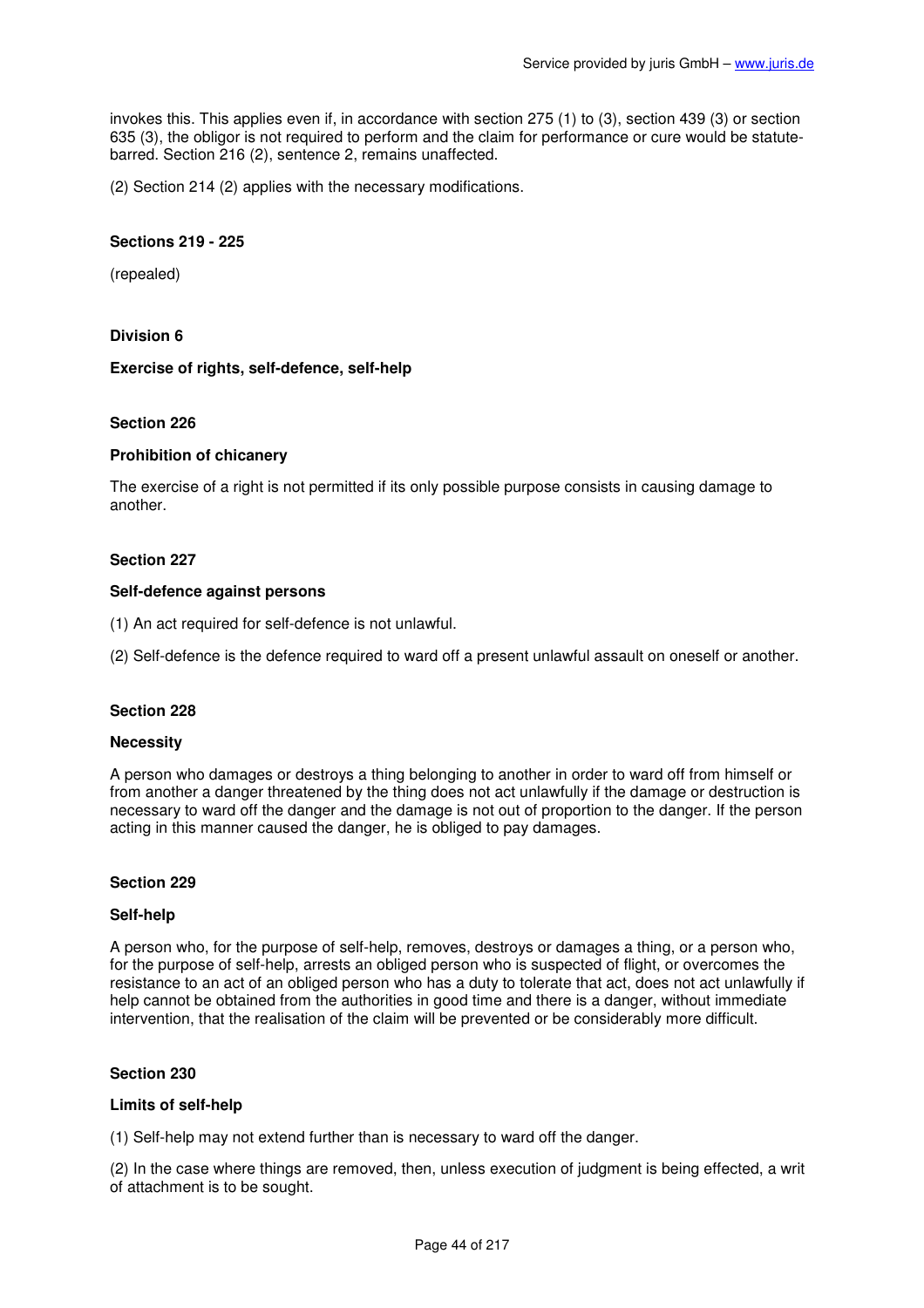(3) In the case of the arrest of the person obliged, unless he is set free again, an application for his preventive custody is to be filed with the local court [Amtsgericht] in whose district the arrest took place; the person obliged is to be presented to the court without undue delay.

(4) If the application for arrest is delayed or rejected, the things seized must be returned and the person arrested released without undue delay.

### **Section 231**

#### **Self-help by mistake**

If a person does any of the acts described in section 229 in the mistaken assumption that the requirements necessary to exclude unlawfulness are satisfied, he is obliged to pay damages to the other party, even if the mistake does not result from negligence.

### **Division 7**

### **Provision of security**

### **Section 232**

### **Types**

(1) A person who is required to provide security may do so:

by the deposit of money or securities,

by the pledge of claims that are registered in the Federal Debt Register [Bundesschuldbuch] or the Land Debt Register [Landesschuldbuch] of a Land,

by the pledge of movable things,

by the creation of ship mortgages on ships or ships under construction which are recorded in a German ship register or a ship construction register,

by the creation of mortgages on land within the country,

by the pledge of claims for which there is a mortgage on land within the country, or by the pledge of land charges or annuity land charges on land within the country.

(2) If security cannot be provided in this manner, it is admissible to furnish a reasonable surety.

### **Section 233**

### **Effect of deposit**

When the deposit is made, the person entitled acquires a security right over the money deposited or the securities deposited and, if the money or the securities pass into the ownership of the treasury or the institution designated as the depositary office, a security right over the claim for reimbursement.

### **Section 234**

### **Suitable securities**

(1) Securities are only suitable for the provision of security if they are made out to the bearer, have a market value and are of a kind in which money held in trust for a ward may be invested. Instruments made out to order and endorsed in blank are equivalent to bearer instruments.

(2) The interest coupons, annuity coupons, dividend coupons and renewal coupons are to be deposited with the securities.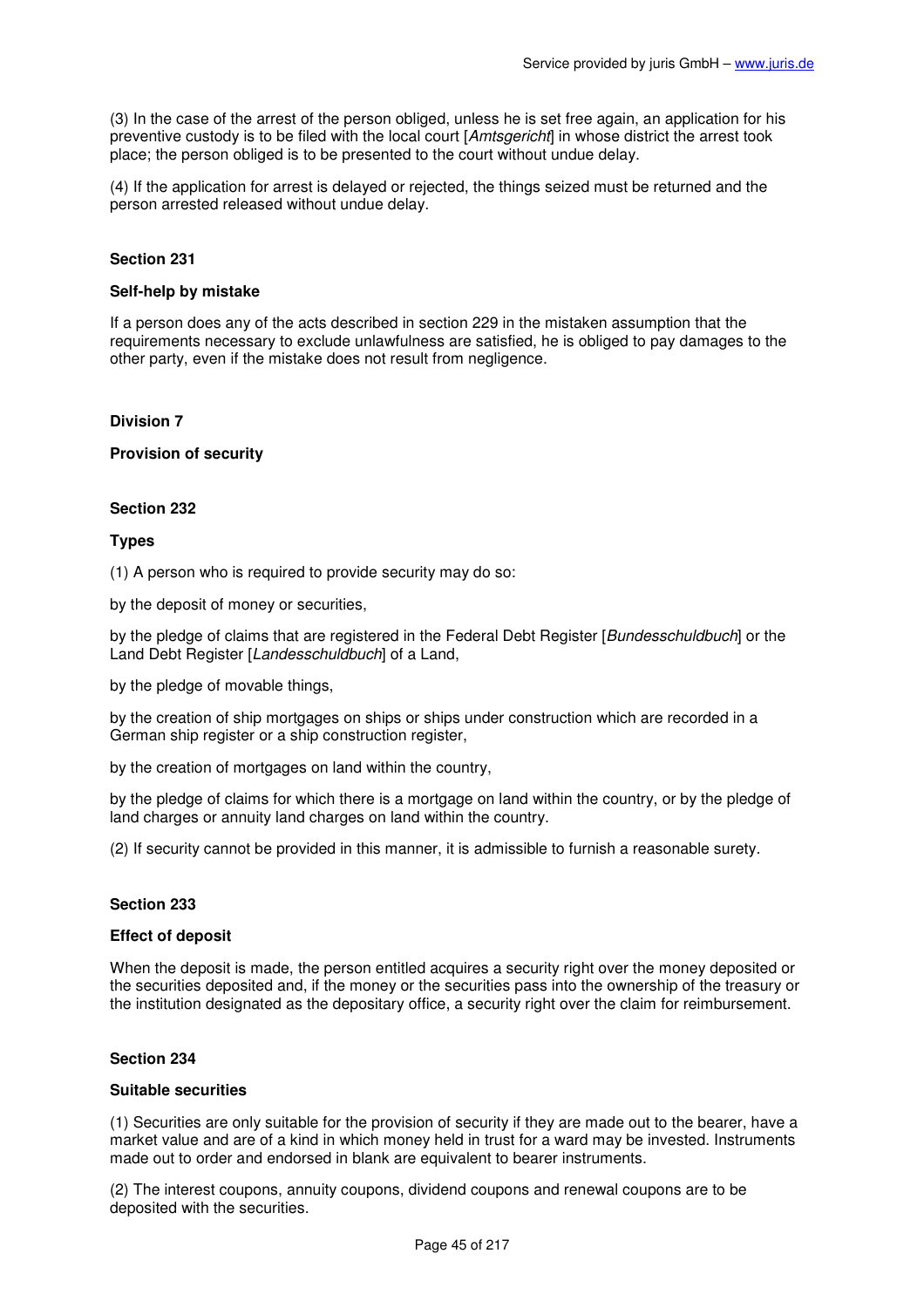(3) Securities may be provided as security only up to the amount of three quarters of their market value.

### **Section 235**

## **Right to exchange**

A person who has provided security by depositing money or securities is entitled to exchange the money deposited for suitable securities and the securities deposited for other suitable securities or for money.

### **Section 236**

### **Registered claims**

A registered claim against the Federal Government or a Land may be provided as security only up to the amount of three quarters of the market value of the securities the delivery of which the creditor may demand in return for cancellation of his claim.

### **Section 237**

### **Movable things**

A movable thing may be provided as security only up to the amount of two thirds of its estimated value. Things may be rejected as security if their spoilage is to be feared or if their safekeeping involves special difficulties.

### **Section 238**

### **Mortgages, land charges and annuity land charges**

(1) A mortgage claim, a land charge or an annuity land charge is suitable as security only if it complies with the requirements for the investment of money held in trust for a ward in mortgage claims, land charges or annuity land charges at the place where security is provided.

(2) A claim secured by a debt-securing mortgage is not suitable as security.

### **Section 239**

### **Surety**

(1) A surety is qualified if he possesses property appropriate for the amount of security to be provided and is subject to general jurisdiction within the country.

(2) The declaration of suretyship must contain a waiver of the defence of unexhausted remedies.

### **Section 240**

### **Duty to supplement security**

If the security provided becomes insufficient without this being the fault of the person entitled, it is to be supplemented or another security is to be provided.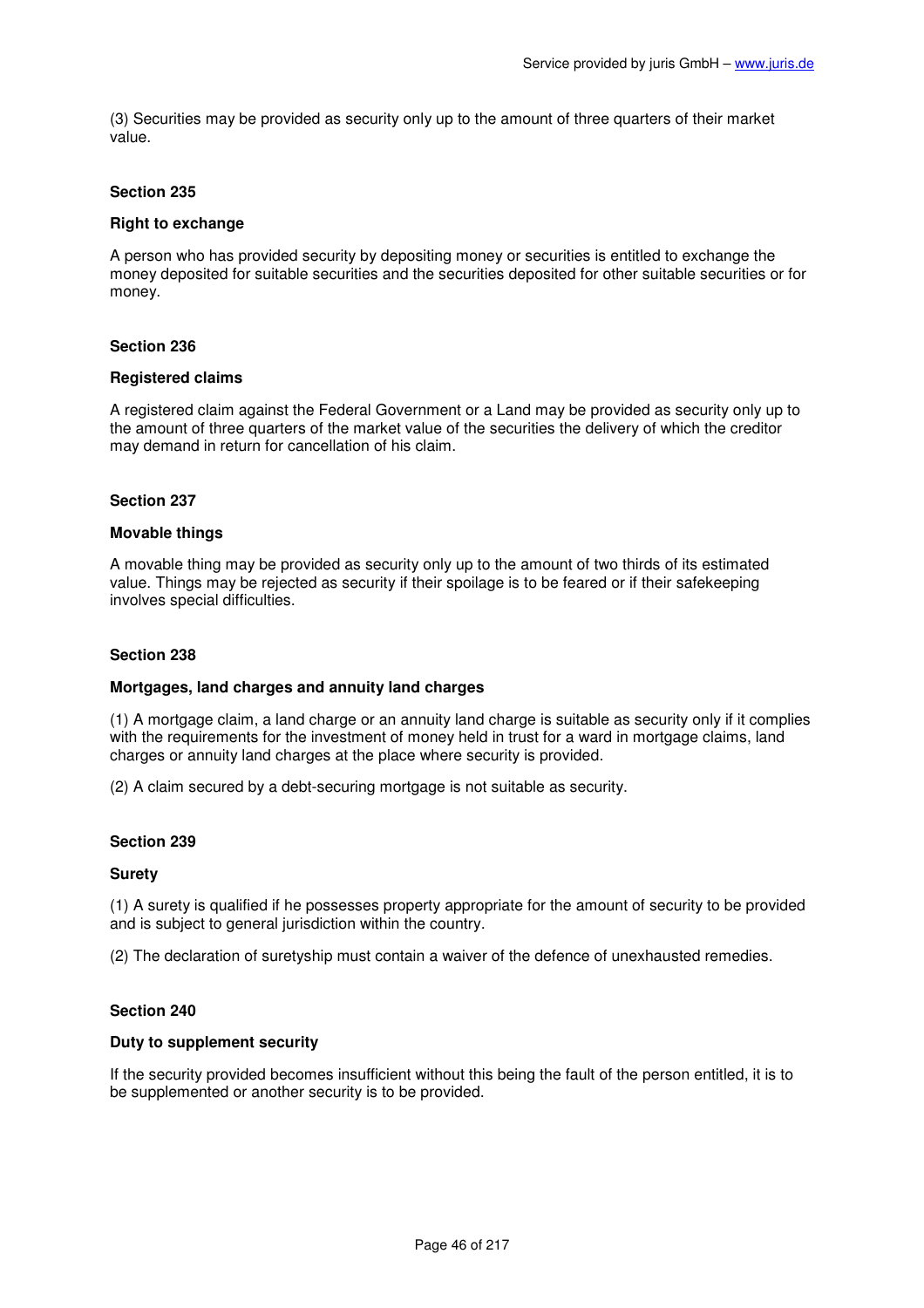**Book 2** 

**Law of Obligations** 

**Division 1** 

**Subject matter of obligations** 

**Title 1** 

**Duty of performance** 

**Section 241** 

### **Duties arising from an obligation**

(1) By virtue of an obligation an obligee is entitled to claim performance from the obligor. The performance may also consist in forbearance.

(2) An obligation may also, depending on its contents, oblige each party to take account of the rights, legal interests and other interests of the other party.

## **Section 241a**

### **Unsolicited performance \*)**

(1) The supply of unsolicited things or the provision of other unsolicited services to a consumer by an entrepreneur does not create a claim against the consumer.

(2) Statutory claims are not excluded if the performance was not intended for the receiver or was made in the mistaken belief that there had been an order, and the receiver was aware of this or could have been aware of this if he had taken reasonable care.

(3) Performance is not unsolicited if the consumer, instead of the performance ordered, is offered performance of equal value in quality and price, and it is pointed out to him that he is not obliged to accept it and does not have to bear the costs of return shipment.

# \*) Official note:

This provision serves to implement Article 9 of Directive 97/7/EC of the European Parliament and of the Council of 20 May 1997 on the protection of consumers in respect of distance contracts (OJ L 144, p. 19).

### **Section 242**

### **Performance in good faith**

An obligor has a duty to perform according to the requirements of good faith, taking customary practice into consideration.

# **Section 243**

### **Obligation in kind**

(1) A person who owes a thing defined only by class must supply a thing of average kind and quality.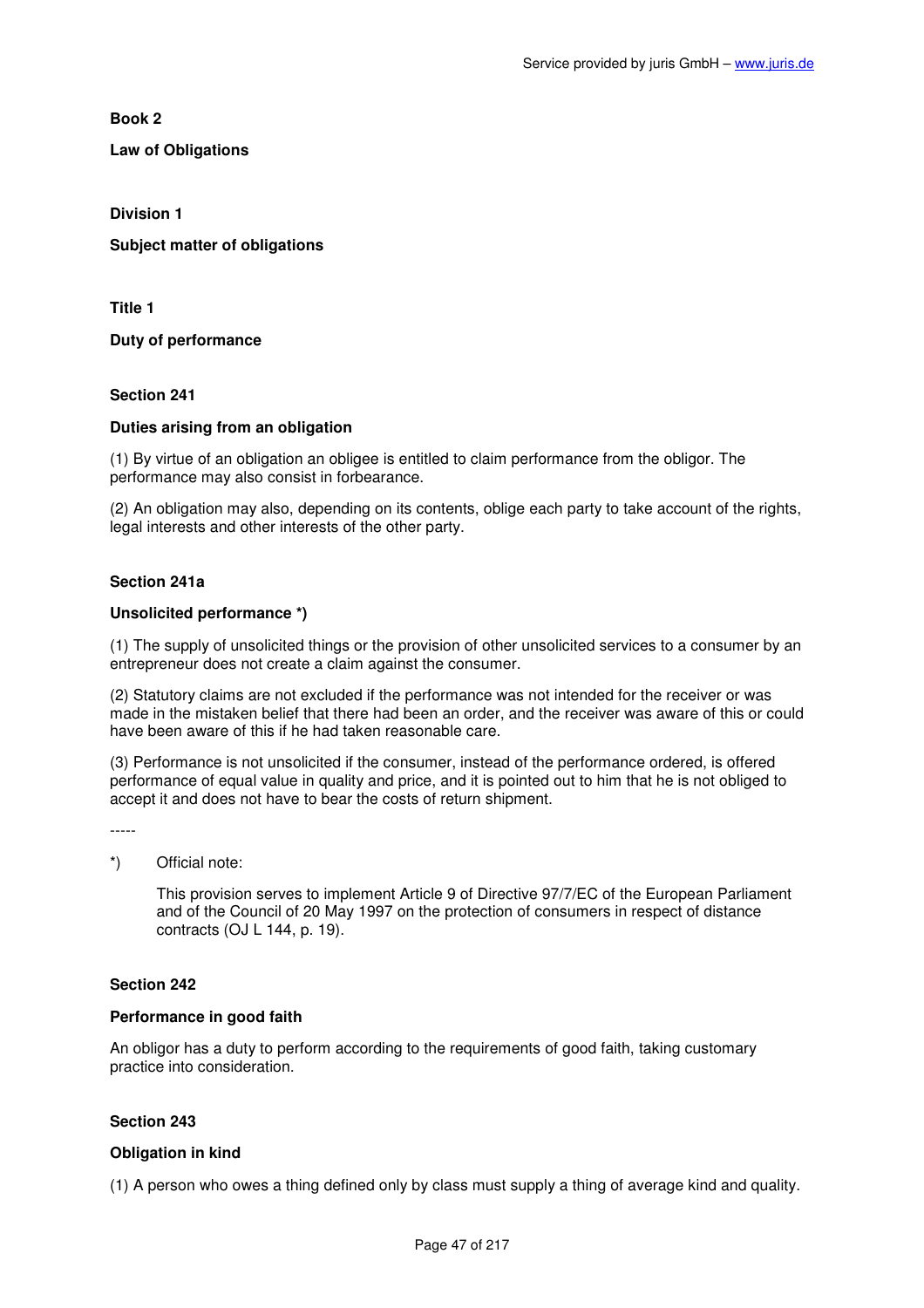(2) If the obligor has done what is necessary on his part to supply such a thing, the obligation is restricted to that thing.

## **Section 244**

## **Foreign currency obligation**

(1) If a money debt stated in a currency other than the euro is payable within the country, then payment may be made in euros unless payment in the other currency has been expressly agreed.

(2) Conversion occurs at the rate of exchange in effect in the place of payment at the time of payment.

### **Section 245**

### **Obligation payable in a specific denomination of money**

If a money debt is payable in a specific denomination of coin which is no longer in circulation at the time of payment, payment is to be made in the same way as if the denomination of coin were not specified.

### **Section 246**

### **Statutory interest rate**

If interest is payable on a debt by law or under a legal transaction, the rate of interest is four per cent per year, unless otherwise provided.

#### **Section 247**

### **Basic rate of interest \*)**

(1) The basic rate of interest is 3.62%.\*\*) It changes on 1 January and 1 July each year by the percentage points by which the reference rate has risen or fallen since the last change in the basic rate of interest. The reference rate is the rate of interest for the most recent main refinancing operation of the European Central Bank before the first calendar day of the relevant six-month period.

(2) The Deutsche Bundesbank announces the effective basic rate of interest in the Federal Gazette without undue delay after the dates referred to in subsection (1) sentence 2 above.<sup>\*\*</sup>)

-----

### \*) Official note:

This provision serves to implement Article 3 of Directive 2000/35/EC of the European Parliament and of the Council of 29 June 2000 on combating late payment in commercial transactions (OJ L 200, p. 35).

\*\*)

Since the following dates the basic rate of interest has been

1.1.2002 2.57% (public notice of 28.12.2001, Fed. Gazette 2002 no. 3 p. 98); 1.7.2002 2.47% (public notice of 25.6.2002, Fed. Gazette no. 118 p. 14537); 1.1.2003 1.97% (public notice of 30.12.2002, Fed. Gazette 2003 no. 2 p. 76); 1.7.2003 1.22% (public notice of 24.6.2003, Fed. Gazette no. 117 p. 13744); 1.1.2004 1.14% (public notice of 30.12.2003, Fed. Gazette 2004 no. 2 p. 69); 1.7.2004 1.13% (public notice of 3.7.2004, Fed. Gazette no. 122 p. 14246); 1.1.2005 1.21% (public notice of 30.12.2004, Fed. Gazette 2005 no. 1 p. 6); 1.7.2005 1.17% (public notice of 28.6.2005, Fed. Gazette no. 122 p. 10042); 1.1.2006 1.37% (public notice of 29.12.2005, Fed. Gazette 2006 no. 1 p. 2);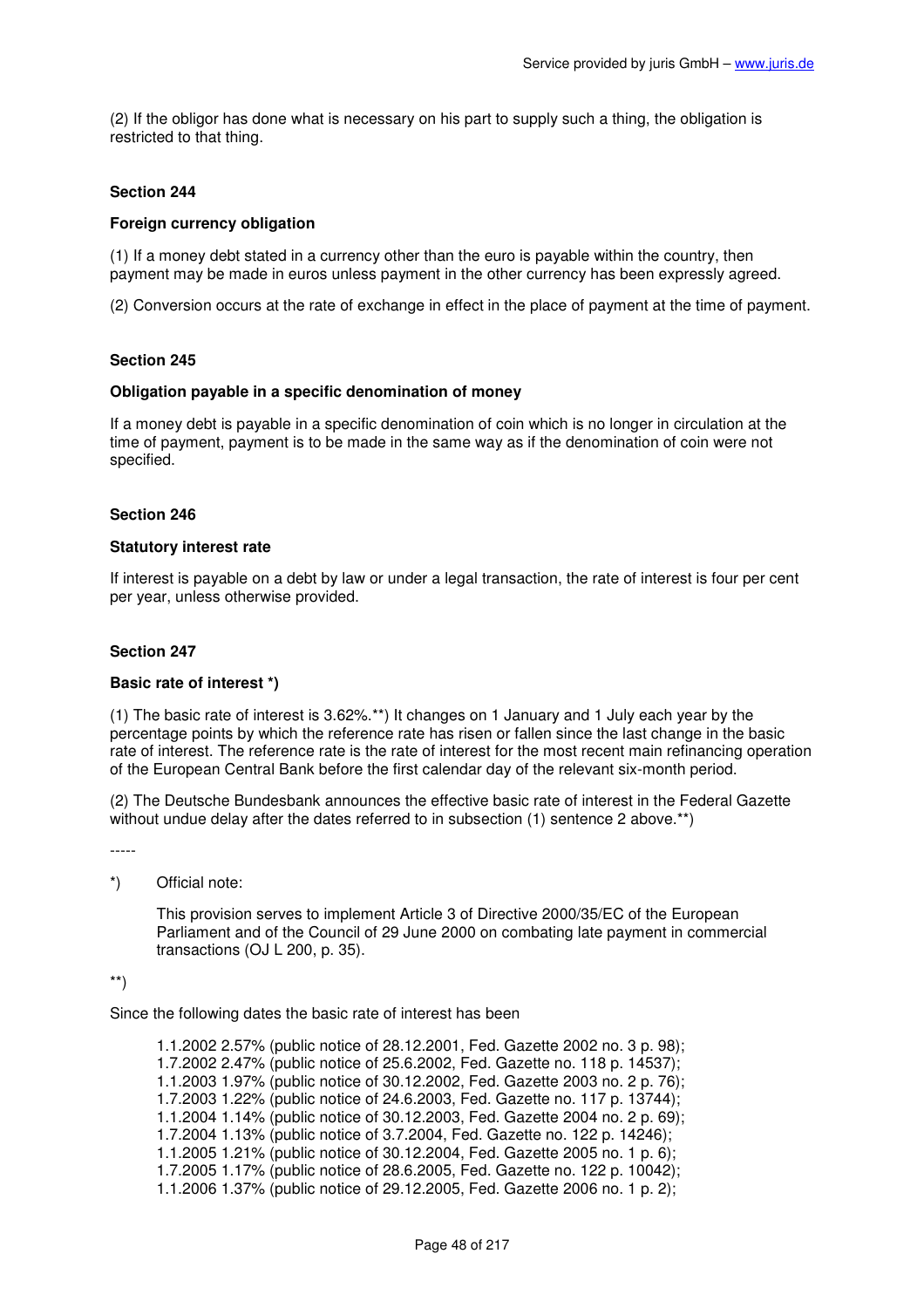1.7.2006 1.95% (public notice of 27.6.2006, Fed. Gazette no. 119 p. 4754);

1.1.2007 2.70% (public notice of 28.12.2006, Fed. Gazette no. 245 p. 7463).

## **Section 248**

### **Compound interest**

(1) An agreement reached in advance that interest due should in turn bear interest is void.

(2) Savings banks, credit institutions and owners of banking businesses may agree in advance that interest not collected on deposits should be held to be fresh interest-bearing deposits. Credit institutions entitled to issue interest-bearing bonds for the amount of the loans granted by them may, for such loans, have commitments made to them in advance to pay interest on interest in arrears.

## **Section 249**

### **Nature and extent of damages**

(1) A person who is liable in damages must restore the position that would exist if the circumstance obliging him to pay damages had not occurred.

(2) Where damages are payable for injury to a person or damage to a thing, the obligee may demand the required monetary amount in lieu of restoration. When a thing is damaged, the monetary amount required under sentence 1 only includes value-added tax if and to the extent that it is actually incurred.

### **Section 250**

### **Damages in money after the specification of a period of time**

The obligee may specify a reasonable period of time for the person liable in damages to undertake restoration and declare that he will reject restoration after the period of time ends. After the end of the period of time the obligee may demand damages in money, if restoration does not occur in good time; the claim to restoration is excluded.

### **Section 251**

### **Damages in money without the specification of a period of time**

(1) To the extent that restoration is not possible or is not sufficient to compensate the obligee, the person liable in damages must compensate the obligee in money.

(2) The person liable in damages may compensate the obligee in money if restoration is only possible with disproportionate expenses. Expenses incurred as a result of the curative treatment of an injured animal are not disproportionate merely because they significantly exceed the value of the animal.

### **Section 252**

### **Lost profits**

The damage to be compensated for also comprises the lost profits. Those profits are considered lost that in the normal course of events or in the special circumstances, particularly due to the measures and precautions taken, could probably be expected.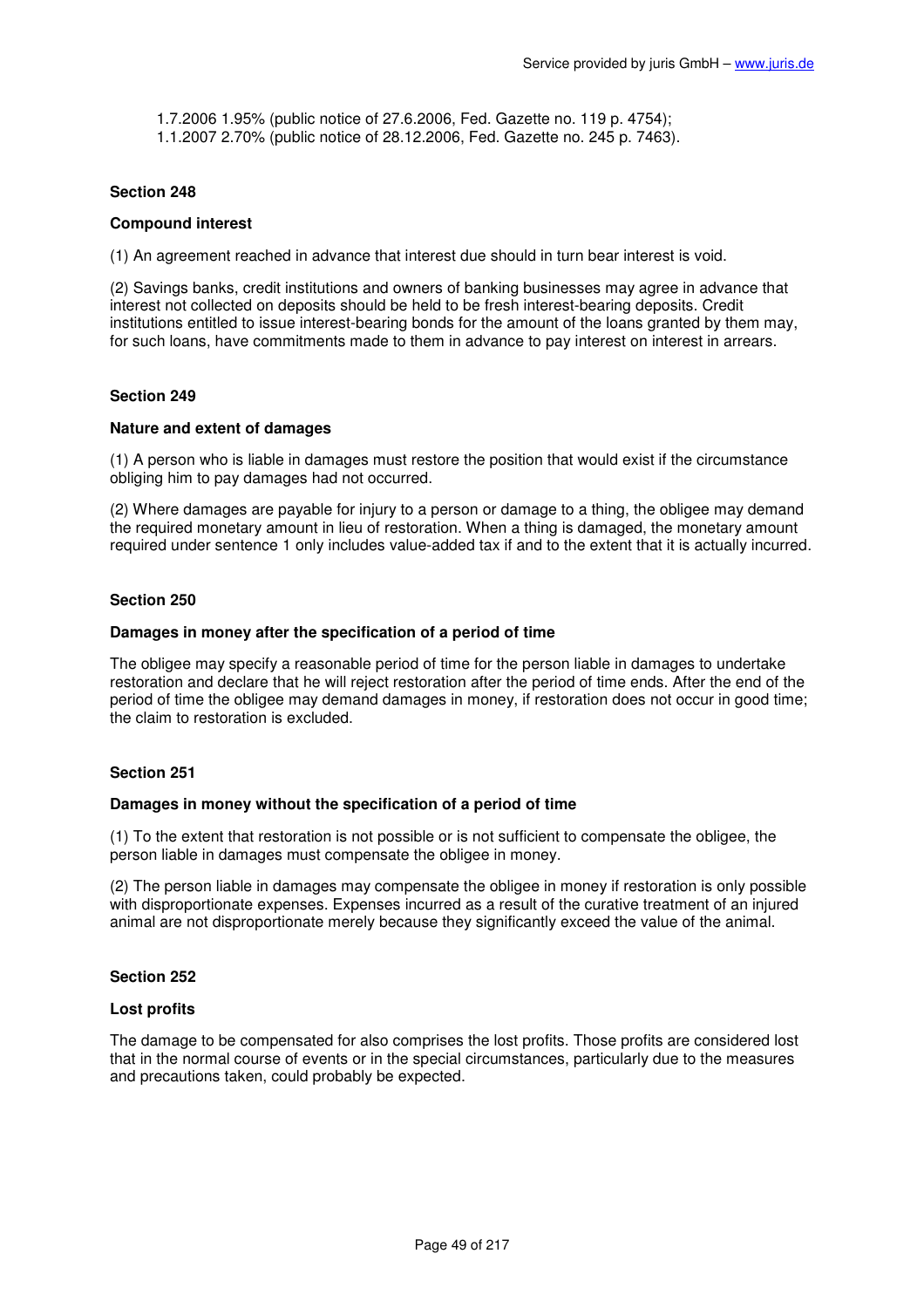### **Intangible damage**

(1) Money may be demanded in compensation for any damage that is not pecuniary loss only in the cases stipulated by law.

(2) If damages are to be paid for an injury to body, health, freedom or sexual self-determination, reasonable compensation in money may also be demanded for any damage that is not pecuniary loss.

## **Section 254**

## **Contributory negligence**

(1) Where fault on the part of the injured person contributes to the occurrence of the damage, liability in damages as well as the extent of compensation to be paid depend on the circumstances, in particular to what extent the damage is caused mainly by one or the other party.

(2) This also applies if the fault of the injured person is limited to failing to draw the attention of the obligor to the danger of unusually extensive damage, where the obligor neither was nor ought to have been aware of the danger, or to failing to avert or reduce the damage. The provision of section 278 applies with the necessary modifications.

## **Section 255**

### **Assignment of claims to compensation**

A person who must pay damages for the loss of a thing or a right is only obliged to compensate in return for the assignment of the claims which the person entitled to damages holds against third parties on the basis of ownership of the thing or on the basis of the right.

# **Section 256**

### **Payment of interest on expenses**

A person who is obliged to reimburse expenses must pay interest from the date of the expense onwards on the amount expended or, if other objects than money have been expended, on the amount payable as compensation for their value. Where expenses have been incurred on an object that must be returned to the person liable in damages, interest need not be paid for the period of time for which the person entitled to damages is unremunerated for the emoluments or fruits of the object.

### **Section 257**

### **Claim for release**

A person who is entitled to demand reimbursement of expenses he incurs for a specific purpose may, if he assumes an obligation for this purpose, demand release from the obligation. If the obligation is not yet due, the person liable in damages may provide security to him instead of releasing him from the obligation.

### **Section 258**

### **Right of removal**

Anyone entitled to remove an installation from a thing that he must return to another person must in the event of removal restore the thing to its previous condition at his own expense. If the other person obtains possession of the thing, he is obliged to permit the installation to be removed; he may refuse permission until he is provided with security for the damage connected with the removal.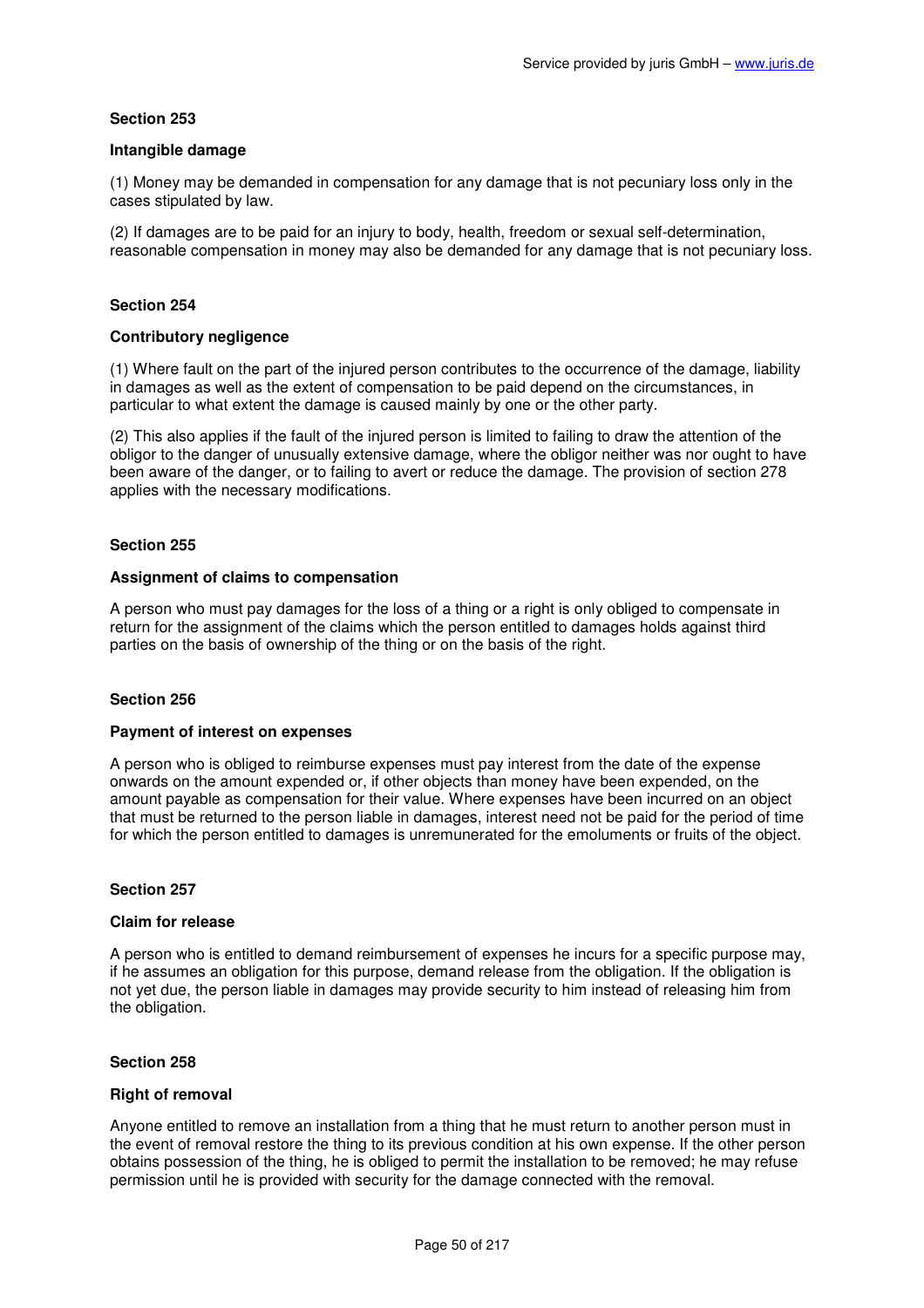### **Extent of duty to render account**

(1) A person who is obliged to render account for management related to earnings or expenses must provide the person entitled with an account containing an orderly compilation of earnings or expenses and, where receipts are customarily given, must submit receipts.

(2) Where there is reason to assume that the information on earnings contained in the account has not been provided with the requisite care the person obliged must, upon demand, declare for the record in lieu of an oath that he has indicated the earnings as completely as he is able to.

(3) In matters of minor importance there is no duty to make a declaration in lieu of an oath.

## **Section 260**

### **Duties when returning or providing information on an aggregate of objects**

(1) A person who is obliged to return an aggregate of objects or to provide information on the inventory of such an aggregate must submit to the person entitled a list of the inventory.

(2) Where there is reason to assume that the list has not been prepared with the requisite care, the person obliged must upon demand declare for the record in lieu of an oath that to the best of his knowledge he has indicated the inventory as completely as he is able to.

(3) The provision of section 259 (3) applies.

### **Section 261**

#### **Making a declaration in lieu of an oath**

(1) The declaration in lieu of an oath, except where it must be made before the court competent for the execution of civil judgments, must be made before the local court [Amtsgericht] of that place where the duty to render account or submit the list must be fulfilled. If the person obliged has his residence or abode within the country, he may provide the declaration before the local court [Amtsgericht] of his place of residence or abode.

(2) The court may resolve to modify the declaration in lieu of an oath according to the circumstances.

(3) The costs of making the declaration in lieu of an oath must be borne by the person demanding the making of the declaration.

### **Section 262**

### **Alternative obligation; right of choice**

Where more than one act of performance is owed in such a manner that only the one or the other is to be effected, then in case of doubt, the obligor has the right of choice.

### **Section 263**

### **Exercise of the right of choice; effect**

- (1) The right of choice is exercised by declaration to the other party.
- (2) The performance chosen is deemed to have been the only performance owed from the beginning.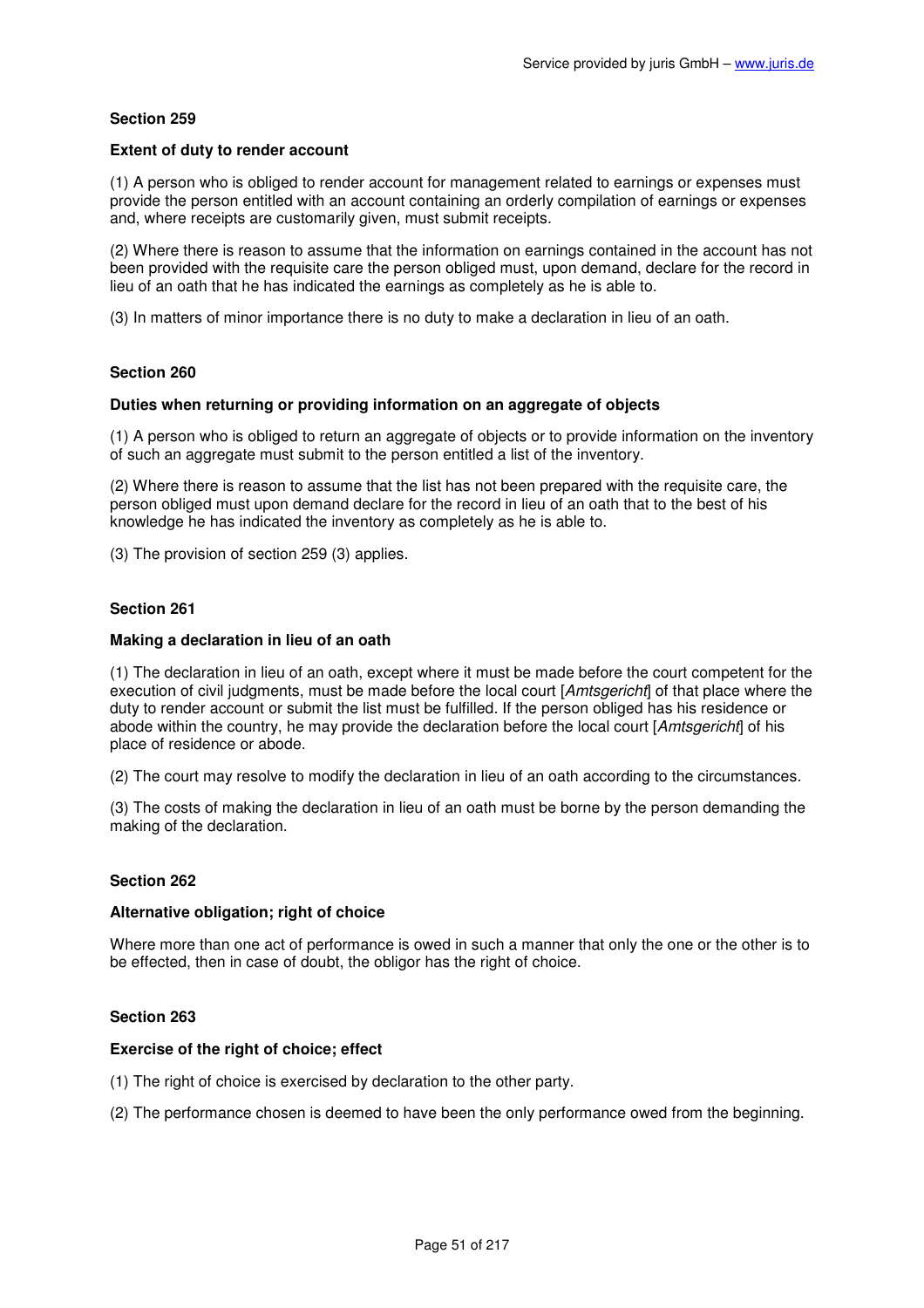### **Default by the person entitled to the right of choice**

(1) If the obligor entitled to the right of choice does not exercise that right prior to the beginning of execution, the obligee, at his choice, may direct execution to one performance or the other; however, as long as the obligee has not received the performance chosen, completely or in part, the obligor may release himself from his obligation through one of the other acts of performance.

(2) If the obligee entitled to the right of choice is in default, the obligor may demand that he exercises that right, specifying a reasonable period of time. At the end of the period of time the right of choice passes to the obligor, if the obligee does not undertake the choice in good time.

## **Section 265**

### **Impossibility in case of alternative obligations**

If one of the acts of performance is impossible from the beginning or if it later becomes impossible, the obligation is restricted to the other acts of performance. There is no restriction if performance becomes impossible due to a circumstance for which the party who is not entitled to the right of choice is responsible.

### **Section 266**

### **Part performance**

The obligor is not entitled to render part performance.

#### **Section 267**

### **Performance by third parties**

(1) If the obligor need not perform in person, then a third party may also render performance. The consent of the obligor is not required.

(2) The obligee may reject the performance if the obligor objects.

### **Section 268**

### **Right of redemption of a third party**

(1) If the obligee effects execution which is levied on an object belonging to the obligor, anyone who risks losing a right in the object due to execution is entitled to satisfy the obligee. The possessor of a thing is entitled to the same right if he risks losing possession due to execution.

(2) The satisfaction may also take place by deposit or by set-off.

(3) To the extent that the third party satisfies the obligee the claim passes to him. The passing of ownership may not be asserted to the disadvantage of the creditor.

### **Section 269**

#### **Place of performance**

(1) Where no place of performance has been specified or is evident from the circumstances, in particular from the nature of the obligation, performance must be made in the place where the obligor had his residence at the time when the obligation arose.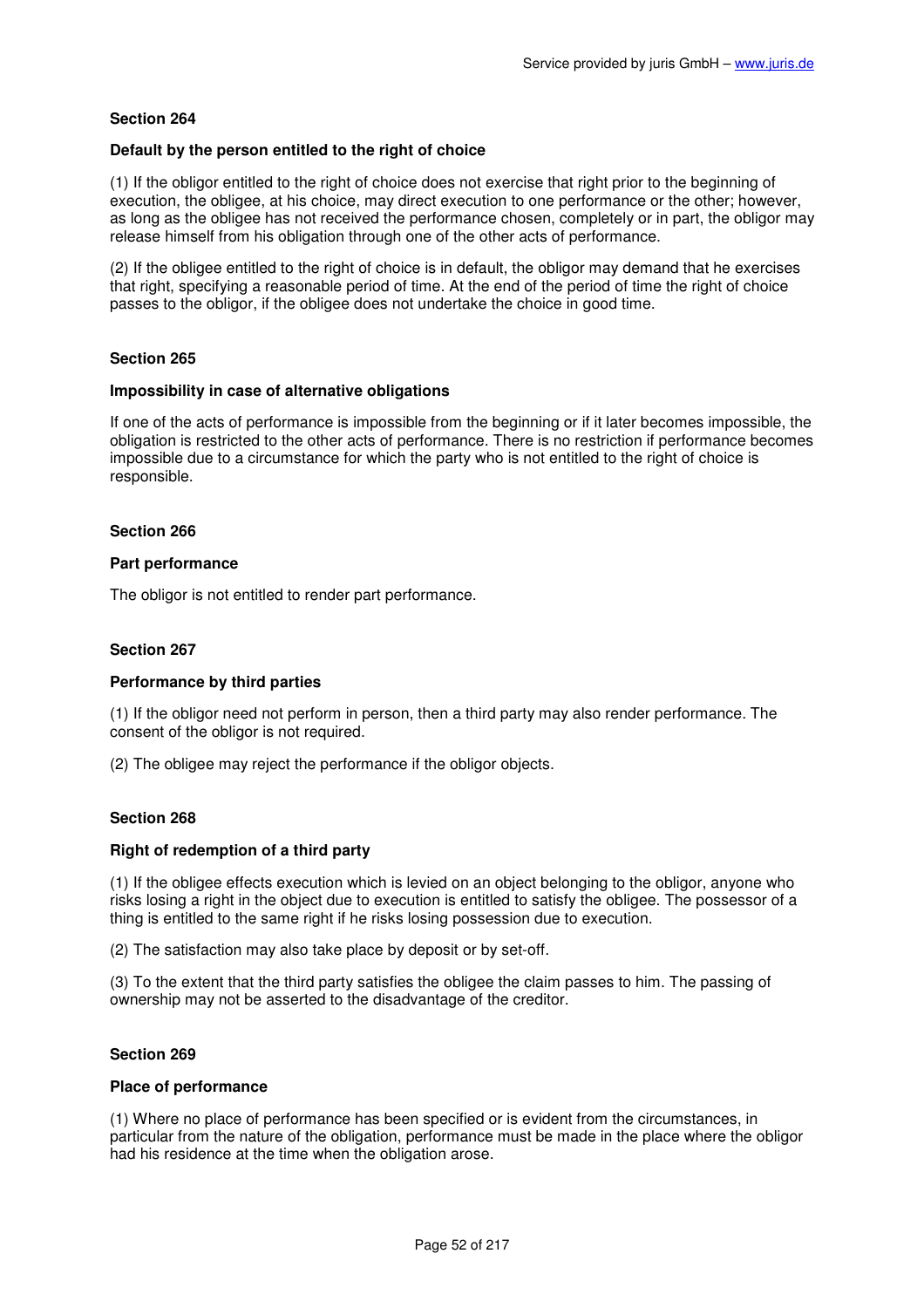(2) If the obligation arose in the commercial undertaking of the obligor, the place of the commercial undertaking takes the place of the residence if the obligor maintained his commercial undertaking at another place.

(3) From the circumstance that the obligor has assumed the costs of shipping it may not be concluded that the place to which shipment is to be made is to be the place of performance.

### **Section 270**

#### **Place of payment**

(1) In case of doubt the obligor must transfer money at his own risk and his own expense to the obligee at the residence of the latter.

(2) If the obligation came about in the commercial undertaking of the obligee, then, if the obligee has his business establishment in another place, the place of the commercial undertaking takes the place of the residence.

(3) If, as the result of a change in the obligee's residence or business establishment occurring after the obligation arises, the costs or risk of transmission increase, the obligee must in the former case bear the extra costs and in the latter case the risk.

(4) The provisions on the place of performance are unaffected.

## **Section 271**

#### **Time of performance**

(1) Where no time for performance has been specified or is evident from the circumstances, the obligee may demand performance immediately, and the obligor may effect it immediately.

(2) Where a time has been specified, then in case of doubt it must be assumed that the obligee may not demand performance, but the obligor may effect it prior to that time.

### **Section 272**

#### **Interim interest**

If the obligor pays an interest-free debt prior to its falling due, he is not entitled to any deduction for interim interest.

#### **Section 273**

#### **Right of retention**

(1) If the obligor has a claim that is due against the obligee under the same legal relationship as that on which the obligation is based, he may, unless the obligation leads to a different conclusion, refuse the performance owed by him, until the performance owed to him is rendered (right of retention).

(2) A person who is obliged to return an object has the same right, if he is entitled to a claim that is due on account of outlays for the object or on account of damage caused to him by the object, unless he obtained the object by means of an intentionally committed tort.

(3) The obligee may avert the exercise of the right of retention by providing security. The providing of security by guarantors is excluded.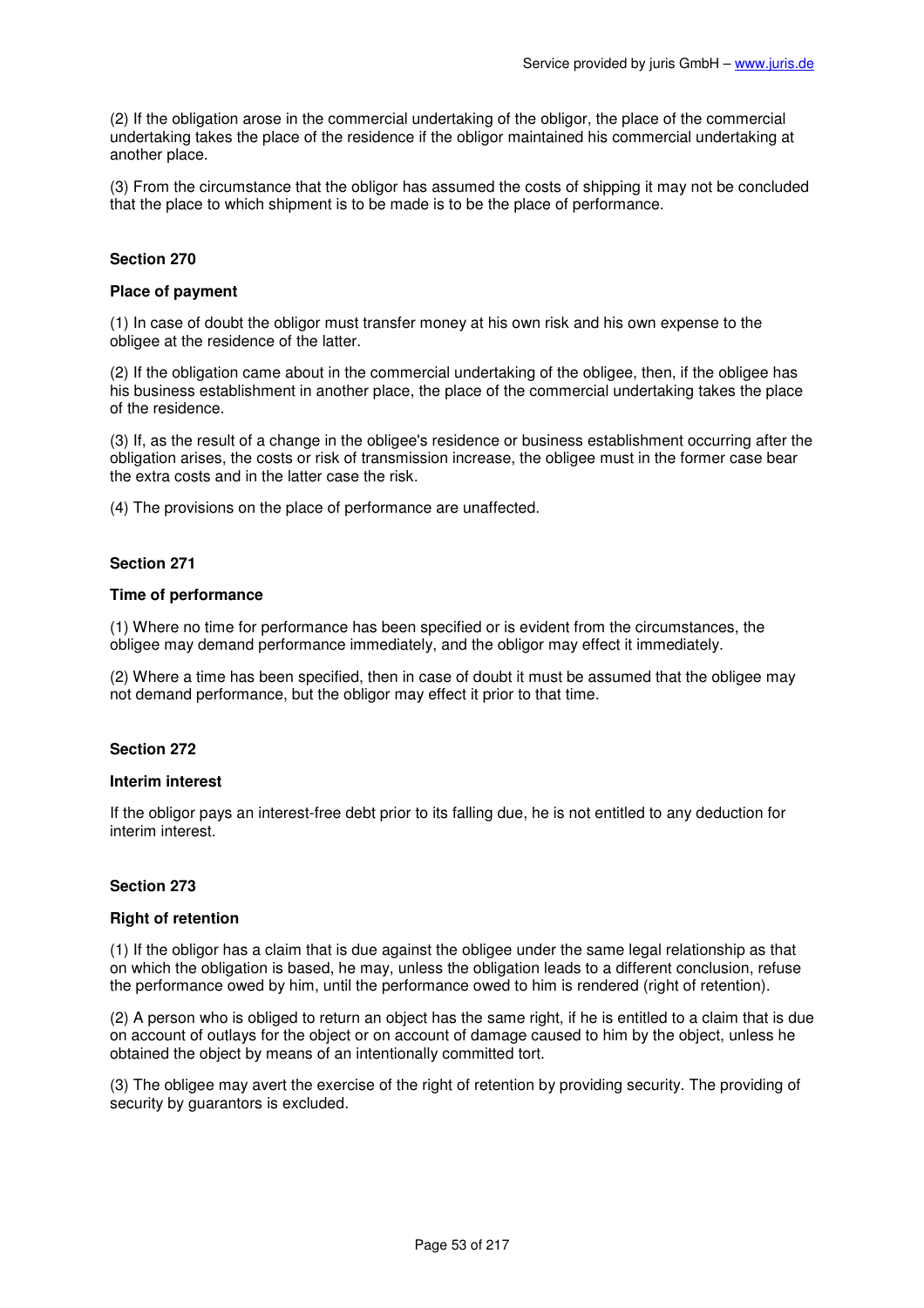## **Effects of the right of retention**

(1) In comparison to a legal action by the obligee, assertion of the right of retention only has the effect that the obligor is to be ordered to render performance in return for receiving the performance owed to him (concurrent performance).

(2) On the basis of such an order the obligee may pursue his claim by way of execution, without effecting the performance he owes, if the obligor is in default of acceptance.

### **Section 275**

### **Exclusion of the duty of performance \*)**

(1) A claim for performance is excluded to the extent that performance is impossible for the obligor or for any other person.

(2) The obligor may refuse performance to the extent that performance requires expense and effort which, taking into account the subject matter of the obligation and the requirements of good faith, is grossly disproportionate to the interest in performance of the obligee. When it is determined what efforts may reasonably be required of the obligor, it must also be taken into account whether he is responsible for the obstacle to performance.

(3) In addition, the obligor may refuse performance if he is to render the performance in person and, when the obstacle to the performance of the obligor is weighed against the interest of the obligee in performance, performance cannot be reasonably required of the obligor.

(4) The rights of the obligee are governed by sections 280, 283 to 285, 311a and 326.

- -----
- \*) Official note:

This provision also serves in part to implement Directive 1999/44/EC of the European Parliament and of the Council of 25 May 1999 on certain aspects of the sale of consumer goods and associated guarantees (OJ L 171, p. 12).

### **Section 276**

### **Responsibility of the obligor**

(1) The obligor is responsible for intention and negligence, if a higher or lower degree of liability is neither laid down nor to be inferred from the other subject matter of the obligation, including but not limited to the giving of a guarantee or the assumption of a procurement risk. The provisions of sections 827 and 828 apply with the necessary modifications.

(2) A person acts negligently if he fails to exercise reasonable care.

(3) The obligor may not be released in advance from liability for intention.

## **Section 277**

## **Standard of care in one's own affairs**

A person who owes only the care that he customarily exercises in his own affairs is not released from liability for gross negligence.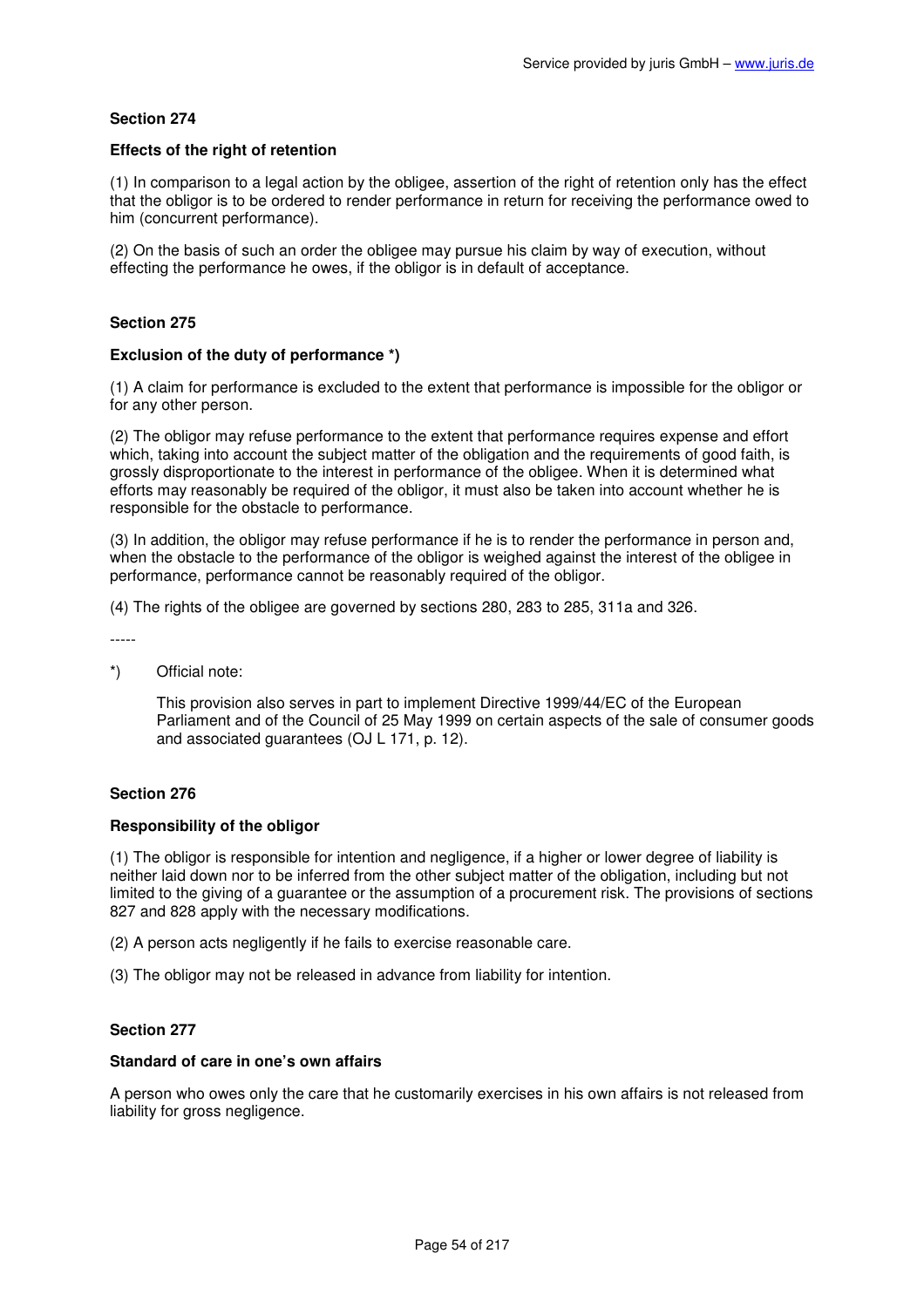### **Responsibility of the obligor for third parties**

The obligor is responsible for fault on the part of his legal representative, and of persons whom he uses to perform his obligation, to the same extent as for fault on his own part. The provision of section 276 (3) does not apply.

### **Section 279**

(repealed)

### **Section 280**

### **Damages for breach of duty**

(1) If the obligor breaches a duty arising from the obligation, the obligee may demand damages for the damage caused thereby. This does not apply if the obligor is not responsible for the breach of duty.

(2) Damages for delay in performance may be demanded by the obligee only subject to the additional requirement of section 286.

(3) Damages in lieu of performance may be demanded by the obligee only subject to the additional requirements of sections 281, 282 or 283.

### **Section 281**

### **Damages in lieu of performance for nonperformance or failure to render performance as owed**

(1) To the extent that the obligor does not render performance when it is due or does not render performance as owed, the obligee may, subject to the requirements of section 280 (1), demand damages in lieu of performance, if he has without result set a reasonable period for the obligor for performance or cure. If the obligor has performed only in part, the obligee may demand damages in lieu of complete performance only if he has no interest in the part performance. If the obligor has not rendered performance as owed, the obligee may not demand damages in lieu of performance if the breach of duty is immaterial.

(2) Setting a period for performance may be dispensed with if the obligor seriously and definitively refuses performance or if there are special circumstances which, after the interests of both parties are weighed, justify the immediate assertion of a claim for damages.

(3) If the nature of the breach of duty is such that setting a period of time is out of the question, a warning notice is given instead.

(4) The claim for performance is excluded as soon as the obligee has demanded damages in lieu of performance.

(5) If the obligee demands damages in lieu of complete performance, the obligor is entitled to claim the return of his performance under sections 346 to 348.

### **Section 282**

### **Damages in lieu of performance for breach of a duty under section 241 (2)**

If the obligor breaches a duty under section 241 (2), the obligee may, if the requirements of section 280 (1) are satisfied, demand damages in lieu of performance, if he can no longer reasonably be expected to accept performance by the obligor.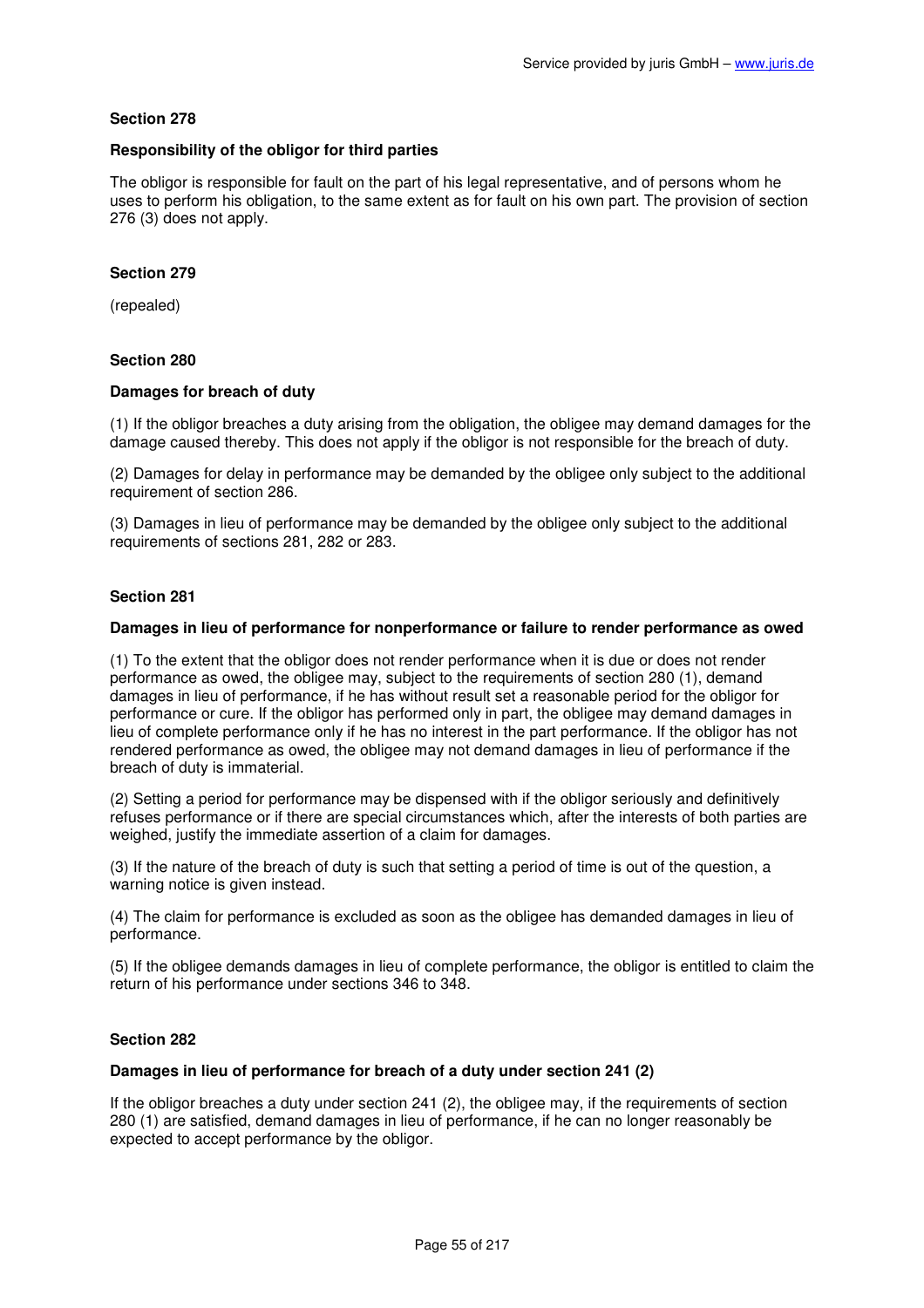### **Damages in lieu of performance where the duty of performance is excluded**

If, under section 275 (1) to (3), the obligor is not obliged to perform, the obligee may, if the requirements of section 280 (1) are satisfied, demand damages in lieu of performance. Section 281 (1) sentences 2 and 3 and (5) apply with the necessary modifications.

## **Section 284**

### **Reimbursement of futile expenses**

In place of damages in lieu of performance, the obligee may demand reimbursement of the expenses which he has made and in all fairness was entitled to make in reliance on receiving performance, unless the purpose of the expenses would not have been achieved, even if the obligor had not breached his duty.

## **Section 285**

## **Return of reimbursement**

(1) If the obligor, as a result of the circumstance by reason of which, under section 275 (1) to (3), he has no duty of performance, obtains reimbursement or a claim to reimbursement for the object owed, the obligee may demand return of what has been received in reimbursement or an assignment of the claim to reimbursement.

(2) If the obligee may demand damages in lieu of performance, then, if he exercises the right stipulated in subsection (1) above, the damages are reduced by the value of the reimbursement or the claim to reimbursement he has obtained.

# **Section 286**

### **Default of the obligor \*)**

(1) If the obligor, following a warning notice from the obligee that is made after performance is due, fails to perform, he is in default as a result of the warning notice. Bringing an action for performance and serving a demand for payment in summary debt proceedings for recovery of debt have the same effect as a warning notice.

(2) There is no need for a warning notice if

- 1. a period of time according to the calendar has been specified,
- 2. performance must be preceded by an event and a reasonable period of time for performance has been specified in such a way that it can be calculated, starting from the event, according to the calendar,
- 3. the obligor seriously and definitively refuses performance,
- 4. for special reasons, weighing the interests of both parties, the immediate commencement of default is justified.

(3) The obligor of a claim for payment is in default at the latest if he does not perform within thirty days after the due date and receipt of an invoice or equivalent statement of payment; this applies to an obligor who is a consumer only if these consequences are specifically referred to in the invoice or statement of payment. If the time at which the invoice or payment statement is received by the obligor is uncertain, an obligor who is not a consumer is in default at the latest thirty days after the due date and receipt of the consideration.

(4) The obligor is not in default for as long as performance is not made as the result of a circumstance for which he is not responsible.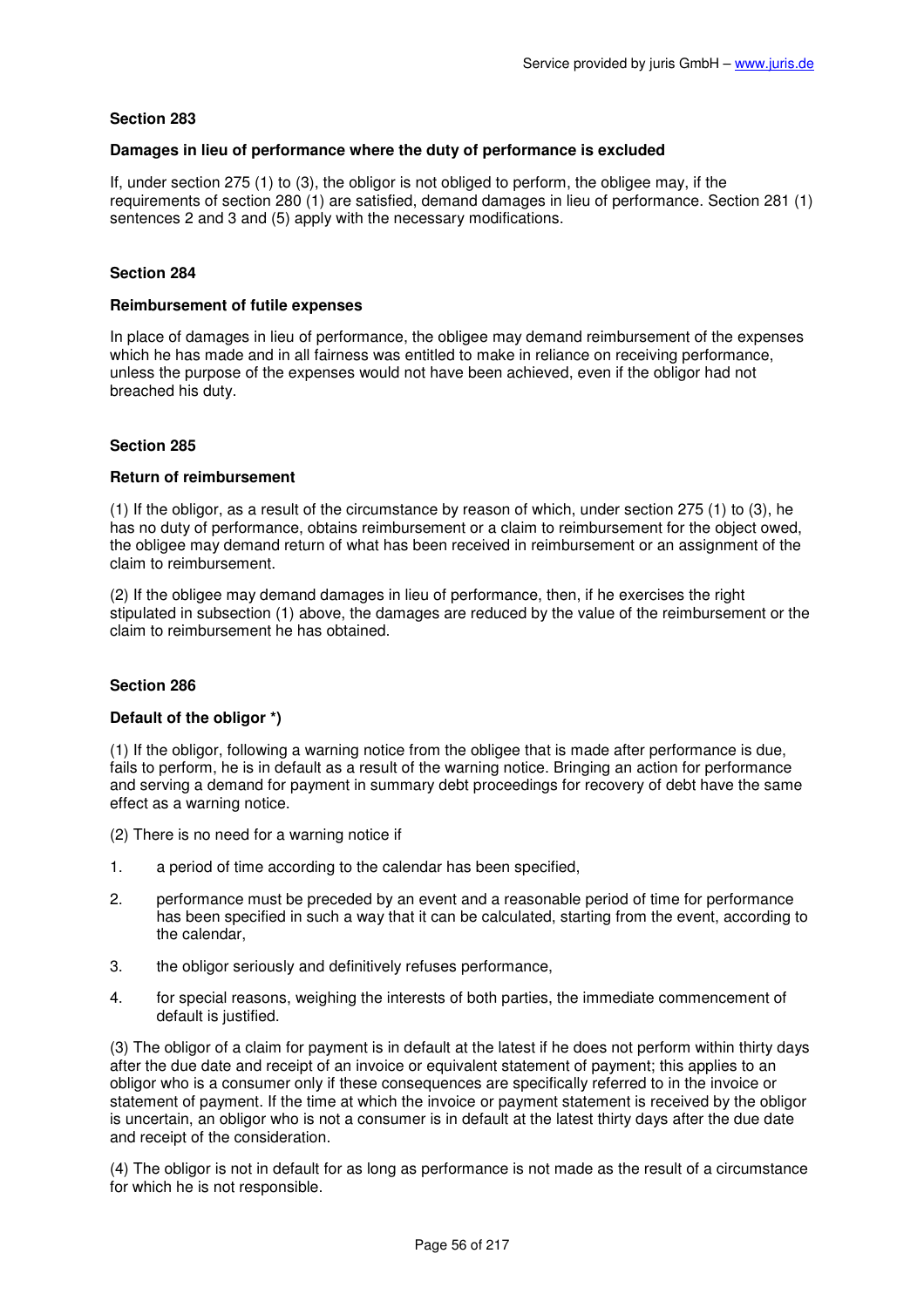#### -----

### \*) Official note:

This provision also serves in part to implement Directive 2000/35/EC of the European Parliament and of the Council of 29 June 2000 on combating late payment in commercial transactions (OJ L 200, p. 35).

### **Section 287**

## **Liability during default**

While he is in default, the obligor is responsible for all negligence. He is liable for performance in the case of chance as well, unless the damage would have occurred even if performance had been made in good time.

## **Section 288**

### **Default interest \*)**

(1) Any money debt must bear interest during the time of default. The default rate of interest per year is five percentage points above the basic rate of interest.

(2) In the case of legal transactions to which a consumer is not a party the rate of interest for claims for payment is eight percentage points above the basic rate of interest.

- (3) The obligee may demand higher interest on a different legal basis.
- (4) The assertion of further damage is not excluded.

-----

\*) Official note:

This provision also serves in part to implement Directive 2000/35/EC of the European Parliament and of the Council of 29 June 2000 on combating late payment in commercial transactions (OJ L 200, p. 35).

### **Section 289**

### **Prohibition of compound interest**

Default interest is not to be paid on interest. The right of the obligee to compensation for damage caused by the default remains unaffected.

### **Section 290**

#### **Interest on compensation for value**

If the obligor is obliged to compensate for the value of an object that has been destroyed during a period of default or cannot be returned for a reason occurring during a period of default, the obligee may demand interest on the amount to be paid as compensation from the point of time onwards on which the determination of the value is based. The same applies if the obligor is obliged to compensate for the reduction in value of an object that deteriorates during the period of default.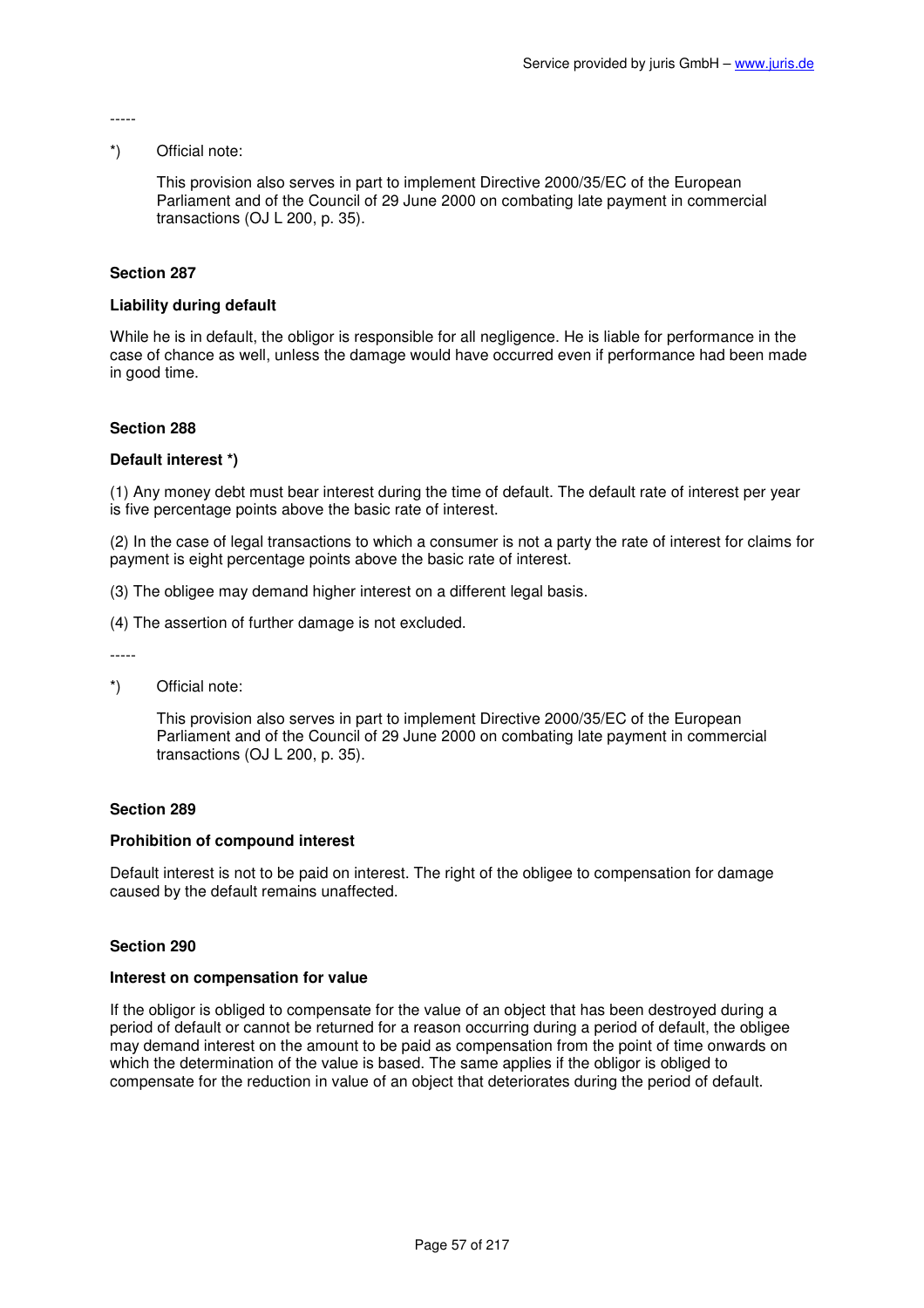## **Interest during legal proceedings**

The obligor must pay interest on a money debt from the date when litigation is pending onwards, even if he is not in default; if the debt only falls due later, interest must be paid from its due date onwards. The provisions of section 288 (1) sentence 2, (2) and (3) and section 289 sentence 1 apply with the necessary modifications.

## **Section 292**

#### **Liability in the case of a duty to return**

(1) If the obligor must return a specific object, then, from the date when litigation is pending, the claim to damages of the obligee for deterioration, destruction or for impossibility of return for another reason is determined under the provisions that apply to the relationship between an owner and a possessor from the date when litigation on a claim to ownership is pending, except where the obligation or the default of the obligor leads to a different conclusion in favour of the obligee.

(2) The same applies to the claim of the obligee to the return or payment of emoluments and to the claim of the obligor to compensation for outlays.

**Title 2** 

### **Default by the obligee**

#### **Section 293**

#### **Default in acceptance**

The obligee is in default if he does not accept the performance offered to him.

### **Section 294**

### **Actual offer**

The obligee must actually be offered performance exactly as it is to be rendered.

### **Section 295**

#### **Verbal offer**

A verbal offer by the obligor suffices if the obligee has declared to him that he will not accept the performance, or if effecting the performance requires an act by the obligee, in particular if the obligee must collect the thing owed. Equivalent to an offer of performance is a demand to the obligee to undertake the action required.

#### **Section 296**

### **Dispensability of the offer**

If a period of time has been specified according to the calendar for the act that the obligee is to undertake, the offer is only necessary if the obligee undertakes the act in good time. The same applies if the act must be preceded by an event and a reasonable period of time is specified for the act in such a way that it can be calculated from the event onwards according to the calendar.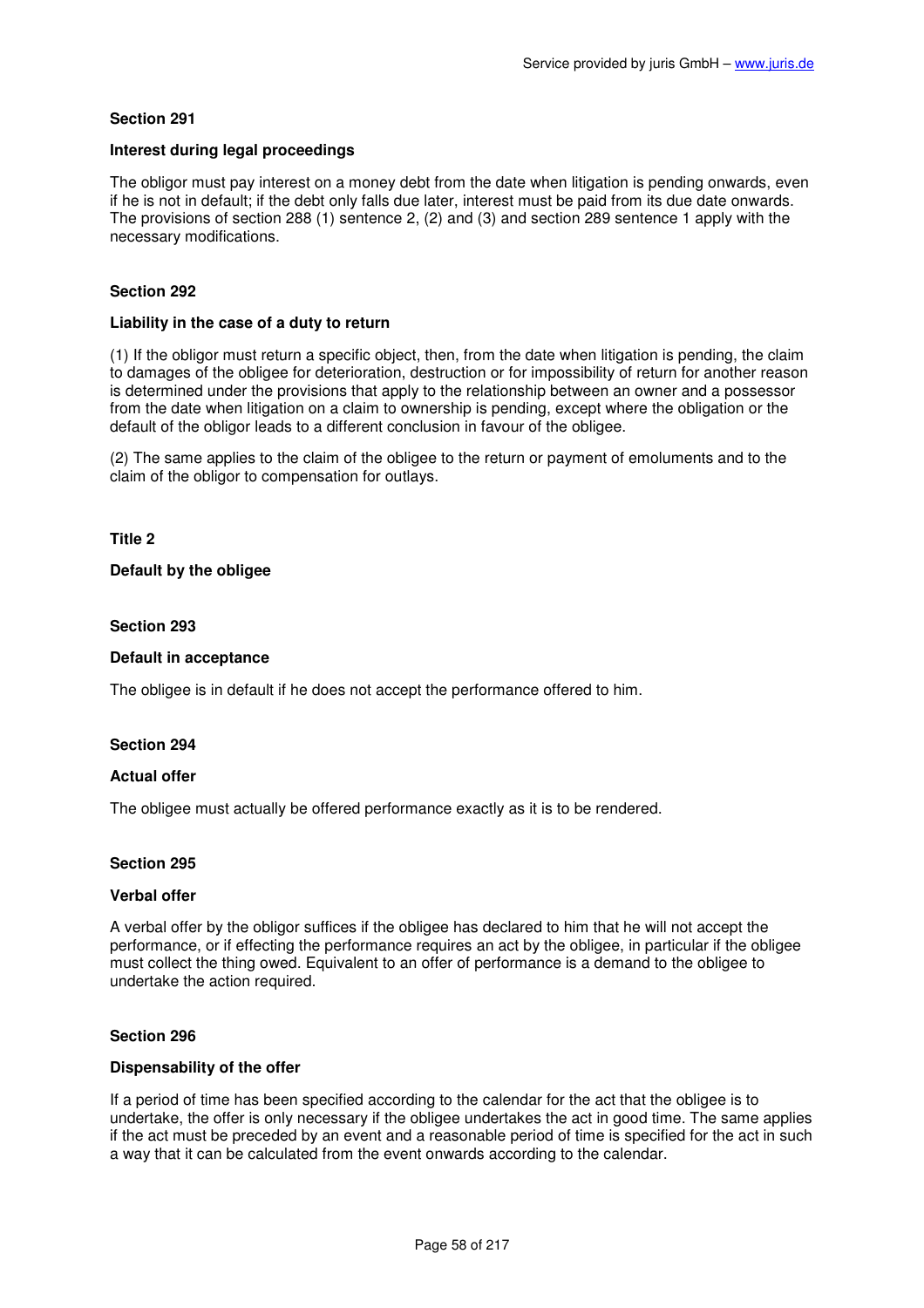### **Inability of the obligor**

The obligee is not in default if the obligor at the time of the offer or, in the case of section 296, at the time determined for the action of the obligee, is not in a position to effect performance.

## **Section 298**

### **Concurrent performance**

If the obligor is only obliged to perform in return for an act of performance by the obligee, the obligee is in default if, although he is willing to accept the performance offered, he does not offer the consideration demanded.

### **Section 299**

## **Temporary prevention of acceptance**

If the time of performance is not specified or if the obligor is entitled to provide performance before the specified time, the obligee is not in default merely because he is temporarily prevented from accepting the performance offered, unless the obligor notifies him of the performance a reasonable time in advance.

## **Section 300**

## **Effects of default by the obligee**

(1) The obligor is, during the period of the default of the obligee, only responsible for intent and gross negligence.

(2) If a thing designated only by class is owed, the risk passes to the obligee at the time when he is in default by not accepting the thing offered.

### **Section 301**

### **Cessation of interest**

During the period of default by the obligee, the obligor need not pay interest on an interest-bearing money debt.

### **Section 302**

### **Emoluments**

If the obligor must return or reimburse the emoluments of an object, his obligation is limited, for the period of default by the obligee, to the emoluments he takes.

### **Section 303**

### **Right to abandon possession**

If the obligor is obliged to surrender a plot of land or a registered ship or ship under construction, he may abandon possession after the obligee is in default. The obligee must be threatened with abandonment beforehand, unless the threat is impracticable.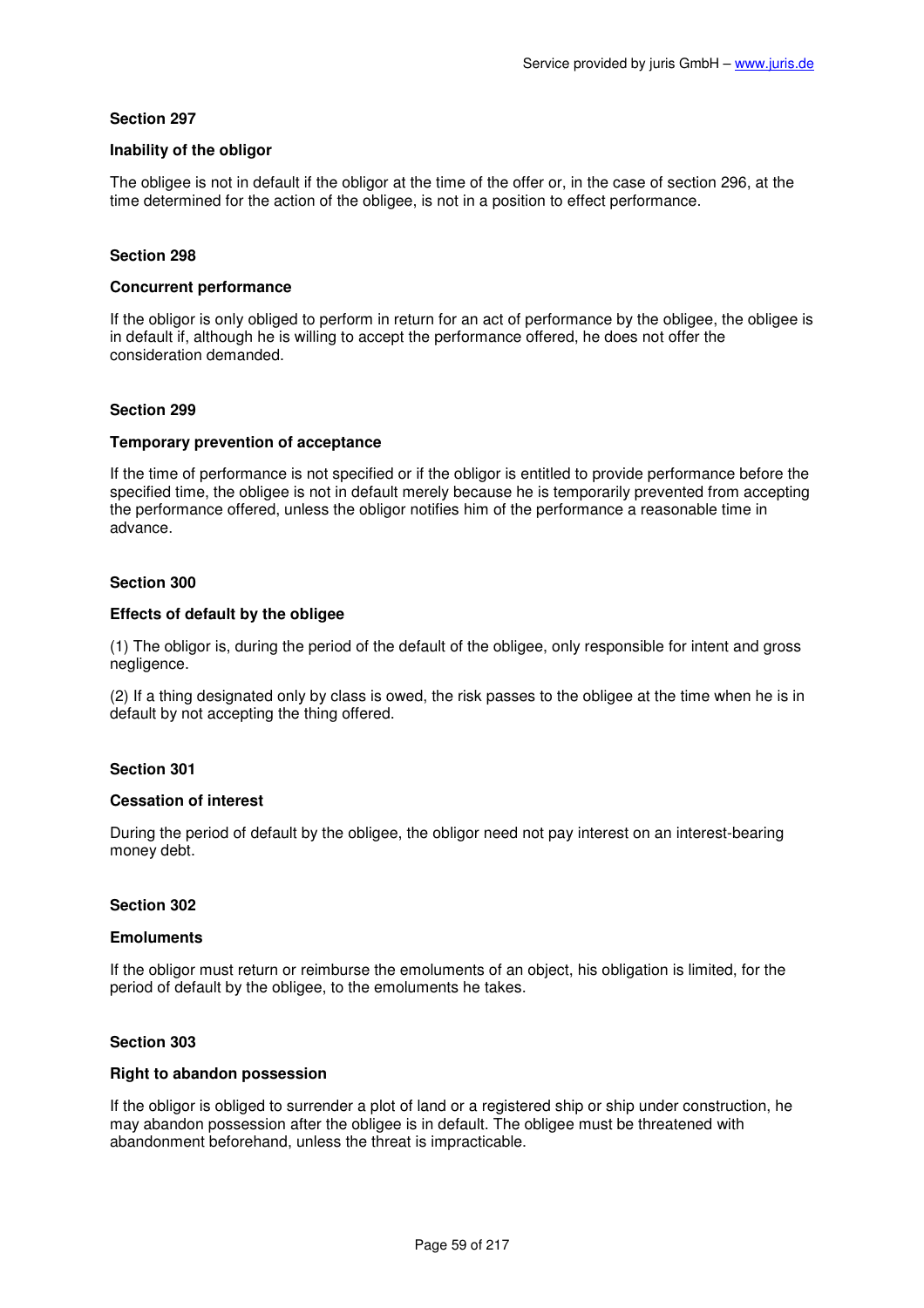### **Compensation for extra expenses**

If the obligee is in default, the obligor may demand reimbursement of extra expenses he was obliged to incur for the futile offer as well as for safekeeping and preservation of the object owed.

# **Division 2**

### **Drafting contractual obligations by means of standard business terms \*)**

-----

\*) Official note:

This provision also serves to implement Directive 93/13/EEC of the Council of 5 April 1993 on unfair terms in consumer contracts (OJ L 95, p. 29).

### **Section 305**

## **Incorporation of standard business terms into the contract**

(1) Standard business terms are all contract terms pre-formulated for more than two contracts which one party to the contract (the user) presents to the other party upon the entering into of the contract. It is irrelevant whether the provisions take the form of a physically separate part of a contract or are made part of the contractual document itself, what their volume is, what typeface or font is used for them and what form the contract takes. Contract terms do not become standard business terms to the extent that they have been negotiated in detail between the parties.

(2) Standard business terms only become a part of a contract if the user, when entering into the contract,

- 1. refers the other party to the contract to them explicitly or, where explicit reference, due to the way in which the contract is entered into, is possible only with disproportionate difficulty, by posting a clearly visible notice at the place where the contract is entered into, and
- 2. gives the other party to the contract, in an acceptable manner, which also takes into reasonable account any physical handicap of the other party to the contract that is discernible to the user, the opportunity to take notice of their contents,

and if the other party to the contract agrees to their applying.

(3) The parties to the contract may, while complying with the requirements set out in subsection (2) above, agree in advance that specific standard business terms are to govern a specific type of legal transaction.

### **Section 305a**

### **Incorporation in special cases**

Even without compliance with the requirements cited in section 305 (2) nos. 1 and 2, if the other party to the contract agrees to their applying the following are incorporated,

- 1. the tariffs and regulations of the railways issued with the approval of the competent transport authority or on the basis of international conventions, and the terms of transport approved under the Passenger Transport Act [Personenbeförderungsgesetz], of trams, trolley buses and motor vehicles in regular public transport services,
- 2. the standard business terms published in the gazette of the Federal Network Agency for Electricity, Gas, Telecommunications, Post and Railway [Bundesnetzagentur für Elektrizität, Gas, Telekommunikation, Post und Eisenbahnen] and kept available on the business premises of the user,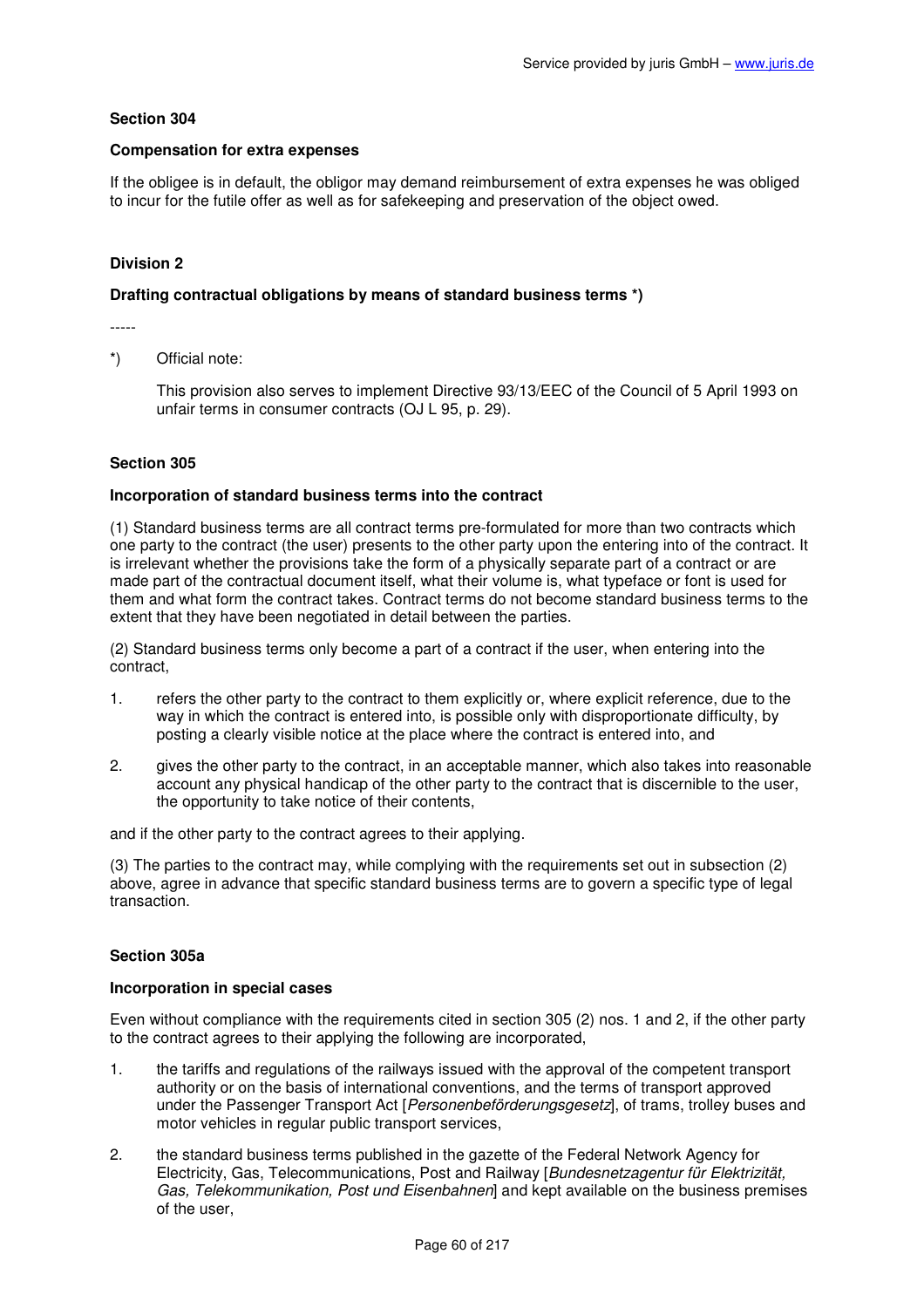- a) into transport contracts entered into off business premises by the posting of items in postboxes,
- b) into contracts on telecommunications, information services and other services that are provided direct by the use of distance communication and at one time and without interruption during the supply of a telecommunications service, if it is disproportionately difficult to make the standard business terms available to the other party before the contract is entered into.

## **Section 305b**

### **Priority of individually agreed terms**

Individually agreed terms take priority over standard business terms.

## **Section 305c**

### **Surprising and ambiguous clauses**

(1) Provisions in standard business terms which in the circumstances, in particular with regard to the outward appearance of the contract, are so unusual that the other party to the contract with the user need not expect to encounter them, do not form part of the contract.

(2) Any doubts in the interpretation of standard business terms are resolved against the user.

### **Section 306**

### **Legal consequences of non-incorporation and ineffectiveness**

(1) If standard business terms in whole or in part have not become part of the contract or are ineffective, the remainder of the contract remains in effect.

(2) To the extent that the terms have not become part of the contract or are ineffective, the contents of the contract are determined by the statutory provisions.

(3) The contract is ineffective if upholding it, even taking into account the alteration provided in subsection (2) above, would be an unreasonable hardship for one party.

### **Section 306a**

### **Prohibition of circumvention**

The rules in this division apply even if they are circumvented by other constructions.

### **Section 307**

### **Test of reasonableness of contents**

(1) Provisions in standard business terms are ineffective if, contrary to the requirement of good faith, they unreasonably disadvantage the other party to the contract with the user. An unreasonable disadvantage may also arise from the provision not being clear and comprehensible.

(2) An unreasonable disadvantage is, in case of doubt, to be assumed to exist if a provision

- 1. is not compatible with essential principles of the statutory provision from which it deviates, or
- 2. limits essential rights or duties inherent in the nature of the contract to such an extent that attainment of the purpose of the contract is jeopardised.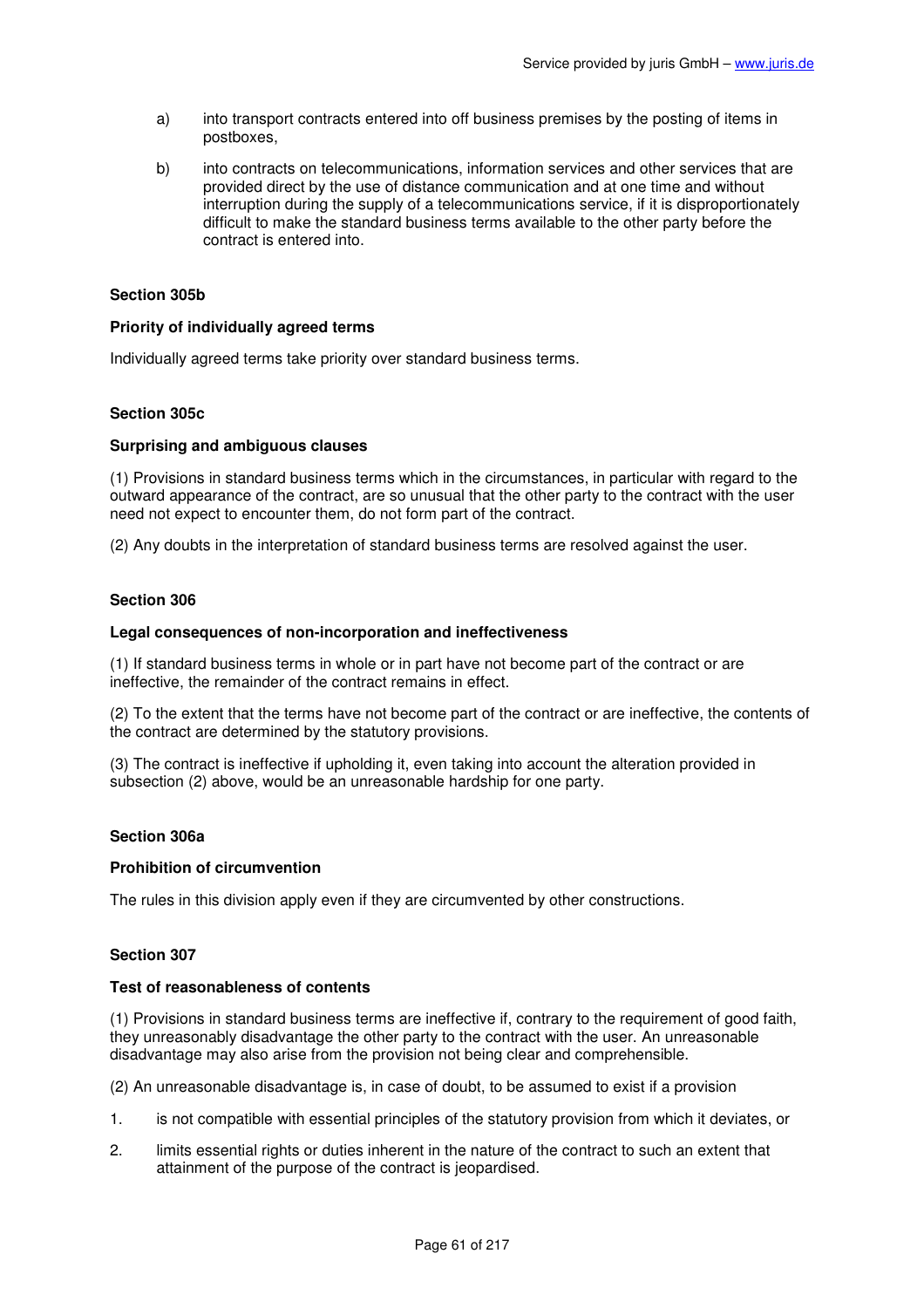(3) Subsections (1) and (2) above, and sections 308 and 309 apply only to provisions in standard business terms on the basis of which arrangements derogating from legal provisions, or arrangements supplementing those legal provisions, are agreed. Other provisions may be ineffective under subsection (1) sentence 2 above, in conjunction with subsection (1) sentence 1 above.

## **Section 308**

### **Prohibited clauses with the possibility of evaluation**

In standard business terms the following are in particular ineffective

1. (Period of time for acceptance and performance)

a provision by which the user reserves to himself the right to unreasonably long or insufficiently specific periods of time for acceptance or rejection of an offer or for rendering performance; this does not include the reservation of the right not to perform until after the end of the period of time for revocation or return under sections 355 (1) and (2) and 356;

2. (Additional period of time)

a provision by which the user, contrary to legal provisions, reserves to himself the right to an unreasonably long or insufficiently specific additional period of time for the performance he is to render;

3. (Reservation of the right to withdraw)

the agreement of a right of the user to free himself from his obligation to perform without any objectively justified reason indicated in the contract; this does not apply to continuing obligations;

4. (Reservation of the right to modify)

the agreement of a right of the user to modify the performance promised or deviate from it, unless the agreement of the modification or deviation can reasonably be expected of the other party to the contract when the interests of the user are taken into account;

5. (Fictitious declarations)

a provision by which a declaration by the other party to the contract with the user, made when undertaking or omitting a specific act, is deemed to have been made or not made by the user unless

- a) the other party to the contract is granted a reasonable period of time to make an express declaration, and
- b) the user agrees to especially draw the attention of the other party to the contract to the intended significance of his behaviour at the beginning of the period of time;

this does not apply to contracts in which the whole of Part B of the Award Rules for Building Works [Verdingungsordnung für Bauleistungen] are incorporated;

6. (Fictitious receipt)

a provision providing that a declaration by the user that is of special importance is deemed to have been received by the other party to the contract;

7. (Reversal of contracts)

a provision by which the user, to provide for the event that a party to the contract withdraws from the contract or gives notice of termination of the contract, may demand

- a) unreasonably high remuneration for enjoyment or use of a thing or a right or for performance rendered, or
- b) unreasonably high reimbursement of expenses;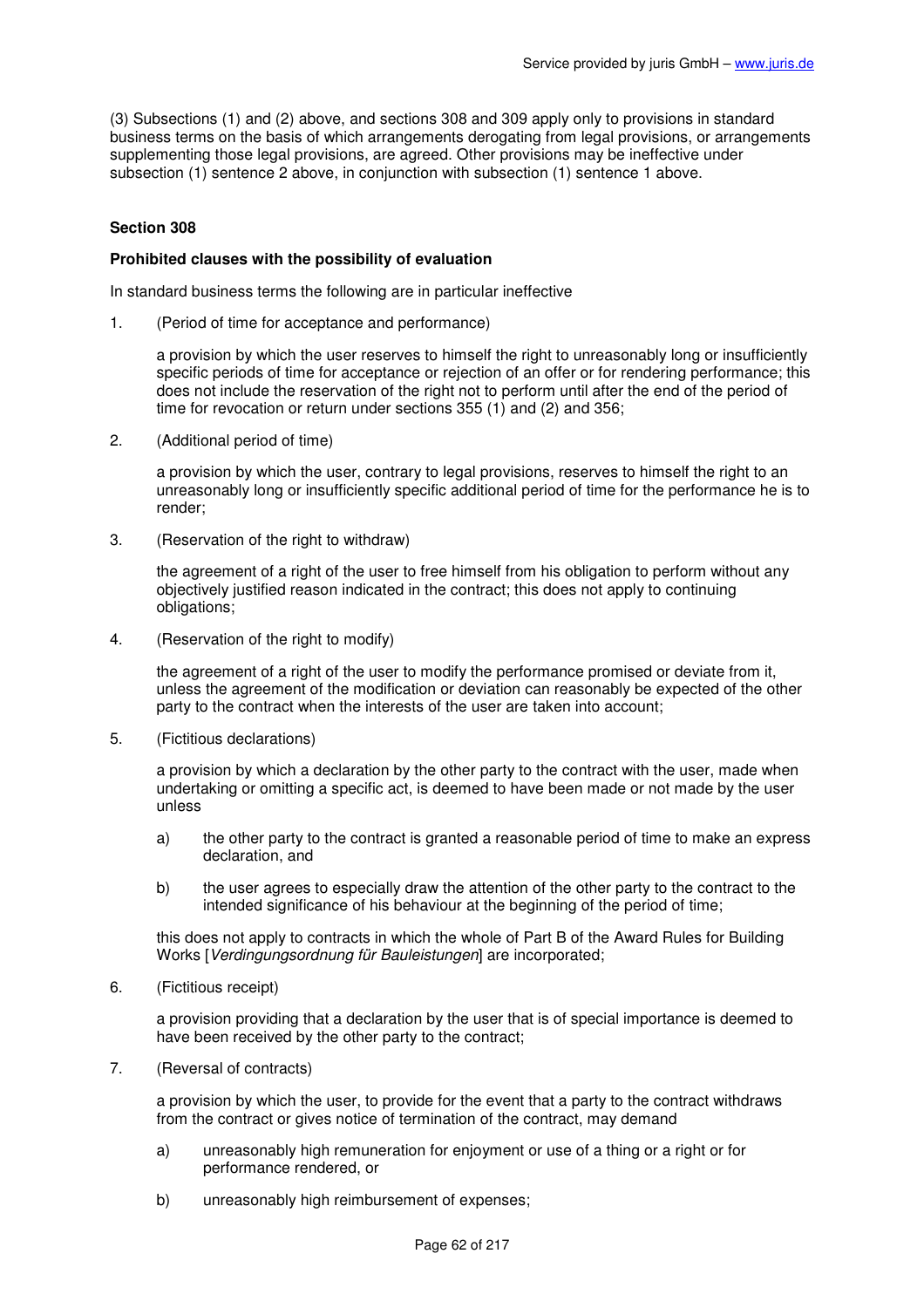8. (Unavailability of performance)

the agreement, admissible under no. 3, of the reservation by the user of a right to free himself from the duty to perform the contract in the absence of availability of performance, if the user does not agree to

- a) inform the other party to the contract without undue delay, of the unavailability, and
- b) reimburse the other party to the contract for consideration, without undue delay.

#### **Section 309**

#### **Prohibited clauses without the possibility of evaluation**

Even to the extent that a deviation from the statutory provisions is permissible, the following are ineffective in standard business terms:

1. (Price increases at short notice)

a provision providing for an increase in payment for goods or services that are to be delivered or rendered within four months of the entering into of the contract; this does not apply to goods or services delivered or rendered in connection with continuing obligations;

2. (Right to refuse performance)

a provision by which

- a) the right to refuse performance to which the other party to the contract with the user is entitled under section 320, is excluded or restricted, or
- b) a right of retention to which the other party to the contract with the user is entitled to the extent that it is based on the same contractual relationship, is excluded or restricted, in particular made dependent upon acknowledgement of defects by the user;
- 3. (Prohibition of set-off)

a provision by which the other party to the contract with the user is deprived of the right to set off a claim that is uncontested or has been finally and non-appealably established;

4. (Warning notice, setting of a period of time)

a provision by which the user is exempted from the statutory requirement of giving the other party to the contract a warning notice or setting a period of time for the latter to perform or cure;

5. (Lump-sum claims for damages)

the agreement of a lump-sum claim by the user for damages or for compensation of a decrease in value if

- a) the lump sum, in the cases covered, exceeds the damage expected under normal circumstances or the customarily occurring decrease in value, or
- b) the other party to the contract is not expressly permitted to show that damage or decrease in value has either not occurred or is substantially less than the lump sum;
- 6. (Contractual penalty)

a provision by which the user is promised the payment of a contractual penalty in the event of non-acceptance or late acceptance of the performance, payment default or in the event that the other party to the contract frees himself from the contract;

- 7. (Exclusion of liability for injury to life, body or health and in case of gross fault)
	- a) (Injury to life, body or health)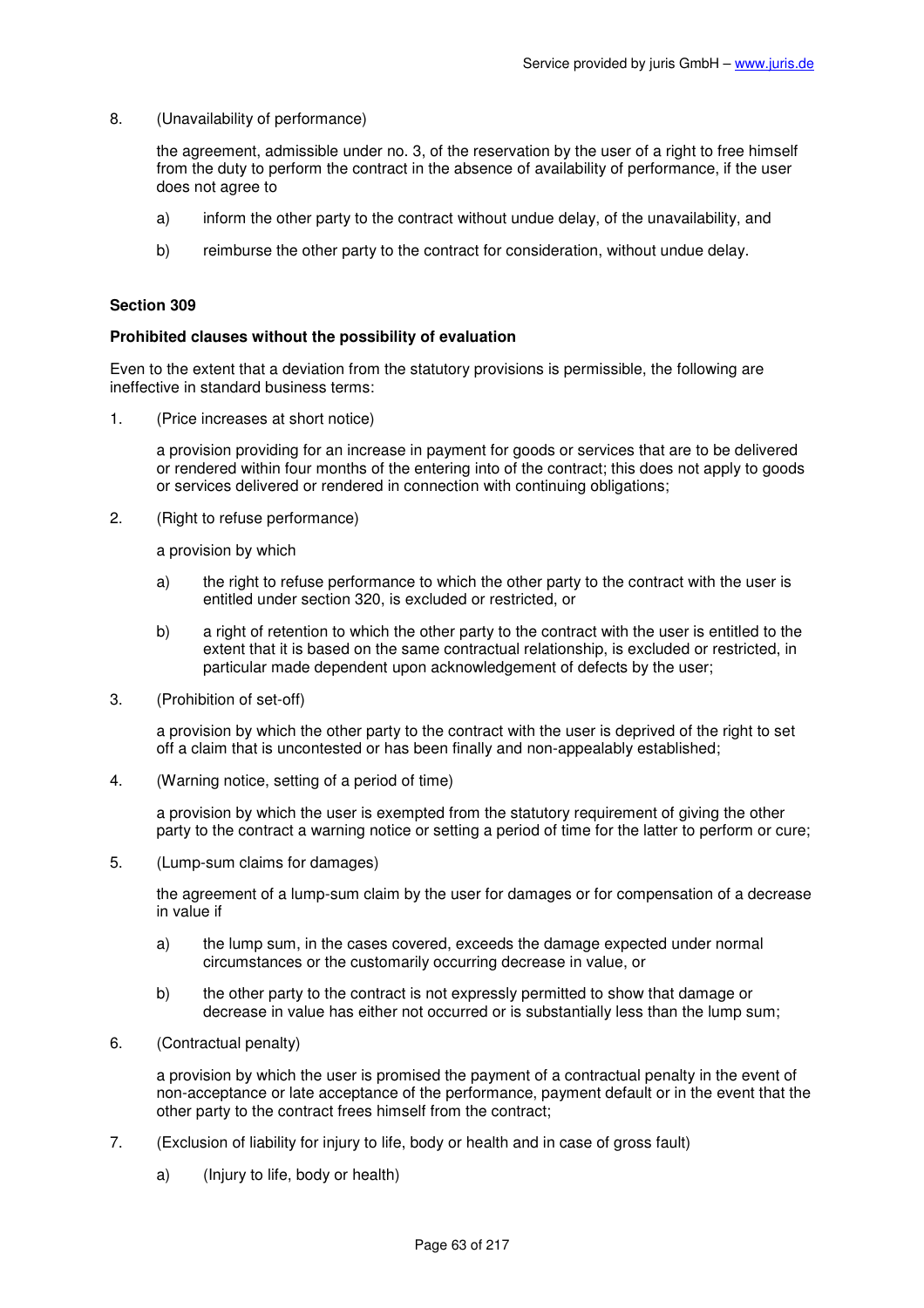any exclusion or limitation of liability for damage from injury to life, body or health due to negligent breach of duty by the user or intentional or negligent breach of duty by a legal representative or a person used to perform an obligation of the user;

b) (Gross fault)

any exclusion or limitation of liability for other damage arising from a grossly negligent breach of duty by the user or from an intentional or grossly negligent breach of duty by a legal representative of the user or a person used to perform an obligation of the user;

letters (a) and (b) do not apply to limitations of liability in terms of transport and tariff rules, authorised in accordance with the Passenger Transport Act [Personenbeförderungsgesetz], of trams, trolley buses and motor vehicles in regular public transport services, to the extent that they do not deviate to the disadvantage of the passenger from the Order on Standard Transport Terms for Tram and Trolley Bus Transport and Regular Public Transport Services with Motor Vehicles [Verordnung über die Allgemeinen Beförderungsbedingungen für den Straßenbahnund Obusverkehr sowie den Linienverkehr mit Kraftfahrzeugen] of 27 February 1970; letter (b) does not apply to limitations on liability for state-approved lotteries and gaming contracts;

- 8. (Other exclusions of liability for breaches of duty)
	- a) (Exclusion of the right to free oneself from the contract)

a provision which, where there is a breach of duty for which the user is responsible and which does not consist in a defect of the thing sold or the work, excludes or restricts the right of the other party to free himself from the contract; this does not apply to the terms of transport and tariff rules referred to in No. 7 under the conditions set out there;

b) (Defects)

a provision by which in contracts relating to the supply of newly produced things and relating to the performance of work

aa) (Exclusion and referral to third parties)

the claims against the user due to defects in their entirety or in regard to individual parts are excluded, limited to the granting of claims against third parties or made dependent upon prior court action taken against third parties;

bb) (Limitation to cure)

the claims against the user are limited in whole or in regard to individual parts to a right to cure, to the extent that the right is not expressly reserved for the other party to the contract to reduce the purchase price, if the cure should fail or, except where building work is the object of liability for defects, at its option to withdraw from the contract;

cc) (Expenses for cure)

the duty of the user to bear the expenses necessary for the purpose of cure, in particular to bear transport, workmen's travel, work and materials costs, is excluded or limited;

dd) (Withholding cure)

the user makes cure dependent upon prior payment of the entire fee or a portion of the fee that is disproportionate taking the defect into account;

ee) (Cut-off period for notice of defects)

the user sets a cut-off period for the other party to the contract to give notice of non-obvious defects which is shorter than the permissible period of time under double letter (ff) below;

ff) (Making limitation easier)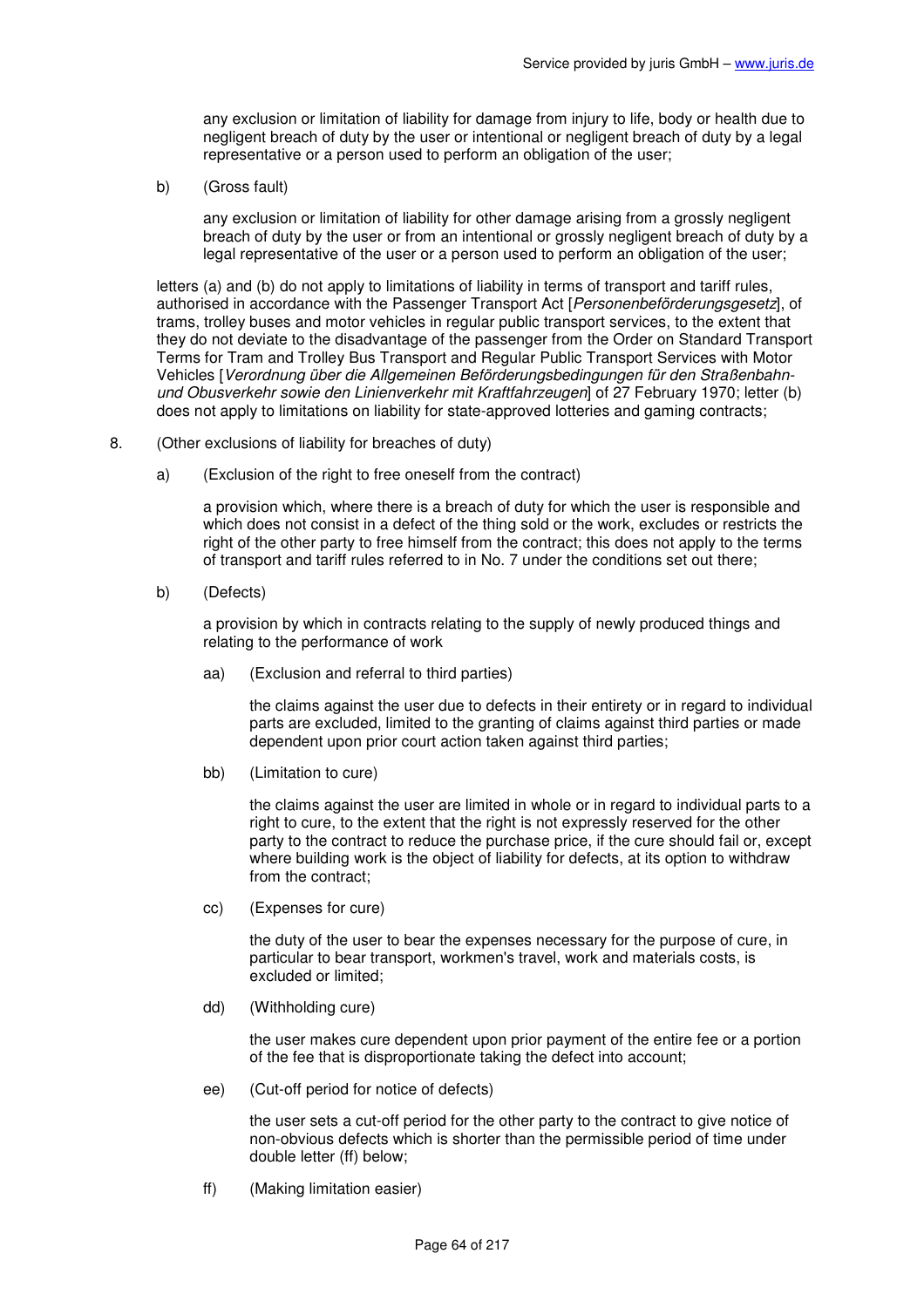the limitation of claims against the user due to defects in the cases cited in section 438 (1) no. 2 and section 634a (1) no. 2 is made easier, or in other cases a limitation period of less than one year reckoned from the beginning of the statutory limitation period is attained; this does not apply to contracts to which the whole of Part B of the Award Rules for Building Works [Verdingungsordnung für Bauleistungen] is incorporated;

9. (Duration of continuing obligations)

in a contractual relationship the subject matter of which is the regular supply of goods or the regular rendering of services or work performance by the user,

- a) a duration of the contract binding the other party to the contract for more than two years,
- b) a tacit extension of the contractual relationship by more than one year in each case that is binding on the other party to the contract, or
- c) a notice period longer than three months prior to the expiry of the duration of the contract as originally agreed or tacitly extended at the expense of the other party to the contract;

this does not apply to contracts relating to the supply of things sold as belonging together, to insurance contracts or to contracts between the holders of copyright rights and claims and copyright collecting societies within the meaning of the Act on the Administration of Copyright and Neighbouring Rights [Gesetz über die Wahrnehmung von Urheberrechten und verwandten Schutzrechten];

10. (Change of other party to contract)

a provision according to which in the case of purchase or service agreements or agreements to produce a result a third party enters into, or may enter into, the rights and duties under the contract in place of the user, unless, in that provision,

- a) the third party is identified by name, or
- b) the other party to the contract is granted the right to free himself from the contract;
- 11. (Liability of an agent with power to enter into a contract)

a provision by which the user imposes on an agent who enters into a contract for the other party to the contract

- a) a liability or duty of responsibility for the principal on the part of the agent himself, without any explicit and separate declaration to this effect, or
- b) in the case of agency without authority, liability going beyond section 179;
- 12. (Burden of proof)

a provision by which the user modifies the burden of proof to the disadvantage of the other party to the contract, in particular by

- a) imposing on the latter the burden of proof for circumstances lying in the sphere of responsibility of the user, or
- b) having the other party to the contract confirm certain facts;

letter (b) does not apply to acknowledgements of receipt that are signed separately or provided with a separate qualified electronic signature;

13. (Form of notices and declarations)

a provision by which notices or declarations that are to be made to the user or a third party are tied to a more stringent form than written form or tied to special receipt requirements.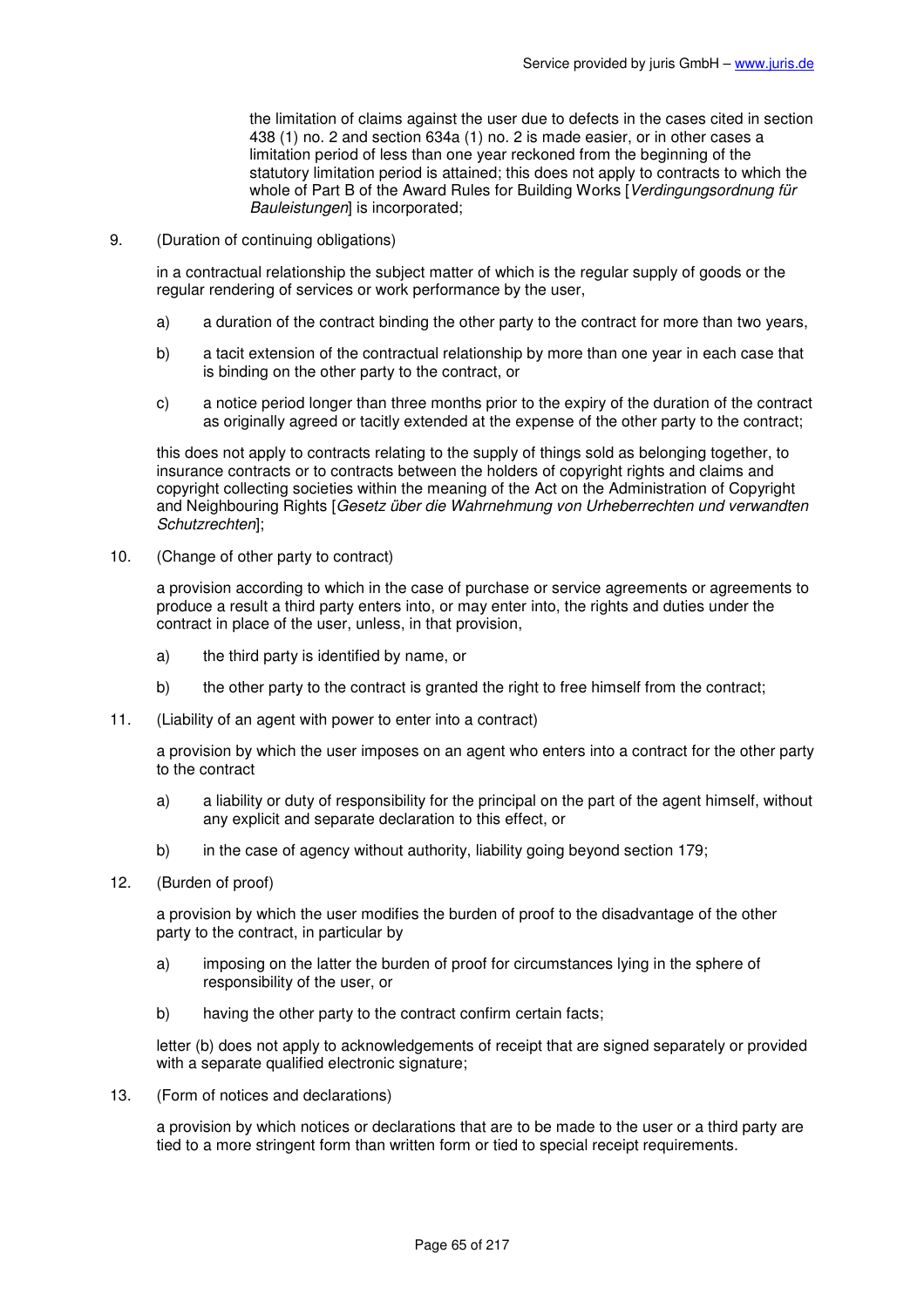### **Scope of application**

(1) Section 305 (2) and (3) and sections 308 and 309 do not apply to standard business terms which are used in contracts with an entrepreneur, a legal person under public law or a special fund under public law. Section 307 (1) and (2) nevertheless apply to these cases in sentence 1 to the extent that this leads to the ineffectiveness of the contract provisions set out in sections 308 and 309; reasonable account must be taken of the practices and customs that apply in business dealings.

(2) Sections 308 and 309 do not apply to contracts of electricity, gas, district heating or water suppliers for the supply of electricity, gas, district heating or water from the supply grid to special customers to the extent that the conditions of supply do not derogate, to the disadvantage of the customer, from orders on general conditions for the supply of standard-rate customers with electricity, gas, district heating and water. Sentence 1 applies with the necessary modifications to contracts for the disposal of sewage.

(3) In the case of contracts between an entrepreneur and a consumer (consumer contracts) the rules in this division apply with the following provisos:

- 1. Standard business terms are deemed to have been presented by the entrepreneur, unless they were introduced into the contract by the consumer;
- 2. Section 305c (2) and sections 306 and 307 to 309 of this Code and Article 29a of the Introductory Act to the Civil Code [*Einführungsgesetz zum Bürgerlichen Gesetzbuch*] apply to preformulated contract terms even if the latter are intended only for non-recurrent use on one occasion, and to the extent that the consumer, by reason of the preformulation, had no influence on their contents;
- 3. in judging an unreasonable disadvantage under section 307 (1) and (2), the other circumstances attending the entering into of the contract must also be taken into account.

(4) This division does not apply to contracts in the field of the law of succession, family law and company law or to collective agreements and private-sector works agreements or public-sector establishment agreements. When it is applied to employment contracts, reasonable account must be taken of the special features that apply in labour law; section 305 (2) and (3) must not be applied. Collective agreements and private-sector works agreements or public-sector establishment agreements are equivalent to legal provisions within the meaning of section 307 (3).

### **Division 3**

**Contractual obligations** 

**Title 1** 

**Creation, subject matter and termination** 

**Subtitle 1** 

**Creation** 

### **Section 311**

### **Obligations created by legal transaction and obligations similar to legal transactions**

(1) In order to create an obligation by legal transaction and to alter the contents of an obligation, a contract between the parties is necessary, unless otherwise provided by statute.

(2) An obligation with duties under section 241 (2) also comes into existence by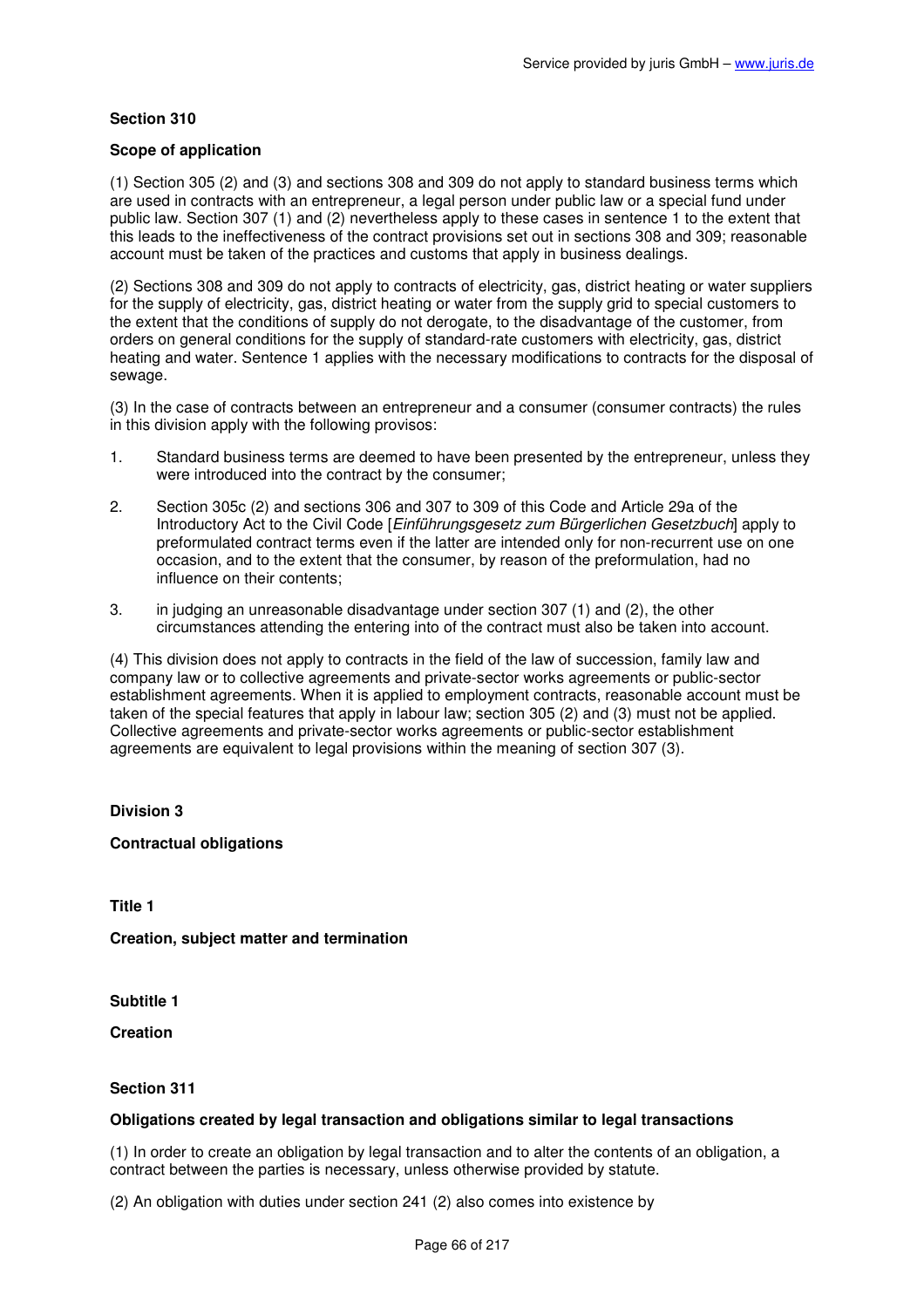- 1. the commencement of contract negotiations
- 2. the initiation of a contract where one party, with regard to a potential contractual relationship, gives the other party the possibility of affecting his rights, legal interests and other interests, or entrusts these to him, or
- 3. similar business contacts.

(3) An obligation with duties under section 241 (2) may also come into existence in relation to persons who are not themselves intended to be parties to the contract. Such an obligation comes into existence in particular if the third party, by laying claim to being given a particularly high degree of trust, substantially influences the pre-contract negotiations or the entering into of the contract.

#### **Section 311a**

#### **Obstacle to performance when contract is entered into**

(1) A contract is not prevented from being effective by the fact that under section 275 (1) to (3) the obligor does not need to perform and the obstacle to performance already exists when the contract is entered into.

(2) The obligee may, at his option, demand damages in lieu of performance or reimbursement of his expenses in the extent specified in section 284. This does not apply if the obligor was not aware of the obstacle to performance when entering into the contract and is also not responsible for his lack of awareness. Section 281 (1) sentences 2 and 3 and (5) apply with the necessary modifications.

#### **Section 311b**

#### **Contracts on plots of land, assets and an estate**

(1) A contract by which one party agrees to transfer or acquire ownership of a plot of land must be recorded by a notary. A contract not entered into in this form becomes valid with all its contents if a declaration of conveyance and registration in the Land Register are effected.

(2) A contract by which one party agrees to transfer his future property or a fraction of his future property or to charge it with a usufruct is void.

(3) A contract by which one party agrees to transfer his present property or a fraction of his present property or to charge it with a usufruct must be recorded by a notary.

(4) A contract relating to the estate of a third party who is still living is void. The same applies to a contract relating to a compulsory portion or a legacy from the estate of a third party who is still living.

(5) Subsection (4) above does not apply to a contract entered into between future heirs on intestacy relating to the hereditary share on intestacy or the compulsory portion of one of them. Such a contract must be recorded by a notary.

#### **Section 311c**

#### **Application to accessories**

If a person agrees to dispose of or charge a thing, that duty, in case of doubt, also applies to accessories of the thing.

### **Subtitle 2**

#### **Particular types of sale \*)**

-----

\*) Official note: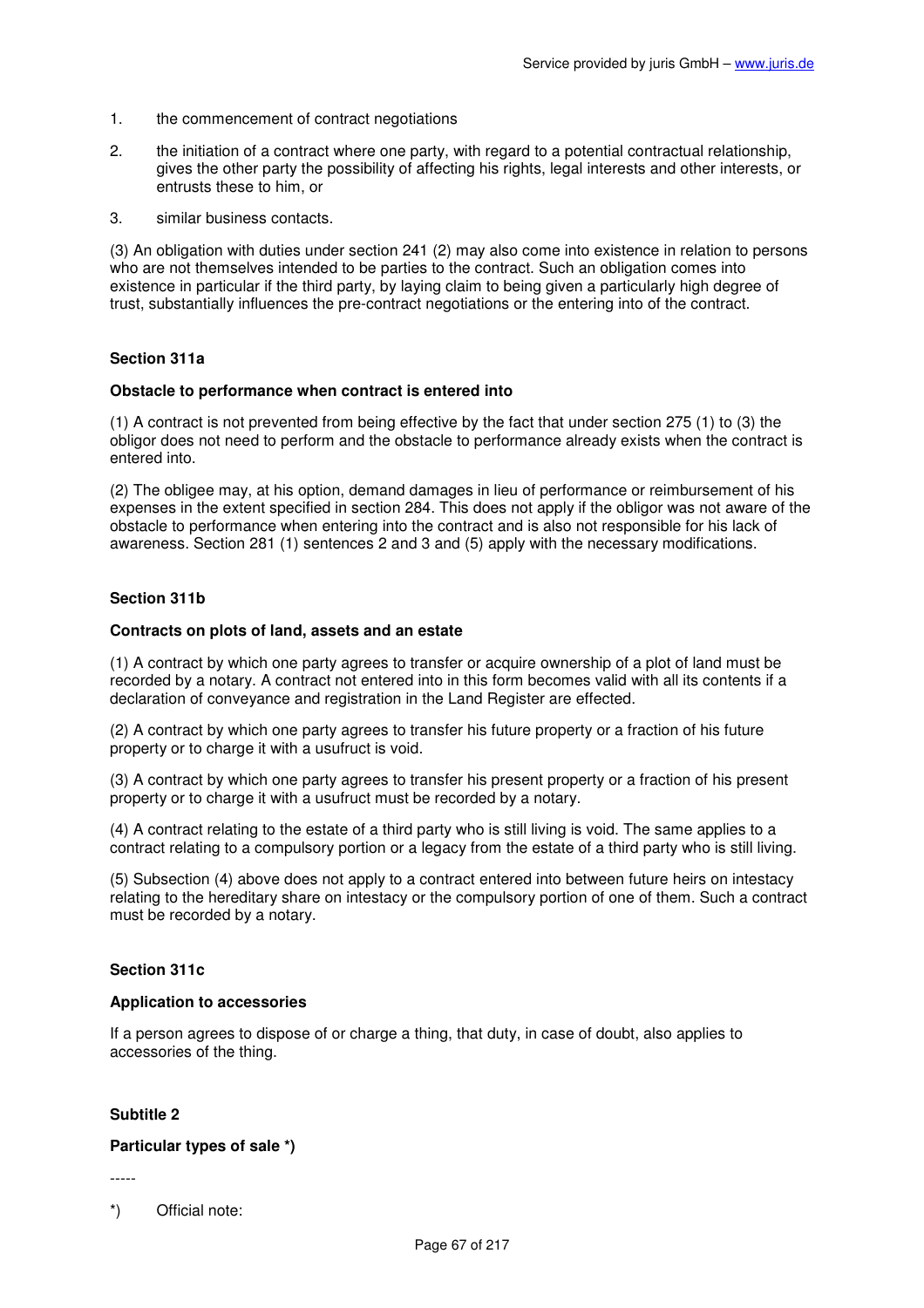This subtitle serves to implement

- 1. Council Directive 85/577/EEC of 20 December 1985 to protect the consumer in respect of contracts negotiated away from business premises (OJ L 372 of 31 December 1985, p. 31),
- 2. Directive 97/7/EC of the European Parliament and of the Council of 20 May 1997 on the protection of consumers in respect of distance contracts (OJ L 144, p. 19),
- 3. and Articles 10, 11 and 18 of Directive 2000/31/EC of the European Parliament and of the Council of 8 June 2000 on certain legal aspects of information society services, in particular electronic commerce, in the Internal Market ("Directive on electronic commerce" OJ L 178, p. 1).

# **Section 312**

## **Right of revocation in the case of doorstep transactions**

(1) In a contract between an entrepreneur and a consumer the subject matter of which is performance for remuneration and which the consumer has been induced to enter into

- 1. by oral negotiations at his place of employment or in the area of a private home,
- 2. on the occasion of a leisure event carried out by the entrepreneur or by a third party at least in part in the interest of the entrepreneur, or
- 3. following an impromptu approach in means of transport or in publicly accessible circulation areas

(doorstep transaction) the consumer has a right of revocation under section 355. In lieu of a right of revocation the consumer may be granted a right of return under section 356, if, in connection with this or a later transaction, a permanent connection is also to be maintained between the consumer and the entrepreneur.

(2) The necessary instruction on the right of revocation or right of return must refer to the legal consequences of section 357 (1) and (3).

(3) The right of revocation or right of return, notwithstanding other provisions, does not exist in the case of insurance contracts or if

- 1. in the case of subsection (1) no. 1, the oral negotiations on the basis of which the contract was entered into were conducted in response to a previous order placed by the consumer, or
- 2. the performance is immediately rendered and paid for at the conclusion of the negotiations and remuneration does not exceed forty euros, or
- 3. the declaration of intention of the consumer has been recorded by a notary.

# **Section 312a**

### **Relationship to other provisions**

If the consumer is at the same time entitled under other provisions to a right of revocation or a right of return under section 355 or section 356 of this Code, or under section 126 of the Investment Act [Investmentgesetz], the right of revocation or return under section 312 is excluded.

# **Section 312b**

### **Distance contracts**

(1) Distance contracts are contracts for the supply of goods or the rendering of services, including financial services, which are entered into between an entrepreneur and a consumer solely by the use of means of distance communication, except where the entering into of the contract does not take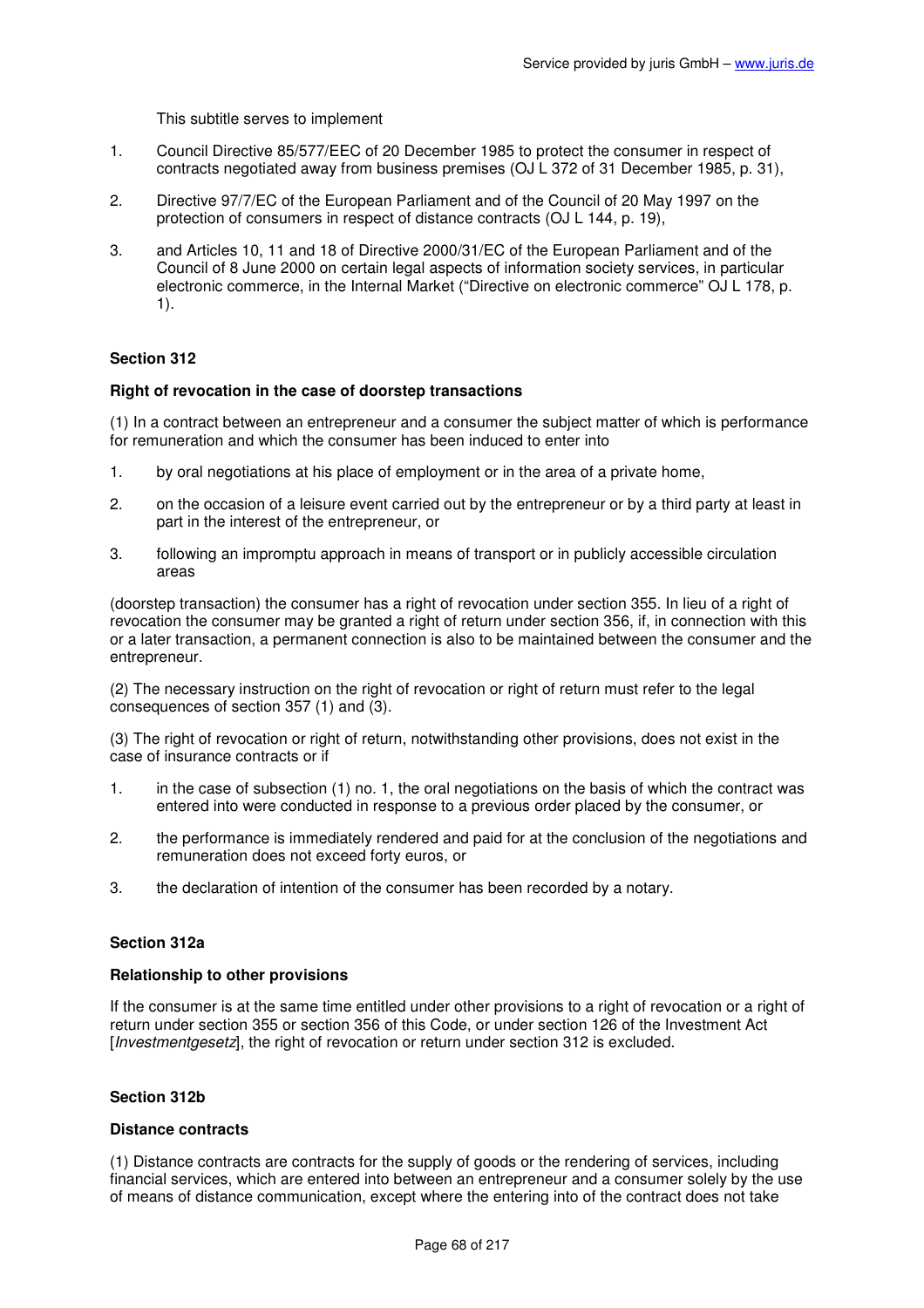place in the context of a sales or service system organised for distance sales. Financial services in the meaning of sentence 1 are banking services and services in connection with the granting of a credit, insurance, provision for old age for individuals, investment or payment.

(2) Means of distance communication are means of communication which can be used to initiate or to enter into a contract between a consumer and an entrepreneur without the simultaneous physical presence of the parties to the contract, including without limitation letters, catalogues, telephone calls, faxes, emails, and radio, teleservices and media services.

- (3) The provisions on distance contracts do not apply to contracts
- 1. relating to correspondence courses (section 1 of the Correspondence Course Act [Fernunterrichtsschutzgesetz]),
- 2. relating to time sharing of residential buildings (section 481),
- 3. relating to insurance policies and their brokerage,
- 4. relating to the disposal of plots of land and rights equivalent to real property, the creation, disposal and cancellation of real rights in plots of land and rights equivalent to real property and the erection of buildings,
- 5. relating to the supply of food products, beverages or other household objects of everyday use which are supplied to the residence, place of abode or place of employment of a consumer by entrepreneurs in the course of frequent and regular rounds.
- 6. relating to the rendering of services in the fields of lodging, transport, delivery of food and beverages as well as leisure activities, if the entrepreneur, when the contract is entered into, agrees to render the services at a specific time or within a precisely indicated period of time,
- 7. that are entered into
	- a) with the use of automatic vending machines or automated business premises, or
	- b) with operators of means of telecommunications on the basis of the use of public telephones, to the extent that they have the use of the latter as their subject matter.

(4) In the case of contractual relationships that consist of an initial agreement with transactions following upon it or a series of separate transactions following upon it of the same type that have a temporal connection, the provisions on distance contracts only apply to the first agreement. If such transactions follow one another without such an agreement, the provisions on the duties of an entrepreneur to provide information apply only to the first transaction. However, if no transaction of the same type occurs for longer than one year, the next transaction is deemed to be the first transaction of a new series within the meaning of sentence 2.

(5) More extensive provisions regarding consumer protection remain unaffected.

### **Section 312c**

### **Giving information to a consumer in distance contracts**

(1) The entrepreneur must, in good time before the consumer makes his contract declaration, in a manner appropriate to the means of distance communication used, clearly and comprehensibly and stating the business purpose, provide the information with regard to which this is specified in the statutory order under Article 240 of the Introductory Act to the German Civil Code [Einführungsgesetz zum Bürgerlichen Gesetzbuch]. In telephone calls arranged by himself, the entrepreneur must at the beginning of every conversation expressly disclose his identity and the business purpose of the contact.

(2) The entrepreneur must, in addition, provide the consumer in text form with the terms of the contract, including the standard business terms, and the information specified in the statutory order under Article 240 of the Introductory Act to the Civil Code [Einführungsgesetz zum Bürgerlichen] Gesetzbuch] to the extent specified there and in the manner specified there, as follows: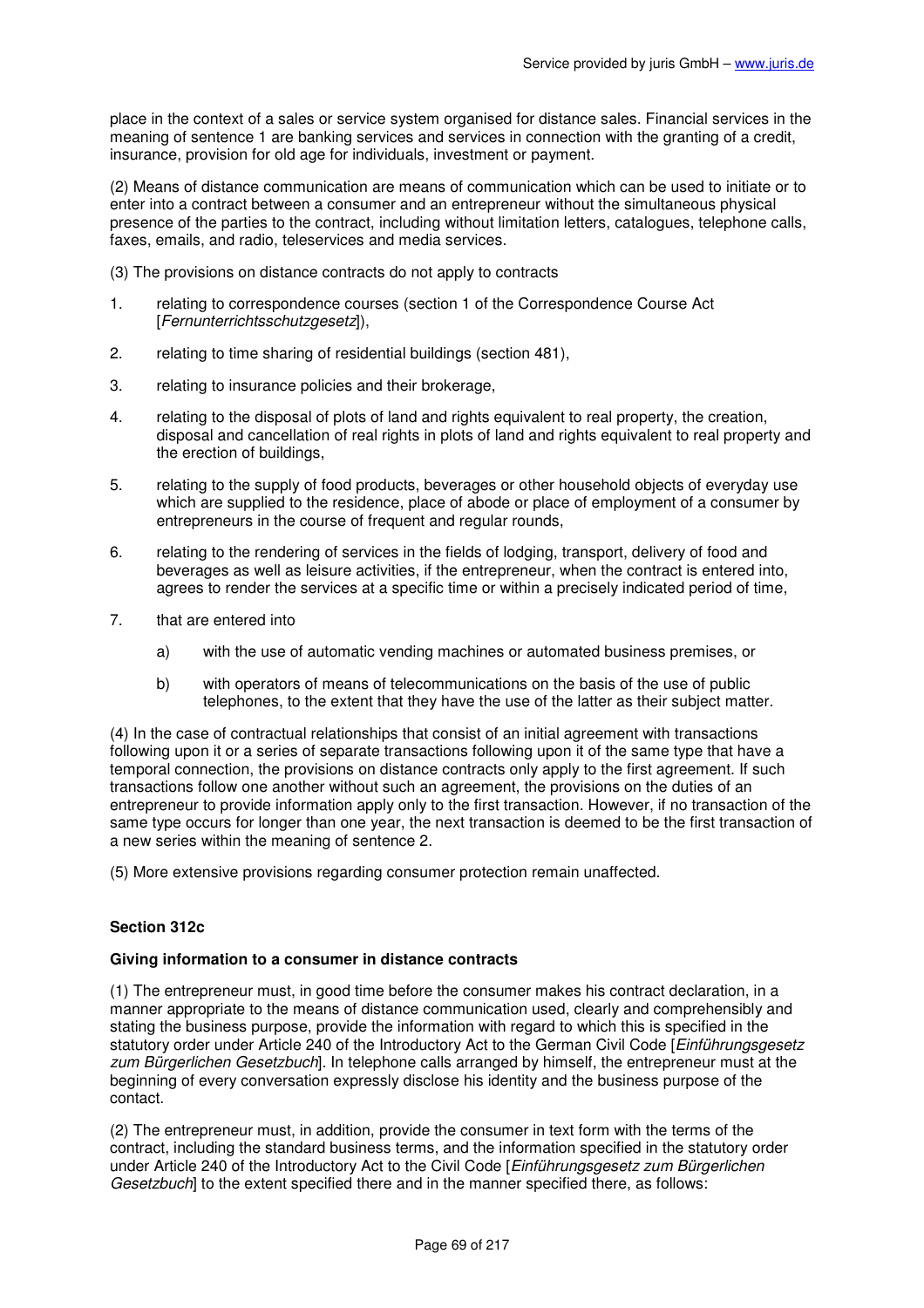- 1. in the case of financial services, in good time before the consumer makes his contract declaration or, if, at the request of the consumer the contract is entered into by telephone or using another means of distance communication which does not permit communication in text form before the contract is entered into, without undue delay after the distance contract is entered into;
- 2. in the case of other services and in the case of the supply of goods immediately, at the latest before the contract is performed in full, in the case of goods at the latest before supply to the consumer.

A notice under sentence 1 no. 2 may be dispensed with in the case of services that are rendered directly by the use of means of distance communication, insofar as these services are rendered at one time and without interruption and are settled through the operator of the means of distance communication. In this case, however, the consumer must be able to inform himself of the address of the place of business of the entrepreneur to which he may address complaints.

(3) In the case of financial services, the consumer may demand at any time in the duration of the contract that the entrepreneur provides him with the terms of the contract, including the standard business terms, in a document.

(4) More extensive restrictions in the use of means of distance communication and more extensive duties to provide information under other provisions are unaffected.

## **Section 312d**

### **Right of revocation and right of return in distance contracts**

(1) In a distance contract the consumer has a right of revocation under section 355. In lieu of the right of revocation, the consumer may, in contracts for the supply of goods, be granted a right of return under section 356.

(2) Notwithstanding section 355 (2) sentence 1, the revocation period does not commence before the duties to provide information under section 312c (2) have been performed; in the case of the supply of goods, not before the day on which they reach the receiver; in the case of recurring deliveries of goods of the same kind, not before the day on which the first part delivery reaches the receiver; and in the case of services, not before the day on which the contract is entered into.

(3) In the case of a service, the right of revocation is also extinguished in the following cases:

- 1. in the case of a financial service, if the contract was performed in full by both parties at the express wish of the consumer before the consumer exercised his right of revocation,
- 2. in the case of another service, if the entrepreneur has begun the provision of the service with the express approval of the consumer before the end of the revocation period or if the consumer himself occasioned the provision.

(4) Unless otherwise specified, the right of revocation does not exist for distance contracts

- 1. for the supply of goods produced according to customer specifications or clearly tailored to personal needs or which, by reason of their quality, are not suitable for return or may spoil quickly or whose expiration date would be exceeded,
- 2. for the delivery of audio or video recordings or of software where the seal on the data carriers has been broken by the consumer,
- 3. for the delivery of newspapers, periodicals and magazines,
- 4. for the rendering of betting and lottery services,
- 5. which are entered into in the form of auctions (section 156), or
- 6. the subject matter of which is the supply of good or the rendering of financial services whose price is subject to fluctuations on the financial market over which the entrepreneur has no influence and which may occur within the revocation period, including without limitation services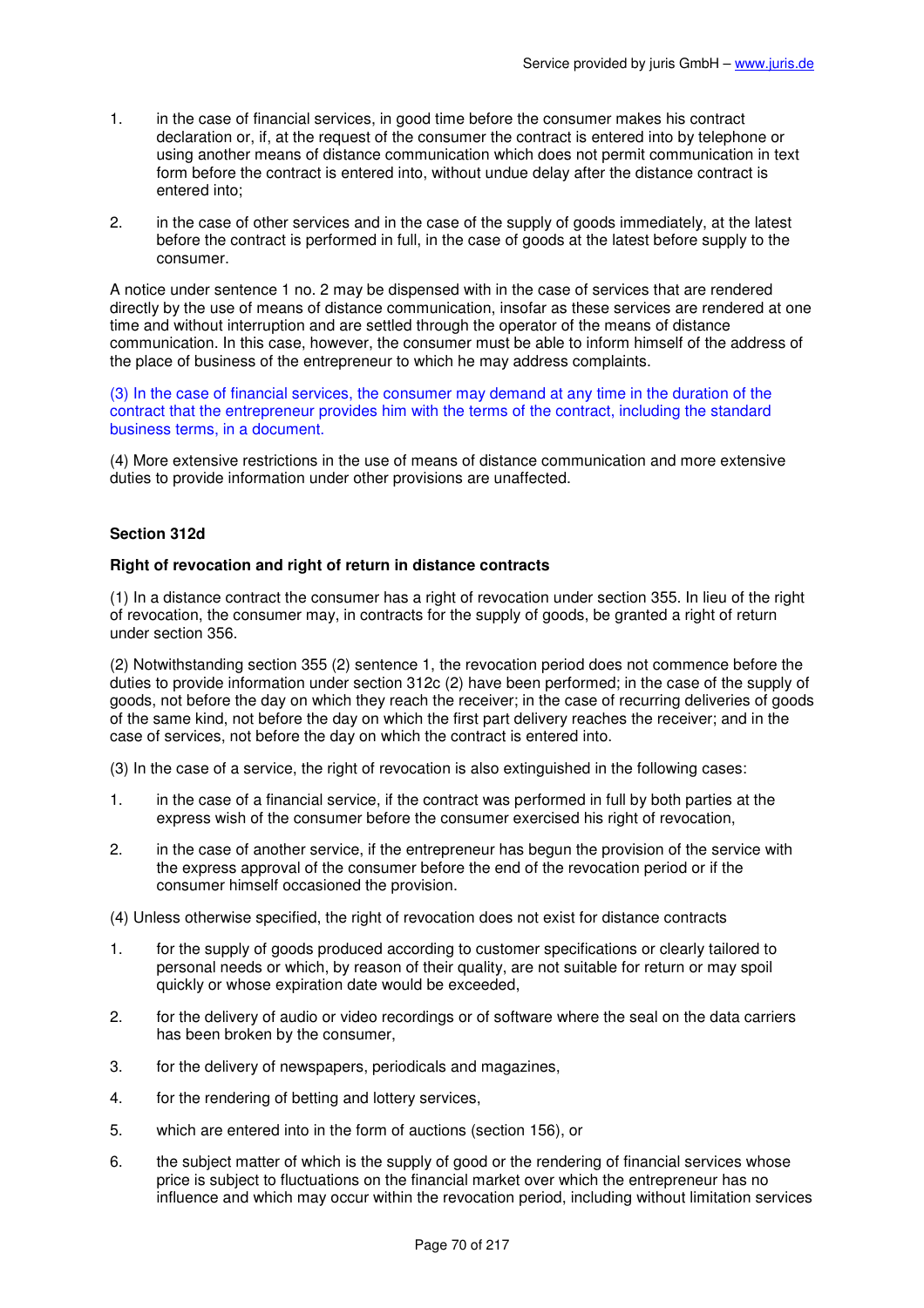in connection with shares, dividend coupons which are issued by an investment management company or a foreign investment company, and other tradeable securities, foreign currency, derivatives or money market instruments.

(5) In addition, the right of revocation does not exist for distance contracts for which the consumer, under sections 495 or 499 to 507, already has a right of revocation or right of return under section 355 or section 356. In the case of such contracts, subsection (2) applies with the necessary modifications.

(6) In the case of distance contracts for financial services, the consumer, notwithstanding section 357 (1), must only make compensation for the value of the service performance under the provisions on statutory withdrawal from an agreement if, before he made his contract declaration, his attention was directed to this legal consequence and if he expressly agreed to the entrepreneur beginning to perform the service before the end of the revocation period.

## **Section 312e**

### **Duties in electronic business dealings**

(1) If an entrepreneur uses a teleservice or media service in order to enter into a contract for the supply of goods or the rendering of services (e-commerce contract), he must

- 1. provide the customer with reasonable, effective and accessible technical means with the aid of which the customer may identify and correct input errors prior to making his order,
- 2. notify the customer clearly and comprehensibly of information specified in the statutory order under Article 241 of the Introductory Act to the Civil Code [Einführungsgesetz zum Bürgerlichen Gesetzbuch] in good time prior to sending his order,
- 3. confirm receipt of the order without undue delay by electronic means for the customer, and
- 4. make it possible for the customer to retrieve the contract terms including the standard business terms when the contract is entered into and save them in a form that allows for their reproduction.

The order and the acknowledgement of receipt in the meaning of sentence 1 no. 3 are deemed to have been received if the parties for whom they are intended are able to retrieve them in normal circumstances.

(2) Subsection (1) sentence 1 nos. 1 to 3 does not apply if the contract is entered into exclusively by personal communication. Subsection (1) sentence 1 nos. 1 to 3 and sentence 2 does not apply if otherwise agreed in a contract between parties who are not consumers.

(3) More extensive duties to provide information under other provisions are unaffected. If the customer has a right of revocation under section 355, the revocation period does not begin, notwithstanding section 355 (2) sentence 1, until the duties laid down in subsection (1) sentence 1 have been performed.

### **Section 312f**

### **Deviating agreements**

There may be no derogation from the provisions of this subtitle, unless otherwise provided, to the disadvantage of the consumer or the customer. Unless otherwise provided, the provisions of this subtitle apply even if they are circumvented by other constructions.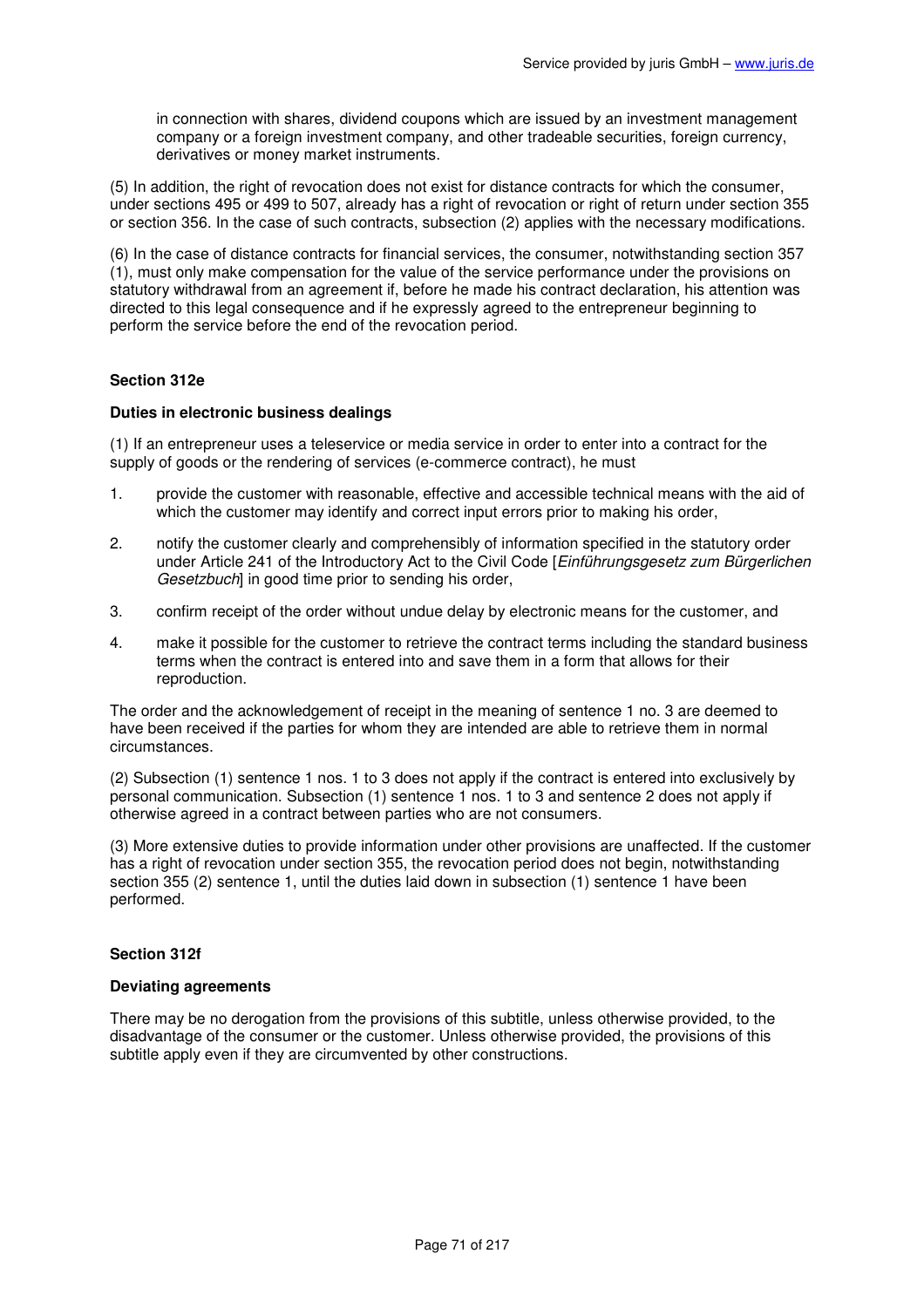## **Subtitle 3**

## **Adaptation and ending of contracts**

## **Section 313**

### **Interference with the basis of the transaction**

(1) If circumstances which became the basis of a contract have significantly changed since the contract was entered into and if the parties would not have entered into the contract or would have entered into it with different contents if they had foreseen this change, adaptation of the contract may be demanded to the extent that, taking account of all the circumstances of the specific case, in particular the contractual or statutory distribution of risk, one of the parties cannot reasonably be expected to uphold the contract without alteration.

(2) It is equivalent to a change of circumstances if material conceptions that have become the basis of the contract are found to be incorrect.

(3) If adaptation of the contract is not possible or one party cannot reasonably be expected to accept it, the disadvantaged party may withdraw from the contract. In the case of continuing obligations, the right to terminate takes the place of the right to withdraw.

### **Section 314**

### **Termination, for a compelling reason, of contracts for the performance of a continuing obligation**

(1) Each party may terminate a contract for the performance of a continuing obligation for a compelling reason without a notice period. There is a compelling reason if the terminating party, taking into account all the circumstances of the specific case and weighing the interests of both parties, cannot reasonably be expected to continue the contractual relationship until the agreed end or until the expiry of a notice period.

(2) If the compelling reason consists in the breach of a duty under the contract, the contract may be terminated only after the expiry without result of a period specified for relief or after a warning notice without result. Section 323 (2) applies with the necessary modifications.

(3) The person entitled may give notice only within a reasonable period after obtaining knowledge of the reason for termination.

(4) The right to demand damages is not excluded by the termination.

### **Subtitle 4**

### **Unilateral rights to specify performance**

## **Section 315**

#### **Specification of performance by one party**

(1) Where performance is to be specified by one of the parties to the contract, then in case of doubt it is to be assumed that the specification is to be made at the reasonably exercised discretion of the party making it.

(2) The specification is made by declaration to the other party.

(3) Where the specification is to be made at the reasonably exercised discretion of a party, the specification made is binding on the other party only if it is equitable. If it is not equitable, the specification is made by judicial decision; the same applies if the specification is delayed.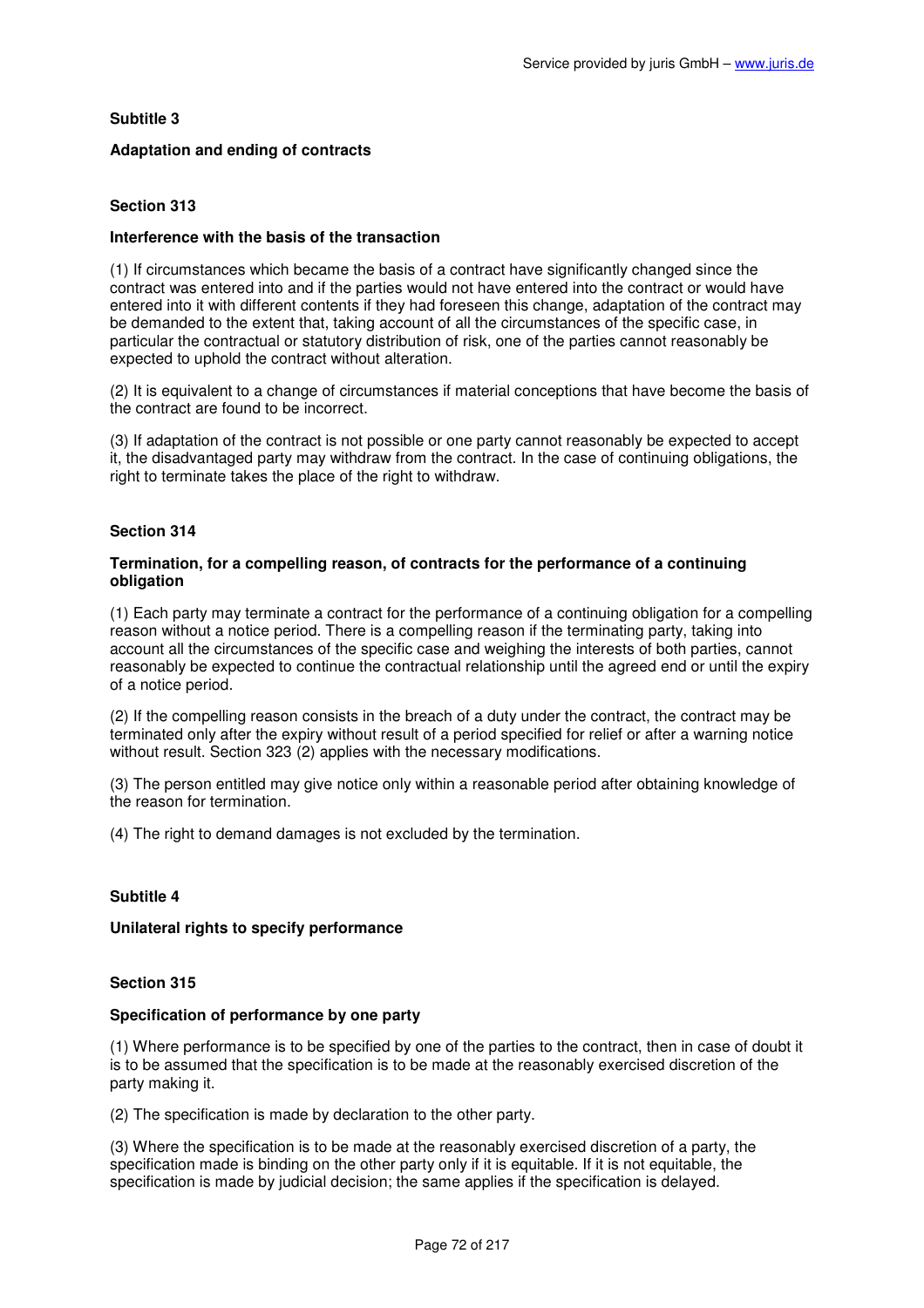### **Specification of consideration**

If the extent of the consideration promised for an act of performance is not specified, then in case of doubt the party that is owed the consideration is entitled to make the specification.

# **Section 317**

### **Specification of performance by a third party**

(1) Where specification of performance is left to a third party, then in case of doubt it is to be assumed that the specification is to be made at the reasonably exercised discretion of the third party.

(2) If the specification is made by more than one third party, then in case of doubt, the agreement of all parties is necessary; where an amount is to be specified and several amounts are specified, then in case of doubt, the average amount applies.

# **Section 318**

### **Avoidance of specification**

(1) The specification of performance made by a third party is effected by declaration to one of the parties to the contract.

(2) Only the parties to the contract are entitled to avoid the specification made for mistake, duress or deceit; the opponent is the other party. Avoidance must occur without undue delay after the opponent has obtained knowledge of the grounds for avoidance. Avoidance is excluded if thirty years have passed since the specification was made.

### **Section 319**

# **Ineffectiveness of the specification; substitution**

(1) If the third party is to specify performance at its reasonably exercised discretion, the specification made is not binding on the parties to the contract if it is evidently inequitable. The specification is made in this case by judicial decision; the same applies if the third party cannot or does not want to make the specification or if it delays it.

(2) If the third party is to make the specification at its free discretion, the contract is ineffective if the third party cannot or does not want to make the specification or if it delays it.

**Title 2** 

### **Reciprocal contracts**

### **Section 320**

#### **Defence of unperformed contract**

(1) A person who is a party to a reciprocal contract may refuse his part of the performance until the other party renders consideration, unless he is obliged to perform in advance. If performance is to be made to more than one person, an individual person may be refused the part performance due to him until the complete consideration has been rendered. The provision of section 273 (3) does not apply.

(2) If one party has performed in part, consideration may not be refused to the extent that refusal, in the circumstances, in particular because the part in arrears is relatively trivial, would be bad faith.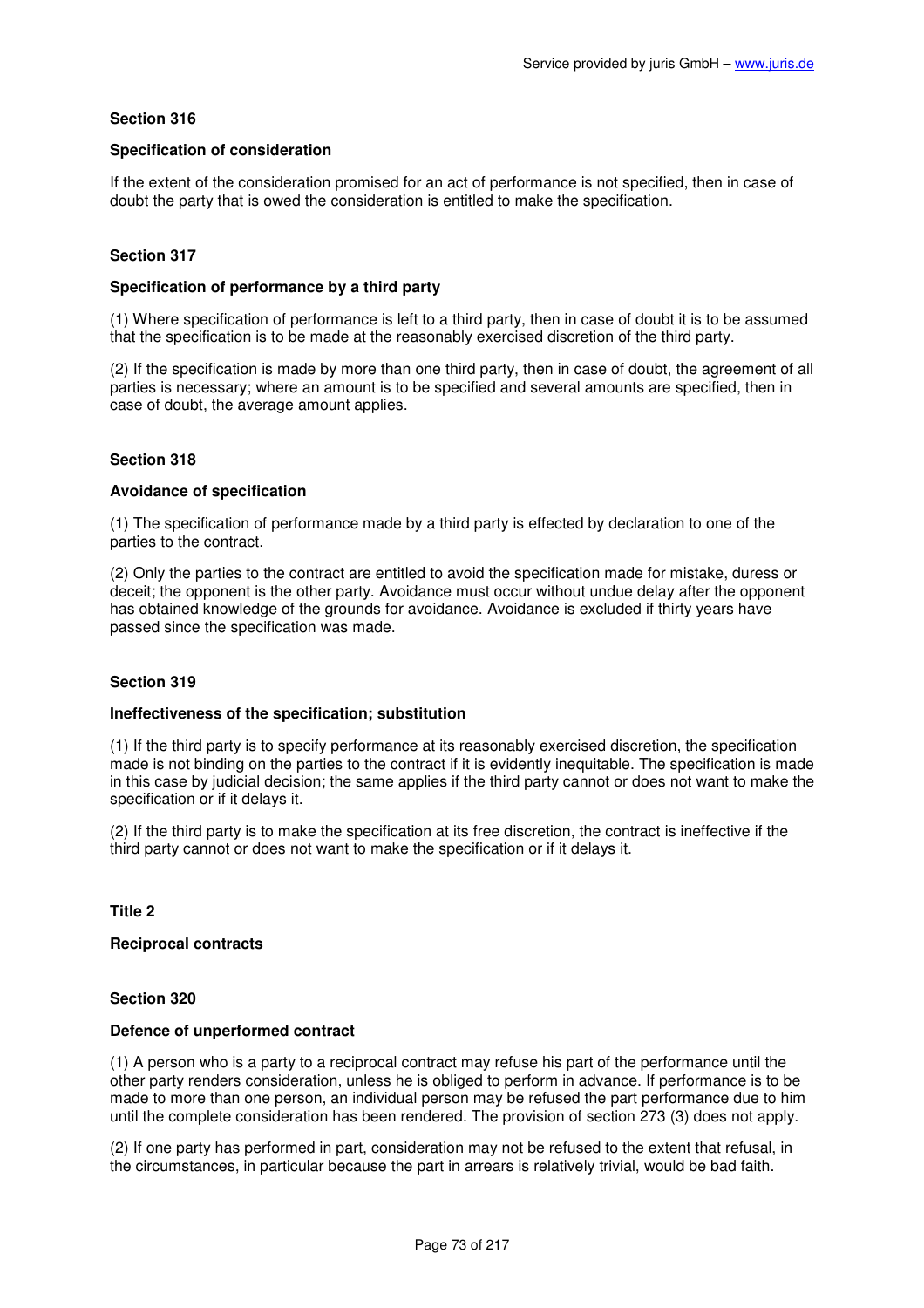### **Defence of uncertainty**

(1) A person who is obliged to perform in advance under a reciprocal contract may refuse to render his performance if, after the contract is entered into, it becomes apparent that his entitlement to consideration is jeopardised by the inability to perform of the other party. The right to refuse performance is not applicable if consideration is rendered or security is given for it.

(2) The person required to perform in advance may specify a reasonable period in which the other party must, at his choice, render consideration or provide security reciprocally and simultaneously against performance. If the period ends without result, the person required to perform in advance may withdraw from the contract. Section 323 applies with the necessary modifications.

# **Section 322**

### **Order to perform reciprocally and simultaneously**

(1) If a party brings an action for performance due to him on the basis of a reciprocal contract, the assertion by the other party of his right to refuse performance until consideration is rendered merely has the effect that the latter party is to be ordered to perform reciprocally and simultaneously.

(2) If the party bringing the action must perform in advance, then, if the other party is in default of acceptance, he may bring an action for performance after receiving consideration.

(3) The provision in section 274 (2) applies to the execution of judgment.

# **Section 323**

### **Withdrawal for nonperformance or for performance not in conformity with the contract \*)**

(1) If, in the case of a reciprocal contract, the obligor does not render an act of performance which is due, or does not render it in conformity with the contract, then the obligee may withdraw from the contract, if he has specified, without result, an additional period for performance or cure.

(2) The specification of a period of time can be dispensed with if

- 1. the obligor seriously and definitively refuses performance,
- 2. the obligor does not render performance by a date specified in the contract or within a specific period and the obligee, in the contract, has made the continuation of his interest in performance subject to performance being rendered in good time, or
- 3. there are special circumstances which, when the interests of both parties are weighed, justify immediate withdrawal.

(3) If the nature of the breach of duty is such that setting a period of time is out of the question, a warning notice is given instead.

(4) The obligee may withdraw from the contract before performance is due if it is obvious that the requirements for withdrawal will be met.

(5) If the obligor has performed in part, the obligee may withdraw from the whole contract only if he has no interest in part performance. If the obligor has not performed in conformity with the contract, the obligee may not withdraw from the contract if the breach of duty is trivial.

(6) Withdrawal is excluded if the obligee is solely or very predominantly responsible for the circumstance that would entitle him to withdraw from the contract or if the circumstance for which the obligor is not responsible occurs at a time when the obligee is in default of acceptance.

-----

\*) Official note: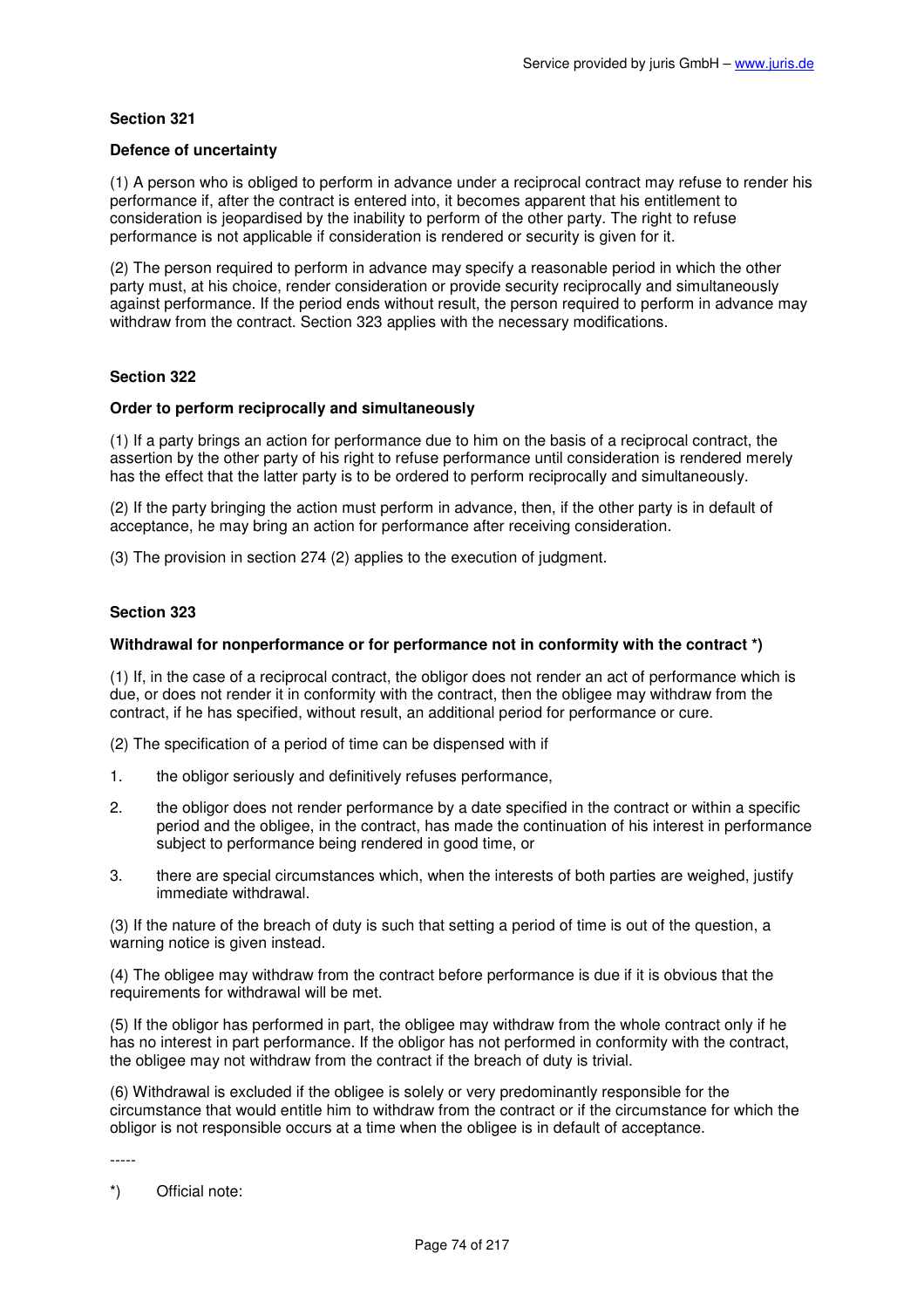This provision also serves in part to implement Directive 1999/44/EC of the European Parliament and of the Council of 25 May 1999 on certain aspects of the sale of consumer goods and associated guarantees (OJ L 171, p. 12).

### **Section 324**

### **Withdrawal for breach of a duty under section 241 (2)**

If the obligor, in the case of a reciprocal contract, breaches a duty under section 241 (2), the obligee may withdraw from the contract if he can no longer reasonably be expected to uphold the contract.

### **Section 325**

### **Damages and withdrawal**

The right to demand damages in the case of a reciprocal contract is not excluded by withdrawal.

# **Section 326**

### **Release from consideration and withdrawal where the duty of performance is excluded \*)**

(1) If, under section 275 (1) to (3), the obligor is not obliged to perform, there is no entitlement to consideration; in the case of part performance, section 441 (3) applies with the necessary modifications. Sentence 1 does not apply if the obligor, in the case of failure to perform in conformity with the contract, does not, under section 275 (1) to (3), have to effect cure.

(2) If the obligee is solely or very predominantly responsible for the circumstance due to which the obligor does not, under section 275 (1) to (3), have to effect cure, or if this circumstance for which the obligor is not responsible occurs at a time when the obligee is in default of acceptance, the obligor retains the entitlement to consideration. However, he must allow to be credited against him what he saves due to release from performance or acquires or wilfully fails to acquire from other use of his labour.

(3) If the obligee demands, under section 285, return of reimbursement obtained for the object owed or assignment of the claim to reimbursement, he remains obliged to render consideration. However, the latter is reduced under section 441 (3) to the extent that the value of the reimbursement or of the claim to reimbursement falls short of the value of the performance owed.

(4) To the extent that the consideration that is not owed under this provision is effected, what is performed may be claimed back under sections 346 to 348.

(5) If, under section 275 (1) to (3), the obligor does not have to perform, the obligee may withdraw; section 323 applies with the necessary modifications to the withdrawal, subject to the proviso that it is not necessary to specify a period of time.

-----

\*) Official note:

This provision also serves in part to implement Directive 1999/44/EC of the European Parliament and of the Council of 25 May 1999 on certain aspects of the sale of consumer goods and associated guarantees (OJ L 171, p. 12).

### **Section 327**

(repealed)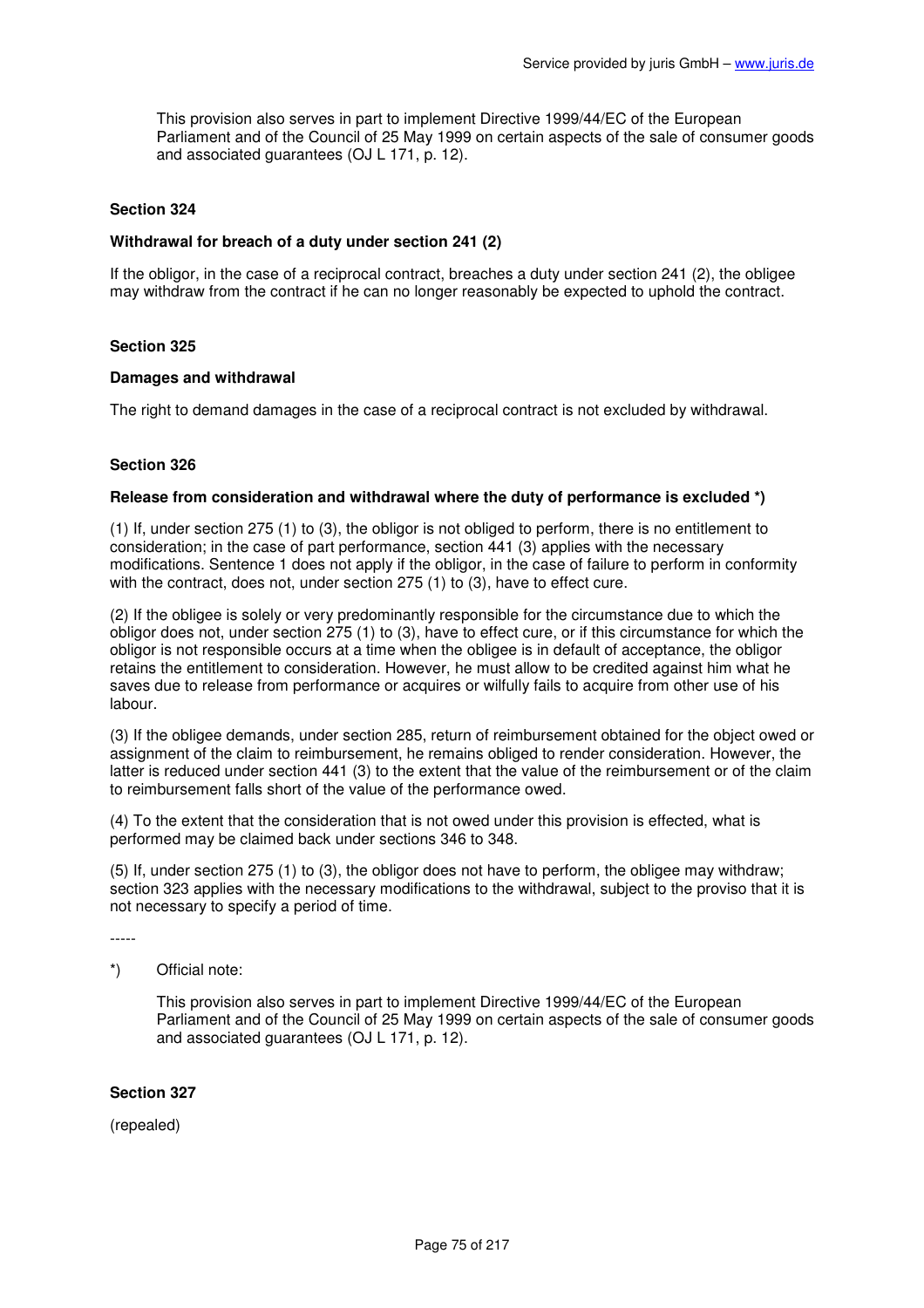# **Title 3**

# **Promise of performance to a third party**

# **Section 328**

### **Contract for the benefit of third parties**

(1) Performance to a third party may be agreed by contract with the effect that the third party acquires the right to demand the performance directly.

(2) In the absence of a specific provision it is to be inferred from the circumstances, in particular from the purpose of the contract, whether the third party is to acquire the right, whether the right of the third party is to come into existence immediately or only under certain conditions, and whether the power is to be reserved for the parties to the contract to terminate or alter the right of the third party without his approval.

### **Section 329**

### **Interpretation rule where there is an assumption of the duty to perform**

Where one party to a contract agrees to satisfy an obligee of the other party without assuming the obligation, then in case of doubt it may not be assumed that the obligee is to acquire the right to demand satisfaction from him directly.

### **Section 330**

#### **Interpretation rule in the case of life insurance and life annuity contracts**

Where in a life insurance or life annuity contract the payment of an insured sum or a life annuity to a third party is agreed, then in case of doubt it must be assumed that the third party is to acquire the right to demand performance directly. The same applies if, in the case of a gratuitous disposition, a duty of performance is imposed on the person provided for, or, in the case of assumption of property or a landed estate, performance for a third party is promised by the assuming party for the purpose of providing satisfaction.

### **Section 331**

### **Performance after death**

(1) If the performance for the third party is to occur after the death of the person to whom it is promised, the third party acquires the right to the performance, in case of doubt, upon the death of the promisee.

(2) If the promisee dies prior to the birth of the third party, the promise to perform to the third party may only be cancelled or modified if the power to do so was reserved.

### **Section 332**

### **Modification by disposition mortis causa in case of reservation**

If the promisee reserves the power to place another in the place of the third party designated in the contract, then in case of doubt this may also be accomplished in a disposition mortis causa.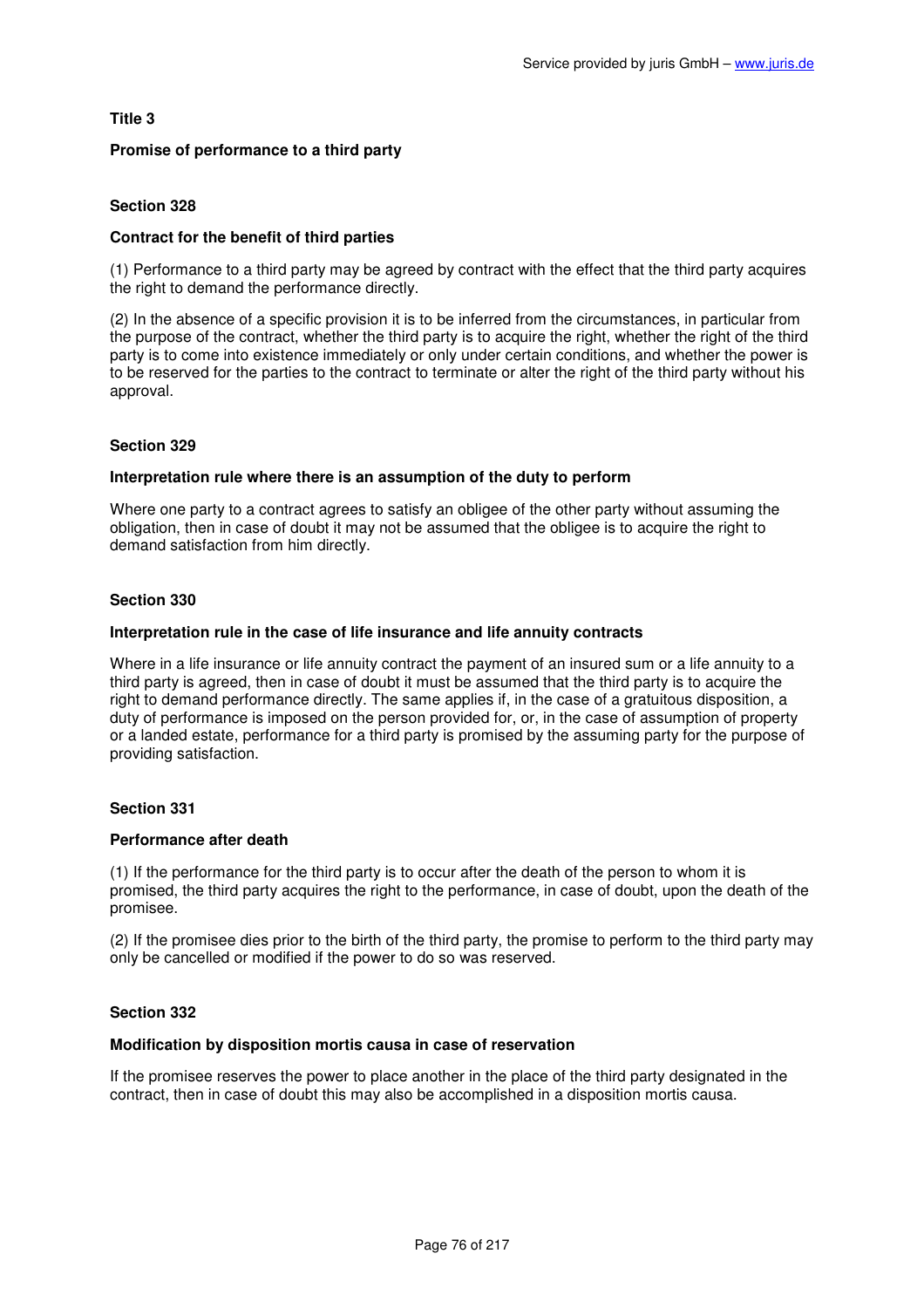### **Rejection of the right by the third party**

If the third party rejects the right under the contract towards the promisor, the right is deemed to not have been acquired.

### **Section 334**

### **Objections of the obligor in relation to the third party**

The promisor is entitled to raise objections under the contract in relation to the third party too.

# **Section 335**

### **Right of the promisee to make demands**

The promisee may, where a different intention of the parties to the contract may not be assumed, demand performance for the third party even if the latter is entitled to the right to performance.

### **Title 4**

# **Earnest, contractual penalty**

### **Section 336**

# **Interpretation of earnest**

(1) Where something is given as an earnest when a contract is entered into, this is deemed to be a sign that the contract has been entered into.

(2) The earnest is not deemed, in case of doubt, to be forfeit money.

### **Section 337**

### **Crediting or return of the earnest**

(1) The earnest is, in case of doubt, to be credited against the performance owed by the giver of the earnest, or, where this cannot occur, is to be returned when the contract is performed.

(2) If the contract is cancelled, the earnest must be returned.

# **Section 338**

### **Earnest in case of impossibility of performance for which giver of earnest is responsible**

If the performance owed by the giver of the earnest becomes impossible due to a circumstance for which he is responsible, or if the giver of the earnest is responsible for the cancellation of the contract entered into, the receiver of the earnest may retain it. If the receiver demands damages for nonperformance, the earnest must, in case of doubt, be credited against it, or if this cannot occur, must be returned when damages are paid.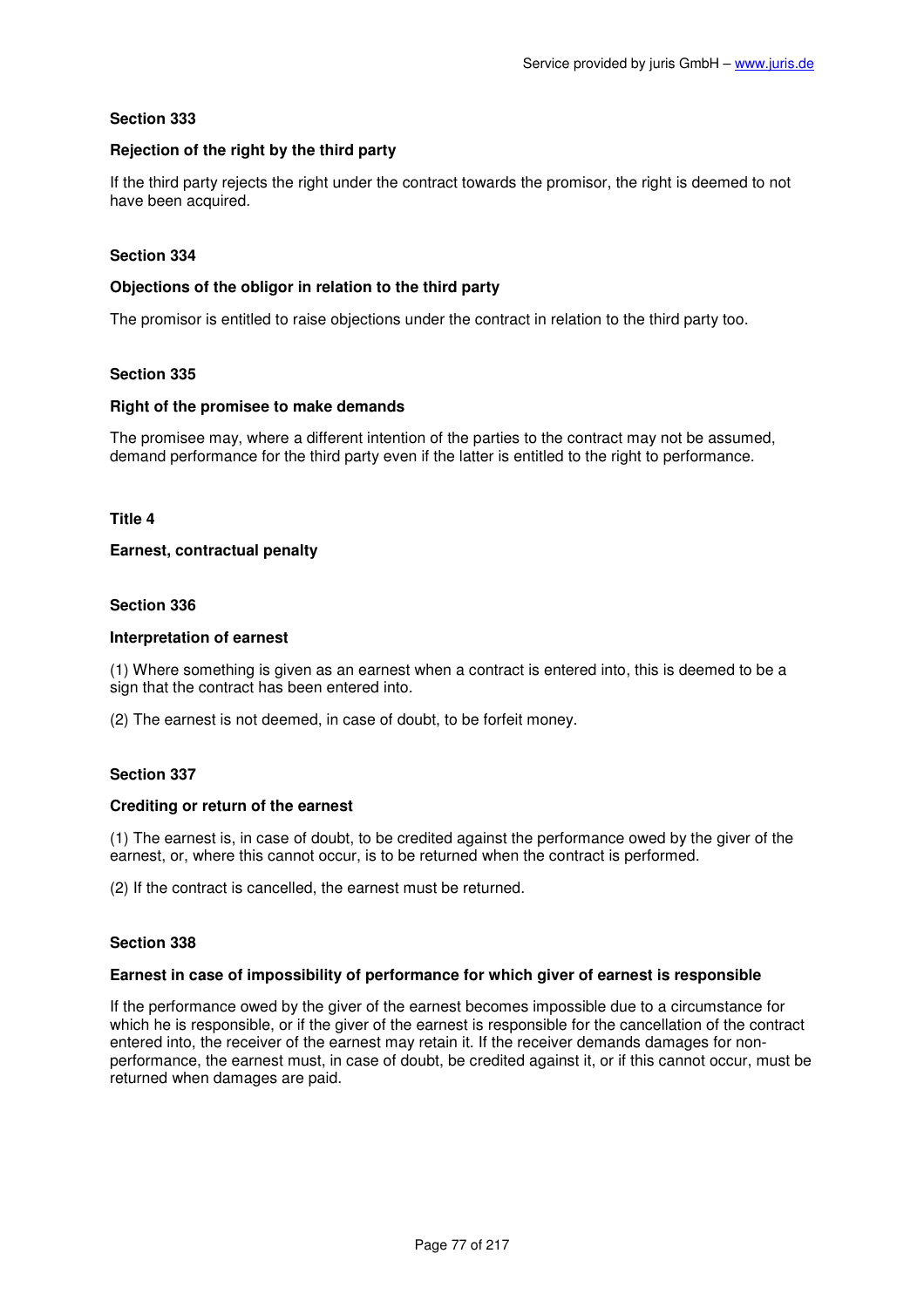# **Payability of contractual penalty**

Where the obligor promises the obligee, in the event that he fails to perform his obligation or fails to do so properly, payment of an amount of money as a penalty, the penalty is payable if he is in default. If the performance owed consists in forbearance, the penalty is payable on breach.

# **Section 340**

### **Promise to pay a penalty for nonperformance**

(1) If the obligor has promised the penalty in the event that he fails to perform his obligation, the obligee may demand the penalty that is payable in lieu of fulfilment. If the obligee declares to the obligor that he is demanding the penalty, the claim to performance is excluded.

(2) If the obligee is entitled to a claim to damages for nonperformance, he may demand the penalty payable as the minimum amount of the damage. Assertion of additional damage is not excluded.

# **Section 341**

### **Promise of a penalty for improper performance**

(1) If the obligor has promised the penalty in the event that he fails to perform his obligation properly, including without limitation performance at the specified time, the obligee may demand the payable penalty in addition to performance.

(2) If the obligee has a claim to damages for the improper performance, the provisions of section 340 (2) apply.

(3) If the obligee accepts performance, he may demand the penalty only if he reserved the right to do so on acceptance.

### **Section 342**

### **Alternatives to monetary penalty**

If, as penalty, performance other than the payment of a sum of money is promised, the provisions of sections 339 to 341 apply; the claim to damages is excluded if the obligee demands the penalty.

### **Section 343**

### **Reduction of the penalty**

(1) If a payable penalty is disproportionately high, it may on the application of the obligor be reduced to a reasonable amount by judicial decision. In judging the appropriateness, every legitimate interest of the obligee, not merely his financial interest, must be taken into account. Once the penalty is paid, reduction is excluded.

(2) The same also applies, except in the cases of sections 339 and 342, if someone promises a penalty in the event that he undertakes or omits an action.

### **Section 344**

### **Ineffective promise of a penalty**

If the law declares that the promise of an act of performance is ineffective, then the agreement of a penalty made for the event of failure to fulfil the promise is likewise ineffective, even if the parties knew of the ineffectiveness of the promise.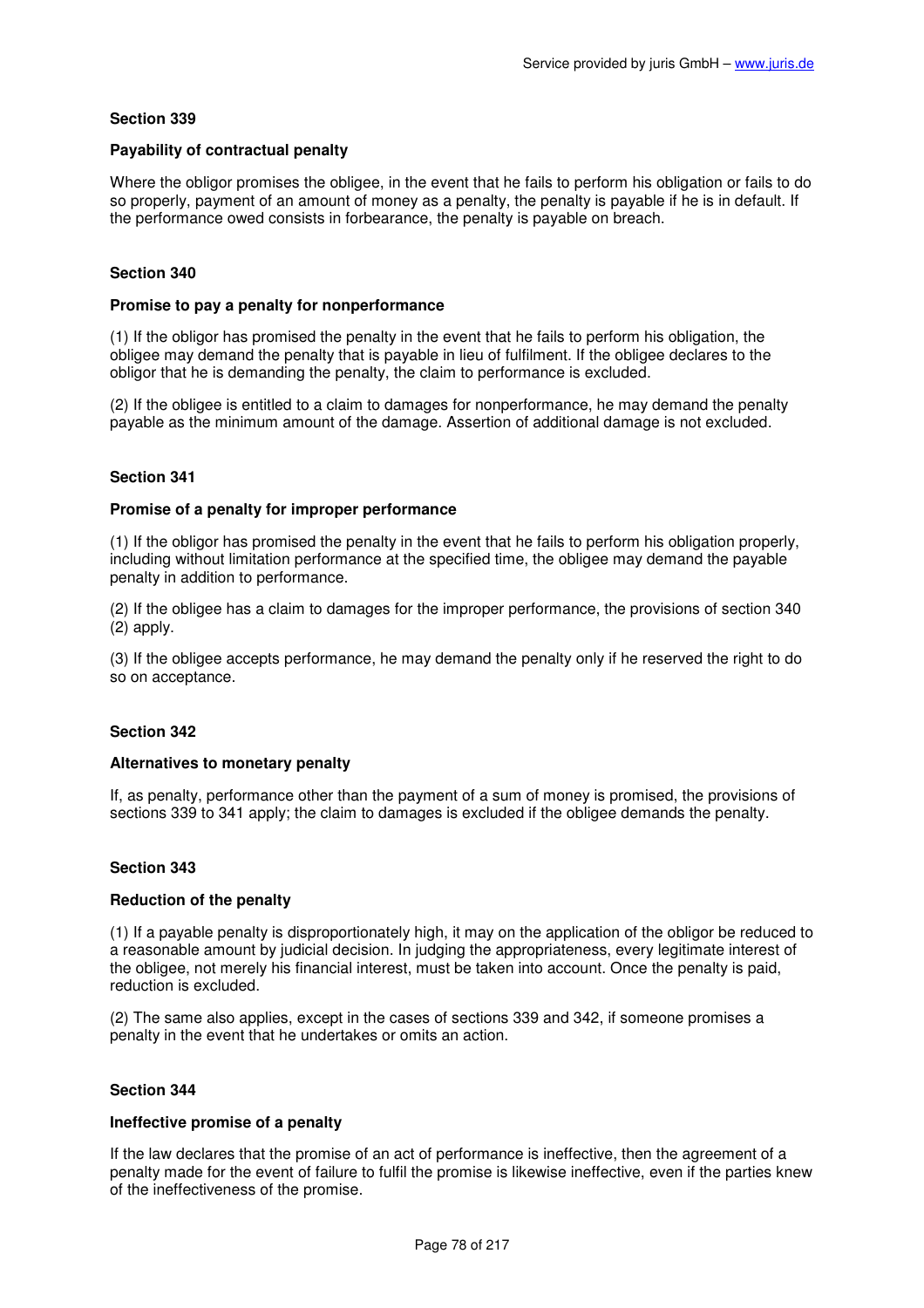# **Burden of proof**

If the obligor contests the payability of the penalty because he has performed his obligation, he must prove performance, unless the performance owed consisted in forbearance.

# **Title 5**

### **Withdrawal; right of revocation and right of return in consumer contracts**

# **Subtitle 1**

### **Withdrawal \*)**

-----

\*) Official note:

This provision also serves in part to implement Directive 1999/44/EC of the European Parliament and of the Council of 25 May 1999 on certain aspects of the sale of consumer goods and associated guarantees (OJ L 171, p. 12).

### **Section 346**

# **Effects of withdrawal**

(1) If one party to a contract has contractually reserved the right to withdraw or if he has a statutory right of withdrawal, then, in the case of withdrawal, performance received and emoluments taken are to be returned.

(2) In lieu of restitution or return, the obligor must provide compensation for value, to the extent that

- 1. restitution or return is excluded by the nature of what has been obtained,
- 2. he has used up, disposed of, encumbered, processed or redesigned the object received,
- 3. the object received has deteriorated or has been destroyed; but deterioration that is caused by the object being used in accordance with its intended use is not taken into account.

If consideration is specified in the contract, then this is to be used as a basis when the compensation for value is calculated; if compensation for value for the benefit of use of a loan is to be paid, it can be shown that the value of the benefit of use was lower.

(3) The duty to compensate for value does not apply

- 1. if the defect justifying withdrawal only became apparent during processing or transformation of the object,
- 2. to the extent that the obligee is responsible for the deterioration or destruction or that the damage would also have occurred if the object had remained with the obligee,
- 3. if in case of statutory withdrawal the deterioration or destruction occurred with the person entitled, although the latter showed the care that he customarily exercises in his own affairs.

Any remaining enrichment must be returned.

(4) The obligee may demand damages, in accordance with sections 280 to 283, for breach of a duty under subsection (1) above.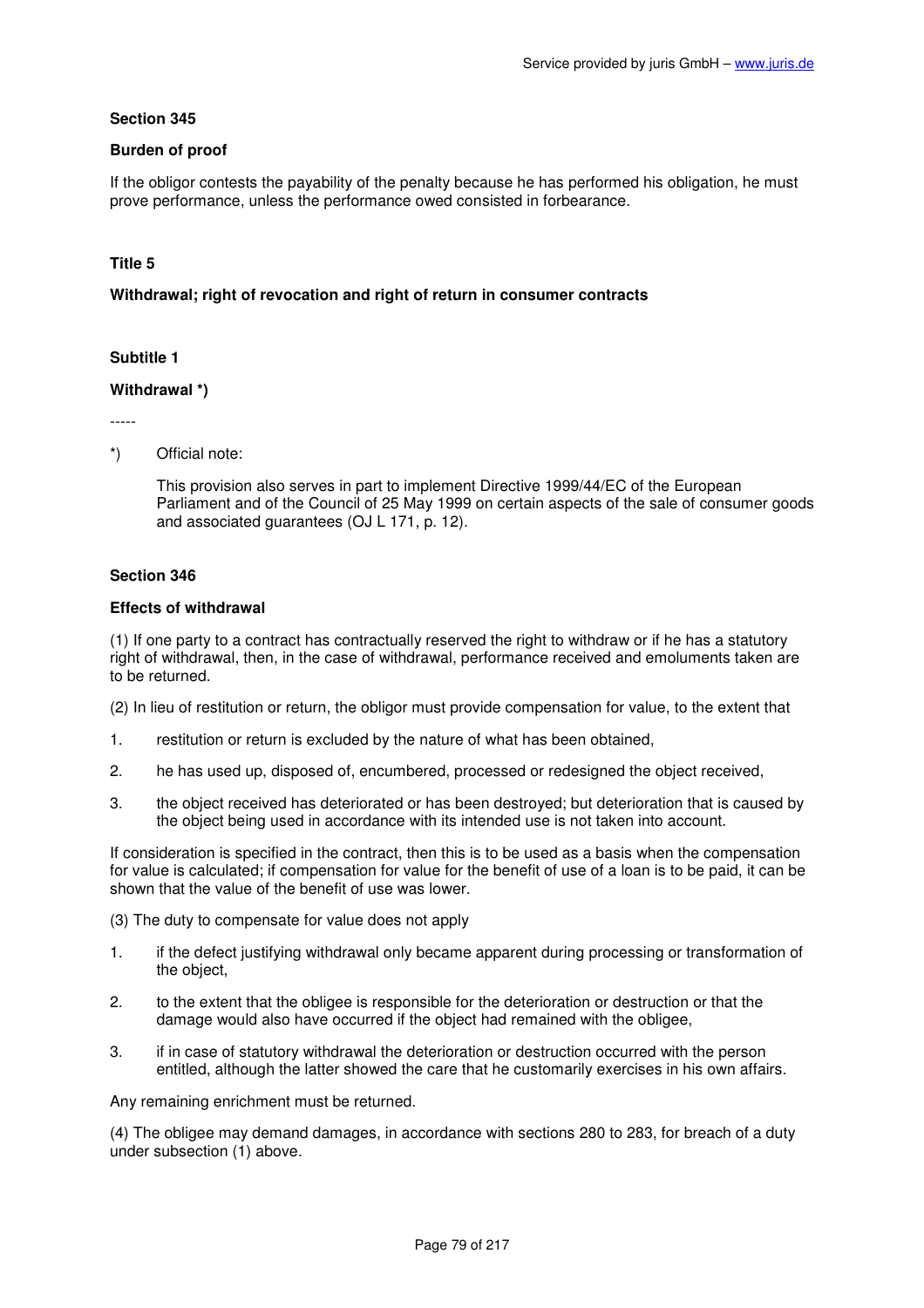### **Emoluments and outlays after withdrawal**

(1) If the obligor fails to take emoluments contrary to the rules of proper management although he could have done so, then he is obliged to compensate the obligee for the value. In the case of a statutory right of withdrawal, the person entitled must in regard to emoluments be responsible only for the care that he customarily exercises in his own affairs.

(2) If the obligor returns the object or gives compensation for the value or if his duty to compensate for value under section 346 (3) no. 1 or 2 is excluded, he must be reimbursed for his necessary outlays. Other expenses are to be reimbursed to the extent that the obligee is enriched by them.

### **Section 348**

# **Reciprocal and simultaneous performance**

The obligations of the parties arising from withdrawal are to be performed reciprocally and simultaneously. The provisions of sections 320 and 322 apply with the necessary modifications.

### **Section 349**

#### **Declaration of withdrawal**

Withdrawal is effected by declaration to the other party.

#### **Section 350**

#### **Extinction of the right of withdrawal after a period of time has been specified**

If a period of time has not been agreed for the exercise of the contractual right of withdrawal, then the other party may specify a reasonable period of time within which the person entitled to withdraw must exercise that right. The right of withdrawal is extinguished if withdrawal is not declared before the end of that period.

### **Section 351**

#### **Indivisibility of the right of withdrawal**

If, in a contract, there is more than one person on one side or the other, the right of withdrawal may be exercised only by all and against all of them. If the right of withdrawal is extinguished for one of the persons entitled, it is also extinguished for the others.

### **Section 352**

#### **Set-off after nonperformance**

Withdrawal for failure to perform an obligation is ineffective if the obligor was able to release himself from the obligation by means of set-off and he declares set-off without undue delay after the withdrawal.

### **Section 353**

#### **Withdrawal in return for forfeit money**

If the right of withdrawal in return for payment of forfeit money has been reserved, the withdrawal is ineffective if the forfeit money is not paid before the declaration or when the declaration is made and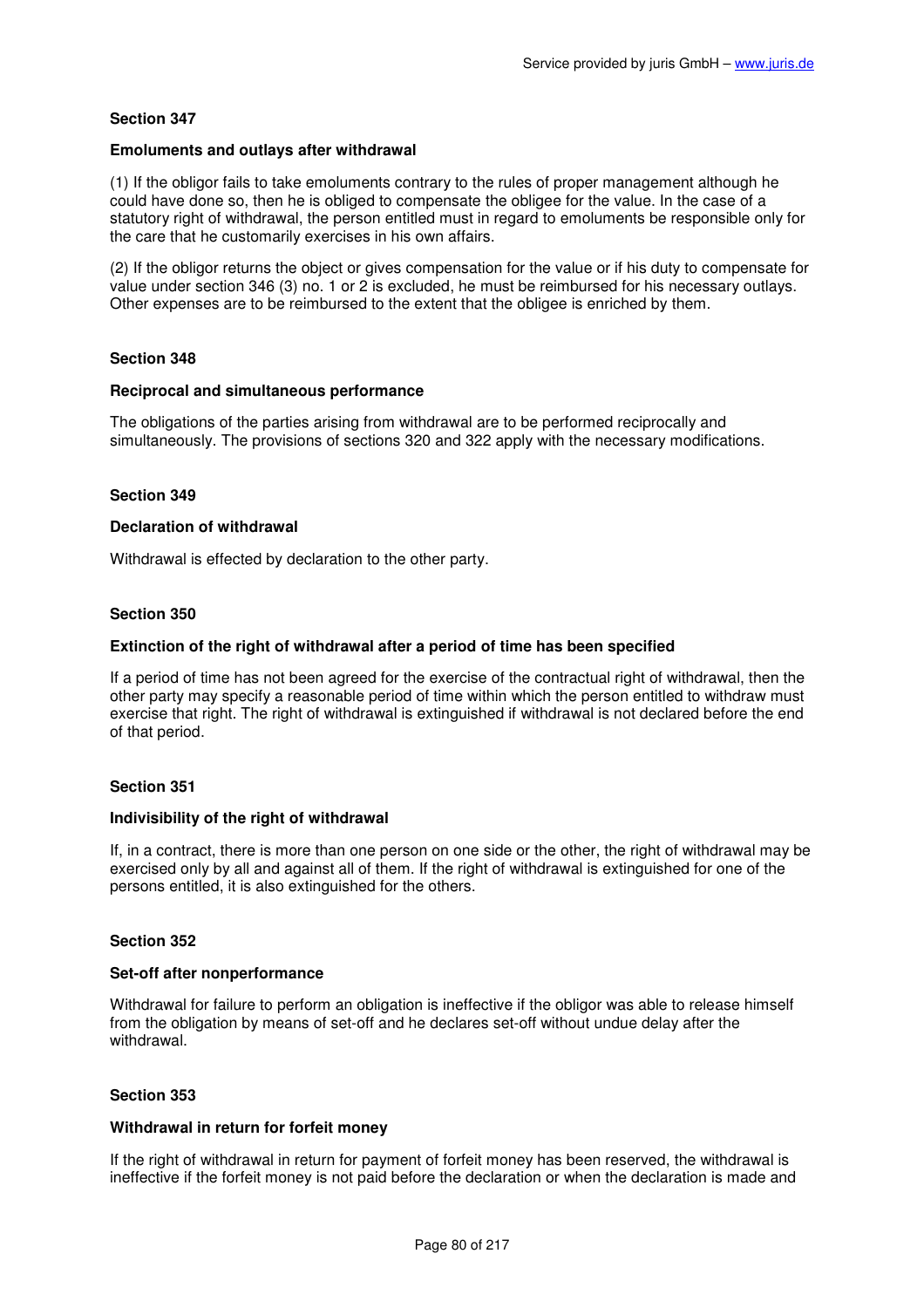the other party, for this reason, rejects the declaration without undue delay. However, the declaration is effective if the forfeit money is paid without undue delay after the rejection.

### **Section 354**

# **Forfeiture of rights**

If a contract has been entered into subject to the reservation that the obligor will lose his rights under the contract if he does not perform his obligation, the obligee is entitled to withdraw from the contract if this circumstance occurs.

# **Subtitle 2**

### **Right of revocation and right of return in consumer contracts \*)**

-----

\*) Official note:

This subtitle serves to implement

- 1. Council Directive 85/577/EEC of 20 December 1985 to protect the consumer in respect of contracts negotiated away from business premises (OJ L 372 of 31 December 1985, p. 31),
- 2. Directive 94/47/EC of the European Parliament and of the Council of 26 October 1994 on the protection of purchasers in respect of certain aspects of contracts relating to the purchase of the right to use immovable properties on a timeshare basis (OJ L 280, p. 82),
- 3. Directive 97/7/EC of the European Parliament and of the Council of 20 May 1997 on the protection of consumers in respect of distance contracts (OJ L 144 of 4 June 1997, p. 19).

### **Section 355**

### **Right of revocation in consumer contracts**

(1) If a consumer is given, by statute, a right of revocation under this provision, then he is no longer obliged by his declaration of intention to enter into the contract if he revoked it in good time. The revocation does not have to contain any grounds and must be declared to the entrepreneur within two weeks in text form or by return of the thing; to comply with the time limit, dispatch in good time is sufficient.

(2) The period of time begins at the point of time when the consumer has been informed in text form by a clearly drafted instruction on his right of revocation which makes his rights clear to him, satisfying the requirements of the means of communication employed; this must also state the name and address of the person to whom revocation is to be declared and contain information on the beginning of the period of time and the rule in subsection (1) sentence 2 above. If the instruction is given after the contract is entered into, the period of time, notwithstanding subsection (1) sentence 2, is one month. If the contract is to be entered into in written form, the period of time does not commence before a contract document, the consumer's written application or a copy of the contract document or of the application has been supplied to the consumer. If the beginning of the period of time is in dispute, the burden of proof is on the entrepreneur.

(3) The right of revocation is extinguished at the latest six months after the contract is entered into. Where goods are supplied, the period of time does not commence prior to the date of receipt by the receiver. Notwithstanding sentence 1, the right of revocation is not extinguished if the consumer has not been properly instructed on his right of revocation, in the case of distance contracts for financial services in addition not if the entrepreneur has not properly complied with his duties to notify under section 312c (2) no. 1.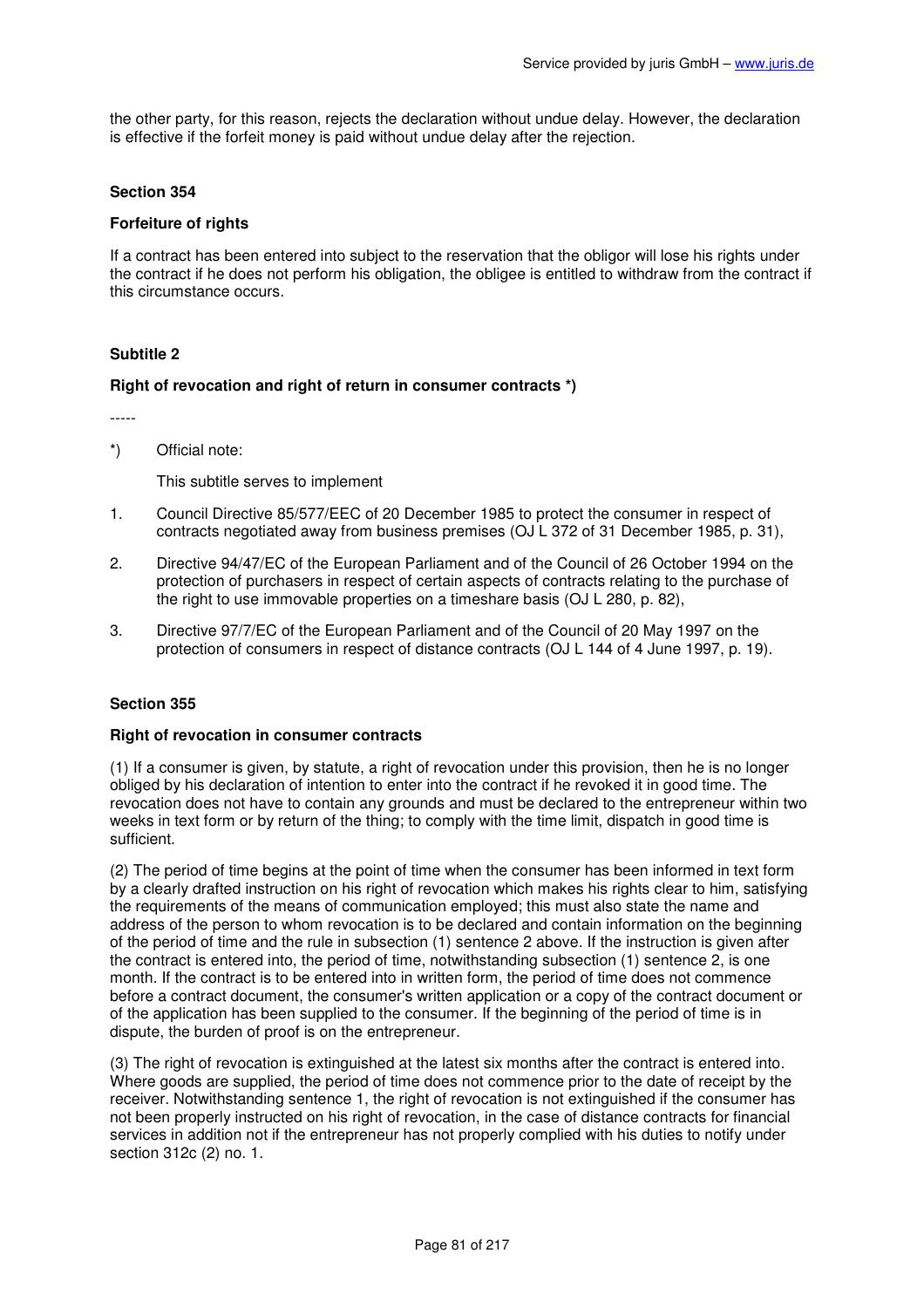### **Right of return in consumer contracts**

(1) The right of revocation under section 355 may, to the extent expressly permissible by statute, where the contract is entered into on the basis of a sales prospectus, be replaced in the contract by an unlimited right of return. The requirement is that

- 1. a clearly drafted instruction on the right of return is included in the sales prospectus,
- 2. the consumer was able to obtain detailed knowledge of the sales prospectus in the absence of the entrepreneur, and
- 3. the consumer is granted the right of return in text form.

(2) The right of return may be exercised within the revocation period; however, this period does not begin before the thing is received; and it may be exercised only by return shipment of the thing or, if it cannot be sent as a parcel, by a demand that it be taken back. Section 355 (1) sentence 2 applies with the necessary modifications.

# **Section 357**

### **Legal consequences of revocation and return**

(1) Unless otherwise specified, the provisions on statutory withdrawal apply to the right of revocation and the right of return with the necessary modifications. Section 286 (3) applies with the necessary modifications to the duty to reimburse payments under this provision; the period specified there begins when the consumer makes a declaration of revocation or return. In this connection, the period with regard to a duty of reimbursement of the consumer begins when this declaration is made; the period with regard to a duty of reimbursement of the entrepreneur begins when it is received.

(2) When he exercises the right of revocation, the consumer is obliged to make return shipment of the thing, if it can be sent by parcel. Costs and risk of return shipment are borne by the entrepreneur in cases of revocation and return. If there is a right of revocation under section 312d (1) sentence 1, the regular costs of return shipment may be imposed by contract on the consumer if the price of the thing to be sent back does not exceed an amount of forty euros or if, where the price is higher, the consumer has at the date of the revocation not yet rendered consideration or given a part payment, unless the goods supplied do not correspond to those ordered.

(3) The consumer, notwithstanding section 346 (2) sentence 1 no. 3, must pay compensation for value for any deterioration caused by putting the thing to its intended use, if, at the latest when the contract was entered into, his attention was drawn in text form to this legal consequence and to a possibility of avoiding it. This does not apply if the deterioration is exclusively due to examining the thing. Section 346 (3) sentence 1 no. 3 does not apply if the consumer has been properly instructed on his right of revocation or he has obtained knowledge of it in another way.

(4) There are no more extensive claims.

# **Section 358**

### **Connected contracts**

(1) If the consumer has effectively revoked his declaration of intention to enter into a contract for the supply of goods or for the provision of a service by an entrepreneur, he is also no longer obliged by his declaration of intention to enter into a consumer loan contract connected to this contract.

(2) If the consumer has effectively revoked his declaration of intention to enter into a consumer loan contract, he also ceases to be obliged by his declaration of intention to enter into a contract connected to that consumer loan contract for the supply of goods or for the provision of a service. If the consumer may revoke the declaration of intention to enter into the connected contract under this subtitle, only subsection (1) applies, and his right of revocation under section 495 (1) is excluded. If the consumer in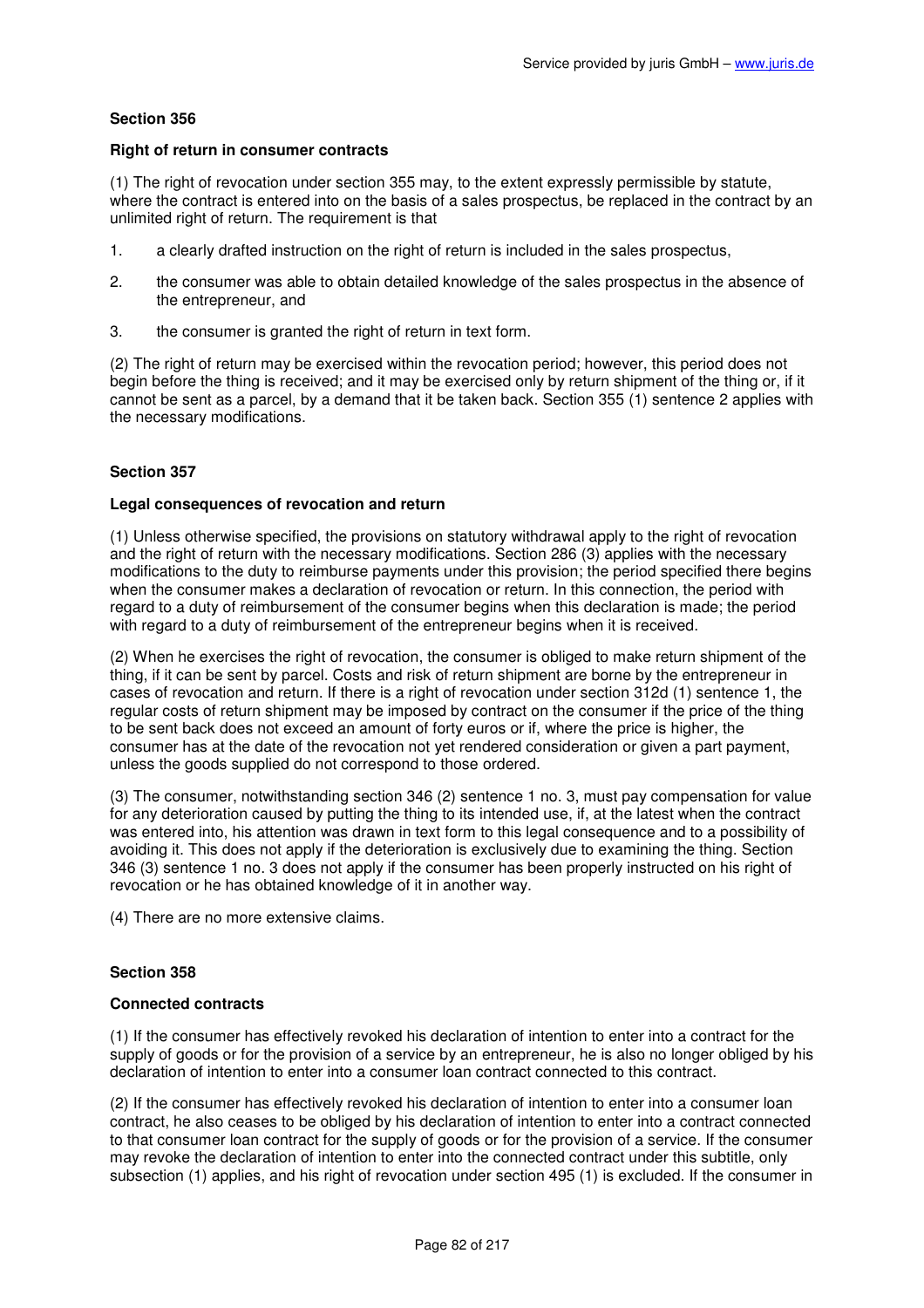the case of sentence 2 nevertheless declares revocation of the consumer loan contract, this is treated as revocation in relation to the entrepreneur of the connected contract under subsection (1).

(3) A contract for the supply of goods or for the provision of some other performance and a consumer loan contract are linked, if the loan fully or partially serves to finance the other contract and both contracts constitute an economic unit. An economic unit is to be assumed in particular if the entrepreneur himself finances the consideration of the consumer or, in the case of financing by a third party, if the lender in preparation for or for entering into the consumer loan contract uses the services of the entrepreneur. In the case of a financed acquisition of a plot of land or of an equivalent right, an economic unit is only to be assumed if the lender himself provides the plot of land or the equivalent right, or if he, beyond the provision of the loan, promotes acquisition of the plot of land or the equivalent right in cooperation with the entrepreneur, by making the interest of the entrepreneur in its disposal his own, in full or in part, by assuming functions of the disposing party in planning, advertising or carrying out the project, or by unilaterally favouring the disposing party.

(4) Section 357 applies to the connected contract with the necessary modifications. In the case of subsection (1), however, claims for payment of interest and costs arising from the reversal of the consumer loan contract are excluded against the consumer. With regard to the legal consequences of revocation or return, the lender assumes the rights and duties of the entrepreneur under the connected contract if the loan has already flowed to the entrepreneur when the revocation or return becomes effective.

(5) The necessary instruction on the right of revocation or the right of return must draw attention to the legal consequences under subsections (1) and (2) sentences 1 and 2 above.

# **Section 359**

### **Objections in the case of connected contracts**

The consumer may refuse to repay the loan to the extent that objections under the connected contract would entitle him to refuse his performance to the entrepreneur with whom he has entered into the connected contract. This does not apply if the payment financed does not exceed 200 euros, nor in the case of objections based on a contract amendment agreed between this entrepreneur and the consumer after the consumer loan contract is entered into. If the consumer may demand a cure, he cannot refuse to repay the loan until the cure has failed.

### **Sections 360, 361**

(repealed)

**Division 4** 

**Extinction of obligations** 

**Title 1** 

**Performance** 

#### **Section 362**

#### **Extinction by performance**

(1) An obligation is extinguished if the performance owed is rendered to the obligee.

(2) If performance is rendered to a third party for the purpose of performing the contract, the provisions of section 185 apply.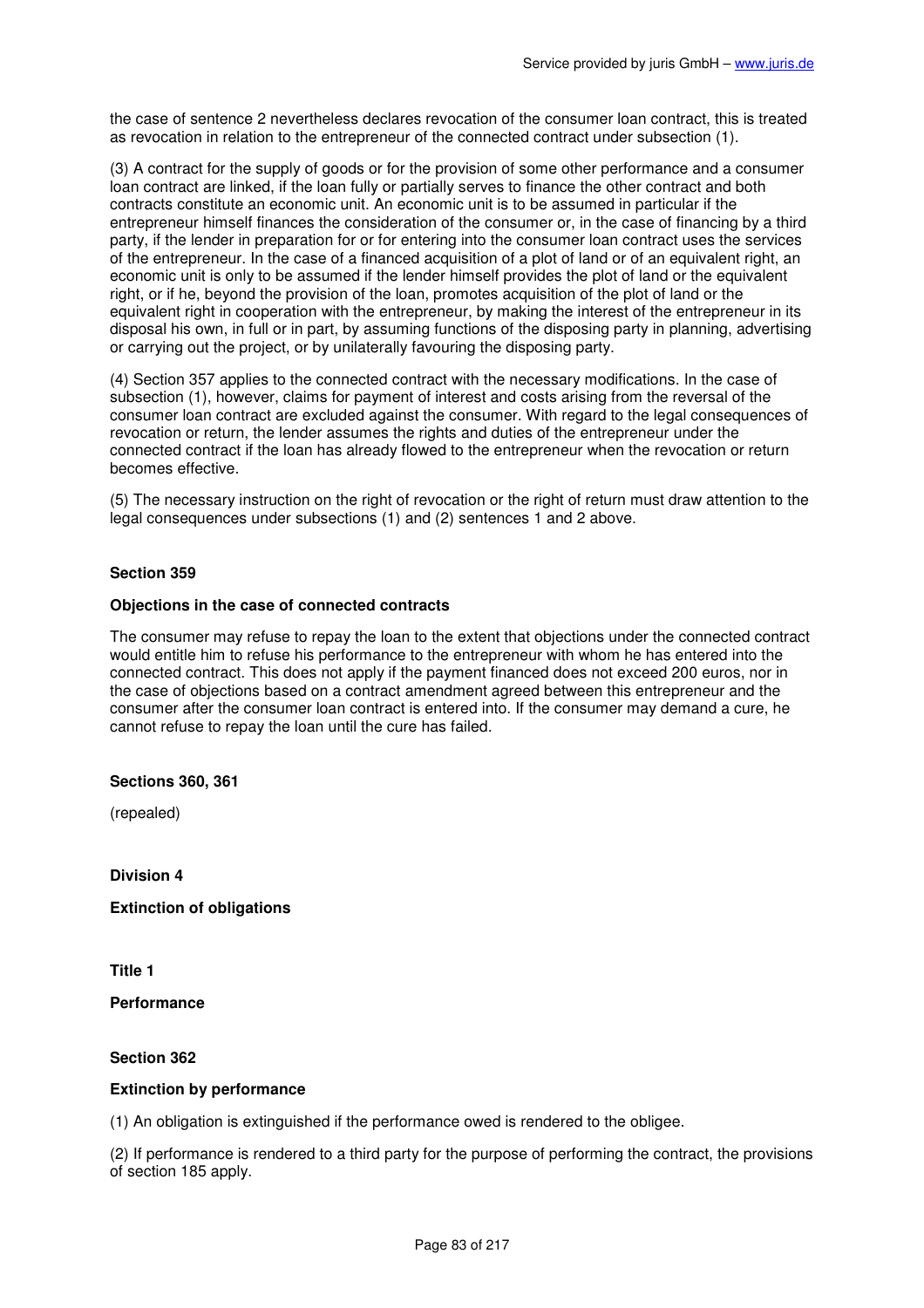### **Burden of proof in the case of acceptance as performance of contract**

If the obligee has accepted performance offered to him as performance of contract, he bears the burden of proof if he does not wish to have the performance considered as performance of contract because it was different from the performance owed or because it was incomplete.

### **Section 364**

### **Acceptance in lieu of performance of contract**

(1) The obligation expires if the obligee accepts, in lieu of performance of contract, performance other than that owed.

(2) If the obligor assumes a new obligation to the obligee for the purpose of satisfying the latter, it is not to be assumed, in case of doubt, that he is assuming the obligation in lieu of performance of contract.

# **Section 365**

### **Warranty in the case of performance in lieu of performance of contract**

If a thing, a claim against a third party or another right is given in lieu of performance of contract, the obligor must provide warranty for a legal defect or a material defect of the thing in the same manner as a seller.

# **Section 366**

### **Crediting of performance to more than one claim**

(1) If the obligor owes performance of the same kind to the obligee under more than one obligation, and if what he pays does not suffice to redeem all debts, that debt is redeemed that he determines when he performs.

(2) If the obligor does not make a determination, then the first debt redeemed is the debt due for redemption; among more than one due debt, the one offering the obligee the least security; among more than one equally secure debts, the more onerous one; among more than one equally onerous debts, the oldest debt; and where all are equally old, each debt proportionally.

### **Section 367**

### **Crediting to interest and costs**

(1) If the obligor must pay interest and costs in addition to the principal performance, an act of performance not sufficient to redeem the entire debt is first credited to the costs, then to the interest and finally to the principal performance.

(2) If the obligor determines another method of crediting, the obligee may refuse to accept the performance.

### **Section 368**

### **Receipt**

Upon receiving performance, on demand, the obligee must issue a written acknowledgement of receipt (receipt). If the obligor has a legal interest in having the receipt issued in another form, he may demand issue in that form.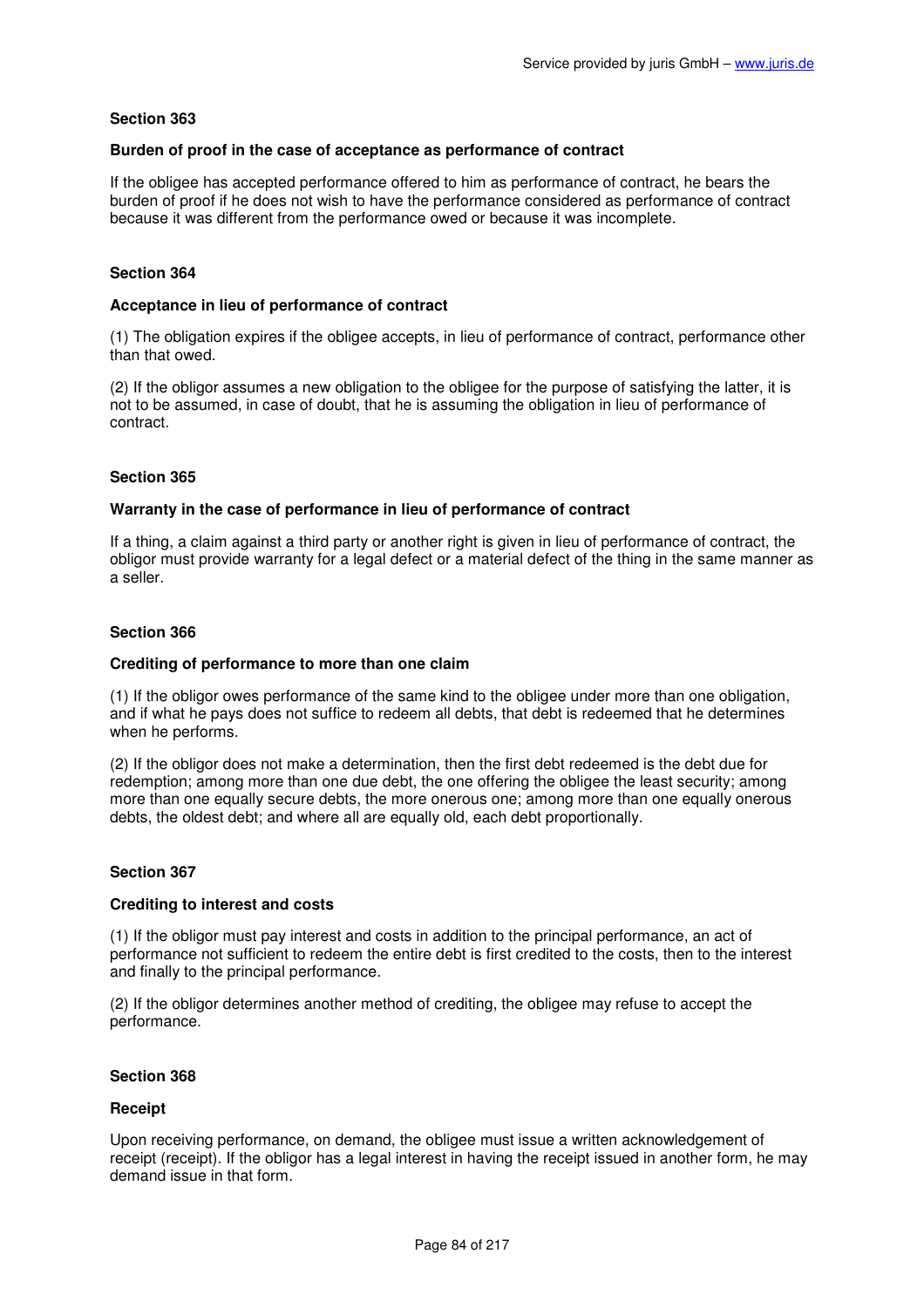# **Costs of the receipt**

(1) The costs of the receipt must be borne and advanced by the obligor, unless the legal relation existing between him and the obligee leads to a different conclusion.

(2) If more than one obligee steps into the shoes of the original obligee as the result of transfer of the claim or by way of inheritance, the extra costs are charged to the obligees.

### **Section 370**

### **Performance to the bringer of the receipt**

The bringer of a receipt is deemed to be authorised to receive the performance to the extent that the circumstances of which the performing party is aware do not stand in the way of assuming such authorisation.

# **Section 371**

### **Return of the certificate of indebtedness**

If a certificate of indebtedness has been issued relating to the claim, the obligor may, besides demanding the receipt, also demand return of the certificate of indebtedness. If the obligee claims to be unable to return it, the obligor may demand an officially certified acknowledgement that the debt is extinguished.

**Title 2** 

**Deposit** 

**Section 372** 

### **Requirements**

Money, securities and other documents as well as valuables may be deposited by the obligor for the obligee with a public authority intended for this purpose if the obligee is in default of acceptance. The same applies if the obligor cannot fulfil his obligation or cannot do so with certainty for another reason that is in the person of the obligee or as the result of uncertainty, not due to negligence, as to the identity of the obligee.

# **Section 373**

### **Reciprocal and simultaneous performance**

If the obligor is obliged to perform only in return for performance by the obligee, he may make the right of the obligee to receive the deposited thing dependent upon the rendering of consideration.

### **Section 374**

# **Place of deposit; duty to notify**

(1) Deposit must be made at the depositary office of the place of performance; if the obligor deposits at any other place, he must compensate the obligee for the damage arising from this.

(2) The obligor must notify the obligee of the deposit without undue delay; in case of failure to do so he is liable in damages. The notice may be omitted if it is impracticable.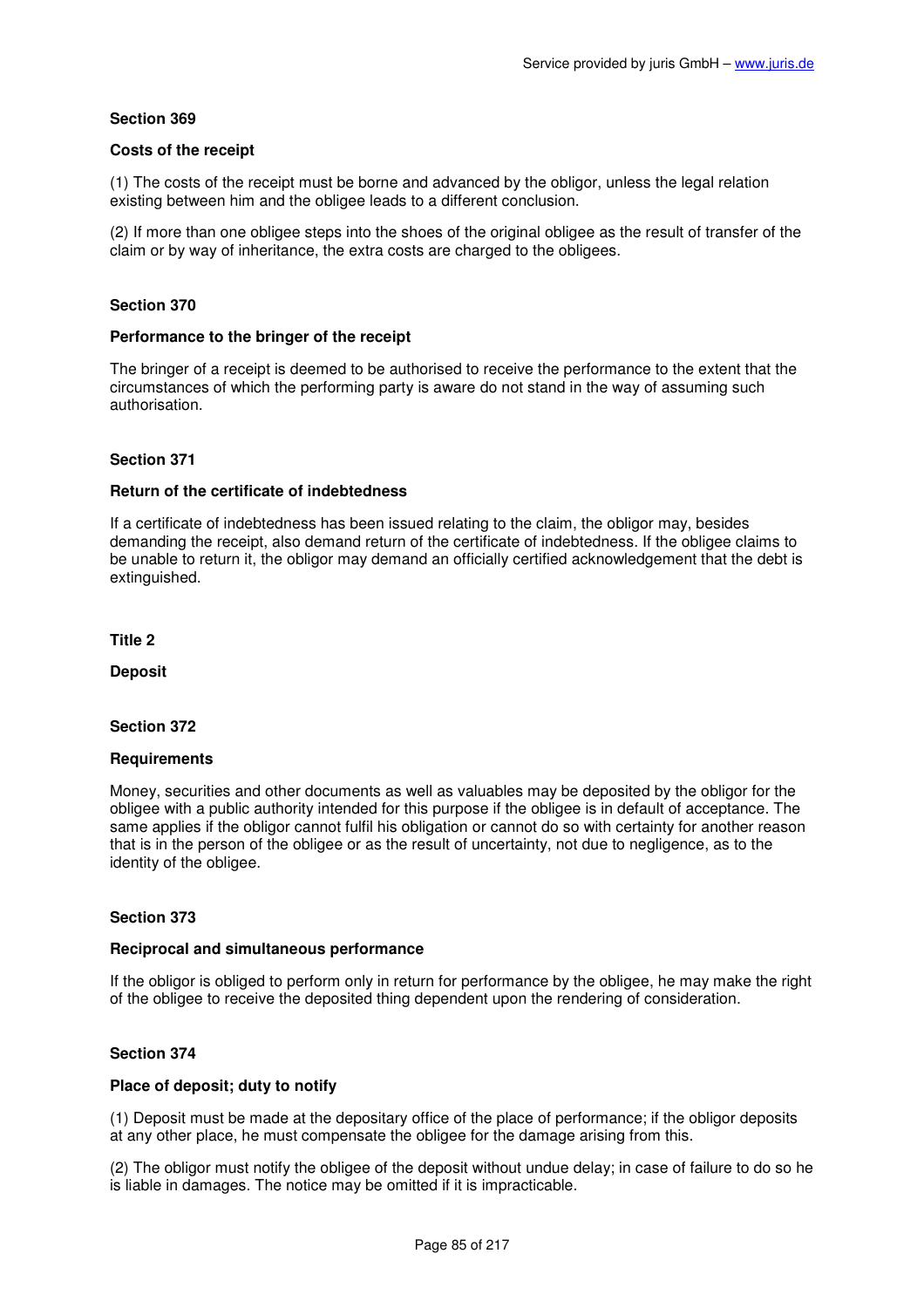# **Retroactive effect with dispatch by mail**

If the deposited thing has been dispatched to the depositary office by mail, the deposit has retroactive effect to the date when the thing was put in the mail.

# **Section 376**

### **Right to take back**

(1) The obligor has the right to take back the deposited thing.

- (2) Taking back is excluded
- 1. if the obligor declares to the depositary office that he waives the right to take back,
- 2. if the obligee declares his acceptance to the depositary office,
- 3. if the depositary office is presented with a final and absolute judgment handed down in a dispute between the obligee and the obligor which declares the deposit to be lawful.

# **Section 377**

# **Unpledgeability of the right to take back**

(1) The right to take back is not subject to pledge.

(2) If insolvency proceedings are initiated against the assets of the obligor, the right to take back may, for the duration of the insolvency proceedings, not be exercised by the obligor either.

### **Section 378**

### **Effect of deposit where taking back is excluded**

If taking back the deposited thing is excluded, the obligor is freed from his obligation by deposit in the same way as if he had rendered performance to the obligee at the time of deposit.

### **Section 379**

### **Effect of deposit where taking back is not excluded**

(1) If taking back the deposited thing is not excluded, the obligor may refer the obligee to the deposited thing.

(2) As long as the thing is deposited, the obligee bears the risk and the obligor is not obliged to pay interest or provide compensation for emoluments not taken.

(3) If the obligor takes back the deposited thing, the deposit is deemed not to have occurred.

### **Section 380**

### **Proof of entitlement to receive**

To the extent that, according to the provisions applicable to the depositary office, a declaration by the obligor acknowledging this entitlement is required or sufficient for proof of the entitlement of the obligee to receive, the obligee may demand from the obligor the issue of the declaration under the same conditions as those under which he would be entitled to demand performance if the deposit had not occurred.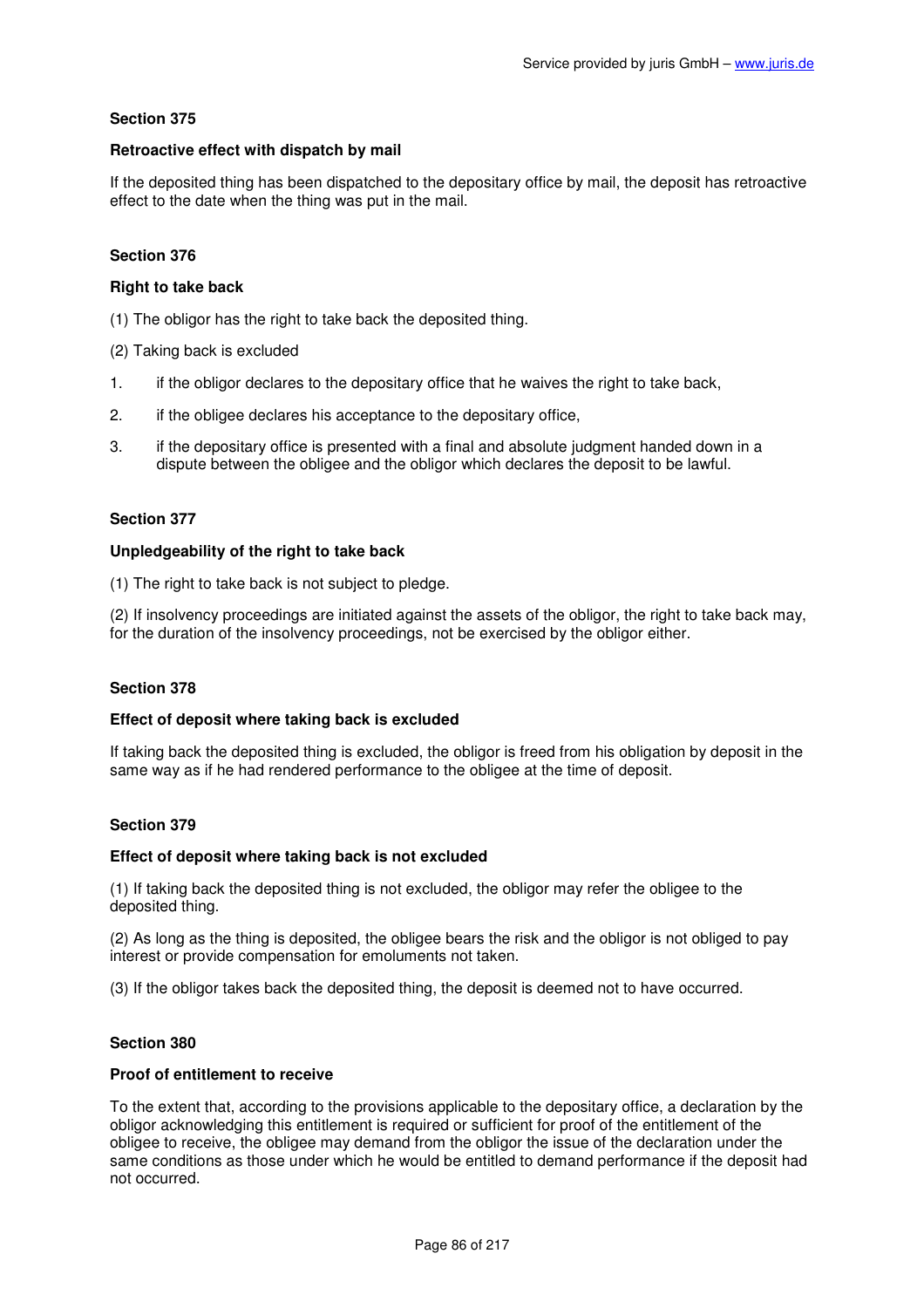# **Costs of deposit**

The costs of deposit are charged to the obligee to the extent that the obligor does not take back the deposited thing.

# **Section 382**

# **Extinction of the right of the obligee**

The right of the obligee to the deposited amount is extinguished at the end of thirty years after receipt of the notice of deposit, if the obligee does not report to the depositary office before then; the obligor is entitled to take the thing back, even if he has waived the right to take back.

### **Section 383**

### **Auction of things not capable of deposit**

(1) If the movable thing owed is not suitable for deposit, the obligor may in case of default by the obligee have it auctioned at the place of performance and deposit the proceeds. The same applies in the cases set out in section 372 sentence 2, if spoilage of the thing is to be feared or safekeeping is associated with disproportionate costs.

(2) If reasonable success is not expected from an auction at the place of performance, the thing is to be auctioned at another suitable place.

(3) The auction must be performed publicly by a bailiff appointed for the place of auction or other official authorised to conduct auctions or a publicly employed auctioneer (public auction). The time and place of the auction, with a general description of the thing, are to be publicly announced.

(4) The provisions of subsections (1) to (3) do not apply to registered ships and ships under construction.

### **Section 384**

### **Warning of auction**

(1) The auction is permitted only after the obligee has been warned about it; the warning may be omitted if the thing is vulnerable to spoilage and postponement of the auction entails danger.

(2) The obligor must notify the obligee of the auction without undue delay; in the event of his failure to do so, he is liable in damages.

(3) The warning and the notice may be omitted if they are impracticable.

### **Section 385**

### **Sale by private agreement**

If the thing has a stock exchange or market price, the obligor may effect the sale privately at the current price through a commercial broker officially authorised to effect such sales or through a person authorised to sell by public auction.

### **Section 386**

### **Costs of the auction**

The costs of the auction or of the sale under section 385 are borne by the obligee if the obligor does not reclaim the deposited proceeds.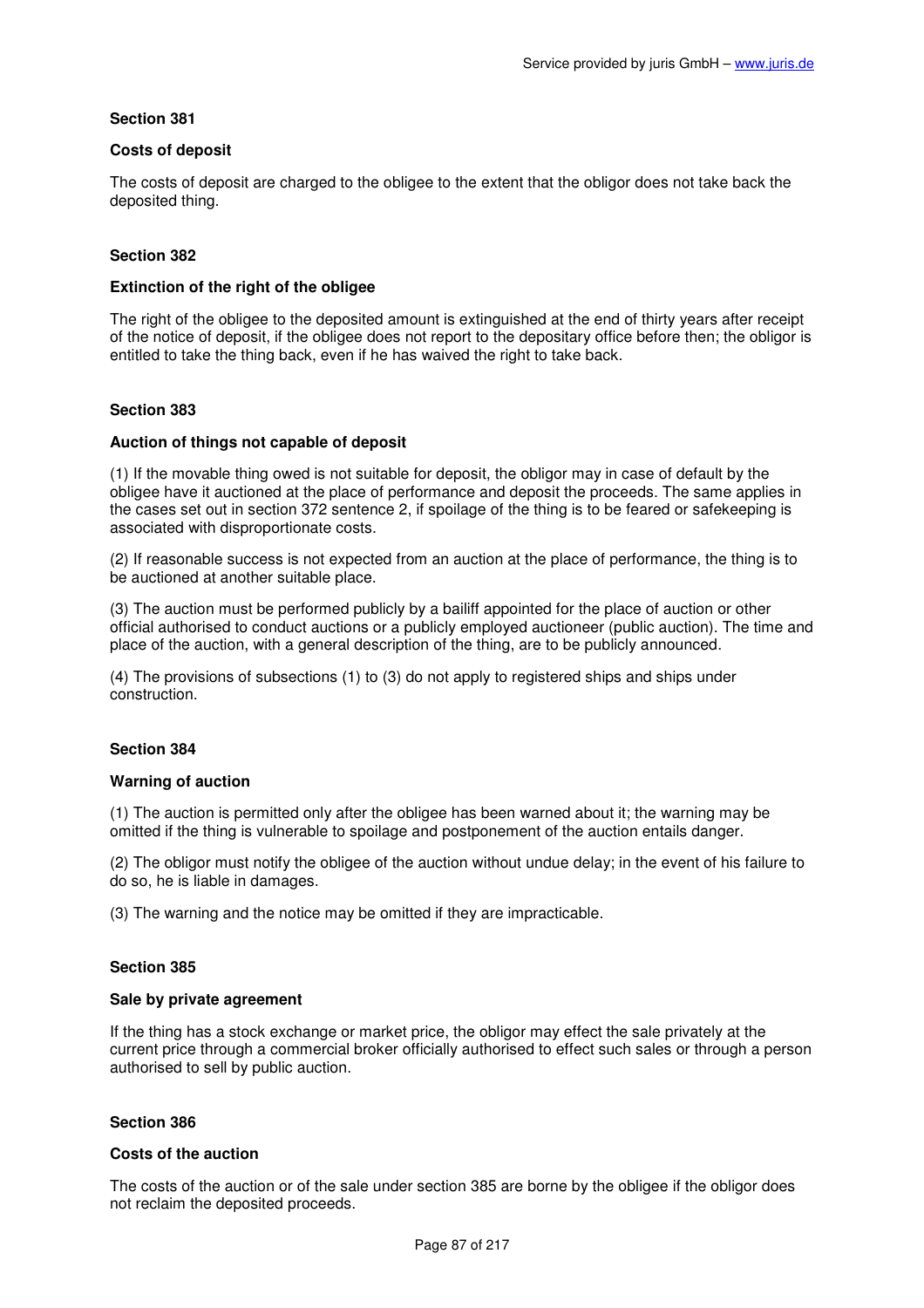### **Title 3**

**Set-off** 

### **Section 387**

### **Requirements**

If two persons owe each other performance that is substantially of the same nature, each party may set off his claim against the claim of the other party as soon as he can claim the performance owed to him and effect the performance owed by him.

### **Section 388**

#### **Declaration of set-off**

Set-off is effected by declaration to the other party. The declaration is ineffective if it is made subject to a condition or a stipulation as to time.

#### **Section 389**

#### **Effect of set-off**

The effect of set-off is that the claims, to the extent that they correspond, are deemed to expire at the time when they are set against each other as being appropriate for set-off.

#### **Section 390**

### **No set-off against a claim subject to a defence**

A claim subject to a defence may not be set off.

### **Section 391**

#### **Set-off with different places of performance**

(1) Set-off is not excluded by the fact that the claims are for different places of performance or of delivery. However, the party setting off must compensate for the damage incurred by the other party due to the fact that he does not receive or cannot render performance at the specified place.

(2) If it is agreed that the performance is to take place at a specified time and in a specified place, then it is to be assumed, in case of doubt, that set-off against a claim for which there is another place of performance is to be excluded.

### **Section 392**

#### **Set-off against a seized claim**

By the seizure of a claim, the set-off of a claim to which the obligor is entitled in relation to the obligee is only excluded if the obligor acquired his claim after the seizure, or if his claim only became due after the seizure and later than the seized claim.

### **Section 393**

#### **No set-off against a claim in tort**

Set-off is not permissible for a claim on the basis of an intentionally committed tort.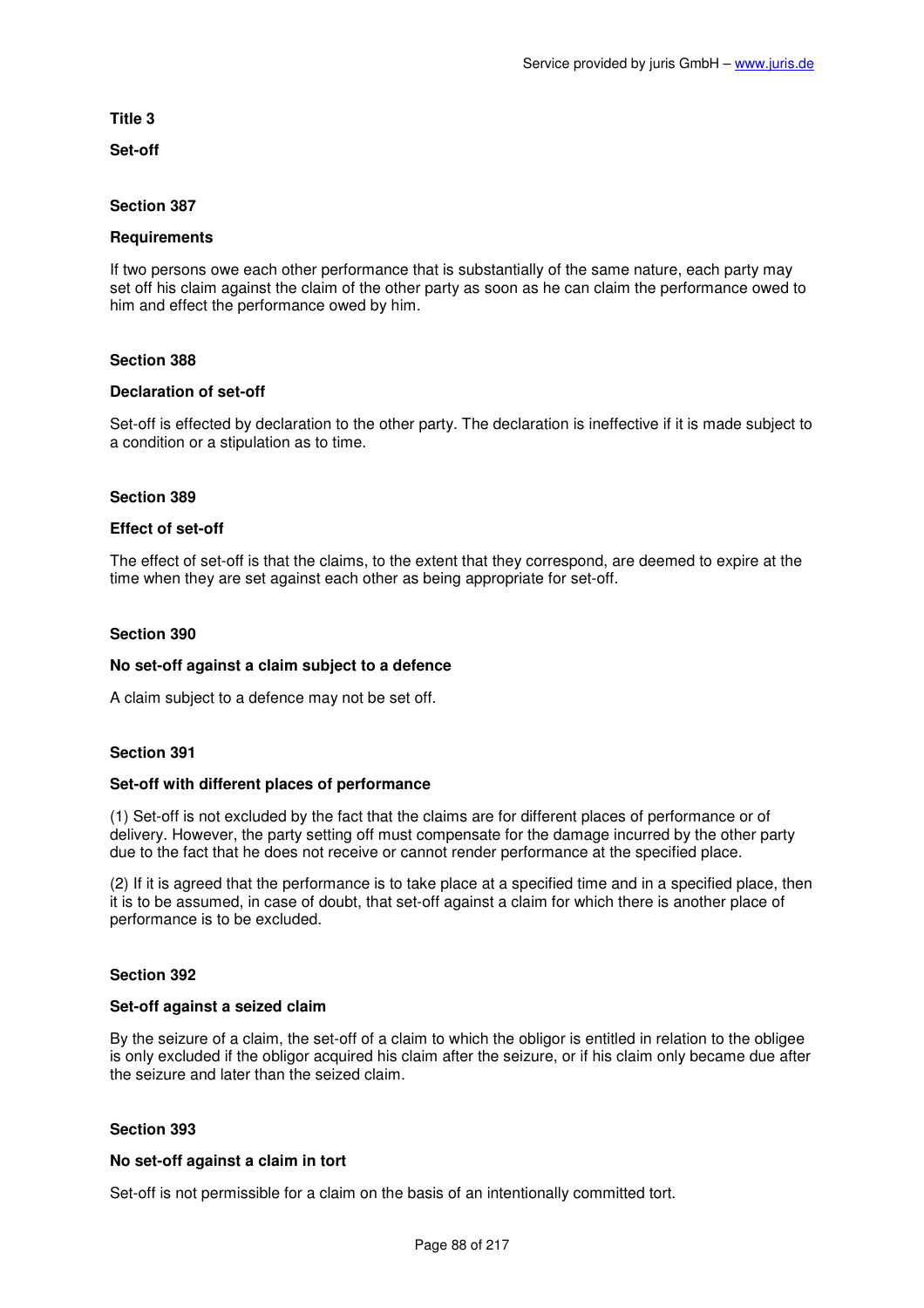### **No set-off against an unpledgeable claim**

To the extent that a claim is not subject to pledge, no set-off occurs against the claim. However, contributions owed may be set off against withdrawals to be made from health insurance funds, assistance funds or burial funds, in particular from miners' provident funds and funds of miners' providential societies.

# **Section 395**

### **Set-off against claims of public-law corporations**

Set-off is permissible against a claim of the Federal Government or of a Land or against a claim of a municipality or another association of municipalities only if the performance is to be rendered to the same fund from which the claim of the party setting off is to be discharged.

### **Section 396**

### **More than one claim**

(1) If one or another party has more than one claim suitable for set-off, the party setting off may specify the claims that are to be set off against each other. If the set-off is declared without such a specification or if the other party objects without undue delay, the provision of section 366 (2) applies with the necessary modifications.

(2) If the party setting off owes the other party interest and costs in addition to the principal performance, the provision of section 367 applies with the necessary modifications.

**Title 4** 

**Forgiveness** 

### **Section 397**

### **Contract of forgiveness, acknowledgement of non-indebtedness**

(1) The obligation expires if the obligee forgives the obligor the debt by contract.

(2) The same applies if the obligee acknowledges by contract with the obligor that there is no obligation.

### **Division 5**

### **Transfer of a claim**

### **Section 398**

### **Assignment**

A claim may be transferred by the obligee to another person by contract with that person (assignment). When the contract is entered into, the new obligee steps into the shoes of the previous obligee.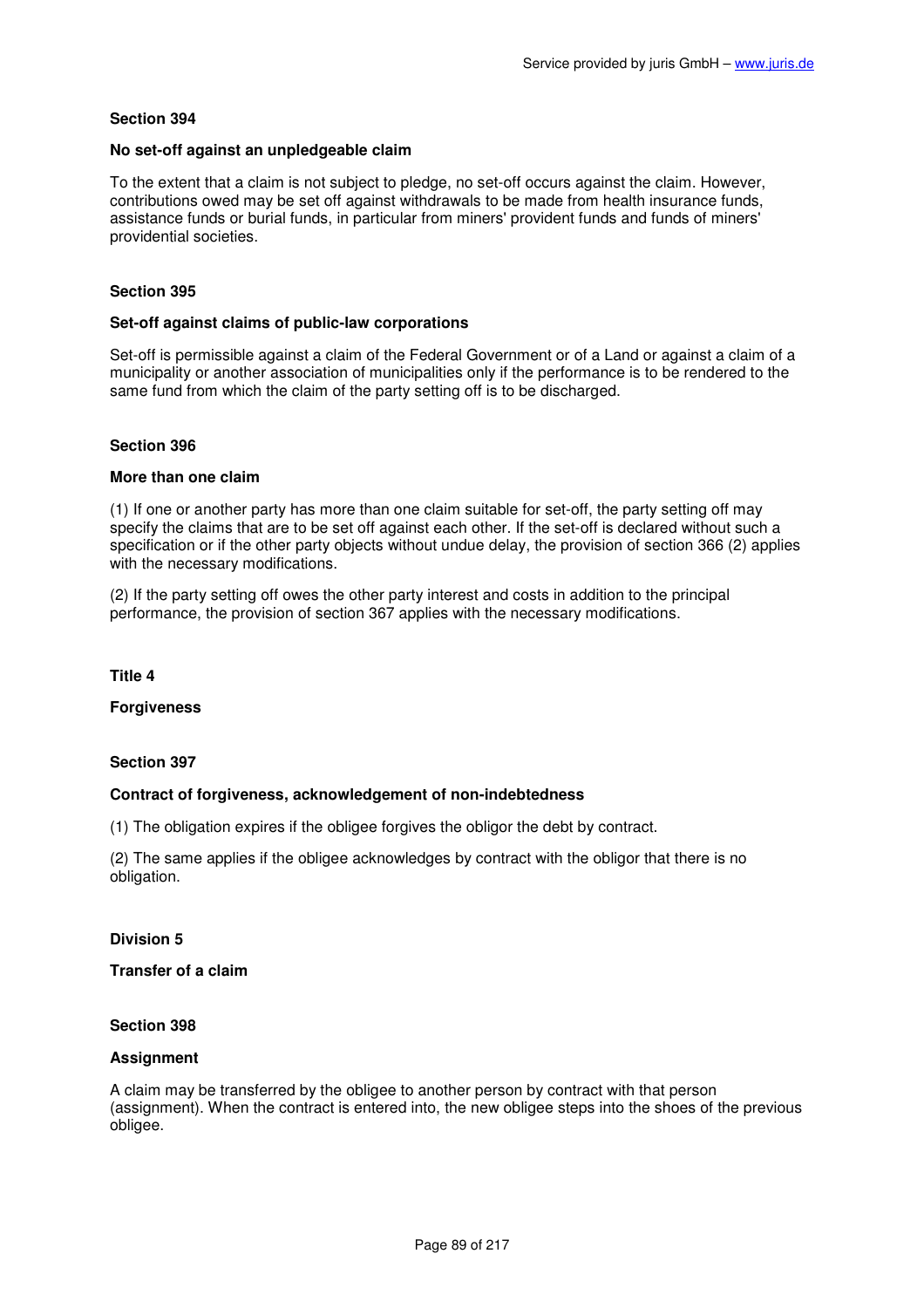### **Exclusion of assignment in case of change of contents or by agreement**

A claim may not be assigned if the performance cannot be made to a person other than the original obligee without a change of its contents or if the assignment is excluded by agreement with the obligor.

### **Section 400**

### **Exclusion in case of unpledgeable claims**

A claim may not be assigned to the extent that it is not subject to pledge.

### **Section 401**

### **Passing of accessory rights and preferential rights**

(1) With the assigned claim the mortgages, ship mortgages or security rights attaching to them as well as the rights under a suretyship created for them pass to the new obligee.

(2) A preferential right linked to the claim to provide for the case of execution of judgment or insolvency proceedings may also be asserted by the new obligee.

### **Section 402**

### **Duty of information; provision of documents**

The previous obligee is obliged to provide the new obligee with the information required to assert the claim and to provide him with documents serving as proof of the claim, to the extent that they are in his possession.

### **Section 403**

### **Duty of notarial recording**

The previous obligee must, upon demand, issue the new obligee with a publicly certified document on the assignment. The new obligee must bear and advance the costs.

### **Section 404**

### **Objections of the obligor**

The obligor may raise against the new obligee the objections that he was entitled to raise against the previous obligee at the time of assignment.

### **Section 405**

#### **Assignment with presentation of documents**

If the obligor has issued a document relating to the debt then, if the claim is assigned and the document is presented at the same time, he may not, in relation to the new obligee, invoke the fact that the entering into or acknowledgement of the obligation is only occurring for the sake of appearance or that the assignment is excluded by agreement with the original obligee, unless the new obligee was aware of or ought to have known of the circumstances on assignment.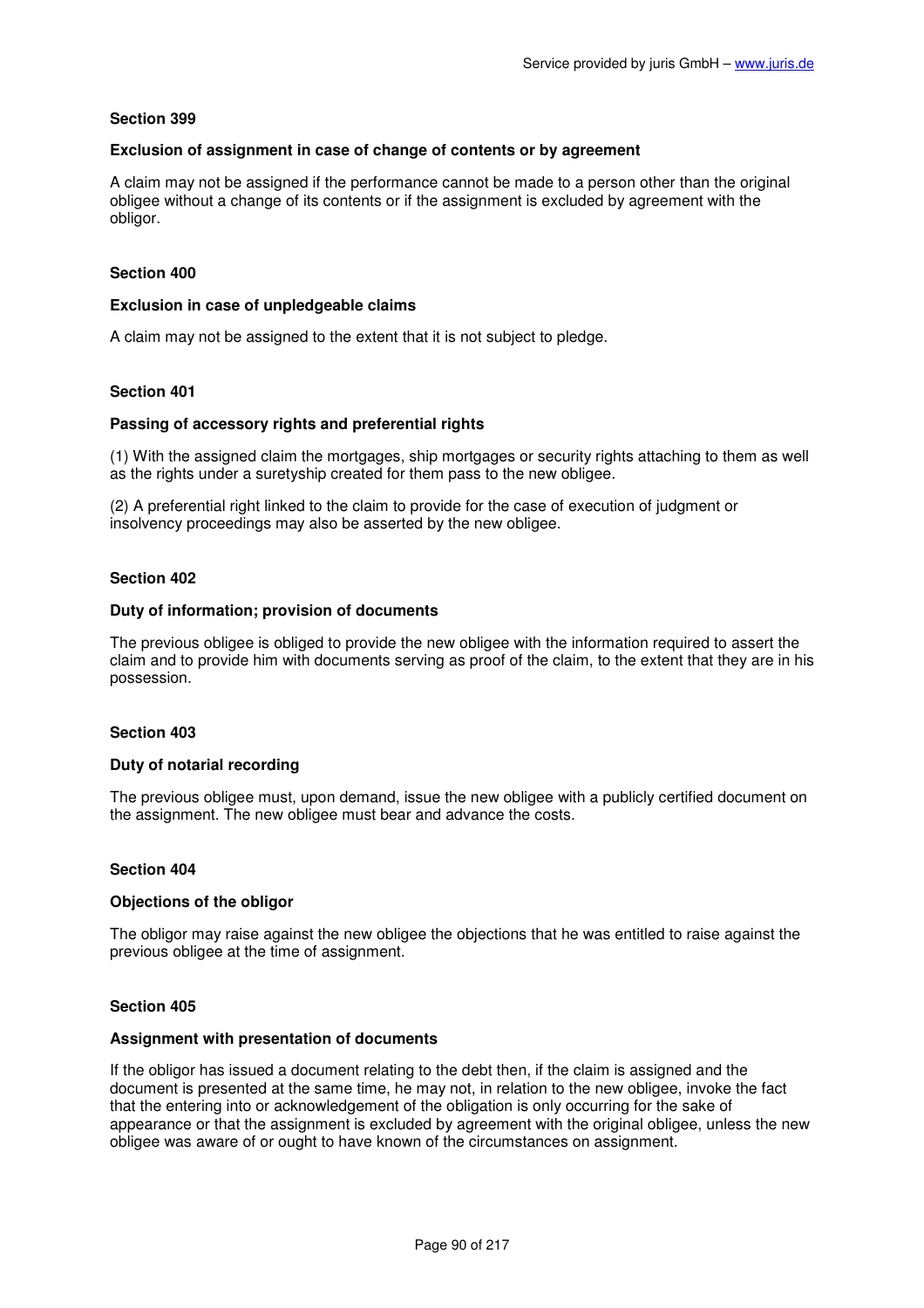### **Set-off in relation to the new obligee**

The obligor may set off a claim against the previous obligee to which he is entitled against the new obligee as well, unless, when acquiring the claim, he was aware of the assignment or the claim only became due after he obtained knowledge of this and later than the assigned claim became due.

# **Section 407**

### **Legal acts in relation to the previous obligee**

(1) The new obligee must allow performance that the obligor renders to the previous obligee after the assignment, as well as any legal transaction undertaken after assignment between the obligor and the previous obligee in respect of the claim, to be asserted against him, unless the obligor is aware of the assignment upon performance or upon undertaking the legal transaction.

(2) If, in a legal dispute that became pending at court between the obligor and the previous obligee after the assignment, a final and non-appealable judgment on the claim has been rendered, the new obligee must allow the judgment to be asserted against him, unless the obligor was aware of the assignment when legal proceedings became pending.

# **Section 408**

### **Multiple assignment**

(1) If an assigned claim is once again assigned by the previous obligee to a third party, and if the obligor renders performance to the third party, or if, between the obligor and the third party, a legal transaction is undertaken or a legal dispute becomes pending, the provisions of section 407 will be applied with the necessary modifications for the benefit of the obligor in relation to the previous acquirer.

(2) The same applies if the claim already assigned is transferred to a third party by court decision or if the previous obligee acknowledges to the third party that the claim already assigned has passed to the third party by operation of law.

### **Section 409**

### **Notice of assignment**

(1) If the obligee notifies the obligor that he has assigned the claim, he must allow the notified assignment to be asserted against him in relation to the obligor, even if it does not occur or is not effective. It is equivalent to notice if the obligee has issued a document relating to the assignment to the new obligee named in the document and the latter presents it to the obligor.

(2) The notice may only be retracted with the approval of the person who has been named as the new obligee.

# **Section 410**

# **Delivery of the assignment document**

(1) The obligor is only obliged to the new obligee to perform in return for the delivery of the document relating to the assignment issued by the previous obligee. Notice of termination or a warning by the new obligee is only ineffective if it occurs without presentation of such a document and if the obligor rejects it without undue delay for that reason.

(2) These provisions are not applicable if the previous obligee notified the obligor of the assignment in writing.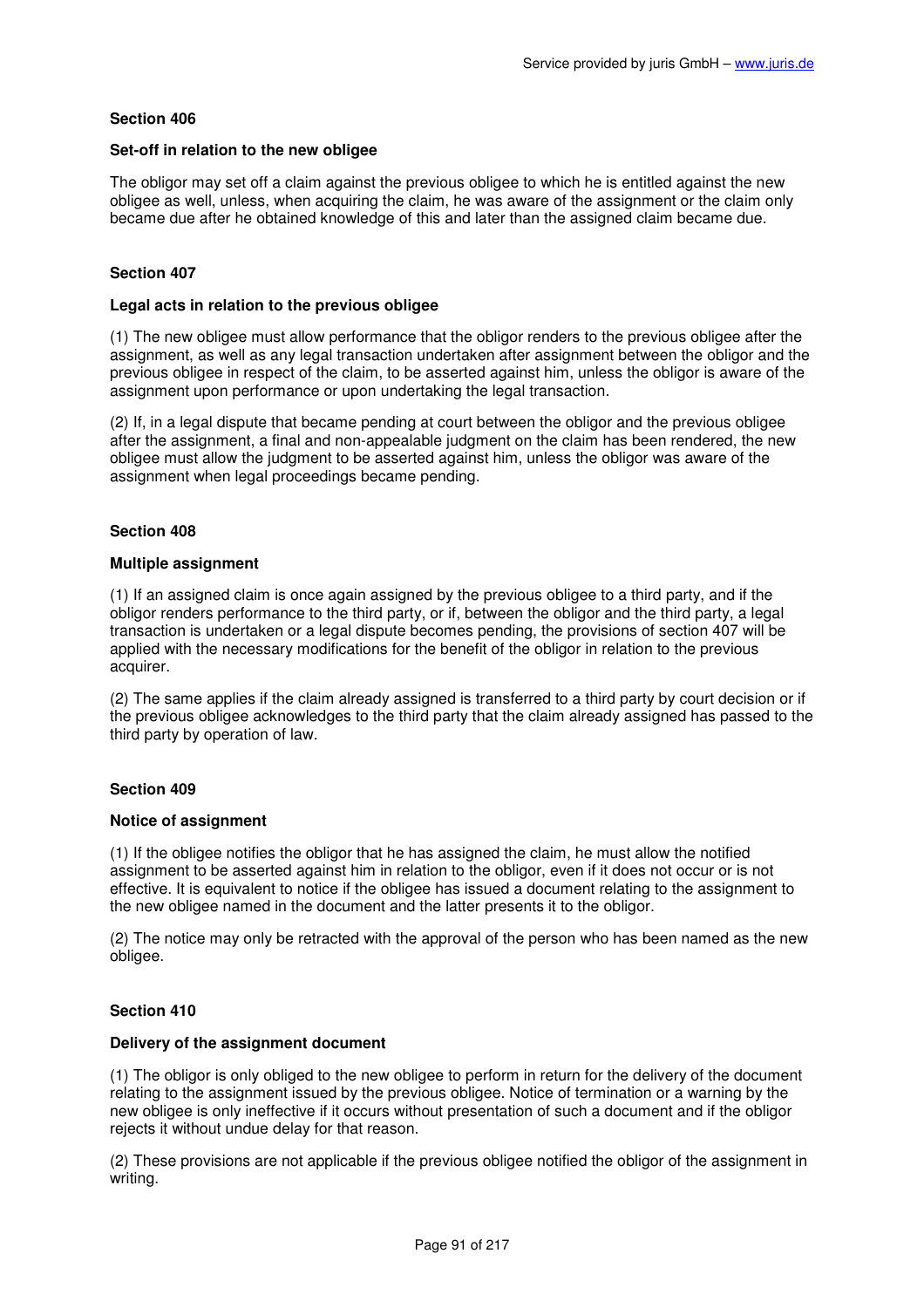### **Assignment of salary**

If a military person, an official, a clergyman or a teacher at a public institution of education assigns the transferable portion of his official income, inactive status pay or retirement pay, the disbursing fund must be notified of the assignment by delivery of a publicly or officially certified document issued by the previous obligee. Pending notice, the fund is deemed to be unaware of the assignment.

# **Section 412**

### **Statutory passing of claims**

The provisions of sections 399 to 404 and 406 to 410 apply with the necessary modifications to the transfer of a claim by operation of law.

### **Section 413**

### **Transfer of other rights**

The provisions relating to transfer of claims are applied with the necessary modifications to the transfer of other rights unless otherwise provided by law.

### **Division 6**

# **Assumption of debt**

#### **Section 414**

### **Contract between obligee and transferee**

A debt may be assumed by a third party by contract with the obligee in such a way that the third party steps into the shoes of the previous obligor.

### **Section 415**

#### **Contract between obligor and transferee**

(1) If the assumption of the debt is agreed between the third party and the obligor, its effectiveness is subject to ratification by the obligee. Ratification may only occur when the obligor or the third party has informed the obligee of the assumption of the debt. Until ratification, the parties may alter or cancel the contract.

(2) If ratification is refused, assumption of the debt is deemed not to have occurred. If the obligor or the third party requests the obligee, specifying a period of time, to make a declaration relating to the ratification, the ratification may only be declared before the end of the period of time; if it is not declared it is deemed to be refused.

(3) As long as the obligee has not granted ratification, then in case of doubt the transferee is obliged to the obligor to satisfy the obligee in good time. The same applies if the obligee refuses ratification.

### **Section 416**

### **Assumption of a mortgage debt**

(1) If the acquirer of a plot of land assumes a debt of the alienor for which there is a mortgage on the land, by contract with the latter, the obligee may only ratify the assumption of the debt if the alienor notifies him of it. If six months have passed since receipt of the notice, the ratification is deemed to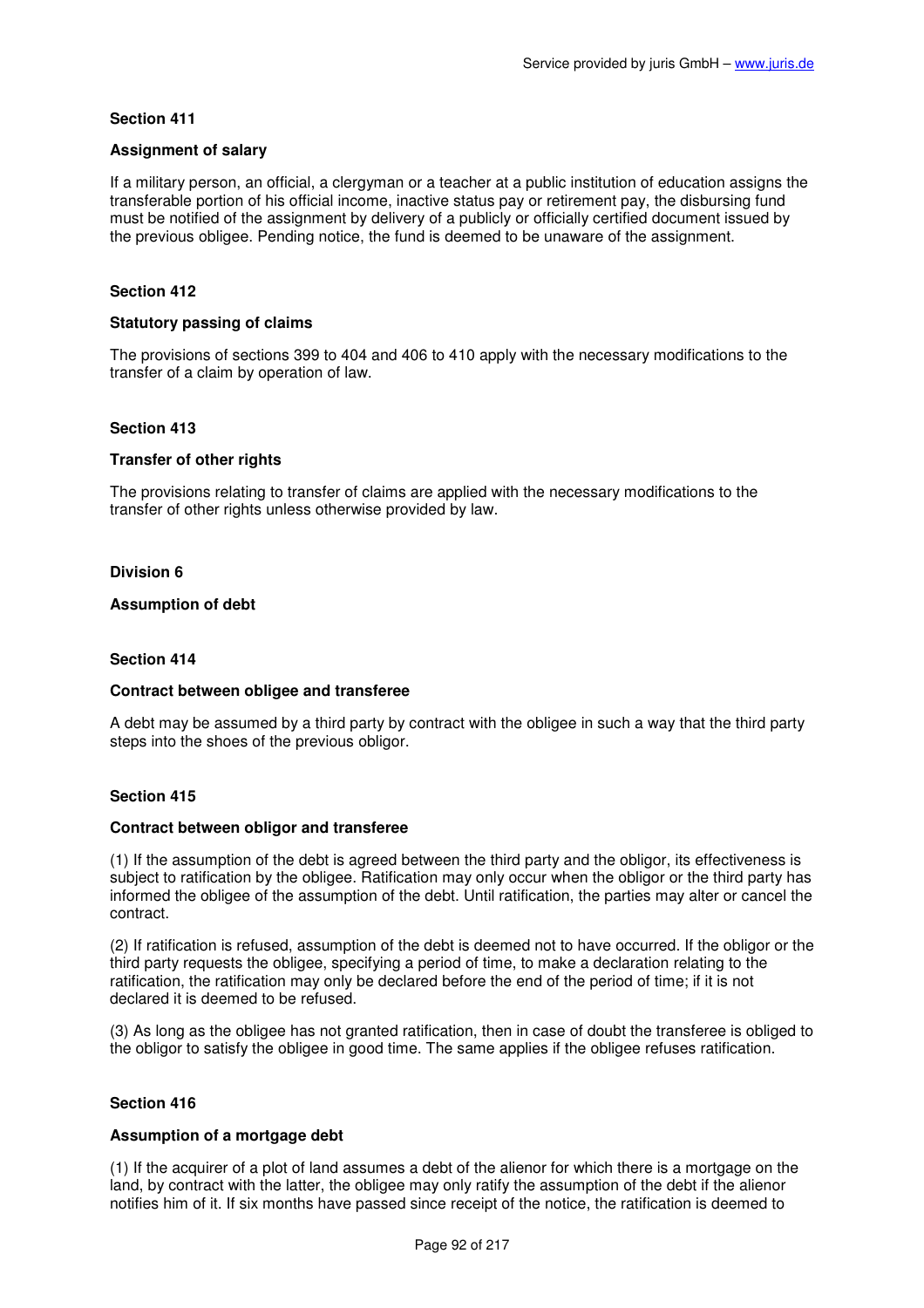have been granted unless the obligee has previously refused it to the alienor; the provision of section 415 (2) sentence 2 does not apply.

(2) Notice by the alienor may only be made when the acquirer has been entered in the Land Register as owner. It must be made in writing and must include the statement that the transferee steps into the shoes of the previous obligor unless the obligee declares his refusal within that period of six months.

(3) The alienor must, on the demand of the acquirer, notify the obligee of the assumption of debt. As soon as the grant or refusal of the ratification is definite, the alienor must inform the acquirer.

### **Section 417**

### **Objections of the transferee**

(1) The transferee may raise against the obligee the objections that arise from the legal relationship between the obligee and the previous obligor. He may not set off a claim to which the previous obligor is entitled.

(2) The transferee may not derive objections relating to the obligee from the legal relationship between the transferee and the previous obligor on which the assumption of debt is based.

#### **Section 418**

#### **Extinction of security rights and preferential rights**

(1) As a result of the assumption of debt, the suretyships and security rights created for the claim are extinguished. If there is a mortgage or a ship mortgage for the claim the same thing occurs as if the obligee waives the mortgage or the ship mortgage. These provisions do not apply if the surety or the party that owns the mortgaged object at the time of the assumption of debt gives his consent.

(2) A preferential right linked to the claim in case of insolvency proceedings may not be asserted in the insolvency proceedings relating to the assets of the transferee.

#### **Section 419**

(repealed)

# **Division 7**

#### **More than one obligor and obligee**

### **Section 420**

#### **Divisible performance**

If more than one person owes divisible performance or if more than one person may demand divisible performance, then in case of doubt each obligor is only obliged to render an equal proportion and each obligee is only entitled to an equal proportion.

#### **Section 421**

#### **Joint and several debtors**

If more than one person owes performance in such a way that each is obliged to effect the entire performance, but the obligee is only entitled to demand the performance once (joint and several debtors), the obligee may at his discretion demand full or part performance from each of the obligors. Until the entire performance has been effected all obligors remain obliged.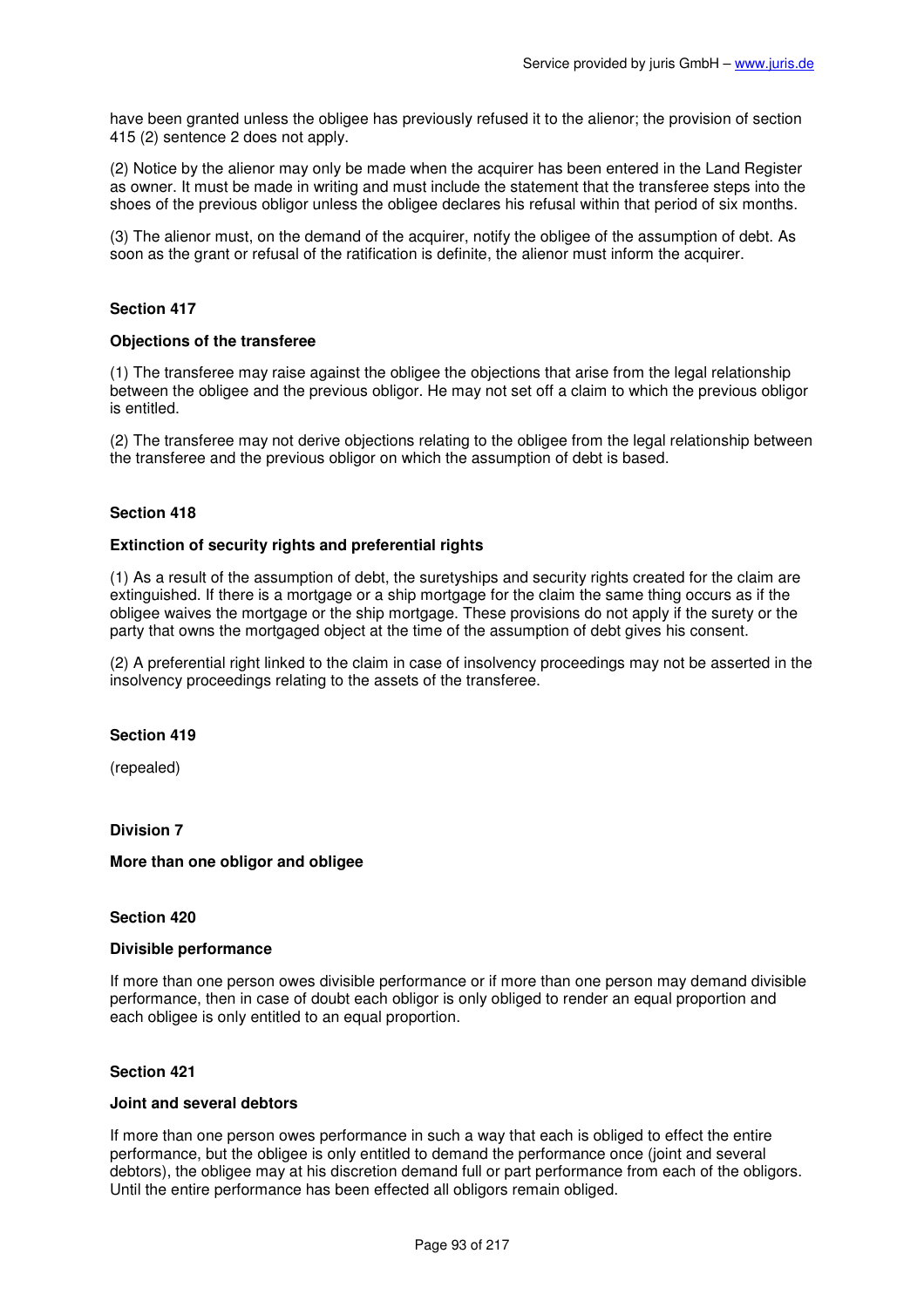# **Effect of performance**

(1) Performance by a joint and several debtor is also effective for the other obligors. The same applies to performance in lieu of performance of contract, to deposit and to set-off.

(2) A claim to which a joint and several debtor is entitled may not be set off by the other obligors.

# **Section 423**

### **Effect of forgiveness**

Forgiveness agreed between the obligee and a joint and several debtor is also effective for the other obligors if the parties to the contract intended to terminate the whole obligation.

# **Section 424**

# **Effect of default by the obligee**

The default of the obligee in relation to a joint and several debtor is also effective for the other obligors.

### **Section 425**

### **Effect of other facts**

(1) Facts other than those cited in sections 422 to 424 are only effective, unless the obligation leads to a different conclusion, for and against the joint and several debtor personally affected by them.

(2) This applies in particular, without limitation, to notice of termination, to default, to fault, to impossibility of performance in the person of a joint and several debtor, to limitation and to the new beginning, suspension and suspension of expiry of a period of limitation, to the merger of the claim with the debt and to a final and absolute judgment.

### **Section 426**

### **Duty to adjust advancements, passing of claim**

(1) The joint and several debtors are obliged in equal proportions in relation to one another unless otherwise determined. If the contribution attributable to a joint and several debtor cannot be obtained from him, the shortfall is to be borne by the other obligors obliged to adjust advancements.

(2) To the extent that a joint and several debtor satisfies the obligee and may demand adjustment of advancements from the other obligors, the claim of the obligee against the other obligors passes to him. The passing of ownership may not be asserted to the disadvantage of the creditor.

### **Section 427**

### **Joint contractual duty**

If more than one person jointly binds himself by contract to render divisible performance then, in case of doubt, they are liable as joint and several debtors.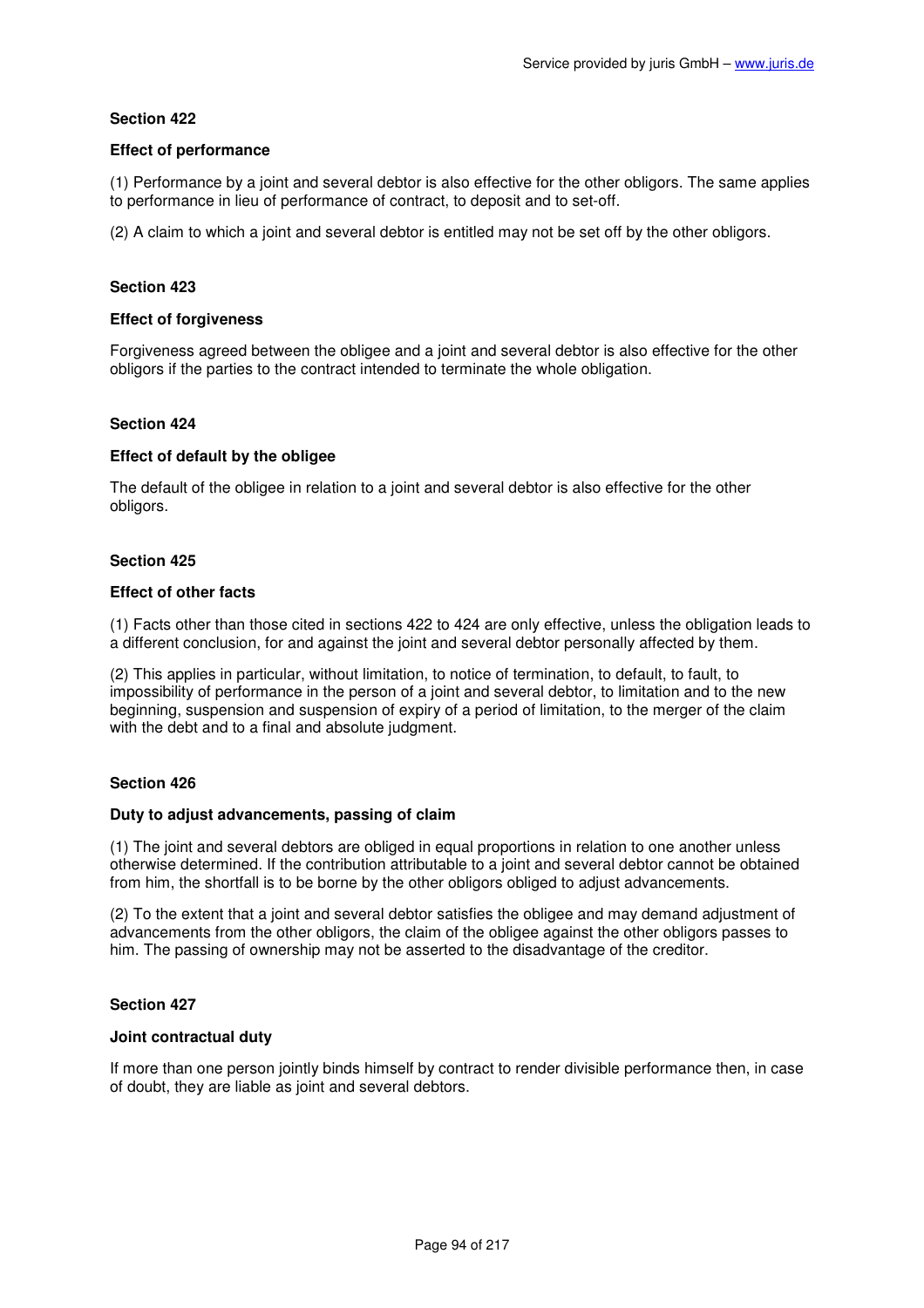### **Joint and several creditors**

If more than one person is entitled to demand performance in such a way that each may demand the entire performance but the obligor is only obliged to effect the performance once (joint and several creditors), the obligor may at his discretion effect performance to each of the obligees. This also applies if one of the obligees has already sued for performance.

# **Section 429**

### **Effect of changes**

(1) The default of a joint and several creditor is also effective against the other obligees.

(2) If claim and debt are combined in the person of a joint and several creditor, the rights of the other obligees against the obligor expire.

(3) Apart from this, the provisions of sections 422, 423 and 425 apply with the necessary modifications. In particular, without limitation, if a joint and several creditor transfers his claim to another party, the rights of the other obligees are unaffected.

# **Section 430**

### **Duty of the joint and several creditors to adjust advancements**

The joint and several creditors are entitled in equal proportions in relation to each other unless otherwise specified.

### **Section 431**

### **More than one obligor of indivisible performance**

If more than one person owes indivisible performance, they are liable as joint and several debtors.

### **Section 432**

### **More than one obligee of indivisible performance**

(1) If more than one person is to demand indivisible performance, then to the extent that they are not joint and several creditors, the obligor may only effect performance to all of them jointly and each obligee may only demand performance for all of them. Each obligee may demand that the obligor deposit the thing owed for all obligees or, if it is not suitable for deposit, that it be surrendered to a court-appointed depositary.

(2) Apart from this, a fact only relating to the person of one of the obligees has no effect for and against the other obligees.

# **Division 8**

**Particular types of obligations** 

**Title 1** 

**Purchase, exchange \*)** 

-----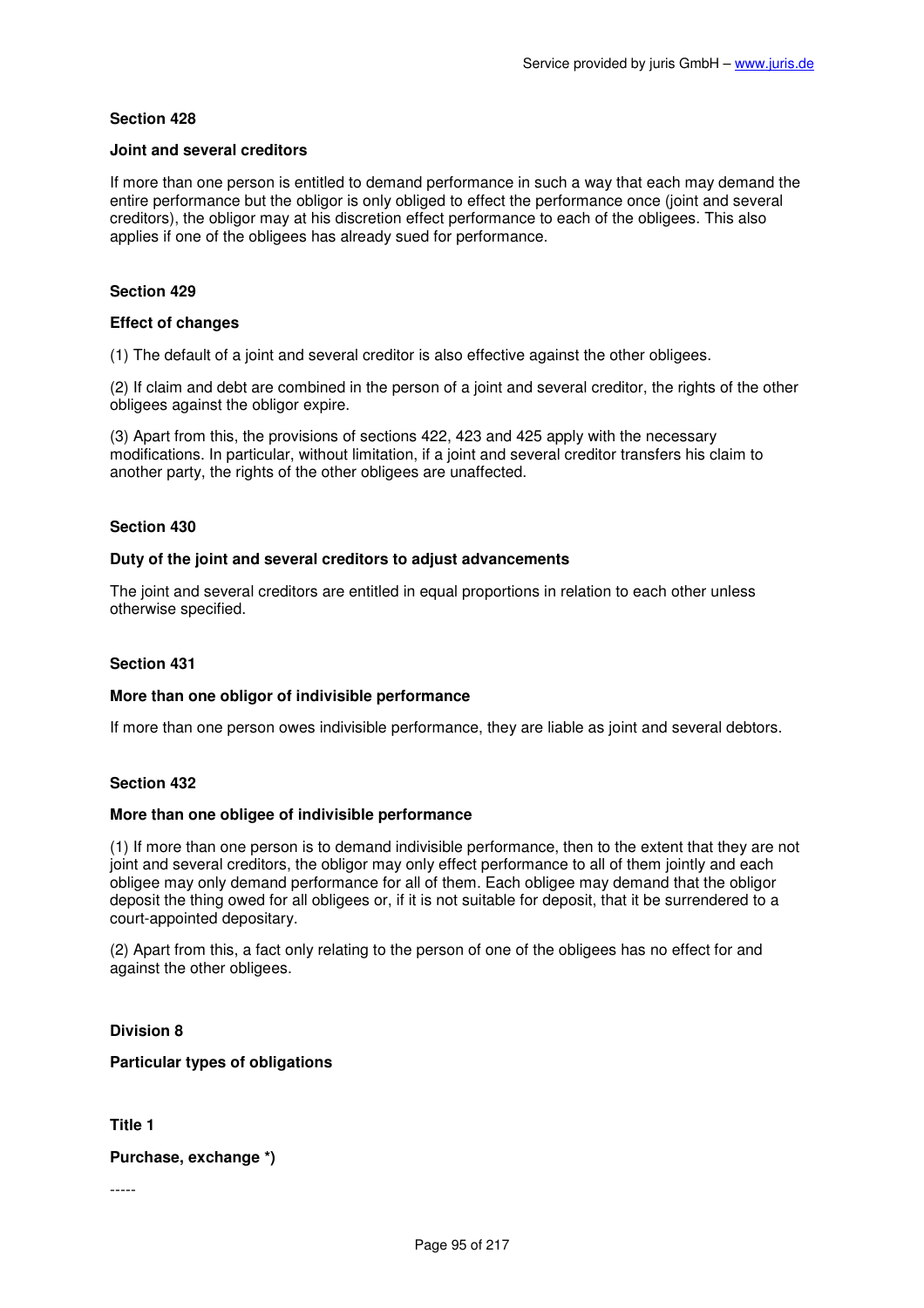# \*) Official note:

This title serves to implement Directive 1999/44/EC of the European Parliament and of the Council of 25 May 1999 on certain aspects of the sale of consumer goods and associated guarantees (OJ 171, p. 12).

# **Subtitle 1**

#### **General provisions**

### **Section 433**

#### **Typical contractual duties in a purchase agreement**

(1) By a purchase agreement, the seller of a thing is obliged to deliver the thing to the buyer and to procure ownership of the thing for the buyer. The seller must procure the thing for the buyer free from material and legal defects.

(2) The buyer is obliged to pay the seller the agreed purchase price and to accept delivery of the thing purchased.

#### **Section 434**

#### **Material defects**

(1) The thing is free from material defects if, upon the passing of the risk, the thing has the agreed quality. To the extent that the quality has not been agreed, the thing is free of material defects

- 1. if it is suitable for the use intended under the contract,
- 2. if it is suitable for the customary use and its quality is usual in things of the same kind and the buyer may expect this quality in view of the type of the thing.

Quality under sentence 2 no. 2 above includes characteristics which the buyer can expect from the public statements on specific characteristics of the thing that are made by the seller, the producer (section 4 (1) and (2) of the Product Liability Act [Produkthaftungsgesetz]) or his assistant, including without limitation in advertising or in identification, unless the seller was not aware of the statement and also had no duty to be aware of it, or at the time when the contract was entered into it had been corrected in a manner of equal value, or it did not influence the decision to purchase the thing.

(2) It is also a material defect if the agreed assembly by the seller or persons whom he used to perform his obligation has been carried out improperly. In addition, there is a material defect in a thing intended for assembly if the assembly instructions are defective, unless the thing has been assembled without any error.

(3) Supply by the seller of a different thing or of a lesser amount of the thing is equivalent to a material defect.

### **Section 435**

#### **Legal defects**

The thing is free of legal defects if third parties, in relation to the thing, can assert either no rights, or only the rights taken over in the purchase agreement, against the buyer. It is equivalent to a legal defect if a right that does not exist is registered in the Land Register.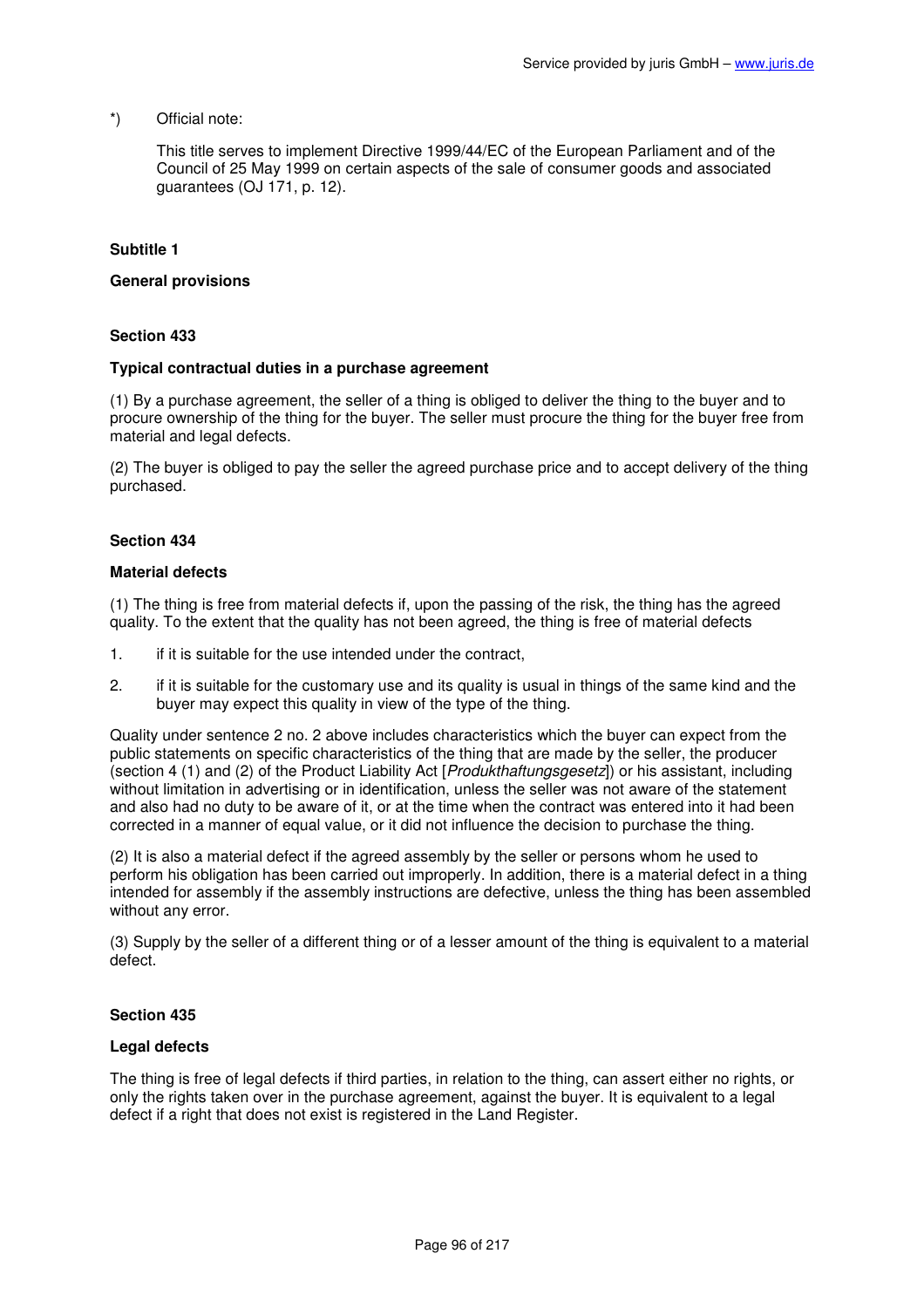### **Public charges on plots of land**

(1) Unless otherwise agreed, the seller of a plot of land is obliged to bear public services development charges and other municipal development charges for measures the construction of which began before the contract was entered into, irrespective of the point of time when they became payable.

(2) The seller of a plot of land is not liable for the land being free from other public levies and other public charges that are not suitable to be entered in the Land Register.

### **Section 437**

### **Rights of buyer in the case of defects**

If the thing is defective, the buyer may, provided the requirements of the following provisions are met and unless otherwise specified,

- 1. under section 439, demand cure,
- 2. withdraw from the agreement under sections 440, 323 and 326 (5) or reduce the purchase price under section 441, and
- 3. under sections 440, 280, 281, 283 and 311a, demand damages, or under section 284, demand reimbursement of futile expenditure.

# **Section 438**

### **Limitation of claims for defects**

- (1) The claims cited in section 437 nos. 1 and 3 become statute-barred
- 1. in thirty years, if the defect consists
	- a) a real right of a third party on the basis of which return of the purchased thing may be demanded, or
	- b) some other right registered in the Land Register,
- 2. in five years
	- a) in relation to a building, and
	- b) in relation to a thing that has been used for a building in accordance with the normal way it is used and has resulted in the defectiveness of the building, and
- 3. otherwise in two years.

(2) In the case of a plot of land the limitation period commences upon the delivery of possession, in other cases upon delivery of the thing.

(3) Notwithstanding subsection (1) nos. 2 and 3 and subsection (2), claims become statute-barred in the standard limitation period if the seller fraudulently concealed the defect. In the case of subsection (1) no. 2, however, claims are not statute-barred before the end of the period there specified.

(4) The right of withdrawal referred to in section 437 is subject to section 218. Notwithstanding the fact that a withdrawal is ineffective under section 218 (1), the buyer may refuse to pay the purchase price to the extent he would be so entitled on the basis of withdrawal. If he makes use of this right, the seller may withdraw from the agreement.

(5) Section 218 and subsection (4) sentence 2 above apply with the necessary modifications to the right to reduce the price set out in section 437.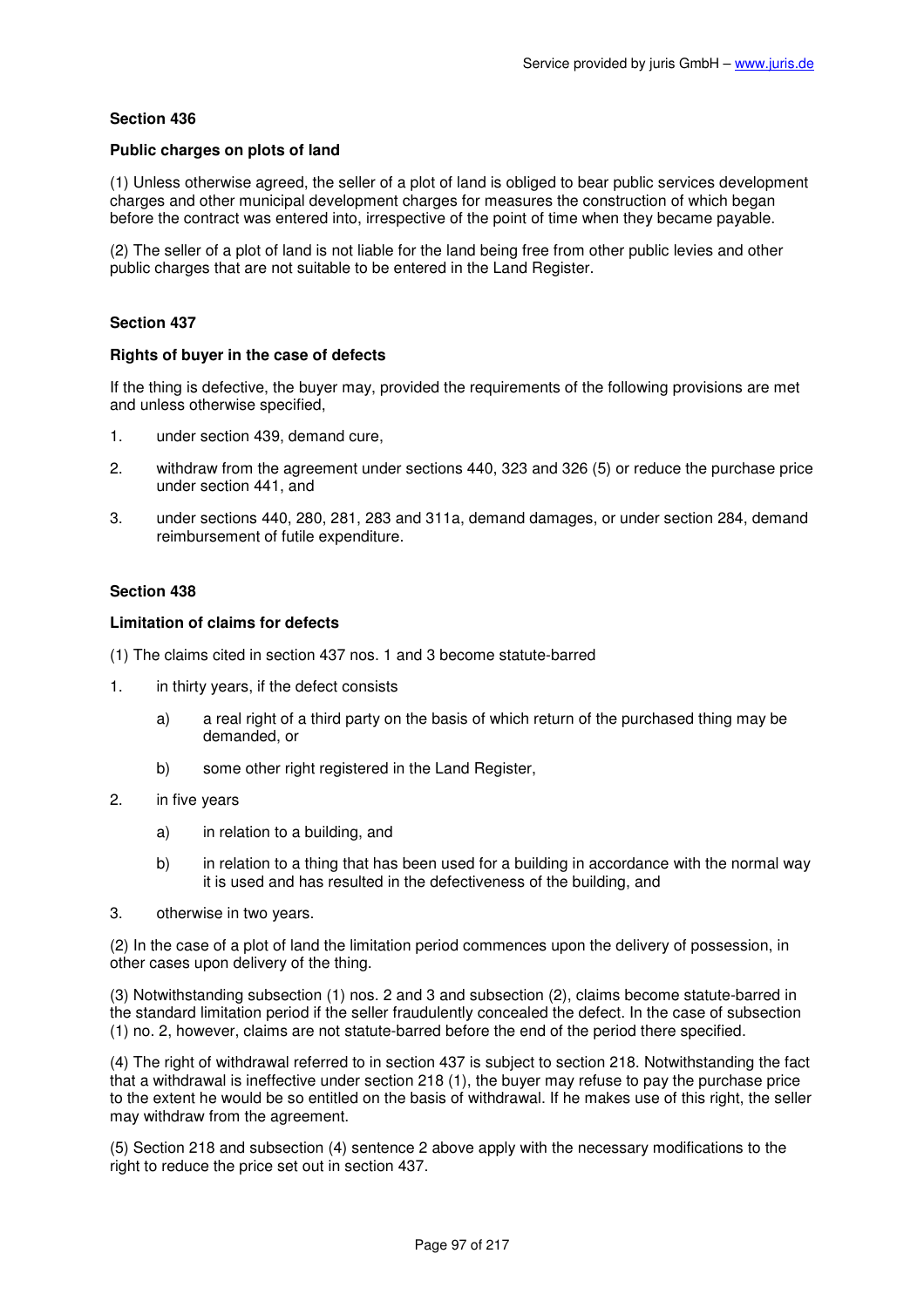### **Cure**

(1) As cure the buyer may, at his choice, demand that the defect is remedied or a thing free of defects is supplied.

(2) The seller must bear all expenses required for the purpose of cure, in particular transport, workmen's travel, work and materials costs.

(3) Without prejudice to section 275 (2) and (3), the seller may refuse to provide the kind of cure chosen by the buyer, if this cure is possible only at disproportionate expense. In this connection, account must be taken in particular, without limitation, of the value of the thing when free of defects, the importance of the defect and the question as to whether recourse could be had to the alternative kind of cure without substantial detriment to the buyer. The claim of the buyer is restricted in this case to the alternative kind of cure; the right of the seller to refuse the alternative kind of cure too, subject to the requirements of sentence 1 above, is unaffected.

(4) If the seller supplies a thing free of defects for the purpose of cure, he may demand the return of the defective thing in accordance with sections 346 to 348.

# **Section 440**

#### **Special provisions on withdrawal and damages**

Except in the cases set out in section 281 (2) and section 323 (2), it is also not necessary to specify a period of time if the seller has refused to carry out both kinds of cure under section 439 (3) or if the kind of cure that the buyer is entitled to receive has failed or cannot reasonably be expected of him. A repair is deemed to have failed after the second unsuccessful attempt, unless in particular the nature of the thing or of the defect or the other circumstances leads to a different conclusion.

### **Section 441**

### **Reduction of price**

(1) Instead of withdrawing from the agreement, the buyer may, by declaration to the seller, reduce the purchase price. The ground for exclusion under section 323 (5) sentence 2 does not apply.

(2) If more than one person comprises either the buyer or the seller, price reduction may be declared only by all or to all of them.

(3) In the case of a price reduction, the purchase price is to be reduced in the proportion in which the value of the thing free of defects would, at the time when the contract was entered into, have had to the actual value. To the extent necessary, the price reduction is to be established by appraisal.

(4) If the buyer has paid more than the reduced purchase price, the excess amount is to be reimbursed by the seller. Section 346 (1) and section 347 (1) apply with the necessary modifications.

### **Section 442**

### **Knowledge of the buyer**

(1) The rights of the buyer due to a defect are excluded if he has knowledge of the defect at the time when the contract is entered into. If the buyer has no knowledge of a defect due to gross negligence, the buyer may assert rights in relation to this defect only if the seller fraudulently concealed the defect or gave a guarantee of the quality of the thing.

(2) A right registered in the Land Register must be removed by the seller even if the buyer is aware of it.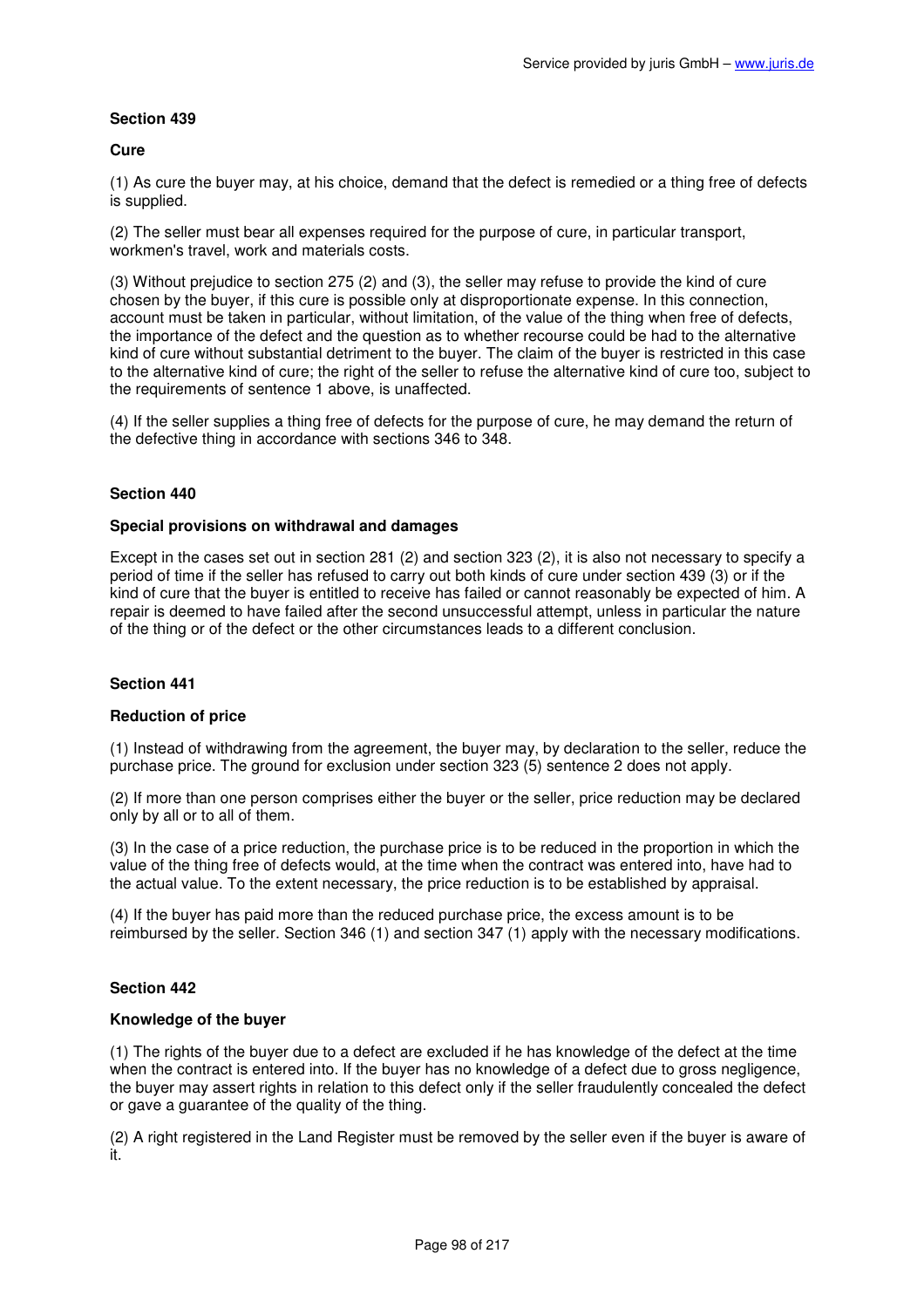### **Guarantee of quality and durability**

(1) If the seller or a third party gives a guarantee for the quality of the thing or that the thing will have a specified quality for a specified period (quarantee of durability), then, if there is a claim under the guarantee, the buyer, notwithstanding his statutory claims, has the rights given by the guarantee upon the terms set out in the declaration of guarantee and in the relevant advertising in relation to the person who granted the guarantee.

(2) To the extent that a guarantee of durability has been given, there is a presumption that a material defect which appears during the guarantee period triggers the rights under the guarantee.

# **Section 444**

### **Exclusion of liability**

The seller may not invoke an agreement that excludes or restricts the rights of the buyer with regard to a defect insofar as the seller fraudulently concealed the defect or gave a guarantee of the quality of the thing.

### **Section 445**

### **Limitation of liability in the case of public auctions**

If a thing is sold in exercise of a security right at a public auction in which it is described as a pledge, the buyer only has rights in respect of a defect if the seller fraudulently concealed the defect or gave a guarantee of the quality of the thing.

### **Section 446**

### **Passing of risk and of charges**

The risk of accidental destruction and accidental deterioration passes to the buyer upon delivery of the thing sold. From the time of delivery the emoluments of the thing accrue to the buyer and he bears the charges on it. If the buyer is in default of acceptance of delivery, this is equivalent to delivery.

### **Section 447**

### **Passing of risk in the case of sales shipment**

(1) If the seller, at the request of the buyer, ships the thing sold to another place than the place of performance, the risk passes to the buyer as soon as the seller has handed the thing over to the forwarder, carrier or other person or body specified to carry out the shipment.

(2) If the buyer has given a particular instruction on the method of shipping the thing and the seller, without a strong reason, does not adhere to this instruction, the seller is liable to the buyer for the damage arising from this.

### **Section 448**

#### **Costs of delivery and comparable costs**

(1) The seller bears the costs of delivery of the thing, the buyer the costs of acceptance and of shipping the thing to a place other than the place of performance.

(2) The buyer of a plot of land bears the costs of the notarial recording of the purchase agreement and of the declaration of conveyance, the registration in the Land Register and the declarations necessary for registration.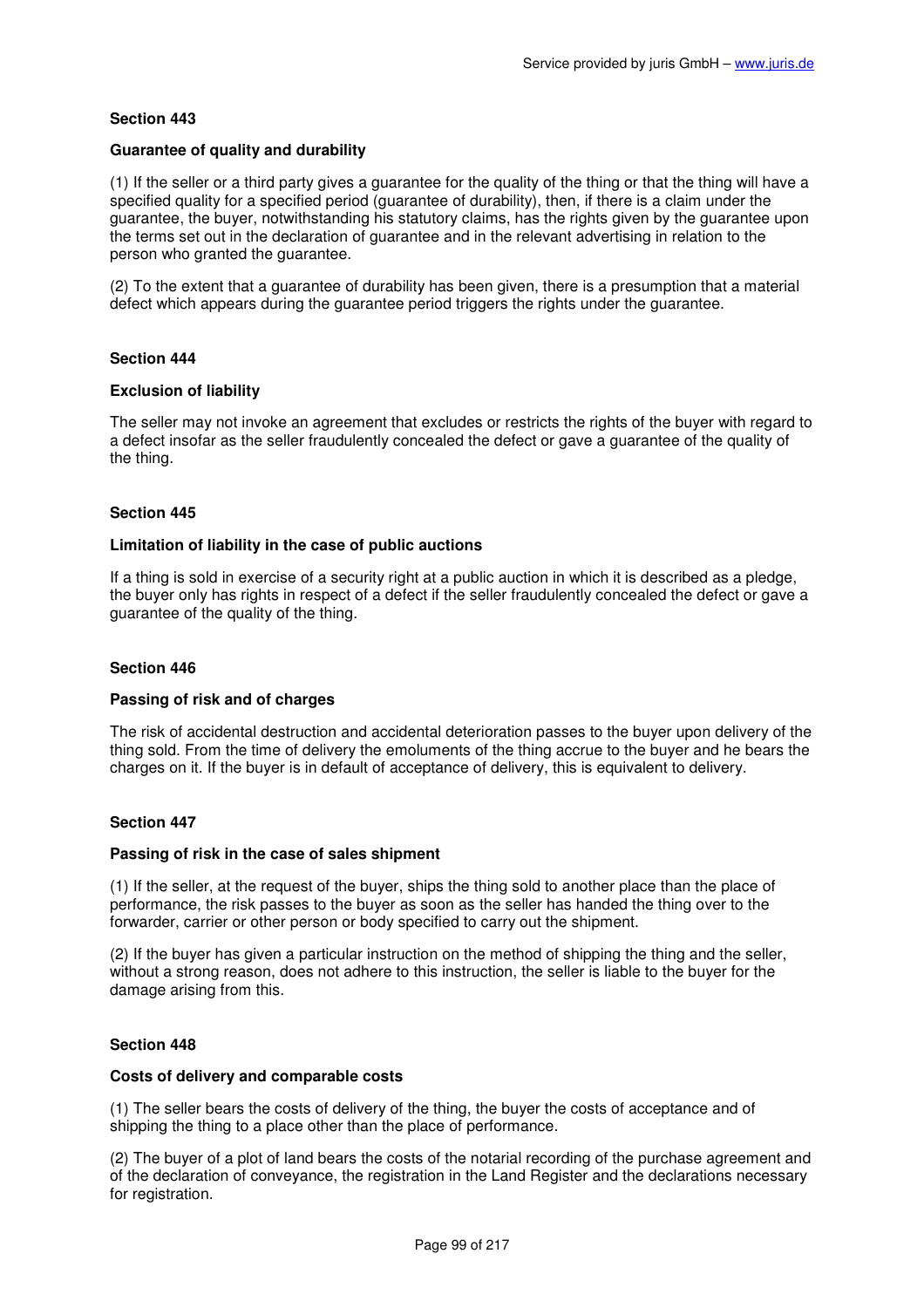### **Retention of title**

(1) If the seller of a movable thing has retained title until payment of the purchase price, then in case of doubt it is to be assumed that ownership is transferred subject to the condition precedent that the purchase price is paid in full (retention of title).

(2) Retention of title entitles the seller to demand the return of the thing only if he has withdrawn from the agreement.

(3) An agreement on retention of title is void to the extent that the passing of ownership is made subject to the satisfaction by the buyer of third-party claims, including, without limitation, those of an enterprise associated with the seller.

### **Section 450**

### **Excluded buyers in the case of certain sales**

(1) When an object is sold by way of execution of judgment, the person instructed to carry out or manage the sale and the assistants used by him, including the recording clerk, may not purchase the object to be sold either for themselves in person or through another person or as the agents of another person.

(2) Subsection (1) above also applies to a sale other than by execution of judgment, if the order to sell the object has been given under a statutory provision authorising the principal to have the object sold for the account of another person, including, without limitation, sale of a pledge, sale authorised by sections 383 and 385, and sale from an insolvency estate.

# **Section 451**

### **Purchase by excluded buyer**

(1) The effectiveness of a purchase made in violation of section 450 and of the transfer of the object purchased is subject to the approval of the person taking part in the sale as obligor, owner or obligee. If the buyer requests a person taking part to make a declaration of ratification, section 177 (2) applies with the necessary modifications.

(2) If, as a result of refusal of ratification, a new sale is undertaken, the earlier buyer is liable for the costs of the new sale and for an amount by which the proceeds of sale are reduced.

### **Section 452**

### **Purchase of a ship**

The provisions in this subtitle on the sale of plots of land apply with the necessary modifications to the sale of registered ships and ships under construction.

### **Section 453**

### **Purchase of rights**

(1) The provisions on the purchase of things apply with the necessary modifications to the purchase of rights and other objects.

(2) The seller bears the costs of creation and transfer of the right.

(3) If a right comprising the right to possession of a thing is sold, the seller is obliged to deliver the thing to the buyer free of material and legal defects.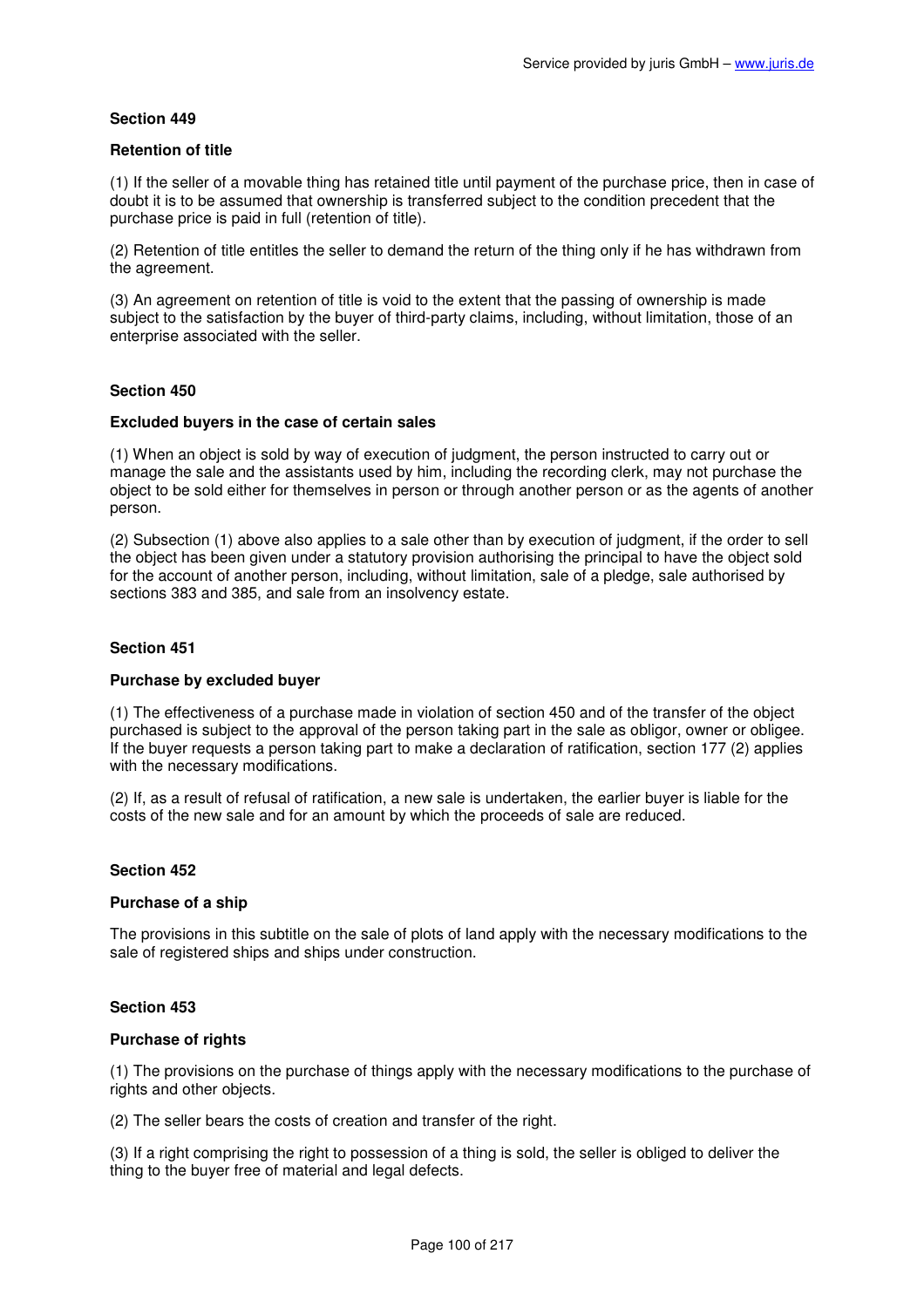# **Subtitle 2**

# **Special types of purchase**

# **Chapter 1**

### **Purchase on approval**

### **Section 454**

# **Coming into existence of the purchase agreement**

(1) In a purchase on approval or on examination, approval of the object purchased is at the discretion of the buyer. In case of doubt, the purchase agreement is entered into subject to the condition precedent of approval.

(2) The seller is obliged to permit the buyer to examine the object.

# **Section 455**

# **Approval period**

An object purchased on approval or on examination may be approved only within the agreed period or, if no period has been agreed, only before the end of a reasonable period specified by the seller for the buyer. If the thing was delivered to the buyer for the purpose of approval or examination, his silence is deemed to be approval.

# **Chapter 2**

# **Repurchase**

### **Section 456**

# **Coming into existence of the repurchase agreement**

(1) If the seller has, in the purchase agreement, reserved the right of repurchase, the repurchase agreement comes into existence when the seller declares to the buyer that he is exercising the right of repurchase. The declaration is not subject to the formal requirements laid down for the purchase agreement.

(2) In case of doubt, the price at which the object was sold also applies to the repurchase.

# **Section 457**

### **Liability of the reseller**

(1) The reseller is obliged to return to the repurchaser the purchased object with its accessories.

(2) If the reseller, before exercising the right of repurchase, was at fault for the deterioration or destruction of the purchased object or an impossibility of returning it that resulted in another way, or if he materially altered the purchased object, he is liable for the damage resulting from this. If the object deteriorated without the fault of the reseller or if it is only trivially altered, the reseller may not require the purchase price to be reduced.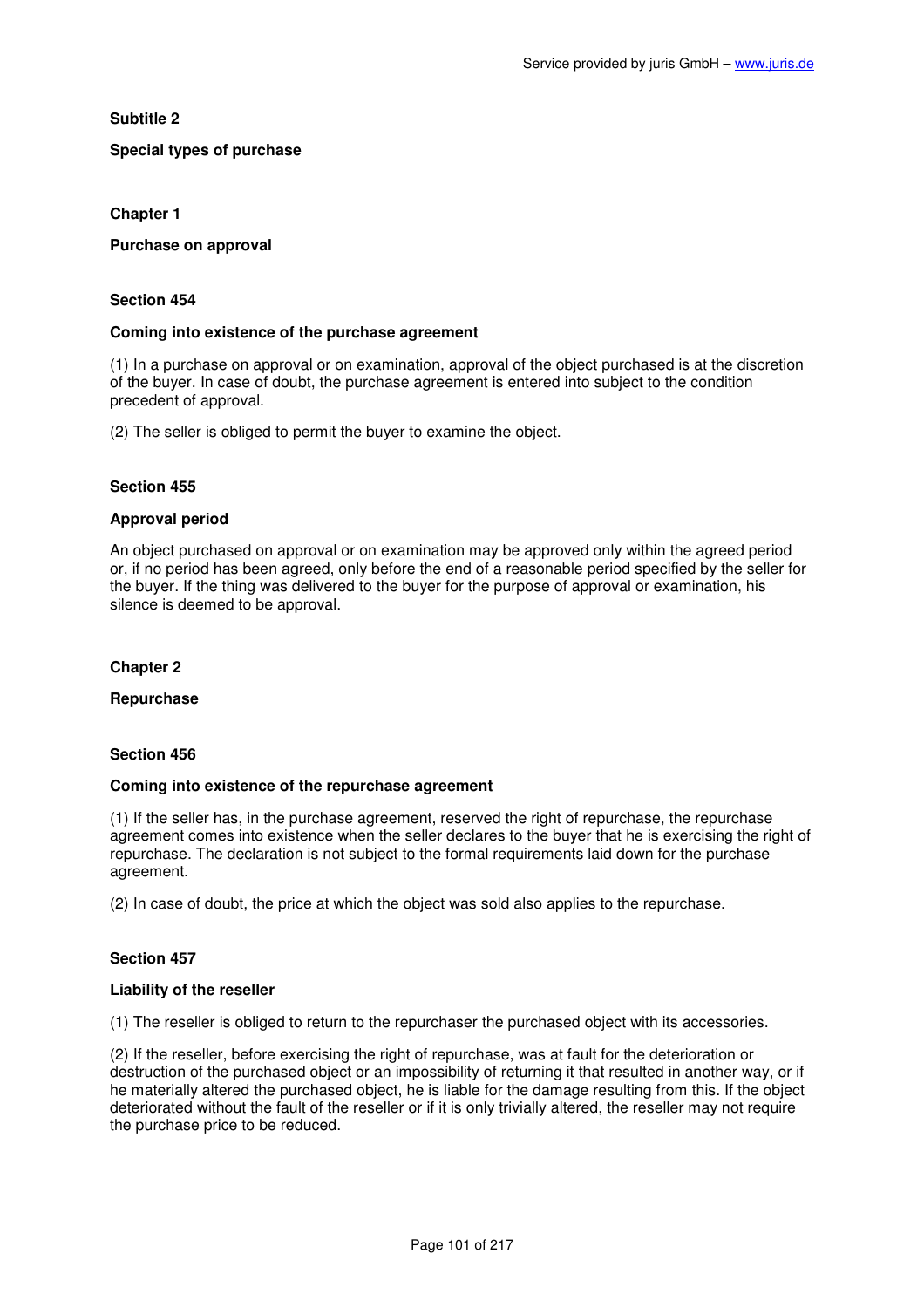### **Removal of third-party rights**

If the original purchaser disposed of the purchased object before exercising the right of repurchase, he is obliged to remove the third-party rights created by this. A disposition that is made by execution of judgment or attachment or by the administrator in insolvency proceedings is equivalent to a disposition by the reseller.

# **Section 459**

#### **Reimbursement of outlays**

The reseller may demand reimbursement for outlays that he made on the purchased object before the resale to the extent that the value of the object is enhanced by the expenses. He may remove an installation which he has attached to the returnable thing.

### **Section 460**

### **Repurchase at estimated value**

If the estimated value of the object purchased at the time of repurchase is agreed as the repurchase price, the reseller is not responsible for the deterioration or destruction of the purchased object or an impossibility of returning it that resulted in another way, and the repurchaser is not obliged to reimburse the outlays made.

### **Section 461**

#### **More than one person entitled to repurchase**

If more than one person is jointly entitled to the right to repurchase, the right may only be exercised in its entirety. If it has expired for one of the persons entitled or if one of them does not exercise his right, then the others are entitled to exercise the right of repurchase in its entirety.

### **Section 462**

### **Cut-off period**

The right of repurchase may be exercised, in the case of plots of land, only before the end of thirty years from the date of the agreement of the reservation, and in the case of other objects, only before the end of three years from that date. If a period of time is specified for exercise of the right, this period replaces the statutory period.

**Chapter 3** 

**Preemption** 

### **Section 463**

### **Requirements for exercise**

A person entitled to the right of preemption in respect of an object may exercise the right as soon as the person obliged by it has entered into a purchase agreement relating to the object with a third party.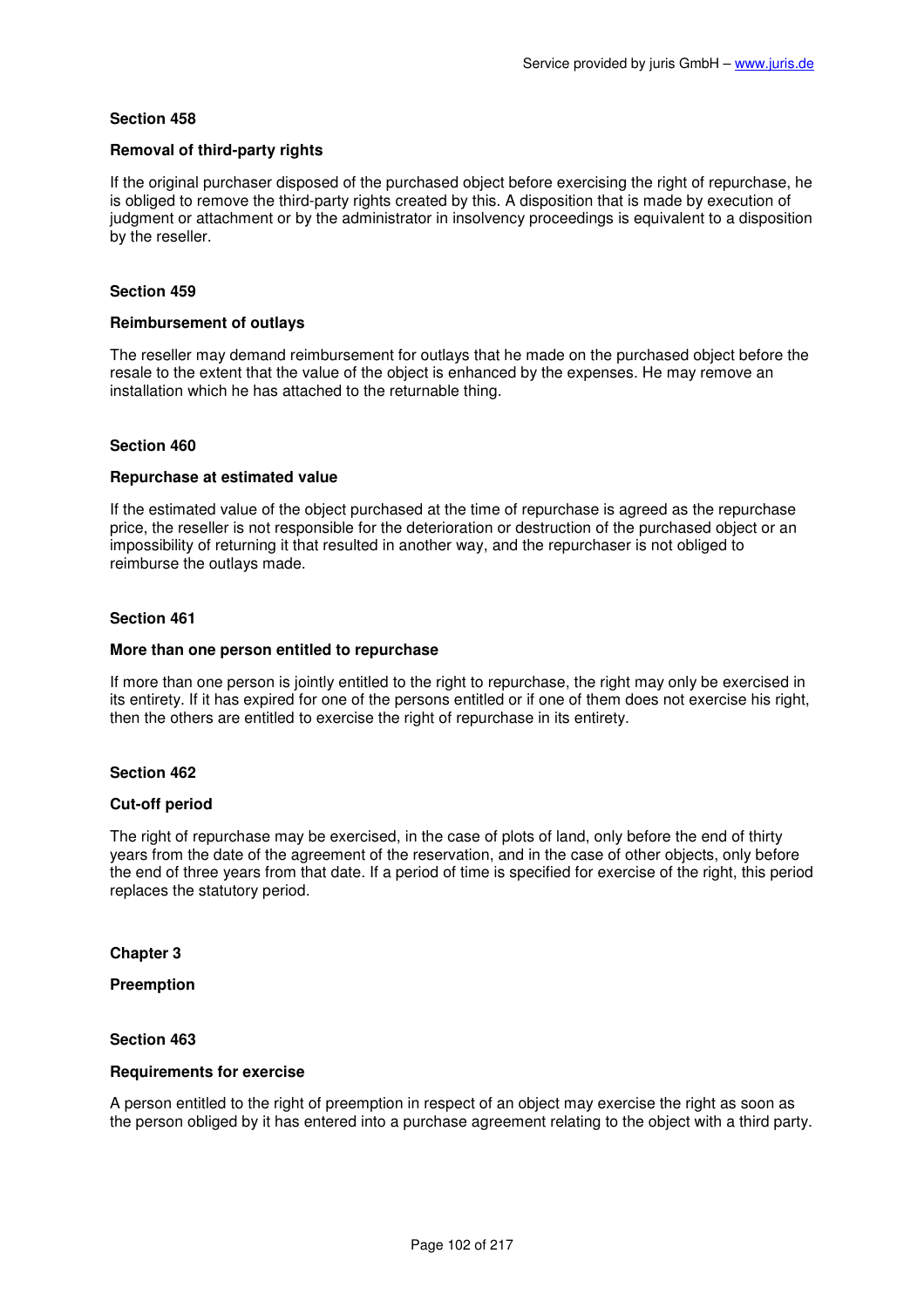### **Exercise of the right of preemption**

(1) Exercise of the right of preemption occurs by declaration to the person obliged. The declaration is not subject to the formal requirements laid down for the purchase agreement.

(2) When the right of preemption is exercised, the purchase takes effect between the person entitled and the person obliged, subject to the terms that the person obliged agreed with the third party.

### **Section 465**

#### **Ineffective agreements**

An agreement made by the person obliged with the third party which provides that the purchase is subject to the non-exercise of the right of preemption or which reserves for the person obliged the right to withdraw from the agreement in the event that the right of preemption is exercised is ineffective in relation to the person entitled to preemption.

### **Section 466**

### **Collateral performance**

If the third party has agreed in the contract to render an act of collateral performance which the person entitled to preemption is unable to perform, the person entitled to preemption must pay the value of the collateral performance instead of rendering it. If the collateral performance cannot be assessed in money, the exercise of the right of preemption is excluded; the agreement to render collateral performance is, however, not performed if the contract with the third party would have been entered into even without it.

### **Section 467**

### **Total price**

If the third party purchased the object which is subject to the right of preemption together with other objects at a total price, then the person entitled to preemption must pay a proportionate part of the total price. The person obliged may demand that the preemption is extended to all things that cannot be separated without disadvantage to him.

### **Section 468**

### **Deferral of the purchase price**

(1) If the third party is granted deferral of payment of the purchase price in the contract, the person entitled to preemption may claim the deferral only if he gives security for the amount deferred.

(2) If a plot of land is the subject matter of the preemption, there is no need to provide security to the extent that there has been an agreement to create a mortgage on the plot of land for the deferred purchase price, or a debt for which a mortgage on the land exists has been assumed and credited towards the purchase price. This applies with the necessary modifications if a registered ship or ship under construction is the object of the right of preemption.

### **Section 469**

### **Duty to notify, exercise period**

(1) The person obliged must inform the person entitled to preemption without undue delay of the contents of the contract entered into with the third party. Notice by the third party replaces notice by the person obliged.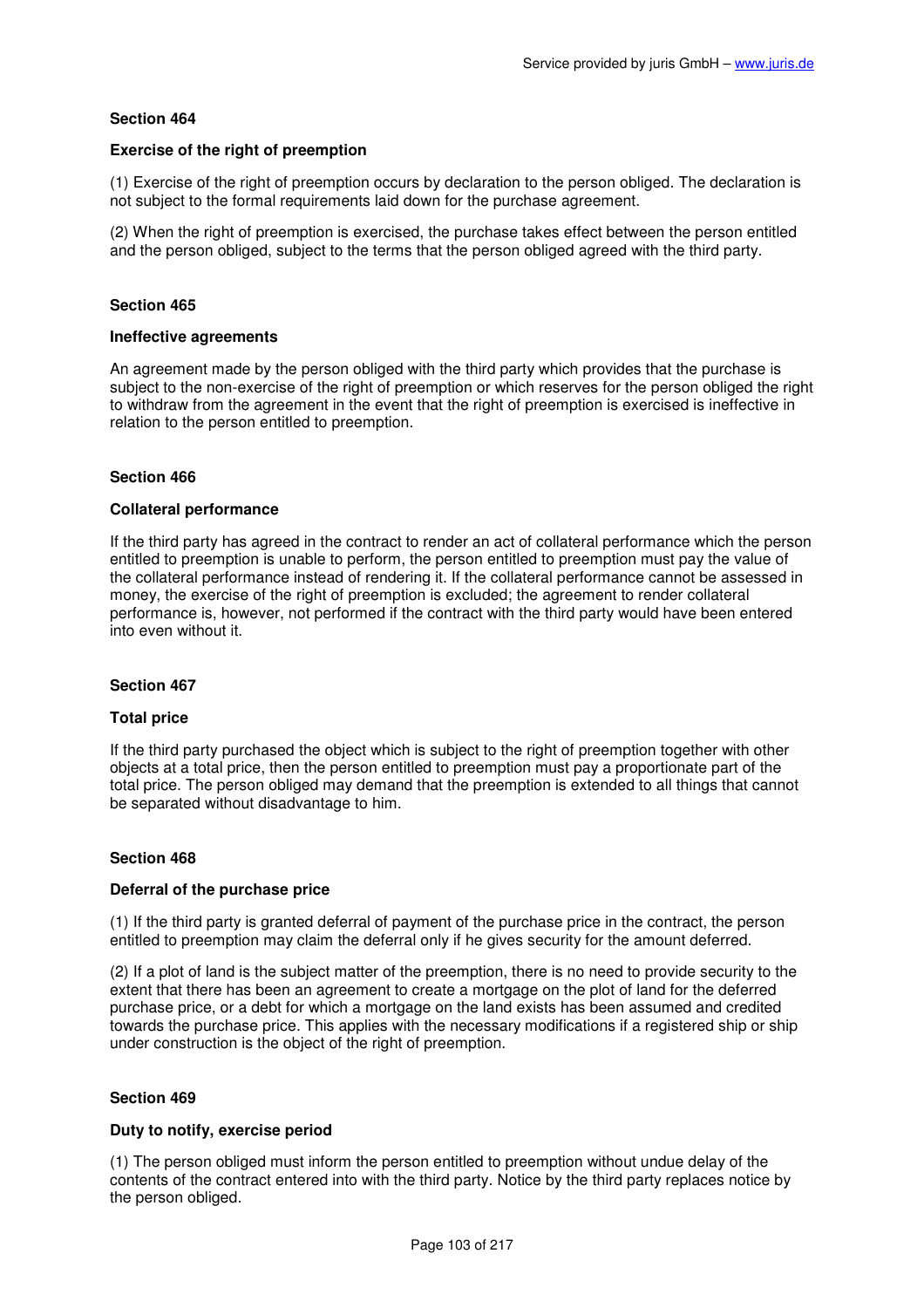(2) The right of preemption for plots of land may be exercised only before the end of a period of two months after notice is received, and the right of preemption for other objects only before the end of a period of one week after notice is received. If a period of time is specified for exercise of the right, this period replaces the statutory period.

### **Section 470**

### **Sale to heir on intestacy**

The right of preemption, in case of doubt, does not apply to a sale that is made to an heir on intestacy with a view to a future right of succession.

### **Section 471**

### **Sale in case of execution of judgment or insolvency**

The right of preemption is excluded if the sale occurs by way of execution of judgment or from an insolvency estate.

### **Section 472**

#### **More than one person with a right of preemption**

If the right of preemption is held by more than one person jointly, it may be exercised only in its entirety. If it has expired with regard to one of the entitled persons or if one of them does not exercise his right, then the others are entitled to exercise the right of preemption in its entirety.

#### **Section 473**

#### **Non-transferability**

The right of preemption is not transferable and does not pass to the heirs of the person entitled to it unless otherwise provided. If the right is limited to a specific period, then, in case of doubt, it is inheritable.

### **Subtitle 3**

### **Purchase of consumer goods**

### **Section 474**

#### **The concept of purchase of consumer goods**

(1) Where a consumer buys a movable thing from an entrepreneur (purchase of consumer goods), the following rules apply in addition. This does not apply to second-hand things that are sold at a public auction which the consumer may attend in person.

(2) Sections 445 and 447 do not apply to the contracts of purchase dealt with in this subtitle.

#### **Section 475**

#### **Deviating agreements**

(1) If an agreement is entered into before a defect is notified to the entrepreneur and deviates, to the disadvantage of the consumer, from sections 433 to 435, 437, 439 to 443 and from the provisions of this subtitle, the entrepreneur may not invoke it. The provisions referred to in sentence 1 apply even if circumvented by other constructions.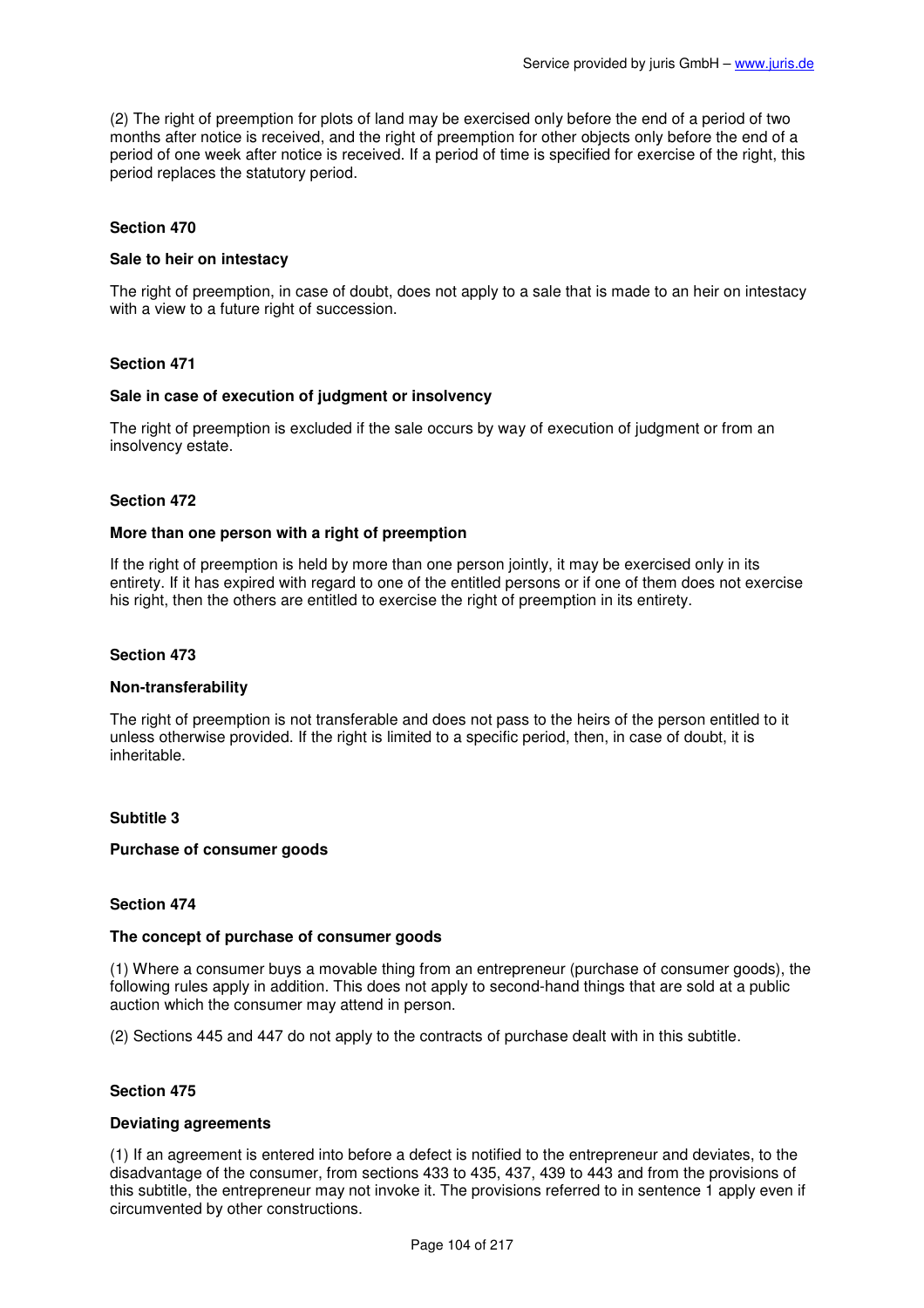(2) The limitation of the claims cited in section 437 may not be alleviated by an agreement reached before a defect is notified to an entrepreneur if the agreement means that there is a limitation period of less than two years from the statutory beginning of limitation or, in the case of second-hand things, of less than one year.

(3) Notwithstanding sections 307 to 309, subsections (1) and (2) above do not apply to the exclusion or restriction of the claim to damages.

# **Section 476**

### **Shifting the burden of proof**

If, within six months after the date of the passing of the risk, a material defect manifests itself, it is presumed that the thing was already defective when risk passed, unless this presumption is incompatible with the nature of the thing or of the defect.

### **Section 477**

#### **Special provisions for guarantees**

(1) A declaration of guarantee (section 443) must be expressed simply and comprehensibly. It must contain

- 1. a reference to the statutory rights of the consumer and a statement that they are not restricted by the guarantee, and
- 2. the contents of the guarantee and all essential information required for asserting rights under the guarantee, including, without limitation, the duration and the area of territorial application of the guarantee protection as well as the name and address of the guarantor.

(2) The consumer may demand that the declaration of guarantee is given to him in text form.

(3) The effectiveness of the duty under the guarantee is not affected by the fact that one of the above requirements is not satisfied.

### **Section 478**

### **Recourse of the entrepreneur**

(1) If an entrepreneur has been obliged to take back a newly manufactured thing sold by him because it is defective, or if the consumer has reduced the purchase price, it is not necessary for the entrepreneur to fix the period of time which would otherwise be necessary in order to enforce the rights set out in section 437 with regard to the defect asserted by the consumer against the entrepreneur who sold the thing to him (supplier).

(2) Where a newly manufactured thing is sold, the entrepreneur may demand of his supplier reimbursement of the expenses which the entrepreneur had to bear in relation to the consumer under section 439 (2), if the defect asserted by the consumer already existed upon the passing of the risk to the entrepreneur.

(3) In the case of subsections (1) and (2) above, section 476 applies, subject to the proviso that the period begins when the risk passes to the consumer.

(4) The supplier may not rely on an agreement made before the defect was notified to the supplier which, to the disadvantage of the entrepreneur, deviates from sections 433 to 435, 437, 439 to 443 or from subsections (1) and (3) above or from section 479, if the obligee with the right of recourse is not given another form of compensation of equal value. Sentence 1, notwithstanding section 307, does not apply to an exclusion or restriction of the claim to damages. The provisions referred to in sentence 1 apply even if circumvented by other constructions.

(5) Subsections (1) to (4) above apply with the necessary modifications to claims of the supplier and of the other buyers in the supply chain against their sellers if the obligors are entrepreneurs.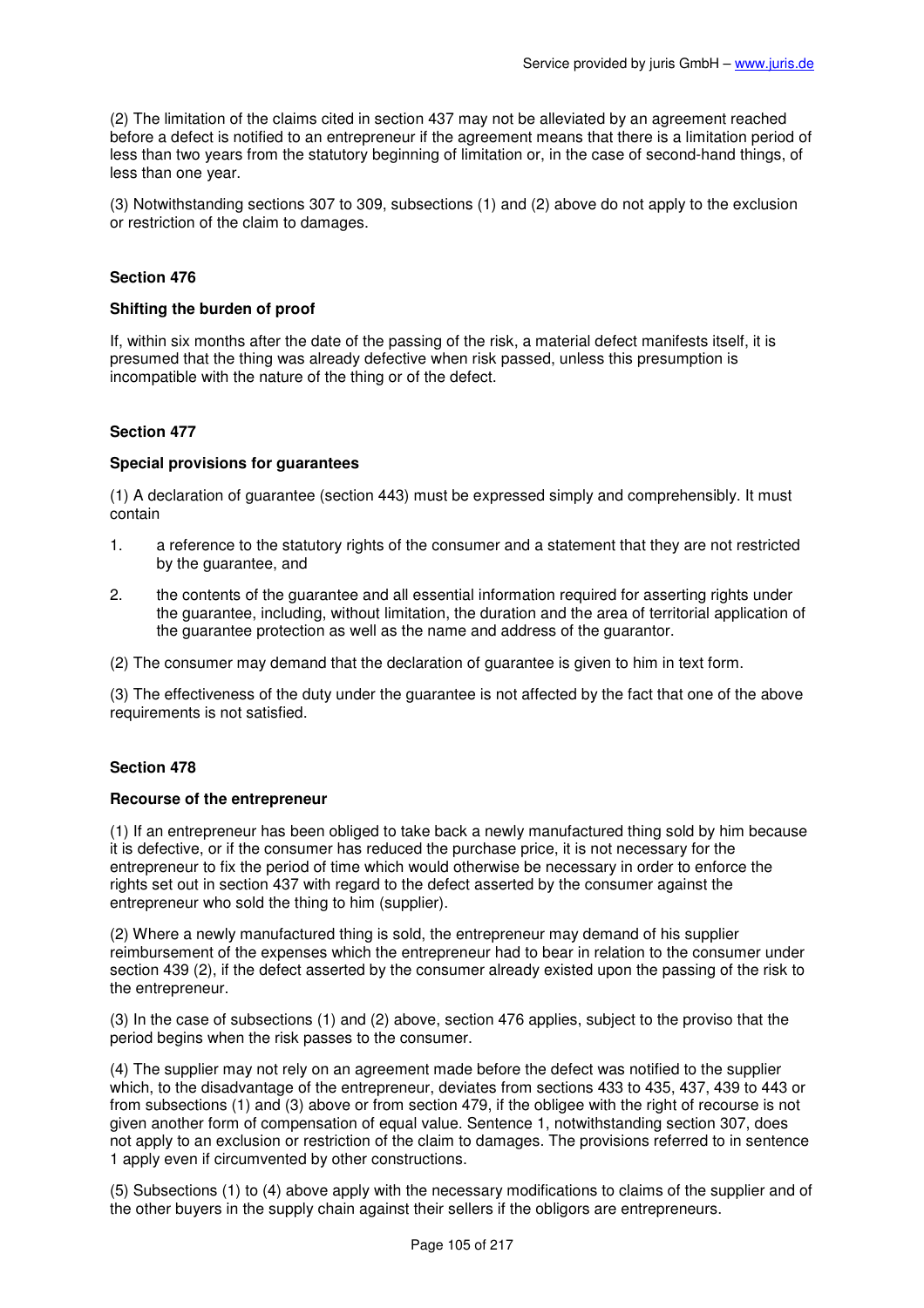(6) Section 377 of the Commercial Code [Handelsgesetzbuch] is unaffected.

### **Section 479**

### **Limitation of recourse claims**

(1) The claims to reimbursement of expenses specified in section 478 (2) are subject to a two-year limitation period after delivery of the thing.

(2) The claims specified in sections 437 and 478 (2) of the entrepreneur against his supplier for a defect in a newly manufactured thing sold to a consumer become statute-barred at the earliest two months after the date on which the entrepreneur satisfies the claims of the consumer. This suspension of expiry of limitation ends at the latest five years after the time when the supplier delivers the thing to the entrepreneur.

(3) The above subsections apply with the necessary modifications to claims of the supplier and the other buyers in the supply chain against their sellers if the obligors are entrepreneurs.

#### **Subtitle 4**

### **Exchange**

#### **Section 480**

### **Exchange**

The provisions relating to purchase apply with the necessary modifications to exchange.

### **Title 2**

#### **Time-share agreements \*)**

-----

### \*) Official note:

This title serves to implement Directive 94/47/EC of the European Parliament and of the Council of 26 October 1994 on the protection of purchasers in respect of pertain aspects of contracts relating to the purchase of the right to use immovable properties on a time-share basis (OJ L 280, p. 82).

### **Section 481**

#### **The concept of time-share agreement**

(1) Time-share agreements are contracts by which an entrepreneur procures or promises to procure for a consumer the right, in return for the payment of a total price, to use a building for a period of the year that is specified or to be specified, for recreation or residential purposes, for the duration of at least three years. The right may be a real right or another right and may also in particular, without limitation, be granted through membership of an association or a share in a company or partnership.

(2) The right may also consist in opting to use one of a group of residential buildings.

(3) A part of a residential building is equivalent to a residential building.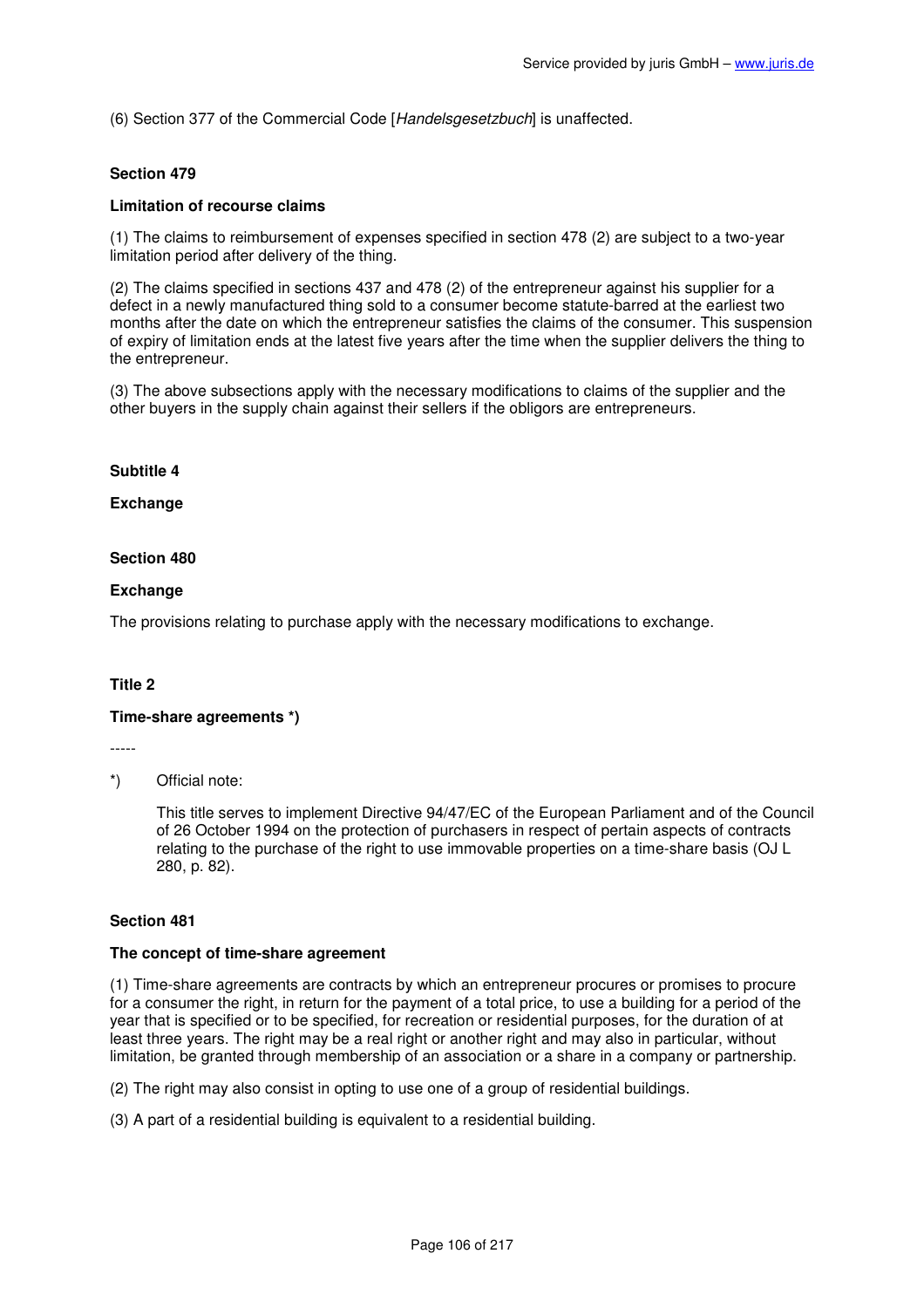### **Duty to provide a prospectus with regard to time-share agreements**

(1) A person who, as an entrepreneur, offers time-share agreements to be entered into, must supply each consumer who indicates interest with a prospectus.

(2) The prospectus designated in subsection (1) must contain a general description of the residential building or the group of residential buildings as well as the information specified in the statutory order made under Article 242 of the Introductory Act to the Civil Code [Einführungsgesetz zum Bürgerlichen] Gesetzbuch].

(3) The entrepreneur may, before entering into the agreement, make an alteration to the information contained in the prospectus to the extent that this becomes necessary due to circumstances which he was unable to influence.

(4) Every advertisement for entering into time-share agreements must state that the prospectus is available and where it may be obtained.

# **Section 483**

# **Language of the contract and prospectus with regard to time-share agreements**

(1) The agreement is to be drafted in the official language, or, where there is more than one official language, in the official language, selected by the consumer, of the Member State of the European Union or of the state which is a contracting party to the Agreement on the European Economic Area in which the consumer has his residence. If the consumer is a national of another Member State, then instead of the language of the state in which he has his residence he may alternatively choose the official language or one of the official languages of the state of which he is a national. Sentences 1 and 2 also apply to the prospectus.

(2) If the agreement must be notarially recorded before a German notary, sections 5 and 16 of the Notarial Recording Act [Beurkundungsgesetz] apply with the proviso that the consumer must be provided with a certified translation of the agreement in the language chosen by him under subsection  $(1).$ 

(3) Time-share agreements that do not comply with subsections (1) sentences 1 and 2, or (2) above are void.

### **Section 484**

### **Written form with regard to time-share agreements**

(1) The time-share agreement must be in writing, except to the extent that other provisions contain more stringent formal requirements. Entering into the agreement in electronic form is excluded. The information in the prospectus designated in section 482 that is supplied to the consumer is incorporated into the agreement except to the extent that the parties, expressly and indicating the deviation from the prospectus, agree otherwise. Such alterations must be notified to the consumer before the agreement is entered into. Notwithstanding the validity of the prospectus information under sentence 3, the contract document must contain the information specified in the statutory order designated in section 482 (2).

(2) The entrepreneur must provide the consumer with a contract document or a copy thereof. In addition, if the language of the agreement and the language of the state in which the residential building is situated are different, he must provide him with a certified translation of the agreement in the official language or one of the official languages of the European Union or of the Agreement on the European Economic Area of the state in which the residential building is situated. The duty to supply a certified translation does not apply if the right of use relates to a group of residential buildings which are situated in different states.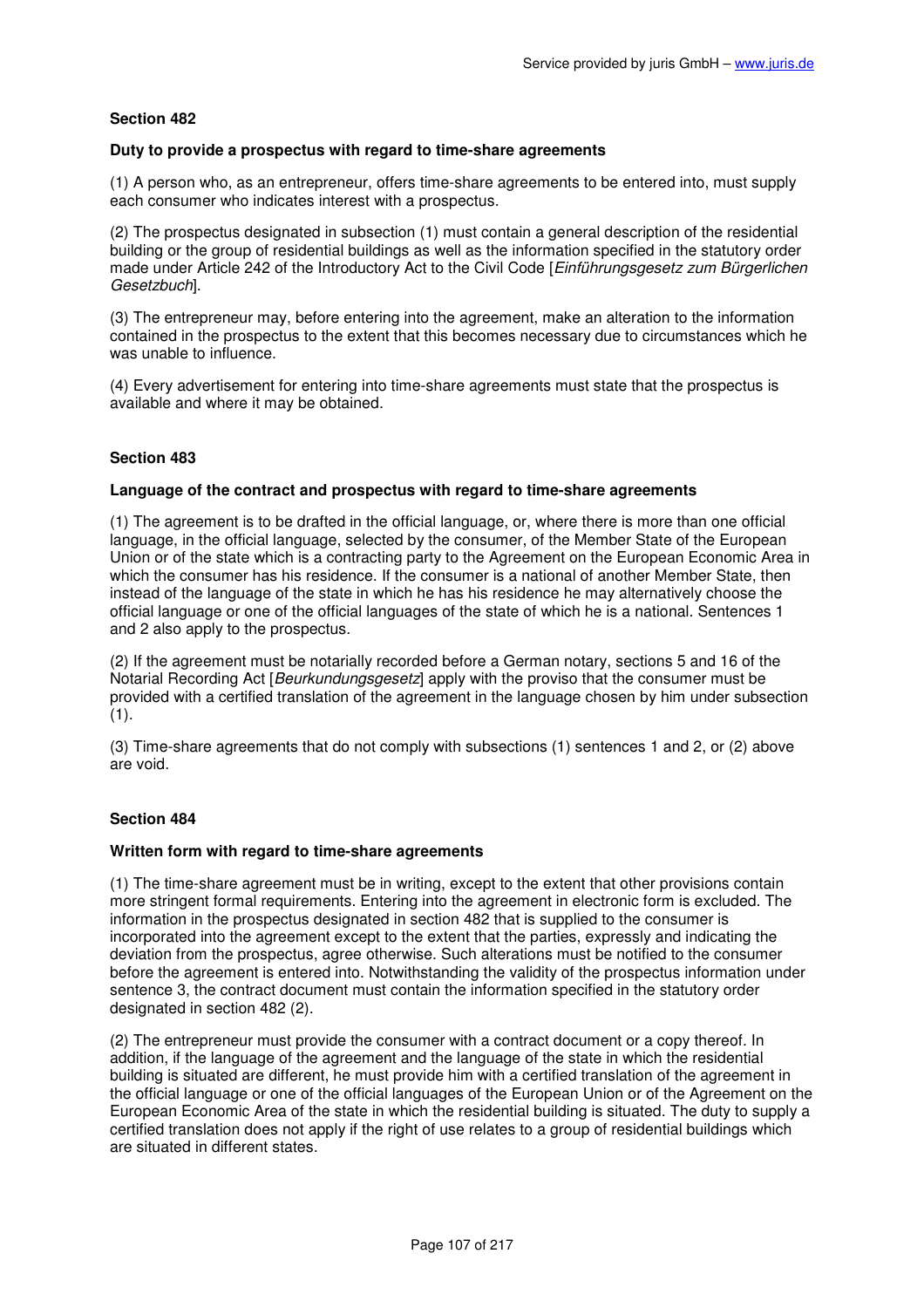### **Right of revocation with regard to time-share agreements**

(1) In the case of a time-share agreement the consumer has a right of revocation under section 355.

(2) The required instruction on the right of revocation must also state the costs which the consumer must reimburse if the contract is revoked under subsection (5) sentence 2.

(3) If, before the agreement was entered into, the consumer was not supplied with the prospectus described in section 482, or it was not in the language stipulated in section 483 (1), then the period for exercising the right of revocation is one month, notwithstanding section 355 (1) sentence 2.

(4) If one of the items of information stipulated by the statutory order designated in section 482 (2) is missing from the contract, the period for exercising the right of revocation does not commence until the consumer is notified in writing of this information.

(5) Notwithstanding section 357 (1) and (3), remuneration for services rendered and for permitting the use of residential buildings is excluded. If the contract was required to be notarially recorded, then the consumer must pay the entrepreneur the costs of the notarial recording if this is expressly stipulated in the agreement. In the cases set out in subsections (3) and (4), there is no duty of reimbursement of costs; the consumer may demand that the entrepreneur reimburses the costs of the agreement.

### **Section 486**

#### **Prohibition of down payment with regard to time-share agreements**

The entrepreneur may not demand or accept payments by the consumer prior to the expiry of the revocation period. Provisions that are more favourable to the consumer are unaffected.

#### **Section 487**

#### **Deviating agreements**

There may be no deviation from the provisions of this title to the disadvantage of the consumer. Unless otherwise provided, the provisions of this title apply even if they are circumvented by other constructions.

### **Title 3**

### **Loan contract; financing assistance and contracts for delivery by instalments between an entrepreneur and a consumer \*)**

-----

# \*) Official note:

This title serves to implement Directive 87/102/EEC of the Council for approximation of the laws, regulations and administrative provisions of the Member States concerning consumer credit (OJ L 42, p. 48) most recently amended by Directive 98/7/EC of the European Parliament and of the Council of 16 February 1998 to amend Directive 87/102/EEC for approximation of the laws, regulations and administrative provisions of the Member States concerning consumer credit (OJ L 101, p. 17).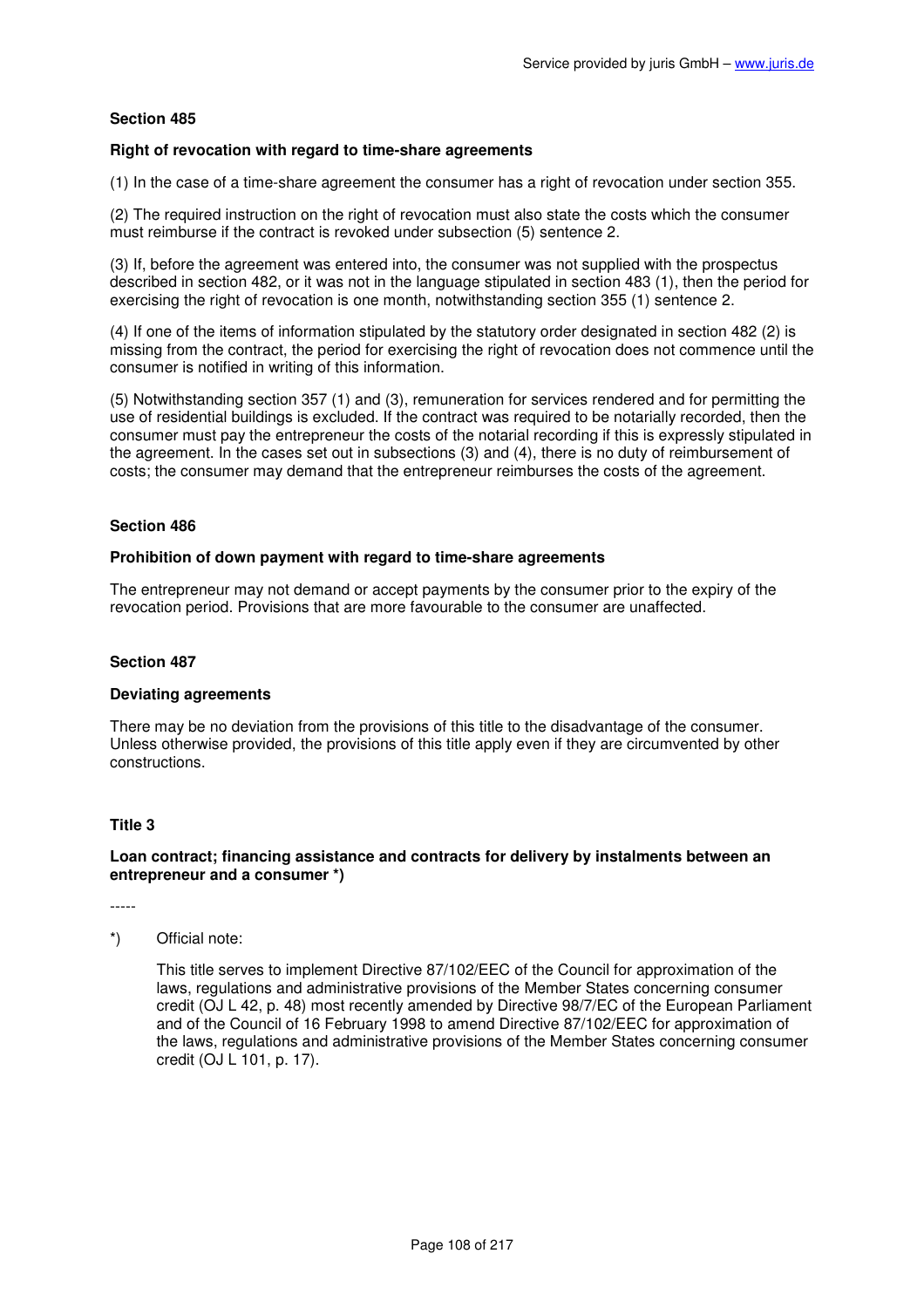# **Subtitle 1**

**Loan contract** 

# **Section 488**

## **Typical contractual duties in a loan contract**

(1) The loan contract obliges the lender to make available to the borrower a sum of money in the agreed amount. The borrower is obliged to pay interest owed and, at the due date, to repay the loan made available to him.

(2) The agreed interest, unless otherwise provided, is to be paid at the end of each year and, if the loan is to be repaid before the end of one year, upon repayment.

(3) If a time is not specified for repayment of the loan, its due date is subject to the lender or the borrower giving notice of termination. The notice period is three months. If interest is not owed, the borrower is also entitled to repay without giving notice of termination.

# **Section 489**

## **Right of the borrower to give notice of termination**

(1) The borrower may terminate a loan contract, in whole or in part, where for a specific period of time a fixed rate of interest has been agreed

- 1. if the pegging of the rate of interest ends prior to the time determined for repayment and no new agreement is reached on the rate of interest, observing a notice period of one month to end at the earliest at the end of the day on which the pegging of the rate of interest ends; if an adjustment of the rate of interest is agreed at certain intervals of up to one year, the borrower may only give notice to end at the end of the day on which the pegging of the rate of interest ends;
- 2. if the loan is granted to a consumer and not secured by a security right in land or a maritime lien, at the end of six months after complete receipt, observing a notice period of three months;
- 3. in any case at the end of ten years after complete receipt, observing a notice period of six months; if, after the loan is received, a new agreement is reached on the repayment period or the rate of interest, the date of this agreement replaces the date of disbursement.

(2) The borrower may terminate a loan contract with a variable rate of interest at any time, giving three months' notice of termination.

(3) Termination by the borrower under subsections (1) or (2) is deemed not to have been given if the borrower does not repay the sum owed within two weeks after the notice of termination takes effect.

(4) The right of termination of the borrower under subsections (1) and (2) above may not be excluded or made more difficult by contract. This does not apply to loans to the Federal Government, to a special fund of the Federal Government, a Land, a municipality, an association of municipalities, the European Communities or foreign regional or local authorities.

## **Section 490**

## **Right to terminate for cause**

(1) If there is or threatens to be a substantial deterioration in the financial circumstances of the borrower or in the value of a security given for the loan as a result of which the repayment of the loan is jeopardised even if the security is realised, the lender may give notice of termination of the loan agreement with immediate effect; in case of doubt, extraordinary notice of termination is available before the loan is paid out, under all circumstances, but, after the loan has been paid out, only as a general rule.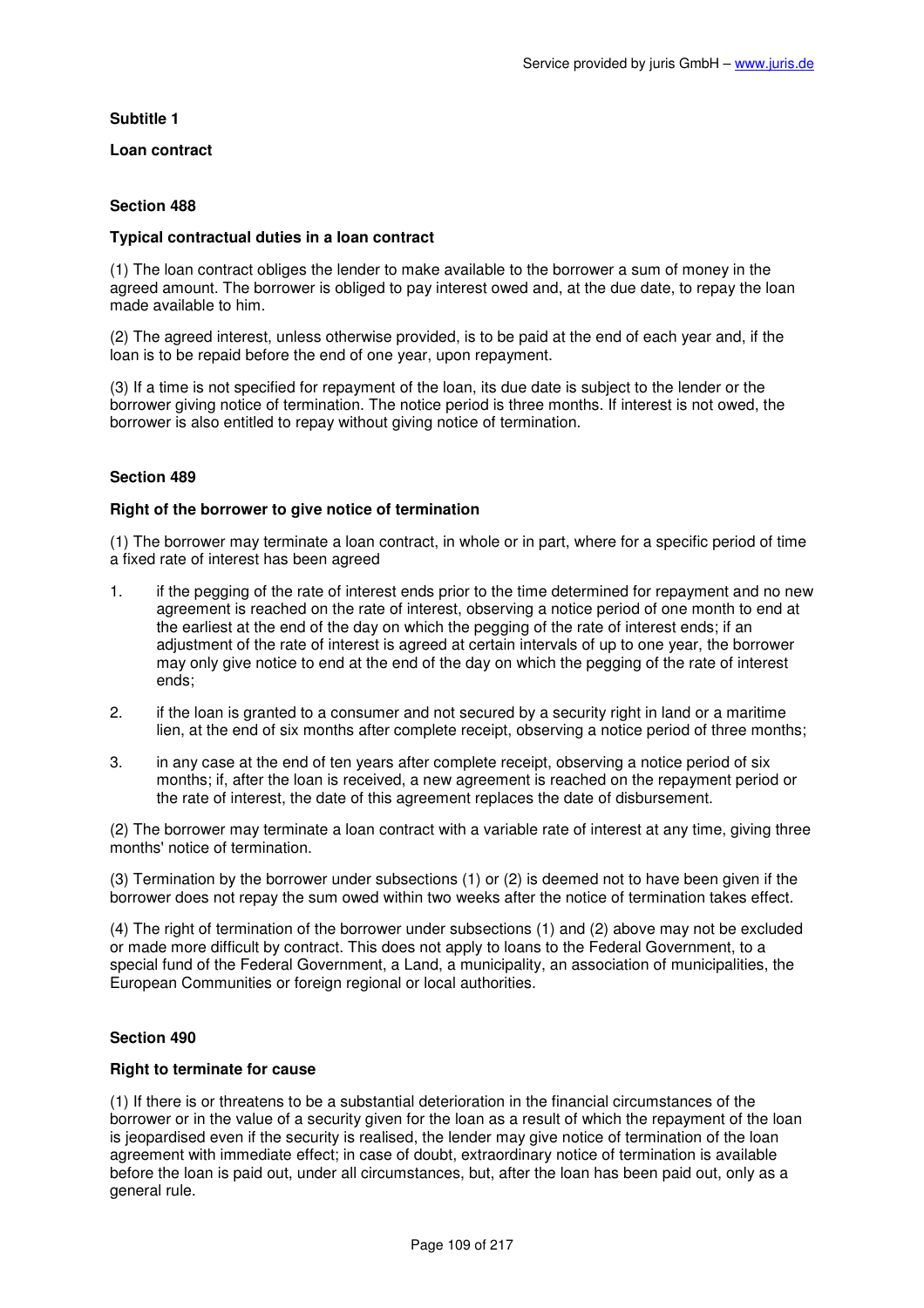(2) The borrower may give early notice of termination of a loan contract where for a specified period of time a fixed rate of interest is agreed and the loan is secured by a security right in land or a maritime lien, complying with the notice periods in section 489 (1) no. 2, if his justified interests require this. There is such an interest in particular, without limitation, if the borrower has the need to otherwise realise the thing pledged to secure the loan. The borrower must compensate the lender for the damage incurred by the lender as a result of this early termination (compensation for early termination).

(3) The provisions of sections 313 and 314 are unaffected.

# **Section 491**

## **Consumer loan contract**

(1) The following provisions apply as supplementary provisions, subject to subsections (2) and (3) below, to nongratuitous loan contracts between an entrepreneur as lender and a consumer as borrower (consumer loan contract).

(2) The following provisions do not apply to consumer loan contracts

- 1. in which the disbursable loan (net loan amount) does not exceed 200 euros,
- 2. which are entered into between an employer and an employee at rates of interest lying below the going market rates.
- 3. which, in connection with the subsidisation of housing and urban development, are entered into on the basis of public-law approvals or on the basis of grants from public authorities directly between the public law institution awarding the subsidies and the borrower at rates of interest lying below the going market rates.
- (3) In addition, the following do not apply:
- 1. section 358 (2), (4) and (5) and sections 492 to 495 to consumer loan contracts incorporated in a court record drawn up in compliance with the provisions of the Code of Civil Procedure [Zivilprozessordnung] or notarially recorded, if the record or the notarial instrument contains the annual rate of interest, the costs invoiced when the contract was entered into, and the conditions under which the annual rate of interest or the costs may be changed;
- 2. section 358 (2), (4) and (5) and section 359 to consumer loan contracts serving the purpose of financing the purchase of securities, foreign currency, derivatives or precious metals.

## **Section 492**

## **Written form, contents of the contract**

(1) Consumer loan contracts are to be entered into in writing unless a more stringent form is provided for. Entering into the agreement in electronic form is excluded. The requirement of written form is satisfied if the offer and acceptance by the parties to the contract are declared in writing in separate documents. The statement of the lender need not be signed if it is made with the help of automatic equipment. The contract declaration must be signed by the borrower and must indicate:

- 1. the net loan amount, and where applicable the maximum limit of the loan,
- 2. the total amount of all instalments to be paid by the borrower in redemption of the loan as well as for payment of interest and other costs, if, at the date when the consumer loan contract is entered into, the total amount is certain for the entire duration of the loan; for loans with variable conditions that are redeemed in instalments, a total amount on the basis of the loan terms that apply at the time the contract is entered into,
- 3. the manner of repayment of the loan or, if an agreement on this is not envisaged, the arrangements for the termination of the contract,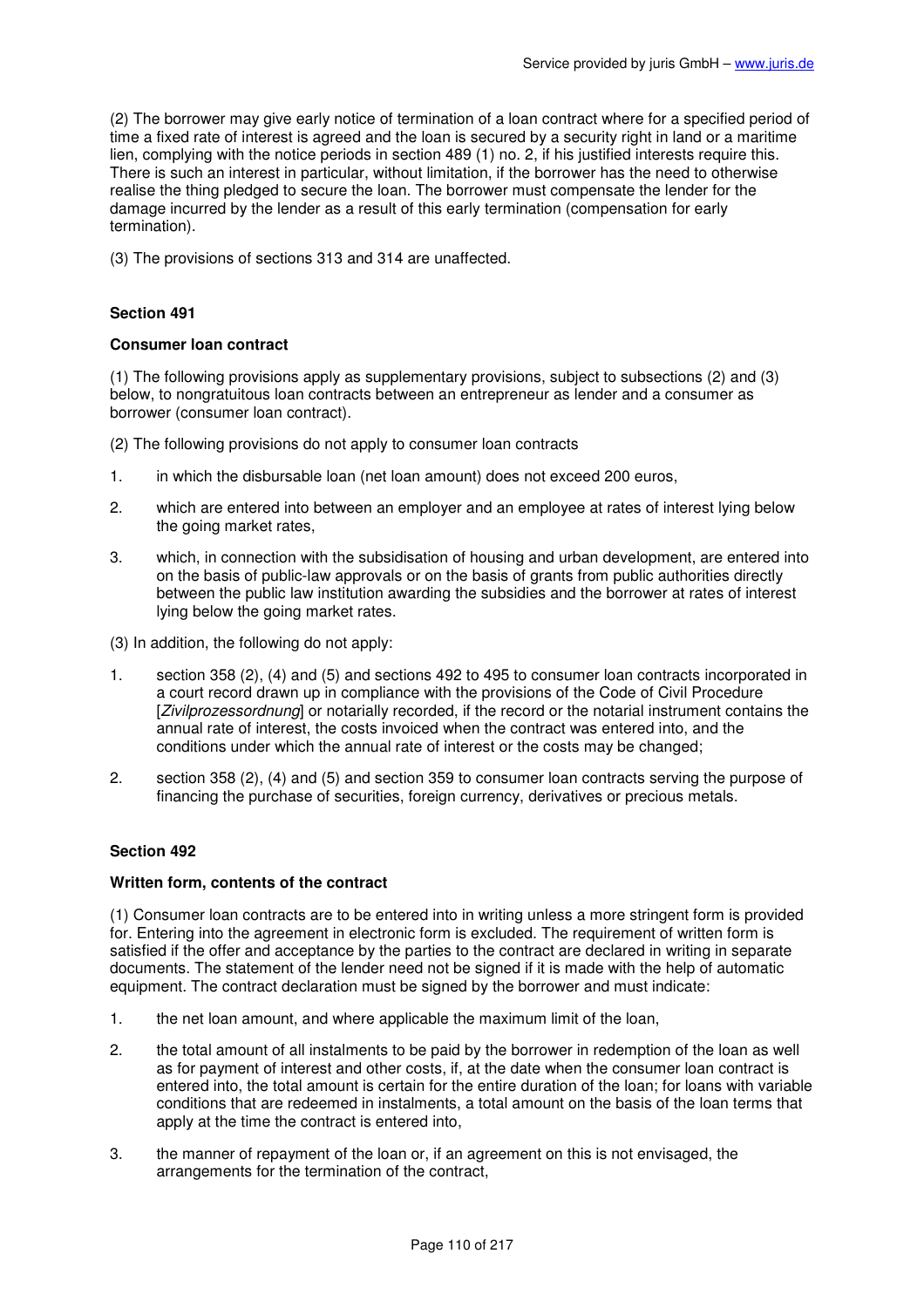- 4. the rate of interest and all other loan costs which, where their amount is known, are to be specified in detail, or else whose basis is to be indicated, including any brokerage fees to be borne by the borrower,
- 5. the effective annual rate of interest or, if the right is reserved to modify the rate of interest or other factors that determine the price, the initial effective annual rate of interest; together with the initial effective annual rate of interest there must also be information on the conditions under which the factors that determine the price can be modified and the periods of time to which charges resulting from an incomplete disbursement or from a loan surcharge are to be allocated when calculating the effective annual rate of interest,
- 6. the costs of any residual debt insurance or other insurance taken out in connection with the consumer loan contract,
- 7. security to be provided.

(1a) Notwithstanding subsection (1) sentence 5 no. 2, no total amount is to be indicated with regard to loans where drawing on the loan is left to the discretion of the borrower up to a maximum limit, or with regard to real estate loan contracts. Real estate loan contracts are consumer loan contracts in which placing the loan at the borrower's disposal is made dependent upon security by a security right in land and occurs on terms customary with regard to loan contracts secured by security rights in land and their interim financing; a waiver of a security under section 7 (3) to (5) of the Act on Building Societies [Gesetz über Bausparkassen] is equivalent to security by means of a security right in land.

(2) The effective annual rate of interest is the total charge per annum, to be expressed as a percentage of the net loan amount. The effective and the initial effective annual rate of interest are calculated in compliance with section 6 of the Statutory Order on Price Quotation [Verordnung zur Regelung der Preisangaben].

(3) The lender must supply to the borrower a copy of the contract declarations.

(4) Subsections (1) and (2) also apply to a power of attorney granted by a borrower to enable the attorney to enter into a consumer loan contract. Sentence 1 does not apply to a power of attorney for legal proceedings and a power of attorney notarially recorded.

## **Section 493**

## **Overdraft credit**

(1) The provisions of section 492 do not apply to consumer loan contracts in which a banking institution gives a borrower the right to overdraw his current account by a specified amount, if, apart from interest, no other charges are made for the loan taken out and the interest is not charged in periods shorter than three months. The banking institution must advise the borrower prior to such a loan being drawn on of

- 1. the maximum limit of the loan,
- 2. the annual rate of interest applicable at the time of the advice,
- 3. the terms on which the rate of interest can be changed,
- 4. the provisions for termination of the contract.

The contract terms referred to in sentence 2 nos. 1 to 4 must be confirmed in writing to the borrower at the latest after the borrower has drawn on the loan for the first time. During the period in which he is drawing on the loan the borrower must also be given notice of any change in the annual rate of interest. The confirmation under sentence 3 and the notice under sentence 4 must be made in text form; it is sufficient if they are given on a bank statement.

(2) If the banking institution allows a current account to be overdrawn and if the account is overdrawn for more than three months, then the banking institution must inform the borrower of the annual rate of interest, the charges and any changes in this connection; this may be in the form of a printout on a bank statement.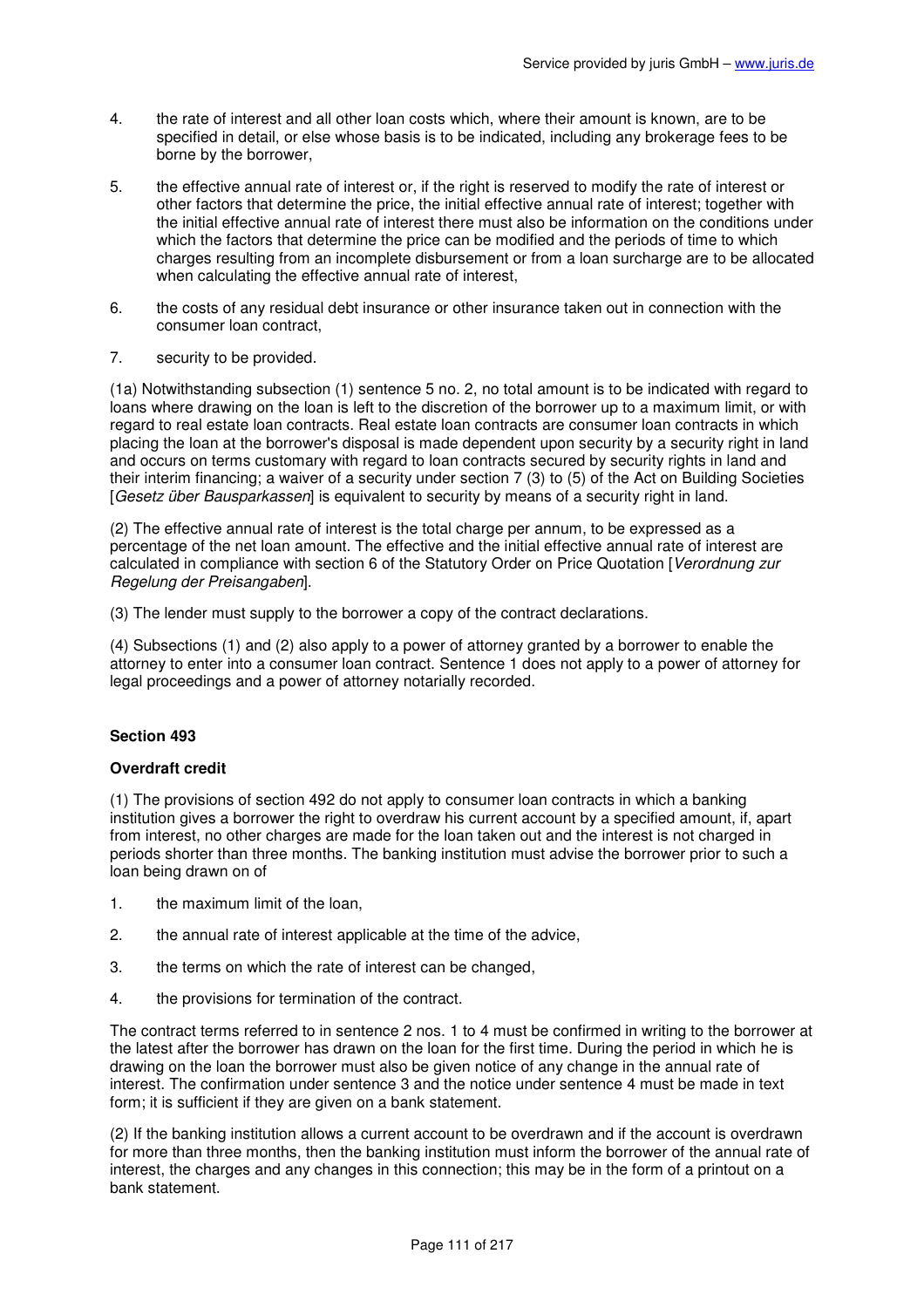## **Legal consequences of defects of form**

(1) The consumer loan contract and the power of attorney given by the consumer to enter into such a contract are void if written form is not complied with at all or if any of the items of information specified in section 492 (1) sentence 5 nos. 1 to 6 is lacking.

(2) Irrespective of a defect under subsection (1), the consumer loan contract is valid to the extent that the borrower receives the loan or draws on it. However, the rate of interest agreed for the consumer loan contract (section 492 (1) sentence 5 no. 4) is reduced to the statutory rate of interest if there is no information on the rate of interest itself, on the effective annual rate of interest or on the initial effective annual rate of interest (section 492 (1) sentence 5 no. 5), or if there is no information on the total amount (section 492 (1) sentence 5 no. 2, (1a). The borrower has no liability to pay any charges not stated. Agreed instalments must be recalculated, taking account of the reduced rate of interest or charges. If there is no information on the conditions under which the factors that determine the price may be changed, they may not be changed to the disadvantage of the borrower. If there is no information on security, it may not be called for; this does not apply if the net loan amount exceeds 50,000 euros.

(3) If the effective or the initial effective rate of interest is stated at a rate that is too low, the rate of interest on which the consumer loan contract is based is reduced by the percentage by which the effective or initial effective rate of interest is too low.

# **Section 495**

#### **Right of revocation**

(1) In the case of a consumer loan contract, the borrower has a right of revocation under section 355.

(2) Subsection (1) does not apply to the consumer loan contracts referred to in section 493 (1) sentence 1 if, under the contract, the borrower may repay the loan at any time without complying with a notice period and without additional charges.

## **Section 496**

#### **Waiver of objections, prohibition of bills of exchange and cheques**

(1) An agreement by which the borrower waives his right under section 404 to make against an assignee of the obligation objections to which he is entitled against the lender, or his right under section 406 to set off against an assignee of the obligation too a claim he has against the lender, is ineffective.

(2) The borrower may not be obliged to incur a bill of exchange commitment for the claims of the lender under the consumer loan contract. The lender may not accept a cheque from the borrower to secure his claims under the consumer loan contract. The borrower may require the lender at any time to return a bill of exchange or cheque that has been issued in violation of sentence 1 or 2 above. The lender is liable for all damage incurred by the borrower as a result of the issue of such a bill of exchange or cheque.

## **Section 497**

## **Treatment of default interest, crediting part performance**

(1) To the extent that the borrower is in default in making payments owed on the basis of the consumer loan contract he must pay interest under section 288 (1) on the amount owed; this does not apply to real estate loan contracts. With regard to these contracts, the default rate of interest per year amounts to two and a half percentage points above the base rate of interest. In an individual case, the lender may prove that the damage was greater or the borrower may prove that the damage was less.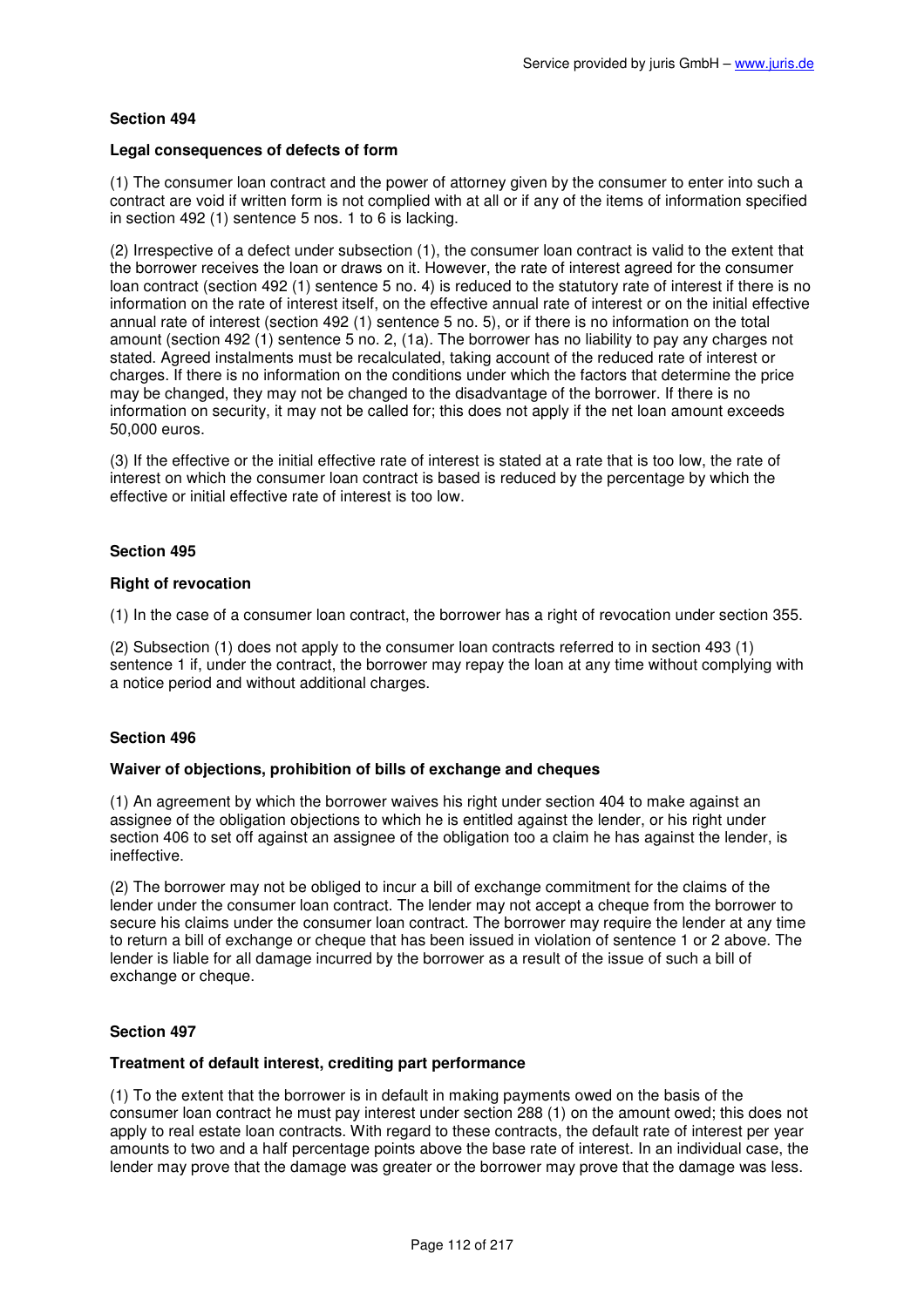(2) Interest incurred after default has occurred must be booked to a separate account and may not be paid into a current account together with the amount owed or other claims of the lender. In regard to such interest, section 289 sentence 2 applies, with the proviso that the lender may only demand damages up to the amount of the statutory rate of interest (section 246).

(3) Payments by the borrower which are insufficient to repay the entire debt due are credited, notwithstanding section 367 (1), first, towards costs of litigation, then towards the remainder of the amount owed (subsection 1) and finally towards interest (subsection 2). The lender may not reject instalments. Limitation of the claims for repayment of the loan and interest is suspended from the date when default begins under subsection (1) until they are determined in a manner described in section 197 (1) nos. 3 to 5, but not for more than ten years from the date when they come into existence. Section 197 (2) does not apply to claims for interest. Sentences 1 to 4 do not apply to the extent that payments are made in response to judicially enforceable instruments whose main claim is for interest.

(4) Subsections (2) and (3) sentences 1, 2, 4 and 5 do not apply to real estate loan contracts.

# **Section 498**

## **Calling in entire loan in the case of loans repayable in instalments**

(1) With regard to a loan that is to be repaid in instalments, the lender may only give notice of termination on account of the default in payment of the borrower if

- 1. the borrower is in default in the payment of at least two consecutive instalments in whole or in part and by at least ten per cent, in the case of a consumer loan contract running for more than three years by five per cent, of the nominal amount of the loan or of the instalment price, and
- 2. the lender has without result given the borrower a period of two weeks for payment of the amount in arrears and has declared that in the case of failure to pay within the period, the lender will demand the entire residual debt.

At the latest when the lender specifies a period of time, the lender is to offer to the borrower to discuss the possibility of an arrangement by mutual consent.

(2) If the lender terminates the consumer loan contract, the residual debt is reduced by the interest and other charges dependent on the duration of the loan which, if graduated calculation is used, apply to the period after the termination becomes effective.

(3) Subsections (1) and (2) do not apply to real estate loan contracts.

# **Subtitle 2**

## **Financing assistance between an entrepreneur and a consumer**

## **Section 499**

### **Postponement of payment, other financing assistance**

(1) Subject to subsections (2) and (3), the provisions of sections 358, 359, and 492 (1) to (3) and sections 494 to 498 apply with the necessary modifications to contracts by which an entrepreneur grants a consumer a nongratuitous postponement of payment of more than three months or grants him other nongratuitous financing assistance.

(2) Finance leasing contracts and contracts for the supply of a specified thing or the provision of a specified service in return for instalment payments (instalment payment transactions) are governed, subject to subsection (3), by the special provisions contained in sections 500 to 504.

(3) To the extent laid down in section 491 (2) and (3), the provisions of this subtitle do not apply. With regard to an instalment payment transaction, the cash payment price takes the place of the net loan amount referred to in section 491 (2) no. 1.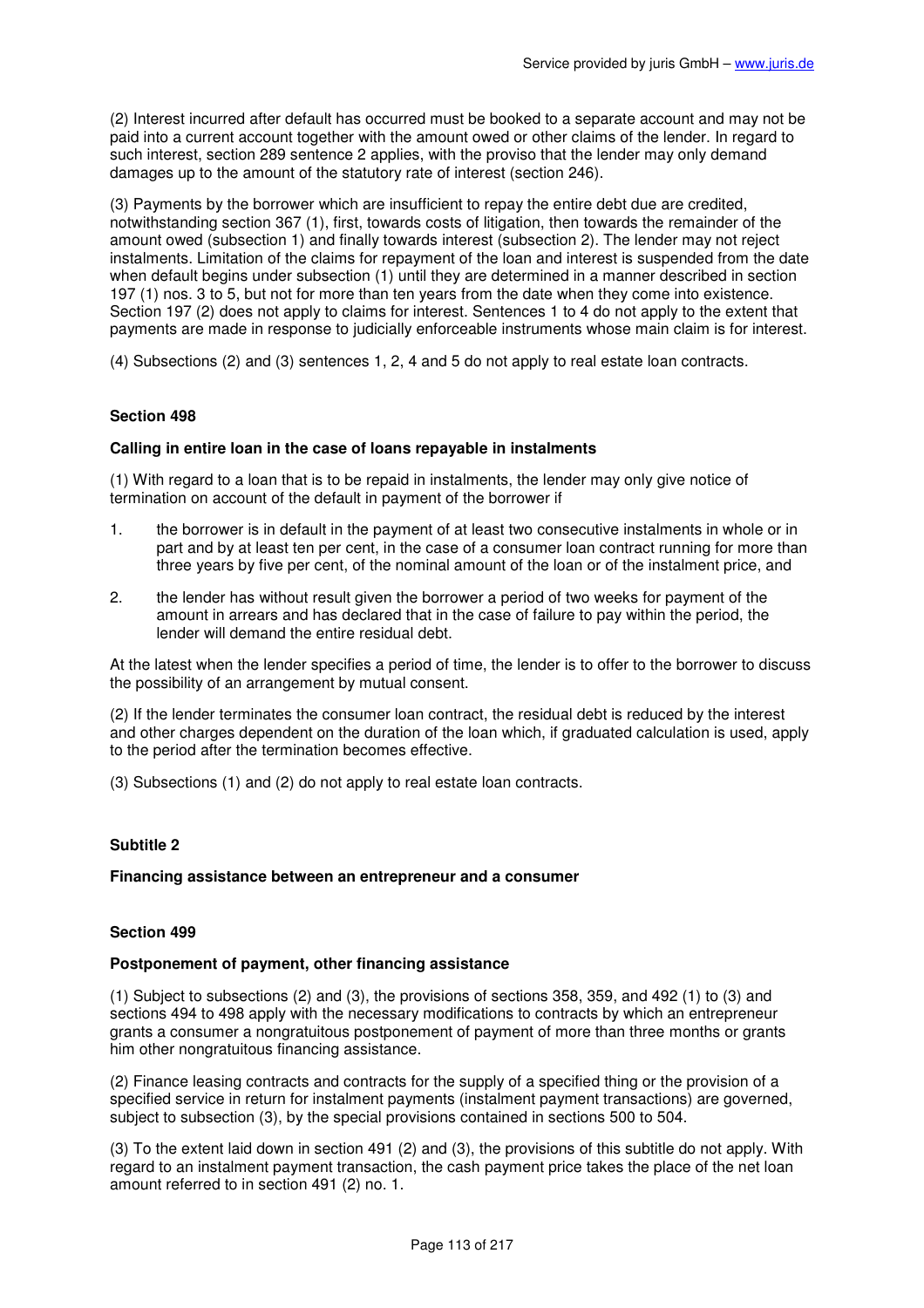## **Finance leasing contracts**

Finance leasing contracts between an entrepreneur and a consumer are governed only by the provisions of sections 358, 359, 492 (1) sentences 1 to 4, section 492 (2) and (3) and section 495 (1) and sections 496 to 498, with the necessary modifications.

# **Section 501**

## **Instalment payment transactions**

Instalment payment transactions between an entrepreneur and a consumer are governed only by the provisions of sections 358, 359, 492 (1) sentences 1 to 4, section 492 (2) and (3), section 495 (1) and sections 496 to 498, with the necessary modifications. Apart from this, the following provisions apply.

# **Section 502**

## **Required information, legal consequences of defects of form in instalment payment transactions**

(1) The contract declaration to be signed by the consumer in the case of instalment payment transactions must show

- 1. the cash payment price,
- 2. the instalment payment price (total amount of down payment and all instalments to be paid by the consumer including interest and other costs),
- 3. amount, number and due date of the individual instalments,
- 4. the effective annual rate of interest,
- 5. the costs of an insurance policy taken out in connection with the instalment payment transaction,
- 6. the agreement of a retention of title or another form of security to be given.

The indication of a cash price and an effective annual rate of interest is not required if the entrepreneur only supplies things or performs services in return for instalment payments.

(2) The requirements of subsection (1), of section 492 (1) sentences 1 to 4, and of section 492 (3) do not apply to instalment payment transactions in distance sales if the information described in subsection (1) sentence 1 nos. 1 to 5, with the exception of the amount of the individual instalments, is provided to the consumer in text form in such good time that he is in a position to obtain full knowledge of the information before the contract is entered into.

(3) An instalment payment transaction is void if the requirement of written form in section 492 (1) sentences 1 to 4 is not observed or if one of the items of information required by subsection (1) sentence 1 nos. 1 to 5 is omitted. Notwithstanding a defect under sentence 1, the instalment payment transaction is valid if the thing is delivered to the consumer or the service performed for him. However, the maximum rate of interest on the cash payment price is the statutory rate of interest if the information on the instalment payment price or the effective annual rate of interest is missing. If a cash payment price is not stated, then in case of doubt the market price is deemed to be the cash payment price. The provision of security may not be required if no information has been given in that regard. If information on the effective or initial effective annual rate of interest states a rate that is too low, the instalment payment price is reduced by the percentage by which the effective or initial effective annual rate of interest is too low.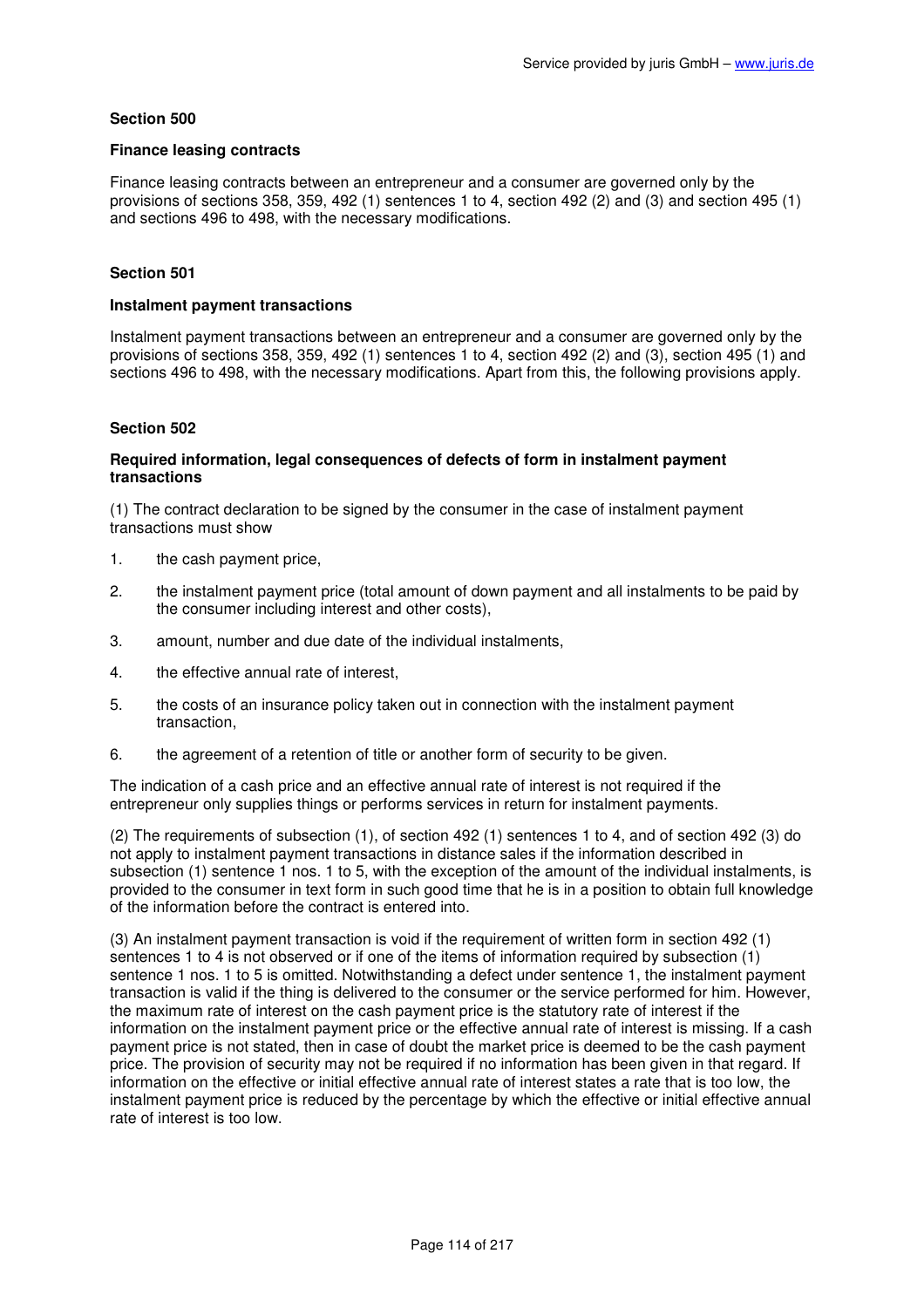## **Right of return, withdrawal with regard to instalment payment transactions**

(1) Instead of the right of revocation to which the consumer is entitled under section 495 (1), the consumer may be given a right of return under section 356.

(2) The entrepreneur may only withdraw from an instalment payment transaction by reason of default in payment by the consumer if the requirements described in section 498 (1) are satisfied. The consumer must also compensate the entrepreneur for the expenses incurred as a result of the contract. In the calculation of remuneration for the emoluments of a thing to be returned, the decrease in value that has since occurred must be taken into account. If the entrepreneur takes back the thing supplied under the instalment payment transaction, he is deemed to be exercising the right of withdrawal, unless the entrepreneur agrees with the consumer to pay the latter the usual market value of the thing at the time of its removal. Sentence 4 applies with the necessary modifications if a contract for the supply of a thing is connected to a consumer loan contract (section 358 (2)) and if the lender takes the thing for himself; in the case of withdrawal, the legal relationship between the lender and the consumer is determined under sentences 2 and 3.

# **Section 504**

## **Advance payment with regard to instalment payment transactions**

If the consumer performs his obligations under the instalment payment transaction in advance, the instalment price is reduced by the interest and other duration-related costs which, if a graduated method of calculation is applied, are attributable to the period after the date of advance performance. If a cash price as referred to in section 502 (1) sentence 2 does not have to be stated, the statutory rate of interest (section 246) is to be used as the basis. However, the entrepreneur may demand interest and other duration-related costs for the first nine months of the duration originally envisaged, even if the consumer fulfils his obligations before the end of this period.

## **Subtitle 3**

## **Instalment supply contracts between an entrepreneur and a consumer**

## **Section 505**

## **Contracts for delivery by instalments**

(1) Subject to sentence 2, in contracts with an entrepreneur in which the declaration of intent of the consumer is directed to entering into a contract which

- 1. relates to the supply of more than one thing sold as belonging together by way of instalments and for which remuneration is to be paid for the totality of the things in instalments, or
- 2. relates to the periodic supply of things of the same kind, or
- 3. relates to the duty of recurrent acquisition or procurement of things,

the consumer has a right of revocation under section 355. This does not apply to the extent specified in section 491 (2) and (3). The net loan amount referred to in section 491 (2) no. 1 is equal to the sum of all instalments to be paid by the consumer before the earliest possible date for giving notice of termination.

(2) The contract for delivery by instalments under subsection (1) must be in writing. Sentence 1 does not apply if the consumer is given the possibility of retrieving the terms of the contract, including the standard business terms, when he enters into the contract and of storing them in a reproducible form. The entrepreneur must provide the consumer with the contents of the contract in text form.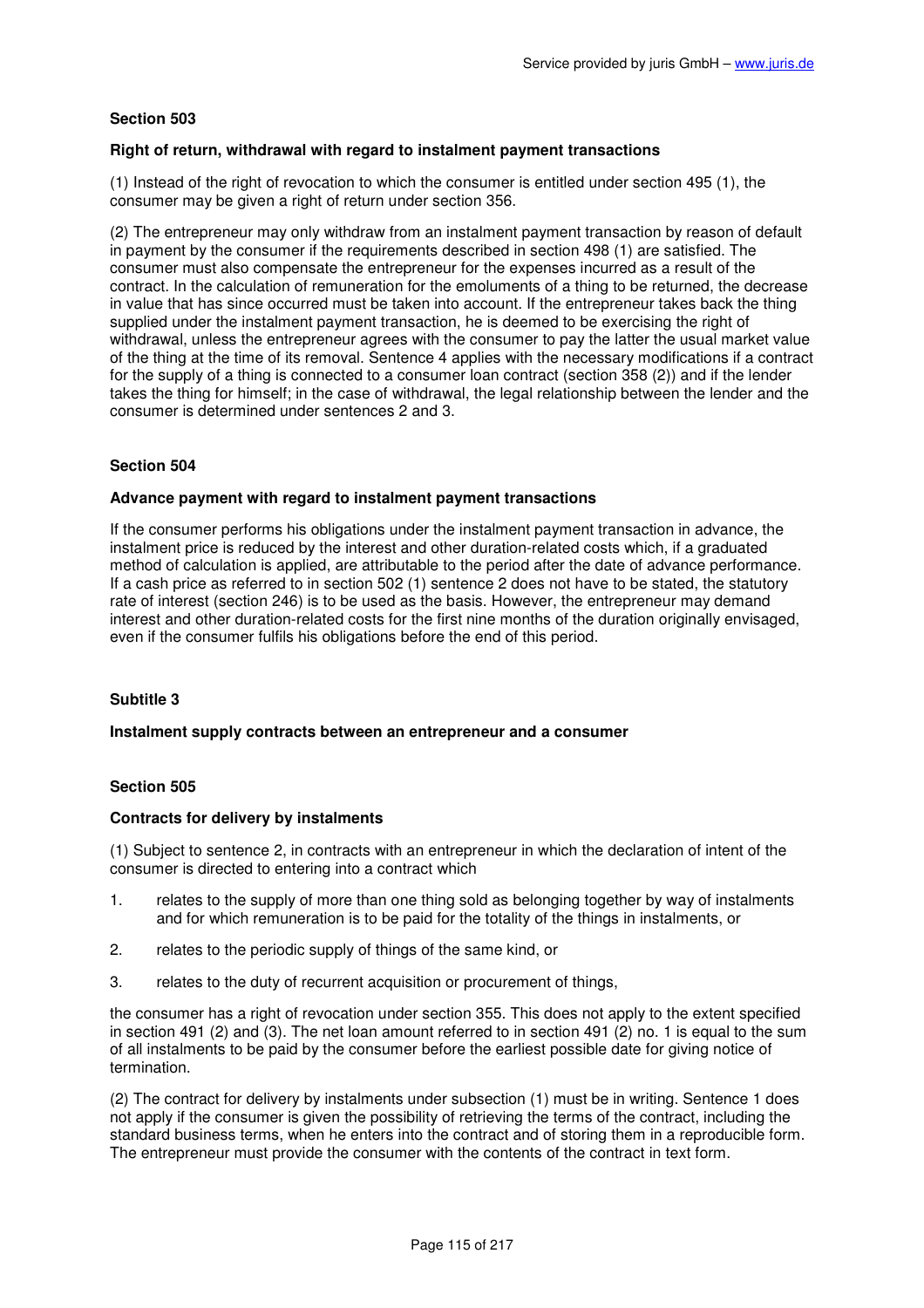# **Subtitle 4**

# **Mandatory nature, application to founders of new businesses**

## **Section 506**

## **Deviating agreements**

The provisions of sections 491 to 505 may not be deviated from to the disadvantage of the consumer. These provisions apply even if they are circumvented by other constructions.

## **Section 507**

#### **Application to founders of new businesses**

Sections 491 to 506 also apply to natural persons who are granted a loan, postponement of payment or other financing assistance to take up a trade or self-employed occupation or who enter into a contract for delivery by instalments for this purpose, unless the net loan amount or the cash price exceeds 50,000 euros.

## **Sections 508 - 515**

(repealed)

**Title 4** 

**Donation** 

## **Section 516**

## **Concept of donation**

(1) A disposition by means of which someone enriches another person from his own assets is a donation if both parties are in agreement that the disposition occurs gratuitously.

(2) If the disposition occurs without the intention of the other party, the donor may, specifying a reasonable period of time, request him to make a declaration as to acceptance. Upon expiry of the period of time, the donation is deemed to be accepted if the other party has not previously rejected it. In the case of rejection, return of what has been bestowed may be demanded under the provisions on the return of unjust enrichment.

## **Section 517**

# **Failure to acquire assets**

It is not a donation if someone, to the advantage of another person, fails to acquire assets or waives a right that has become available but not yet been definitively acquired, or declines an inheritance or a legacy.

## **Section 518**

## **Form of promise of donation**

(1) For a contract by which performance is promised as a donation to be valid, notarial recording of the promise is required. The same applies to a promise or a declaration of acknowledgement if the promise to fulfil an obligation or the acknowledgement of a debt is made as a donation in the manner cited in sections 780 and 781.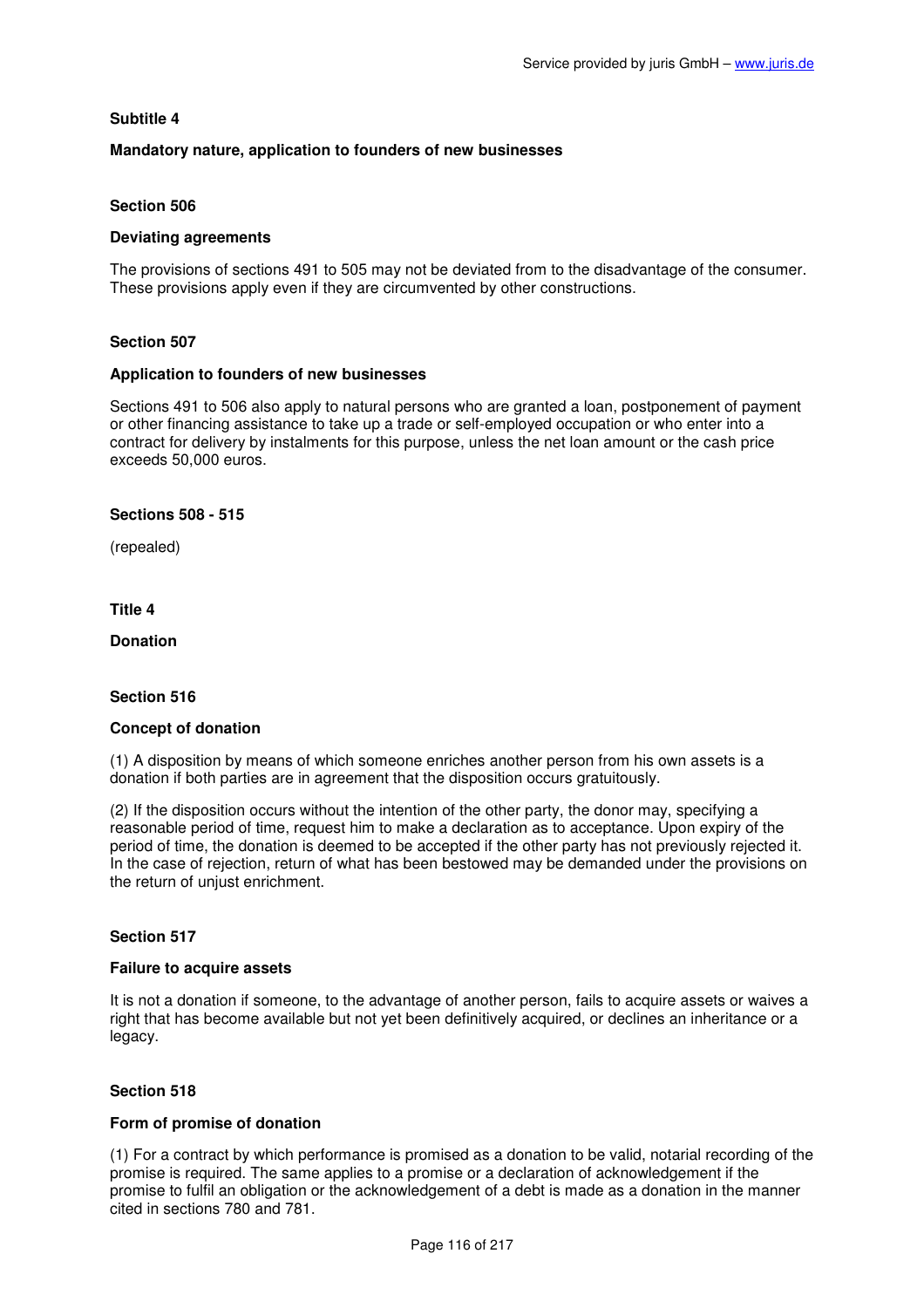(2) A defect of form is cured by rendering the performance promised.

# **Section 519**

## **Defence of paying for necessaries**

(1) The donor is entitled to refuse to fulfil his promise given as a donation to the extent that he, taking account of his other duties, is not in a position to fulfil the promise without jeopardising his reasonable maintenance or the performance of duties of maintenance incumbent upon him by operation of law.

(2) If the claims of more than one donee coincide, the earlier claim takes precedence.

## **Section 520**

#### **Expiry of the promise of an annuity**

If the donor promises maintenance consisting of recurrent performance, the obligation expires with his death unless the promise leads to a different conclusion.

#### **Section 521**

#### **Liability of the donor**

The donor is responsible only for intent and gross negligence.

#### **Section 522**

## **No default interest**

The donor is not obliged to pay default interest.

## **Section 523**

#### **Liability for legal defects**

(1) If the donor fraudulently conceals a legal defect, he is obliged to compensate the donee for the resulting damage.

(2) If the donor promised to provide an object that he had to acquire first, the donee may demand damages for non-performance for a legal defect if the defect was known to the donor upon acquisition of the thing or remained unknown as a result of gross negligence. The provisions of section 433 (1) and sections 435, 436, 444, 452 and 453 on the liability of the seller for legal defects apply with the necessary modifications.

## **Section 524**

#### **Liability for material defects**

(1) If the donor fraudulently conceals a defect in the donated thing, he is obliged to compensate the donee for the resulting damage.

(2) If the donor promised to provide a thing designated only by class that he had to acquire first, the donee may, if the thing provided is defective and the donor was aware of the defect when the thing was acquired or remained unaware of it due to gross negligence, demand that in place of the defective thing a thing free of defects is supplied. If the donor fraudulently concealed the defect, the donee may demand damages for non-performance in place of supply of a thing free of defects. The provisions applicable to a warranty for defects in a thing sold apply to these claims with the necessary modifications.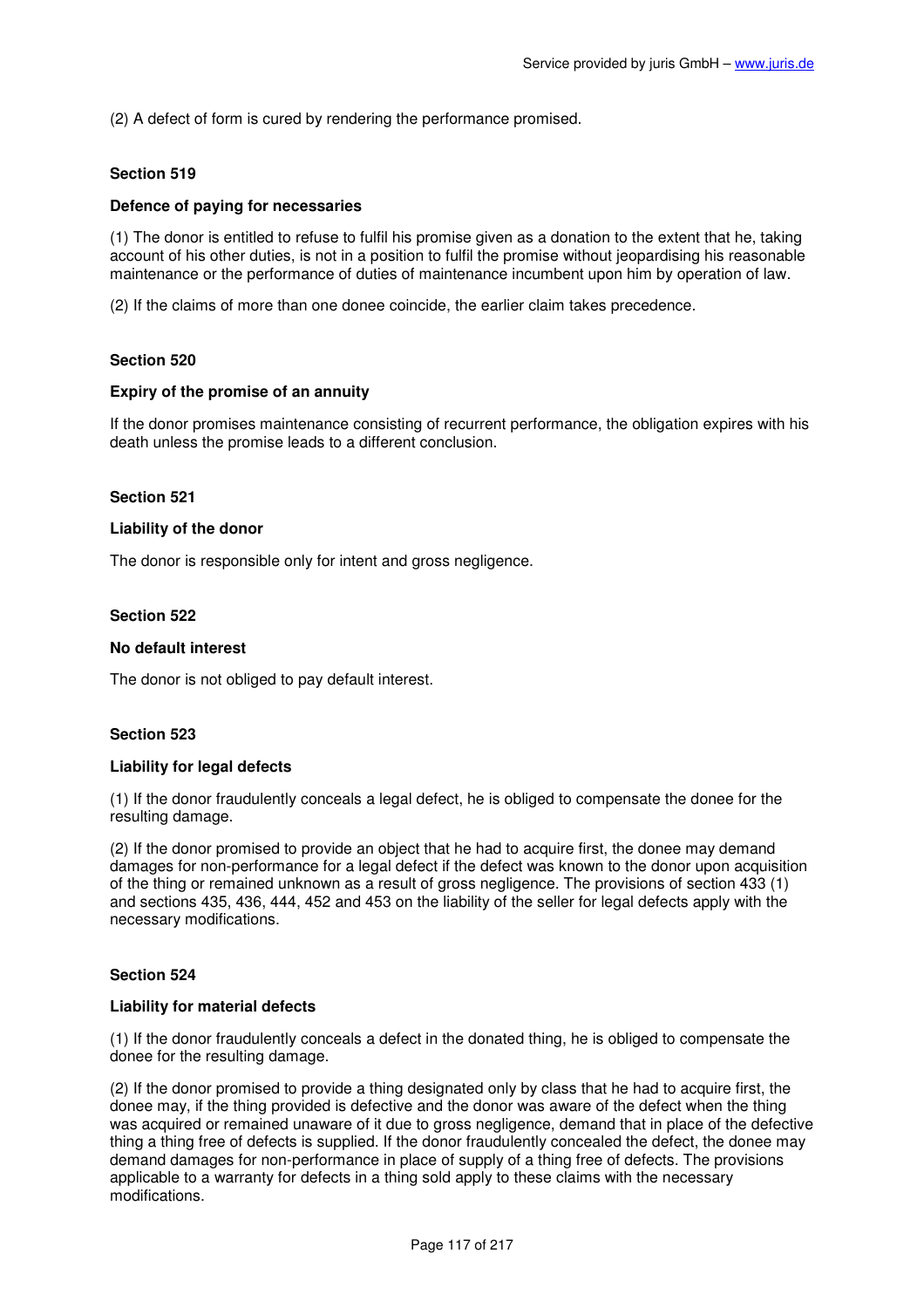## **Donation subject to conditions**

(1) Anyone who makes a donation subject to a condition may demand that the condition is fulfilled if he himself has performed.

(2) If fulfilment of the condition is in the public interest, then the competent public authority may also demand fulfilment after the death of the donor.

# **Section 526**

## **Refusal to fulfil the condition**

Insofar as due to a legal defect or a defect in the donated thing the value of the disposition does not reach the amount of the expenses required to fulfil the condition, the donee is entitled to refuse to fulfil the condition until the deficit caused by the defect is made up for. If the donee fulfils the condition without knowledge of the defect, then he may demand from the donor reimbursement of the expenses caused by fulfilment to the extent that, as a result of the defect, they exceed the value of the disposition.

## **Section 527**

## **Non-fulfilment of the condition**

(1) If fulfilment of the condition fails to occur, the donor may demand the return of the gift under the conditions determined for the right of withdrawal from reciprocal contracts under the provisions on return of unjust enrichment to the extent that the gift would have had to be used to fulfil the condition.

(2) The claim is excluded if a third party is entitled to demand fulfilment of the condition.

# **Section 528**

## **Claim for return due to impoverishment of the donor**

(1) To the extent that the donor, after fulfilment of the condition, is not in a position to maintain himself reasonably and to meet the maintenance obligation incumbent upon him by law in relation to his relatives, his spouse, his civil partner or his previous spouse or civil partner, he may demand return of the gift from the donee under the provisions on the return of unjust enrichment. The donee may avoid return by paying the amount required for maintenance. The provision of section 760 and the provision applicable to the maintenance obligation of relatives under section 1613, and in the case of the death of the donor also the provision of section 1615, apply to the duty of the donee with the necessary modifications.

(2) Among more than one donee, the earlier donee is liable only to the extent that the later donee is not obliged.

## **Section 529**

## **Exclusion of claim for return**

(1) The claim to return of the gift is excluded if the donor has caused his indigence by intent or gross negligence or if at the time of onset of his indigence ten years have passed since the donated object was provided.

(2) The same applies to the extent that the donee, taking into account his other duties, is not in a position to return the gift without the maintenance suitable to his station in life or the discharging of the duties of maintenance incumbent upon him by operation of law being jeopardised.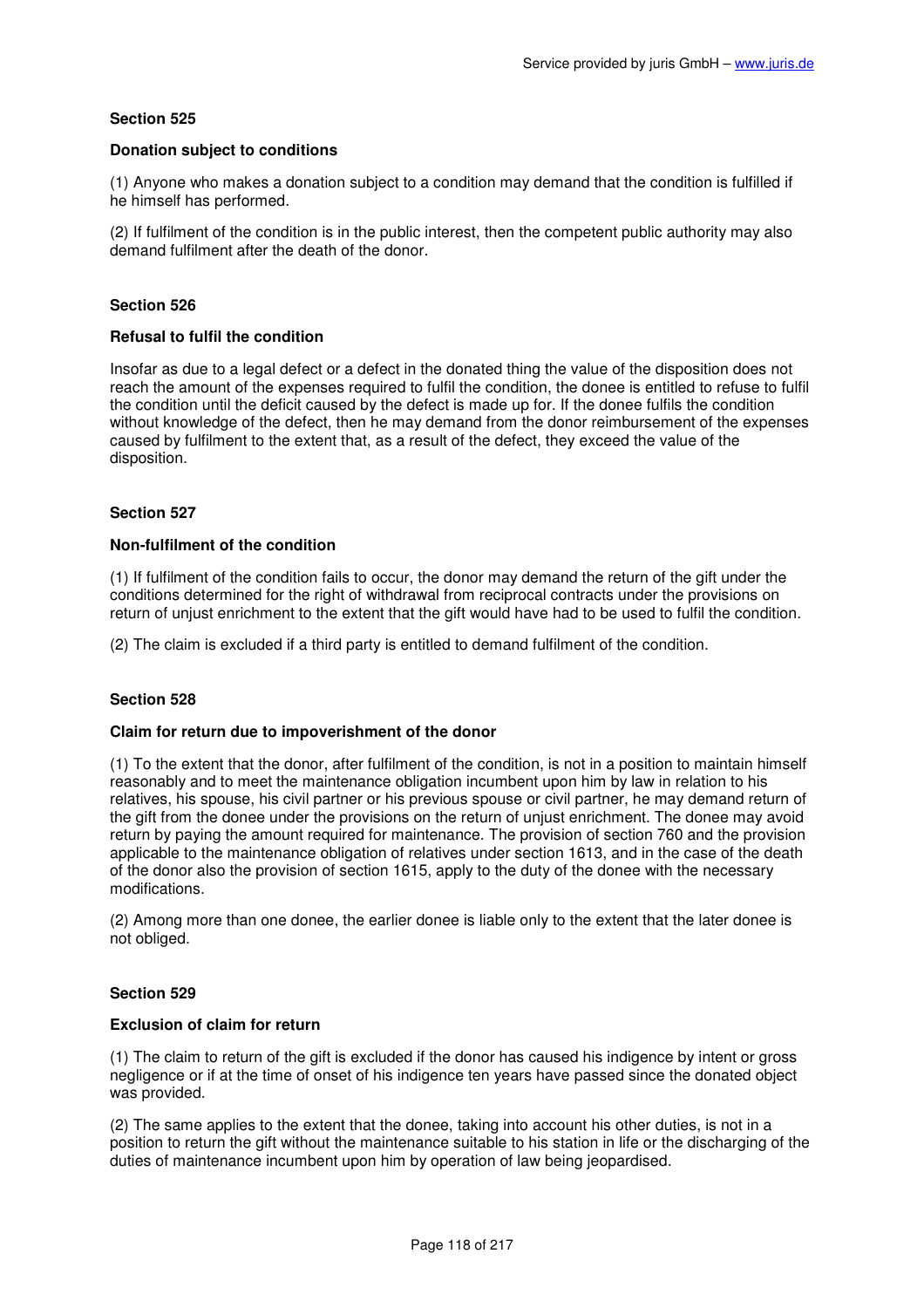## **Revocation of donation**

(1) A donation may be revoked if the donee is guilty of gross ingratitude by doing serious wrong to the donor or a close relative of the donor.

(2) The heir of the donor only has the right of revocation if the donee has intentionally and unlawfully killed the donor or prevented him from revoking.

# **Section 531**

## **Declaration of revocation**

(1) Revocation is effected by declaration to the donee.

(2) If the donation is revoked, return of the gift may be demanded under the provisions on the return of unjust enrichment.

# **Section 532**

## **Exclusion of revocation**

Revocation is excluded if the donor has forgiven the donee or if one year has passed since the time when the person entitled to revoke obtained knowledge that the requirements for him to have the right had been satisfied. Revocation is no longer permissible after the death of the donor.

## **Section 533**

## **Waiver of the right of revocation**

The right of revocation may only be waived when the person entitled to revoke has become aware of the ingratitude.

## **Section 534**

## **Donations for duty and decency**

Donations to meet a moral duty or made from considerations of decency are not subject to a claim for return or to revocation.

**Title 5** 

**Lease, usufructuary lease** 

**Subtitle 1** 

**General provisions for leases** 

## **Section 535**

## **Contents and primary duties of the lease agreement**

(1) A lease agreement imposes on the lessor a duty to grant the lessee use of the leased property for the lease period. The lessor must surrender the leased property to the lessee in a condition suitable for use in conformity with the contract and maintain it in this condition for the lease period. He must bear all costs to which the leased property is subject.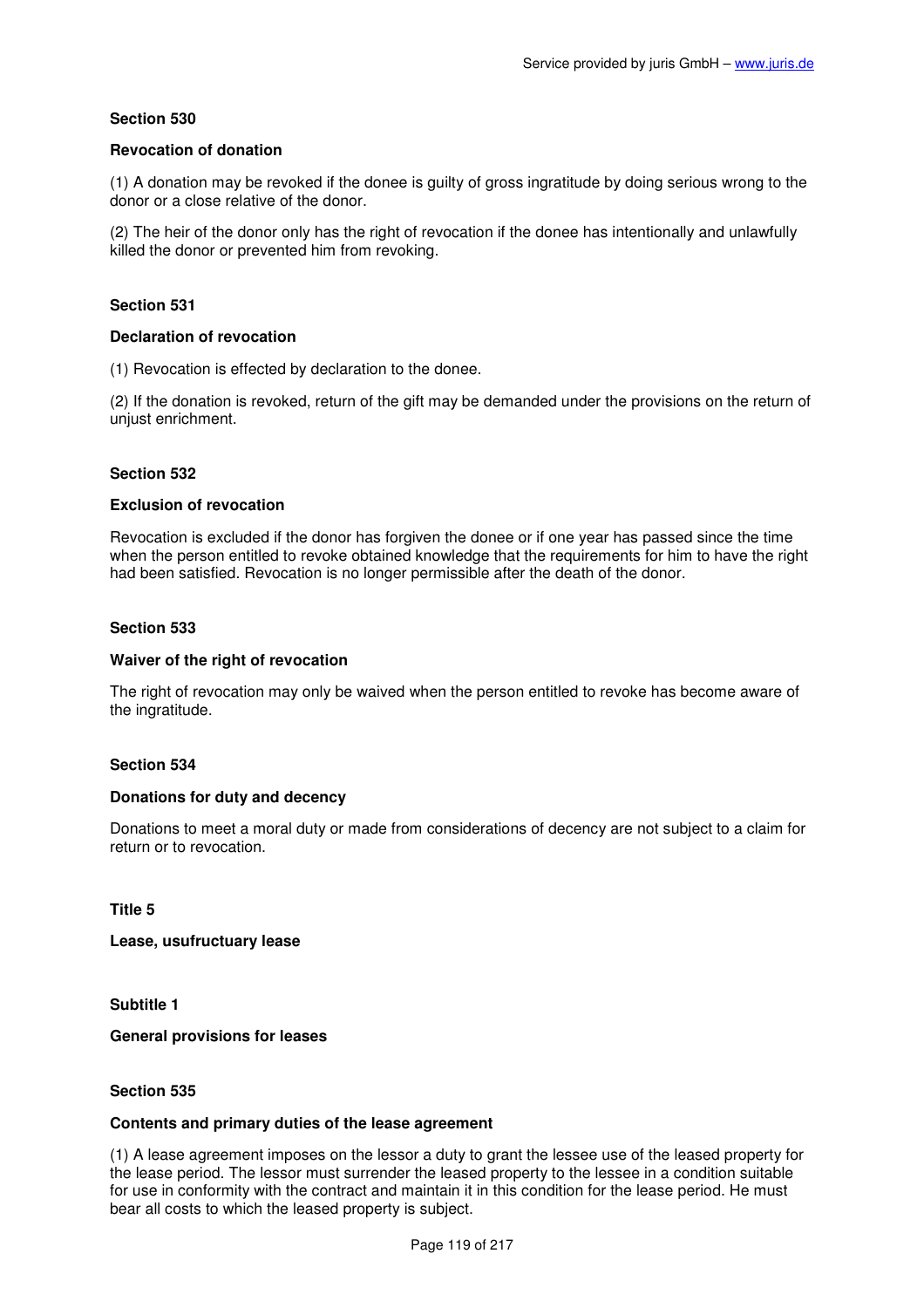(2) The lessee is obliged to pay the lessor the agreed rent.

## **Section 536**

## **Rent reduction for material and legal defects**

(1) If the leased property at the time of surrender to the lessee has a defect which removes its suitability for the contractually agreed use, or if such a defect arises during the lease period, then the lessee is exempted for the period when suitability is removed from paying the rent. For the period of time when suitability is reduced, he need only pay reasonably reduced rent. A trivial reduction of suitability is not taken into account.

(2) Subsection (1) sentences 1 and 2 also apply if a warranted characteristic is lacking or later ceases.

(3) If the lessee is fully or partially deprived by a third-party right of use of the leased property, then subsections (1) and (2) apply with the necessary modifications.

(4) With regard to a lease for residential space, a deviating agreement to the disadvantage of the lessee is ineffective.

## **Section 536a**

#### **Claim of lessee for damages and reimbursement of expenses due to a defect**

(1) If a defect within the meaning of section 536 exists when the lease agreement is entered into, or if such a defect arises subsequently due to a circumstance that the lessor is responsible for, or if the lessor is in default in remedying a defect, then the lessee may, notwithstanding the rights under section 536, demand damages.

(2) The lessee may remedy the defect himself and demand reimbursement of the necessary expenses if

- 1. the lessor is in default in remedying the defect, or
- 2. immediate remedy of the defect is necessary to preserve or restore the state of the leased property.

## **Section 536b**

## **Lessee knows of the defect upon entering into the agreement or upon acceptance**

If the lessee knows of the defect when entering into the agreement, then he does not have the rights under sections 536 and 536a. If he remains unaware of the defect due to gross negligence, then he has these rights only if the lessor fraudulently concealed the defect. If the lessee accepts a defective thing although he is aware of the defect, then he may only assert the rights under sections 536 and 536a if he reserved his rights at the time of acceptance.

## **Section 536c**

#### **Defects occurring during the lease period; notice of defect by the lessee**

(1) If a defect in the leased property comes to light during the lease period or if action to protect the leased property from an unforeseen hazard becomes necessary, then the lessee must without undue delay report this to the lessor. The same applies if a third party arrogates to himself a right to the thing.

(2) If the lessee fails to report this, then he is liable to the lessor for damage incurred thereby. To the extent that the lessor was prevented from providing relief due to the failure of the lessee to report it, the lessee is not entitled

1. to assert the rights specified in section 536,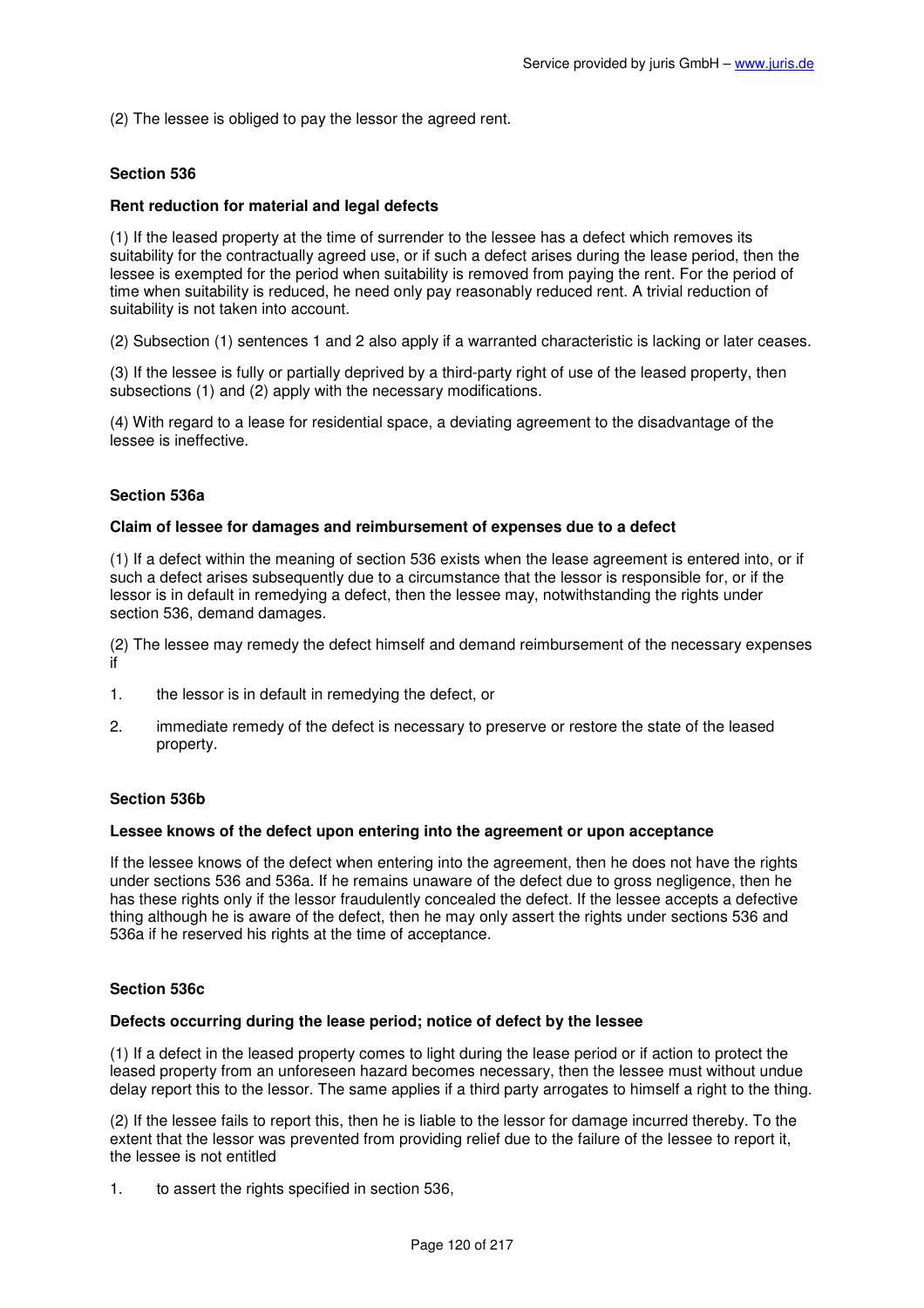- 2. to demand damages under section 536a (1), or
- 3. to give notice without specifying a reasonable period for relief under section 543 (3) sentence 1.

### **Section 536d**

#### **Contractual exclusion of rights of lessee with regard to defects**

The lessor may not invoke an agreement by which the rights of the lessee are excluded or restricted with regard to a defect in the leased property if he fraudulently concealed the defect.

#### **Section 537**

#### **Payment of rent when the lessee is unable to be present in person**

(1) The lessee is not released from his obligation to pay rent due to the fact that, for a reason relating to his person, he is unable to exercise his right of use. However, the lessor must allow to be credited against him the value of the expenses saved and of the advantages he enjoys from exploiting the use in another way.

(2) As long as the lessor is unable to grant the lessee use because use has been permitted to a third party, the lessee is not obliged to pay the rent.

#### **Section 538**

#### **Wear and tear on the leased property from use in conformity with the contract**

The lessee is not responsible for modifications to or deterioration of the leased property brought about by use in conformity with the contract.

#### **Section 539**

#### **Reimbursement of other expenses and right of removal of the lessee**

(1) The lessee may, under the provisions on agency without specific authorisation, demand reimbursement from the lessor for outlays on the leased property that the lessor need not compensate him for under section 536a (2).

(2) The lessee is entitled to remove an installation that he has provided the leased property with.

#### **Section 540**

#### **Permitting use by third parties**

(1) Without the permission of the lessor, the lessee is not entitled to permit a third party to use the leased property, in particular not to sublet it. If the lessor refuses permission, then the lessee may terminate the lease for cause with the statutory notice period unless the person of the third party constitutes cause.

(2) If the lessee permits a third party to use the property, then he is responsible for the culpability in the use of the property attributable to that third party even if the lessor has given permission for this.

#### **Section 541**

#### **Application for injunction for use in breach of contract**

If the lessee persists with use of the leased property in breach of contract despite a warning by the lessor, then the latter may seek a prohibitory injunction.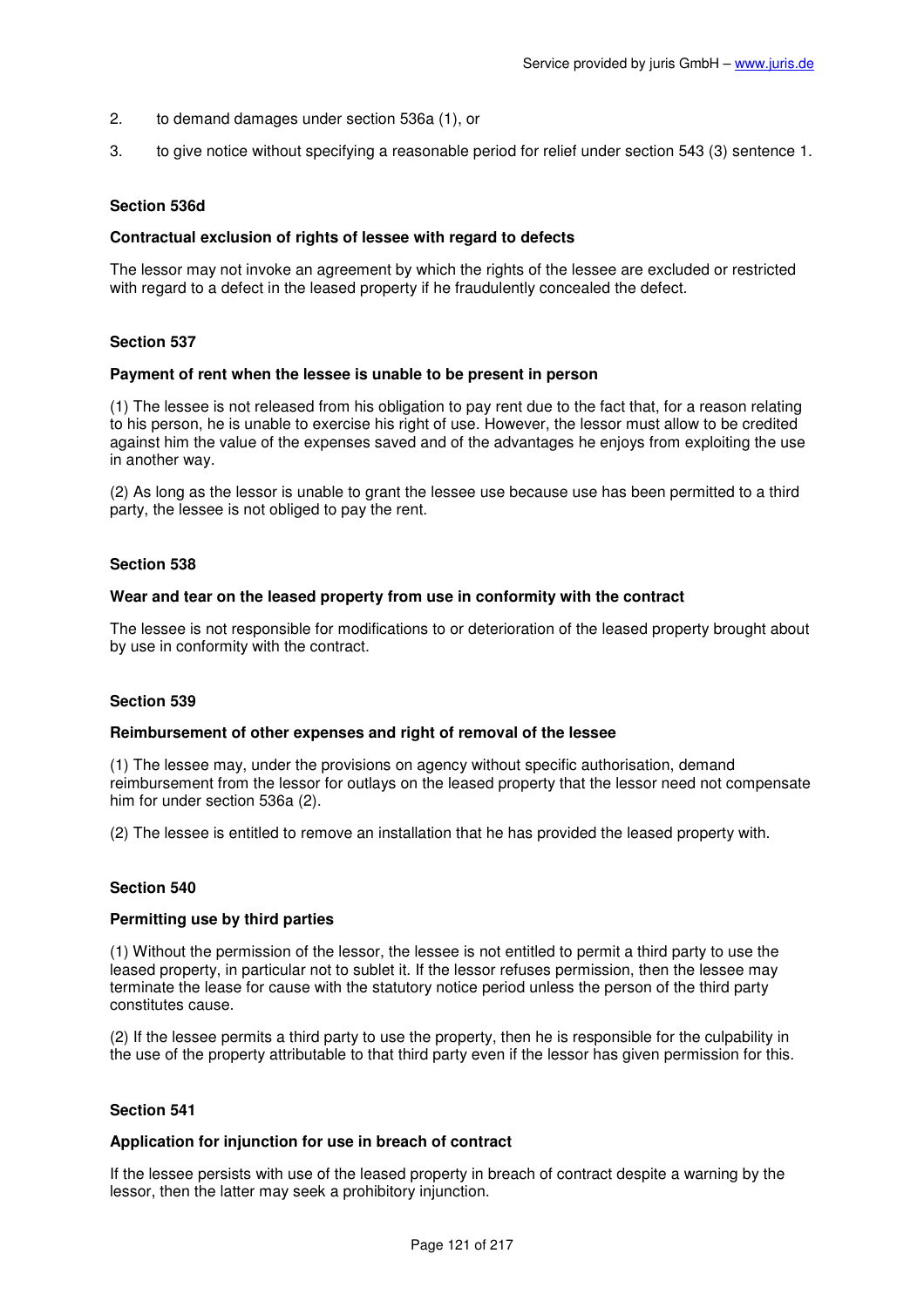## **End of the lease**

(1) If the lease period is indefinite, then each of the parties to the contract may give notice of termination in accordance with the statutory provisions.

- (2) A lease entered into for a definite period of time ends at the end of that period unless it
- 1. has been terminated for cause in legally permissible cases, or
- 2. is extended.

# **Section 543**

## **Termination for cause without notice for a compelling reason**

(1) Each party to the contract may terminate the lease for cause without notice for a compelling reason. A compelling reason is deemed to obtain if the party giving notice, with all circumstances of the individual case taken into account, including without limitation fault of the parties to the contract, and after weighing the interests of the parties, cannot be reasonably expected to continue the lease until the end of the notice period or until the lease ends in another way.

(2) A compelling reason is deemed to obtain in cases including without limitation where

- 1. the lessee is not permitted the use of the leased property in conformity with contract, in whole or in part, in good time, or is deprived of this use,
- 2. the lessee violates the rights of the lessor to a substantial degree by substantially endangering the leased property by neglecting to exercise the care incumbent upon him or by allowing a third party to use it without authorisation, or
- 3. the lessee
	- a) is in default, on two successive dates, of payment of the rent or of a portion of the rent that is not insignificant, or
	- b) in a period of time spanning more than two dates is in default of payment of the rent in an amount that is as much as the amount of rent for two months.

In the case of sentence 1 no. 3, termination is excluded if the lessor has by then obtained satisfaction. It becomes ineffective if the lessee has succeeded in discharging his debt by set-off and declares setoff without undue delay after notice of termination is given.

(3) If the compelling reason consists in the violation of an obligation under the lease, then the notice of termination is only permitted after the expiry without result of a reasonable period specified for the purpose of obtaining relief or after an unheeded warning notice. This does not apply if

- 1. a notice period or a warning notice obviously shows no chance of succeeding,
- 2. immediate termination for special reasons is justified, weighing the interests of both parties, or
- 3. the lessee is in default of payment of rent within the meaning of subsection (2) no. 3.

(4) Sections 536b and 536d are to be applied with the necessary modifications to the right to notice of termination to which the lessee is entitled under subsection (2) no. 1. If it is in dispute whether the lessor granted use of the leased property in good time or provided relief prior to expiry of the period specified for this purpose, then he bears the burden of proof.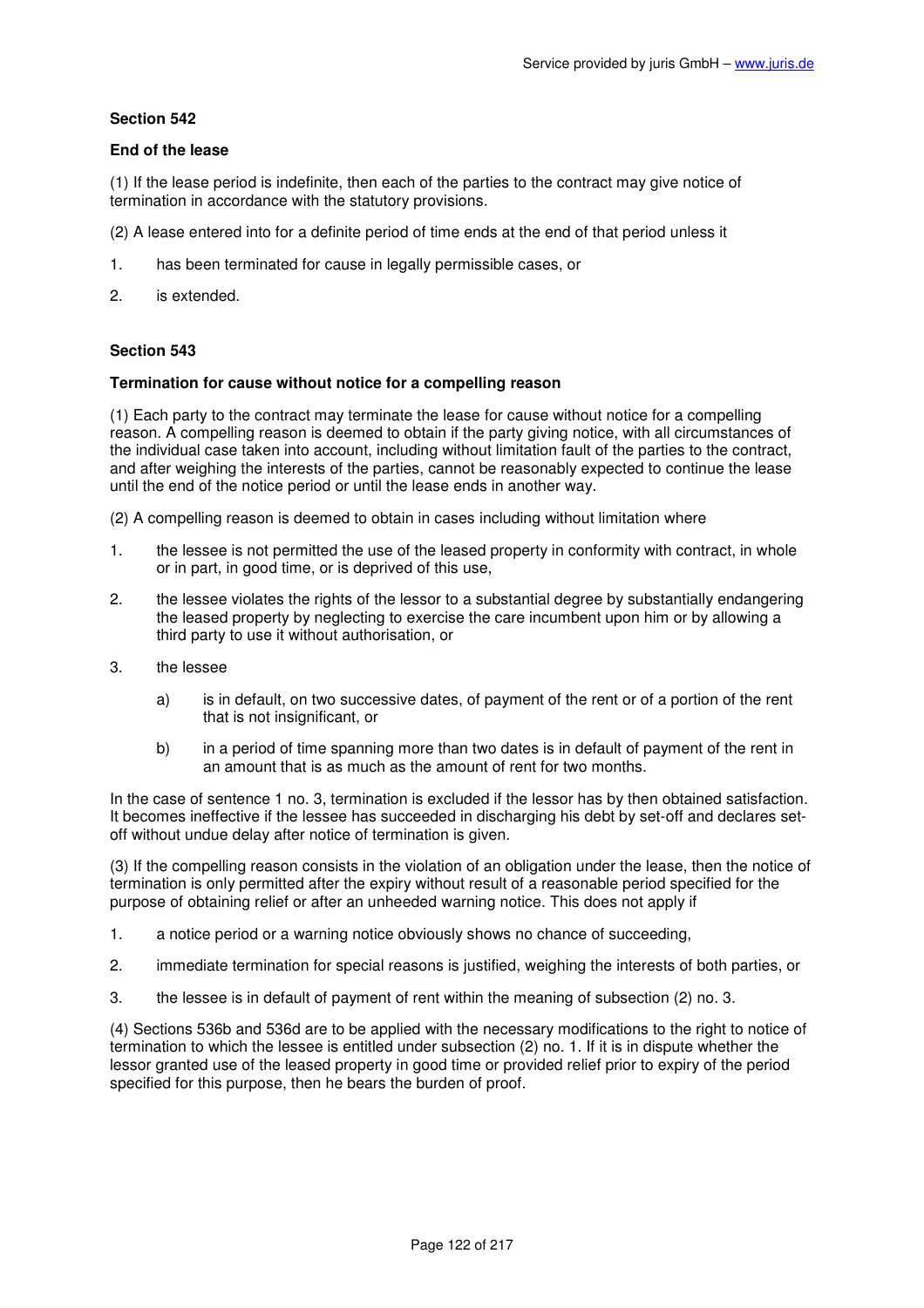## **Lease for more than thirty years**

If a lease agreement is signed for a period of more than thirty years, then each of the parties to the contract, after thirty years have passed, may after surrender of the leased property terminate the lease for cause with the statutory notice period. Termination is not permissible if the agreement has been signed for the duration of the life of the lessor or lessee.

# **Section 545**

### **Tacit extension of the lease**

If the lessor continues to use the leased property after the end of the lease period, then the lease is extended for an indefinite period of time, unless one of the parties to the contract has declared his intention to the contrary to the other party within two weeks. The period commences

- 1. for the lessee upon continuation of use,
- 2. for the lessor at the point of time when he receives knowledge of the continuation.

## **Section 546**

## **Duty of lessee to return**

(1) The lessee is obliged to return the leased property after termination of the lease.

(2) If the lessee has permitted a third party to use the leased property, the lessor may also demand return of the leased property from the third party after termination of the lease.

## **Section 546a**

## **Compensation of the lessor in the case of late return**

(1) If the lessee fails to return the leased property after termination of the lease, the lessor may for the duration of retention demand as compensation the agreed rent or the rent that is customarily paid for comparable items in the locality.

(2) The assertion of further damage is not excluded.

## **Section 547**

## **Reimbursement of rent paid in advance**

(1) Where rent has been paid in advance for the period after termination of the lease, the lessor must reimburse it with interest accrued since receiving it. If the lessor is not responsible for termination of the lease, then he must reimburse his gains under the provisions on the return of unjust enrichment.

(2) In the case of a lease for residential space, any deviating agreement to the disadvantage of the lessee is ineffective.

## **Section 548**

#### **Limitation of compensation claims and right of removal**

(1) The compensation claims of the lessor for modifications to or deterioration of the leased property are subject to a six-month limitation period. The limitation period commences at the time when the leased property is returned to him. When the claim of the lessor to return of the leased property is statute-barred, the compensation claims of the lessor are likewise statute-barred.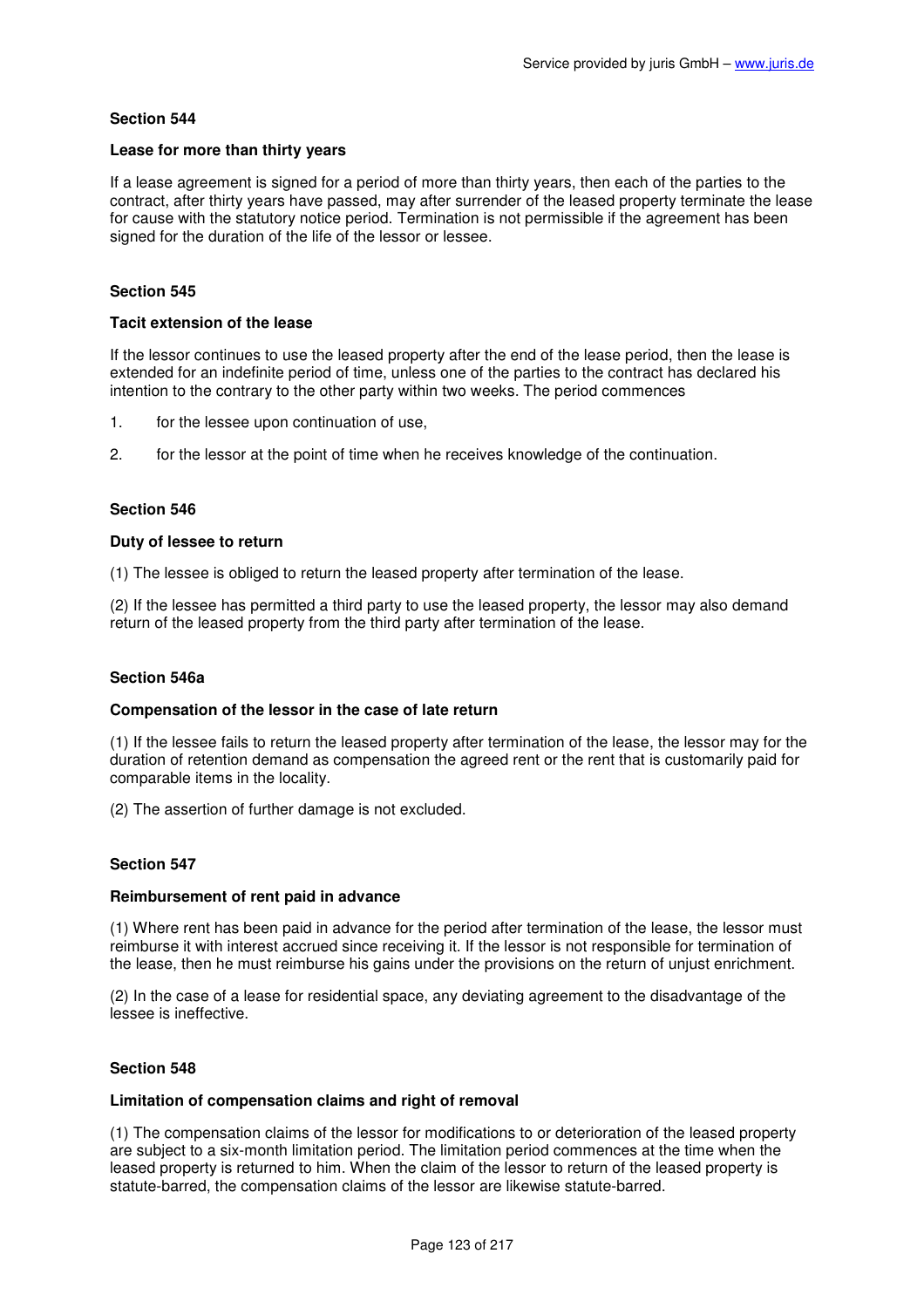(2) The claims of the lessee to reimbursement of expenses or to permission to remove an installation are subject to a six-month limitation period after the termination of the lease.

(3) (repealed)

# **Subtitle 2**

# **Leases for residential space**

**Chapter 1** 

**General provisions** 

# **Section 549**

## **Provisions applicable to leases of residential space**

(1) Sections 535 to 548 apply to leases relating to residential space to the extent not otherwise stipulated by sections 549 to 577a.

(2) The provisions relating to rent increases (sections 557 to 561) and to lessee protection upon termination of the lease as well as when residential property is created (section 568 (2), sections 573, 573a and 573 d (1), sections 574 to 575, 575a (1) and sections 577 and 577a) do not apply to leases of

- 1. residential space that is leased only for temporary use,
- 2. residential space that is part of the dwelling inhabited by the lessor himself and has largely to be furnished with furniture and fixtures by the lessor himself, provided that permission to use the residential space has not been given for permanent use to the lessee with his family or with persons with whom he maintains a joint household set up permanently,
- 3. residential space that a legal person under public law or a recognised private welfare work organisation has leased to permit use by persons in urgent need of accommodation if, when the lease was entered into, it drew the attention of the lessee to the intended purpose of the residential space and to its exemption from the provisions referred to above.

(3) Sections 557 to 561 and sections 573, 573a and 573d (1) and sections 575, 575a (1) and sections 577 and 577a do not apply to residential space in a student hostel or a hostel for young people.

## **Section 550**

#### **Form of the lease agreement**

If a lease agreement for a longer period of time than one year is not entered into in written form, then it applies for an indefinite period of time. However, termination is only allowed at the earliest at the end of one year after use of the residential space has been permitted.

## **Section 551**

## **Restriction and investment of rent security deposits**

(1) If the lessee must give the lessor a security deposit for the performance of his duties, then this security deposit, subject to subsection (3) sentence 4, may amount at most to three times the rent for one month, exclusive of the operating costs shown as a lump sum or as an advance payment.

(2) If security is to be provided in the form of a sum of money, then the lessee is entitled to pay in three equal monthly instalments. The first instalment is due upon commencement of the lease.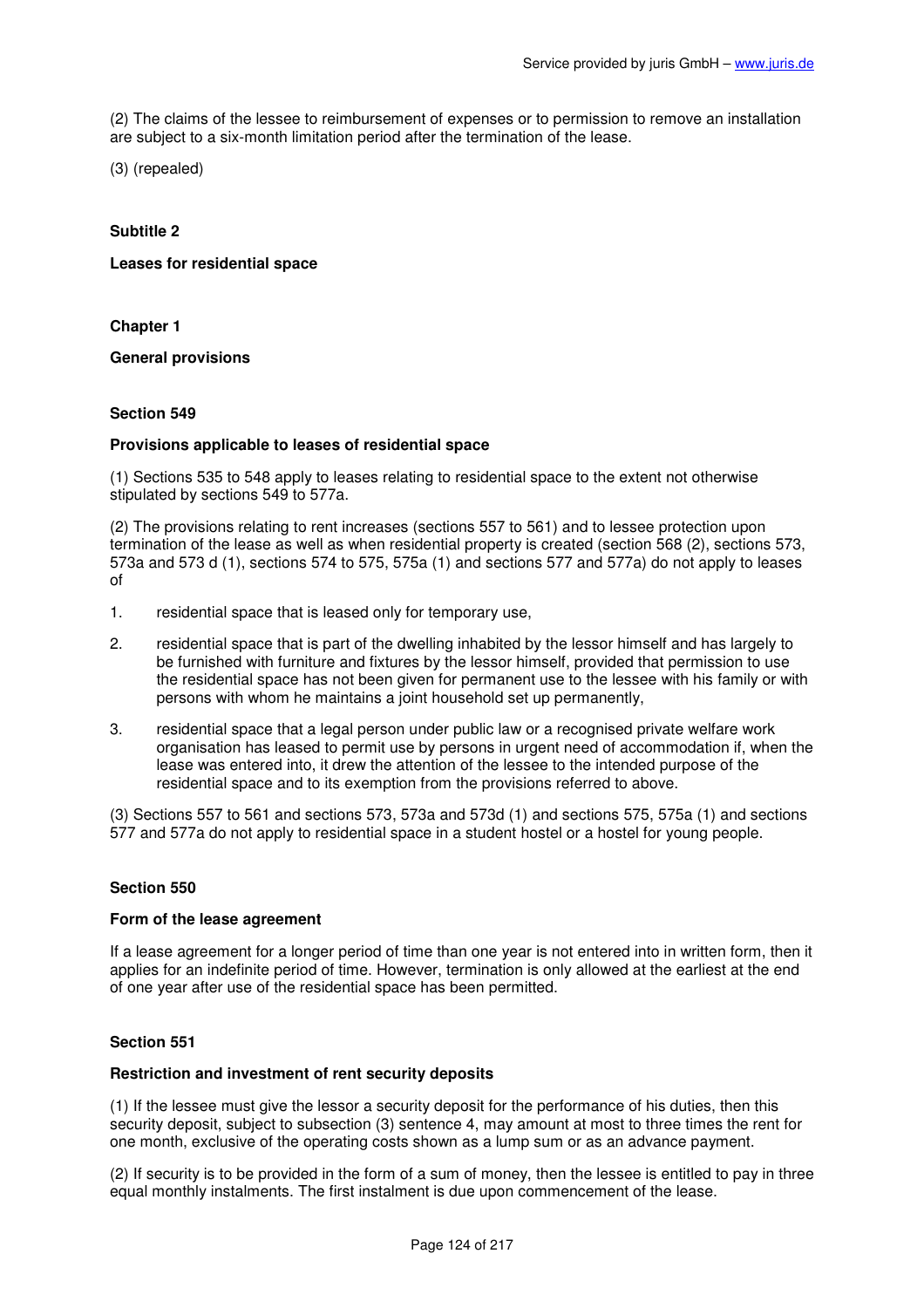(3) The lessor must invest a sum of money transferred to him as a deposit with a banking institution at the usual rate of interest for savings deposits with withdrawal notice of three months. The parties to the contract may agree on another form of investment. In either case the investment must be made separately from the assets of the lessor and the lessee is entitled to the income. It accrues to the security deposit. For residential space in a student hostel or a hostel for young people, there is no duty for the lessor to pay interest on the security deposit.

(4) A deviating agreement to the disadvantage of the lessee is ineffective.

## **Section 552**

#### **Warding off the right of removal of the lessee**

(1) The lessor may ward off exercise of the right of removal (section 539 (2)) by payment of appropriate compensation unless the lessee has a justified interest in removal.

(2) An agreement excluding the right of removal is only effective if reasonable compensation is provided for.

# **Section 553**

# **Permitting use by third parties**

(1) If the lessee, after entering into the lease agreement, acquires a justified interest in permitting a third party to use part of the residential space, then he may demand permission to do so from the lessor. This does not apply if there is a compelling reason in the person of the third party, if the residential space would be overcrowded or if the lessor cannot for other reasons reasonably be expected to permit third-party use.

(2) If the lessor can only be expected to permit third-party use on a reasonable increase of the rent, then he may make permission dependent upon the lessee agreeing to such an increase in rent.

(3) A deviating agreement to the disadvantage of the lessee is ineffective.

## **Section 554**

#### **Toleration of conservation and modernisation measures**

(1) The lessee must tolerate measures required for conservation of the leased property.

(2) The lessee must tolerate measures taken to improve the leased property, to save energy or water or to create new residential space. This does not apply if the measure would be, for him, his family or another member of his household, a hardship that is not justifiable even considering the justified interests of the lessor and other lessees in the building. In this context, including, without limitation, the work to be undertaken, the structural consequences, prior outlays by the lessee and the increase to be expected in the rent are to be taken into account. The increase to be expected in the rent is not to be deemed a hardship if the leased property is merely restored to a generally customary condition.

(3) In the case of measures under subsection (2) sentence 1, the lessor must at the latest three months prior to commencement of the measure inform the lessee in writing of their nature, their estimated scope and commencement, estimated duration and the increase in rent to be expected. The lessee is entitled, up to the end of the month subsequent to the month when notification is received, to give notice for cause with effect to the end of the following month. These provisions do not apply in case of measures having only an insignificant effect on the premises leased and entailing only an insignificant increase in rent.

(4) Outlays which the lessee had to make as a result of a measure under subsections (1) or (2) sentence 1 must be reimbursed to a reasonable extent by the lessor. Upon demand he must make an advance payment.

(5) An agreement deviating from subsections (2) to (4) to the disadvantage of the lessee is ineffective.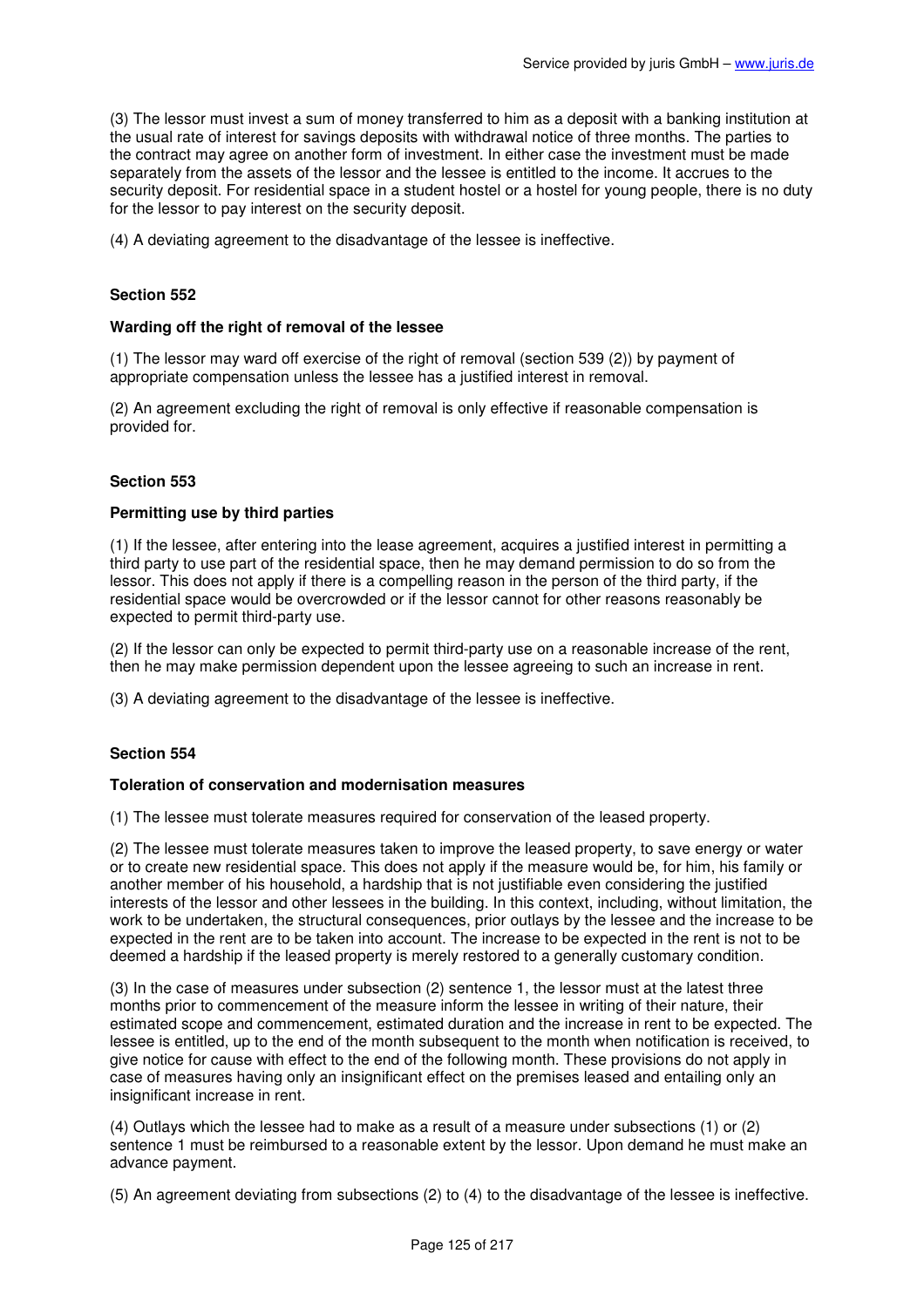# **Section 554a**

## **Accessibility**

(1) The lessee may demand the approval of the lessor to structural changes or other installations required to make the use of the leased property or access to it fit for the needs of the disabled, if he has a justified interest in this. The lessor may refuse approval if his interest in maintaining the leased property or building unchanged outweighs the interest of the lessee in making use of the leased property fit for the needs of the disabled. When this is done, the justified interests of the other lessees in the building are to be taken into account.

(2) The lessor may make his approval dependent upon payment of a reasonable additional security deposit for restoration of the original condition. Section 551 (3) and (4) applies with the necessary modifications.

(3) An agreement deviating from subsection (1) to the disadvantage of the lessee is ineffective.

# **Section 555**

## **Ineffectiveness of contractual penalty**

An agreement by which the lessor binds the lessee to promise a contractual penalty is ineffective.

**Chapter 2** 

**Rent** 

#### **Subchapter 1**

#### **Agreements on rent**

#### **Section 556**

## **Agreements on operating costs**

(1) The parties to the contract may agree that the lessee is to bear operating costs. Operating costs are the costs that are incurred from day to day by the owner or the holder of the heritable building right as a result of the ownership of or the heritable building right to the plot of land or as a result of the intended use of the building, the outbuildings, facilities, installations and the land. The drawing up of the statement of operating costs continues to be governed by the Operating Costs Order [Betriebskostenverordnung] of 25 November 2003 (Federal Law Gazette I pp. 2346, 2347). The Federal Government is authorised to pass provisions on the drawing up of the statement of operating costs by statutory order without the approval of the Federal Council [Bundesraf].

(2) The parties to the contract may agree, subject to other provisions, that operating costs may be reported as a lump sum or as an advance payment. Advance payments for operating costs may only be agreed in a reasonable amount.

(3) Advance payments for operating costs are to be invoiced once per year, and when this is done the principle of economic efficiency is to be observed. The lessee is to be notified of the statement of operating costs at the latest by the end of the twelfth month subsequent to the accounting period. After this period, assertion of a subsequent demand by the lessor is excluded unless the lessor is not responsible for the lateness of the assertion. The lessor is not obliged to provide interim invoicing. The lessor must be informed by the lessee of any objections to invoicing at the latest by the end of the twelfth month after receipt of the invoice. After expiry of this period, objections may no longer be asserted unless the lessee is not responsible for the lateness of the assertion.

(4) An agreement deviating to the disadvantage of the lessee from subsections (1) and (2) sentence 2 or subsection (3) is ineffective.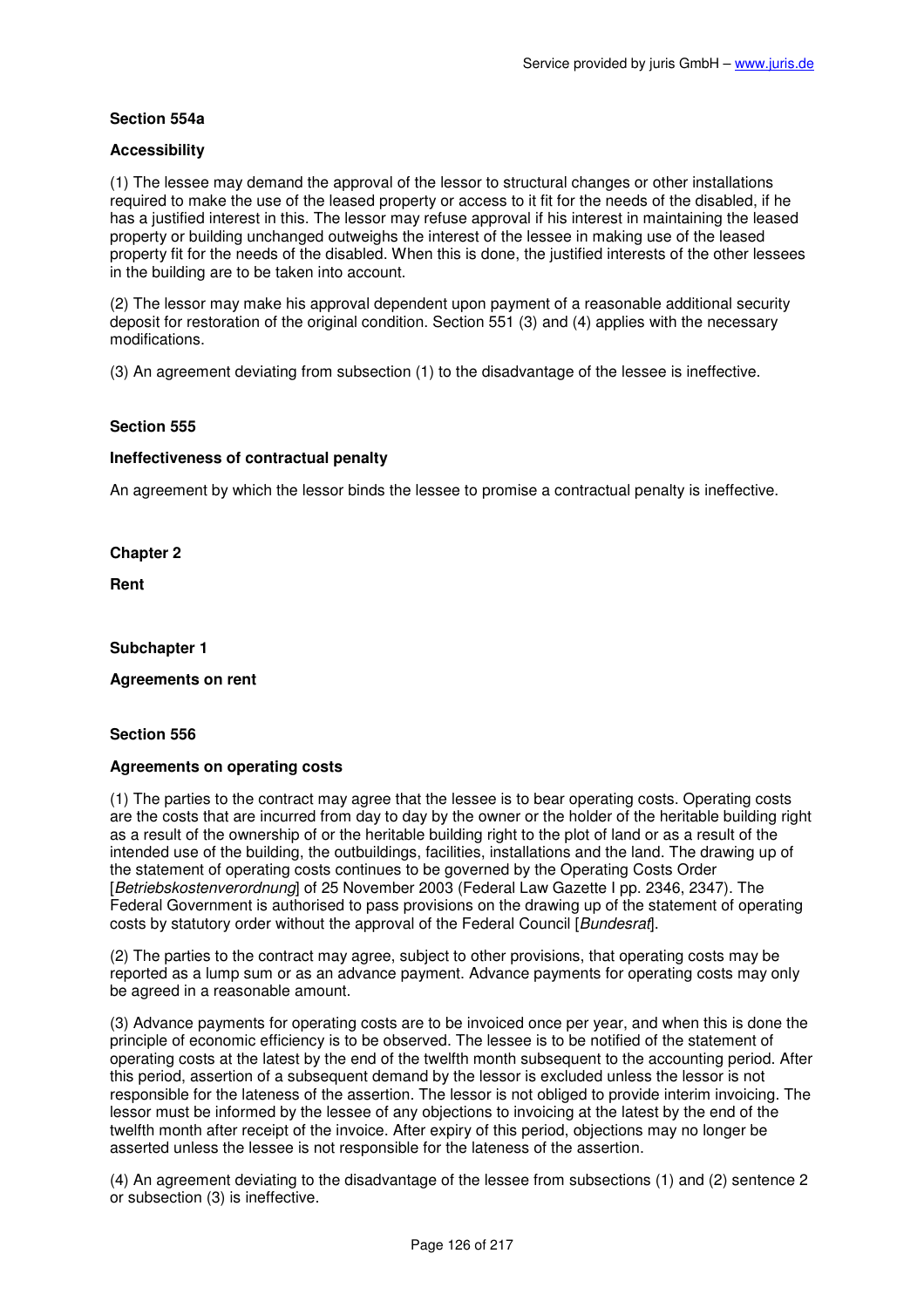# **Section 556a**

## **Accounting criterion for operating costs**

(1) If the parties to the contract have not agreed otherwise and subject to other provisions, operating costs are to be apportioned in proportion to the floor space. Operating costs depending on recorded consumption or causation by the lessees are to be apportioned according to criteria that take into account the differing consumption or causation.

(2) If the parties to the contract have agreed otherwise, the lessor may by declaration in text form specify that the operating costs may in future, contrary to the agreement reached, be apportioned in whole or in part according to a criterion that takes into account the recorded differing consumption or the recorded differing causation. The declaration may only be made prior to commencement of an accounting period. If the costs have previously been included in the rent, the rent is to be reduced accordingly.

(3) An agreement deviating to the disadvantage of the lessee from subsection (2) is ineffective.

## **Section 556b**

## **Due date of rent, right to set-off and right of retention**

(1) Rent is to be paid at the commencement of the periods of time according to which it is computed but at the latest by the third working day of each such period.

(2) The lessee may, notwithstanding a contract provision to the contrary, set off a claim based on sections 536a and 539 or a claim for unjust enrichment for excess payment of rent against a claim for rent, or may exercise a right of retention in relation to such a claim if he has notified the lessor in text form of his intention to do so at least one month prior to the due date of the rent. A deviating agreement to the disadvantage of the lessee is ineffective.

## **Subchapter 2**

#### **Provisions on the rent amount**

### **Section 557**

#### **Increases in rent by agreement or law**

(1) During the lease, the parties may agree an increase in rent.

(2) Future changes in the amount of rent may be agreed by the parties to the contract as stepped rent under section 557a or as indexed rent under section 557b.

(3) Apart from this, the lessor may only demand rent increases under the provisions of sections 558 to 560 to the extent that an increase is not excluded by agreement or the exclusion emerges from the circumstances.

(4) A deviating agreement to the disadvantage of the lessee is ineffective.

#### **Section 557a**

#### **Stepped rent**

(1) The rent may be agreed in writing in varying amounts for specific periods of time; in the agreement, each rent amount or each increase must be indicated as a monetary amount (stepped rent).

(2) The rent must remain unchanged on each occasion for at least one year. During the period of stepped rent, an increase under sections 558 to 559b is excluded.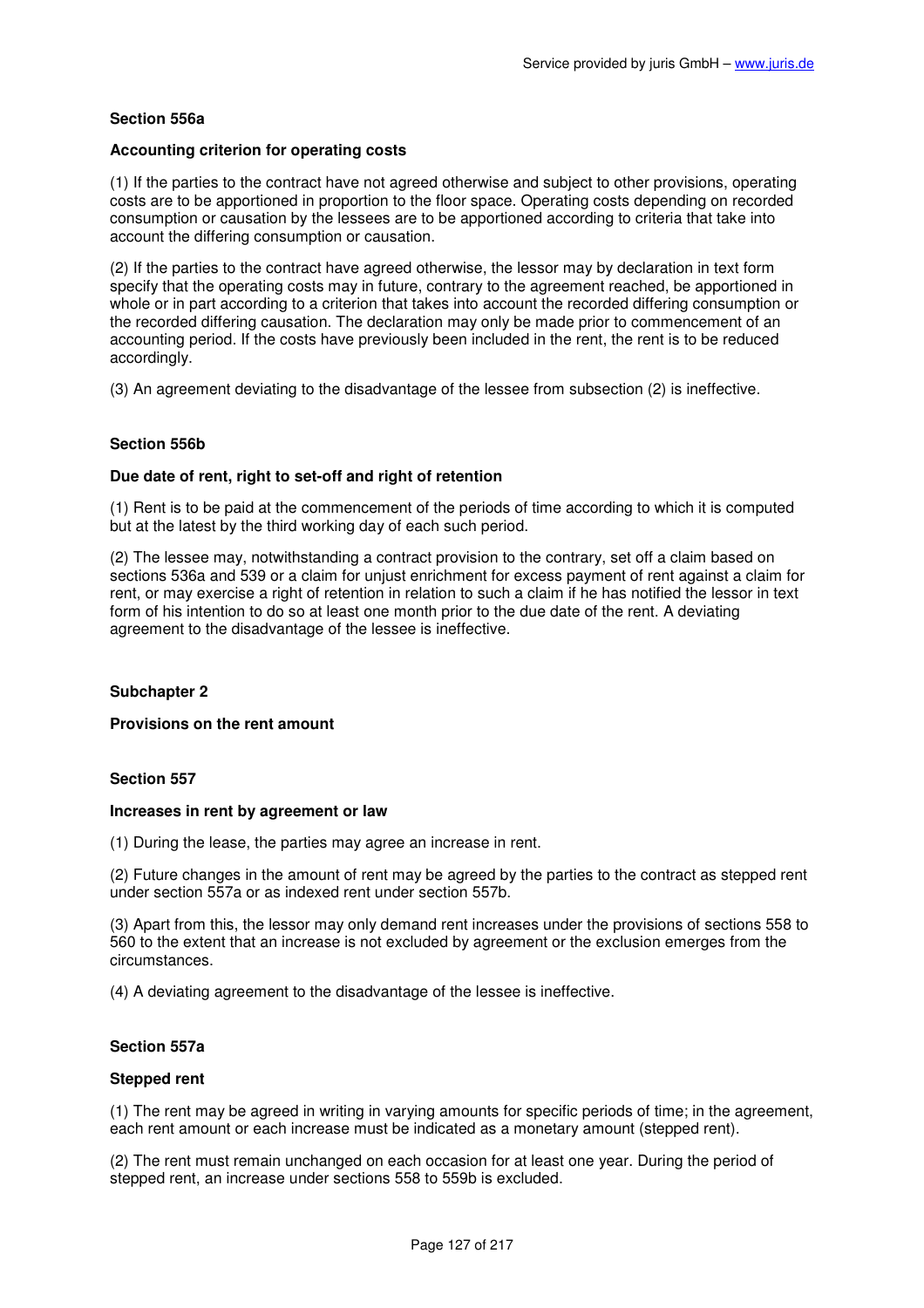(3) The right of the lessee to give notice may be excluded for a maximum of four years after the stepped rent agreement is entered into. Notice of termination is allowed to the end of this period at the earliest.

(4) A deviating agreement to the disadvantage of the lessee is ineffective.

## **Section 557b**

## **Indexed rent**

(1) The parties to the contract may agree in writing that the rent is to be determined by means of the price index for the cost of living of all private households in Germany computed by the Federal Statistics Office [Statistisches Bundesamt] (indexed rent).

(2) While an indexed rent is applicable, the rent, except for increases under sections 559 to 560, must remain unchanged for at least one year at a time. An increase under section 559 may only be demanded to the extent that the lessor has carried out structural measures due to circumstances for which he is not responsible. An increase under section 558 is excluded.

(3) A change in rent under subsection (1) must be made by declaration in text form. In this declaration, the change in the price index that has occurred as well as the rent in the individual case or the increase must be indicated as a monetary amount. The revised rent must be paid at the commencement of the second month beginning after receipt of the declaration.

(4) A deviating agreement to the disadvantage of the lessee is ineffective.

#### **Section 558**

#### **Increase in rent up to the reference rent customary in the locality**

(1) The lessor may demand approval of an increase in rent up to the reference rent customary in the locality if, at the time when the increase is to occur, the rent has remained unchanged for fifteen months. The demand for a rent increase may be made at the earliest one year after the most recent rent increase. Increases under sections 559 to 560 are not taken into account.

(2) The reference rent customary in the locality is formed from the usual payments that have been agreed or, with the exception of increases under section 560, that have been changed in the last four years in the municipality or in a comparable municipality for residential space that is comparable in type, size, furnishings, quality and location. Exempted from this is residential space where the amount of rent has been stipulated by law or in connection with a promise of sponsorship.

(3) In the case of increases under subsection (1), the rent may not be raised within three years, except for increases under sections 559 to 560, by more than twenty per cent (capping limit).

- (4) The capping limit does not apply
- 1. if a duty of the lessee to make compensation payments under the provisions on the reduction of improper subsidisation in housing has lapsed because the public-sector connection has ceased, and
- 2. to the extent that the increase does not exceed the amount of the most recently payable compensation payment.

The lessor may at the earliest four months prior to the cessation of the public-sector connection demand that the lessee inform him within one month of the duty to pay compensation and of its amount. Sentence 1 applies with the necessary modifications if the duty of the lessee to make a compensation payment under sections 34 to 37 of the Residential Housing Subsidisation Act [Wohnraumförderungsgesetz] and provisions of Land law issued thereunder has lapsed due to the repeal of rent control.

(5) From the annual amount that would result in the case of an increase to the reference rent customary in the locality, third-party funds within the meaning of section 559a are to be deducted, in the case of section 559a (1) in the amount of eleven per cent of the subsidy.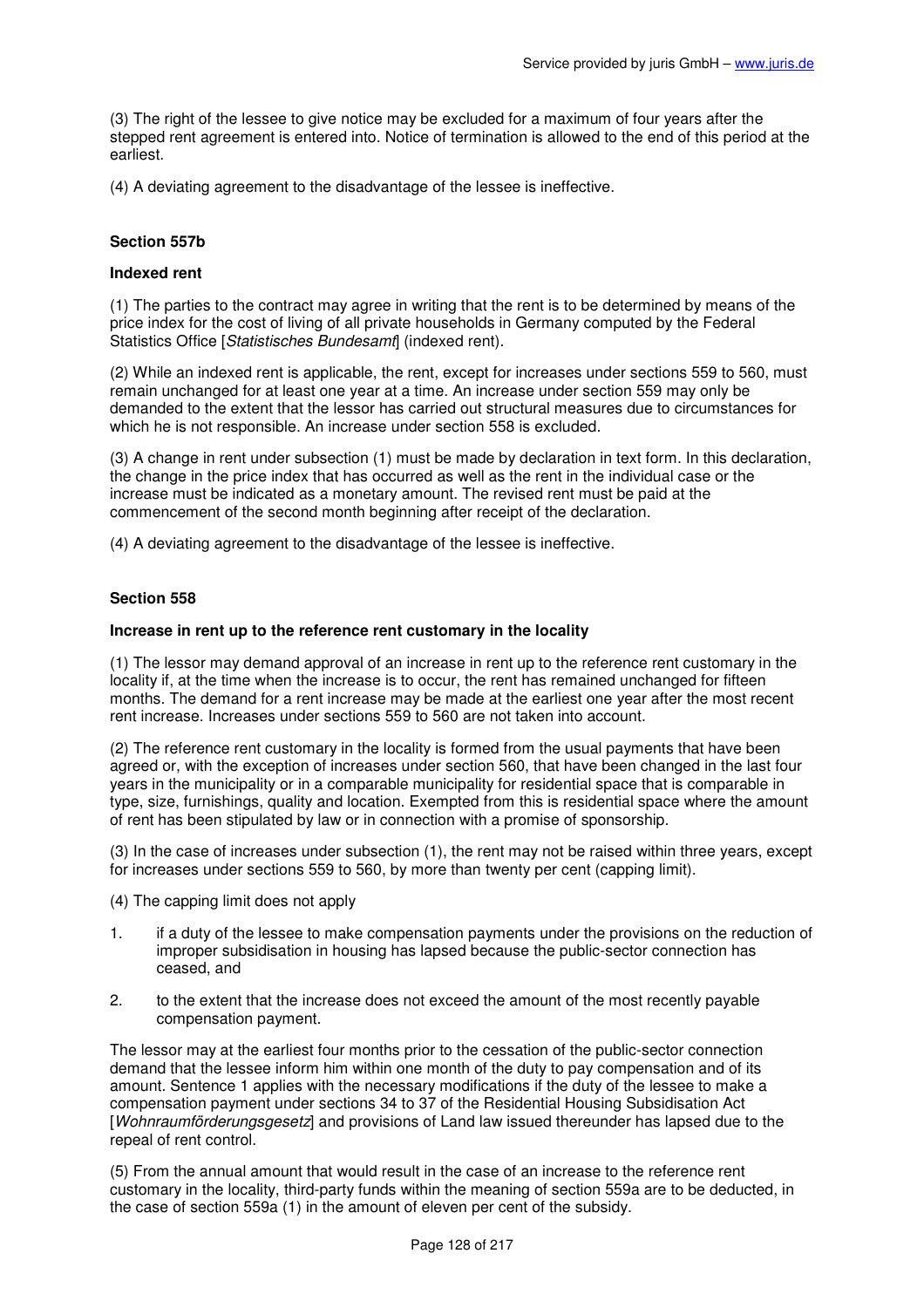(6) A deviating agreement to the disadvantage of the lessee is ineffective.

# **Section 558a**

# **Form and justification of the rent increase**

- (1) A rent increase demand under section 558 must be declared and justified to the lessee in text form.
- (2) In justification, reference may in particular be made to
- 1. a list of representative rents (sections 558c and 558d),
- 2. information from a rent database (section 558e),
- 3. an opinion, provided with supporting grounds, by an officially appointed and sworn expert,
- 4. examples of equivalent payment for individual comparable dwellings; in this case, it is sufficient to name three dwellings.

(3) If an expert list of representative rents (section 558d (1)), where the provisions of section 558d (2) have been complied with, contains information for the dwelling, then the lessor must in his demand for a rent increase communicate such information even if he wishes to support his rent increase by another means of justification under subsection (2).

(4) When making reference to a list of representative rents containing spans, it is sufficient if the rent demanded lies within the span. If, at the time when the lessor makes his declaration, no list of representative rents in which sections 558c (3) or 558d (2) have been complied with is available, then another list of representative rents, in particular an outdated one, or a list of representative rents from a comparable municipality may be used.

(5) A deviating agreement to the disadvantage of the lessee is ineffective.

## **Section 558b**

## **Approval of a rent increase**

(1) To the extent that the lessee approves the rent increase, he owes the increased rent from the beginning of the third calendar month after receipt of the demand for an increase.

(2) To the extent that the lessee does not approve of the rent increase by the end of the second calendar month after receipt of the demand, the lessor may sue for grant of approval. An action must be brought within three additional months.

(3) If the action is preceded by a demand for increase that does not comply with the requirements of section 558a, then the lessor may correct this in the legal dispute or remedy the defects in the demand for increase. In this case too, the lessee is entitled to the approval period under subsection (2) sentence 1.

(4) A deviating agreement to the disadvantage of the lessee is ineffective.

# **Section 558c**

## **List of representative rents**

(1) A list of representative rents is a table showing the reference rent customary in the locality, if the table has been jointly produced or recognised by the municipality or by representatives of lessors and lessees.

(2) Lists of representative rents may be produced for the area of one municipality or of more than one municipality or for parts of municipalities.

(3) Lists of representative rents should be adjusted for market trends at intervals of two years.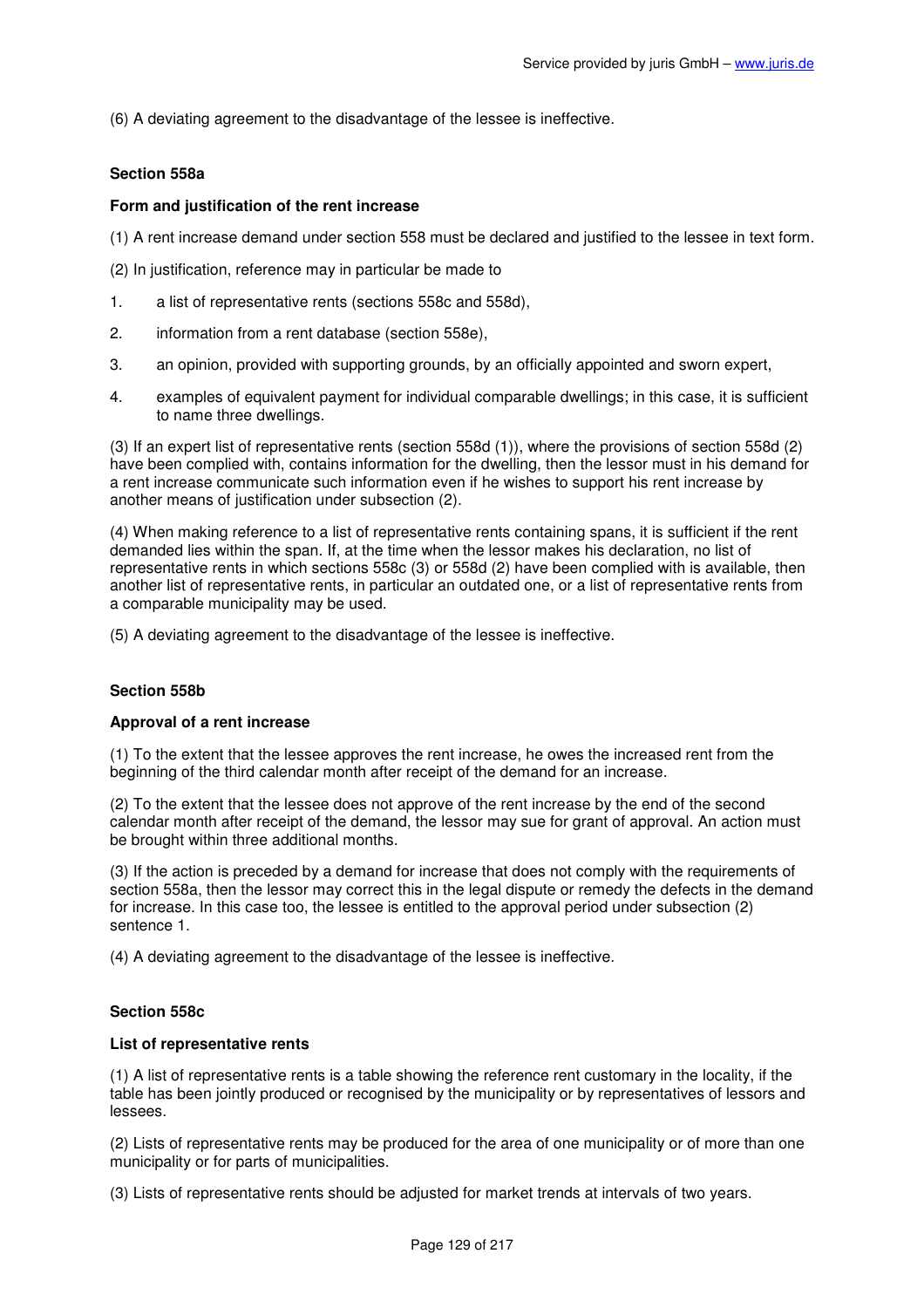(4) Municipalities should produce lists of representative rents if there is a need for this and if this is possible at a reasonable cost. The lists of representative rents and the changes to them should be published.

(5) The Federal Government is authorised, by statutory order issued with the approval of the Federal Council [Bundesrat], to issue provisions on the detailed contents and on the procedure for drawing up and adjusting lists of representative rents.

## **Section 558d**

### **Expert list of representative rents**

(1) An expert list of representative rents is a list of representative rents produced according to recognised scientific principles and recognised by the municipality or by representatives of lessors and lessees.

(2) The expert list of representative rents is to be adjusted for market trends at intervals of two years. When this is done, a spot check or the trend of the price index for living standards of all private households in Germany computed by the Federal Statistical Office [Statistisches Bundesamt] may be used as a basis. After four years a new expert list of representative rents must be produced.

(3) If the provisions of subsection (2) are complied with, then it is assumed that the payment cited in the expert list of representative rents reflects the reference rent customary in the locality.

## **Section 558e**

#### **Rent database**

A rent database is a collection of rents maintained on an ongoing basis to determine the reference rent customary in the locality; this database is jointly maintained or recognised by the municipality or by representatives of lessors and lessees, and information is issued on the basis of this database that makes it possible to come to a conclusion as to the reference rent customary in the locality with regard to individual dwellings.

## **Section 559**

#### **Rent increase in case of modernisation**

(1) If the lessor has carried out construction measures that increase the utility value of the leased property with lasting effect, improve general living conditions permanently or lead to savings of energy or water with lasting effect (modernisation), or if he has carried out other construction measures due to circumstances for which he is not responsible, then he may increase the annual rent by 11 per cent of the costs spent on the dwelling.

(2) If the construction measures have been carried out for more than one dwelling, then the costs must be apportioned reasonably among the individual dwellings.

(3) A deviating agreement to the disadvantage of the lessee is ineffective.

## **Section 559a**

## **Crediting of third-party funds**

(1) Costs assumed by the lessee or assumed by a third party for the lessee or covered by subsidies from public authorities do not form part of costs spent within the meaning of section 559.

(2) If the costs of the construction measures are covered in full or in part by low-interest or interest-free loans from public authorities, then the amount of the increase under section 559 is reduced by the annual amount of the interest reduction. The latter is calculated from the difference between the reduced rate of interest and the going market interest rate for the original amount of the loan. The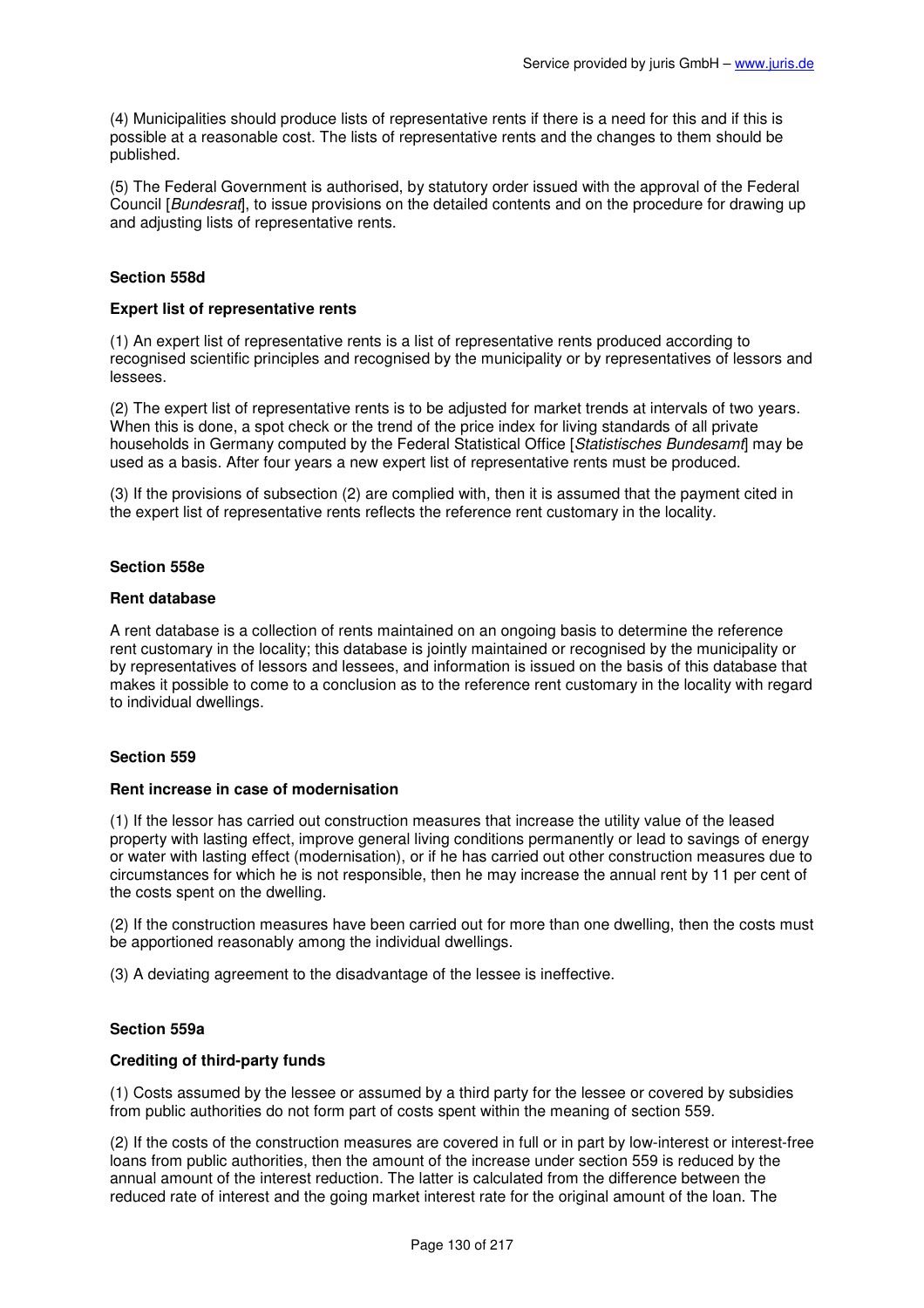going market interest rate for first-priority mortgages at the date when the measures ended is conclusive. If subsidies or loans are used to cover ongoing outlays, then the amount of the increase is reduced by the annual amount of the subsidy or loan.

(3) A lessee loan, an advance rent payment or a service performed for the lessee by a third party for the construction measures are equivalent to a loan from public authorities. Funds from the financial institutions of the Federal Government or of a Land are deemed to be funds from public authorities.

(4) If it cannot be ascertained in what amount subsidies or loans have been granted for the individual dwellings, then they must be apportioned according to the ratio of costs spent on individual dwellings.

(5) A deviating agreement to the disadvantage of the lessee is ineffective.

## **Section 559b**

#### **Assertion of an increase; effect of declaration of increase**

(1) The rent increase under section 559 must be declared to the lessee in text form. The declaration is only effective if in it the increase is calculated on the basis of the costs incurred and explained in accordance with the requirements of sections 559 and 559a.

(2) The lessee owes the increased rent from the beginning of the third month after receipt of the declaration. The period is extended by six months if the lessor has failed to notify the lessee of the expected increase in rent as required by section 554 (3) sentence 1 or if the de facto rent increase is more than ten per cent greater than the increase notified.

(3) A deviating agreement to the disadvantage of the lessee is ineffective.

## **Section 560**

### **Changes in operating costs**

(1) In the case of a lump sum charge for operating costs, the lessor is entitled to apportion increases in operating costs proportionately to the lessee by a declaration in text form, to the extent that this has been agreed in the lease agreement. The declaration is only effective if the basis of the apportionment is referred to and explained in it.

(2) The lessee owes the part of the apportionment falling to him from the beginning of the second month following the month in which the declaration is made. To the extent that the declaration is based on the fact that operating costs have risen retroactively, it has a retroactive effect from the date when the operating costs rose, but at the earliest from the beginning of the calendar year preceding the year of the declaration, provided the lessor makes the declaration within three months after he first has knowledge of the increase.

(3) If operating costs are reduced, then the lump sum for operating costs must be reduced accordingly from the date of such reduction. The lessee must be informed of the reduction without undue delay.

(4) If advance payments of operating costs have been agreed, then, after a statement of operating costs, each of the parties to the contract may undertake an adjustment to a reasonable amount by a declaration in text form.

(5) In the case of changes in operating costs, the principle of economic efficiency must be observed.

(6) A deviating agreement to the disadvantage of the lessee is ineffective.

## **Section 561**

#### **Special right of termination of the lessee following a rent increase**

(1) If the lessor asserts a right to a rent increase under sections 558 or 559, then, until the end of the second month after receipt of the declaration of the lessor, the lessee may terminate the lease for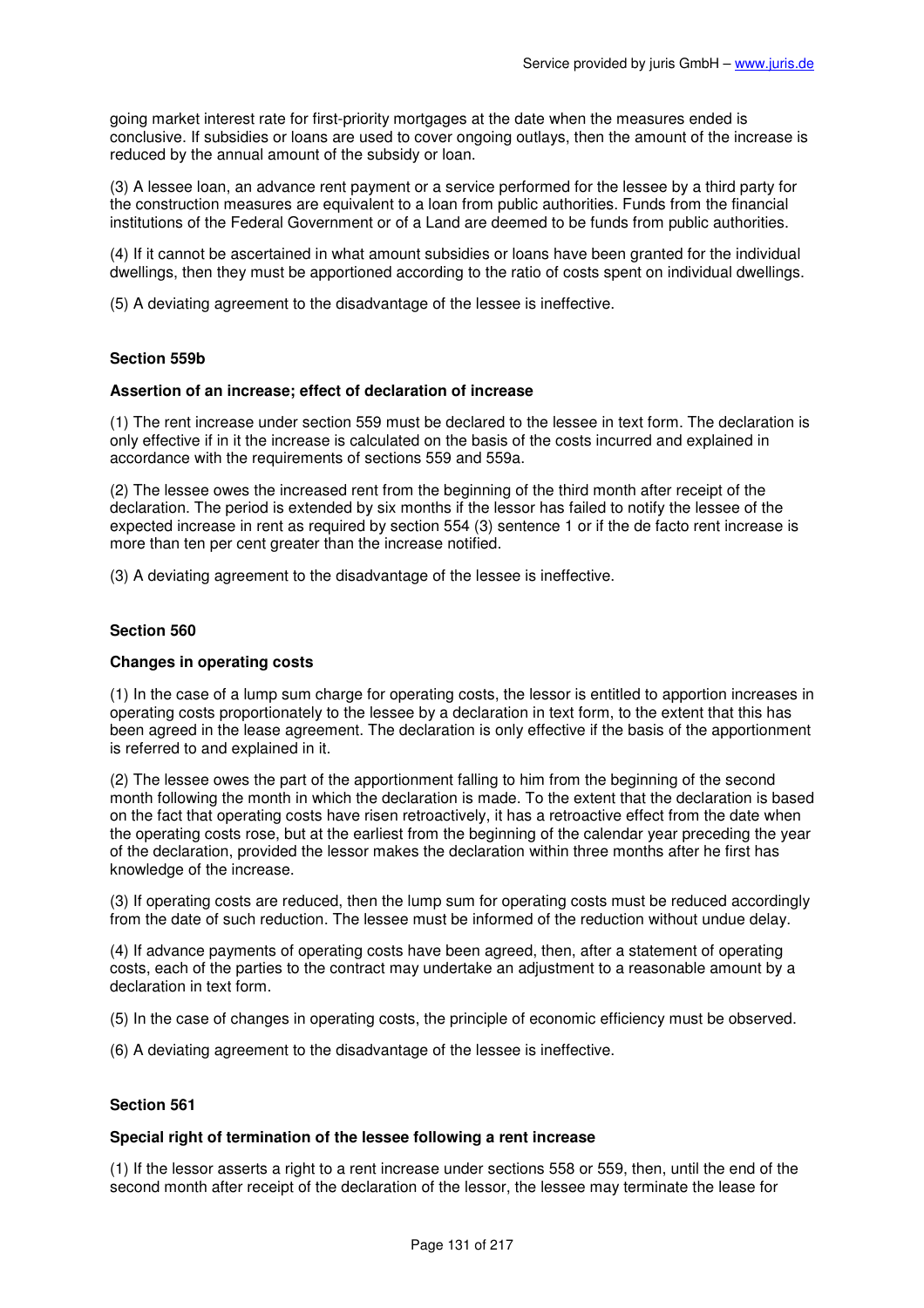cause by special notice to the end of the second month thereafter. If the lessee gives notice of termination, then the rent increase does not take effect.

(2) A deviating agreement to the disadvantage of the lessee is ineffective.

# **Chapter 3**

### **Security right of the lessor**

## **Section 562**

#### **Extent of the security right of the lessor**

(1) The lessor, for his claims under the lease, has a security right over things contributed by the lessee. It does not extend to the things that are not subject to attachment.

(2) The security right may not be asserted for future compensation claims and for rent for periods subsequent to the current and the following year of the lease.

## **Section 562a**

#### **Extinction of the security right of the lessor**

The security right of the lessor is extinguished upon the removal of the things from the plot of land, except if this removal occurs without the knowledge of or despite the objection of the lessor. The lessor may not object if this is consistent with the ordinary circumstances of life or if things left behind evidently suffice to give the lessor security.

#### **Section 562b**

#### **Self-help; claim for return**

(1) The lessor may prevent the removal of the things that are subject to his security right, even without having recourse to the court, to the extent that he is entitled to object to removal. If the lessee moves out, the lessor may take possession of these things.

(2) If the things have been removed without the knowledge of or despite the objection of the lessor, then he may demand surrender of the items for the purpose of returning them to the plot of land and, if the lessee has moved out, surrender of possession. The security right is extinguished at the end of one month after the lessor has obtained knowledge of removal of the things, unless he has previously asserted this claim in court.

#### **Section 562c**

#### **Warding off the security right by provision of security**

The lessee may ward off assertion of the security right of the lessor by provision of security. He may release each individual thing from the security right by providing security in the amount of its value.

#### **Section 562d**

#### **Attachment by a third party**

If a thing subject to the security right of the lessor is attached for another creditor, then in relation to this other creditor the security right may not be asserted for rent from an earlier period than the last year prior to the attachment.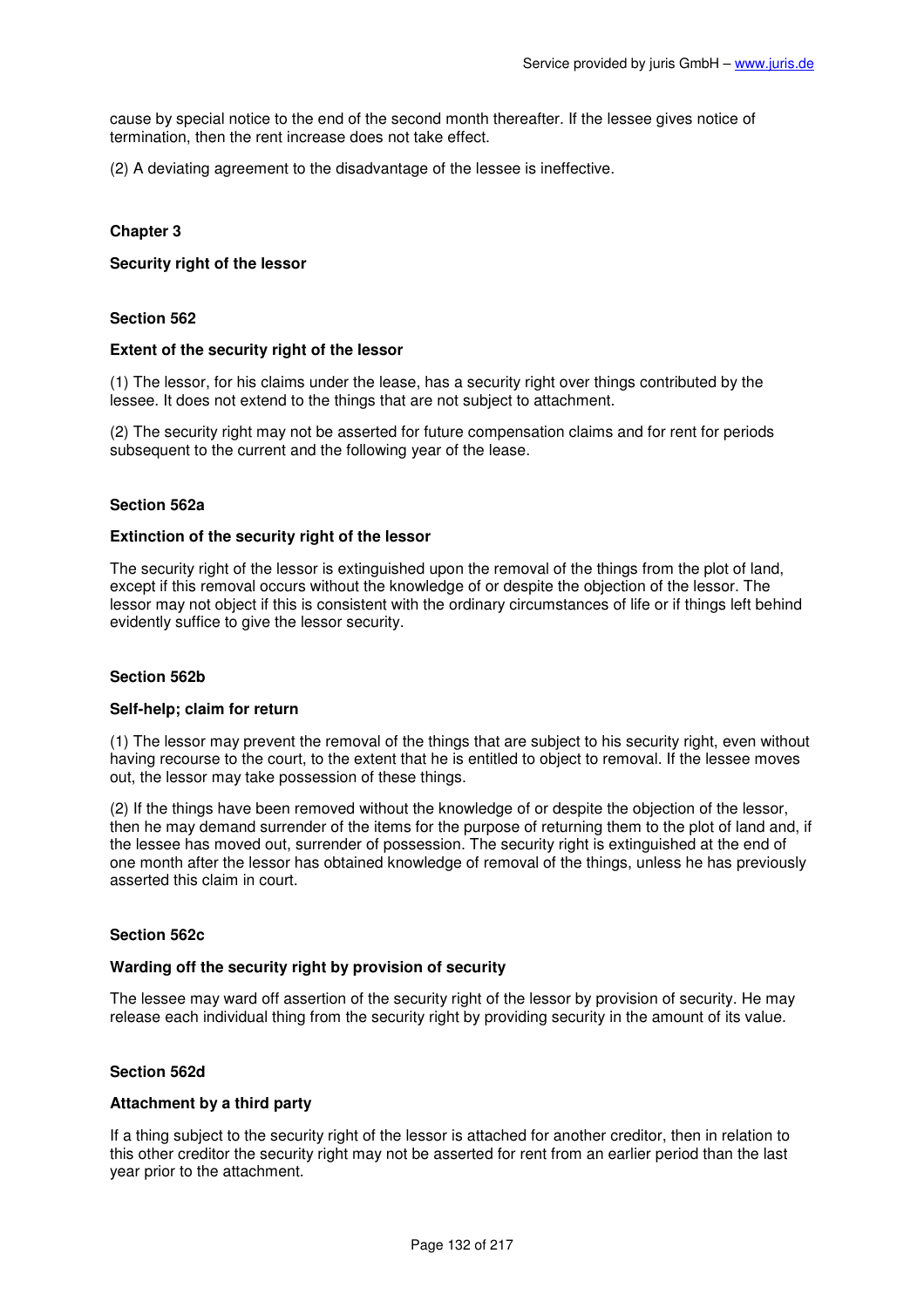# **Chapter 4**

# **Change of parties to the contract**

# **Section 563**

## **Right of succession upon death of the lessee**

(1) A spouse who maintains a joint household with the lessee succeeds to the lease upon the death of the lessee. The same applies to a civil partner.

(2) If children of the lessee live in the joint household of the lessee, then these children succeed to the lease on the death of the lessee if the spouse does not succeed. The succession of the civil partner is not affected by the succession of the children of the lessee. Other family members who maintain a joint household with the lessee succeed to the lease on the death of the lessee if the spouse or the civil partner does not succeed. The same applies to persons who maintain a joint household of a permanent nature with the lessee.

(3) If persons who have succeeded to the lease within the meaning of subsection (1) or (2) declare to the lessor within one month of obtaining knowledge of the death of the lessee that they do not wish to continue the lease, the succession is deemed not to have occurred. For persons without capacity to contract or having limited capacity to contract, section 210 applies with the necessary modifications. If more than one person succeeds to the lease, then each may make the declaration on his own behalf.

(4) The lessor may terminate the lease for cause with the statutory notice period within one month after obtaining knowledge of the definitive succession to the lease if there is a compelling reason in the person of the successor.

(5) A deviating agreement to the disadvantage of the lessee or of such persons as are entitled to succeed under subsection (1) or (2) is ineffective.

## **Section 563a**

## **Continuation with surviving lessees**

(1) If more persons than one within the meaning of section 563 are joint lessees, then the lease is continued, after the death of one lessee, with the surviving persons.

(2) The surviving lessees may, within one month after obtaining knowledge of the death of the lessee, terminate the lease for cause with the statutory notice period.

(3) A deviating agreement to the disadvantage of the lessee is ineffective.

## **Section 563b**

## **Liability in the case of succession or continuation**

(1) The persons who succeed to the lease under section 563 or with whom it is continued under section 563a are liable together with the heir as joint and several debtors for obligations incurred up to the death of the lessee. In relation to these persons, the heir has sole liability to the extent that nothing else has been specified.

(2) If the lessee paid rent in advance for a period of time subsequent to his death, the persons who succeed to the lease under section 563 or with whom it is continued under section 563a are obliged to surrender to the heir the sum that they save or gain due to such advance payment.

(3) The lessor may, if the deceased lessee did not provide any security, demand provision of security under section 551 from persons who succeed to the lease under section 563 or with whom it is continued under section 563a.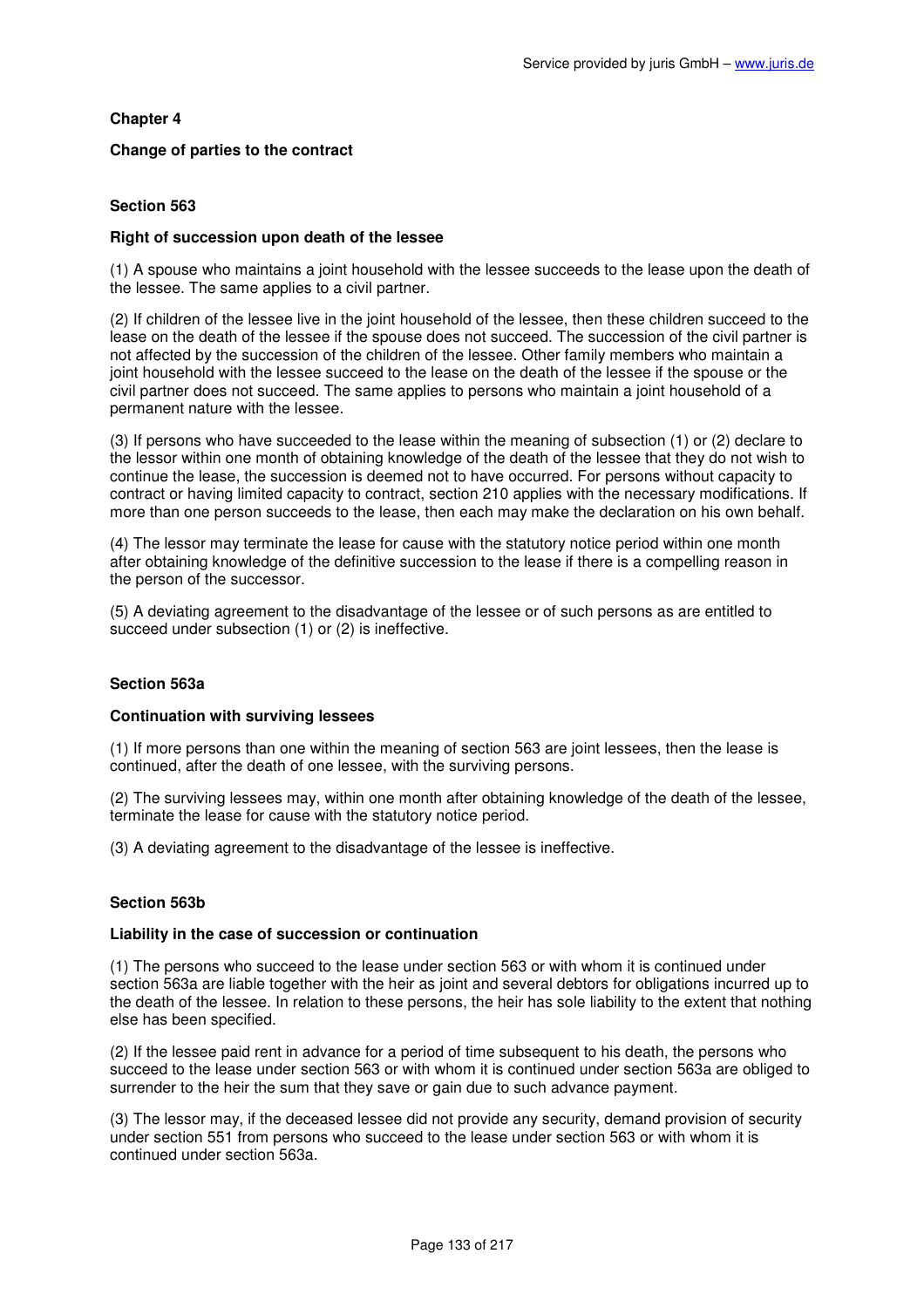## **Continuation of the lease with the heir; termination for cause**

If, on the death of the lessee, no persons within the meaning of section 563 succeed to the lease or the lease is not continued with them under section 563a, then it is continued with the heir. In this case, both the heir and the lessor are entitled to terminate the lease for cause within one month with the statutory notice period after they obtain knowledge of the death of the lessee and of the fact that there has been no succession to the lease and no continuation thereof.

# **Section 565**

## **Commercial subletting**

(1) If under the lease agreement the lessee is to sublet the leased residential space to a third party on a commercial basis for residential purposes, then upon termination of the lease the lessor takes over the rights and duties under the lease agreement between the lessee and the third party. If the lessor enters into a new lease agreement for subletting on a commercial basis, then the lessee, in place of the previous party to the contract, takes over the rights and duties under the lease agreement with the third party.

- (2) Sections 566 to 566e apply with the necessary modifications.
- (3) A deviating agreement to the disadvantage of the lessee is ineffective.

# **Section 566**

## **Purchase is subject to existing leases**

(1) If, after the lessee is given use of the leased residential space, it is disposed of by the lessor to a third party, then the acquirer, in place of the lessor, takes over the rights and duties that arise under the lease agreement during the period of his ownership.

(2) If the acquirer does not perform his duties, then the lessor is liable in the same way as a surety who has waived the defence of unexhausted remedies for the damage to be compensated for by the acquirer. If the lessee obtains knowledge of the passing of ownership by notification from the lessor, then the lessor is released from liability unless the lessee terminates the lease to the earliest date at which termination is allowed.

## **Section 566a**

## **Rent security deposit**

If the lessee of the residential space disposed of has provided security to the lessor for the performance of his duties, then the acquirer takes over the rights and duties created by this. If, upon termination of the lease, the lessee is unable to obtain the security from the acquirer, then the lessor continues to be obliged to return it.

## **Section 566b**

## **Advance disposition of the rent**

(1) If the lessor, prior to the passing of ownership, disposes of the rent attributable to the period when the acquirer is entitled, then the disposition is effective to the extent that it relates to the rent for the calendar month current at the time when the ownership passes. If ownership passes after the fifteenth day of the month, then the disposition is also effective to the extent that it relates to the rent for the following calendar month.

(2) The acquirer must allow a disposition of the rent for a later period to be asserted against himself if he has knowledge of it at the time when ownership passes.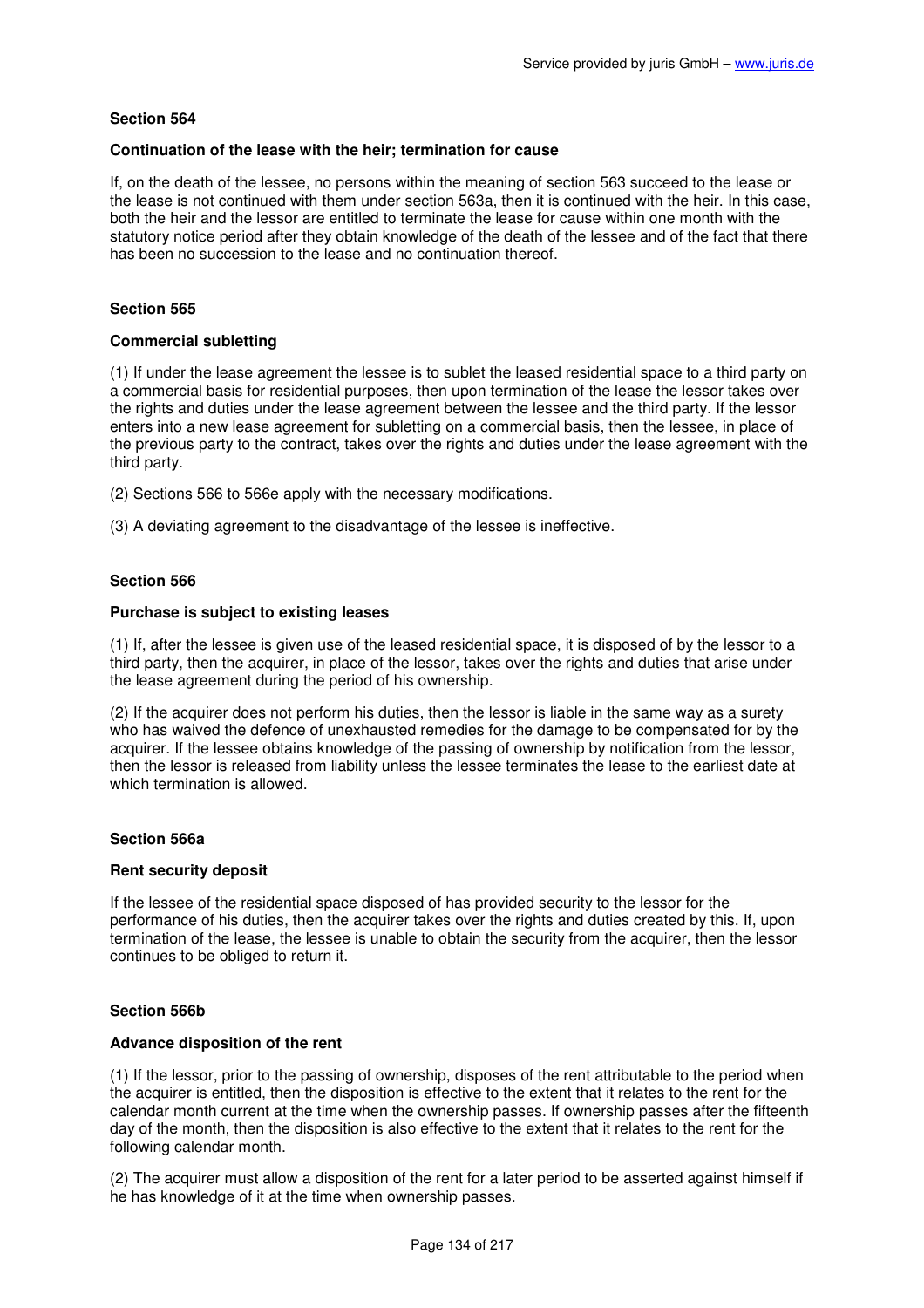# **Section 566c**

## **Agreement between lessee and lessor on the rent**

A legal transaction entered into between lessee and lessor on the rent claim, including without limitation payment of rent, is effective in relation to the acquirer to the extent that it does not relate to rent for a period of time subsequent to the calendar month in which the lessee obtains knowledge of the passing of ownership. If the lessee obtains knowledge of this after the fifteenth day of the month, then the legal transaction is also effective to the extent that it relates to the rent for the next calendar month. A legal transaction undertaken after the passing of ownership is, however, ineffective if the lessee has knowledge of the passing of ownership when the legal transaction is entered into.

# **Section 566d**

## **Set-off by the lessee**

To the extent that payment of the rent to the lessor is effective in relation to the acquirer under section 566c, the lessee can set off against the claim to rent of the acquirer a claim to which he is entitled against the lessor. Set-off is excluded if the lessee acquires the counterclaim after obtaining knowledge of the passing of ownership, or if the counterclaim becomes due only after the lessee obtains knowledge and after the rent becomes due.

# **Section 566e**

## **Notification by the lessor of passing of ownership**

(1) If the lessor notifies the lessee that he has transferred ownership of the leased residential space to a third party, then he must, in regard to the rent claim, allow the notification of the transfer to be asserted against himself by the lessee even if it has not occurred or is not effective.

(2) The notification may be retracted only with the approval of the person who has been named as the new owner.

## **Section 567**

## **Encumbrance of the residential space by the lessor**

If, subsequent to permission of use to the lessee, the leased residential space is encumbered by the lessor with a third-party right, then sections 566 to 566e are to be applied with the necessary modifications if by exercise of the right the lessee is deprived of the use of it in conformity with the contract. If the lessee is restricted by the exercise of this right in his use in conformity with the contract, then the third party has a duty to the lessee to refrain from exercising the right to the extent that exercising the right would adversely affect use in conformity with the contract.

## **Section 567a**

## **Disposal or encumbrance prior to permission of use of residential space**

If, prior to transferring the use of the leased residential space to the lessee, the lessor disposes of the residential space to a third party or encumbers it with a right by the exercise of which the lessee is deprived of or restricted in the use of it in conformity with the contract, then the same applies as in the cases of sections 566 (1) and 567 if the acquirer has agreed with the lessor to take over the performance of the duties arising from the lease agreement.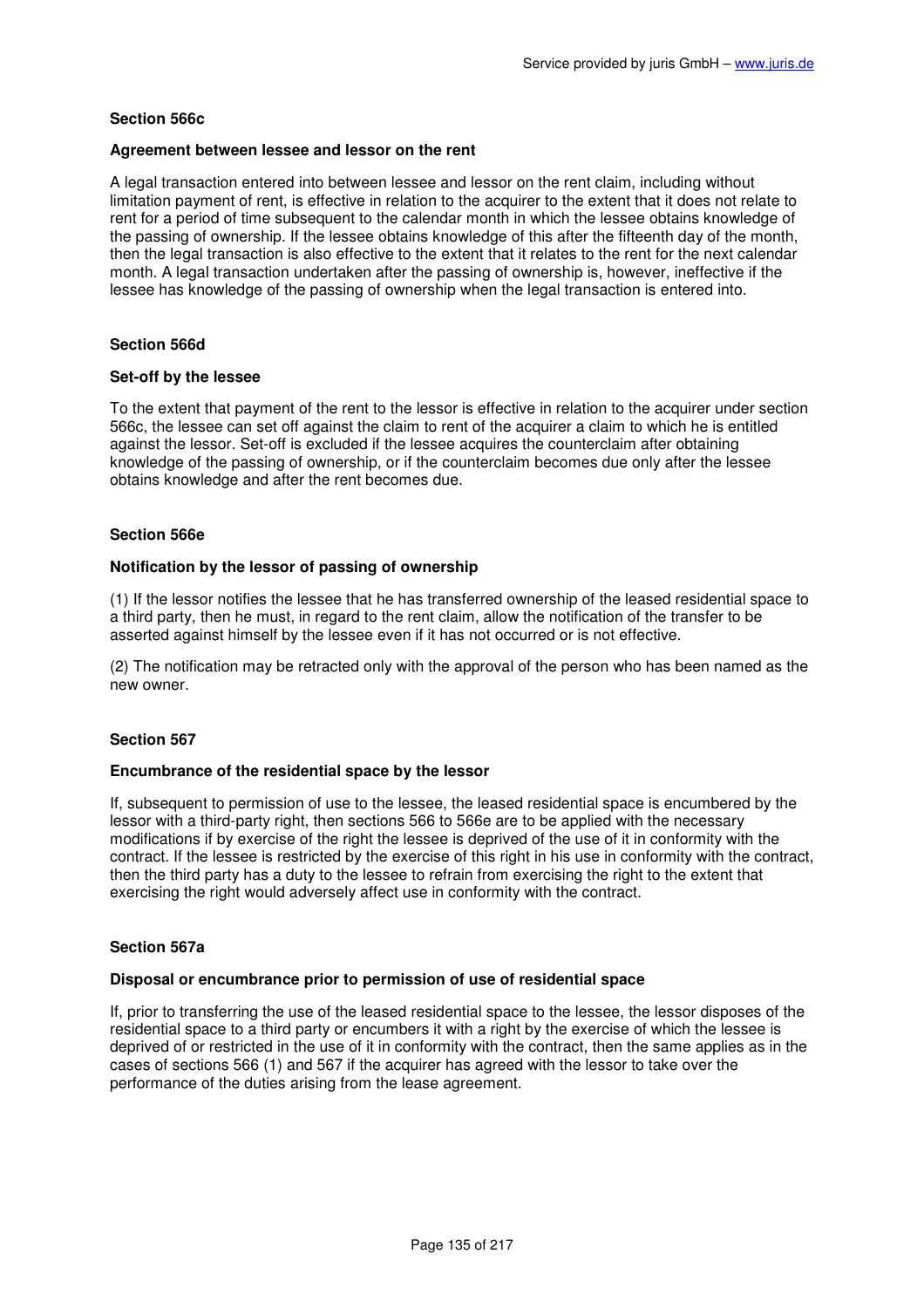# **Section 567b**

## **Further disposal or encumbrance by the acquirer**

If the leased residential space is further disposed of or encumbered by the acquirer, then sections 566 (1) and sections 566a to 567a are to be applied with the necessary modifications. If the new acquirer fails to perform the duties arising from the lease, then the lessor is liable to the lessee under section 566 (2).

# **Chapter 5**

**Termination of the lease** 

## **Subchapter 1**

**General provisions** 

# **Section 568**

## **Form and contents of the notice of termination**

(1) The notice of termination of the lease must be in written form.

(2) The lessor should, in good time, draw the attention of the lessee to the possibility of an objection and the form and period for the objection under sections 574 to 574b.

## **Section 569**

## **Termination for cause without notice for a compelling reason**

(1) A compelling reason within the meaning of section 543 (1) for the lessee also exists if the leased residential space is in such a condition that its use entails a significant endangerment of health. This also applies if the lessee knew of the hazardous condition when he entered into the lease agreement or waived his rights arising from this condition.

(2) A compelling reason within the meaning of section 543 (1) also exists if one party to the contract permanently disturbs the domestic peace in such a way that the party giving notice, taking all circumstances of the specific case into account, including without limitation fault of the parties to the contract, and weighing the interests of both parties, cannot reasonably be expected to continue the lease to the end of the notice period or until the lease is terminated in another way.

(3) In supplement to section 543 (2) sentence 1 no. 3, the rules are:

- 1. In the case of section 543 (2) sentence 1, no. 3, letter a, the part of the rent in arrears may only be deemed not to be insignificant if it exceeds the rent for one month. This does not apply if the residential space is leased only for temporary use.
- 2. The notice of termination also becomes ineffective if, at the latest by the end of two months after the eviction claim is pending, the lessor is satisfied or a public authority agrees to satisfy the lessor with regard to the rent due and the compensation due under section 546a (1). This does not apply if, no longer than two years earlier, the notice of termination was preceded by a notice of termination that became ineffective under sentence 1 above.
- 3. If the lessee has been finally and absolutely ordered to pay an increased rent under sections 558 to 560, then the lessor may not terminate the lease for default in payment of the lessee before the end of two months after the final and absolute order unless the requirements for termination for cause without notice have already been satisfied due to rent previously owed.
- (4) The compelling reason leading to termination must be stated in the notice of termination.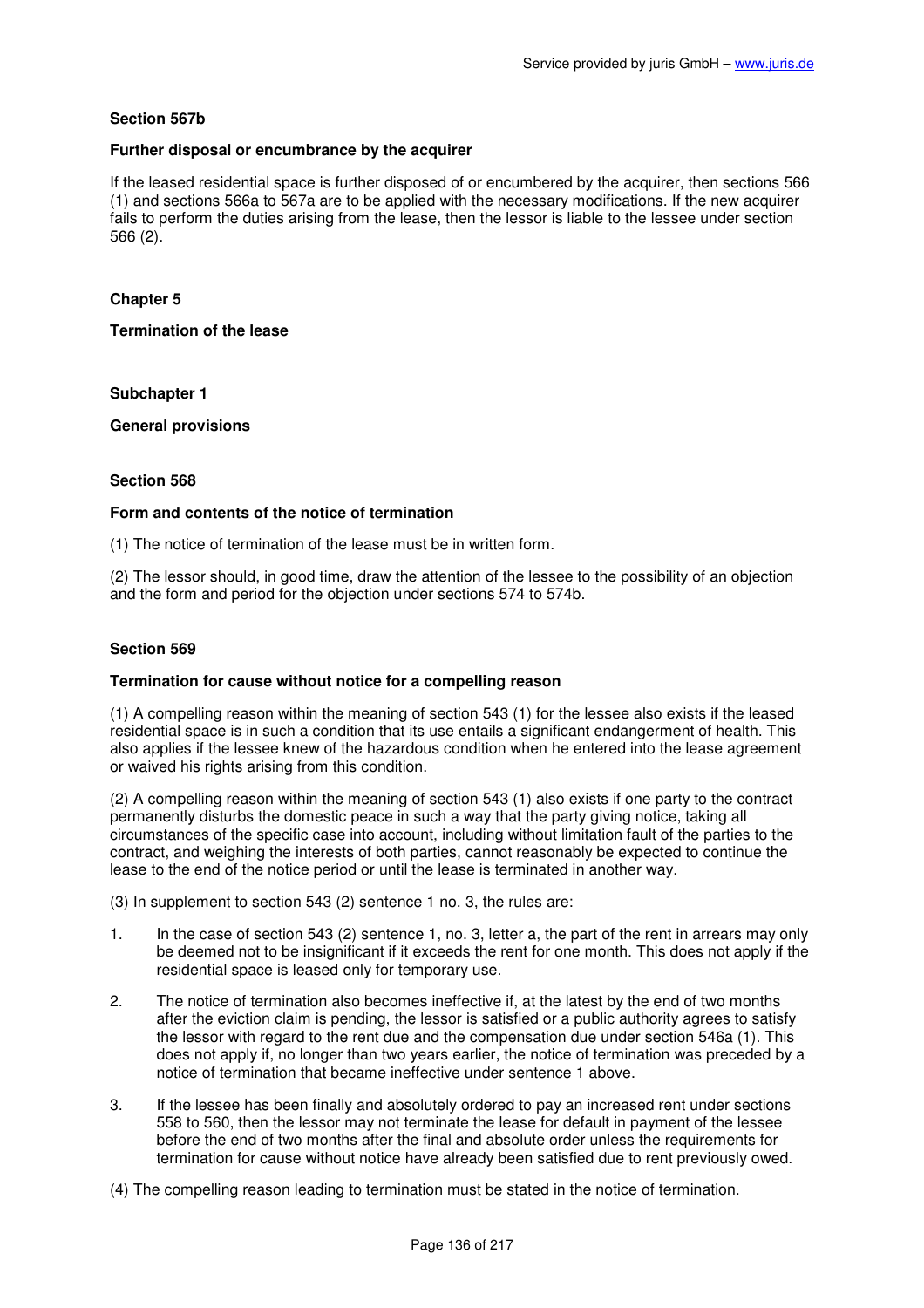(5) An agreement diverging from subsections (1) to (3) of this provision or from section 543 to the disadvantage of the lessee is ineffective. In addition, an agreement is also ineffective under which the lessor is to be entitled to terminate the lease for cause without notice for other reasons than those permitted by law.

# **Section 570**

# **Exclusion of the right of retention**

The lessee is not entitled to any right of retention against the claim to return of the lessor.

# **Section 571**

## **Further damages for late return of residential space**

(1) If the lessee fails to return the leased residential space upon termination of the lease, then the lessor may only assert further damages within the meaning of section 546a (2) if the return failed to occur for reasons for which the lessee is responsible. Damage is only to be compensated for to the extent that equity demands indemnification. This does not apply if the lessee has given notice of termination.

(2) If the lessee is granted a period of time before vacating the premises under section 721 or section 794a of the Code of Civil Procedure [Zivilprozessordnung], then he is not liable for compensation for further damage until the end of the period of time.

(3) A deviating agreement to the disadvantage of the lessee is ineffective.

## **Section 572**

#### **Agreement on right of withdrawal; lease subject to condition subsequent**

(1) The lessor may not invoke an agreement by which the lessor is intended to be entitled to withdraw from the lease agreement after he has permitted the lessee to use the residential space.

(2) In addition, the lessor may not invoke an agreement by which the lease is subject to a condition subsequent to the disadvantage of the lessee.

## **Subchapter 2**

#### **Leases for an indefinite period of time**

# **Section 573**

#### **Notice of termination by the lessor**

(1) The lessor may only give notice if he has a justified interest in the termination of the lease. Notice of termination for the purpose of increasing the rent is excluded.

(2) A justified interest of the lessor in the termination of the lease exists, without limitation, in cases where

- 1. the lessee has culpably and non-trivially violated his contractual duties,
- 2. the lessor needs the premises as a dwelling for himself, members of his family or members of his household, or
- 3. the lessor, by continuing the lease, would be prevented from making appropriate commercial use of the plot of land and would as a result suffer substantial disadvantages; the possibility of attaining a higher rent by leasing the residential space to others is disregarded; the lessor may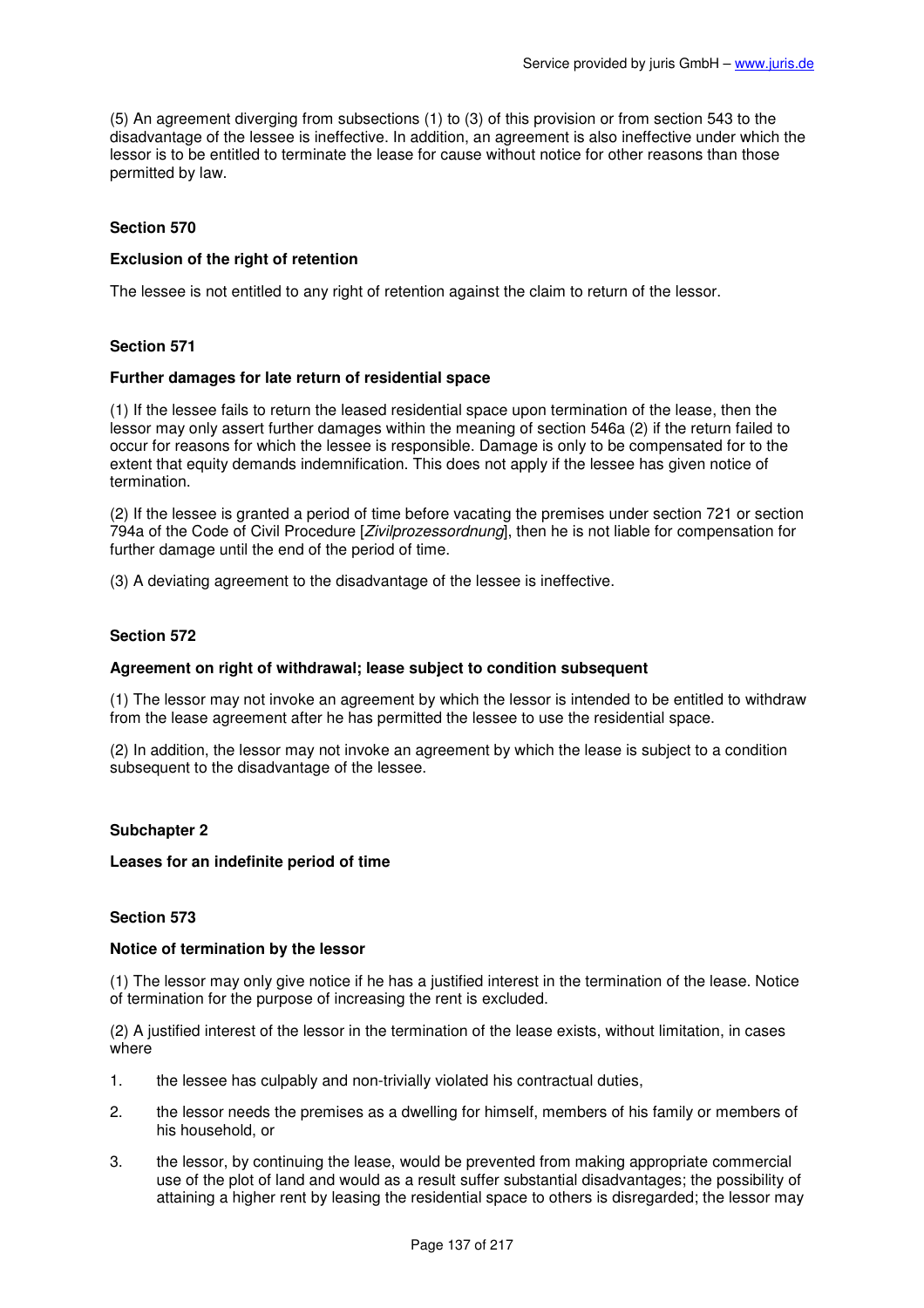likewise not invoke the fact that he wishes to dispose of the residential premises in connection with an intention to create apartment ownership, or in connection with a creation of apartment ownership that took place after use of the residential space was granted to the lessee.

(3) The reasons for a justified interest of the lessor must be indicated in the notice of termination. Other reasons are taken into account only to the extent that they arose subsequently.

(4) A deviating agreement to the disadvantage of the lessee is ineffective.

## **Section 573a**

#### **Simplified termination by the lessor**

(1) The lessor may also terminate a lease of a dwelling in a building inhabited by the lessor himself and having no more than two dwellings without the need for a justified interest within the meaning of section 573. The notice period is in this case extended by three months.

(2) Subsection (1) applies with the necessary modifications to residential space inside the dwelling inhabited by the lessor himself to the extent that the residential space is not exempted from lessee protection under section 549 (2) no. 2.

(3) In the letter containing notice of termination it must be stated that the termination is based on the requirements of subsection (1) or (2).

(4) A deviating agreement to the disadvantage of the lessee is ineffective.

## **Section 573b**

#### **Partial termination by the lessor**

(1) The lessor may terminate the lease of side rooms or parts of a plot of land that are not intended as residential without a justified interest within the meaning of section 573 if he limits the notice of termination to these rooms or parts of the plot of land and if he wishes to use them

- 1. to create residential space for the purpose of leasing, or
- 2. to provide the intended or existing residential space with side rooms or parts of a plot of land.

(2) Notice of termination is allowed at the latest on the third working day of a calendar month to the end of the second month thereafter.

(3) If commencement of construction work is delayed, then the lessee may demand an extension of the lease by an equivalent period of time.

(4) The lessee may demand an appropriate reduction of the rent.

(5) A deviating agreement to the disadvantage of the lessee is ineffective.

## **Section 573c**

#### **Termination notice periods**

(1) Notice of termination is allowed at the latest on the third working day of a calendar month to the end of the second month thereafter. The notice period for the lessor is extended, by three months in each case, five and eight years after the lessee is permitted to use the residential space.

(2) For residential space that is only leased for temporary use, a shorter notice period may be agreed.

(3) For residential space under section 549 (2) no. 2, notice of termination is allowed at the latest on the fifteenth day of a month to the end of that month.

(4) An agreement deviating from subsections (1) or (3) to the disadvantage of the lessee is ineffective.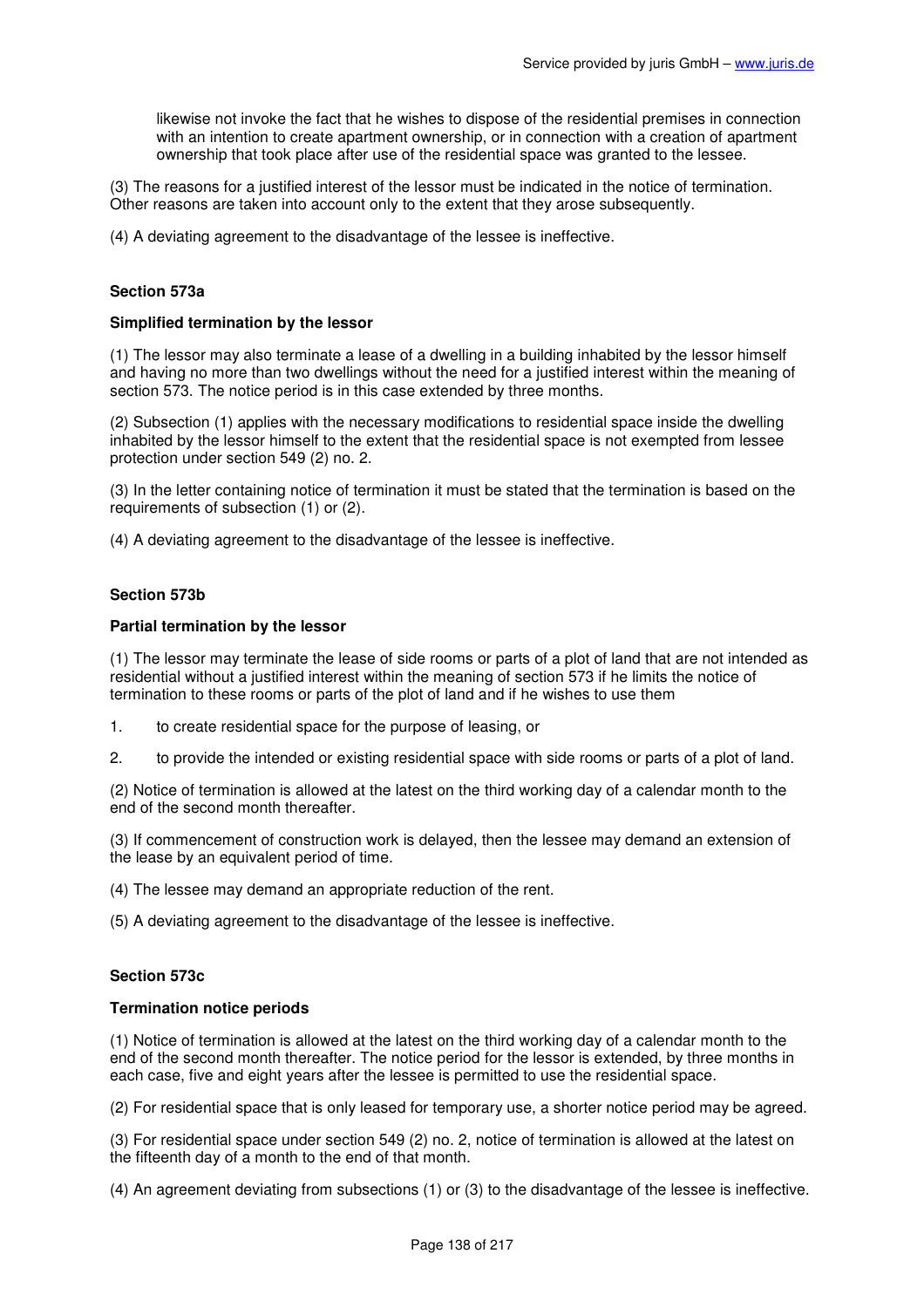# **Section 573d**

## **Termination for cause with the statutory notice period**

(1) If a lease may be terminated for cause with the statutory notice period, then sections 573 and 573a apply with the necessary modifications, with the exception of notice of termination to the heirs of the lessee under section 564.

(2) Notice of termination is allowed at the latest on the third working day of a calendar month to the end of the second month thereafter, and in the case of residential space under section 549 (2) no. 2 at the latest on the fifteenth day of the month to the end of that month (statutory period). Section 573a (1) sentence 2 does not apply.

(3) A deviating agreement to the disadvantage of the lessee is ineffective.

## **Section 574**

## **Objection of lessee to termination**

(1) The lessee may object to the notice of termination of the lessor and demand continuation of the lease from the latter if termination of the lease would be, for the lessee, his family or another member of his household, a hardship that is not justifiable even considering the justified interests of the lessor. This does not apply if a reason exists that entitles the lessor to terminate the lease for cause without notice.

(2) Hardship also exists if appropriate substitute residential space cannot be procured on reasonable terms.

(3) When the justified interests of the lessor are considered, only the reasons given in the letter containing notice of termination under section 573 (3) are taken into account, except where the reasons arose subsequently.

(4) A deviating agreement to the disadvantage of the lessee is ineffective.

## **Section 574a**

## **Continuation of lease after objection**

(1) In the case of section 574, the lessee may demand that the lease is continued as long as is appropriate if all circumstances are taken into consideration. If the lessor cannot reasonably be expected to continue the lease under the previously applicable contract terms, then the lessee may only demand that it is continued with an appropriate amendment of the terms.

(2) If no agreement is reached, then the continuation of the lease, its duration and the terms under which it is continued are determined by judicial decision. If it is uncertain when the circumstances can be expected to cease on the basis of which termination of the lease would be a hardship, then it may be specified that the lease is to be continued for an indefinite period of time.

(3) A deviating agreement to the disadvantage of the lessee is ineffective.

## **Section 574b**

## **Form and period of objection**

(1) An objection of the lessee to termination must be declared in writing. Upon demand by the lessor, the lessee should without undue delay provide information on the reasons for the objection.

(2) The lessor may refuse continuation of the lease if the lessee does not declare the objection to him at the latest two months prior to termination of the lease. If the lessor has not referred to the possibility of objection and to its form and period in good time before the end of the period for filing an objection, then the lessee may declare his objection in the first hearing in the eviction proceedings.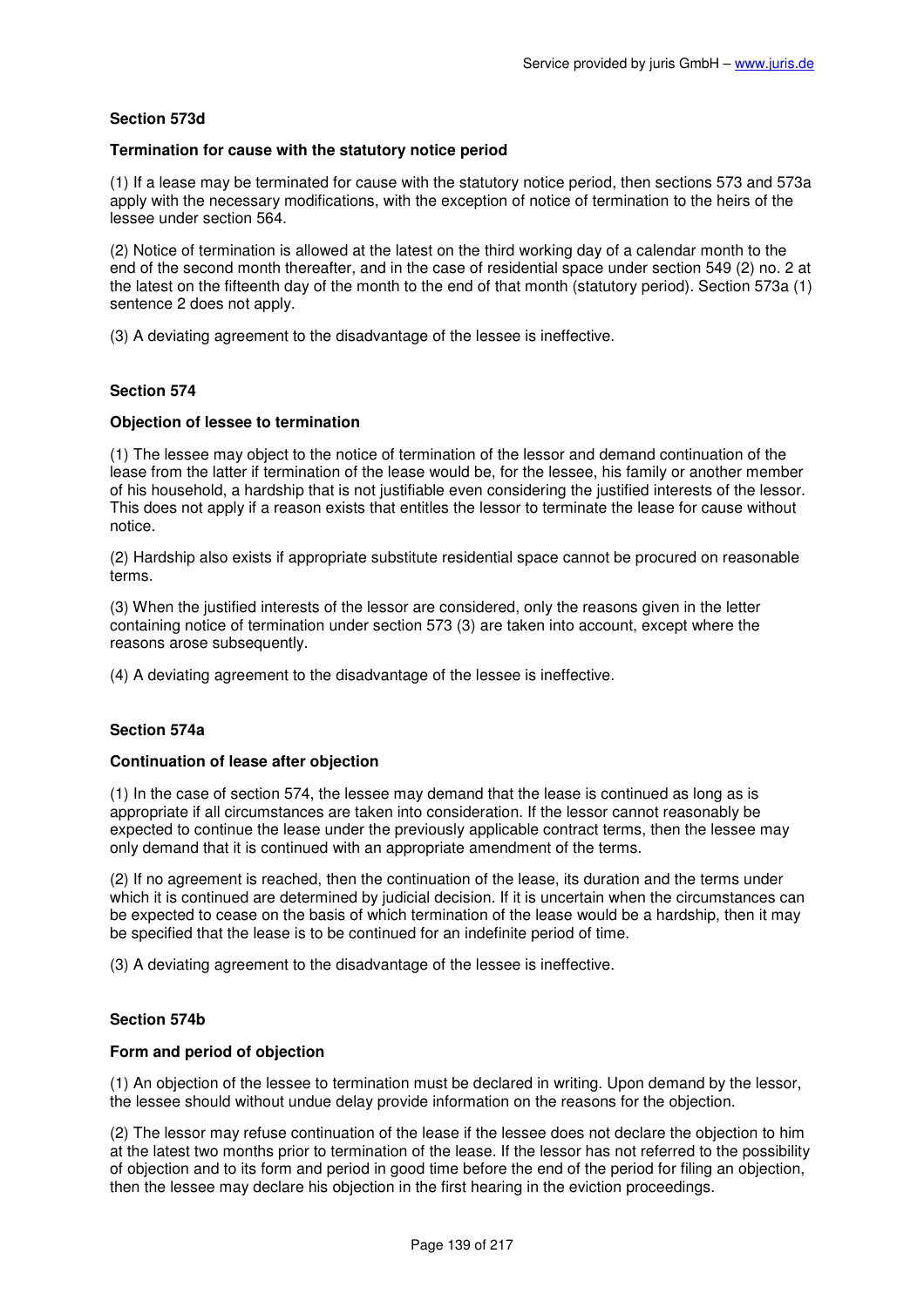(3) A deviating agreement to the disadvantage of the lessee is ineffective.

### **Section 574c**

#### **Further continuation of lease in the case of unforeseen circumstances**

(1) If it has been determined on the basis of sections 574 to 574b by agreement or judicial decision that the lease is to be continued for a definite period of time, then the lessee may only demand its further continuation if this is justified by a material change in circumstances or if circumstances have not come about whose foreseen occurrence was decisive for the period of time the lease was to continue.

(2) If the lessor terminates a lease whose continuation for an indefinite period of time has been established by judicial decision, then the lessee may object to the termination and demand from the lessor continuation of the lease for an indefinite period of time. If the circumstances that were decisive for continuation have changed, then the lessee may demand continuation of the lease only under section 574; trivial changes are disregarded.

(3) A deviating agreement to the disadvantage of the lessee is ineffective.

# **Subchapter 3**

#### **Leases for a definite period of time**

#### **Section 575**

### **Fixed-term lease**

(1) A lease may be entered into for a fixed period of time if the lessor upon termination of the lease period

- 1. wishes to use the premises as a dwelling for himself, members of his family or members of his household, or
- 2. wishes, admissibly, to eliminate the premises or change or repair them so substantially that the measures would be significantly more difficult as a result of a continuation of the lease, or
- 3. wishes to lease the premises to a person obliged to perform services

and he notifies the lessee in writing of the reasons for the fixed term when the agreement is entered into. Otherwise the lease is deemed to have been entered into for an indefinite period of time.

(2) The lessee may at the earliest four months prior to expiry of the fixed term demand of the lessor that the lessor notify him within one month whether the grounds for the fixed term still apply. If the notification occurs later, then the lessee may demand an extension of the lease by the period of time of the delay.

(3) If the reason for the fixed term occurs later, then the lessee may demand an extension of the lease by an equivalent period of time. If the reason ceases, then the lessee may demand an extension for an indefinite period of time. The burden of proof for the occurrence of a reason for setting a fixed term and for the duration of the delay is on the lessor.

(4) A deviating agreement to the disadvantage of the lessee is ineffective.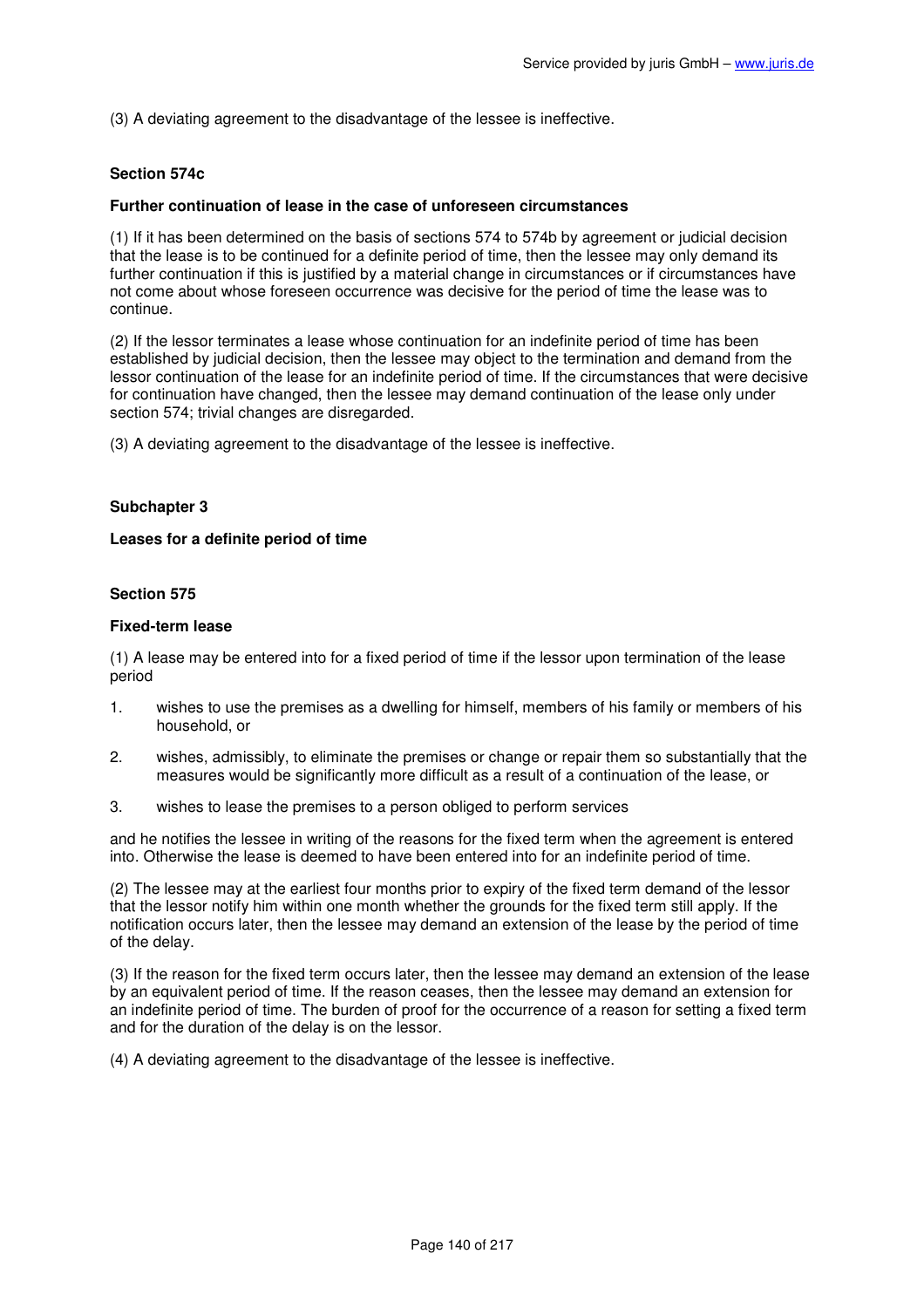# **Section 575a**

## **Termination for cause with the statutory notice period**

(1) If a lease entered into for a fixed term may be terminated for cause with the statutory notice period, then sections 573 and 573a apply with the necessary modifications, with the exception of notice of termination to the heirs of the lessee under section 564.

(2) Sections 574 to 574c apply with the necessary modifications subject to the proviso that the continuation of the lease may be demanded at most until the contractually specified date of termination.

(3) Notice of termination is allowed at the latest on the third working day of a calendar month to the end of the second month thereafter, and in the case of residential space under section 549 (2) no. 2 at the latest on the fifteenth day of the month to the end of the month (statutory period). Section 573a (1) sentence 2 does not apply.

(4) A deviating agreement to the disadvantage of the lessee is ineffective.

## **Subchapter 4**

## **Tied dwellings**

#### **Section 576**

#### **Periods for notice of termination in the case of tied leased dwellings**

(1) If residential space is leased in view of the existence of a service relationship, then the lessor may upon termination of the employment and notwithstanding section 573c (1) sentence 2 terminate the lease with the following notice periods:

- 1. for residential space the lessee has been permitted to use for less than ten years, at the latest on the third working day of a calendar month to the end of the second month thereafter if the residential space is needed for another person obliged to perform services;
- 2. at the latest on the third working day of a calendar month to the end of that month if the service relationship by its nature requires permission to use residential space that is located in immediate relation to or in the immediate vicinity of the place of work and the residential space is needed for the same reason for another person obliged to perform services.

(2) A deviating agreement to the disadvantage of the lessee is ineffective.

## **Section 576a**

#### **Special features of the right of objection in the case of tied leased dwellings**

(1) When sections 574 to 574c are applied to tied leased dwellings, the interests of the person entitled to services must also be taken into account.

- (2) Sections 574 to 574c do not apply if
- 1. the lessor has given notice under section 576 (1) no 2;
- 2. the lessee has terminated the service relationship without the person entitled to service giving him any legally justified reason for doing so, or the lessee, by his conduct, provided the person entitled to service with legally justified grounds for terminating the service relationship.
- (3) A deviating agreement to the disadvantage of the lessee is ineffective.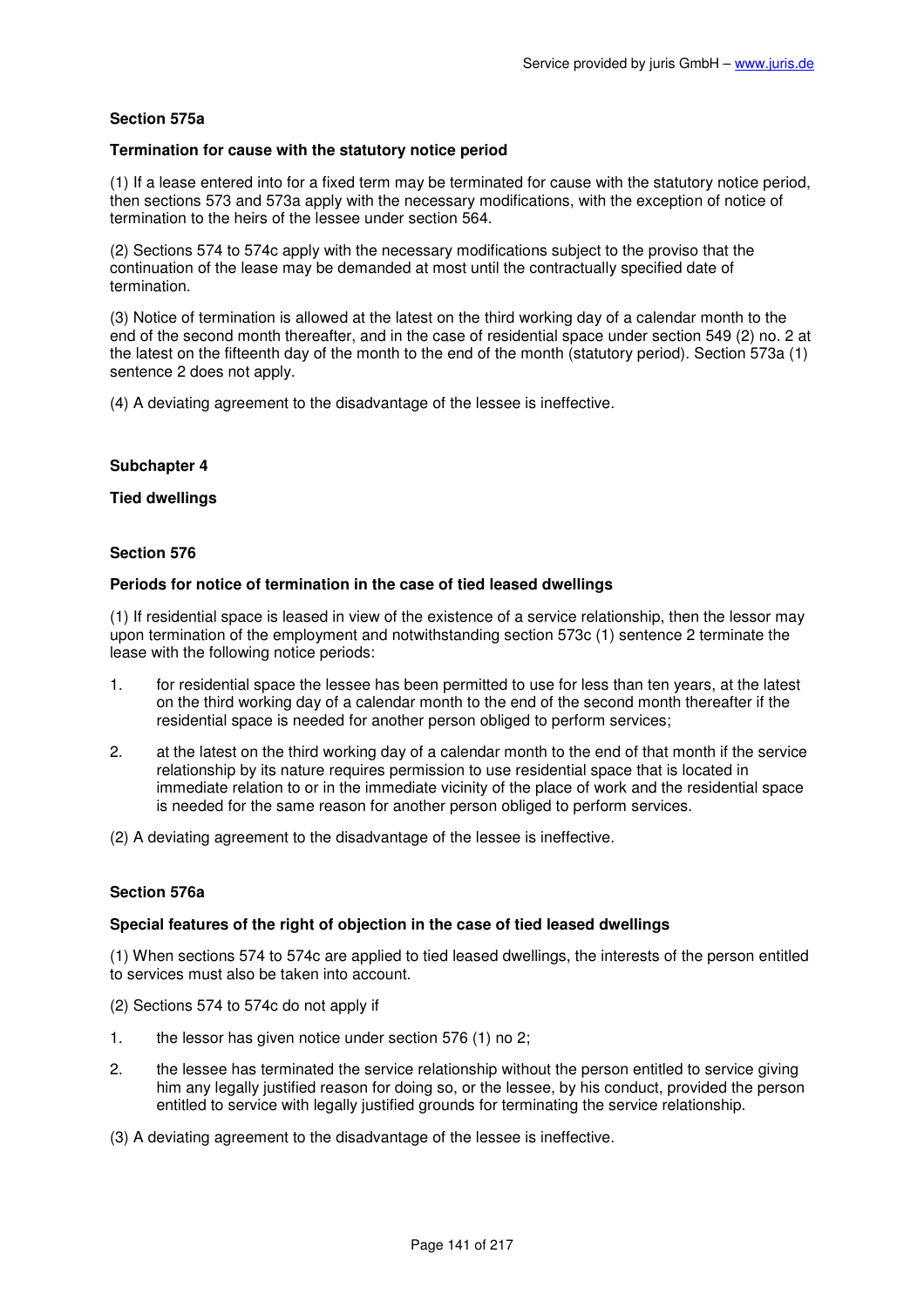# **Section 576b**

# **Application of landlord and tenant law with the necessary modifications in connection with tied dwellings**

(1) If permission to use residential space has been given in connection with a service relationship, then the termination of the legal relationship with regard to the residential space is governed by the provisions on leases with the necessary modifications if the person obliged to perform services has predominantly supplied the residential space with furniture and fixtures or lives in the residential space with his family or persons with whom he maintains a joint household set up permanently.

(2) A deviating agreement to the disadvantage of the lessee is ineffective.

# **Chapter 6**

# **Special features when creating apartment ownership of leased residences**

## **Section 577**

## **Right of preemption of the lessee**

(1) If leased residential premises, apartment ownership of which has been established or is to be established after the lessee has been permitted to use it, is sold to a third party, then the lessee has a right of preemption with regard to it. This does not apply if the lessor sells the residential premises to a member of his family or a member of his household. To the extent that the following subsections do not lead to a different conclusion, the right of preemption is governed by the provisions on preemption.

(2) The notification of the seller or of the third party on the contents of the purchase agreement is to be supplied together with information to the lessee on his right of preemption.

(3) The right of preemption is exercised by a written declaration of the lessee to the seller.

(4) If the lessee dies, then the purchase option passes to the persons who succeed to the lease under section 563 (1) or (2).

(5) A deviating agreement to the disadvantage of the lessee is ineffective.

## **Section 577a**

## **Restriction on notice of termination in connection with conversion of the dwelling**

(1) If apartment ownership of leased residential premises has been established in the residential space after the lessee was permitted to use it and the apartment ownership has been disposed of, then an acquirer may only invoke a justified interest within the meaning of section 573 (2) nos. 2 or 3 after the end of three years after the disposal.

(2) The period under subsection (1) is up to ten years if adequate supply of leased dwellings to the population on reasonable conditions in a municipality or part of a municipality is particularly jeopardised and these areas are specified under sentence 2. The Land governments are authorised to specify these territories and the period of time under sentence 1 by statutory order for the duration of ten years at most in each case.

(3) A deviating agreement to the disadvantage of the lessee is ineffective.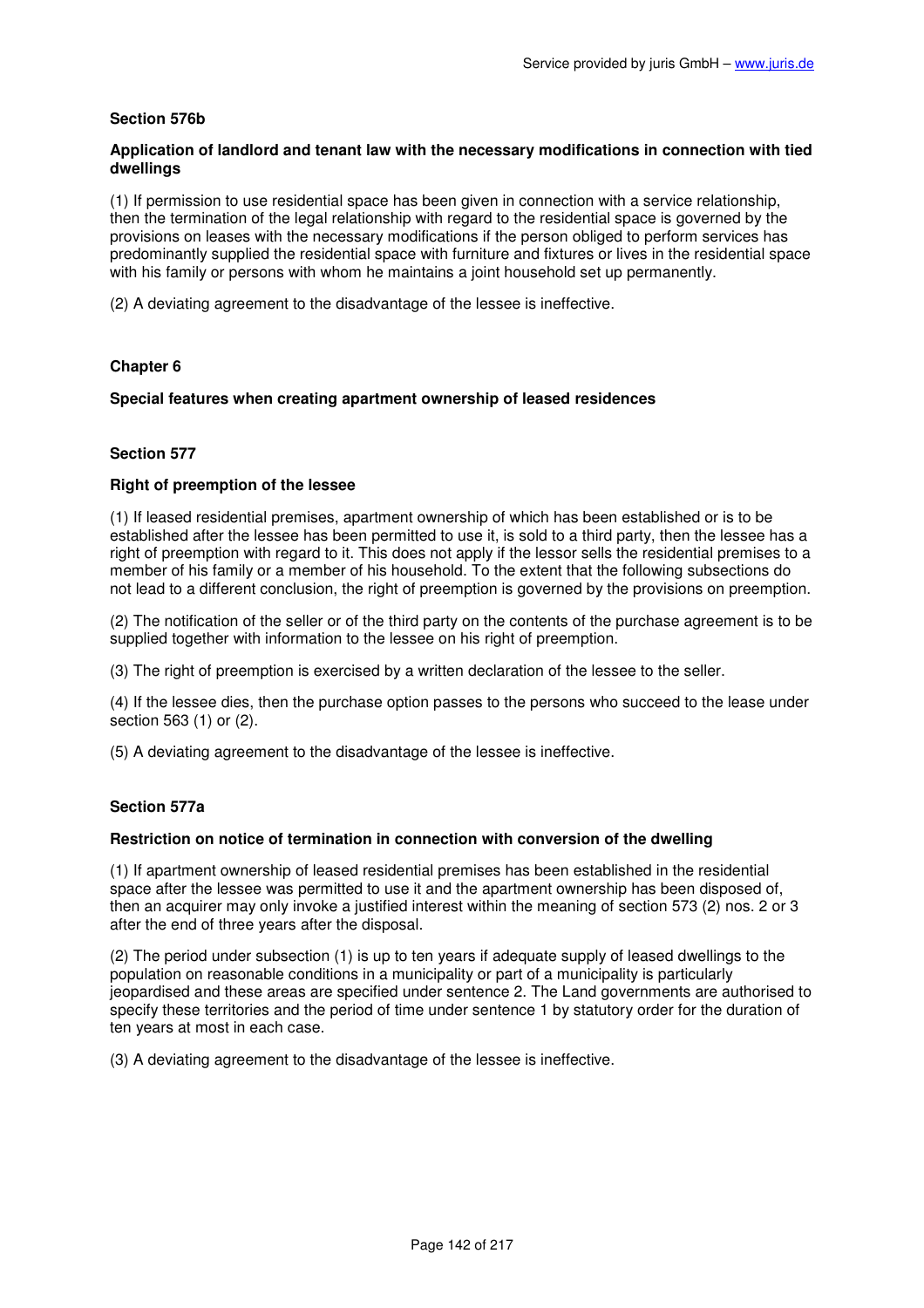# **Subtitle 3**

# **Leases of other things**

# **Section 578**

## **Leases of plots of land and premises**

(1) The provisions of sections 550, 562 to 562d, 566 to 567b as well as 570 are applicable to leases of plots of land with the necessary modifications.

(2) The provisions cited in subsection 1 as well as section 552 (1), section 554 (1) to (4) and section 569 (2) are applicable with the necessary modifications on leases for premises not constituting residential premises. If the premises are intended for the residence of human beings, section 569 (2) also applies with the necessary modifications.

# **Section 578a**

## **Lease of registered ships**

(1) The provisions of sections 566, 566a, 566e to 567d apply with the necessary modifications in the case of disposal or encumbrance of a ship registered in the ship register.

(2) A disposition of the rent made by the lessor prior to the passing of ownership and relating to the period of time when the acquirer is entitled is effective in relation to the acquirer. The same applies to a legal transaction that is entered into between the lessee and the lessor on the rent claim, in particular, without limitation, regarding the payment of the rent; a legal transaction entered into after the passing of ownership is, however, ineffective if the lessee, when entering into the transaction, has knowledge of the passing of ownership. Section 566d applies with the necessary modifications.

## **Section 579**

## **Due date of the rent**

(1) The rent for a plot of land, a ship registered in the ship register and for movable things is payable at the end of the lease period. If the rent is assessed according to time periods, then it is to be paid at the end of the individual time periods. Rent for a plot of land, unless assessed by shorter time periods, is in each case to be paid after the end of a calendar quarter on the first working day of the next month.

(2) Section 566b (1) applies with the necessary modifications to leases of premises.

## **Section 580**

## **Notice of termination for cause in the case of the death of the lessee**

If the lessee dies, then both his heir and the lessor are entitled, within a month of obtaining knowledge of the death of the lessee, to terminate the lease for cause with the statutory notice period.

## **Section 580a**

## **Notice periods**

(1) In the case of a lease of plots of land, of premises that are not business premises or of ships registered in the ship register, notice of termination is allowed

- 1. if the rent is assessed by days, on any day to the end of the following day;
- 2. if the rent is assessed by weeks, at the latest on the first working day of a week to the end of the following Saturday;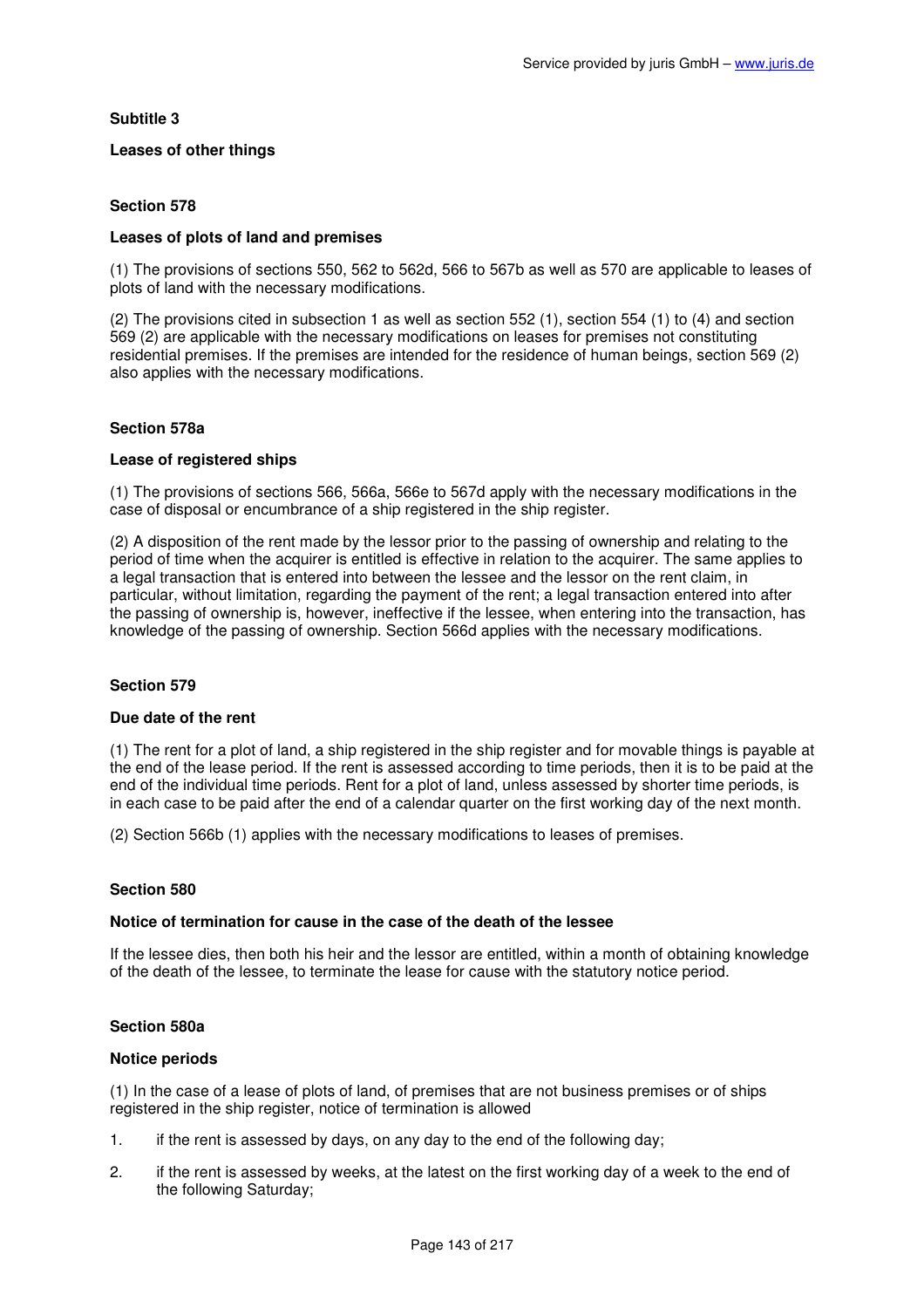3. if the rent is assessed in months or longer periods of time, at the latest on the third working day of a calendar month to the end of the second month thereafter; in the case of a lease of commercially used undeveloped plots of land or ships registered in the ship register, however, only to the end of a calendar quarter.

(2) In the case of a lease of business premises, notice of termination is admissible at the latest on the third working day of a calendar quarter to the end of the next calendar quarter.

- (3) In the case of a lease of movable things, notice of termination is admissible
- 1. if the rent is assessed by days, on any day to the end of the following day;
- 2. if the rent is assessed by longer periods of time, at the latest on the third day prior to the day at the end of which the lease is to terminate.

(4) Subsection (1) no. 3, subsections (2) and (3) no. 2 are also to be applied if a lease may be terminated for cause with the statutory notice period.

## **Subtitle 4**

#### **Usufructuary lease**

## **Section 581**

#### **Typical contractual duties in a usufructuary lease**

(1) A usufructuary lease imposes on the lessor the duty to allow the lessee, for the lease period, the use of the leased object and the enjoyment of its fruits to the extent that they are deemed to be income under the rules of proper management. The lessee is obliged to pay the lessor the agreed rent.

(2) The provisions on leases apply with the necessary modifications to usufructuary leases with the exception of farm leases, unless sections 582 to 584b lead to a different conclusion.

## **Section 582**

#### **Maintenance of inventory**

(1) If a plot of land together with its inventory is leased under a usufructuary lease, then the lessee must maintain the individual inventory items.

(2) The lessor is obliged to replace inventory items disposed of due to a circumstance for which the lessee is not responsible. However, the usufructuary lessee must make up for the routine disposition of animals that are part of the inventory to the extent that this complies with proper management.

## **Section 582a**

#### **Taking over inventory at its estimated value**

(1) If the usufructuary lessee of a plot of land takes over the inventory at its estimated value with the duty of returning it at its estimated value upon termination of the lease, then he bears the risk of accidental loss and accidental deterioration of such inventory. Within the limits of proper management, the lessee may dispose of the individual inventory items.

(2) The usufructuary lessee must maintain the inventory in a condition and replace it to an extent that complies with the rules of proper management. The items purchased by him become the property of the lessor when they are incorporated into the inventory.

(3) Upon the termination of the usufructuary lease, the lessee must return the existing inventory to the lessor. The lessor may refuse to take over those of the inventory items purchased by the lessee that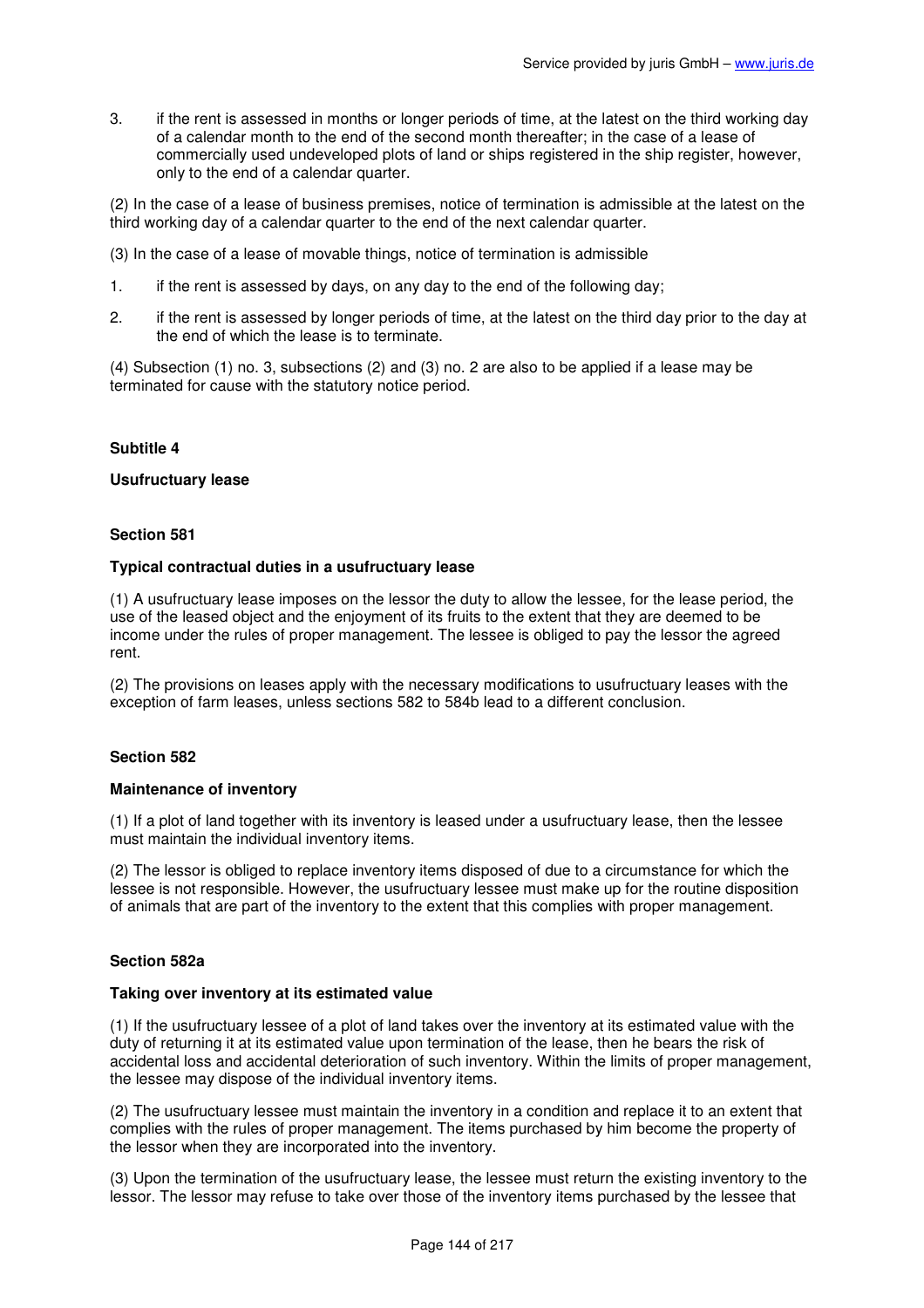are superfluous or too expensive for the plot of land under the rules of proper management; upon rejection, the ownership of the rejected items passes to the lessee. If there is a difference between the total estimated value of the inventory taken over and that to be returned, then this difference is to be compensated for in money. The estimated values are to be based on the prices valid at the time of termination of the usufructuary lease.

## **Section 583**

### **Security right of usufructuary lessee over inventory**

(1) The usufructuary lessee of a plot of land has a security right over the inventory items in his possession for claims on the lessor that relate to inventory included in the usufructuary lease.

(2) The usufructuary lessor may ward off the assertion of the security right of the lessee by provision of security. He may release every single inventory item from the security right by providing security in the amount of the value.

#### **Section 583a**

#### **Restrictions on disposition of inventory**

Terms of the contract that oblige the usufructuary lessee of a business not to dispose of inventory items or not to dispose of them without prior consent by the lessor or to dispose of inventory items to the lessor are only effective if the lessor agrees to acquire the inventory at its estimated value upon termination of the lease.

### **Section 584**

#### **Notice period**

(1) If, in the usufructuary lease of a plot of land or of a right, the lease period is not specified, then notice of termination is only allowed to the end of a lease year; it must occur at the latest on the third working day of the half-year at the end of which the usufructuary lease is to end.

(2) This also applies if the usufructuary lease may be terminated for cause with the statutory notice period.

## **Section 584a**

### **Exclusion of certain rights of termination under landlord and tenant law**

(1) The usufructuary lessee is not entitled to the right of notice of termination determined in section 540 (1).

(2) The usufructuary lessor is not entitled to terminate the usufructuary lease under section 580.

# **Section 584b**

#### **Late return**

If the usufructuary lessee fails to return the leased property upon termination of the usufructuary lease, then the lessor may, for the duration of the retention, demand the agreed rent as compensation in the ratio of the emoluments which the lessee took or could have taken in this period to the emoluments of the whole lease year. Assertion of additional damage is not excluded.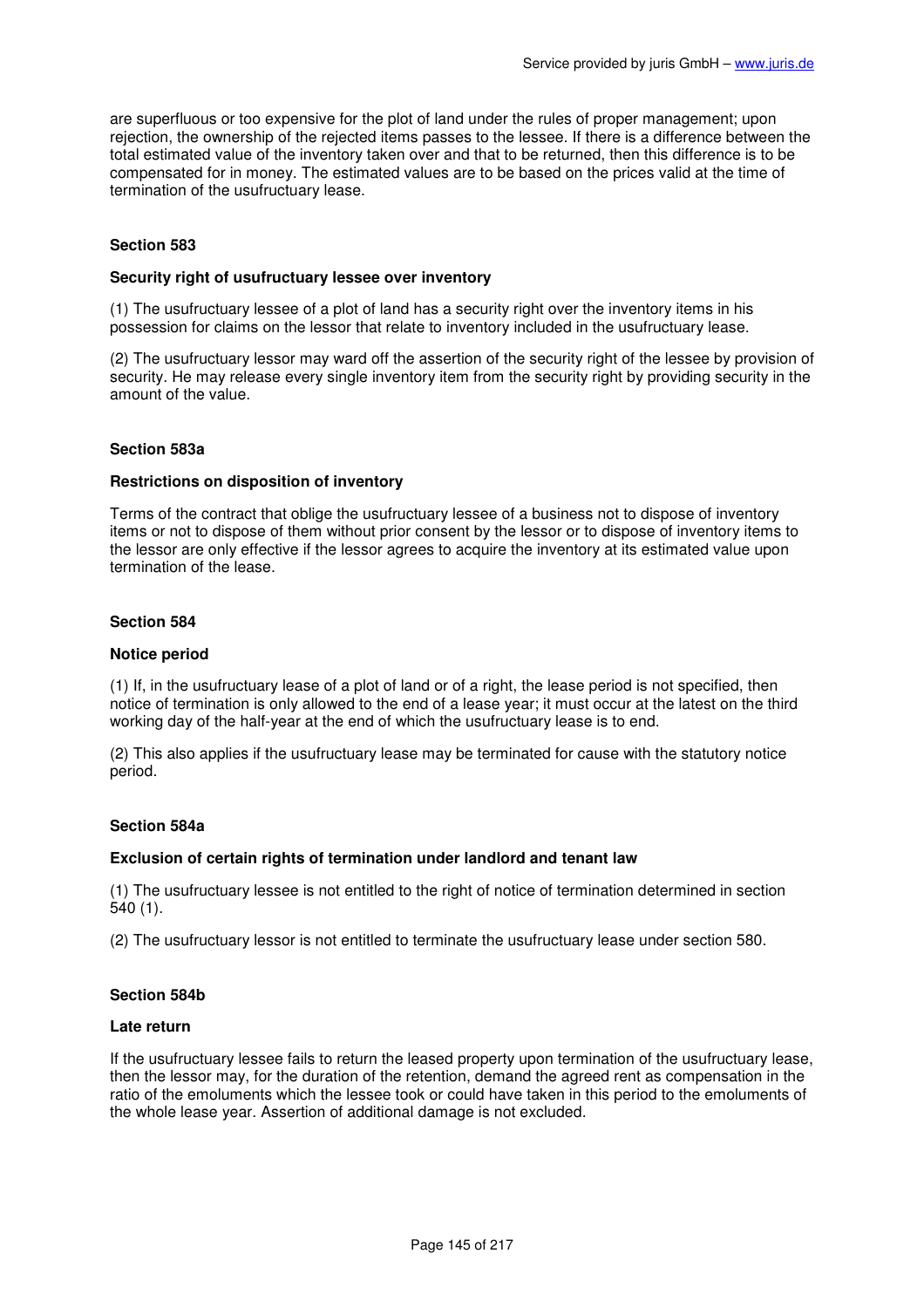# **Subtitle 5**

# **Farm lease**

# **Section 585**

## **Concept of farm lease**

(1) By means of a farm lease, a plot of land with the residential and utility buildings (business) that serve its cultivation, or a plot of land without such buildings, is leased largely for agriculture. Agriculture means the cultivation of the soil and the livestock breeding associated with the use of the soil in order to produce plant or animal products, and horticultural production.

(2) Section 581 (1) and sections 582 to 583a apply to farm leases, as do the special provisions below.

(3) The provisions on farm leases also apply to leases relating to forestry properties if the plots of land are leased for use in a predominantly agricultural business.

# **Section 585a**

### **Form of a farm lease**

If a farm lease is entered into for more than two years without written form, then it remains in effect for an indefinite period of time.

# **Section 585b**

# **Description of the leased property**

(1) The lessor and the lessee should at the beginning of the usufructuary lease jointly prepare a description of the leased property in which its extent and the condition in which it is when surrendered are established. This applies with the necessary modifications to the termination of the usufructuary lease. The description should state the date of its preparation and must be signed by both parties.

(2) If a party to the lease refuses to participate in the preparation of a description or if differences of opinion as to fact emerge during the preparation, then each party to the lease may demand that a description is prepared by an expert, unless more than nine months have passed since permitting use of the leased property or more than three months have passed since termination of lease; the expert is appointed by the Agricultural Court [Landwirtschaftsgericht] upon application. Costs incurred in this connection are borne by the parties to the lease at the rate of one-half each.

(3) If a description of this type has been prepared, then the presumption between the parties to the contract is that it is correct.

# **Section 586**

### **Typical contractual duties in a farm lease**

(1) The usufructuary lessor must surrender the leased property to the lessee in a condition suitable for use in conformity with the contract and must maintain it in this condition for the lease period. However, the lessee must carry out the customary improvements of the leased property at his own expense, including without limitation improvements of the residential and utility buildings, the paths, ditches, drains and fences. He is obliged to manage the leased property properly.

(2) The provisions of sections 536 (1) to (3) and of 536a to 536d apply to the liability of the usufructuary lessor for material and legal defects in the leased property as well as for the rights and duties of the lessee in relation to such defects.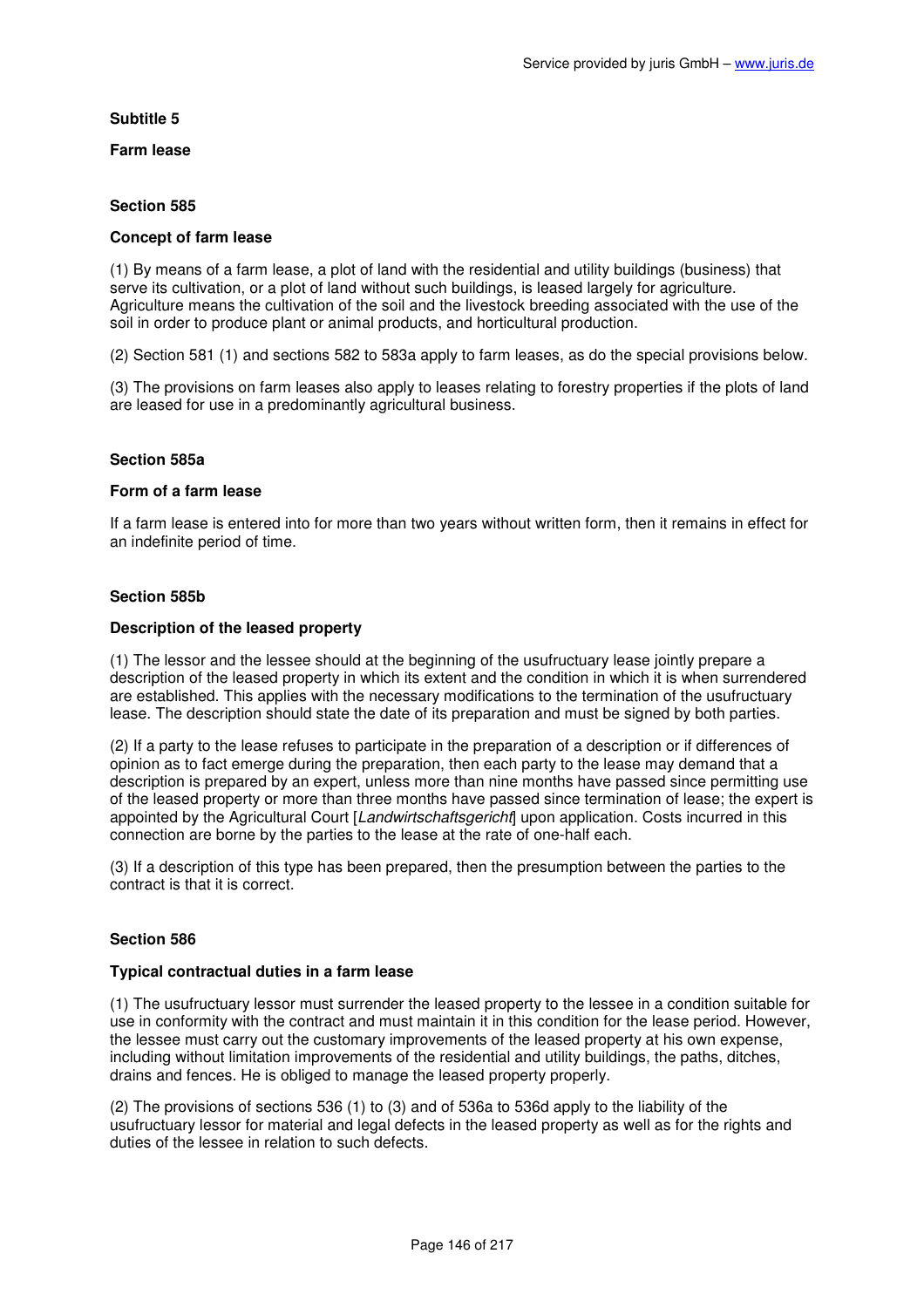# **Section 586a**

## **Encumbrances on the leased property**

The usufructuary lessor must bear the encumbrances imposed on the leased property.

## **Section 587**

### **Due date of rent; payment of rent where the usufructuary lessee is personally prevented**

(1) The rent is to be paid at the end of the lease period. If the lease period is assessed by time periods, then it is to be paid on the first working day after the end of the individual time periods.

(2) The usufructuary lessee is not released from payment of the rent due to the fact that he is unable to exercise the right of use to which he is entitled for a reason relating to him personally. Section 537 (1) sentence 2 and (2) apply with the necessary modifications.

### **Section 588**

### **Measures of maintenance or improvement**

(1) The usufructuary lessee must acquiesce in impacts on the leased property necessary to maintain it.

(2) Measures to improve the leased property must be tolerated by the usufructuary lessee, unless the measure would represent a hardship for him that is not justified even when the justified interests of the lessor are taken into account. The usufructuary lessor must compensate the lessee for expenses incurred and earnings lost as a result of the measure to an extent appropriate to the circumstances. On demand, the usufructuary lessor must make advance payment.

(3) To the extent that the usufructuary lessee, due to measures under subsection (2) sentence 1, earns higher income or could earn it with proper management, the lessor may demand that the lessee gives prior consent to a reasonable increase in rent unless the usufructuary lessee cannot reasonably be expected to accept an increase in rent in view of the circumstances of the business.

(4) Upon application, the Agricultural Court [Landwirtschaftsgericht] decides disputes under subsections (1) and (2). If the usufructuary lessee fails to give prior consent in the cases in subsection (3), then the Agricultural Court [Landwirtschaftsgericht] may give substitute consent on application by the lessor.

### **Section 589**

### **Surrender of use to third parties**

(1) Without the permission of the usufructuary lessor, the lessee is not entitled to

- 1. permit use of the leased property to a third party, including without limitation subletting the property,
- 2. permit use of the leased property, in whole or in part, to an agricultural association for the purpose of joint use.

(2) If the usufructuary lessee permits use of the leased property to a third party, then he is responsible for any fault of the third party in its use, even if the lessor has given permission for this use by the third party.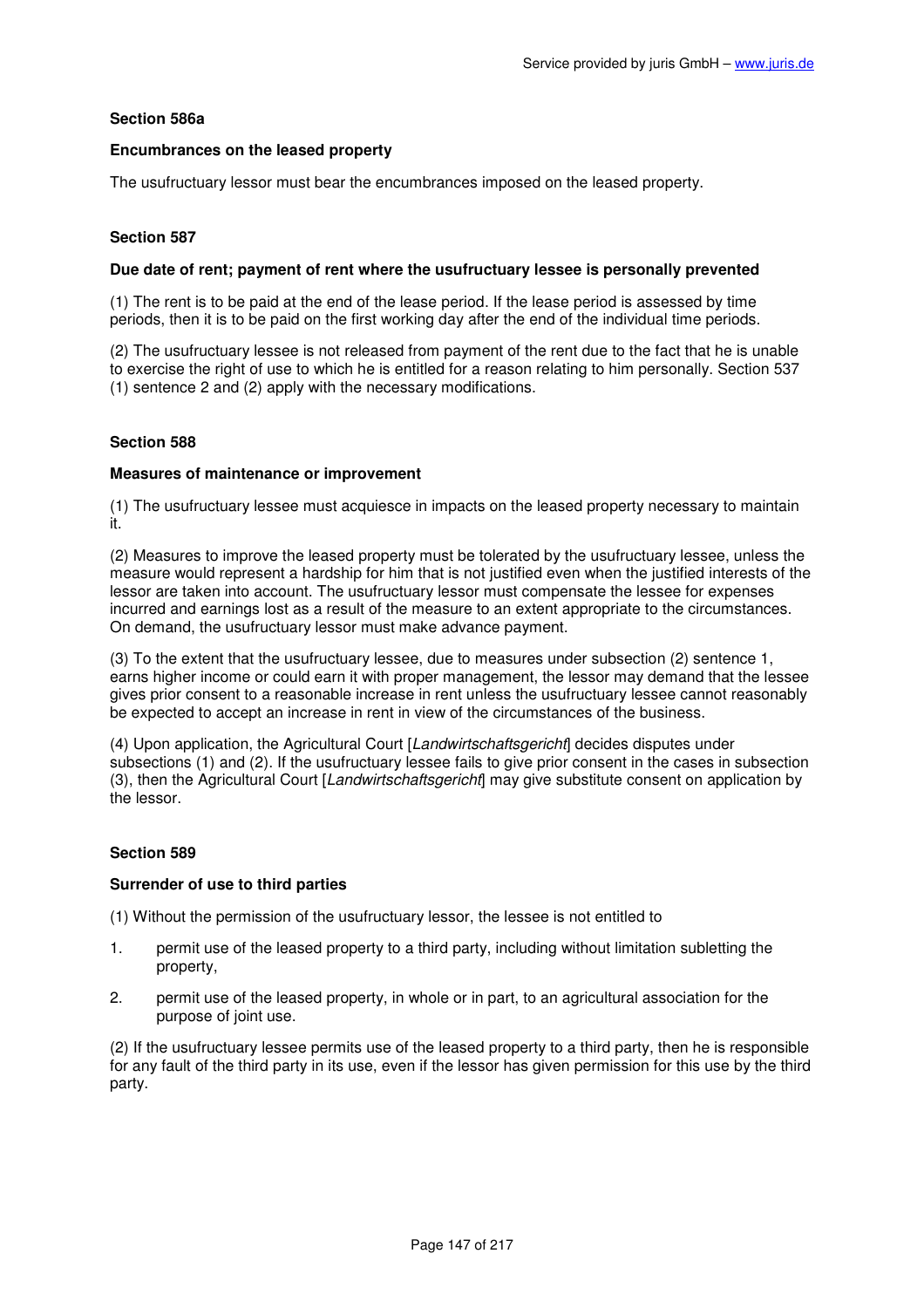### **Change of agricultural purpose or of previous use**

(1) The usufructuary lessee may only change the agricultural purpose of the leased property with the prior permission of the lessor.

(2) For a change of the previous use of the leased property, the prior permission of the lessor is only required if the nature of the use will be influenced by the change after the lease period. The usufructuary lessee may only erect buildings with the prior permission of the lessor. If the usufructuary lessor refuses permission, then substitute permission may be given by the Agricultural Court [Landwirtschaftsgericht] upon application by the lessee to the extent that the change appears to be appropriate for the maintenance or permanent improvement of the profitability of the business and the lessor can reasonably be expected to accept it if his justified interests are taken into account. This does not apply if the lease has been terminated or the lease ends in less than three years. The Agricultural Court [Landwirtschaftsgericht] may give substitute permission subject to stipulations and conditions, including without limitation by ordering that security is provided, and may specify the nature and extent of the security. If the reason for providing security has ceased, then the Agricultural Court [Landwirtschaftsgericht], upon application, decides with regard to the return of the security; Section 109 of the Code of Civil Procedure [Zivilprozessordnung] applies with the necessary modifications.

(3) If, in connection with a change of use of the leased property, the usufructuary lessee has substantially reduced the inventory taken over under section 582a at its estimated value, then the lessor may demand compensation in money, applying section 582a (3) with the necessary modifications, even during the lease period, unless the proceeds of the inventory items disposed of have been used for an improvement of the leased property under section 591 that is in a reasonable ratio to the amount of the proceeds.

## **Section 590a**

# **Use in breach of contract**

If the usufructuary lessee makes use of the leased property in breach of contract, and if he continues the use in breach of contract notwithstanding a warning by the lessor, then the lessor may seek a prohibitory injunction.

### **Section 590b**

### **Necessary outlays**

The usufructuary lessor is obliged to compensate the lessee for necessary outlays on the leased property.

### **Section 591**

### **Outlays that increase value**

(1) The usufructuary lessor must reimburse the usufructuary lessee on the termination of the lease for outlays that are not necessary outlays for which he has given his approval, to the extent that the outlays increase the value of the leased property beyond the lease period (added value).

(2) If the usufructuary lessor refuses to approve the outlays, then substitute approval may be given by the Agricultural Court [Landwirtschaftsgericht] upon application by the usufructuary lessee to the extent that the outlays appear to be appropriate for the maintenance or permanent improvement of the profitability of the business and the usufructuary lessor can reasonably be expected to accept them when his justified interests are taken into account. This does not apply if the lease has been terminated or the lease ends in less than three years. The Agricultural Court [Landwirtschaftsgericht] may give substitute approval subject to stipulations and conditions.

(3) The Agricultural Court [Landwirtschaftsgericht] may upon application decide on provisions relating to the added value and may assess the latter. It may determine that the usufructuary lessor need only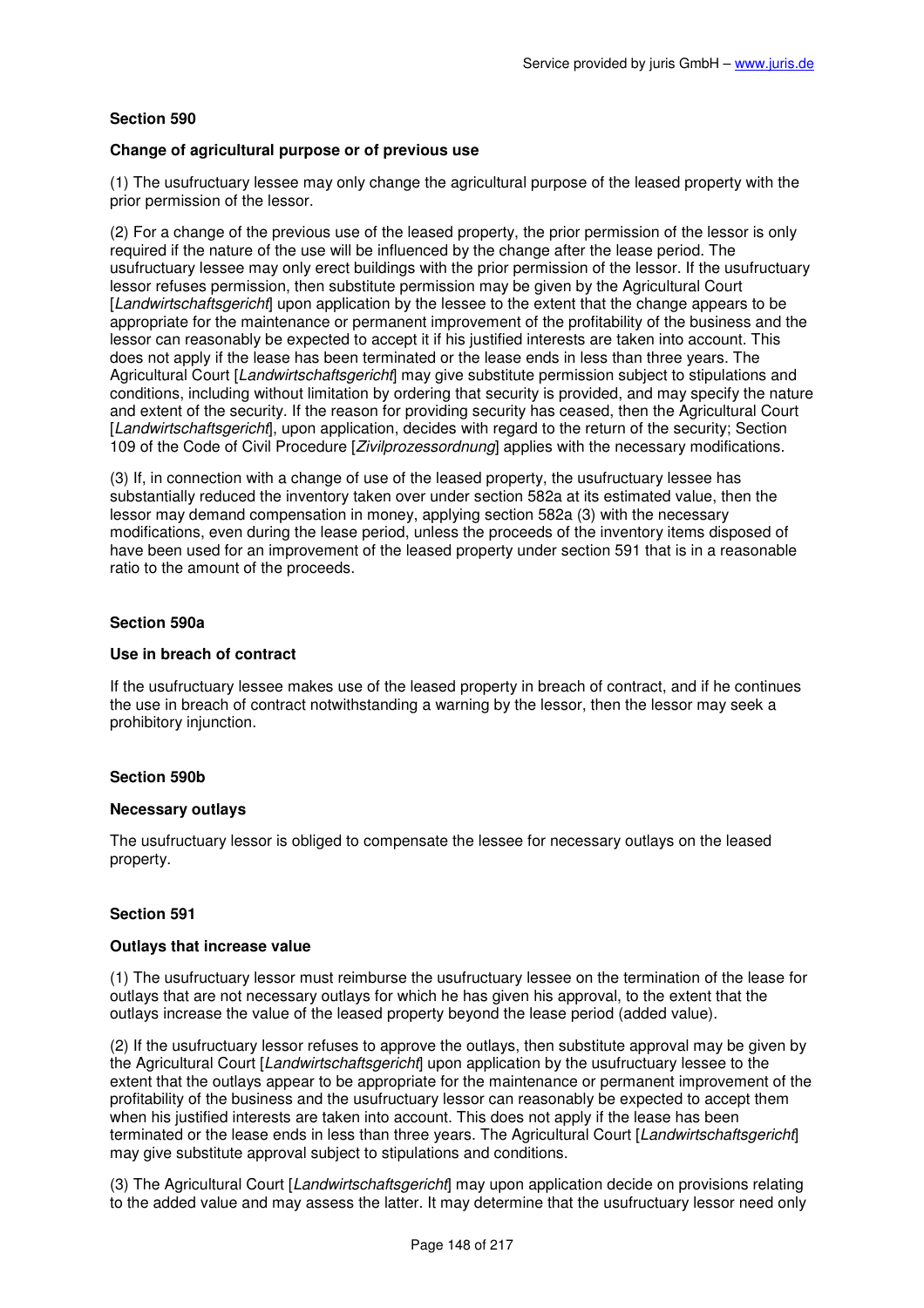reimburse the added value in instalments and may impose conditions for granting such instalments. If the usufructuary lessor cannot reasonably be expected to accept reimbursement of the added value upon the termination of the lease, even in instalments, then the lessee may only demand that the lease is continued on the previous conditions until the added value of the leased property has been paid for. If no agreement can be reached, then the Agricultural Court [Landwirtschaftsgericht] decides upon application as to the continuation of the lease.

# **Section 591a**

#### **Removal of installations**

The usufructuary lessee is entitled to remove an installation with which he has furnished the thing. The usufructuary lessor may ward off exercise of the right of removal by paying appropriate compensation, unless the lessee has a justified interest in removal. Any agreement excluding the right of removal of the usufructuary lessee is only effective if it provides for appropriate compensation.

### **Section 591b**

#### **Limitation of compensation claims**

(1) The compensation claims of the usufructuary lessor for change to or deterioration of the leased thing as well as the claims of the lessee for reimbursement of outlays or for permission to remove an installation are subject to a six-month limitation period.

(2) The limitation period for the compensation claims of the usufructuary lessor commences on the date when he receives the returned thing. The limitation period for the usufructuary lessee commences upon termination of the lease.

(3) Upon limitation of the claim of the usufructuary lessor to return of the thing, the compensation claims of the lessor are also statute-barred.

#### **Section 592**

### **Security right of the usufructuary lessor**

For his claims under the usufructuary lease, the lessor has a security right over the things contributed by the lessee and over the fruits of the leased property. The security right may not be asserted with regard to future compensation claims. With the exception of the things cited in section 811 (1) no. 4 of the Code of Civil Procedure [*Zivilprozessordnung*], the security right does not extend to things that are not subject to attachment. The provisions of sections 562a to 562c apply with the necessary modifications.

### **Section 593**

#### **Amendment of farm leases**

(1) If, after the usufructuary lease is entered into, the circumstances that were decisive for the determination of the performance under the lease change with lasting effect in such a way that the mutual duties are in a gross disparity to each other, then each party to the contract may demand an amendment of the lease, with the exception of the duration of the lease. If, as a result of the cultivation of the leased property by the lessee, its income improves or deteriorates, then, to the extent not otherwise agreed, an amendment of the lease may not be demanded.

(2) An amendment may be demanded at the earliest two years after the commencement of the lease or after the most recent amendment of the performance under the lease has become effective. This does not apply if devastating natural events against which insurance coverage is not customary have fundamentally and permanently changed the ratio of the acts of performance under the lease.

(3) Amendment may not be demanded for a period prior to the lease year in which the demand for amendment is declared.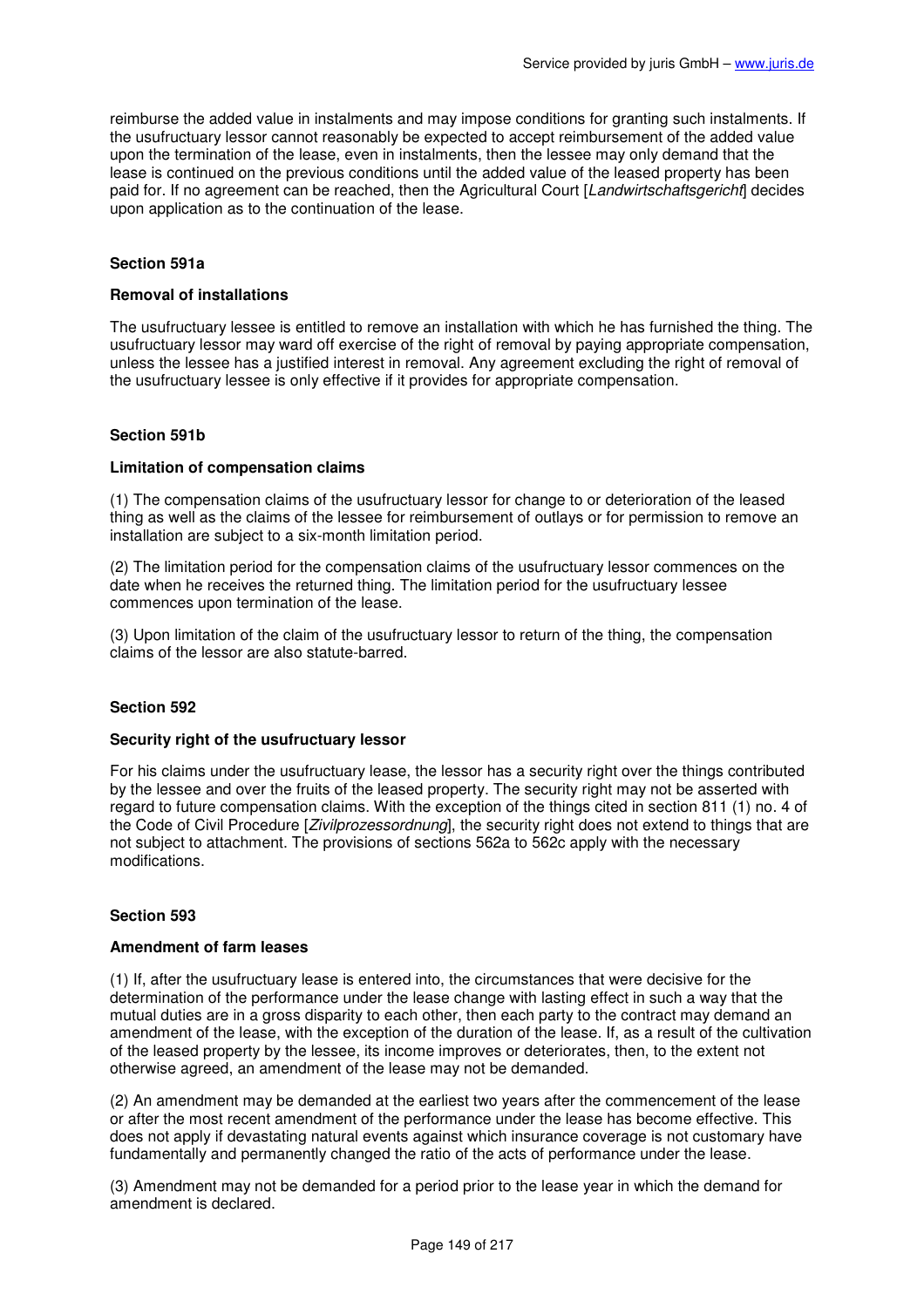(4) If one party to the lease refuses to consent to an amendment of the lease, then the other party may apply to the Agricultural Court [Landwirtschaftsgericht] for a decision.

(5) The right to demand an amendment of the lease under subsections (1) to (4) may not be waived. An agreement that one party to the lease is to enjoy special advantages or suffer special disadvantages if he exercises or fails to exercise the rights under subsections (1) to (4) is ineffective.

## **Section 593a**

#### **Transfer of a business**

If, on the transfer of a business by way of a lifetime transfer of property, a plot of land leased for the business that serves agricultural purposes is included, then the transferee succeeds to the usufructuary lease in place of the lessee. The usufructuary lessor must, however, be promptly notified of the transfer of business. If proper management of the leased property by the transferee is not guaranteed, then the usufructuary lessor is entitled to terminate the lease for cause with the statutory notice period.

### **Section 593b**

### **Disposal or encumbrance of the leased property**

If the leased property is disposed of or encumbered with a third-party right, then sections 566 to 567b apply with the necessary modifications.

### **Section 594**

#### **Termination and extension of the lease**

The usufructuary lease ends at the end of the period for which the lease has been entered into. In the case of usufructuary leases entered into for at least three years it is extended for an indefinite period of time if, upon the inquiry of one of the parties to the lease as to whether the other party is willing to continue the lease, the latter does not refuse continuation within a period of three months. The enquiry and the refusal must be in writing. The inquiry is without effect if there is no explicit reference in it to the consequences of disregarding it and if it is not made within the third-but-last year of the lease.

# **Section 594a**

#### **Notice periods**

(1) If the lease period is not fixed, then each party to the lease may terminate the lease at the latest on the third working day of a lease year to the end of the next lease year. In case of doubt, the calendar year is deemed to be the lease year. Agreement on a shorter period must be in writing.

(2) In the cases where the lease may be terminated for cause with the statutory notice period, termination is only allowed to the end of a lease year; it must occur at the latest on the third working day of the half-year at the end of which the lease is to terminate.

### **Section 594b**

### **Lease for more than thirty years**

If a usufructuary lease is entered into for a period of more than thirty years, then after thirty years each party to the lease may terminate the lease at the latest on the third working day of a lease year to the end of the next subsequent lease year. Termination is not allowed if the lease has been entered into for the lifetime of the lessor or the lessee.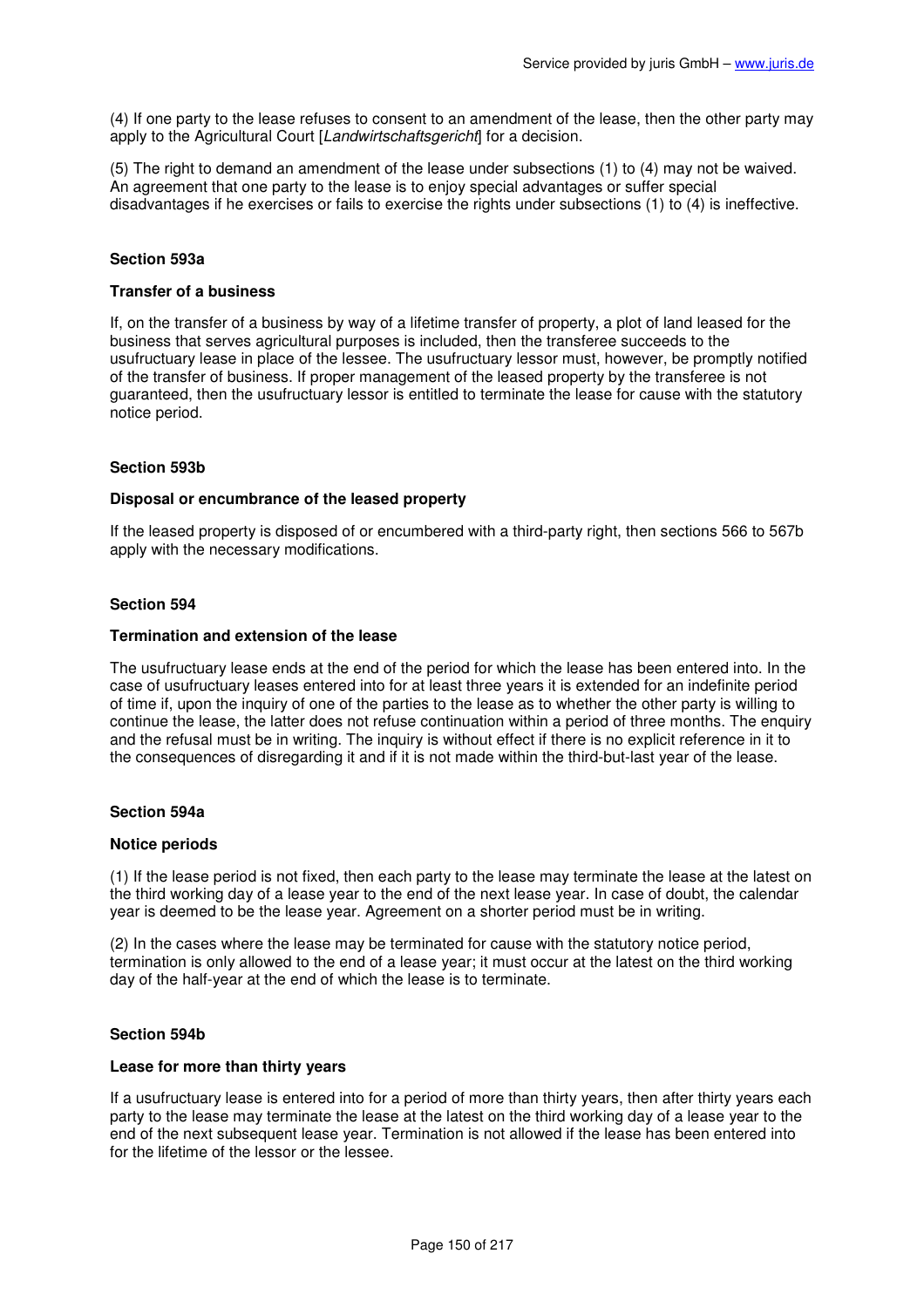# **Section 594c**

### **Termination in the case of occupational disability of the usufructuary lessee**

If the usufructuary lessee has become occupationally disabled within the meaning of the provisions of the statutory pension scheme, then he may terminate the lease for cause with the statutory notice period if the lessor objects to the transfer of the leased property for use to a third party who guarantees proper management. A deviating agreement is ineffective.

# **Section 594d**

#### **Death of the usufructuary lessee**

(1) If the usufructuary lessee dies, then both his heirs and the lessor are entitled within a month after obtaining knowledge of the death of the lessee to terminate the lease with a notice period of six months to the end of a calendar quarter.

(2) The heirs may contest the notice of termination of the usufructuary lessor and demand continuation of the lease if proper management of the leased property appears to be guaranteed by them or by a co-heir commissioned by them or by a third party. The usufructuary lessor may refuse the continuation of the lease if the heirs have not declared their objection at the latest three months prior to expiry of the lease and informed of the circumstances by reason of which further proper management of the leased property appears ensured. The enquiry and the refusal must occur in writing. If no agreement can be reached then the Agricultural Court [Landwirtschaftsgericht] decides on application.

(3) In response to notice of termination by the usufructuary lessor under subsection (1), a continuation demand by the heir under section 595 is excluded.

### **Section 594e**

### **Termination for cause without notice for a compelling reason**

(1) Immediate termination of the lease for cause is allowed, applying sections 543, and 569 (1) and (2) with the necessary modifications.

(2) Notwithstanding section 543 (2) n. 3 letters a and b, just cause exists in particular, without limitation, if the usufructuary lessee is in default for more than three months of payment of the rent or of a portion of the rent that is not insignificant. If the lease is assessed by time periods of less than one year, then termination is only admissible if the usufructuary lessee is in default, for two successive dates, of payment of the rent or of a substantial portion of the rent.

### **Section 594f**

### **Written form of termination**

Notice of termination must be made in written form.

### **Section 595**

#### **Continuation of the lease**

(1) The usufructuary lessee may demand continuation of the lease from the lessor if

- 1. in the case of a commercial usufructuary lease, the business constitutes the economic basis of his existence,
- 2. in the case of a usufructuary lease of a plot of land, the lessee is dependent on this plot of land to maintain his business, which is the economic basis of his existence,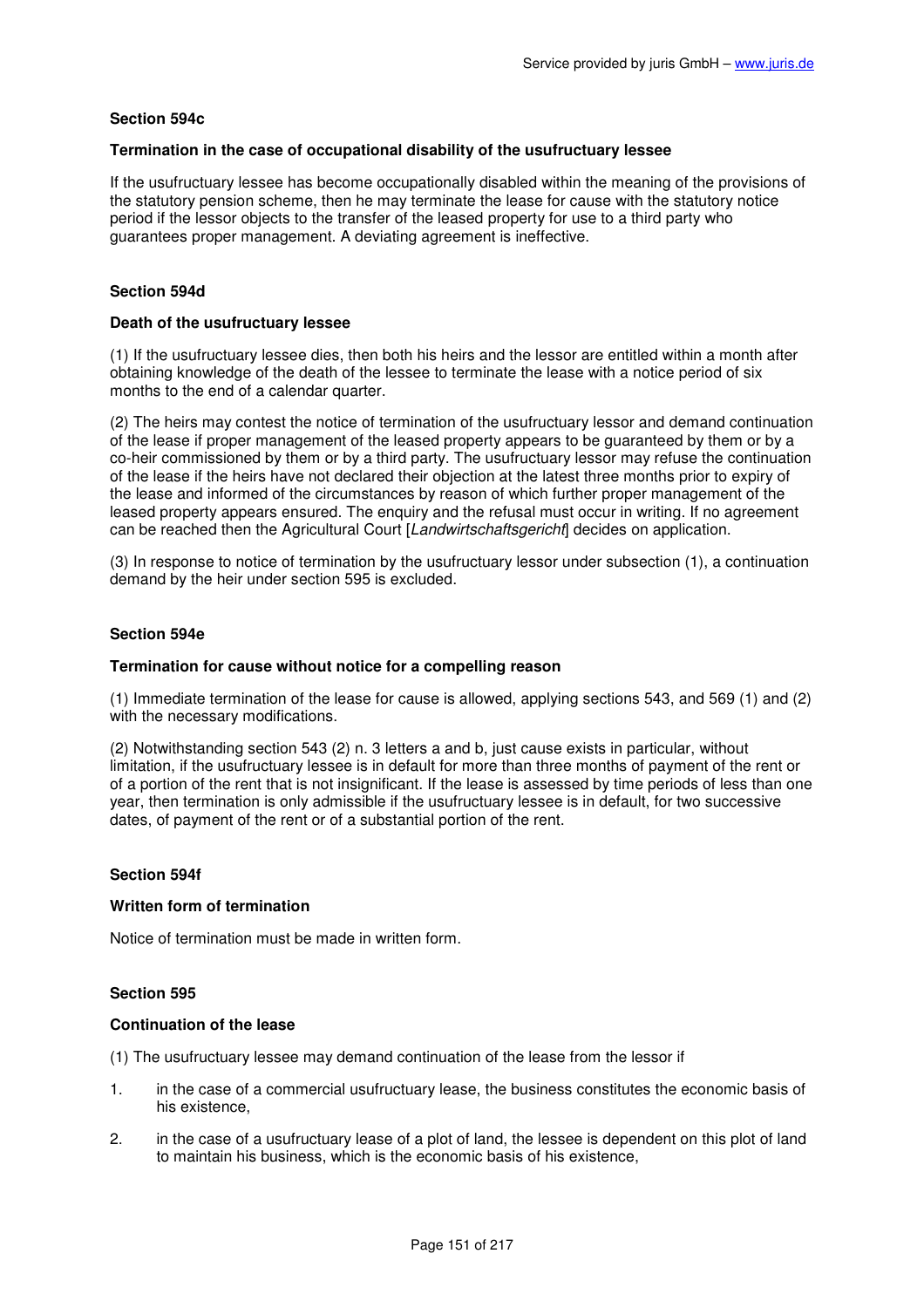and termination of the lease in conformity with the contract would be a hardship for the lessee or his family which would not be justifiable even if the justified interests of the lessor were taken into account. Subject to these requirements, continuation may be demanded repeatedly.

(2) In the case in subsection (1), the usufructuary lessee may demand that the lease is continued as long as is appropriate when all circumstances are taken into consideration. If the usufructuary lessor cannot reasonably be expected to continue the lease under the previously applicable contract terms, then the lessee may demand that it be continued with an appropriate amendment of the terms.

(3) The usufructuary lessee may not demand continuation of the lease from the usufructuary lessor if

- 1. he has terminated the lease,
- 2. the usufructuary lessor is entitled to terminate the lease for cause without notice, or in the case of section 593a to terminate the lease for cause with the statutory notice period,
- 3. the lease period in the case of a usufructuary lease of a business, the leasing of additional plots of land as a result of which a business is created, or in the case of the lease of marshland or wasteland that has been cultivated by the lessee has been agreed for at least eighteen years, or in the case of the lease of other plots of land for at least twelve years,
- 4. in the case of property leased only temporarily under a usufructuary lease, the lessor wishes to repossess it for his own use or to use it to perform statutory or other public tasks.

(4) The declaration of the usufructuary lessee demanding the continuation of the lease must be in writing. Upon demand by the usufructuary lessor, the lessee should without undue delay provide information on his reasons for demanding continuation.

(5) The usufructuary lessor may refuse continuation of the lease if the usufructuary lessee did not demand continuation from the lessor at least one year prior to termination of the lease or rejected continuation upon inquiry by the lessor under section 594. If a twelve-month notice period or less has been agreed, then it suffices if the demand is declared within a month of receipt of the notice of termination.

(6) If agreement is reached, then the Agricultural Court [Landwirtschaftsgericht] decides upon application on a continuation and on the lease period, and also on the conditions under which the lease will be continued. The court may order continuation of the lease, but only up to a date that, starting from the commencement of the current lease, does not exceed the periods stated in subsection (3) no. 3. Continuation may be limited to a part of the leased property.

(7) The usufructuary lessee must file the application for a court decision at the Agricultural Court [Landwirtschaftsgericht] at the latest nine months prior to termination of the lease and, in the case of a twelve-month notice period or less, two months after receipt of notice of termination. The court may admit the application at a later date if it appears called for to avoid undue hardship and the lease has not yet expired.

(8) The right to demand extension of the lease under subsections (1) to (7) may only be waived if the waiver is declared in settlement of a lease dispute heard in a court of law or by a professional lease conciliation board. An agreement that one party is to have particular advantages or particular disadvantages if the party exercises or does not exercise the rights under subsections (1) to (7) is ineffective.

# **Section 595a**

### **Early notice of termination of farm leases**

(1) To the extent that the parties to the contract are entitled to terminate a farm lease for cause with the statutory notice period, they are entitled to this even after the extension of the farm lease or the modification of the farm lease.

(2) Upon application by one of the parties to the lease, the Agricultural Court [Landwirtschaftsgericht] may make orders on the winding up of a farm lease terminated early or terminated in part. If the extension of a farm lease is limited to a portion of the leased property, then the Agricultural Court [Landwirtschaftsgericht] may determine the rent for this portion.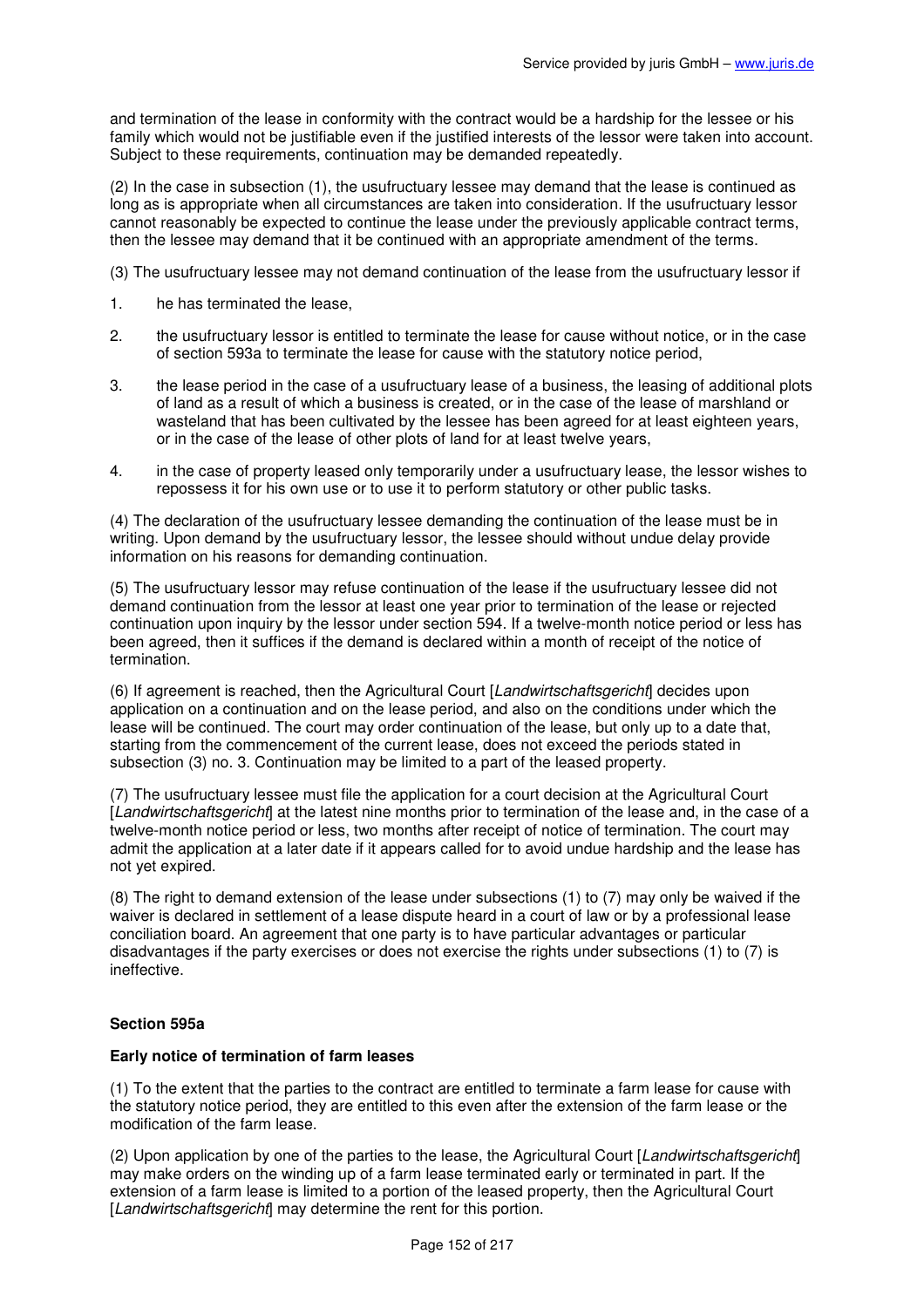(3) The contents of Agricultural Court [Landwirtschaftsgericht] orders are deemed to be part of the lease agreement as between the parties to the lease. The Agricultural Court [Landwirtschaftsgericht] decides upon application on disputes relating to these contents of the contract.

# **Section 596**

### **Return of the leased property**

(1) The usufructuary lessee is obliged to return the leased property upon termination of the lease in a condition conforming with proper management continued up to its return.

(2) The usufructuary lessee has no right of retention of the plot of land for his claims on the lessor.

(3) If the usufructuary lessee has transferred use of the leased property to a third party, the lessor may also demand return of the leased property from that third party upon termination of the lease.

### **Section 596a**

#### **Duty to compensate for early termination of lease**

(1) If the lease terminates in the course of a lease year, the usufructuary lessor must compensate the lessee for the value of any fruits not yet severed but to be severed prior to the end of the lease year under the rules of proper management. When this is done, the harvesting risks must be given appropriate consideration.

(2) If the value referred to in subsection (1) cannot be determined for seasonal reasons, then the usufructuary lessor must compensate the lessee for outlays on these fruits to the extent that they correspond to proper management.

(3) Subsection (1) also applies to timber intended for felling but not yet felled. If the usufructuary lessee has felled more timber than allowed in the case of proper use, then he must compensate the lessor for the quantity of timber that exceeds normal use. Assertion of additional damage is not excluded.

### **Section 596b**

#### **Duty to leave behind**

(1) The usufructuary lessee of a business must prior to termination of the lease leave behind as much of the available agricultural produce as is needed for continuation of the farm until the next harvest, even if he did not take over such produce at commencement of the lease.

(2) To the extent that the usufructuary lessee is obliged under subsection (1) to leave produce behind in a greater quantity or of a better quality than he took over at commencement of the lease, then he may demand compensation of their value from the lessor.

### **Section 597**

#### **Late return**

If the usufructuary lessee does not return the leased property upon termination of the lease, then the usufructuary lessor may for the duration of such withholding demand the agreed rent as compensation. Assertion of additional damage is not excluded.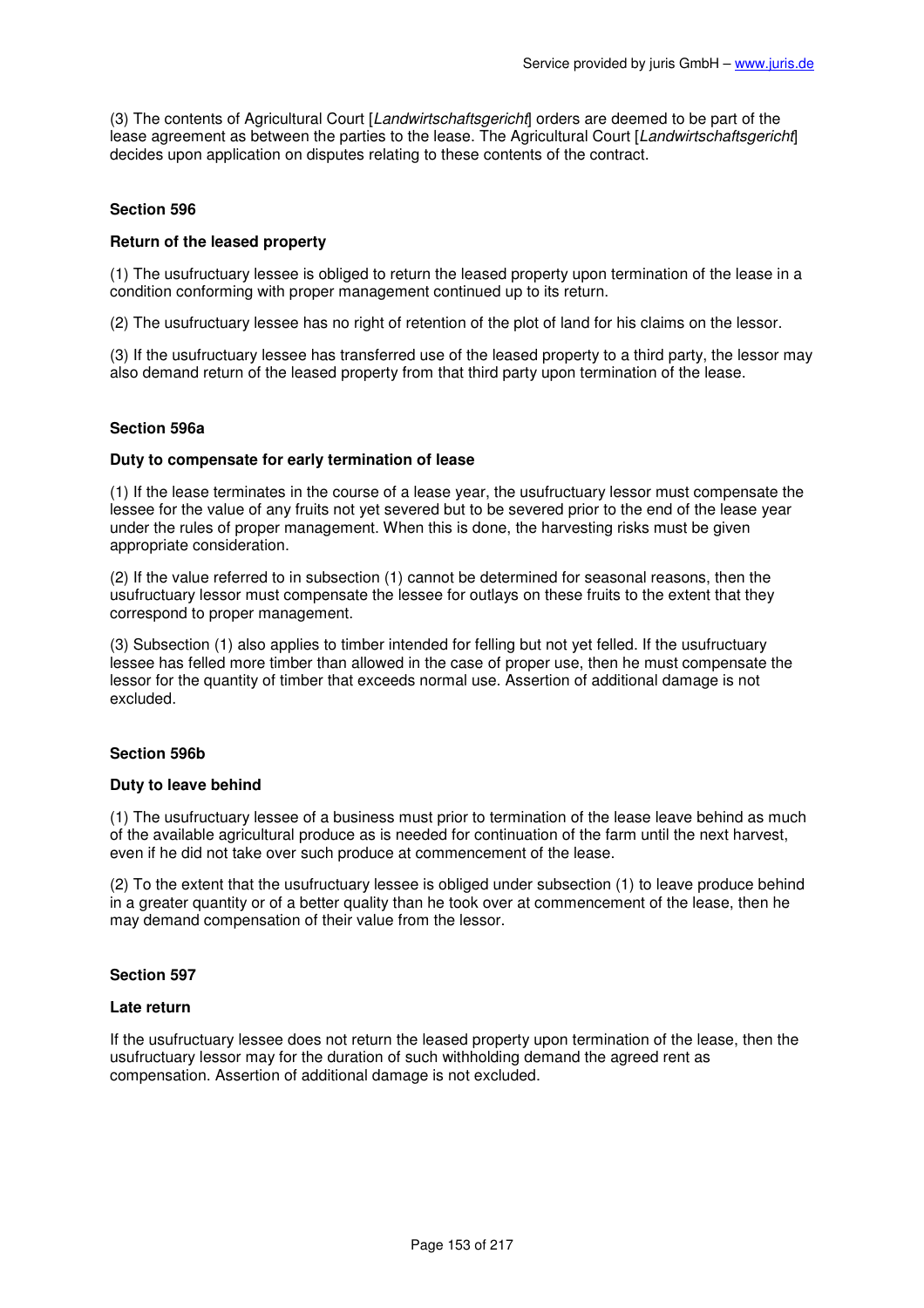**Title 6** 

# **Gratuitous loan**

# **Section 598**

## **Typical contractual duties in the case of a gratuitous loan**

By a gratuitous loan agreement, the lender of a thing is obliged to permit the borrower to use the item at no charge.

### **Section 599**

### **Liability of the lender**

The lender is only responsible for intent and gross negligence.

### **Section 600**

### **Liability for defects**

If the lender fraudulently conceals a legal defect or a defect in the thing lent, then he is liable to compensate the borrower for any damage arising from this.

### **Section 601**

### **Reimbursement of outlays**

(1) The borrower must bear the customary costs of maintaining the thing lent; in the case of the gratuitous loan of an animal, in particular, without limitation, the costs of feeding it.

(2) The duty of the lender to reimburse other outlays is governed by the provisions on agency without specific authorisation. The borrower is entitled to remove an installation which he attached to the thing.

### **Section 602**

### **Wear and tear on the thing**

The borrower is not responsible for changes to or deterioration of the thing lent that are caused by use in conformity with the contract.

### **Section 603**

# **Use in conformity with the contract**

The borrower may not make any other use of the thing lent than use in conformity with the contract. He is not entitled without permission from the lender to transfer the use of the thing to a third party.

### **Section 604**

### **Duty to return**

(1) The borrower is obliged to return the thing lent at the end of the period of time specified for the gratuitous loan.

(2) If no period of time is specified, then the thing must be returned after the borrower has made use of it as corresponds to the purpose of the loan. The lender may demand the thing back even earlier if so much time has passed that the borrower could have made use of it.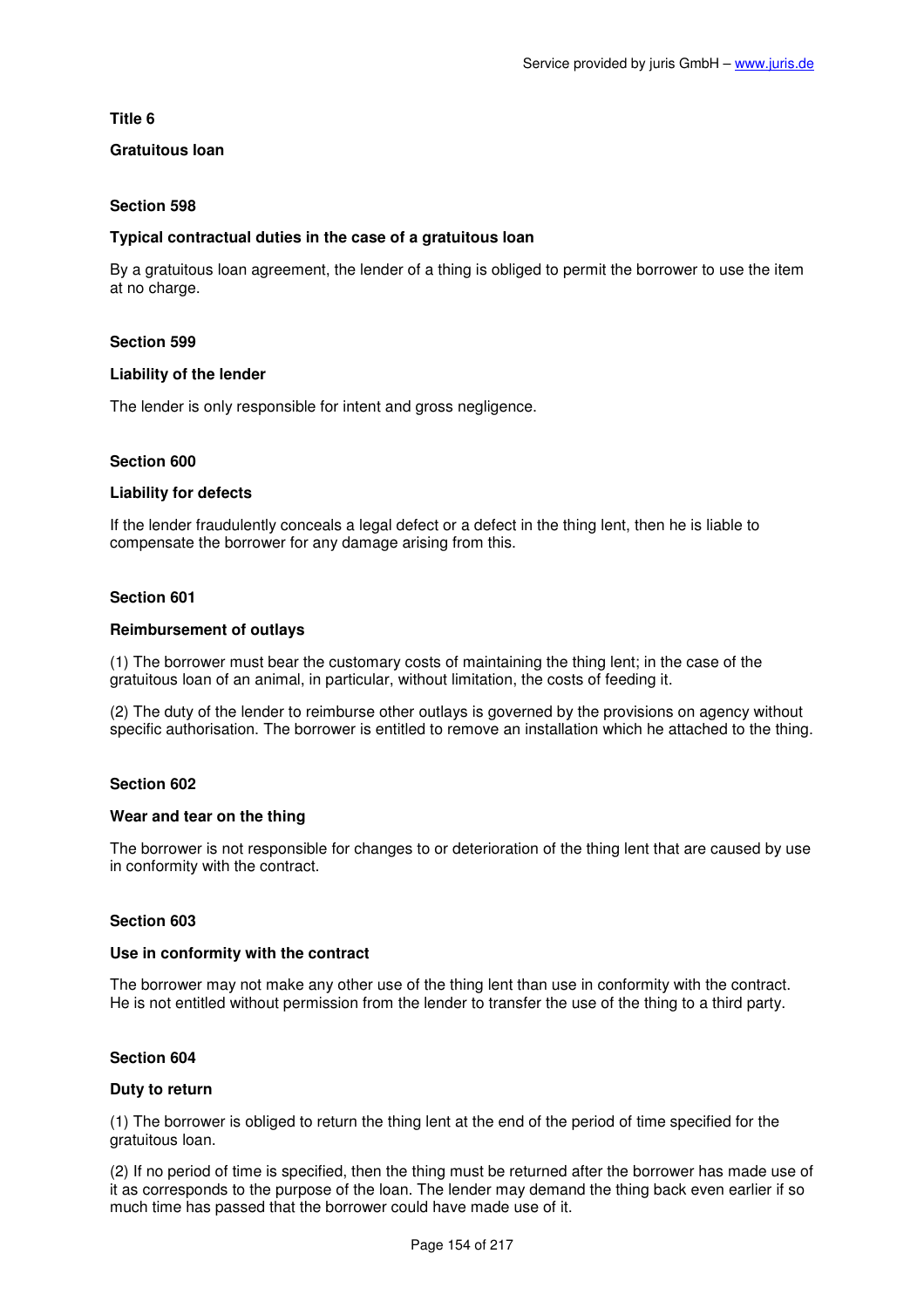(3) If the duration of the loan neither has been specified nor is to be inferred from the purpose of the loan, then the lender may demand the thing back at any time.

(4) If the borrower transfers the use of the thing to a third party, the lender may demand it back from that third party as well, upon termination of the loan.

(5) Limitation of the claim to return of the thing commences upon termination of the loan.

### **Section 605**

#### **Right of termination**

The lender may terminate a gratuitous loan:

- 1. if he requires the thing lent due to an unforeseen circumstance,
- 2. if the borrower makes use of the thing in breach of contract, in particular, without limitation, by transferring its use to a third party without authorisation, or jeopardises the thing by neglecting the care he owes,
- 3. if the borrower dies.

### **Section 606**

#### **Short limitation period**

(1) The compensation claims of the lender for changes to or deterioration of the thing lent as well as the claims of the borrower for reimbursement of outlays or for permission to remove an installation are subject to a six-month limitation period. The provisions of section 548 (1) sentences 2 and 3 and (2) apply with the necessary modifications.

### **Title 7**

#### **Contract for the loan of a thing**

#### **Section 607**

#### **Typical contractual duties in a contract for the loan of a thing**

(1) By a contract for the loan of a thing, the lender agrees to hand over to the borrower an agreed fungible thing. The borrower is obliged to make payment for the loan and, when the loan falls due, to return what he has received in things of the same kind, quality and amount.

(2) The provisions of this title do not apply when what is handed over is money.

### **Section 608**

#### **Termination**

(1) If a time for the return of the thing handed over is not specified, the due date depends on the termination of the loan by the lender or the borrower.

(2) To the extent that nothing else has been agreed, a contract for the loan of a thing entered into for an indefinite period of time may be terminated in whole or in part by the lender or the borrower at any time.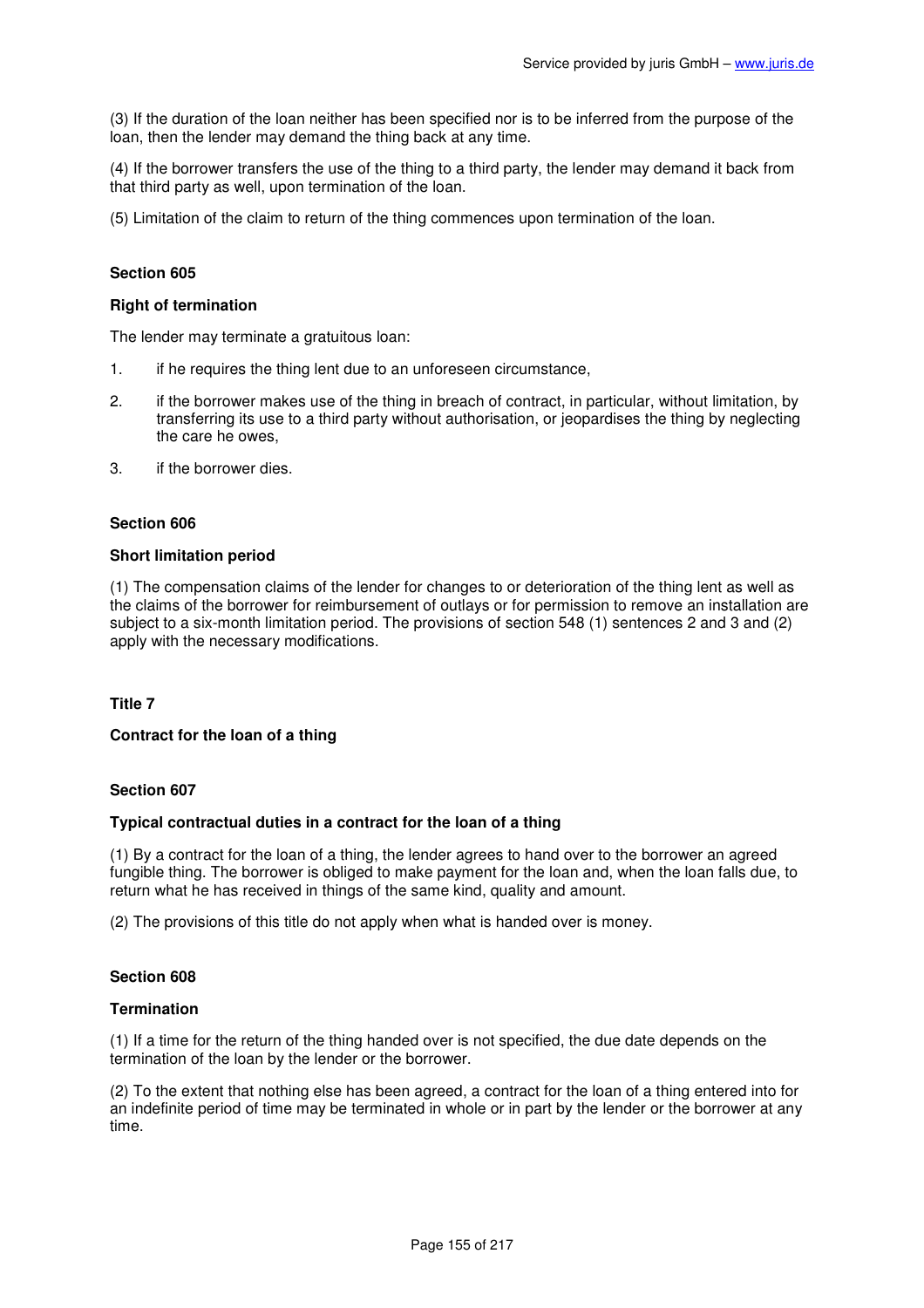## **Payment**

The borrower must make the payment at the latest upon return of the thing handed over.

# **Section 610**

(repealed)

# **Title 8**

### **Service contract \*)**

-----

\*) Official note:

This title serves to implement

- 1. Council Directive 76/207/EEC of 9 February 1976 on the implementation of the principle of equal treatment for men and women as regards access to employment, vocational training and promotion, and working conditions (OJ L 39, p. 40), and
- 2. Council Directive 77/187/EEC of 14 February 1977 on the approximation of the laws of the Member States relating to the safeguarding of employees' rights in the event of transfers of undertakings, businesses or parts of businesses (OJ L 61, p. 26).

## **Section 611**

### **Typical contractual duties in a service contract**

(1) By means of a service contract, a person who promises service is obliged to perform the services promised, and the other party is obliged to grant the agreed remuneration.

(2) Services of any type may be the subject matter of service contracts.

### **Sections 611a and 611b**

(repealed)

### **Section 612**

# **Remuneration**

(1) Remuneration is deemed to have been tacitly agreed if in the circumstances it is to be expected that the services are rendered only for remuneration.

(2) If the amount of remuneration is not specified, then if a tariff exists, the tariff remuneration is deemed to be agreed; if no tariff exists, the usual remuneration is deemed to be agreed.

(3) (repealed)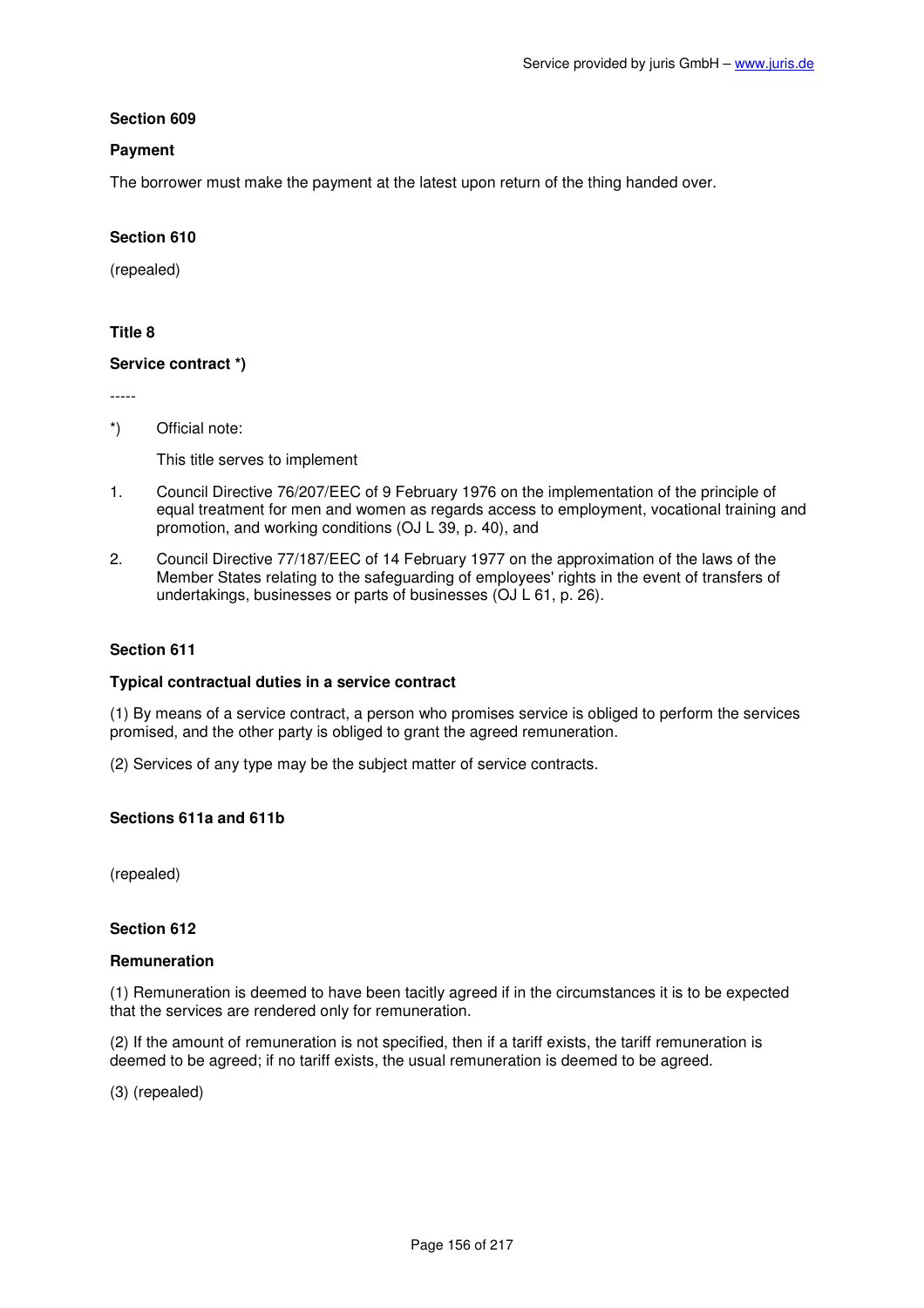## **Section 612a**

## **Prohibition of victimisation**

The employer may not discriminate against an employee in an agreement or a measure because that employee exercises his rights in a permissible way.

# **Section 613**

### **Non-transferability**

The party under a duty of service must in case of doubt render the services in person. The claim to services is, in case of doubt, not transferable.

### **Section 613a**

#### **Rights and duties in the case of transfer of business**

(1) If a business or part of a business passes to another owner by legal transaction, then the latter succeeds to the rights and duties under the employment relationships existing at the time of transfer. If these rights and duties are governed by the legal provisions of a collective agreement or by a works agreement, then they become part of the employment relationship between the new owner and the employee and may not be changed to the disadvantage of the employee before the end of the year after the date of transfer. Sentence 2 does not apply if the rights and duties with the new owner are governed by the legal provisions of another collective agreement or by another works agreement. Prior to expiry of the period of time under sentence 2, the rights and duties may be changed if the collective agreement or the works agreement no longer applies or, where it is not the case that both parties are bound by a collective agreement in the scope of applicability of another collective agreement, the application of that collective agreement is agreed between the new owner and the employee.

(2) The previous employer is jointly and severally liable with the new owner for duties under subsection (1) to the extent that they arose prior to the date of transfer and are due before the end of one year after that date. If such duties are due after the date of transfer, however, the previous employer is only liable for them to the extent that corresponds to the part of their assessment period that ended on the date of transfer.

(3) Subsection (2) does not apply if a legal person or a commercial partnership ceases to exist through conversion.

(4) The termination of the employment relationship of an employee by the previous employer or by the new owner due to transfer of a business or a part of a business is ineffective. The right to terminate the employment relationship for other reasons is unaffected.

(5) The previous employer or the new owner must notify employees affected by a transfer in text form prior to transfer:

- 1. of the date or planned date of transfer,
- 2. of the reason for the transfer,
- 3. of the legal, economic and social consequences of the transfer for the employees, and
- 4. of measures that are being considered with regard to employees.

(6) The employee may object in writing to the transfer of the employment relationship within one month of receipt of notification under subsection 5. The objection may be addressed to the previous employer or to the new owner.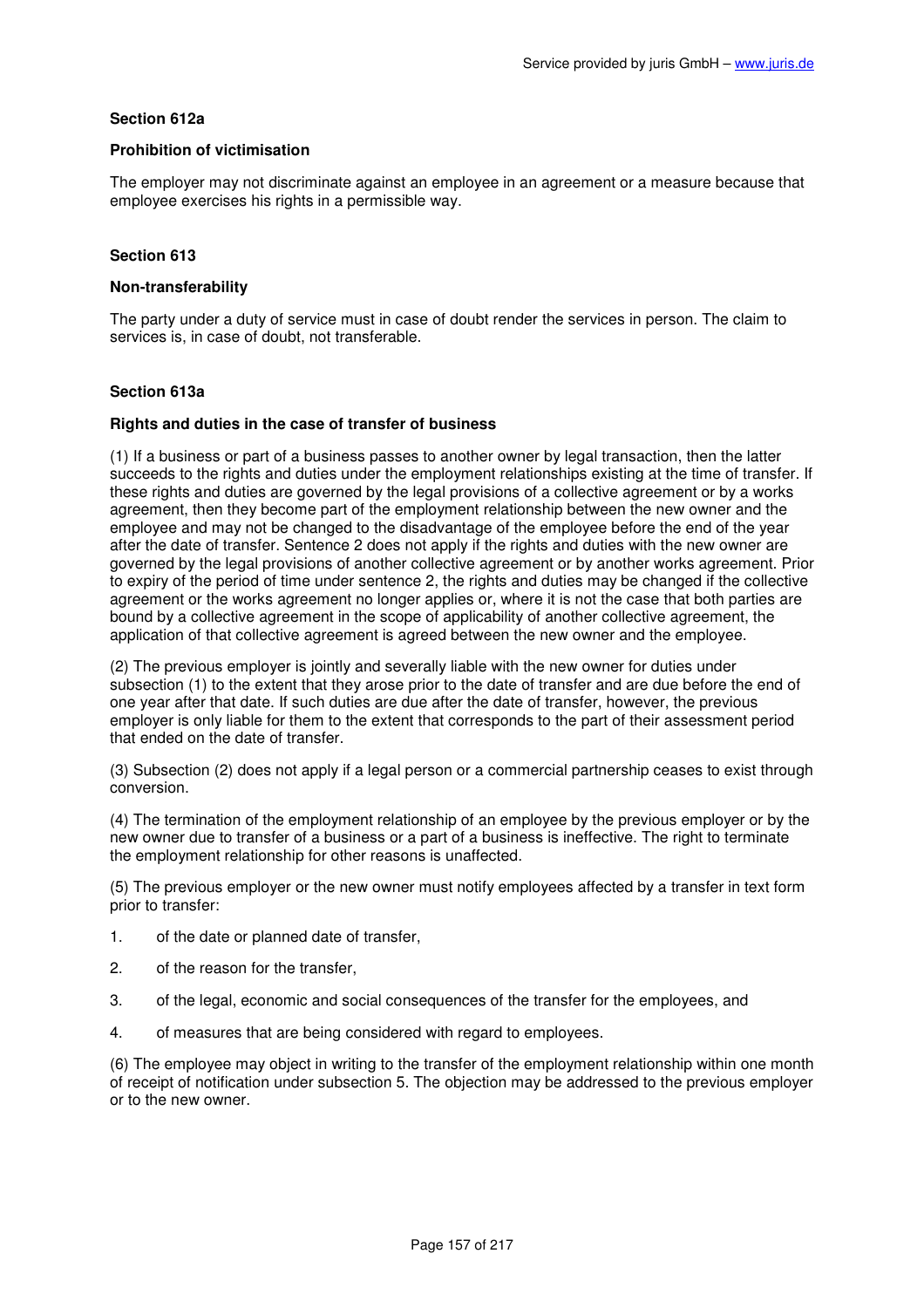### **Due date of remuneration**

Remuneration is to be paid after performance of the services. If remuneration is assessed by time periods, then it is to be paid at the end of the individual time periods.

# **Section 615**

### **Remuneration in the case of default in acceptance and business risk**

If the person entitled to services is in default in accepting the services, then the party owing the services may demand the agreed remuneration for the services not rendered as the result of the default without being obliged to provide cure. However, he must allow to be credited against him what he saves as a result of not performing the services or acquires or wilfully fails to acquire through use of his employment elsewhere. Sentences 1 and 2 apply with the necessary modifications in cases in which the employer bears the risk of loss of working hours.

### **Section 616**

### **Temporary prevention from performing services**

The person obliged to perform services is not deprived of his claim to remuneration by the fact that he is prevented from performing services for a relatively trivial period of time for a reason in his person without fault on his part. However, he must allow to be credited against him the amount he receives for the period when he is prevented under a health or accident insurance policy that exists on the basis of a statutory duty.

## **Section 617**

### **Duty of medical care**

(1) If, in a permanent service relationship that completely or mainly takes up the economic activity of the person obliged to perform services, the person obliged is integrated into the joint household, then the person entitled to services must, in the event of illness, grant him the necessary food and medical treatment up to a duration of six weeks, but not beyond termination of his service relationship, unless the illness was caused by the person obliged by intent or gross negligence. The provision of food and medical treatment may be granted by the admission of the person obliged to a hospital. The costs may be credited against the remuneration owed for the period of illness. If the service relationship is terminated by the person entitled to services under section 626 on the grounds of illness, then termination of the employment caused by this is not taken into account.

(2) The duty of the person entitled to services does not arise if provision has been made for the food and medical treatment by an insurance company or a public health institution.

# **Section 618**

### **Duty to undertake protective measures**

(1) The person entitled to services must furnish and maintain premises, devices and equipment that he must provide for performance of the services in such a way and must arrange services that must be undertaken on his order or under his supervision in such a way that the person obliged to perform services is protected against danger to life and limb to the extent that the nature of the services permits.

(2) If the person obliged has been integrated into the common household, then the person entitled to services must provide the installations and make the arrangements, with regard to the living and sleeping space, the provision of food and work and leisure time, that are required with a view to the health, morality and religion of the person obliged.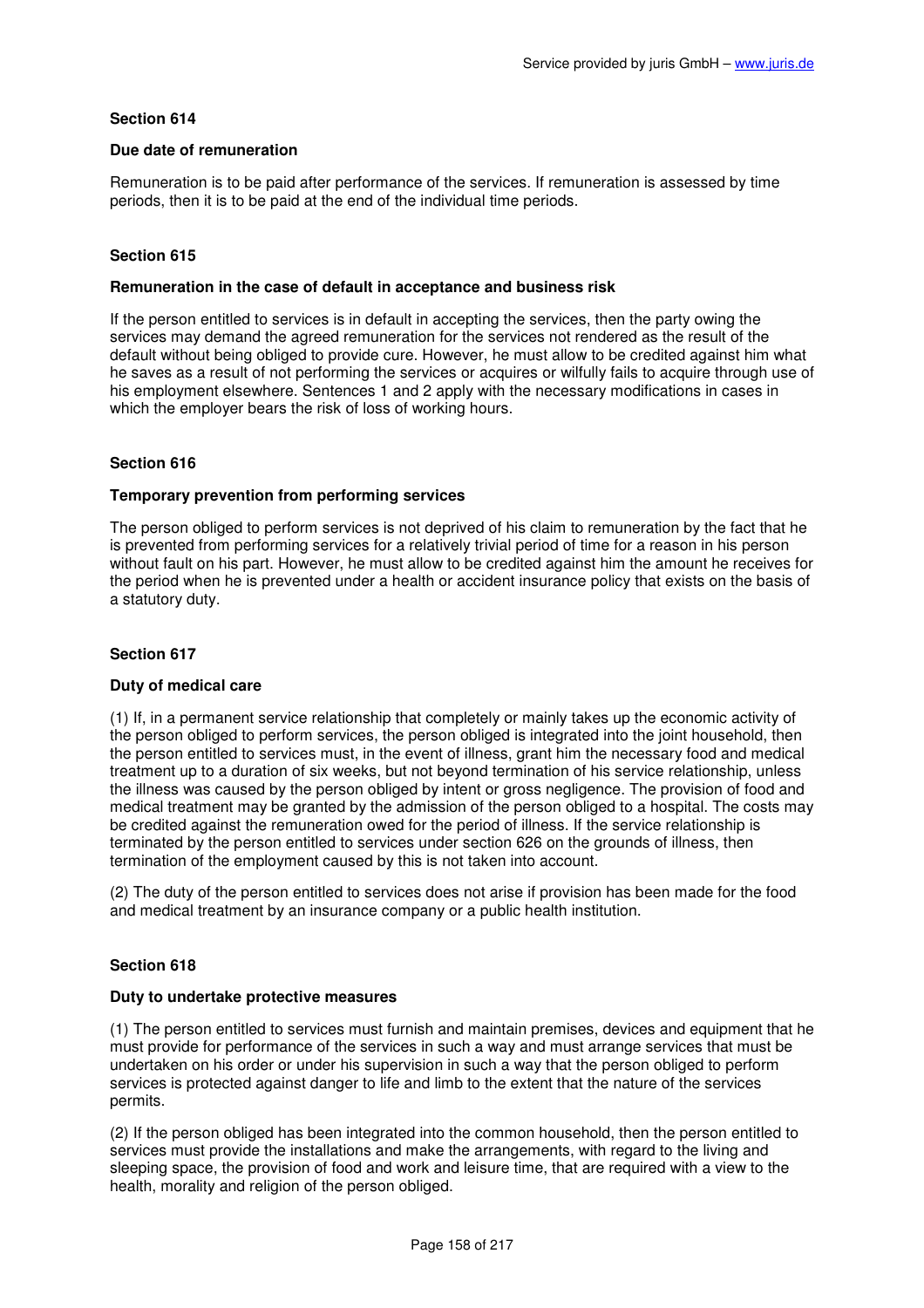(3) If the person entitled to services fails to fulfil the duties it has with regard to the life and the health of the person obliged, then the provisions of sections 842 to 846 governing torts apply with the necessary modifications to his duty to provide damages.

# **Section 619**

### **Absolute nature of welfare duties**

The duties incumbent upon the person entitled to services under sections 617 and 618 may not be cancelled or restricted in advance by contract.

### **Section 619a**

### **Burden of proof when the employee is liable**

Notwithstanding section 280 (1), the employee must only provide the employer with compensation for damage arising from the breach of a duty under the employment relationship if he is responsible for the breach of duty.

### **Section 620**

### **Termination of services relationship**

(1) The service relationship ends at the end of the period of time for which it has been entered into.

(2) If the duration of the service relationship neither is specified nor may be inferred from the nature or the purpose of the services, then either party may terminate the service relationship under the provisions of sections 621 to 623.

(3) The Part-Time Work and Fixed-Term Employment Act [Teilzeit- und Befristungsgesetz] governs employment contracts entered into for a specified period of time.

### **Section 621**

### **Notice periods for service relationships**

In the case of a service relationship that is not an employment relationship within the meaning of section 622, termination is allowed

- 1. if the remuneration is assessed by days, on any day to the end of the following day;
- 2. if the remuneration is assessed by weeks, at the latest on the first working day of a week to the end of the following Saturday;
- 3. if the remuneration is assessed by months, at the latest by the fifteenth of one month to the end of the calendar month;
- 4. if the remuneration is assessed by quarters or longer periods of time, observing a notice period of six weeks, to the end of a calendar quarter;
- 5. if the remuneration is not assessed by time periods, at any time; in the case of a service relationship that completely or mainly takes up the economic activity of the person obliged; however, a notice period of two weeks must be observed.

### **Section 622**

### **Notice periods in the case of employment relationships**

(1) The employment relationship of a wage-earner or a salary-earner (employee) may be terminated with a notice period of four weeks to the fifteenth or to the end of a calendar month.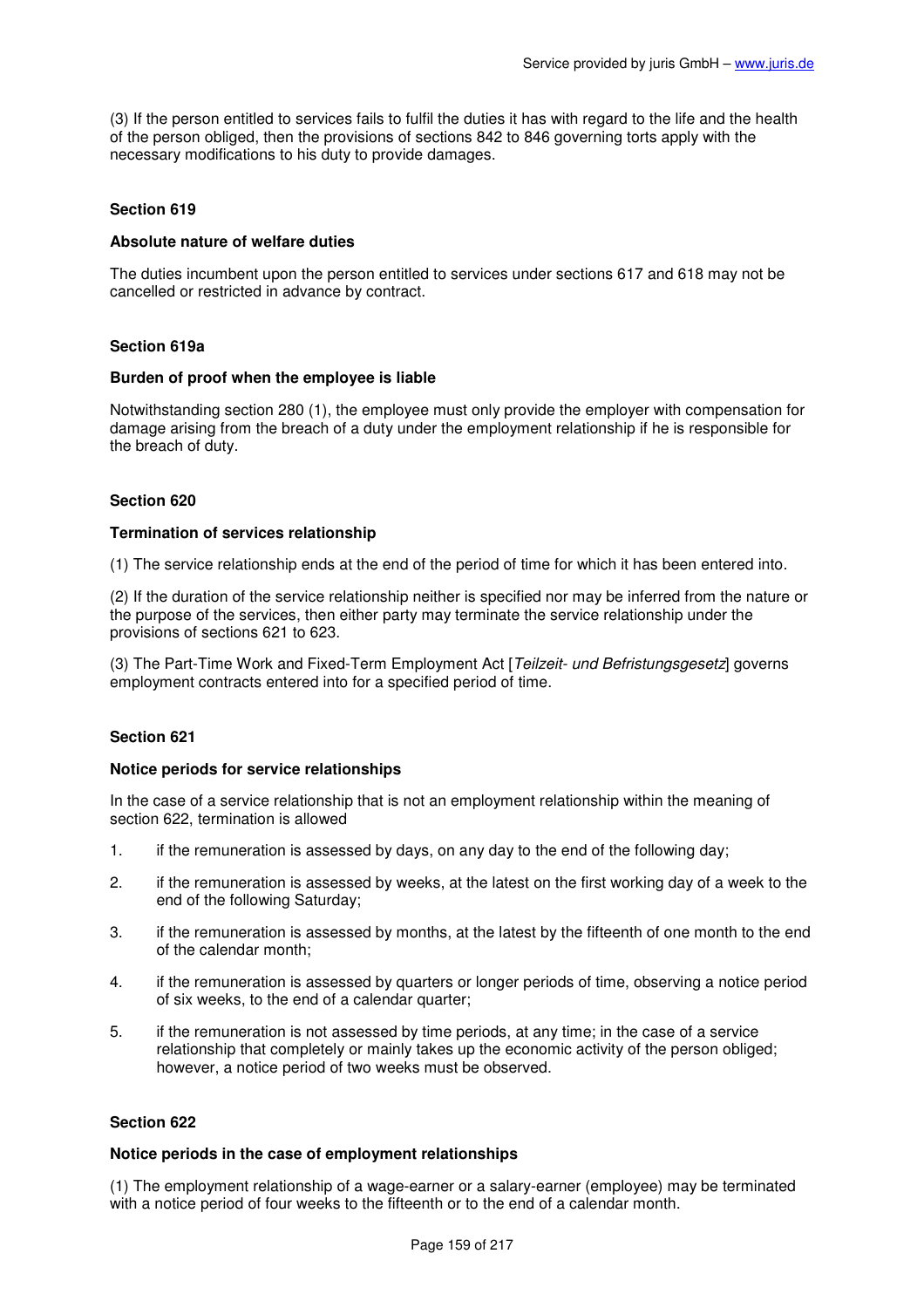(2) For notice of termination by the employer, the notice period is as follows if the employment relationship in the business or the enterprise

- 1. has lasted for two years, one month to the end of a calendar month,
- 2. has lasted for five years, two months to the end of a calendar month,
- 3. has lasted for eight years, three months to the end of a calendar month,
- 4. has lasted for ten years, four months to the end of a calendar month,
- 5. has lasted for twelve years, five months to the end of a calendar month,
- 6. has lasted for fifteen years, six months to the end of a calendar month,
- 7. has lasted for twenty years, seven months to the end of a calendar month.

In calculating the duration of employment, time periods prior to completion of the twenty-fifth year of life of the employee are not taken into account.

(3) During an agreed probationary period, at most for the duration of six months, the employment relationship may be terminated with a notice period of two weeks.

(4) Provisions differing from subsections (1) to (3) may be agreed in collective agreements. Within the scope of applicability of such a collective agreement, the different collective agreement provisions between employers and employees who are not subject to collective agreements apply if the application of collective agreements has been agreed between them.

(5) In an individual contract, shorter notice periods than those cited in subsection (1) may be agreed only

- 1. if an employee is employed to help out on a temporary basis; this does not apply if the employment relationship is extended beyond a period of three months;
- 2. if the employer as a rule employs not more than 20 employees with the exception of those employed for their own training and the notice period does not fall short of four weeks.

When the number of employees employed is determined, part-time employees with regular weekly working hours of not more than 20 hours are counted as 0.5 employees and those working not more than 30 hours are counted as 0.75 employees. The agreement in an individual contract of longer notice periods than those stated in subsections (1) to (3) is unaffected by this.

(6) For notice of termination of employment by the employee, no longer notice period may be agreed than for notice of termination by the employer.

### **Section 623**

### **Written form of termination**

Termination of employment by notice of termination or separation agreement requires written form to be effective; electronic form is excluded.

### **Section 624**

### **Notice period in the case of contracts lasting more than five years**

If the service relationship is entered into for the lifetime of a person or for a longer period of time than five years, then it may be terminated by the person obliged at the end of five years. The notice period is six months.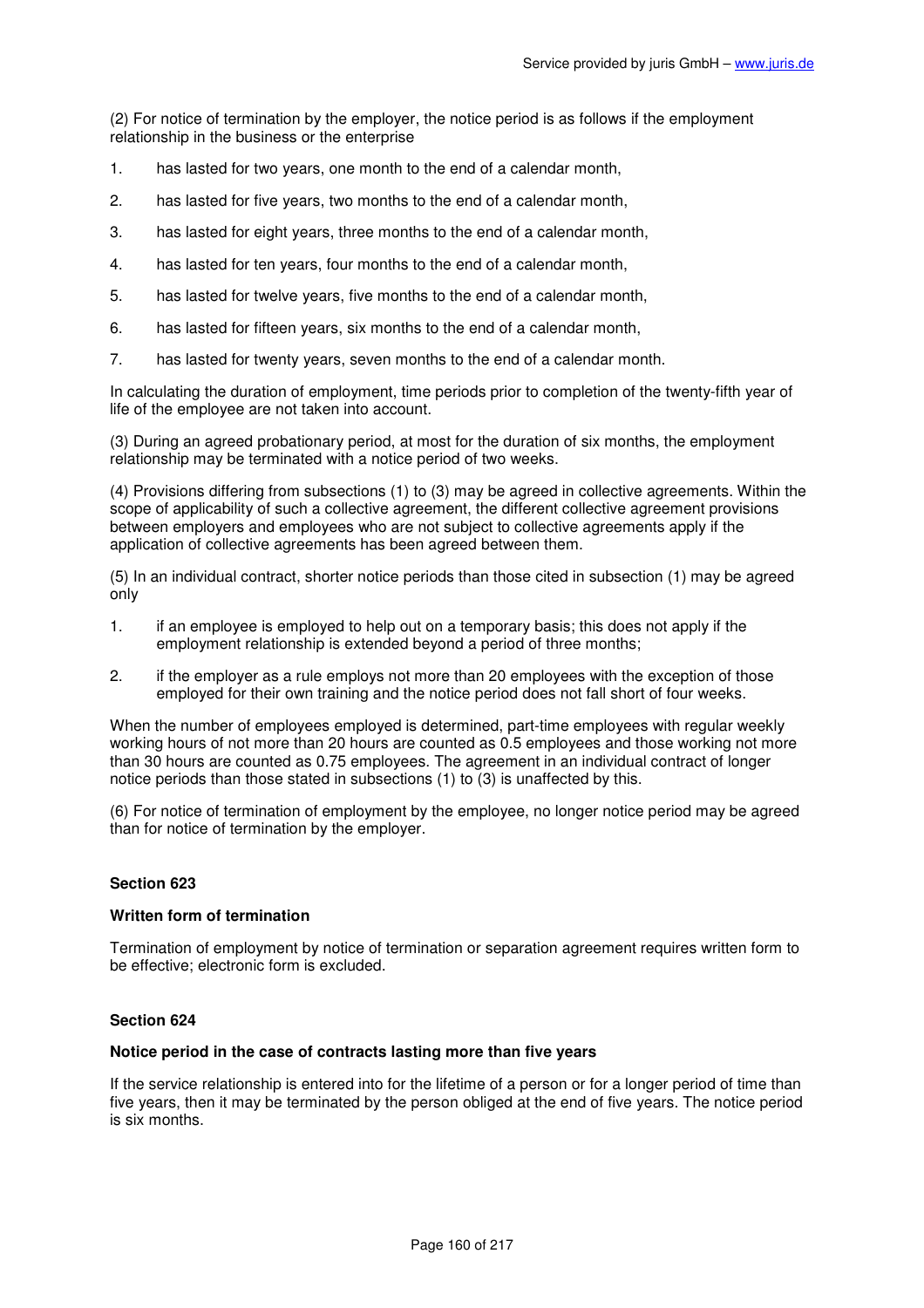## **Tacit extension**

If the service relationship is continued after the end of the service period by the person obliged with the knowledge of the other party, then it is deemed to be extended for an indefinite period of time unless the other party objects to it without undue delay.

# **Section 626**

## **Termination without notice for a compelling reason**

(1) The service relationship may be terminated by either party to the contract for a compelling reason without complying with a notice period if facts are present on the basis of which the party giving notice cannot reasonably be expected to continue the service relationship to the end of the notice period or to the agreed end of the service relationship, taking all circumstances of the individual case into account and weighing the interests of both parties to the contract.

(2) Notice of termination may only be given within two weeks. The notice period commences with the date on which the person entitled to give notice obtains knowledge of facts conclusive for the notice of termination. The party giving notice must notify the other party, on demand, of the reason for notice of termination without undue delay in writing.

# **Section 627**

### **Termination without notice in the case of a position of trust**

(1) In a service relationship that is not an employment relationship within the meaning of section 622, notice of termination is allowed, even without the requirement specified in section 626, if the person obliged to perform services, without being in a permanent service relationship with fixed earnings, must perform services of a higher nature with which people are customarily entrusted on the basis of special trust.

(2) The person obliged to perform services may only give notice in such a manner that the person entitled to services can obtain the services elsewhere, unless there is a compelling reason for untimely notice of termination. If he should give notice in untimely fashion without such cause, then he must compensate the person entitled to services for damage arising from this.

### **Section 628**

### **Partial remuneration and damages in case of termination without notice**

(1) If after commencement of performance of the service, the service relationship is terminated on the ground of section 626 or 627, then the person obliged to perform services may demand a part of his remuneration corresponding to his services performed thus far. If he gives notice without being prompted to do so by action of the other party in breach of contract, or if he should prompt termination by the other party by his own action in breach of contract, then he has no claim to the remuneration to the extent that his previous services are of no interest to the other party as a result of the notice of termination. If remuneration is paid in advance for a later period of time, then the person obliged must reimburse it under the provisions of section 346 or, if notice of termination is given by reason of a circumstance for which he is not responsible, under the provisions on the return of unjust enrichment.

(2) If notice of termination is prompted by the conduct of the other party in breach of contract, then the other party is obliged to compensate the damage arising from the dissolution of the service relationship.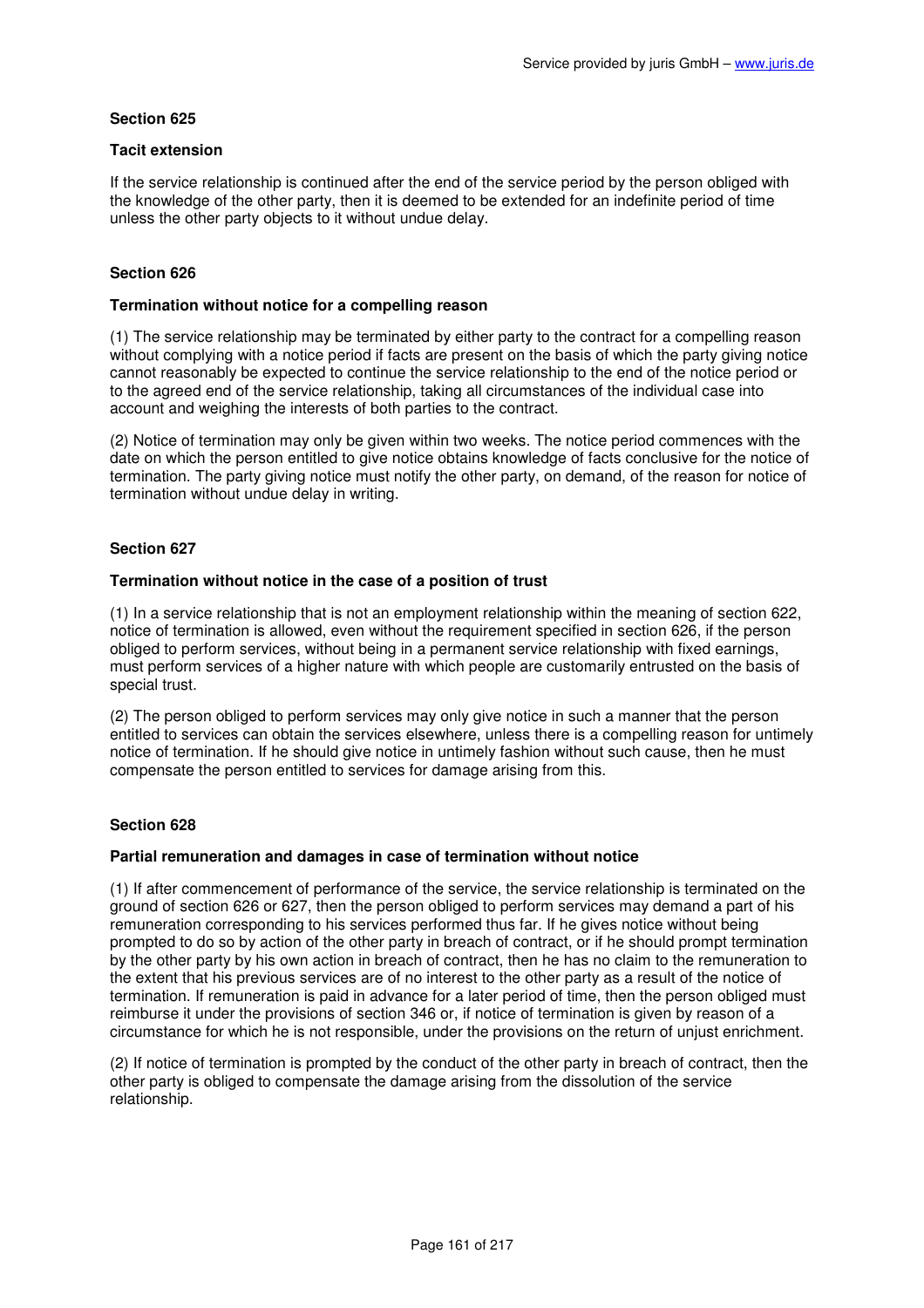## **Time off for search for employment**

After the termination of a permanent service relationship, the person entitled to services must grant the person obliged, on demand, reasonable time to seek another service relationship.

# **Section 630**

### **Duty to provide a reference**

Upon the termination of a permanent service relationship, the person obliged may demand from the other party a written reference on the service relationship and its duration. The reference must extend, on demand, to the services performed and conduct in service. The reference may not be provided in electronic form. If the person obliged is an employee, section 109 of the Trade Code [Gewerbeordnung] applies.

## **Title 9**

#### **Contract to produce a work and similar contracts**

### **Subtitle 1**

#### **Contract to produce a work**

### **Section 631**

### **Typical contractual duties in a contract to produce a work**

(1) By a contract to produce a work, a contractor is obliged to produce the promised work and the customer is obliged to pay the agreed remuneration.

(2) The subject matter of a contract to produce a work may be either the production or alteration of a thing or another result to be achieved by work or by a service.

### **Section 632**

#### **Remuneration**

(1) Remuneration for work is deemed to be tacitly agreed if the production of the work, in the circumstances, is to be expected only in return for remuneration.

(2) If the amount of remuneration is not specified, then if a tariff exists, the tariff remuneration is deemed to be agreed; if no tariff exists, the usual remuneration is deemed to be agreed.

(3) In case of doubt, remuneration is not to be paid for a cost estimate.

#### **Section 632a**

#### **Part payments**

The contractor may demand from the customer for coherently definable parts of the work part payments for performance rendered in conformity with the contract. This also applies to required materials or building components that are specially prepared or supplied. There is only a claim if ownership of the parts of the work, of the materials or of building components is transferred to the customer or security is provided for this.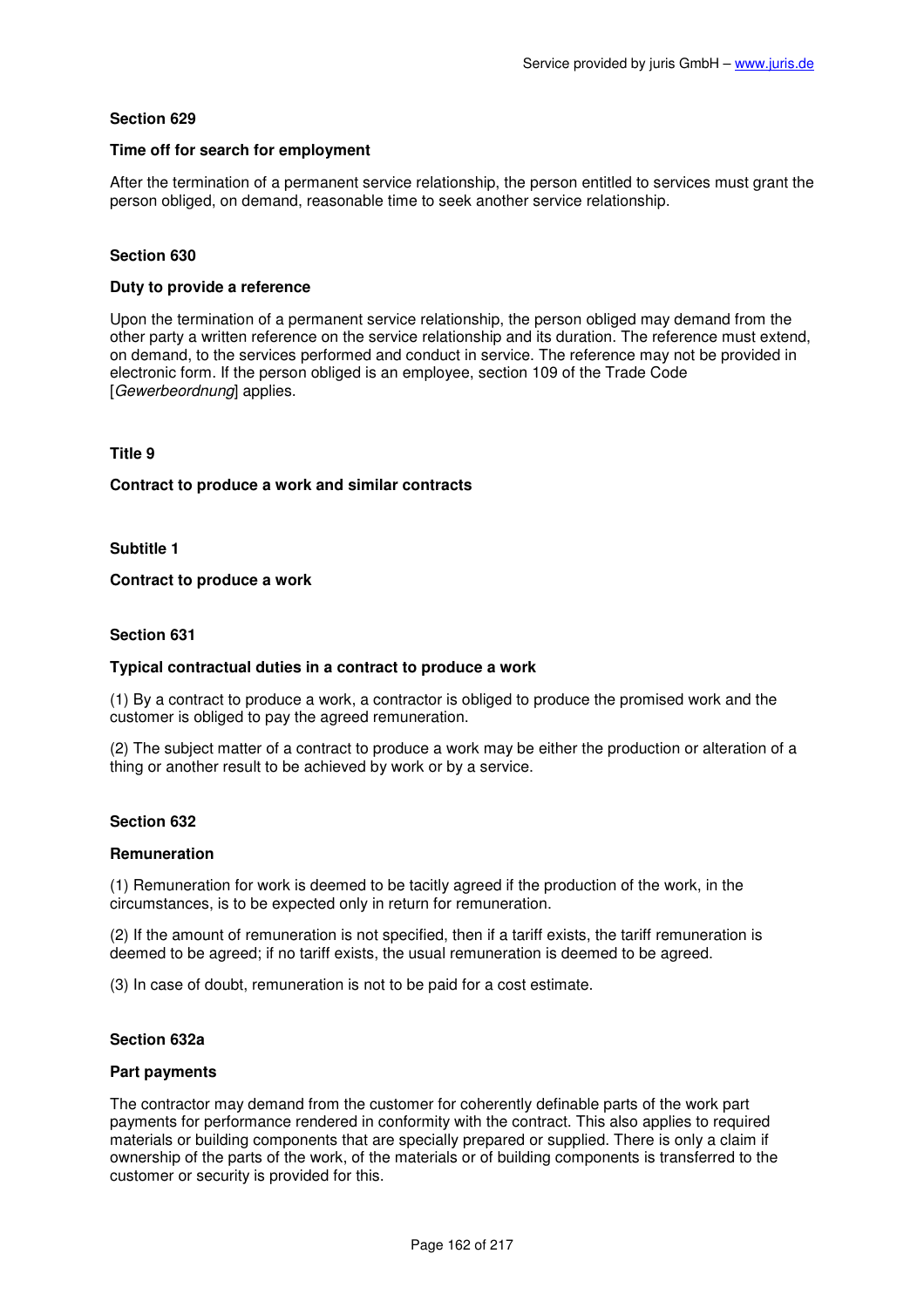## **Material defects and legal defects**

(1) The contractor must procure the work for the customer free of material defects and legal defects.

(2) The work is free of material defects if it is of the agreed quality. To the extent that the quality has not been agreed, the work is free from material defects

- 1. if it is suitable for the use envisaged in the contract, or else
- 2. if it is suitable for the customary use and is of a quality that is customary in works of the same type and that the customer may expect in view of the type of work.

It is equivalent to a material defect if the contractor produces a work that is different from the work ordered or too small an amount of the work.

(3) The work is free of legal defects if third parties, with regard to the work, either cannot assert any rights against the customer or can assert only such rights as are taken over under the contract.

# **Section 634**

### **Rights of the customer in the case of defects**

If the work is defective, the customer, if the requirements of the following provisions are met and to the extent not otherwise specified, may

- 1. under section 635, demand cure,
- 2. under section 637, remedy the defect himself and demand reimbursement for required expenses,
- 3. under sections 636, 323 and 326 (5), withdraw from the contract or under section 638, reduce payment, and
- 4. under sections 636, 280, 281, 283 and 311a, demand damages, or under section 284, demand reimbursement of futile expenditure.

### **Section 634a**

### **Limitation of claims for defects**

(1) The claims cited in section 634 nos. 1, 2 and 4 are statute-barred

- 1. subject to no. 2, in two years in the case of a work whose result consists in the manufacture, maintenance or alteration of a thing or in the rendering of planning or monitoring services for this purpose,
- 2. in five years in the case of a building and in the case of a work whose result consists in the rendering of planning or monitoring services for this purpose, and
- 3. apart from this, in the regular limitation period.
- (2) In the cases of subsection (1) nos. 1 and 2, limitation begins on acceptance.

(3) Notwithstanding subsection (1) nos. 1 and 2, and subsection (2), claims are statute-barred in the standard limitation period if the contractor fraudulently concealed the defect. However, in the case of subsection (1) no. 2, claims are not statute-barred before the end of the period specified there.

(4) The right of withdrawal referred to in section 634 is governed by section 218. Notwithstanding the ineffectiveness of withdrawal under section 218 (1), the customer may refuse to pay the remuneration to the extent that he would be entitled to do so by reason of the withdrawal. If he uses this right, the contractor may withdraw from the contract.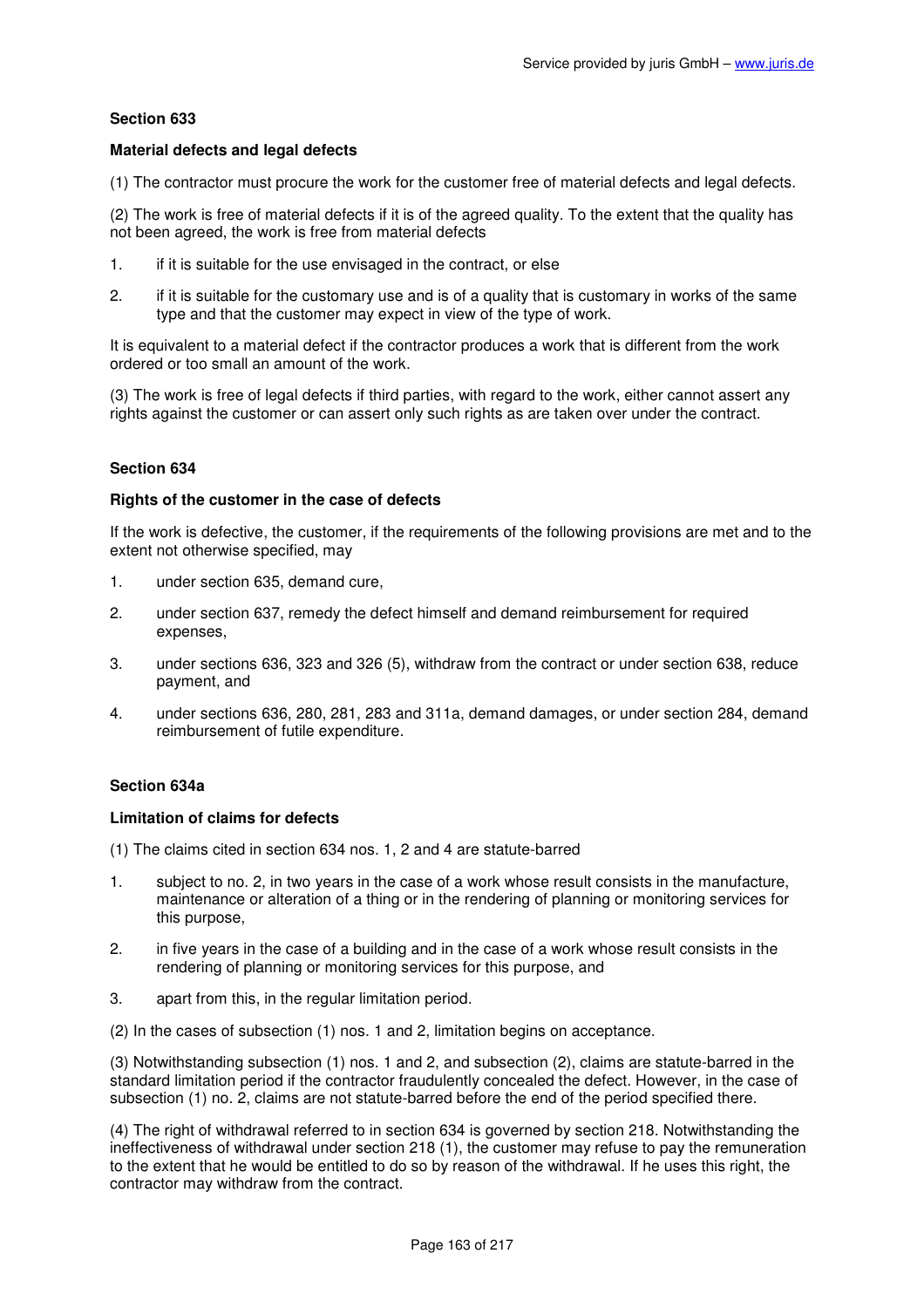(5) Section 218 and subsection (4) sentence 2 above apply with the necessary modifications to the right to reduce the price specified in section 634.

# **Section 635**

## **Cure**

(1) If the customer demands cure, then the contractor may, at his option, remedy the defect or produce a new work.

(2) The contractor must bear the expenditure necessary for cure, including, without limitation, transport, workmen's travel, work and materials costs.

(3) The contractor may refuse cure, without prejudice to section 275 (2) and (3), if it is only possible at disproportionate cost.

(4) If the contractor produces a new work, he may demand from the customer return of the defective work in accordance with sections 346 to 348.

### **Section 636**

### **Special provisions on withdrawal and damages**

Except in the cases of sections 281 (2) and 323 (2), there is no need for a period to be set even if the contractor refuses cure under section 635 (3) or if cure has failed or cannot be reasonably expected of the customer.

### **Section 637**

### **Self-help**

(1) If there is a defect in the work, the customer may, after the expiry without result of a reasonable period specified by him for cure, remedy the defect himself and demand reimbursement of the necessary expenses, unless the contractor rightly refuses cure.

(2) Section 323 (2) applies with the necessary modifications. A period of time need not be specified even if cure has failed or cannot reasonably be expected of the customer.

(3) The customer may demand from the contractor advance payment of the expenses necessary to remedy the defect.

### **Section 638**

### **Reduction of price**

(1) Instead of withdrawal from the contract, the customer may reduce the remuneration by declaration to the contractor. The ground for exclusion under section 323 (5) sentence 2 does not apply.

(2) If the customer or the contractor consists of more than one person, reduction of price may be declared only by or to all of them.

(3) In the case of reduction of price, the payment is to be reduced in the proportion which, at the time when the contract was entered into, the value of the work in a state free of defects would have had to the actual value. To the extent necessary, the price reduction is to be established by appraisal.

(4) If the customer has paid more than the reduced remuneration, the contractor must reimburse the surplus. Section 346 (1) and section 347 (1) apply with the necessary modifications.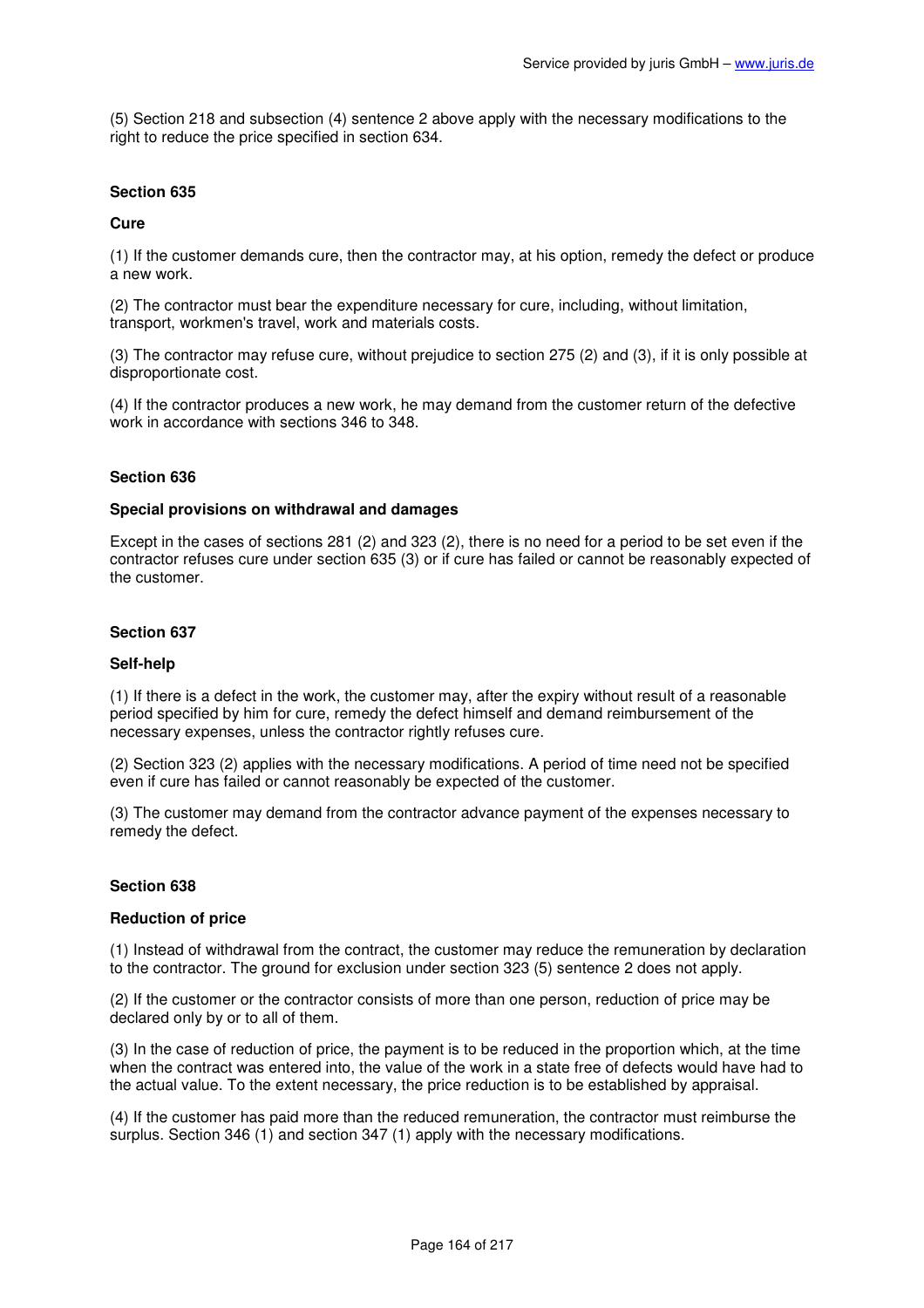## **Exclusion of liability**

The contractor may not rely on an agreement by which the rights of the customer with regard to a defect are excluded or restricted, insofar as the contractor fraudulently concealed the defect or gave a guarantee for the quality of the work.

# **Section 640**

## **Acceptance**

(1) The customer is obliged to accept the work produced in conformity with the contract, except to the extent that, in view of the quality of the work, acceptance is excluded. Acceptance may not be refused by reason of trivial defects. It is equivalent to acceptance if the customer does not accept the work within a reasonable period of time specified for him by the contractor, although he is under a duty to do so.

(2) If the customer accepts a defective work under subsection (1) sentence 1, even though he knows of the defect, he only has the rights designated in section 634 nos. 1 to 3 if he reserves his rights with regard to the defect when he accepts the work.

# **Section 641**

### **Due date of remuneration**

(1) The remuneration must be paid upon acceptance of the work. If the work is to be accepted in parts and the remuneration for the individual parts is specified, then the remuneration is to be paid for each part when it is accepted.

(2) The remuneration of the contractor for a work whose production the customer has promised to a third party is due at the latest when and to the extent that the customer has received from the third party his remuneration or parts of his remuneration for the production of the promised work. If the customer has given the third party security on account of possible defects of the work, this applies only if the contractor gives the customer security in an equivalent amount.

(3) If the customer may demand remedy of a defect, he may, after accepting the work, refuse to pay a reasonable portion of the remuneration, at least in the amount of three times the costs necessary to remedy the defect.

(4) If the remuneration is assessed in money, the customer must pay interest on it from the acceptance of the work on, except to the extent that remuneration is deferred.

### **Section 641a**

### **Certification of completion**

(1) It is equivalent to acceptance if the contractor is granted certification by an expert to the effect that

- 1. the work promised, including a part of it in the case cited in section 641 (1) sentence 2, has been produced, and
- 2. the work is free of defects which were notified by the customer to the expert or which can be determined by the expert in an inspection

(certification of completion). This does not apply if the procedure under subsections (2) and (4) has not been complied with or if the requirements of section 640 (1) sentences 1 and 2, were not met; in case of dispute, the burden of proof is on the customer. Section 640 (2) does not apply. It is presumed that measurement on site or a statement of an hourly rate on which the contractor bases his invoice are correct if the expert confirms this in the certification of completion.

### (2) The expert may be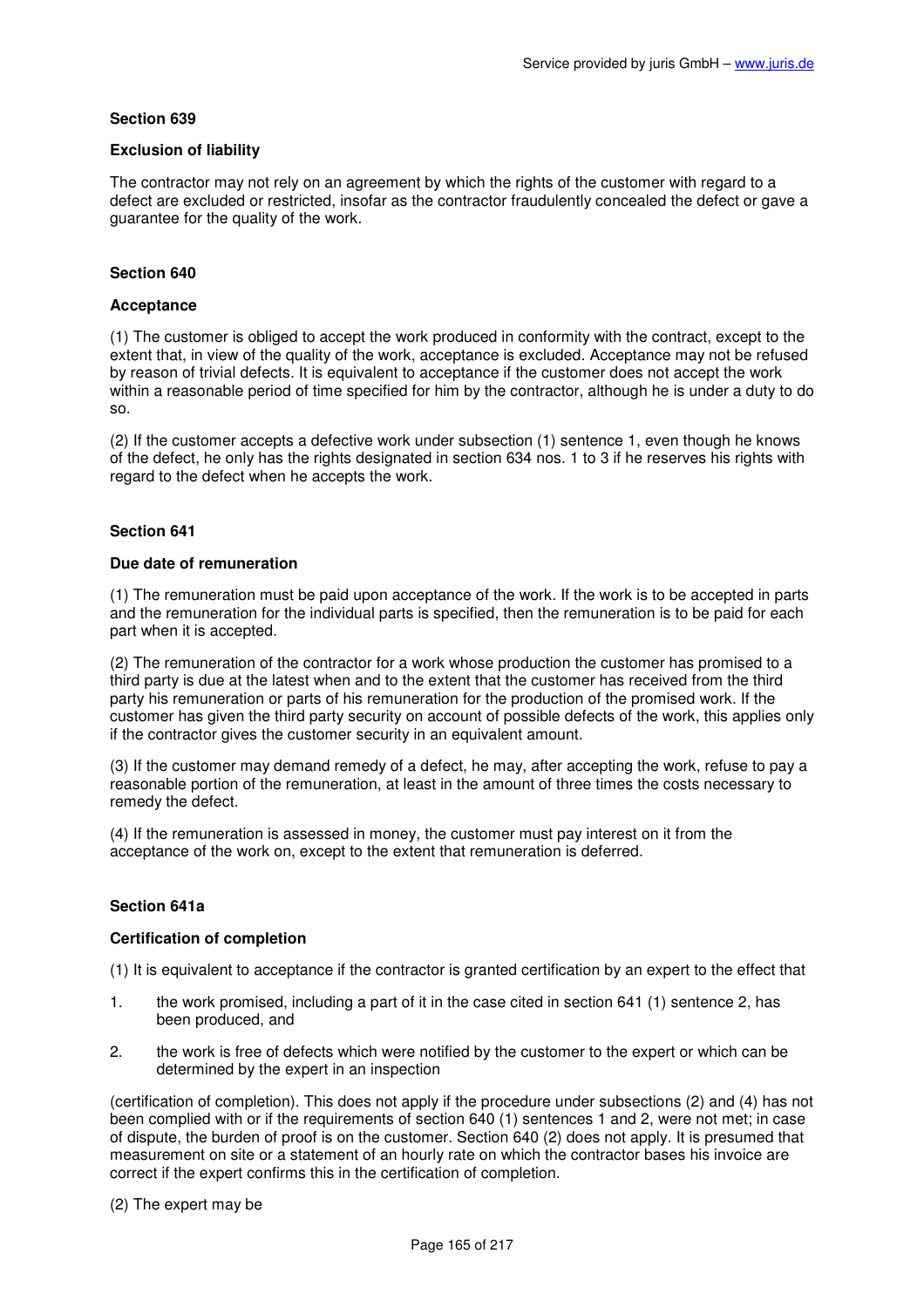- 1. an expert on whom the contractor and the customer have agreed, or
- 2. an officially appointed and sworn expert designated on the application of the contractor by a chamber of industry and commerce, a chamber of crafts, a chamber of architects or a chamber of engineers.

The expert is commissioned by the contractor. He is under a duty to the contractor and to the customer who ordered the work to be examined to issue certification impartially and to the best of his knowledge and belief.

(3) The expert must make an inspection on at least one occasion; an invitation to the inspection, stating the reason, must be received by the customer at least two weeks earlier. Whether the work is free of defects is determined by the expert under a written contract in writing which the contractor must submit to him. In the inspection, alterations to this contract are to be taken into account only if they are agreed in writing or presented to the expert in agreement with each other by the parties to the contract. If the contract does not contain information in this respect, the inspection is to be based on accepted standards of technology. Defects asserted by the customer are disregarded in the issuing of the certification if they are advanced only after the completion of the inspection.

(4) The customer is obliged to allow the expert to inspect the work or parts of it. If he refuses to allow inspection, it is presumed that the work to be inspected has been produced in conformity with the contract; certification under subsection (1) above is to be granted.

(5) The expert must give the customer a copy of the certification. In regard to periods of time, interest and the passing of risk, the effects of the certification apply only when it is received by the customer.

# **Section 642**

### **Collaboration by the customer**

(1) If, in the production of the work, an act by the customer is necessary, then the contractor may demand reasonable compensation if the customer, by failing to perform the act, is in default of acceptance.

(2) The amount of compensation is assessed on the one hand on the basis of the duration of the default and the amount of the agreed remuneration, and on the other hand on the basis of what expenses the contractor saves or what the contractor can earn by employing his working capacity elsewhere.

### **Section 643**

### **Termination for failure to collaborate**

In the case of section 642, the contractor is entitled to give the customer a reasonable period of time for making up for the act to be performed by declaring that he will terminate the contract if the act is not undertaken by the end of the period of time. The contract is deemed to be cancelled if the act is not made up for by the end of the period of time.

# **Section 644**

# **Allocation of risk**

(1) The contractor bears the risk until acceptance of the work. If the customer is in default of acceptance, then the risk passes to him. The contractor is not liable for any accidental destruction or accidental deterioration of the materials supplied by the customer.

(2) If, at the demand of the customer, the contractor ships the work to a place other than the place of performance, then the provisions of section 447 governing purchase apply with the necessary modifications.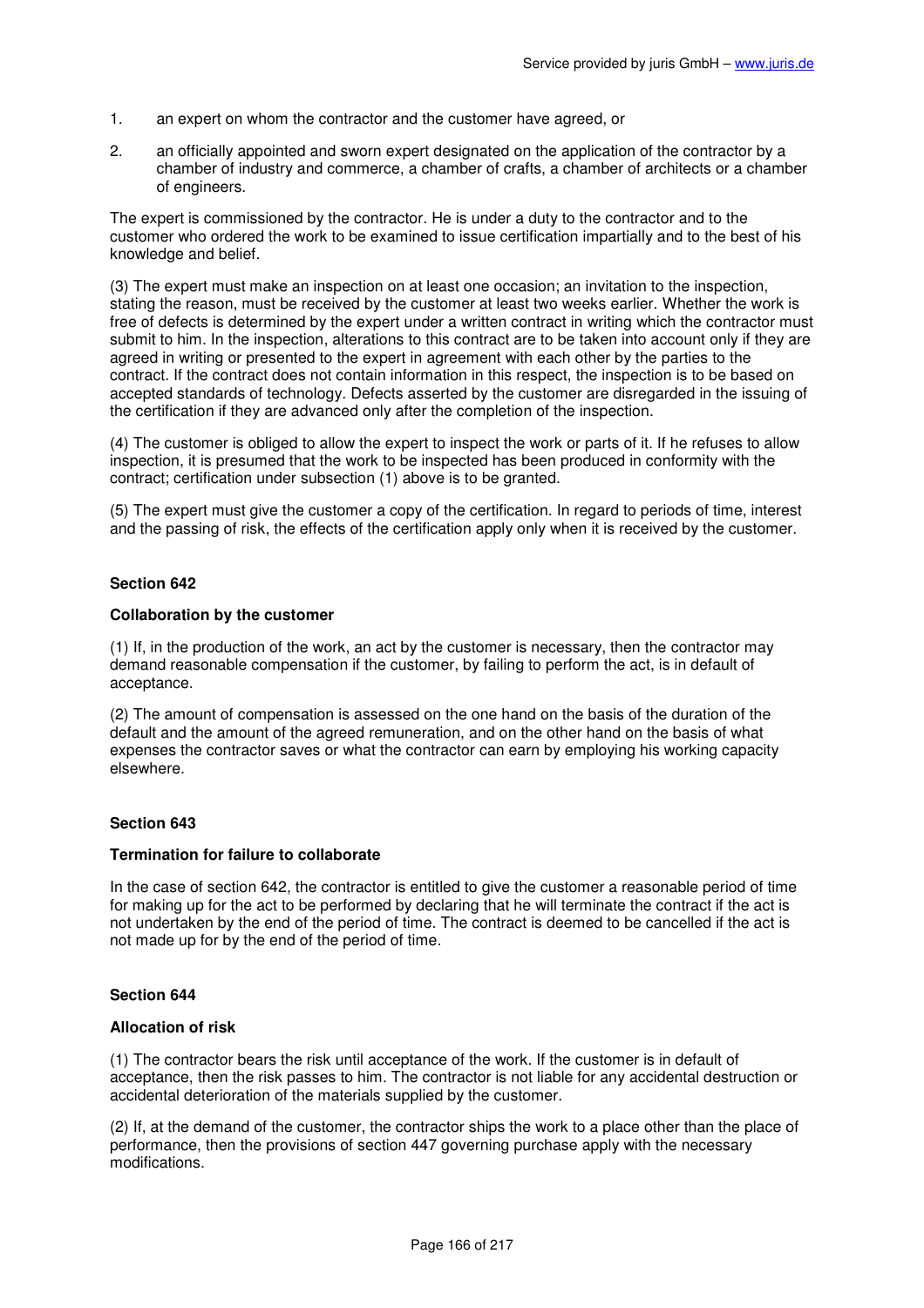### **Responsibility of the customer**

(1) If the work, before acceptance, is destroyed or deteriorates or becomes impracticable as the result of a defect in the materials supplied by the customer or as the result of an instruction given by the customer for the carrying out of the work, without a circumstance for which the contractor is responsible contributing to this, then the contractor may demand a part of the remuneration that corresponds to the work performed and reimbursement of those expenses not included in the remuneration. The same applies if the contract is cancelled under section 643.

(2) A more extensive liability of the customer for fault is unaffected.

# **Section 646**

### **Completion in lieu of acceptance**

If acceptance is excluded due to the quality of the work, then, in the cases of sections 634a (2) and 641, 644 and 645, completion of the work takes the place of acceptance.

### **Section 647**

#### **Security right of the contractor**

For his claims under the contract, the contractor has a security right over the movable things of the customer that he has produced or repaired if they have come into his possession during the production or for the purpose of repair.

#### **Section 648**

### **Mortgage of a building contractor**

(1) The contractor for a building or an individual part of a building may demand, for satisfaction of his claims under the contract, that a mortgage over the building plot of the customer is granted. If the work is not yet completed, then he may demand that a mortgage is granted for a portion of the remuneration corresponding to the work performed and for expenses not included in the remuneration.

(2) The owner of a shipyard, for his claims in relation to the building or repair of a ship, may demand to be granted a ship mortgage over the ship under construction or ship of the customer; subsection (1) sentence 2 applies with the necessary modifications. Section 647 does not apply.

### **Section 648a**

#### **Builder's security**

(1) A contractor for a building, outdoor facilities or a part thereof may demand a security from the customer for advance performance the contractor is to make, including associated incidental claims, specifying a reasonable period of time for the customer to provide the security and stating that after the end of the period of time he will refuse performance. Security may be demanded up to the amount of the expected claim for remuneration, under the contract or under a subsequent additional contract, as well as for incidental claims; the incidental claims are to be estimated at ten per cent of the remuneration claim to be secured. It is to be deemed sufficient even if the provider of the security reserves the right to revoke his promise, in case of substantial deterioration of the financial circumstances of the customer, with effect for claims to remuneration for building work that the contractor has not yet performed when the declaration of revocation is received.

(2) The security may also be provided by means of a guarantee or other promise of payment by a banking institution or credit insurer authorised to conduct business operations within the area of application of this Code. The banking institution or credit insurer may only make payments to the contractor to the extent that the customer recognises the claim of the contractor to remuneration or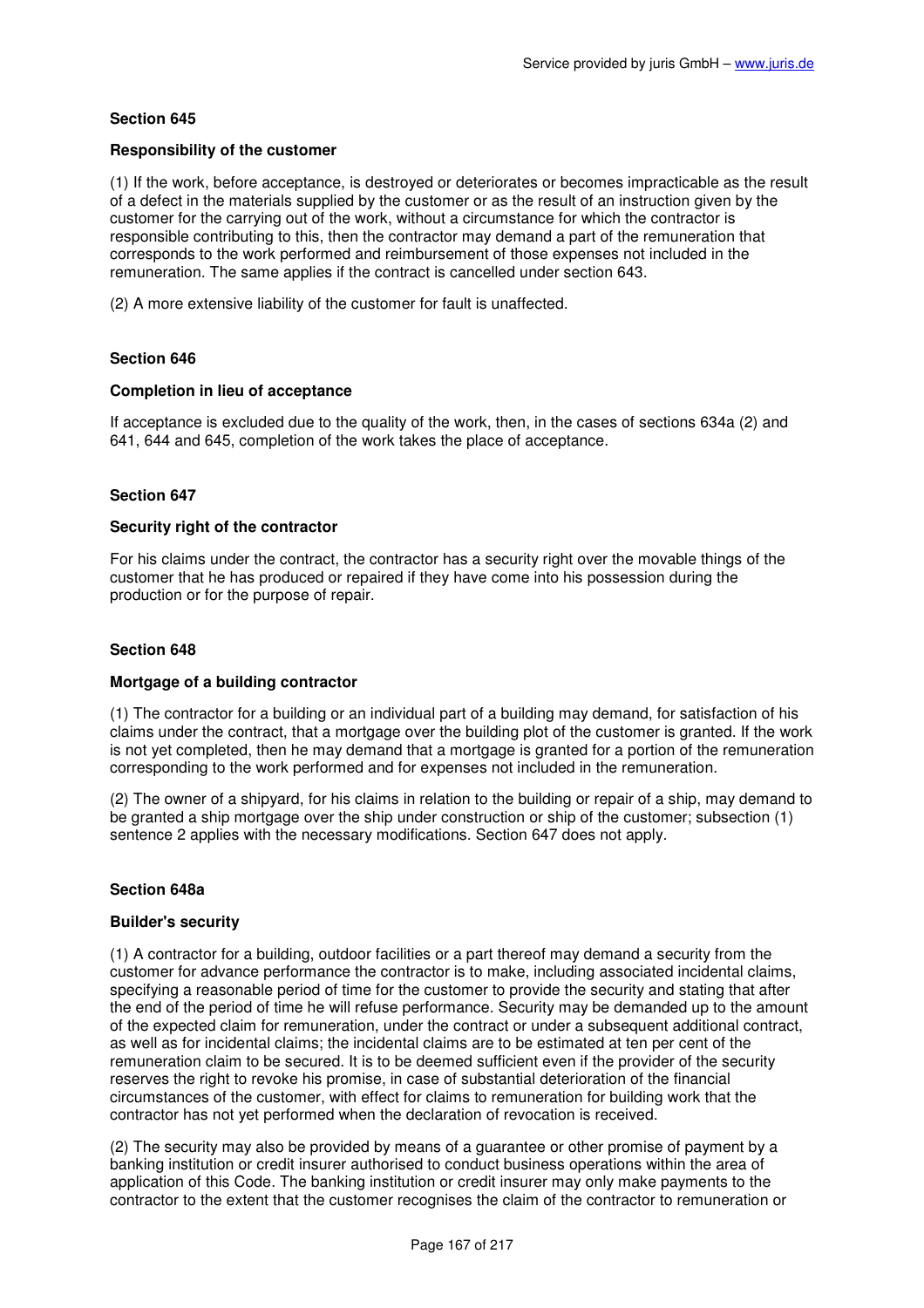has been ordered by a provisionally enforceable judgment to pay the remuneration and the requirements are met under which execution of judgment may be commenced.

(3) The contractor must pay to the customer the customary costs of provision of security up to a maximum amount of two per cent per year. This does not apply to the extent that the security must be maintained because of objections of the customer to the remuneration claim of the contractor and the objections turn out to be unfounded.

(4) To the extent that the contractor has obtained a security for his claim to remuneration under subsections (1) and (2), the claim to be granted a mortgage under section 648 (1) is excluded.

(5) If the customer does not provide the security in good time, then the rights of the contractor are determined under sections 643 and 645 (1). If, under these provisions, the contract is deemed to have been cancelled, the contractor may also claim compensation for the loss which he suffers as a result of relying on the validity of the contract. The same applies if the customer gives notice of termination in temporal proximity to the demand for security under subsection (1), unless the termination is not made in order to avoid giving security. There is a presumption that the loss is five per cent of the remuneration.

(6) The provisions of subsections (1) to (5) are not applicable if the customer

- 1. is a legal person under public law or a special fund under public law or
- 2. is a natural person and is having the construction work done to build or repair a one-family house with or without a self-contained apartment attached; this does not apply if the construction project is looked after by a construction agent authorised to dispose of the financial resources of the customer.

(7) Any agreement deviating from the provisions of subsections (1) to (5) above is ineffective.

#### **Section 649**

### **Right of termination of the customer**

The customer may terminate the contract at any time up to completion of the work. If the customer terminates the contract, then the contractor is entitled to demand the agreed remuneration; however, he must allow set-off of the expenses he saves as a result of cancelling the contract or acquires or wilfully fails to acquire from other use of his labour.

#### **Section 650**

#### **Cost estimate**

(1) If the contract is based on a cost estimate without the contractor guaranteeing the accuracy of the estimate and if it turns out that the work cannot be carried out without substantially exceeding the estimate, then the contractor is only entitled, if the customer terminates the contract for this reason, to the claim specified in section 645 (1).

(2) If such exceeding of the estimate is to be expected, then the contractor must notify the customer of this without undue delay.

#### **Section 651**

### **Application of sale of goods law \*)**

The provisions of sale of goods law are applicable to a contract dealing with the supply of movable things to be produced or manufactured. Section 442 (1) sentence 1 also applies to these contracts if the defect is caused by the material supplied by the customer. To the extent that the movable things to be produced or manufactured are not fungible things, sections 642, 643, 645, 649 and 650 apply, subject to the proviso that the applicable point of time under sections 446 and 447 takes the place of acceptance.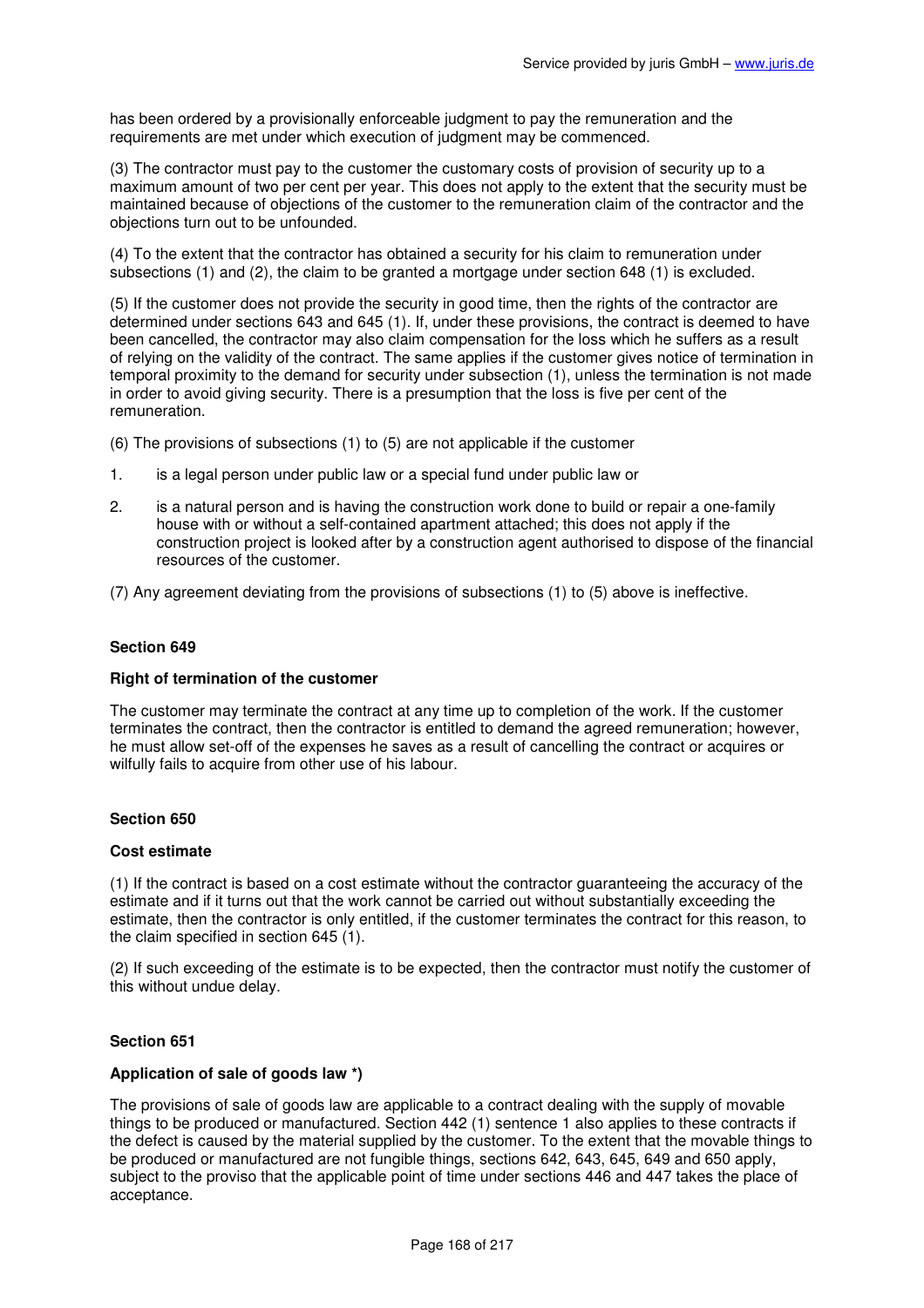-----

### \*) Official note:

This provision serves to implement Directive 1999/44/EC of the European Parliament and of the Council of 25 May 1999 on certain aspects of the sale of consumer goods and associated guarantees (OJ L 171, p. 12).

# **Subtitle 2**

# **Package travel contract \*)**

-----

\*) Official note:

This subtitle serves to implement Council Directive 90/314/EEC of the European Parliament and of the Council of 13 June 1990 on package travel, package holidays and package tours (OJ L 158, p. 59).

# **Section 651a**

# **Typical contractual duties in a package travel contract**

(1) By a package travel contract, a travel organiser is obliged to render for the traveller a complete set of travel services (travel package) for the traveller. The traveller is obliged to pay the travel organiser the agreed price for the travel package.

(2) A declaration that the only contracts being arranged are contracts with the persons who are to carry out the individual travel services (service providers) will be disregarded if the other circumstances create the impression that the party making the declaration is performing the contractually provided travel services on his own responsibility.

(3) The travel organiser must provide the traveller with a document on the package travel contract (travel confirmation) when the contract is entered into or without undue delay after the contract is entered into. The travel confirmation and a brochure provided by the travel organiser must include the information specified in the statutory order made under Article 238 of the Introductory Act to the Civil Code [Einführungsgesetz zum Bürgerlichen Gesetzbuch].

(4) The travel organiser may only increase the travel price if this is provided for in the contract with precise information on the calculation of the new price and if in doing this he is taking into account an increase in transport costs, charges for specific services, port or airport fees or a change in the foreign exchange rates relating to the travel package in question. A price increase demanded after the twentieth day prior to the agreed date of departure is ineffective. Section 309 no. 1 remains unaffected.

(5) The travel organiser must declare a change in the travel price under subsection (4), an admissible change of an essential travel service or an admissible cancellation of the travel package to the traveller without undue delay after being informed of the reason for change or the cancellation. In the event of an increase in the travel package price by more than five per cent or of a substantial change of an essential travel service, the traveller may withdraw from the contract. He may instead, just as in the case of a cancellation of the travel package by the travel organiser, demand to be able to participate in another travel package of at least equivalent value if the travel organiser is in a position to offer such a travel package from his programme without any extra charge to the traveller. The traveller must assert these rights to the travel organiser without undue delay after the declaration by the travel organiser.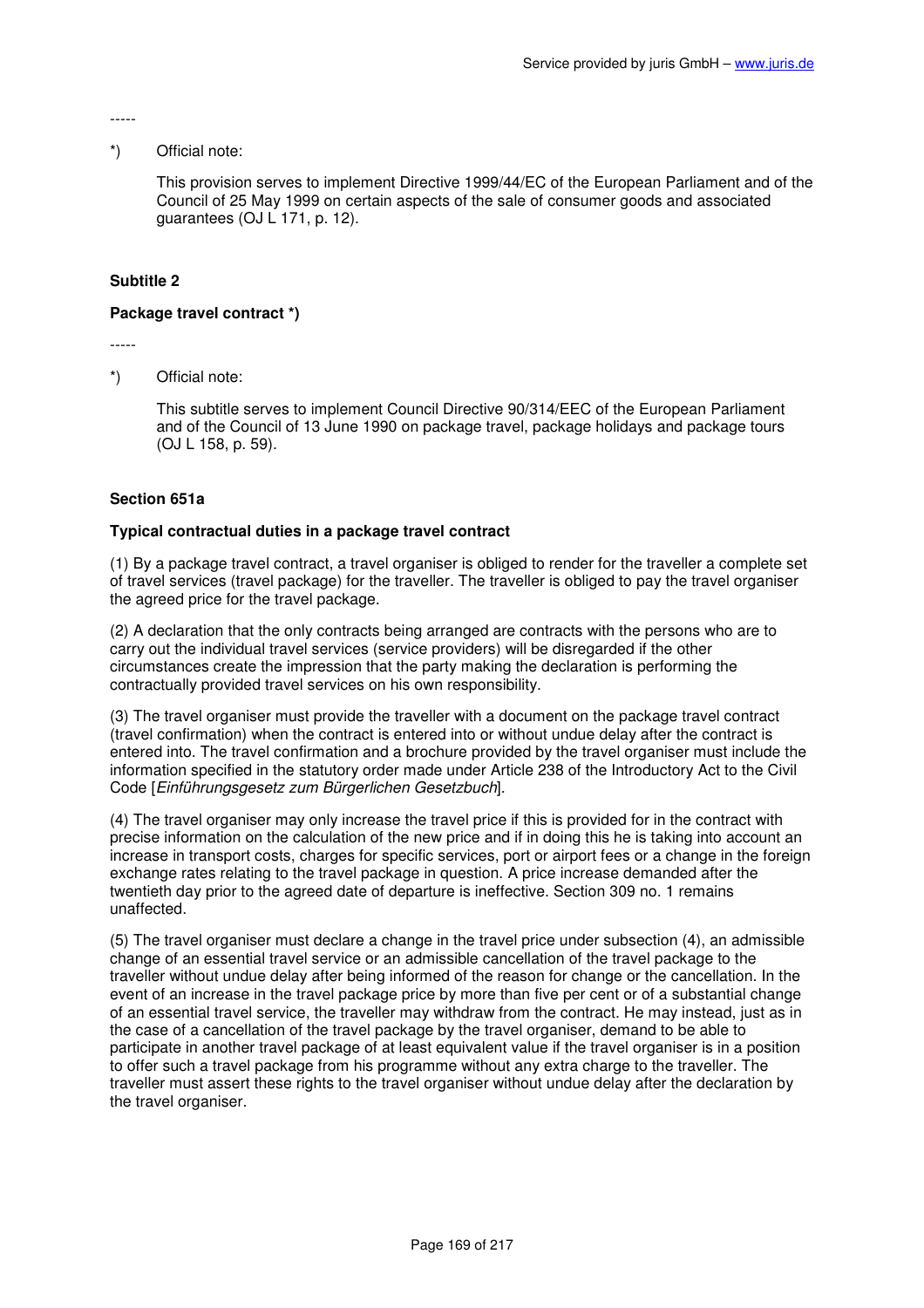# **Section 651b**

## **Transfer of contract**

(1) Until the commencement of the travel package, the traveller may demand that a third party takes over the rights and duties under the package travel contract in his place. The travel organiser may object to such taking over of the contract by a third party if the third party does not satisfy the specific travel requirements or if the participation of the third party is contrary to statutory regulations or official orders.

(2) If a third party takes over the contract, then the third party and the traveller are liable to the travel organiser as joint and several debtors for the travel price and any extra charges incurred by the third party taking over the contract.

# **Section 651c**

### **Relief**

(1) The travel organiser is obliged to provide the travel package in such a way that it has the warranted characteristics and is not impaired by faults that cancel or reduce its value or its suitability for the customary use or the use assumed under the contract.

(2) If the travel package is not of this quality, then the traveller may demand relief. The travel organiser may refuse the relief if it requires disproportionate expense.

(3) If the travel organiser does not provide relief within a reasonable period of time set by the traveller, then the traveller may himself provide relief and demand reimbursement of the required expenses. A period of time need not be specified if the travel organiser refuses relief or if immediate relief is required by a particular interest of the traveller.

### **Section 651d**

### **Reduction of price**

(1) If the travel package is defective within the meaning of section 651c (1), then the travel package price is reduced for the duration of the defect subject to the provisions of section 638 (3). Section 638 (4) applies with the necessary modifications.

(2) The reduction of price is not made to the extent that the traveller culpably fails to make notification of the defect.

### **Section 651e**

### **Termination for defect**

(1) If the travel package is substantially impaired as a result of a defect of the type referred to in section 651c, the traveller may terminate the contract. The same applies if he cannot reasonably be expected to accept the travel package due to such a defect for a compelling reason discernible to the travel organiser.

(2) Termination is only admissible if the travel organiser has let a reasonable period of time set by the traveller pass without providing relief. A period of time need not be specified if the relief is impossible or is refused by the travel organiser or if immediate termination of the contract is required by a particular interest of the traveller.

(3) If the contract is terminated, then the travel organiser loses his claim to the agreed package price. However, he may demand compensation to be assessed under section 638 (3) for travel services already provided or yet to be provided in order to bring the travel package to an end. This does not apply to the extent that the traveller has no more interest in these services as the result of the cancellation of the contract.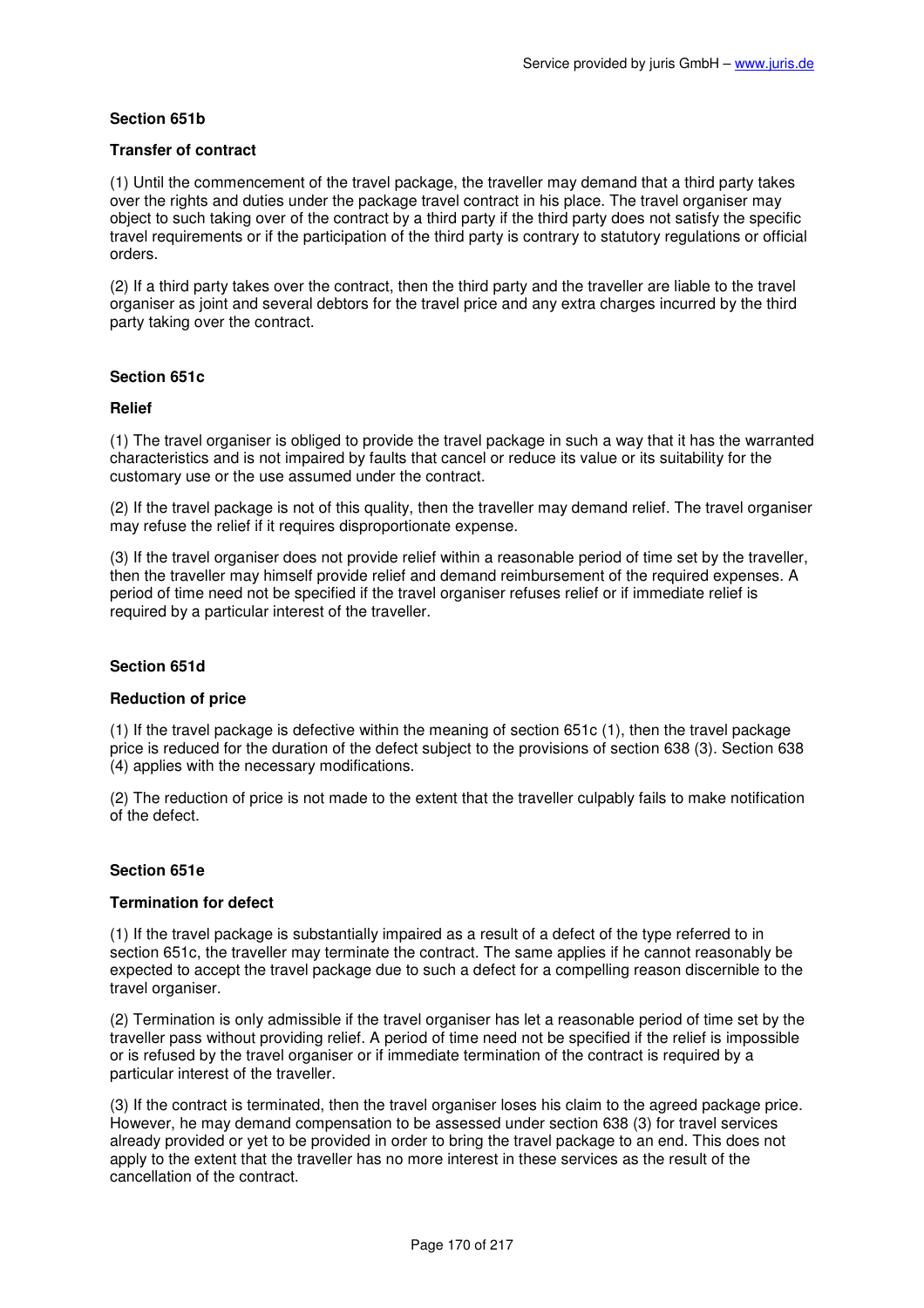(4) The travel organiser is obliged to take measures necessitated by cancellation of the contract, including without limitation, if the contract includes return transport, to transport the traveller back. Extra costs are borne by the travel organiser.

# **Section 651f**

#### **Damages**

(1) Notwithstanding any reduction of price or notice of termination, the traveller may demand damages for nonperformance unless the defect in the travel package resulted from a circumstance for which the travel organiser is not responsible.

(2) If the travel package is made impossible or significantly impaired, then the traveller may also demand appropriate compensation in money for holiday leave spent to no avail.

### **Section 651g**

#### **Cut-off period; limitation**

(1) Claims under sections 651c to 651f must be asserted by the traveller to the travel organiser within one month of the contractually provided end of the travel package. Section 174 is not applicable. After the end of the period of time, the traveller may only assert claims if he was prevented from complying with the period of time through no fault of his own.

(2) Claims by the traveller under sections 651c to 651f are subject to a two-year limitation period. The limitation period commences on the day on which the travel package was to end under the contract.

### **Section 651h**

### **Admissible limitation of liability**

(1) The travel organiser may, by agreement with the traveller, limit his liability for damage that does not constitute bodily injuries to three times the package price

- 1. to the extent that damage suffered by the traveller was caused neither intentionally nor with gross negligence or
- 2. to the extent that the travel organiser is responsible for damage suffered by the traveller merely due to the fault of a service provider.

(2) If international agreements or statutory provisions based on international agreements apply to travel services to be rendered by a service provider and provide that a claim for damages is incurred or may be asserted only under certain conditions or with certain restrictions or is barred under certain conditions, then the travel organiser may also invoke this in relation to the traveller.

### **Section 651i**

#### **Withdrawal prior to commencement of travel**

(1) Prior to commencement of travel, the traveller may withdraw from the contract at any time.

(2) If the traveller withdraws from the contract , then the travel organiser loses his claim to the agreed package price. He may, however, demand appropriate compensation. The amount of such compensation is determined by the price of the travel package minus the value of the expenses saved by the travel organiser and what he can gain by alternative deployment of the travel services.

(3) In the contract, for each type of travel package, taking into account the customarily saved expenses and the customary potential savings from alternative deployment of the travel services, a percentage of the package price may be specified as compensation.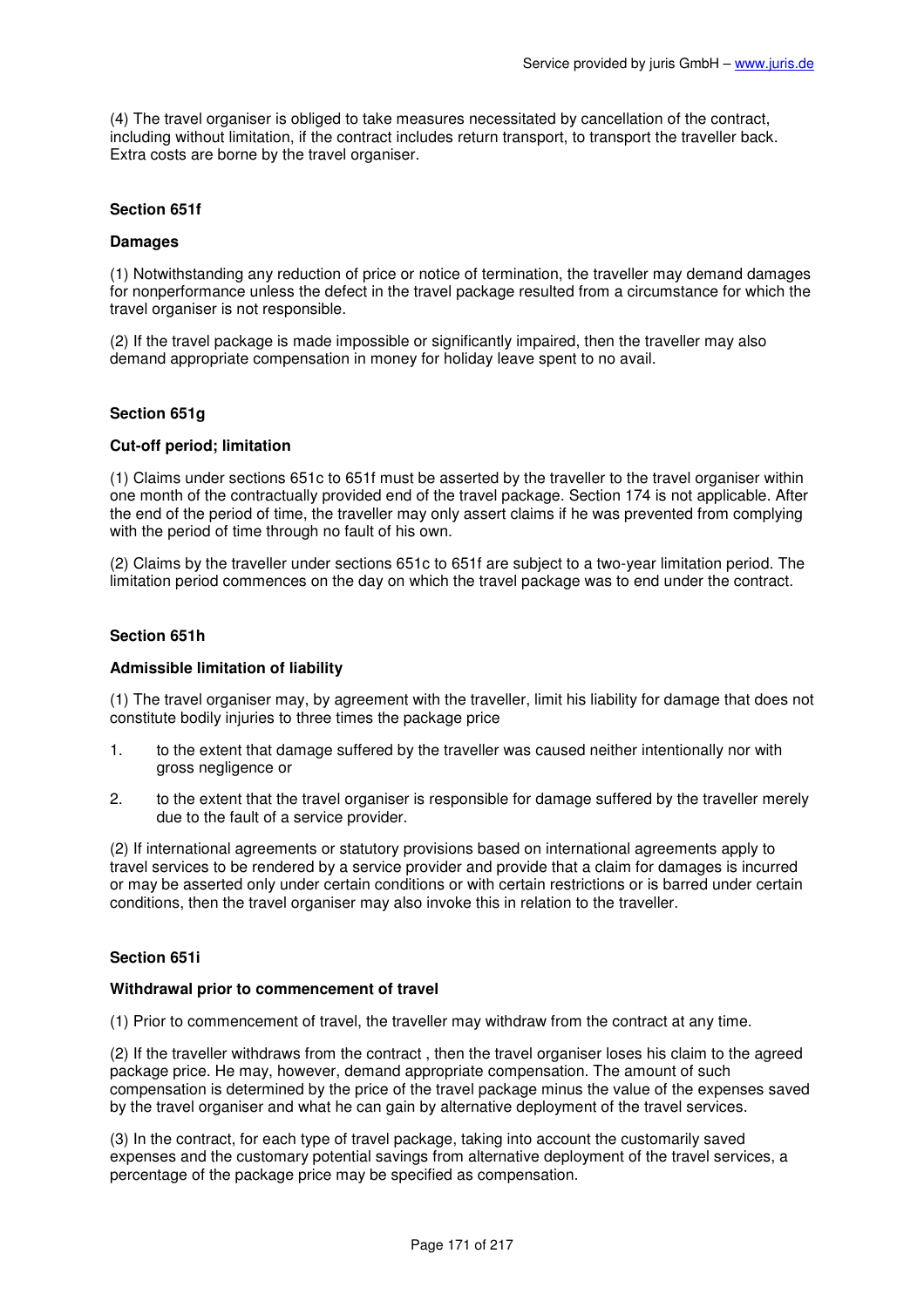# **Section 651j**

### **Termination due to force majeure**

(1) If the travel package is substantially obstructed, jeopardised or impaired as the result of force majeure not foreseeable when the contract was entered into, then both the travel organiser and the traveller may terminate the contract merely under this provision.

(2) If the contract is terminated under subsection (1), then the provisions of section 651e (3) sentences 1 and 2 and 651e (4) sentence 1 apply. Extra costs for return transport are to be borne by the parties one-half each. Apart from this, extra costs are borne by the traveller.

### **Section 651k**

#### **Guarantee; payment**

(1) The travel organiser must guarantee that the traveller is reimbursed

- 1. the price of the travel package paid to the extent that travel services fail to materialise due to insolvency or the commencement of insolvency proceedings relating to the assets of the travel organiser, and
- 2. necessary expenses incurred by the traveller for return travel due to insolvency or the commencement of insolvency proceedings relating to the assets of the travel organiser.

The duties under sentence 1 may only be performed by the travel organiser

- 1. by means of an insurance policy taken out with an insurance company authorised to conduct business operations within the area of application of this Code, or
- 2. by the promise of payment of a banking institution authorised for business operations within the area of application of this Code.

(2) The insurer or the banking institution (customer finance guarantor) may limit its liability for the total amounts to be reimbursed by it in one year to 110 million euros. If the total of the amounts to be reimbursed by a customer finance guarantor under this law in one year exceed the maximum amounts stated in sentence 1, then the individual reimbursement claims will be reduced in the ratio of their total amount to the maximum amount.

(3) To discharge his duty under subsection (1), the travel organiser must provide the traveller with a direct claim on the customer finance guarantor and must evidence it by handing over a confirmation (guarantee certificate) issued by the customer finance guarantor or at its behest. The customer finance guarantor may not invoke, in relation to a traveller to whom a guarantee certificate has been handed out, either objections under the customer finance guarantor contract or the fact that the guarantee certificate was only issued after termination of the customer finance guarantor contract. In the cases referred to in sentence 2, the claim of the traveller against the travel organiser passes to the customer finance guarantor to the extent that the latter satisfies the claim of the traveller. A travel agent is under a duty to the traveller to check the validity of the guarantee certificate when he hands it over to the traveller.

(4) The travel organiser and the travel agent may only demand or accept payments towards the package price from the traveller prior to the end of the travel package if a guarantee certificate has been given to the traveller. A travel agent is deemed to be authorised by the travel organiser to accept payments towards the package price if he hands over a guarantee certificate or if other circumstances attributable to the travel organiser show that he has been entrusted by the travel organiser to negotiate travel contracts on his behalf. This does not apply if acceptance of payments by the travel agent is excluded in relation to the traveller in a conspicuous form.

(5) If, at the time when the contract is entered into, the travel organiser has his principal place of business in another Member State of the European Communities or in another contracting state to the Agreement on the European Economic Area, then the travel organiser also discharges his duties under subsection (1) if he gives the traveller security in compliance with the provisions of the other state and if those provisions satisfy the requirements of subsection (1) sentence 1. Subsection (4) applies subject to the proviso that the provision of security must be evidenced to the traveller.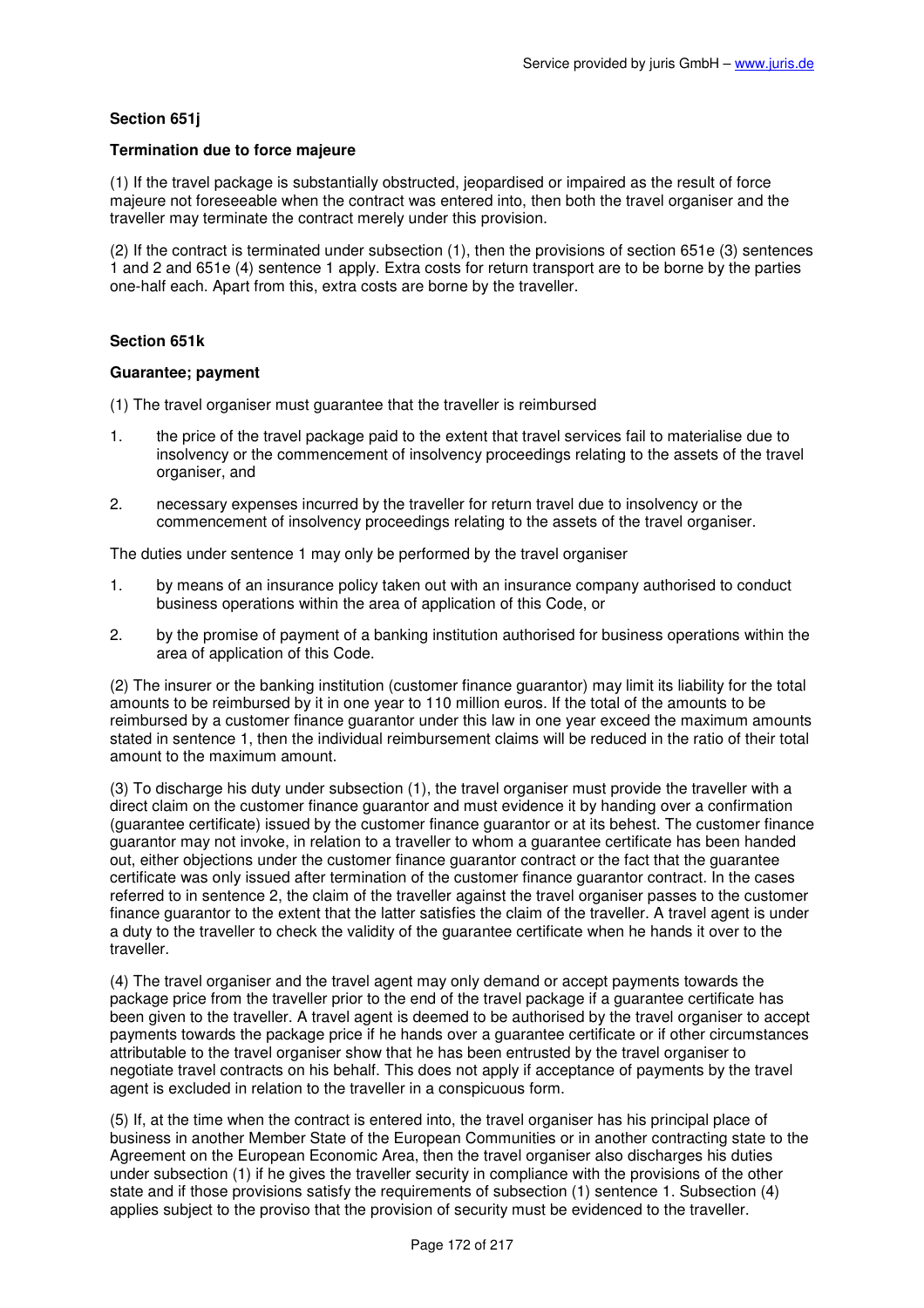(6) Subsections (1) to (5) do not apply if

- 1. the travel organiser only organises travel occasionally and outside his commercial activities,
- 2. the travel package does not last longer than twenty-four hours, does not include an overnight stay and the package price does not exceed seventy-five euros.
- 3. the travel organiser is a legal person under public law whose assets may not be the object of insolvency proceedings.

#### **Section 651l**

#### **Exchange student stays**

(1) The provisions below apply to a package travel contract dealing with a stay of an exchange student with a host family in another state (host country), lasting at least three months and coupled with regular attendance at a school. They only apply to a package travel contract dealing with a shorter exchange student stay (sentence 1), or with a stay with a host family in the host country coupled with the organised conduct of a traineeship, if this has been agreed.

(2) The travel organiser is obliged

- 1. to ensure lodging, supervision and care for the exchange student in a host family that are appropriate according to the conditions in the guest country with the cooperation of the exchange student and
- 2. to create the necessary conditions for regular school attendance by the exchange student in the host country.

(3) If the traveller withdraws prior to the start of the travel package, section 651i (2) sentences 2 and 3 and (3) are not applicable if the travel organiser has not informed him at least two weeks prior to the start of the travel package at all events of

- 1. the name and address of the host family specified for the exchange student after his arrival, and
- 2. the name and accessibility of a contact person in the host country from whom assistance may also be demanded,

and appropriately prepared him for the stay.

(4) The traveller may terminate the contract at any time prior to the start of the travel package. If the traveller gives notice, then the travel organiser is entitled to demand the agreed package price minus the expenses saved. The travel organiser is obliged to take the measures necessitated by termination of the contract, in particular, without limitation, if the contract includes return transport, transporting the exchange student back home. Extra costs are borne by the traveller. The sentences above do not apply if the traveller may give notice in accordance with sections 651e or 651j.

#### **Section 651m**

#### **Deviating agreements**

Subject to sentence 2, no deviation may be made from the provisions of sections 651a to 651l to the disadvantage of the traveller. The limitation specified in section 651g (2) may be relaxed, but not, prior to notification to the travel organiser of a defect, if the agreement results in a limitation of less than one year from the beginning of the period of limitation set in section 651g (2) sentence 2.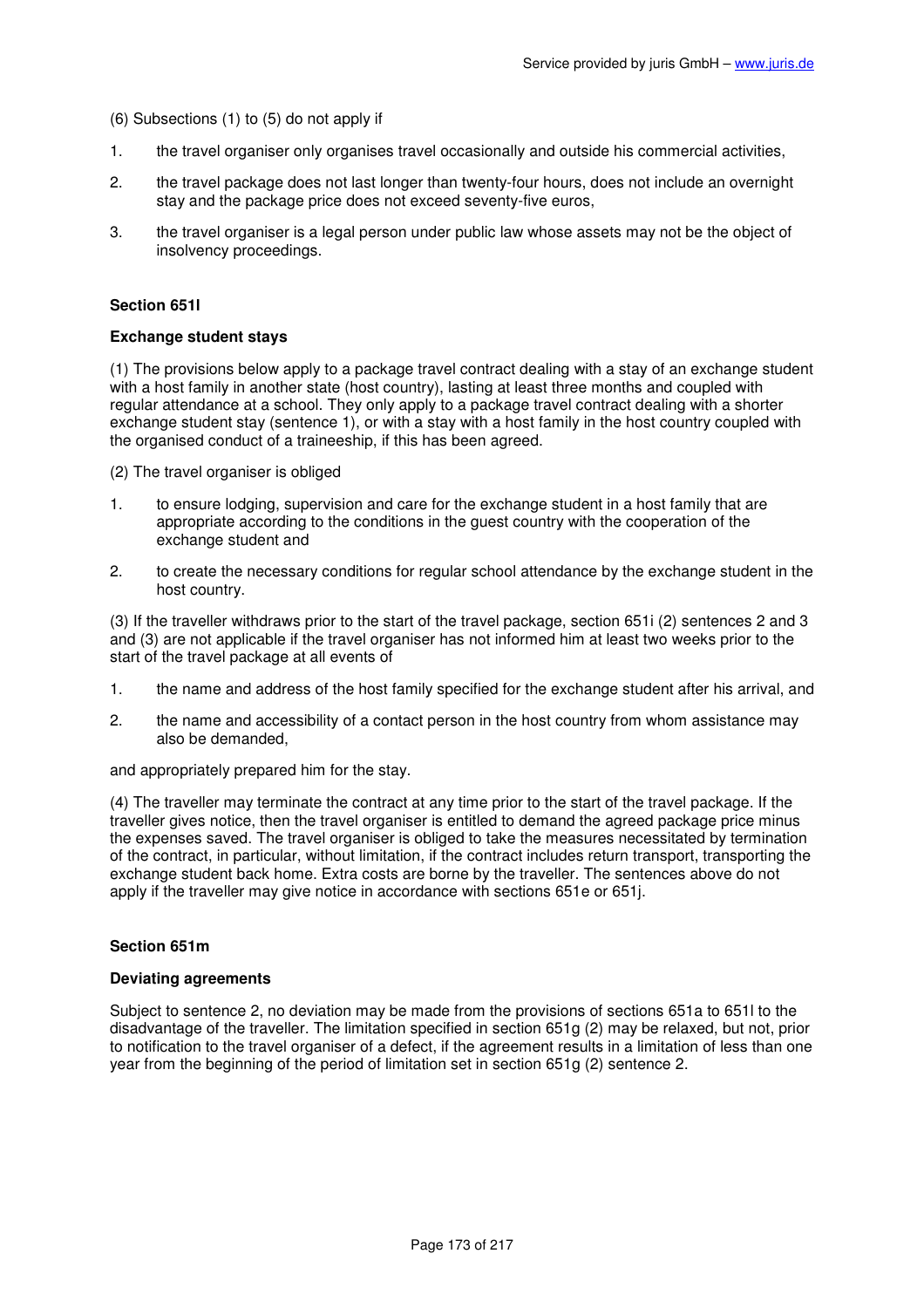**Title 10** 

# **Brokerage contract**

**Subtitle 1** 

**General provisions** 

#### **Section 652**

# **Accrual of fee claim**

(1) A person who promises a brokerage fee for evidence of the opportunity to enter into a contract or for negotiating a contract is obliged to pay the fee only if the contract comes into existence as a result of the evidence or as a result of the negotiation of the broker. If the contract is entered into subject to a condition precedent, the brokerage fee may only be demanded if the condition is fulfilled.

(2) The broker is only to be reimbursed for expenses if this has been agreed. This also applies even if the contract does not come about.

### **Section 653**

#### **Brokerage fee**

(1) A brokerage fee is deemed to have been tacitly agreed if in the circumstances the task entrusted to the broker can only be expected for remuneration.

(2) If the amount of remuneration is not specified, then if a tariff exists, the tariff rate of remuneration is deemed to have been agreed; if no tariff exists, the customary fee is deemed to have been agreed.

### **Section 654**

### **Forfeiture of the fee claim**

The claim to a brokerage fee and reimbursement of expenses are excluded if the broker, contrary to the contents of the contract, also worked for the other party.

### **Section 655**

## **Reduction of the brokerage fee**

If a disproportionately high brokerage fee has been agreed for the evidence of an opportunity to enter into a service contract or for negotiating such a contract, then it may, on the application of the party owing it, be reduced to the appropriate amount by court decision. Reduction of the fee is excluded after it has been paid.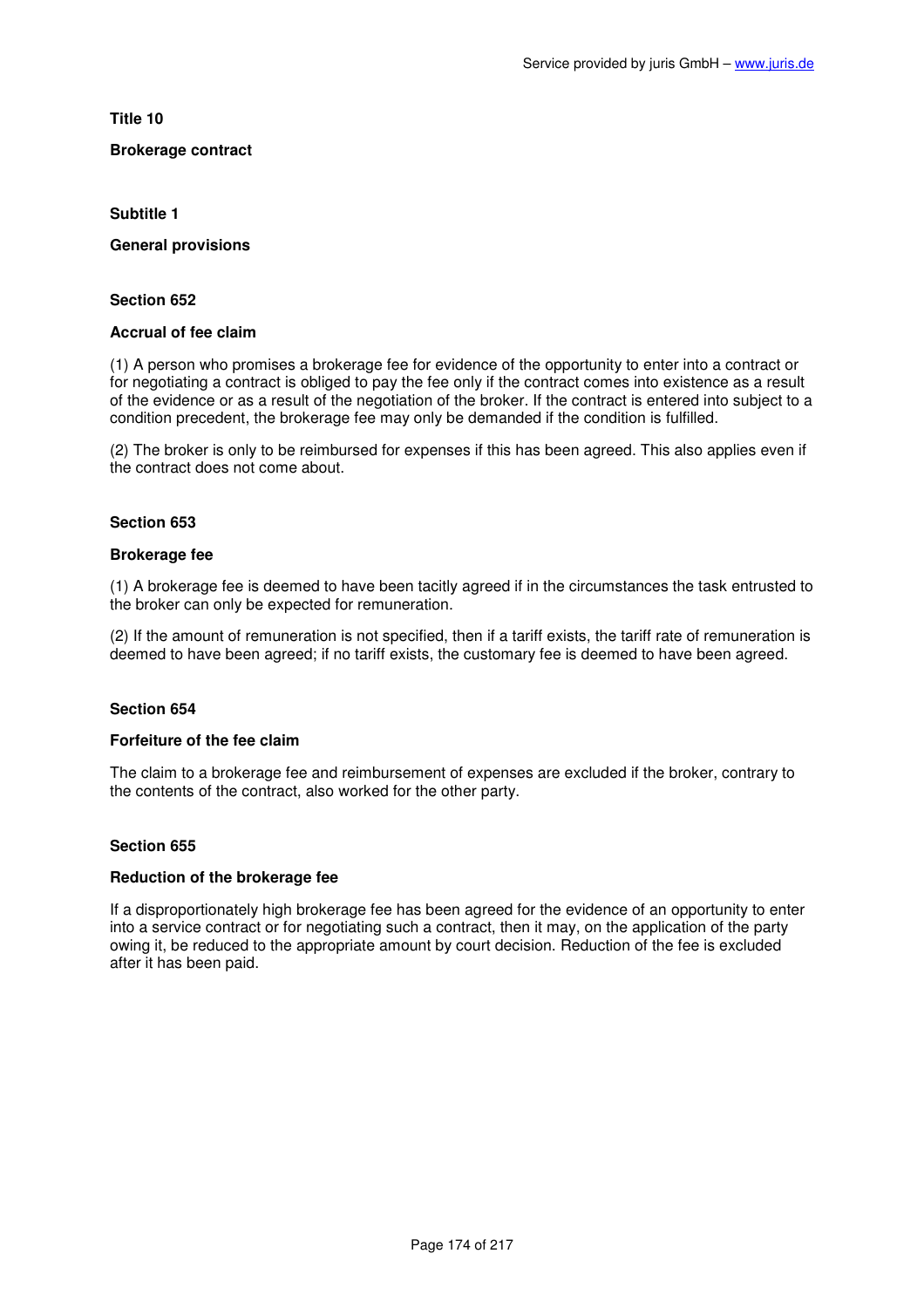## **Subtitle 2**

### **Loan brokerage contract between an entrepreneur and a consumer**

# **Section 655a**

#### **Loan brokerage contract**

A contract by which an entrepreneur agrees for a fee to broker a consumer loan contract or to give the consumer evidence of an opportunity to enter into a consumer loan contract is governed, subject to sentence 2, by the following provisions. This does not apply to the extent specified in section 491 (2).

### **Section 655b**

#### **Written form**

(1) The loan brokerage contract must be in writing. The contract, subject to other duties to provide information, must in particular, without limitation, state the fee of the loan broker as a percentage of the loan; if the loan broker has agreed remuneration with the entrepreneur too, this remuneration must also be stated. The contract may not be linked to the application for the loan to be granted. The loan broker must notify the consumer in text form of the contents of the contract.

(2) A loan brokerage contract that does not satisfy the requirements of subsection (1) sentences 1 to 3 is void.

#### **Section 655c**

#### **Remuneration**

The consumer is only obliged to pay the fee if as the result of the negotiation by or evidence from the loan broker the loan is granted to the consumer and the loan has been paid out to the consumer and revocation by the consumer under section 355 is no longer possible. To the extent that, with the knowledge of the loan broker, the consumer loan contract is intended for the early repayment of another loan (debt rescheduling), a claim to remuneration arises only if the effective annual rate of interest or the initial effective annual rate of interest is not increased; when the effective or initial effective annual rate of interest for the loan to be repaid is calculated, any possible brokerage costs are disregarded.

### **Section 655d**

#### **Ancillary payment**

For services that are linked to negotiating the consumer loan contract or giving evidence of an opportunity to enter into a consumer loan contract, the loan broker may not agree any payment except for remuneration in accordance with section 655c sentence 1. However, it may be agreed that the loan broker is reimbursed necessary expenses that were incurred.

### **Section 655e**

#### **Deviating agreements, application to founders of new businesses**

(1) Deviation from the provisions of this subtitle to the disadvantage of the consumer is not allowed. The provisions of this subtitle apply even if they are circumvented by other constructions.

(2) This subtitle also applies to loan brokerage contracts between an entrepreneur and a founder of a new business within the meaning of section 507.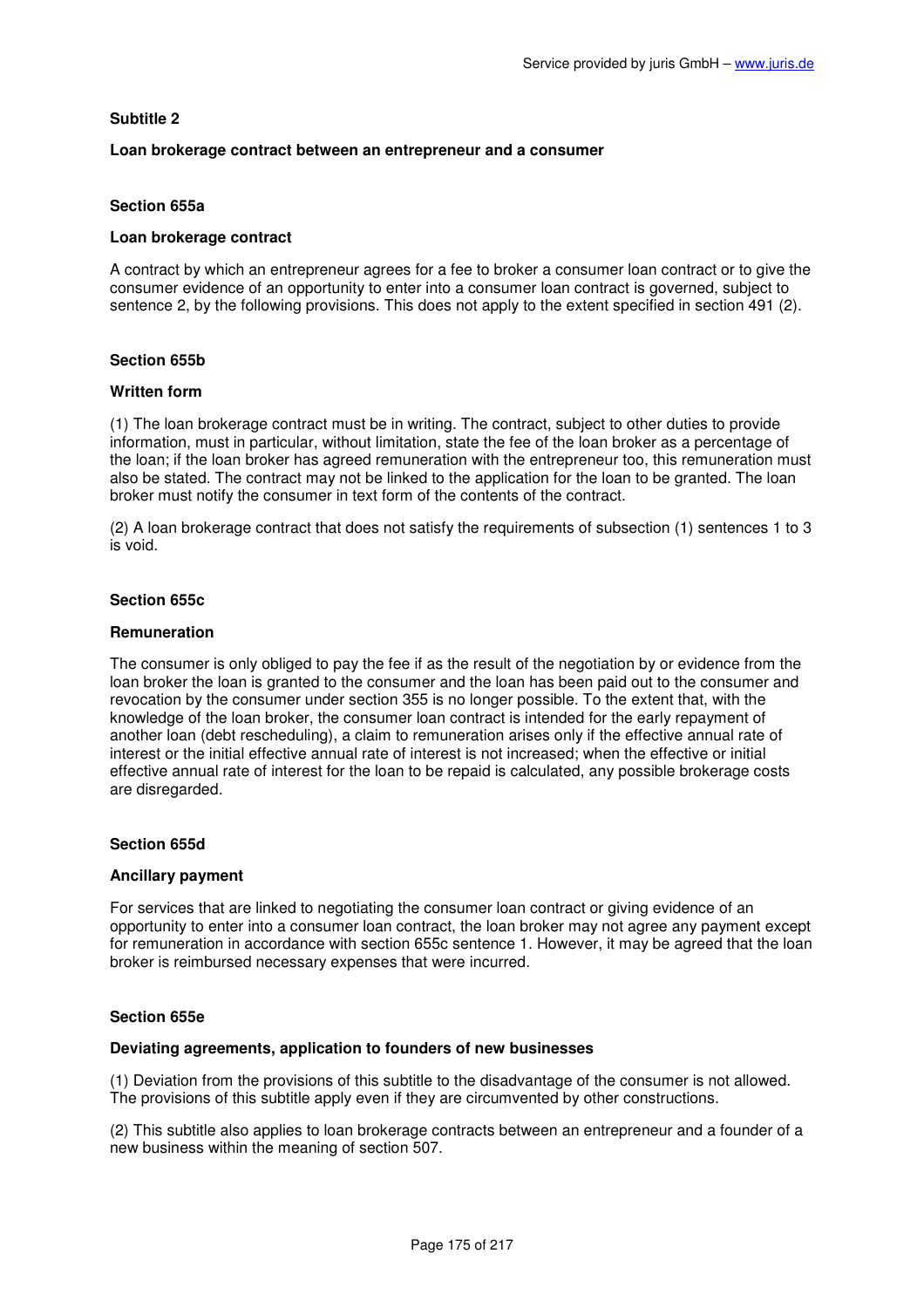# **Subtitle 3**

# **Marriage broking**

# **Section 656**

# **Marriage broking**

(1) No obligation is established by promising a fee for giving evidence of an opportunity to contract a marriage or for acting as a broker in arranging a marriage. What has been paid on the basis of such a promise may not be claimed back on the grounds that there was no obligation.

(2) These provisions also apply to an agreement by which the other party has entered into an obligation in relation to the broker for the purpose of fulfilling the promise, including without limitation to an acknowledgement of a debt.

### **Title 11**

# **Promise of a reward**

### **Section 657**

### **Binding promise**

Anyone offering by means of public announcement a reward for undertaking an act, including without limitation for producing an outcome, is obliged to pay the reward to the person who has undertaken the act, even if that person did not act with a view to the promise of a reward.

### **Section 658**

### **Revocation**

(1) The promise of a reward may be revoked until the act is undertaken. Revocation is only effective if it is announced in the same way as the promise of a reward was or if it occurs by means of a special announcement.

(2) Revocability may be waived in the promise of a reward; in cases of doubt, a waiver may be seen in the setting of a period of time for undertaking the act.

### **Section 659**

### **Act undertaken more than once**

(1) If an act for which a reward has been promised is undertaken more than once, then the reward is due to the person who undertook the act first.

(2) If the act has been undertaken simultaneously by more than one person, then each is entitled to an equal portion of the reward. Where the reward cannot be shared due to its quality, or if, according to the terms of the promise of a reward, only one person is to be given the reward, then the matter is decided by drawing lots.

### **Section 660**

### **Collaboration by more than one person**

(1) If more than one person has contributed to an outcome for which the reward is promised, then the person promising the reward must apportion the reward at his reasonably exercised discretion, taking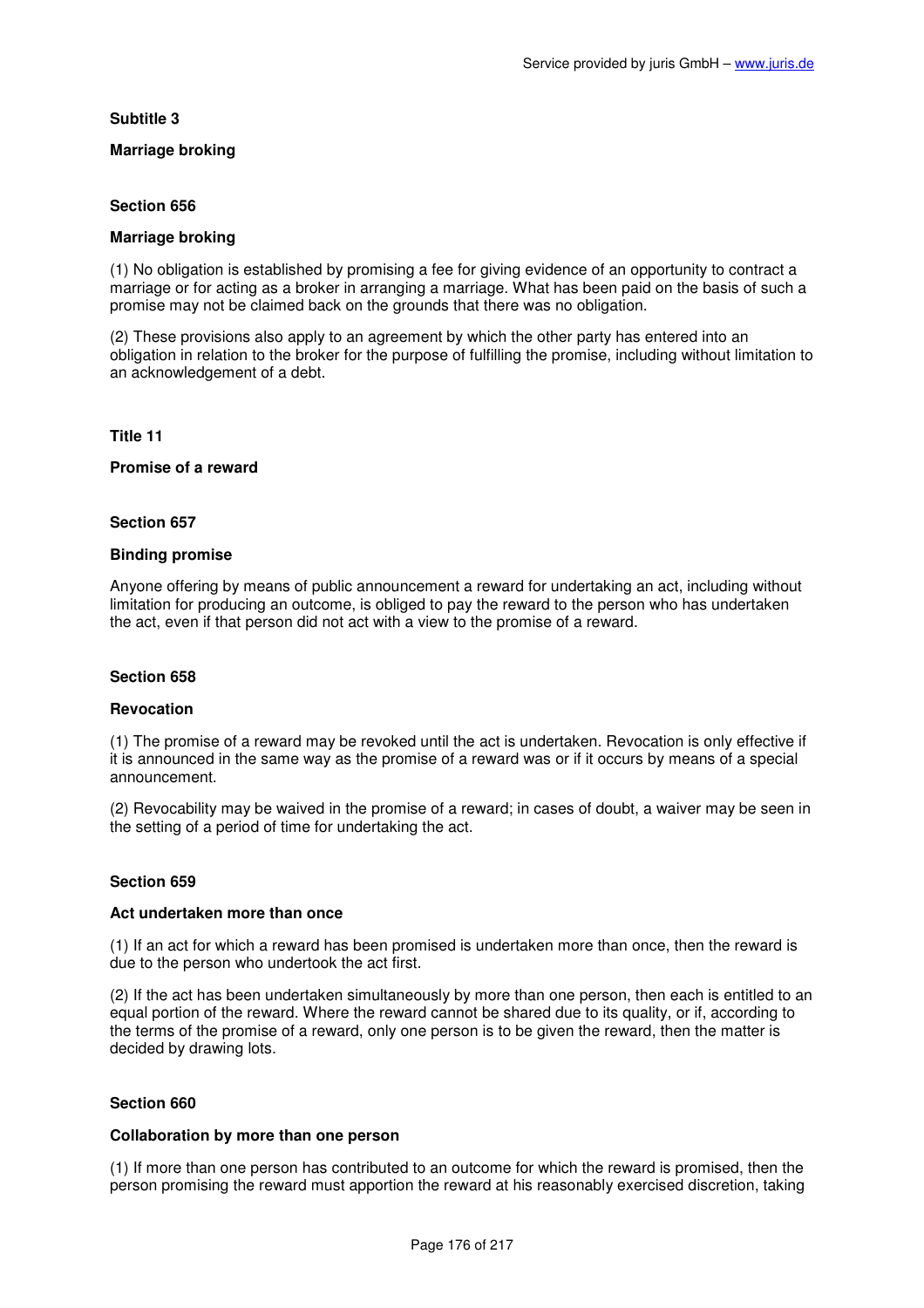into account the contribution of each one to the outcome. The apportionment is not mandatory if it is evidently inequitable; in such a case the matter is decided by court decision.

(2) If the apportionment by the person promising the reward is not recognised as binding by one of those concerned, then the person promising the reward is entitled to refuse fulfilment until those concerned have settled the dispute on their entitlement among themselves; each of them may demand that the reward is deposited for all of them.

(3) The provision of section 659 (2) sentence 2 applies.

# **Section 661**

#### **Prize competition**

(1) The promise of a reward relating to a prize competition is only valid if a period of time is set for submission of entries in the announcement.

(2) The decision on whether an entry submitted within the period of time meets the requirements of the promise of a reward or which entry among more than one is to be given preference, is to be made by the person designated in the promise of a reward or, where such a person is lacking, by the person promising the reward. The decision is binding on the participants.

(3) In the case of entries of equal merit, the provisions of section 659 (2) are applicable to awarding the prize.

(4) The person promising the reward may only transfer ownership of the work if he has stipulated in the promise of a reward that the transfer is to occur.

#### **Section 661a**

#### **Promises of prizes**

An entrepreneur who sends promises of prizes or comparable announcements to consumers and creates the impression through the design of such mailings that the consumer has won a prize must give the consumer that prize.

## **Title 12**

#### **Mandate and contract for the management of the affairs of another**

**Subtitle 1** 

**Mandate** 

**Section 662** 

#### **Typical contractual duties in a mandate**

By accepting a mandate, the mandatary agrees to carry out a transaction entrusted to him by the mandator for the mandator gratuitously.

### **Section 663**

# **Duty to notify when rejecting**

A person who is officially appointed to perform certain transactions or who has publicly offered to do so is obliged, when he does not accept a mandate to perform such transaction, to notify the mandator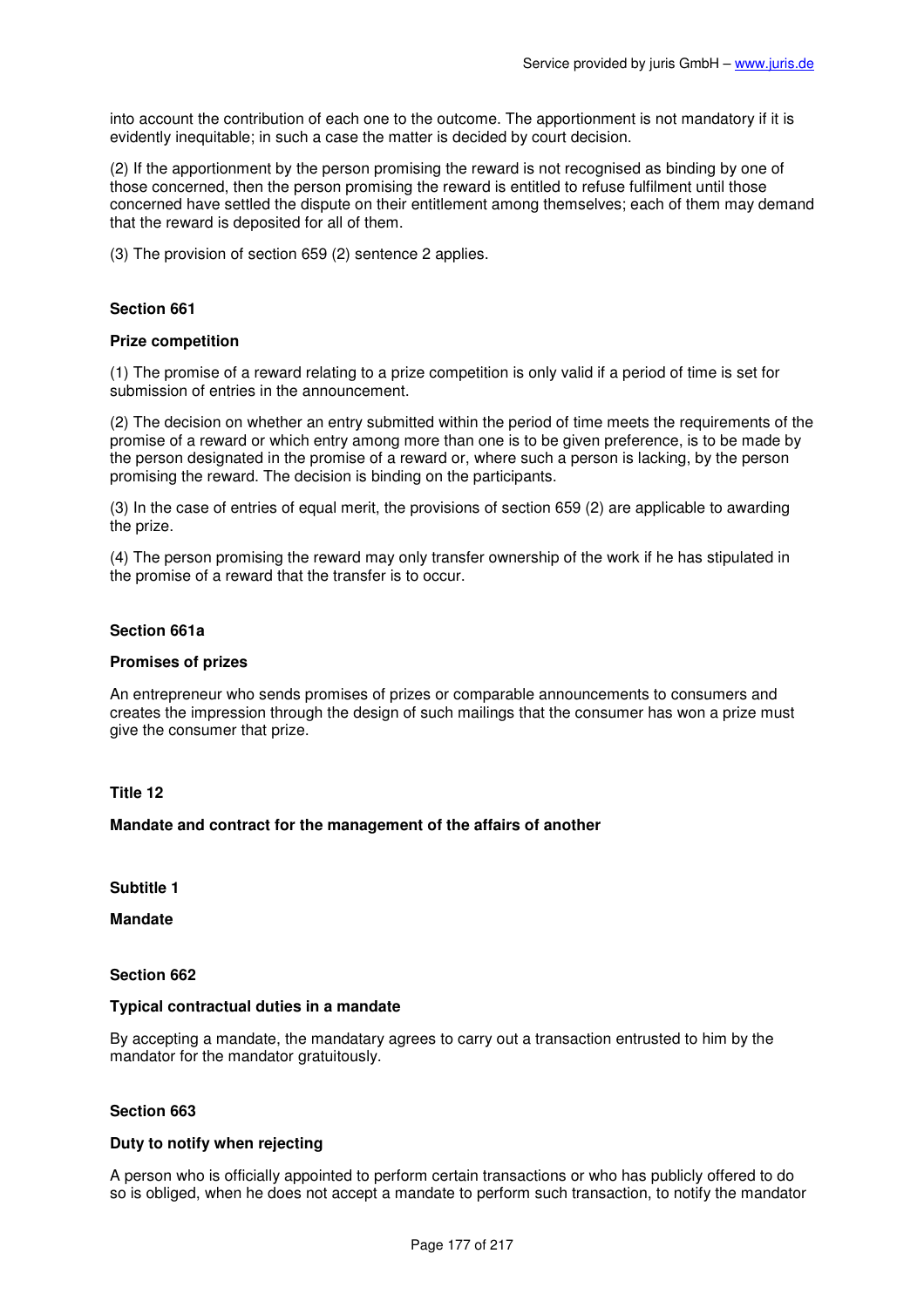of the refusal without undue delay. The same applies if someone has offered to perform certain transactions in regard to the mandator.

## **Section 664**

### **Non-transferability; liability for assistants**

(1) In case of doubt the mandatary may not transfer the performance of the mandate to a third party. If the transfer is permitted, then he is only liable for fault in connection with the transfer. He is liable under section 278 for fault on the part of an assistant.

(2) In case of doubt, a claim to the performance of the mandate is not transferable.

### **Section 665**

#### **Deviation from instructions**

The mandatary is entitled to deviate from the instructions of the mandator if he may assume in the circumstances that the mandator would approve of such deviation if he were aware of the factual situation. The mandatary must make notification to the mandator prior to such deviation and must wait for the decision of the latter unless postponement entails danger.

#### **Section 666**

#### **Duty of information and duty to render account**

The mandatary is obliged to provide the mandator with the required reports, and on demand to provide information on the status of the transaction and after carrying out the mandate to render account for it.

#### **Section 667**

#### **Duty to return**

The mandatary is obliged to return to the mandator everything he receives to perform the mandate and what he obtains from carrying out the transaction.

#### **Section 668**

#### **Interest on money spent**

If the mandatary spends money for himself that he must return to the mandator or spend for the mandator, then he is obliged to pay interest on it from the time of spending onwards.

### **Section 669**

#### **Duty of advance payment**

For expenses necessary to perform the mandate, the mandator must upon demand make advance payment to the mandatary.

### **Section 670**

#### **Reimbursement of expenses**

If the mandatary, for the purpose of performing the mandate, incurs expenses that he may consider to be necessary in the circumstances, then the mandator is obliged to make reimbursement.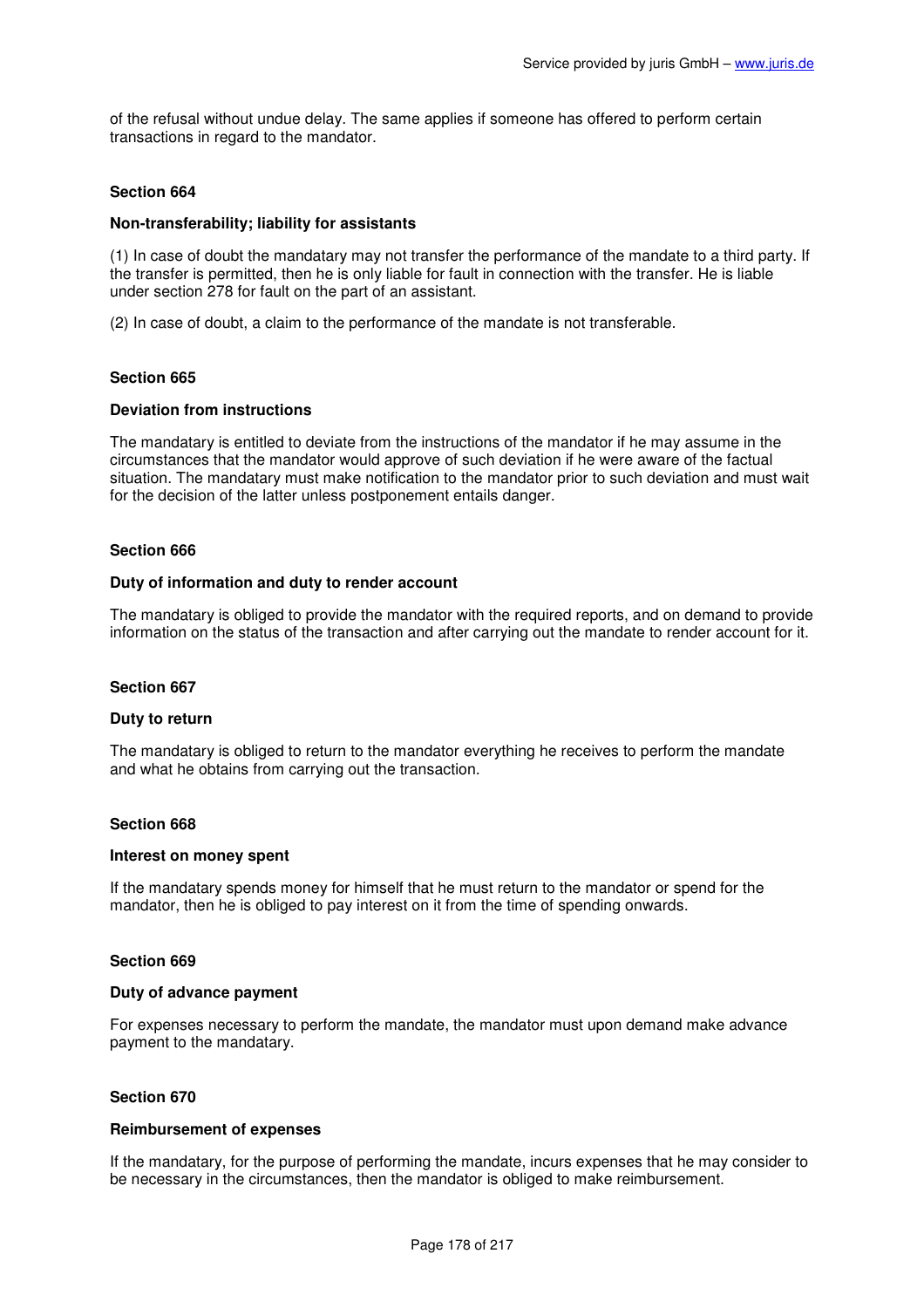### **Revocation; termination**

(1) The mandate may be revoked by the mandator at any time and may be terminated by the mandatary at any time.

(2) The mandatary may only give notice in such a manner that the mandator can make other arrangements for the transaction to be carried out, unless there is a compelling reason for premature termination. If he gives premature notice of termination without such a compelling reason, then he must compensate the mandator for the damage thus incurred.

(3) If there is a compelling reason, then the mandatary is entitled to terminate the mandate even if he has waived the right of termination.

### **Section 672**

#### **Death or incapacity to contract of the mandator**

In case of doubt, a mandate is not extinguished by the death or incapacity to contract of the mandator. If the mandate is extinguished, then, if postponement entails danger, the mandatary must continue to carry out the transaction transferred until the heir or the legal representative of the mandator can make other arrangements for the transaction to be carried out; to this extent, the mandate is deemed to continue.

#### **Section 673**

#### **Death of the mandatary**

In case of doubt, the mandate is extinguished on the death of the mandatary. If the mandate is extinguished, then the heir of the mandatary must notify the mandator of the death without undue delay and, if postponement entails danger, must continue carrying out the transaction entrusted to him until the mandator can make other arrangements for the agency business; in this respect, the mandate is deemed to continue.

### **Section 674**

### **Legal fiction of continuation**

If the mandate is extinguished in any other way than by revocation, then it is still deemed to continue for the benefit of the mandatary until the mandatary obtains knowledge of the extinction or ought to have knowledge.

### **Subtitle 2**

### **Contract for the management of the affairs of another**

-----

\*) Official note:

This subtitle serves to implement

- 1. Directive 97/7/EC of the European Parliament and of the Council of 27 January 1997 on crossborder credit transfers (OJ L 43 of 14 February 1997, p. 25),
- 2. Articles 3 to 5 of Directive 98/26/EC of the European Parliament and of the Council of 19 May 1998 on settlement finality in payment and securities settlement systems (OJ L 166 of 11 June 1998, p. 45).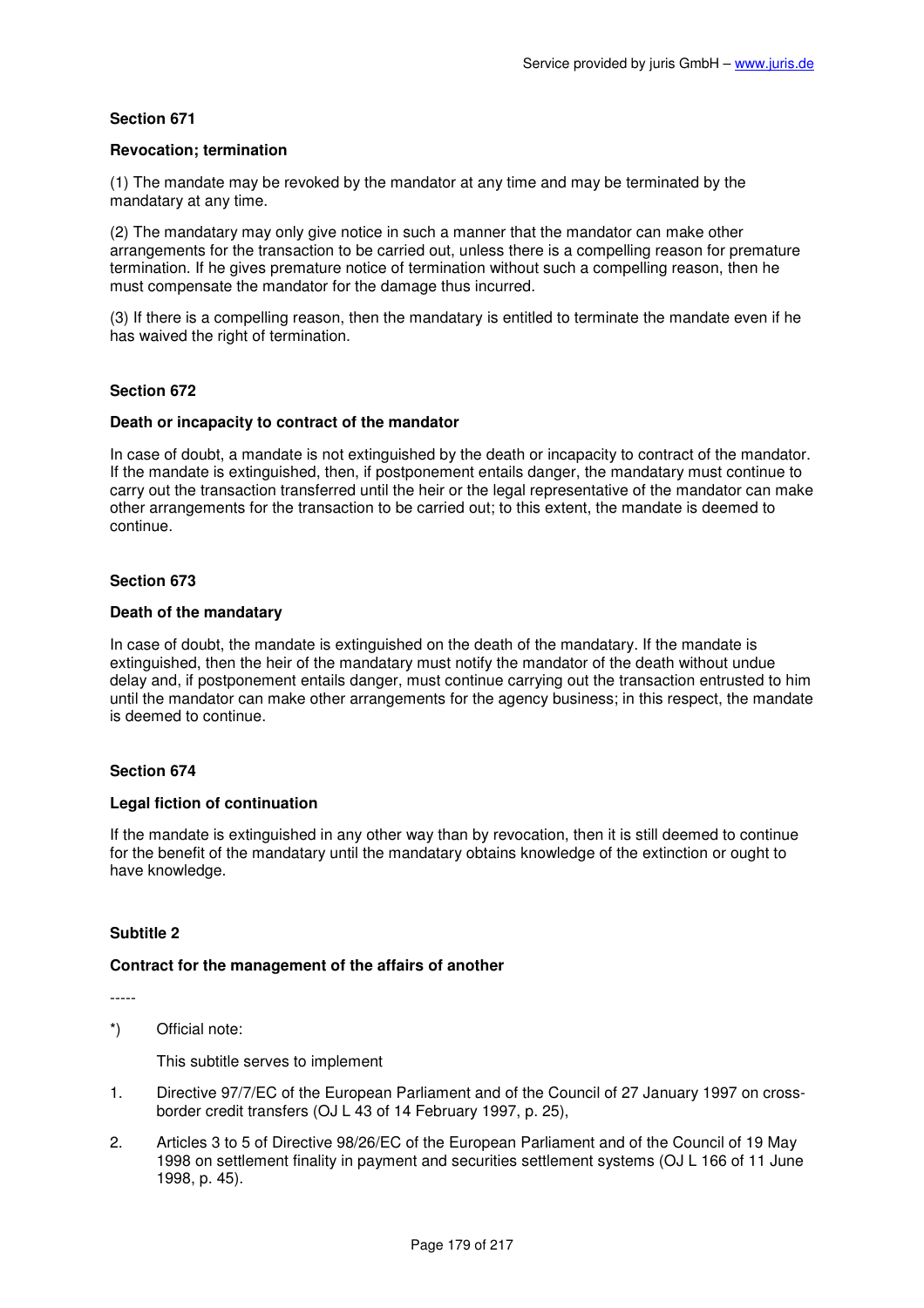# **Chapter 1**

## **General provisions**

# **Section 675**

### **Nongratuitous management of the affairs of another**

(1) The provisions of sections 663, 665 to 670 and 672 to 674 apply to a service contract or a contract to produce a work dealing with the management of the affairs of another to the extent that nothing else is provided in this subtitle and, if the person obliged is entitled to terminate without complying with a notice period, the provisions of section 671 (2) also apply with the necessary modifications.

(2) A person who gives another person advice or a recommendation, notwithstanding the responsibility that arises from a contractual relationship, a tort or another statutory provision, is not obliged to pay compensation for the damage arising from following the advice or the recommendation.

### **Section 675a**

### **Duties to provide information**

(1) A person who is officially appointed to manage the affairs of others or publicly offers to do so provides, for regularly occurring standardised business transactions (standard transactions), in writing, or in appropriate cases also electronically, and gratuitously, information on fees and expenses for such transactions, to the extent that a price is not determined in accordance with section 315 or the fees and expenses are subject to binding statutory provisions. Banking institutions (section 1 (1) of the German Banking Act [Gesetz über das Kreditwesen]) must additionally provide information on transaction periods, value dates, reference rates for bank transfers and additional details specified in the statutory order under Article 239 of the Introductory Act to the Civil Code [Einführungsgesetz zum Bürgerlichen Gesetzbuch], in the form provided for there; this does not apply to bank transfers of the type designated in section 676c (3).

(2) The following are equivalent to banking institutions within the meaning of this title:

- 1. the Deutsche Bundesbank,
- 2. other enterprises that carry out bank transfers on a commercial basis, and
- 3. domestic branch offices of banking institutions and other enterprises with their seat abroad that carry out bank transfers on a commercial basis.

# **Section 676**

### **Termination of transfer contracts**

The termination of a contract for the management of the affairs of another whose subject matter is the forwarding of securities or of claims to the delivery of securities by way of booking or by other means (transfer contract) is only effective if it is notified to the custodian enterprise of the beneficiary in such good time that the notice of termination, if the appropriate care is exercised, can be taken into account prior to booking to the securities account of the beneficiary. The securities or the claims to delivery of securities are in this case to be returned to the enterprise originally entrusted with them. In connection with securities delivery and clearing systems, a transfer contract may, notwithstanding sentence 1, no longer be terminated after the time specified in the rules of the system.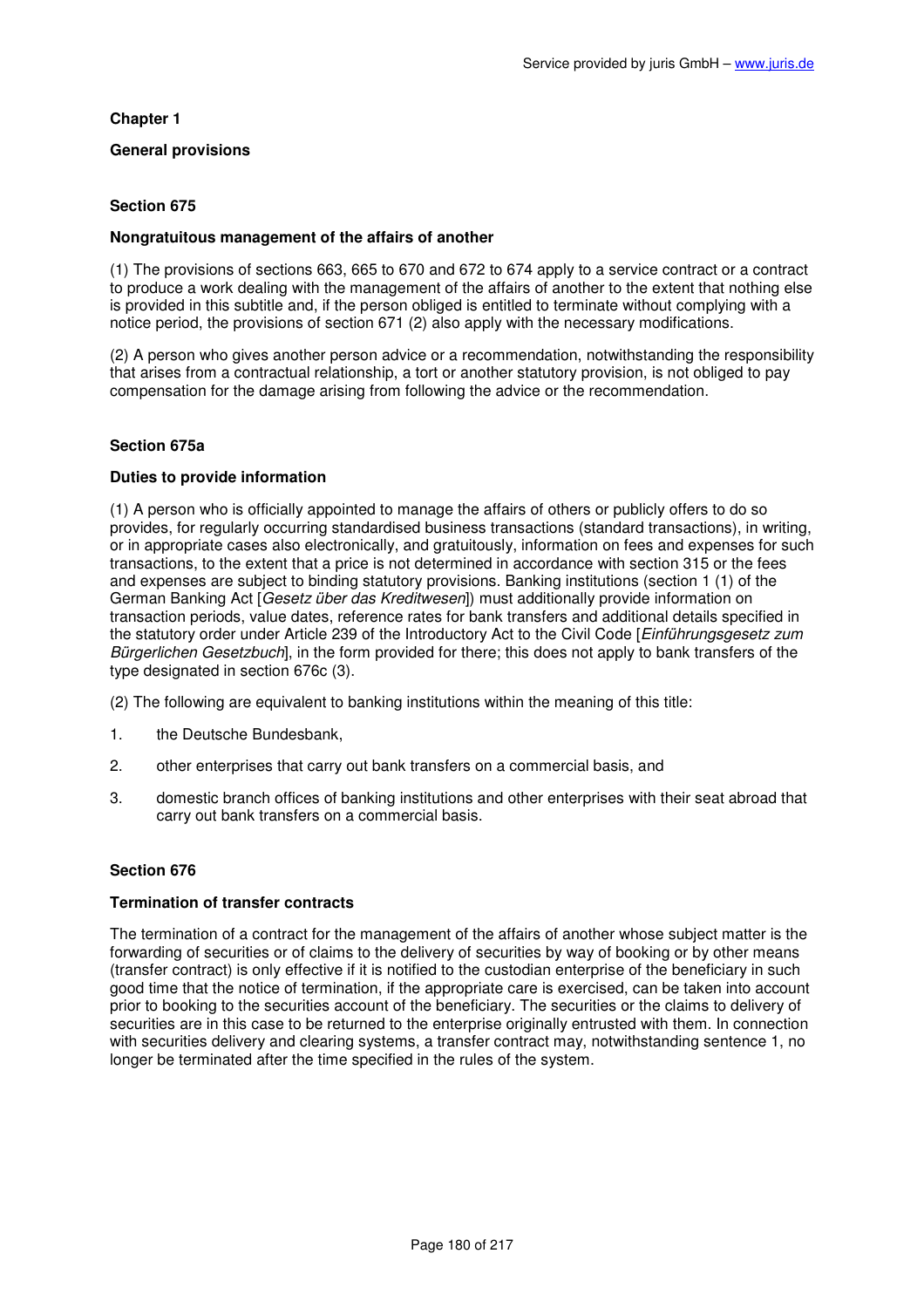# **Chapter 2**

# **Bank transfer contract**

# **Section 676a**

# **Typical contractual duties; notice of termination**

(1) By a bank transfer contract, the banking institution (transferring banking institution) is put under a duty to the person who orders the transfer (transferor) to make a specified amount of money available to the beneficiary for credit to the account of the beneficiary at the transferring banking institution (bank transfer) and to supply information on the identity of the transferor and a purpose of the transfer, to the customary extent. If the credit is to be made by another banking institution, the transferring banking institution is obliged to transfer the bank transfer amount in good time and, to the extent that nothing else has been agreed, without deduction to the banking institution of the beneficiary directly or with the participation of intermediate banking institutions for this purpose and to forward the information specified in sentence 1. The transferor may, to the extent agreed, alternatively provide the banking institution with the monetary amount to be transferred in cash.

(2) To the extent that no other periods of time are agreed, bank transfers are to be executed as soon as possible. The following:

- 1. cross-border bank transfers in Member States of the European Union and in contracting states to the Agreement on the European Economic Area that are denominated in the currency or currency unit of those states or in euros, to the extent that nothing else has been agreed, within five working days on which all concerned banking institutions are customarily open for business, with the exception of Saturdays (banking days) to the account of the banking institution of the beneficiary,
- 2. bank transfers within the country in domestic currency at the latest within three banking days to the account of the banking institution of the beneficiary, and
- 3. bank transfers in domestic currency within a main office or branch office of a banking institution at the latest within one banking day, other intra-bank transfers at the latest within two banking days to the account of the beneficiary

are to be executed (transaction period). The period commences, to the extent not otherwise agreed, at the end of the day on which the name of the beneficiary, his account, his banking institution and other information required for carrying out the bank transfer are available to the transferring banking institution and a credit balance sufficient to carry out the bank transfer is available or sufficient credit has been granted.

(3) After this, the transferring banking institution may only terminate the bank transfer contract without indicating any reasons as long as the transaction period has not yet begun if insolvency proceedings have been commenced in relation to the assets of the transferor or if a credit required to carry out the bank transfer has been terminated. In connection with payment systems, a bank transfer may, notwithstanding sentence 1, no longer be terminated after the time determined in the rules of the system.

(4) The transferor may terminate the bank transfer contract at any time prior to commencement of the transaction period, but after this he may only give notice if the banking institution of the beneficiary is notified of the termination by the time at which the transfer amount is finally made available to this banking institution for credit to the account of the beneficiary. In connection with payment systems, a bank transfer may, notwithstanding sentence 1, no longer be terminated after the time determined in the rules of the system. The transferring banking institution must arrange for the banking institution of the beneficiary to be informed of a termination without delay.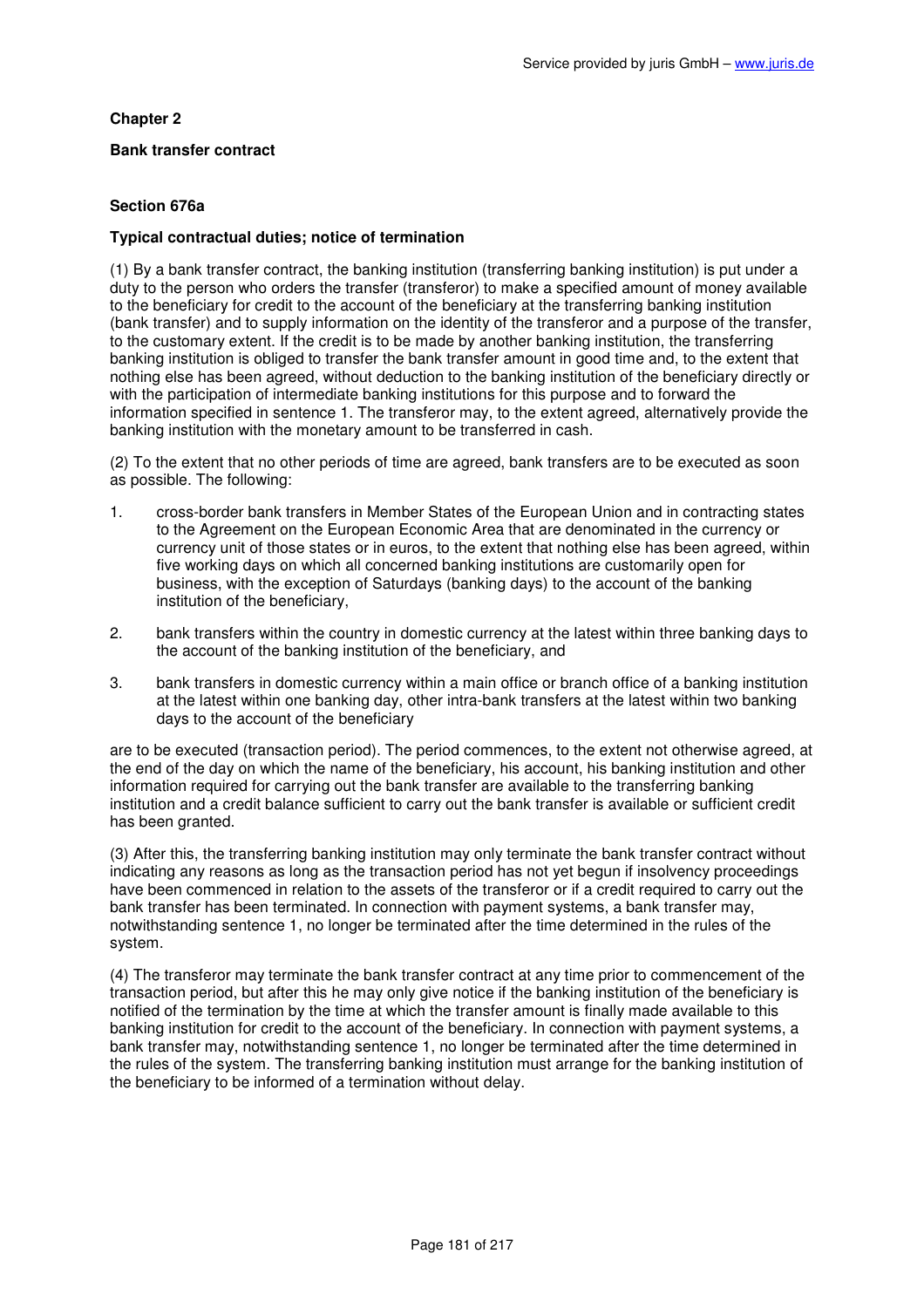# **Section 676b**

### **Liability for late execution; money-back guarantee**

(1) If the bank transfer is not executed until after the end of the transaction period, then the transferring banking institution must pay interest to the transferor on the bank transfer amount for the duration of the delay unless the transferor or the beneficiary is responsible for the delay. The rate of interest is five percentage points per annum above the basic rate of interest.

(2) The transferring banking institution must without additional charges and expenses and at the option of the transferor either return to the transferor or transfer to the beneficiary any amounts retained by itself or by one of the intermediate banking institutions contrary to the transfer contract.

(3) The transferor may demand the return of the transfer amount up to an amount of 12,500 euros (guarantee amount) plus fees and expenses already paid for the transfer if the transfer has been executed neither by the end of the transaction period nor within an additional period of time of fourteen banking days from the demand of the transferor for return on. The transfer amount is in this case to bear interest from the commencement of the transaction period up to crediting of the guarantee amount to the account of the transferor at the rate of interest specified in subsection (1) sentence 2. Upon demand for return by the transferor and the end of the additional period of time the bank transfer contract is deemed to be terminated. The banking institution is entitled to terminate the contract if the banking institution cannot reasonably be expected to continue the contract, weighing the interests of both parties, provided it has paid the guarantee amount or pays it simultaneously. The transferor need not, in the cases cited in sentences 3 and 4, pay the agreed fees and expenses. Claims under this subsection do not exist if the bank transfer has not been executed because the transferor has given the transferring banking institution erroneous or incomplete instructions or if an intermediate bank expressly specified by the transferor has failed to execute the bank transfer. In the second case of sentence 6, the banking institution expressly specified by the transferor is liable to the transferor in the place of the transferring banking institution.

(4) Claims under subsections (1) to (3) are excluded if force majeure is the cause of the error in the processing of the bank transfer.

# **Section 676c**

# **No-fault liability; other claims**

(1) Claims under section 676b do not require fault. Other claims that require fault and claims for unjust enrichment are unaffected. The transferring banking institution must be responsible for any fault on the part of an intermediate banking institution as it would be for its own fault, unless the essential cause lies with an intermediate banking institution specified by the transferor. Liability under sentence 3 may be limited to 25,000 euros for bank transfers to an account abroad. Liability for damage arising from delay in or non-execution of the bank transfer may be limited to 12,500 euros; this does not apply to intent and gross negligence, to loss of interest receipts and risks specifically assumed by the banking institution.

(2) In the cases cited in subsection (1) sentence 3 half-sentence 2, the intermediate banking institution specified by the transferor is liable instead of the transferring banking institution.

(3) To the extent not otherwise stipulated, there may be no provisions deviating to the disadvantage of the transferor from those of sections 675 (1), 676a and 676b and subsection (1)

- 1. whose transferor is a banking institution,
- 2. that exceed the amount of 75,000 euros, or
- 3. that are to be credited to an account at a banking institution with its seat outside the European Union and the European Economic Area.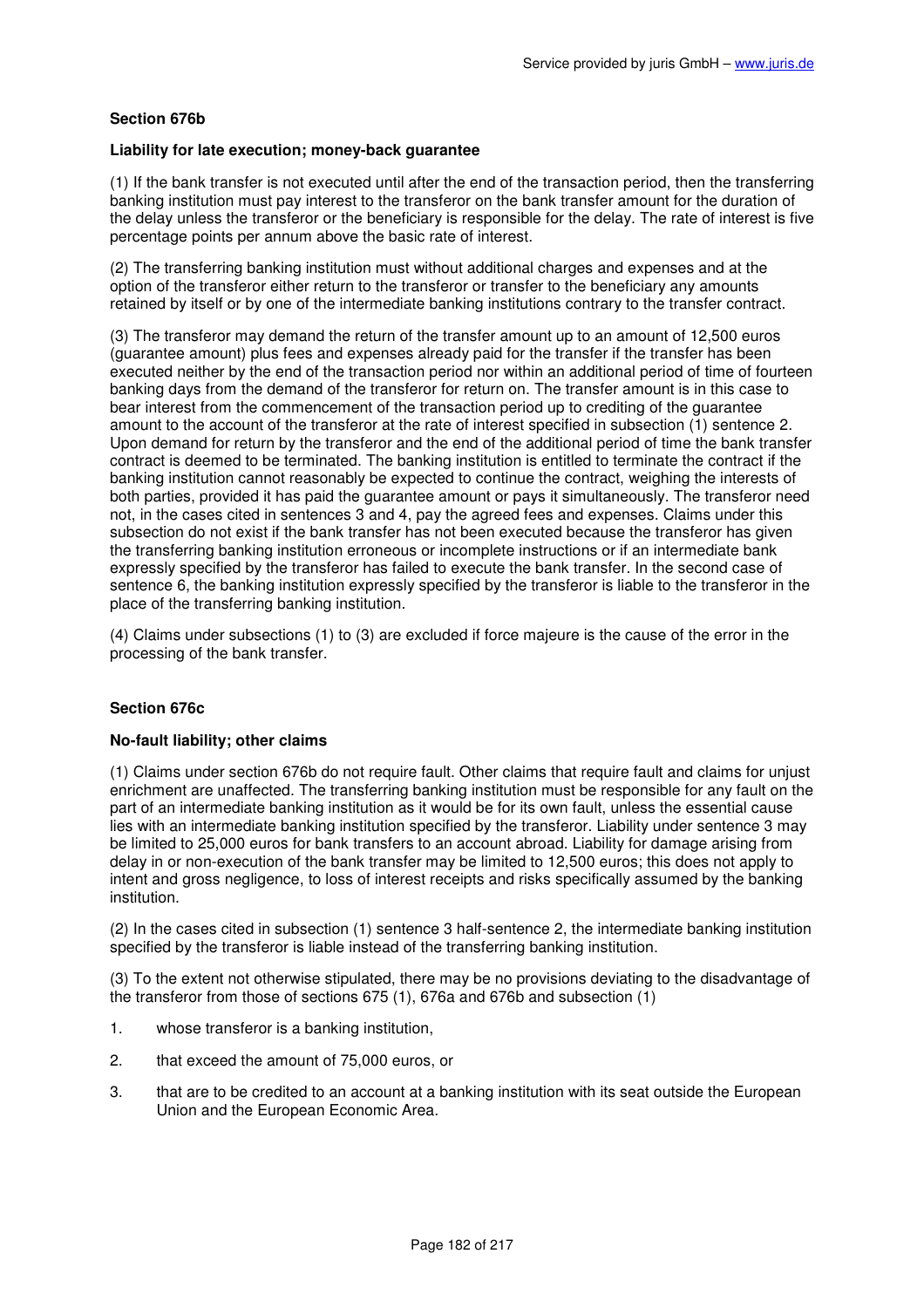# **Chapter 3**

## **Interbank payment contract**

# **Section 676d**

## **Typical contractual duties in an interbank payment contract**

(1) By an interbank payment contract, an intermediate banking institution puts itself under a duty to another banking institution to forward a bank transfer amount, using credit transfer operations, to another banking institution or to the banking institution of the beneficiary.

(2) The banking institution of the beneficiary is obliged to return the bank transfer amount to the transferring banking institution if it receives a notification to this effect from the transferring banking institution prior to receipt of the amount. In payment settlement systems, notice of termination need not be heeded from the point of time stipulated in the rules of the system on.

# **Section 676e**

# **Equalisation claims**

(1) If the cause for a late execution of a bank transfer lies in the area of responsibility of an intermediate banking institution, then the intermediate banking institution must compensate for the damage incurred by the transferring banking institution in fulfilment of the claims of the transferor under section 676b (1).

(2) The intermediate banking institution must with no additional charges and expenses, at the option of the transferring banking institution, either return to the transferring banking institution or transfer to the beneficiary the amounts retained by itself contrary to the transfer contract.

(3) The banking institution that entered into an interbank payment contract with the transferring banking institution is obliged to return to the transferring banking institution the payments made that the transferring banking institution was obliged to make to the transferor under section 676b (3). Each intermediate banking institution is obliged to return the payments made under sentence 1 or under this provision to the banking institution with which it entered into an interbank payment contract to forward the bank transfer. If the bank transfer is not executed because a banking institution has issued erroneous or incomplete instructions to the intermediate banking institution it instructed, then the claim of the former banking institution to reimbursement is excluded under sentences 1 and 2. The banking institution responsible for the error must compensate the transferring banking institution for the more extensive loss incurred by it in fulfilment of its duties under section 676c (1).

(4) Banking institutions involved in forwarding a transfer amount and not liable for compensation must independently research the whereabouts of the transfer amount and return the transfer amount they trace to the person entitled to the claim, less reasonable compensation for their research.

(5) Where claims fail because the transferor specified the banking institution commissioned with forwarding, then the banking institution must put the transferor in the same position he would be in if section 676b (3) applied. Apart from this, section 676b (4) applies with the necessary modifications.

# **Chapter 4**

## **Current account contract**

# **Section 676f**

## **Typical contractual duties in a current account contract**

By a current account contract, the banking institution is put under a duty to open an account for the customer, to credit incoming payments to the account and to process completed bank transfer contracts to the debit of this account. The banking institution must notify the customer of any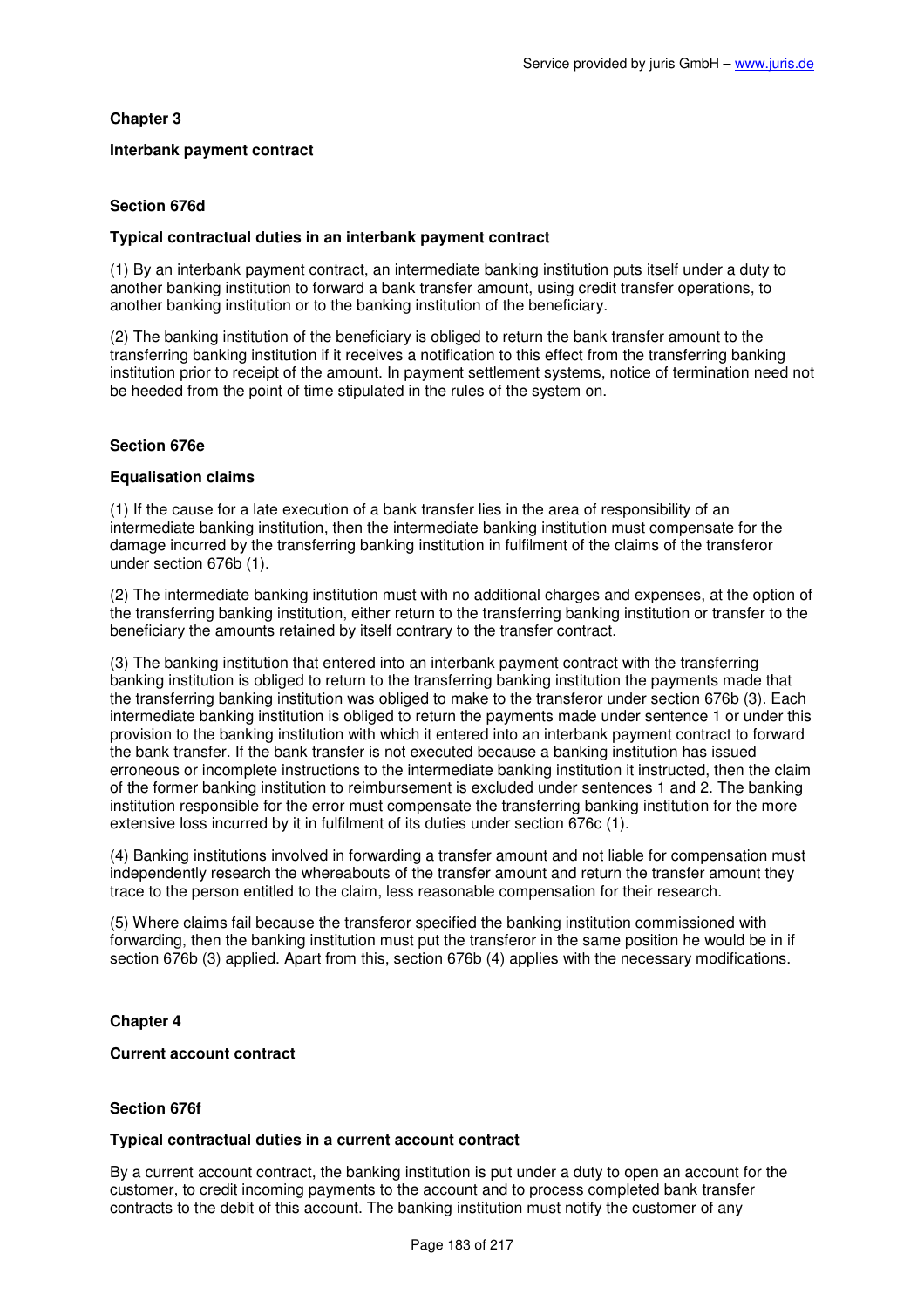information relating to the person of the transferor and of the purpose of the bank transfer that is forwarded.

# **Section 676g**

## **Credit claim of the customer**

(1) If a transfer amount has been received by the banking institution of the customer, the banking institution must credit this amount to the customer within the agreed period of time or, if there is no agreement on a period of time, within one banking day after the day on which the amount was credited to the banking institution, unless prior to receipt of the transfer amount it received notification under section 676d (2) sentence 1. If the amount transferred is not credited to the account of the customer in good time, then the banking institution must pay the customer interest on the transfer amount for the duration of the delay, unless the transferor or the customer is responsible for the delay. Section 676b (1) sentence 2 applies. The credit, even if it is made subsequently, must be undertaken in such a way that value dating of the incoming amount on the customer's account, to the extent not otherwise agreed with entrepreneurs, coincides with the date on which the amount is made available to the banking institution.

(2) If the banking institution, when it credits the amount to the account of the customer, has in breach of contract reduced the transfer amount, then it must credit the deficit to the beneficiary free of fees and expenses. The claim of the banking institution to a fee agreed in the current account contract for the crediting of incoming payments remains unaffected.

(3) If an interbank payment contract is not executed by a banking institution that has been instructed to receive it by the banking institution of the beneficiary, then the latter must credit its customer with the transfer amount up to an amount of 12,500 euros without additional fees and charges.

(4) Claims under subsections (1) to (3) do not require fault. More extensive claims that require fault are unaffected. The banking institution of the customer must in this context assume the same responsibility for fault on the part of an intermediate banks it instructed as for its own fault. Liability under sentence 3 may be limited to 25,000 euros for bank transfers to an account abroad. Liability for damage arising from delay in or non-execution of the bank transfer may be limited to 12,500 euros; this does not apply to intent and gross negligence, to loss of interest receipts and risks specifically assumed by the banking institution. The claims are excluded to the extent that the error in execution of the contract is due to force majeure.

(5) To the extent not otherwise provided there, deviation from the provisions of subsection (1) to (4) to the disadvantage of the beneficiary is only allowed in the case of bank transfers of the type specified in section 676c (3).

## **Section 676h**

## **Abuse of payment cards \*)**

The banking institution may only demand reimbursement of expenses for use of payment cards or of their data if the latter have not been abused by a third party. If the payment card is not based on a current account contract but another contract for the management of the affairs of another, sentence 1 applies with the necessary modifications to the issuer of the card.

-----

\*) Official note:

This provision serves to implement Article 8 of Directive 97/7/EC of the European Parliament and of the Council of 20 May 1997 on the protection of consumers in respect of distance contracts (OJ L 144, p. 19).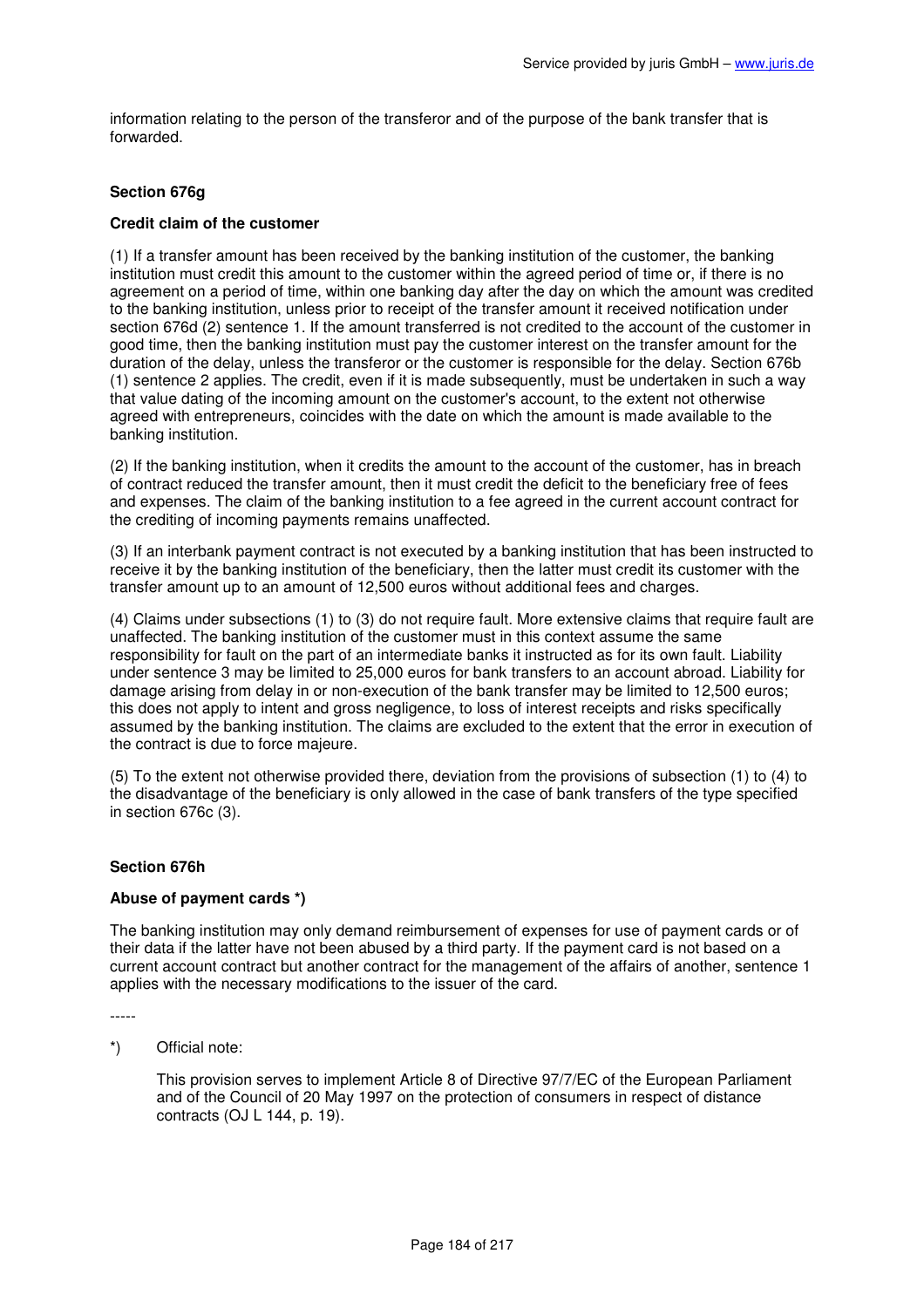# **Title 13**

# **Agency without specific authorisation**

# **Section 677**

## **Duties of the voluntary agent**

A person who conducts a transaction for another person without being instructed by him or otherwise entitled towards him must conduct the business in such a way as the interests of the principal require in view of the real or presumed will of the principal.

## **Section 678**

## **Agency contrary to the will of the principal**

If the assumption of agency is at variance with the real or presumed will of the principal and if the voluntary agent should have realised this, then he is liable to compensate the principal for damage arising from the agency even if he is not otherwise at fault.

## **Section 679**

### **Irrelevance of the contrary will of the principal**

A will of the principal contrary to the agency is disregarded if without the agency a duty of the principal whose fulfilment is in the public interest or a statutory maintenance duty of the principal would not have been fulfilled in good time.

## **Section 680**

## **Agency to ward off danger**

If the voluntary agency is intended to ward off danger threatening the principal, then the voluntary agent is only responsible for deliberate intent and gross negligence.

## **Section 681**

## **Ancillary duties of the voluntary agent**

The voluntary agent must notify the principal, as soon as feasible, of his assumption of the agency and, if postponement does not entail danger, wait for the decision of the principal. Apart from this, the provisions relating to a mandatary in sections 666 to 668 apply to the duties of the voluntary agent with the necessary modifications.

## **Section 682**

## **Lack of capacity to contract on the part of the voluntary agent**

If the voluntary agent lacks capacity to contract or is limited in his capacity to contract, then he is only responsible under the provisions on damages for torts and on the return of unjust enrichment.

## **Section 683**

## **Reimbursement of expenses**

If the assumption of agency corresponds to the interest and the real or presumed will of the principal, then the voluntary agent may demand reimbursement of expenses like a mandatary. In the cases of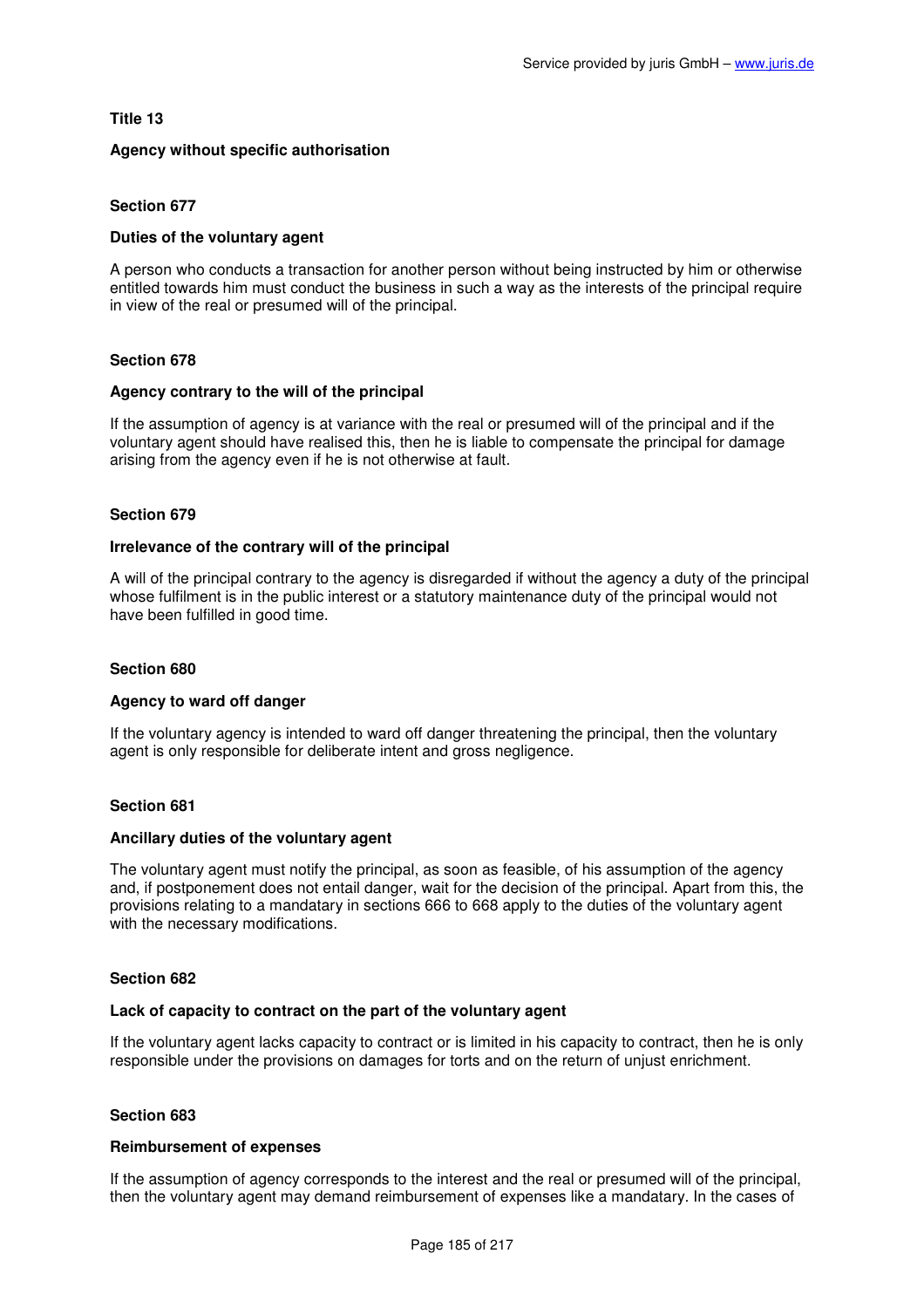section 679, the voluntary agent is entitled to this claim, even if the assumption of agency is at variance with the will of the principal.

## **Section 684**

## **Return of enrichment**

If the requirements of section 683 do not apply, then the principal is obliged to return everything that he obtains as a result of the voluntary agency under the provisions on the return of unjust enrichment. If the principal ratifies the agency, then the voluntary agent is entitled to the claim specified in section 683.

## **Section 685**

### **Intention to donate**

(1) The voluntary agent has no claim if he did not intend to demand reimbursement from the principal.

(2) If parents or forebears grant their descendants maintenance, or vice versa, then in case of doubt it is to be assumed that there is no intention to demand reimbursement from the receiver.

### **Section 686**

## **Error as to the identity of the principal**

If the voluntary agent is in error with regard to the identity of the principal, then the real principal is entitled and obliged as the result of agency.

## **Section 687**

#### **False agency without specific authorisation**

(1) The provisions of sections 677 to 686 do not apply if a person conducts the transaction of another person in the belief that it is his own.

(2) If a person treats the business of another person as his own although he knows that he is not entitled to do so, then the principal can assert claims resulting from sections 677, 678, 681 and 682. If he asserts them, then he is under a duty to the voluntary agent under section 684 (1).

**Title 14** 

**Safekeeping** 

**Section 688** 

## **Typical contractual duties in safekeeping**

By a safekeeping contract, the depositary is obliged to store a movable thing delivered to him by a depositor.

## **Section 689**

#### **Remuneration**

Remuneration for safekeeping is deemed to have been tacitly agreed if in the circumstances it is to be expected that safekeeping is to be performed only for remuneration.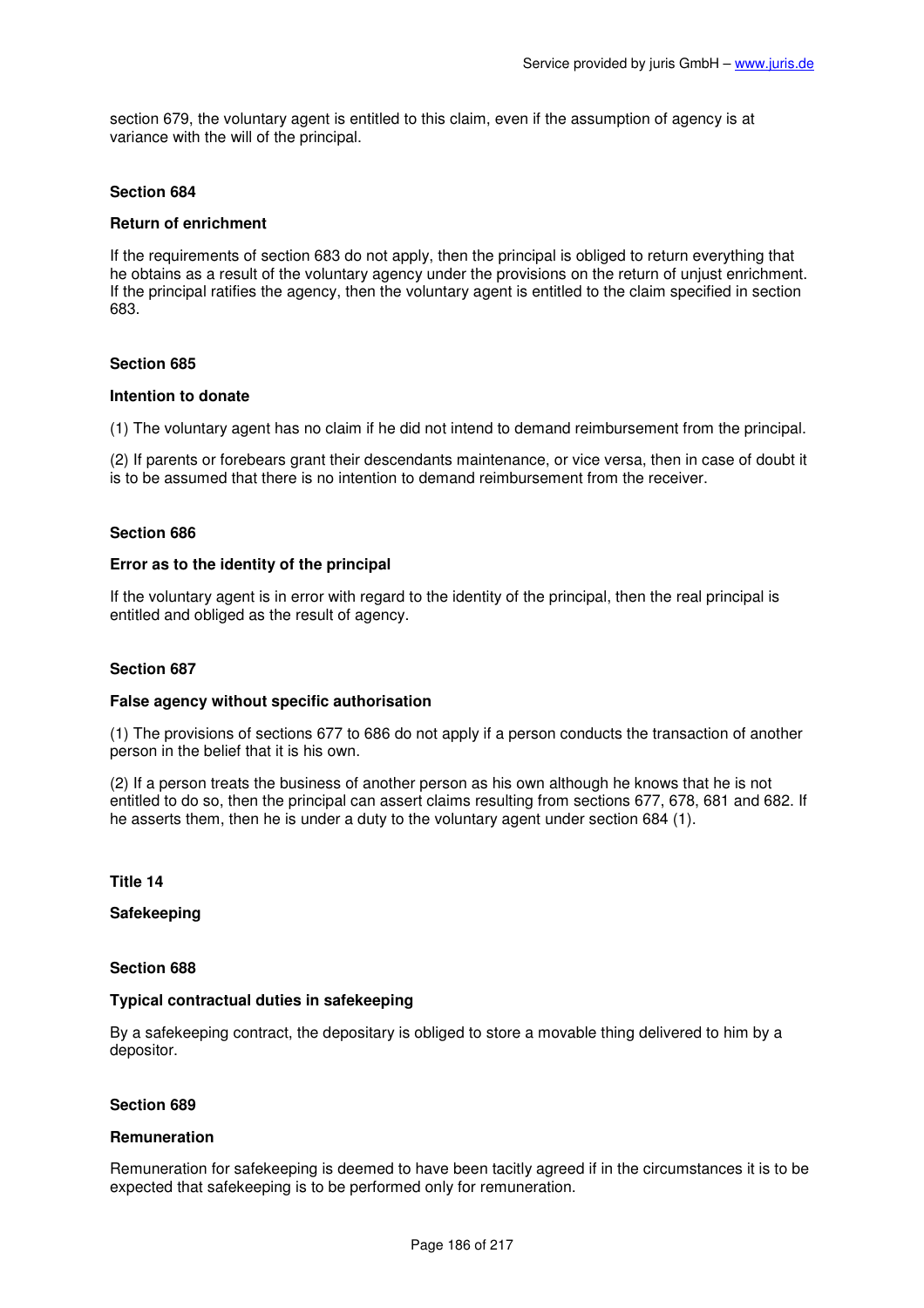# **Liability for gratuitous safekeeping**

If safekeeping is assumed gratuitously, then the depositary is only liable for the care that he customarily exercises in his own affairs.

# **Section 691**

## **Deposit with third parties**

In case of doubt, the depositary is not entitled to deposit the deposited thing with a third party. If deposit with a third party is permitted, then the depositary is only responsible for his own fault in making this deposit. He is liable under section 278 for fault on the part of an assistant.

## **Section 692**

### **Change of safekeeping**

The depositary is entitled to change the agreed type of safekeeping if he may assume in the circumstances that the depositor would approve of the change if he were aware of the factual situation. The depositary must make notification to the depositor prior to such a change and must wait for the decision of the depositor unless postponement entails danger.

## **Section 693**

## **Reimbursement of expenses**

If the depositary, for the purpose of safekeeping, incurs expenses that he may regard as necessary in the circumstances, then the depositor is obliged to make reimbursement.

## **Section 694**

#### **Liability in damages of the depositor**

The depositor must compensate the depositary for damage incurred by the depositary due to the quality of the thing deposited, unless he neither knows of the dangerous quality of the thing when depositing it nor should have known of it, or he notified the depositary of it or the depositary knew of it without notification.

#### **Section 695**

### **Right of the depositor to demand return**

The depositor may at any time demand that the thing deposited is returned, even if a period for safekeeping has been specified. Limitation of the claim to return of the thing commences on the claim for return.

#### **Section 696**

#### **Claim of depositary for repossession of the thing deposited**

The depositary may, if no safekeeping period has been specified, demand repossession of the thing deposited at any time. If a period has been specified, then he may only demand early repossession if there is a compelling reason to do so. The limitation of the claim commences upon the demand for repossession.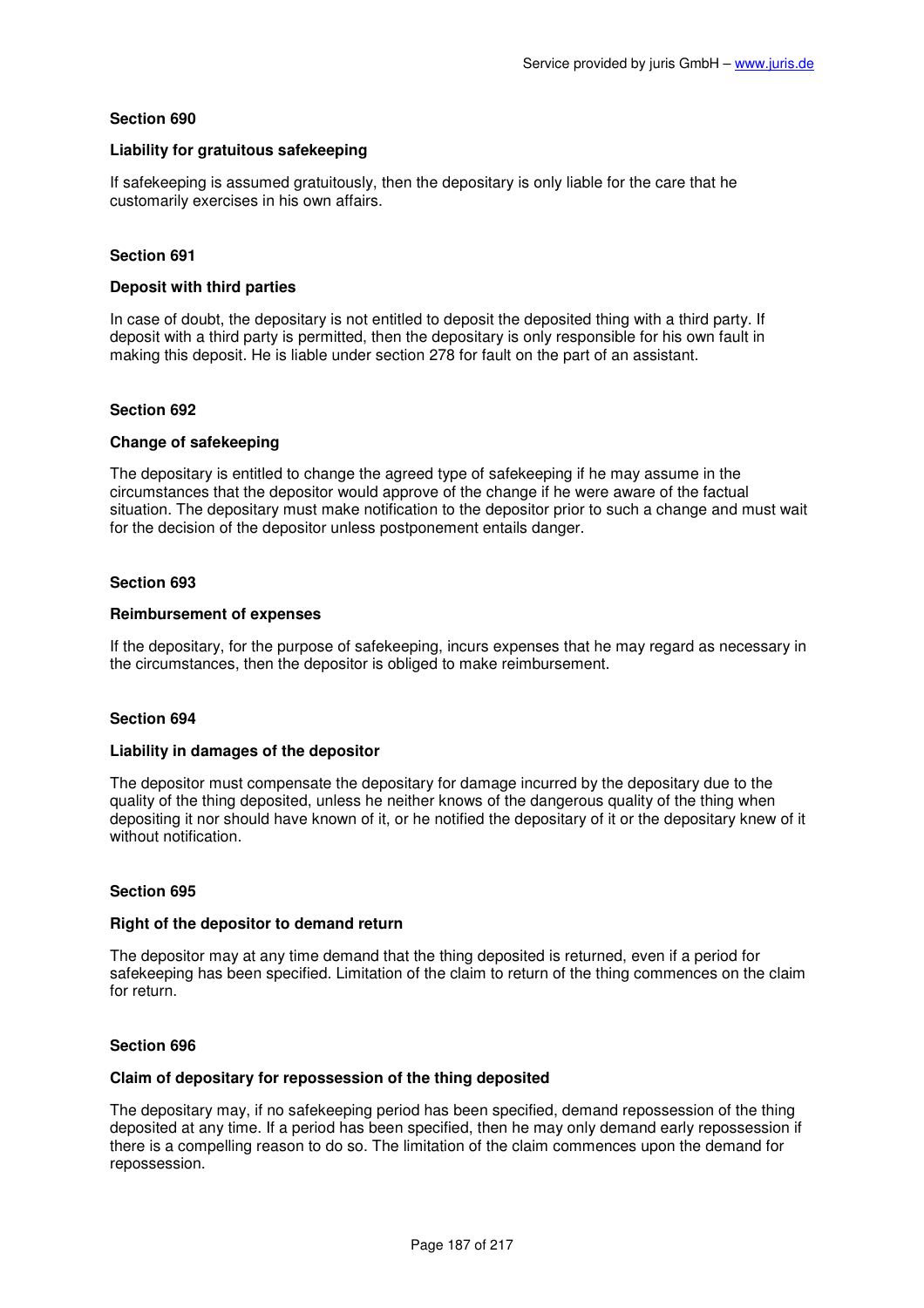## **Place for return**

Return of the thing deposited must be made at the place where the thing was to be stored; the depositary is not obliged to take the thing to the depositor.

# **Section 698**

### **Interest on money spent**

If the depositary spends deposited money for himself, then he is obliged to pay interest on it from the time of spending onwards.

## **Section 699**

### **Due date of remuneration**

(1) The depositor must pay the agreed remuneration upon termination of safekeeping. If remuneration is assessed by time periods, then it is to be paid at the end of the individual time periods.

(2) If safekeeping ends prior to expiry of the time specified for it, then the depositary may demand a portion of his remuneration corresponding to his performance to date unless the agreement on remuneration leads to a different conclusion.

## **Section 700**

### **Irregular safekeeping contract**

(1) If fungible things are deposited in such a way that ownership is to pass to the depositary and the depositary is to be obliged to return things of the same type, quality and quantity, then in the case of money the provisions on loan contracts apply, and in the case of other things the provisions on contracts for the loan of things apply. If the depositor permits the depositary to consume fungible things, then in the case of money the provisions on loan contracts apply and in the case of other things the provisions on contracts for the loan of a thing apply from the point of time when the depositary appropriates the things on. In both cases, the time and place for return are, in case of doubt, determined under the provisions of the safekeeping contract.

(2) In the case of deposit of securities, an agreement of the type cited in subsection (1) is only valid if it is made expressly.

## **Title 15**

### **Bringing things onto the premises of innkeepers**

## **Section 701**

## **Liability of the innkeeper**

(1) An innkeeper who accommodates strangers commercially must make compensation for the damage incurred by the loss of, destruction of or damage to things brought in by a guest accommodated in the course of operating such a business.

(2) The following are deemed to have been brought in:

1. things that during the time when the guest was accommodated were brought into the inn or to a place indicated by the innkeeper or the helpers of the innkeeper or to a place generally intended for this purpose by the innkeeper outside the inn, or otherwise taken into safekeeping outside the inn by the innkeeper or his helpers,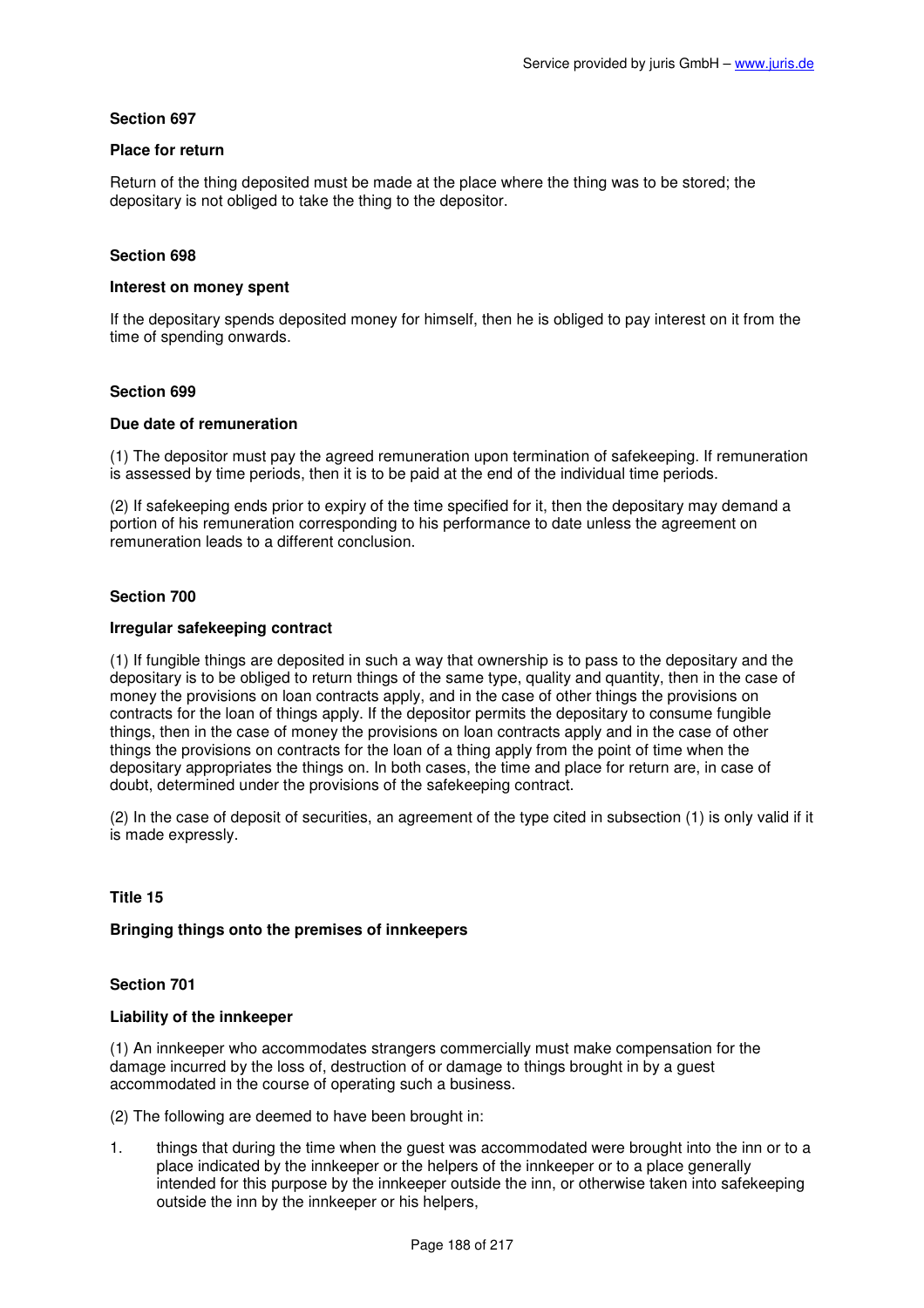2. things that within a reasonable period of time prior to or after the time when the guest was first accommodated were taken into custody by the innkeeper or his helpers.

In the case of an instruction or assumption of custody by helpers of the innkeeper, however, this only applies if they were ordered or must be considered to have been ordered to do this in the circumstances.

(3) Liability in damages is not incurred if the loss, destruction or damage is caused by the guest, a person accompanying the guest or a person that the guest has taken in, or by the quality of the things or by force majeure.

(4) Liability in damages does not extend to vehicles, to things left in a vehicle, or to live animals.

# **Section 702**

## **Limitation of liability; valuables**

(1) The innkeeper is only liable by reason of section 701 up to an amount corresponding to onehundred times the cost of accommodation for one day, but at least up to the amount of 600 euros and at most up to an amount of 3,500 euros; for money, securities and valuables the amount of 800 euros takes the place of the amount of 3,500 euros.

(2) The innkeeper's liability is unlimited

- 1. if the loss, destruction or damage has been culpably caused by him or his helpers,
- 2. if the things brought in are things that he assumed for safekeeping or which he refused to assume contrary to the provision of subsection (3).

(3) The innkeeper is obliged to accept money, securities, valuables and other valuable items for safekeeping unless they are excessively valuable or sizeable in view of the size or status of the inn or if they are hazardous. He may demand that they be delivered in a closed or sealed container.

# **Section 702a**

## **Release from liability**

(1) The innkeeper may only be released from liability in advance to the extent that the sum involved exceeds the applicable maximum amount under section 702 (1). Nor may the innkeeper be released from liability even to this extent in the case that the loss, destruction or damage was caused intentionally or with gross negligence by the innkeeper or the helpers of the innkeeper or that it involves things whose acceptance for safekeeping the innkeeper refused contrary to the provisions of section 702 (3).

(2) The release is only effective if the declaration of the guest has been issued in writing and if it does not include any other provisions.

## **Section 703**

## **Extinction of the claim for damages**

The claim to which the guest is entitled under sections 701 and 702 lapses if the guest fails to notify the innkeeper without undue delay after obtaining knowledge of the loss, destruction or damage. This does not apply if the things were accepted by the innkeeper for safekeeping or if the loss, destruction or damage was culpably caused by him or his helpers.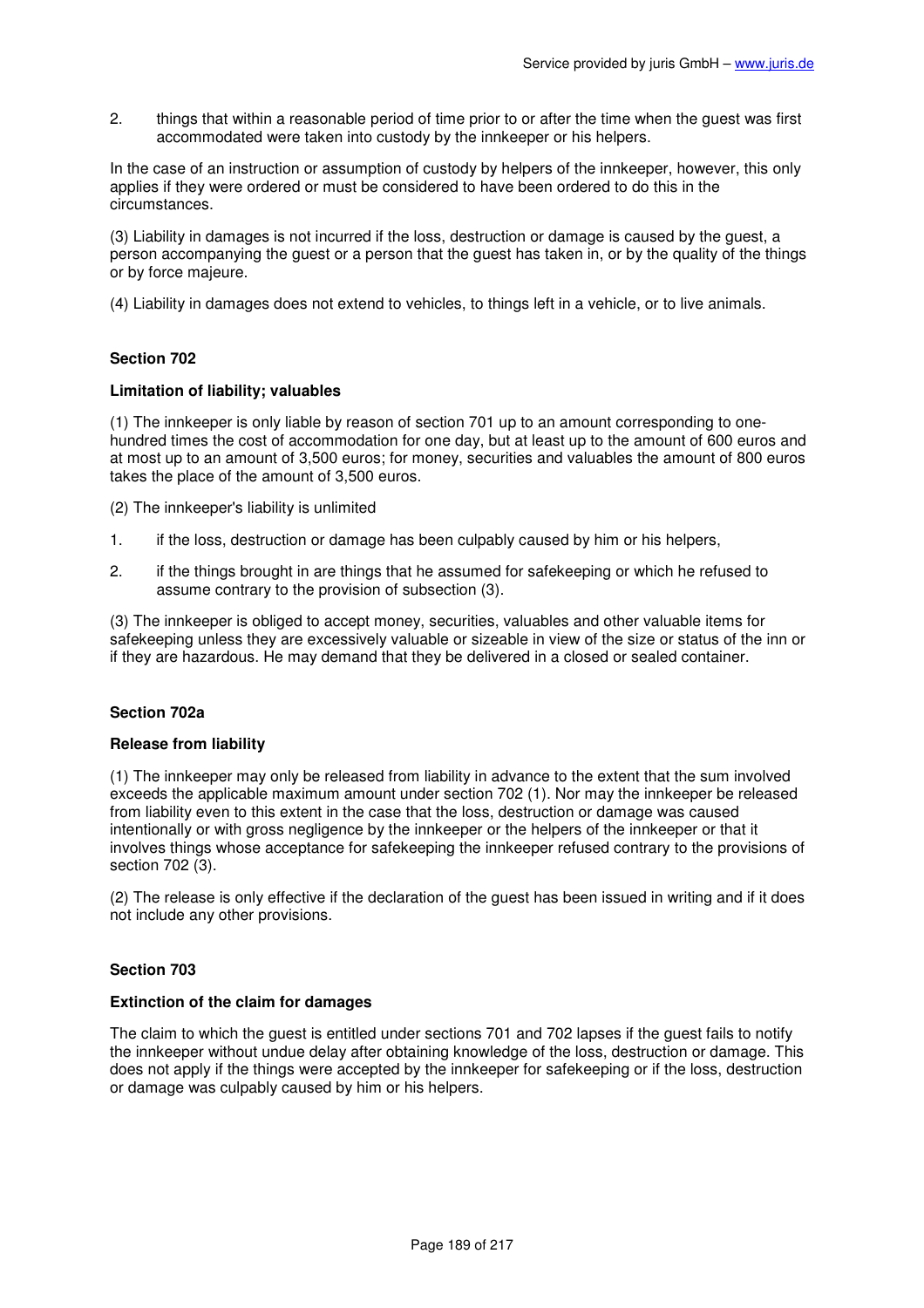## **Security right of the innkeeper**

For his claims for providing living space and other services to satisfy the needs of the guest, including his expenses, the innkeeper has a security right over the things brought in by the guest. The provisions relating to the security right of the lessor in sections 562 (1) sentence 2 and 562a to 562d apply with the necessary modifications.

## **Title 16**

**Partnership** 

# **Section 705**

# **Contents of partnership agreement**

By a partnership agreement, the partners mutually put themselves under a duty to promote the achievement of a common purpose in the manner stipulated by the contract, in particular, without limitation, to make the agreed contributions.

# **Section 706**

## **Contributions of the partners**

(1) Unless otherwise agreed, the partners must make equal contributions.

(2) If fungible or consumable things are to be contributed, then in case of doubt it is to be assumed that they are to be the joint property of the partners. The same applies to non-fungible and nonconsumable things if they are to be contributed according to an appraisal that is not merely intended for the profit distribution.

(3) The contribution of a partner may also consist in the performance of services.

## **Section 707**

## **Increase of the agreed contribution**

A partner is not obliged to increase the agreed contribution or to supplement a capital contribution reduced by losses.

## **Section 708**

## **Liability of the partners**

A partner is only liable, in discharging the duties incumbent upon him, for the care he customarily exercises in his own affairs.

## **Section 709**

# **Joint management**

(1) The partners are jointly entitled to manage the business of the partnership; for each transaction the approval of all partners is required.

(2) If, under the partnership agreement, the majority of votes decides, then in case of doubt a majority is calculated in relation to the number of partners.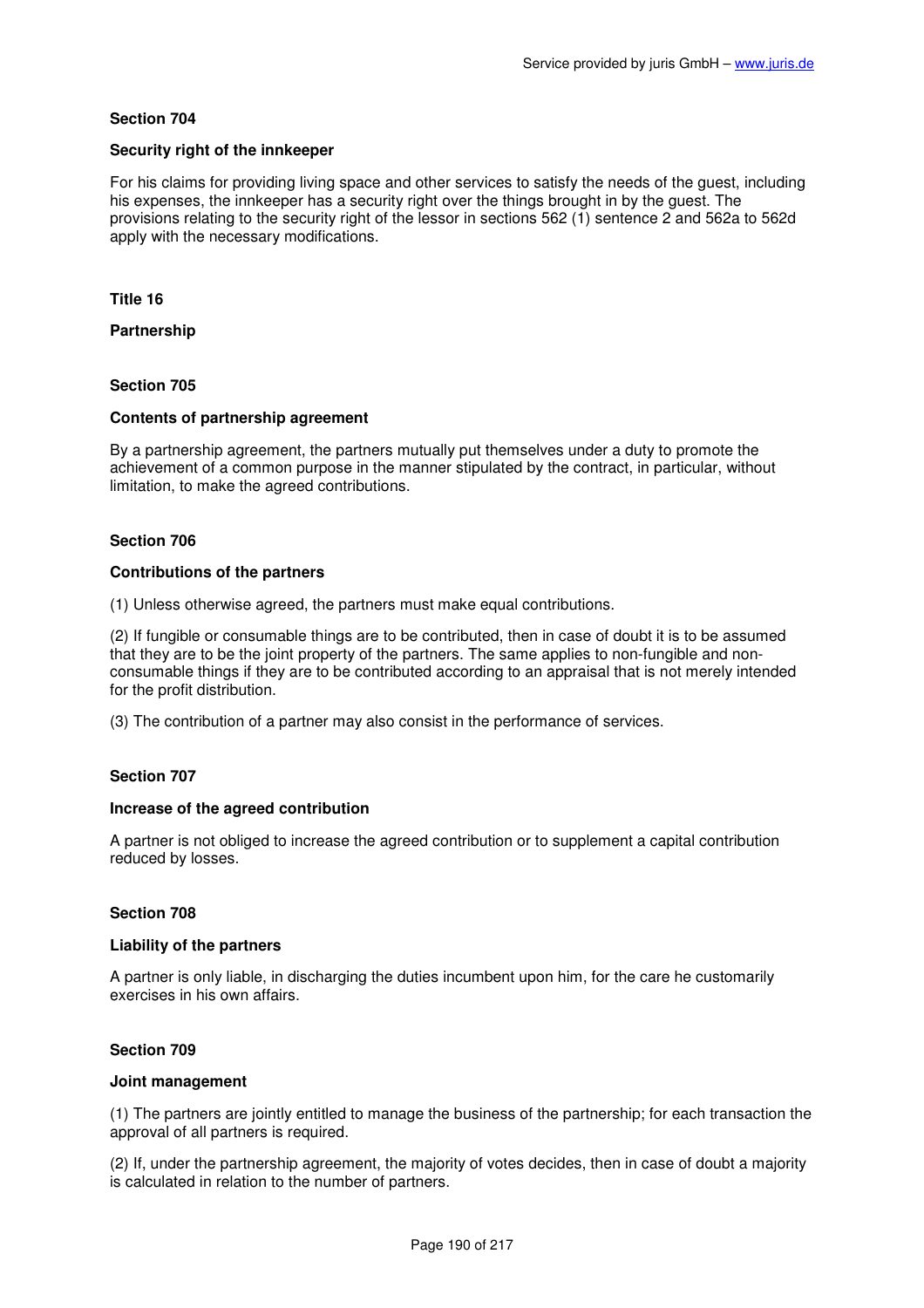## **Transfer of management**

If, in the partnership agreement, the conduct of business is transferred to one partner or more than one partner, then the remaining partners are excluded from management. Where management has been transferred to more than one partner, the provisions of section 709 apply with the necessary modifications.

# **Section 711**

## **Right to object**

If the partnership agreement entitles all partners or more than one partner to conduct business in such a way that each is authorised to act on his own, then each may object to the undertaking of a transaction by another partner. In the case of objection the business must be forgone.

## **Section 712**

# **Withdrawal and dismissal of management**

(1) The authority to manage that is conferred on a partner by the partnership agreement may be withdrawn from that partner by a unanimous resolution or, if under the partnership agreement a majority of votes decides, by a majority resolution of the remaining partners if there is a compelling reason; such a reason includes without limitation gross breach of duty or incapacity for proper management.

(2) The partner may also in turn dismiss the management if there is a compelling reason; the provisions of section 671 (2) and (3) applicable to mandates apply with the necessary modifications.

## **Section 713**

## **Rights and duties of managing partners**

The rights and duties of the managing partners are determined by the provisions in sections 664 to 670 applicable to mandates to the extent that the partnership relationship does not lead to a different conclusion.

## **Section 714**

#### **Power of agency**

To the extent that, under the partnership agreement, a partner has the authority to manage, then in case of doubt he is also authorised to represent the other partners in relation to third parties.

## **Section 715**

### **Withdrawal of the power of agency**

If one partner is authorised in the partnership agreement to represent the other partners in relation to third parties, then the power of agency may only be withdrawn under the provisions of section 712 (1) and, if it has been granted in connection with the authority to manage, may only be withdrawn together with the latter.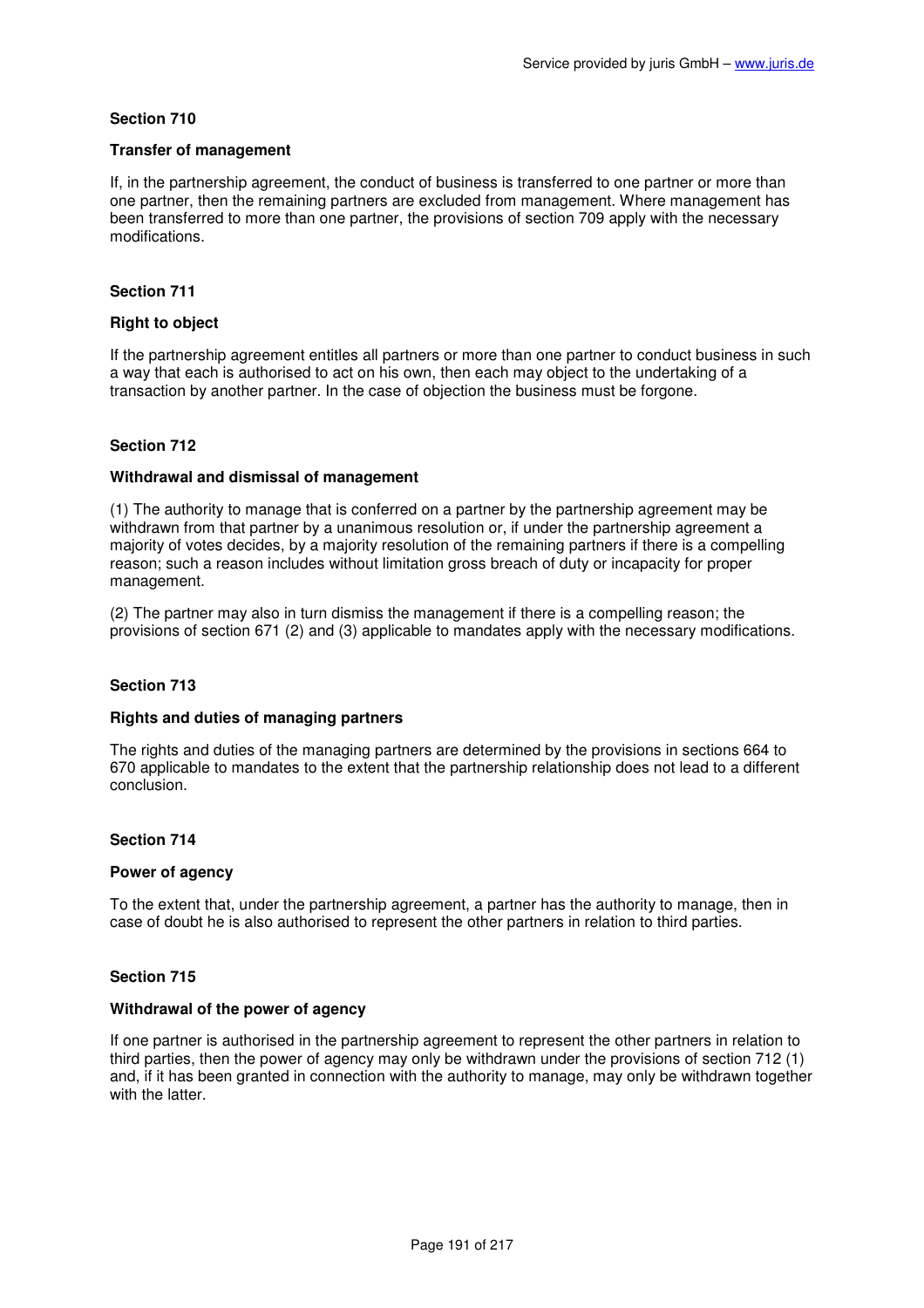## **Right of control of the partners**

(1) A partner may, even if excluded from management, inform himself personally of the affairs of the partnership, inspect the accounts and documents of the partnership and provide himself with a survey of the state of the assets of the partnership.

(2) An agreement that excludes or limits this right does not prevent its being asserted if there are grounds for assuming dishonest management.

## **Section 717**

## **Non-transferability of partner rights**

The claims to which the partners are entitled against each other under the partnership relationship are not transferable. Excepted are the claims to which a partner is entitled in his management to the extent that their satisfaction may be demanded prior to the winding-up of the partnership, and the claims to profit sharing or to what the partner is owed on the winding-up.

## **Section 718**

### **Partnership assets**

(1) The contributions of the partners and the items acquired for the partnership as a result of management are the joint assets of the partners (partnership assets).

(2) Partnership assets also include anything acquired due to a right belonging to the partnership assets or as compensation for destruction, damage or removal of an item belonging to the partnership assets.

## **Section 719**

## **Joint property**

(1) A partner may not dispose of his share in partnership assets and in the individual items that are part of partnership assets; he is not entitled to demand division.

(2) A debtor may not set off a claim he has against an individual partner against a claim that is part of the partnership assets.

## **Section 720**

## **Protection of good faith debtor**

A debtor need only allow it to be asserted against himself that a claim acquired under section 718 (1) is part of the partnership assets if he has obtained knowledge that it comprises such a part; the provisions of sections 406 to 408 apply with the necessary modifications.

## **Section 721**

## **Distribution of profits and losses**

(1) A partner may only demand the statement of accounts and distribution of profits and losses after dissolution of the partnership.

(2) If the partnership is intended to exist for a protracted period of time, then the statement of accounts and the distribution of profits must in case of doubt occur at the end of every business year.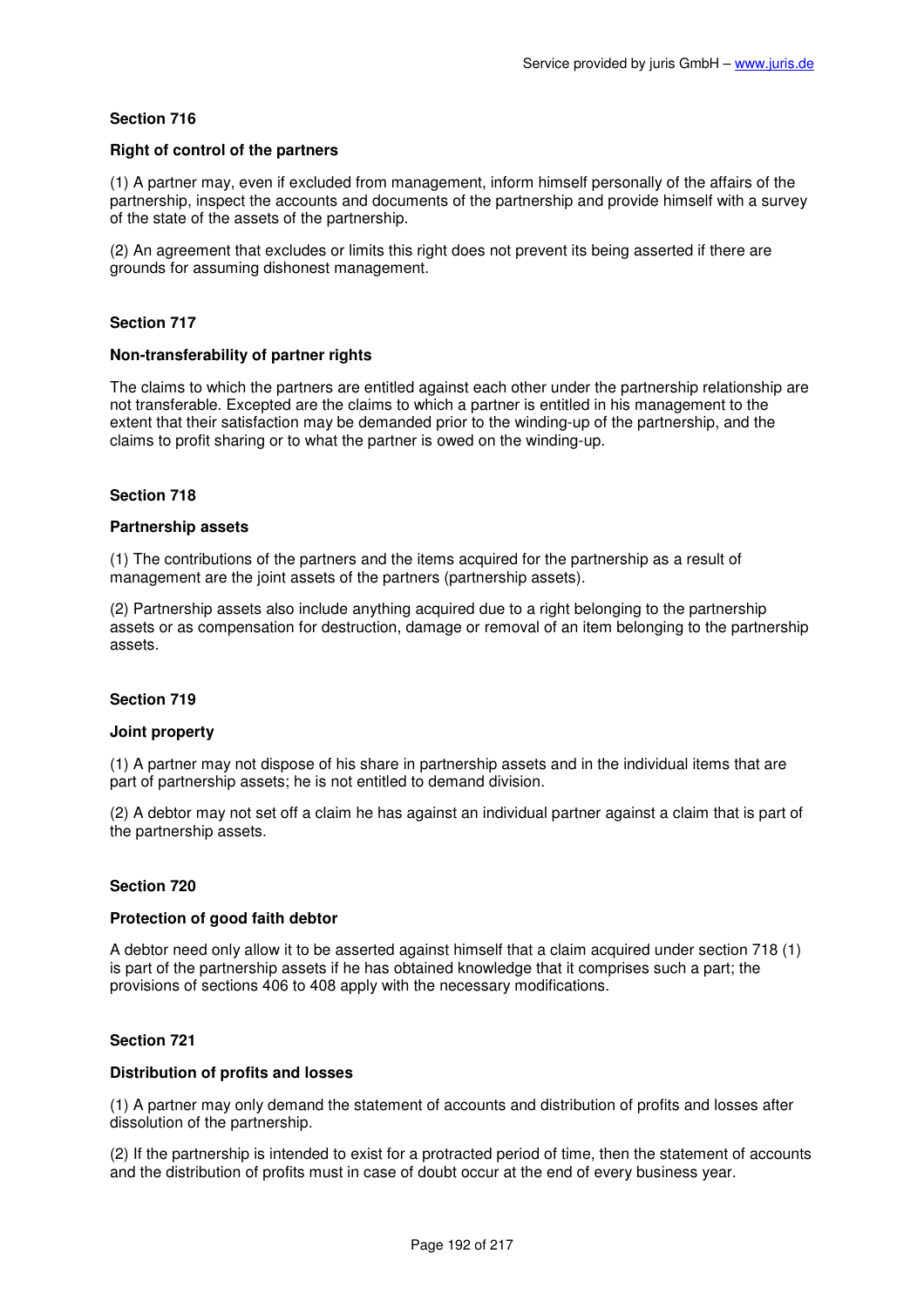## **Shares in profit and loss**

(1) If the shares in profits and losses of the partners are not specified, then each partner, without regard to the nature and size of his contribution, has an equal share in profit and loss.

(2) If only the share in profit or in loss has been determined, then in case of doubt the determination applies to profits and losses.

# **Section 723**

## **Termination by partner**

(1) If the partnership has not been set up for a definite period of time, then each partner may terminate it at any time. If a period of time has been determined, then notice of termination prior to the expiry of that period is admissible if there is a compelling reason. A compelling reason includes without limitation

- 1. if another partner has intentionally or with gross negligence violated a fundamental duty incumbent upon him under the partnership agreement or if the discharge of such a duty becomes impossible,
- 2. if the partner has reached the age of eighteen.

The partner who has reached the age of majority may only give notice of termination under no. 2 within three months from the time when he knew of or should have known of his position as a partner. There is no right to give notice if the partner was authorised in regard to the object of the partnership to independently operate a trade or business under section 112 or if the object of the partnership served solely to satisfy his personal needs. Under the same conditions, if a notice period has been specified, termination is admissible without complying with the notice period.

(2) Notice of termination may not be premature unless there is a compelling reason for the premature termination. If a partner gives premature notice of termination without such a reason, then he must compensate the remaining partners for the damage thus incurred.

(3) An agreement by which the right to give notice is excluded or is limited contrary to these provisions is void.

## **Section 724**

## **Notice of termination in the case of a partnership for life or a continuing partnership**

If a partnership has been entered into for the lifetime of a partner, then it may be terminated in the same way as a partnership set up for an indefinite period of time. The same applies if a partnership is tacitly carried on after expiry of a stipulated period of time.

# **Section 725**

## **Termination by attachment creditors**

(1) If the creditor of a partner has obtained attachment of the share of the partner in partnership assets, then he may terminate the partnership without complying with a notice period provided the instrument of indebtedness is not merely provisionally enforceable.

(2) As long as the partnership exists, the creditor may not assert the rights of the partner under the partnership relationship with the exception of the claim to a share in profits.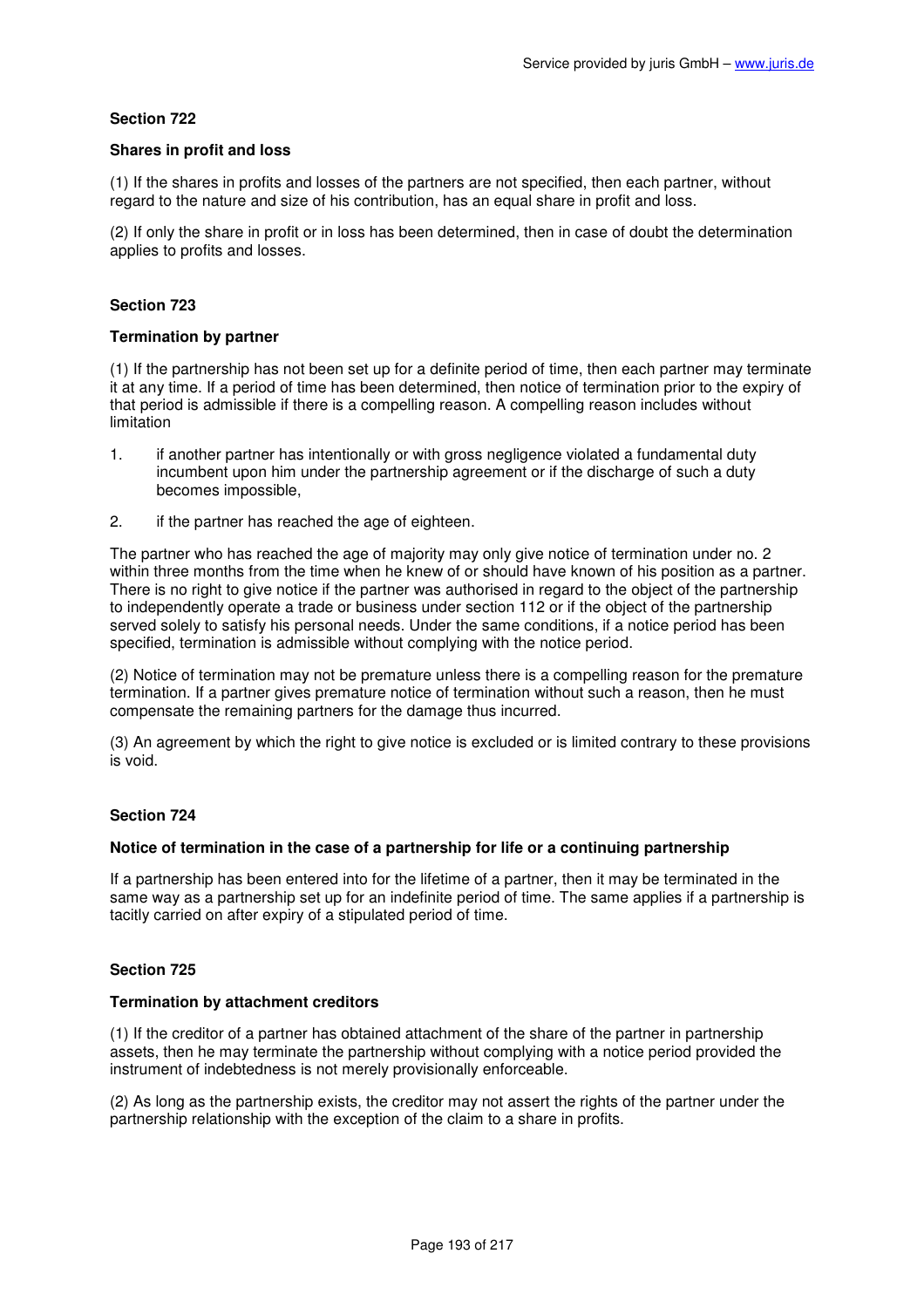## **Dissolution due to achievement or impossibility of its object**

The partnership comes to an end when the agreed object is achieved or its achievement has become impossible.

# **Section 727**

## **Dissolution due to the death of a partner**

(1) The partnership is dissolved by the death of one of its partners unless its partnership agreement leads to a different conclusion.

(2) In the case of dissolution, the heir of the deceased partner must inform the remaining partners of the death without undue delay and, where postponement entails danger, must carry on the business transferred to the deceased by the partnership agreement until the remaining partners can reach another arrangement jointly with him. The remaining partners are in like manner obliged to continue temporarily the business transferred to them. The partnership is deemed to continue in existence in this respect.

### **Section 728**

### **Dissolution due to insolvency of the partnership or one of its partners**

(1) The partnership is dissolved by the commencement of insolvency proceedings relating to the assets of the partnership. If the proceedings are discontinued on the application of the debtor or cancelled after the confirmation of an insolvency plan that provides for the partnership to continue in existence, then the partners may resolve to carry on the partnership.

(2) The partnership is dissolved by the commencement of insolvency proceedings relating to the assets of a partner. The provisions of section 727 (2) sentences 2 and 3 apply.

## **Section 729**

## **Continuation of authority to manage**

If the partnership is dissolved, then the authority of a partner to manage is likewise deemed to continue in existence to his benefit until he obtains knowledge of the dissolution or should have knowledge of it. The same applies to the authority to manage of a partner leaving the partnership when the partnership is carried on or for the loss of the authority in another way.

## **Section 730**

### **Winding-up of the partnership; management**

(1) After the dissolution of the partnership, winding-up takes place between the partners with regard to the assets of the partnership unless insolvency proceedings have been opened in relation to the assets of the partnership.

(2) For the termination of transactions in progress, for the entering into of new business required for this purpose and for the maintenance and administration of the assets of the partnership, the partnership is deemed to be carried on to the extent the purpose of the winding-up so requires. However, the authority to manage to which a partner is entitled under the partnership agreement is extinguished, unless the contract leads to a different conclusion, upon dissolution of the partnership; from dissolution onwards all partners are entitled to jointly manage its business.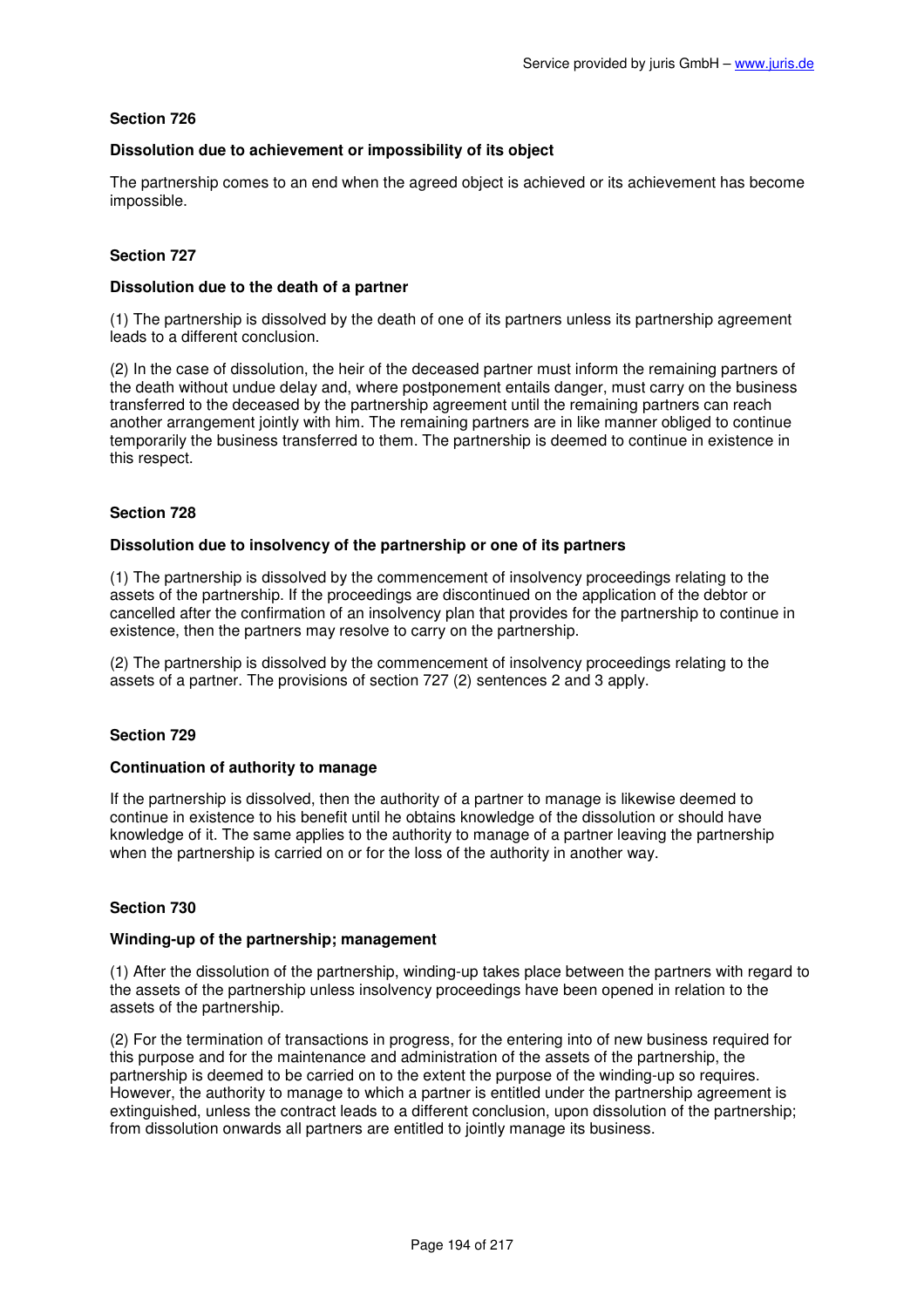# **Procedure for winding-up of the partnership**

In the absence of an agreement to the contrary, winding-up is carried out in accordance with sections 732 to 735. In other respects, the provisions on co-ownership apply to division.

# **Section 732**

## **Return of objects**

Objects that a partner has handed over to the partnership for use must be returned to him. He may not demand compensation for an object that is accidentally lost or has accidentally deteriorated.

## **Section 733**

### **Discharge of partnership debts; reimbursement of capital contributions**

(1) From the assets of the partnership, the first debts to be discharged are the joint debts, including those divided among the partners in relation to the creditors or for which the remaining partners are liable as debtors to one partner. If a debt is not yet due for repayment or is contested, then the amount required for discharge must be retained.

(2) From the assets of the partnership remaining after discharge of debts, the capital contributions are to be repaid. For capital contributions that did not consist of money, the value that they had at the time when they were contributed must be reimbursed. Compensation may not be demanded for capital contributions consisting in the performance of services or in permission of the use of an object.

(3) For discharge of debts and repayment of capital contributions, the assets of the partnership must be converted into money to the extent necessary.

## **Section 734**

#### **Distribution of the surplus**

If a surplus remains after discharge of the joint debts and repayment of the capital contributions, then it is owed to the partners in the ratio of their shares in profit.

## **Section 735**

#### **Duty to make subsequent contributions in case of loss**

If the assets of the partnership do not suffice to discharge the joint debts and to reimburse the capital contributions, then the partners must make up the deficit in the ratio in which they must bear losses. If an amount attributable to a partner cannot be obtained from him, then the remaining partners must bear the deficit in the same ratio.

## **Section 736**

#### **Retirement of a partner; continuing liability**

(1) If the partnership agreement stipulates that if a partner gives notice or dies or if insolvency proceedings are opened in relation to his assets, the partnership will be carried on by the remaining partners, then upon the occurrence of such an event the partner personally so affected retires from the partnership.

(2) The provisions on the limitation of continuing liability relating to commercial partnerships apply with the necessary modifications.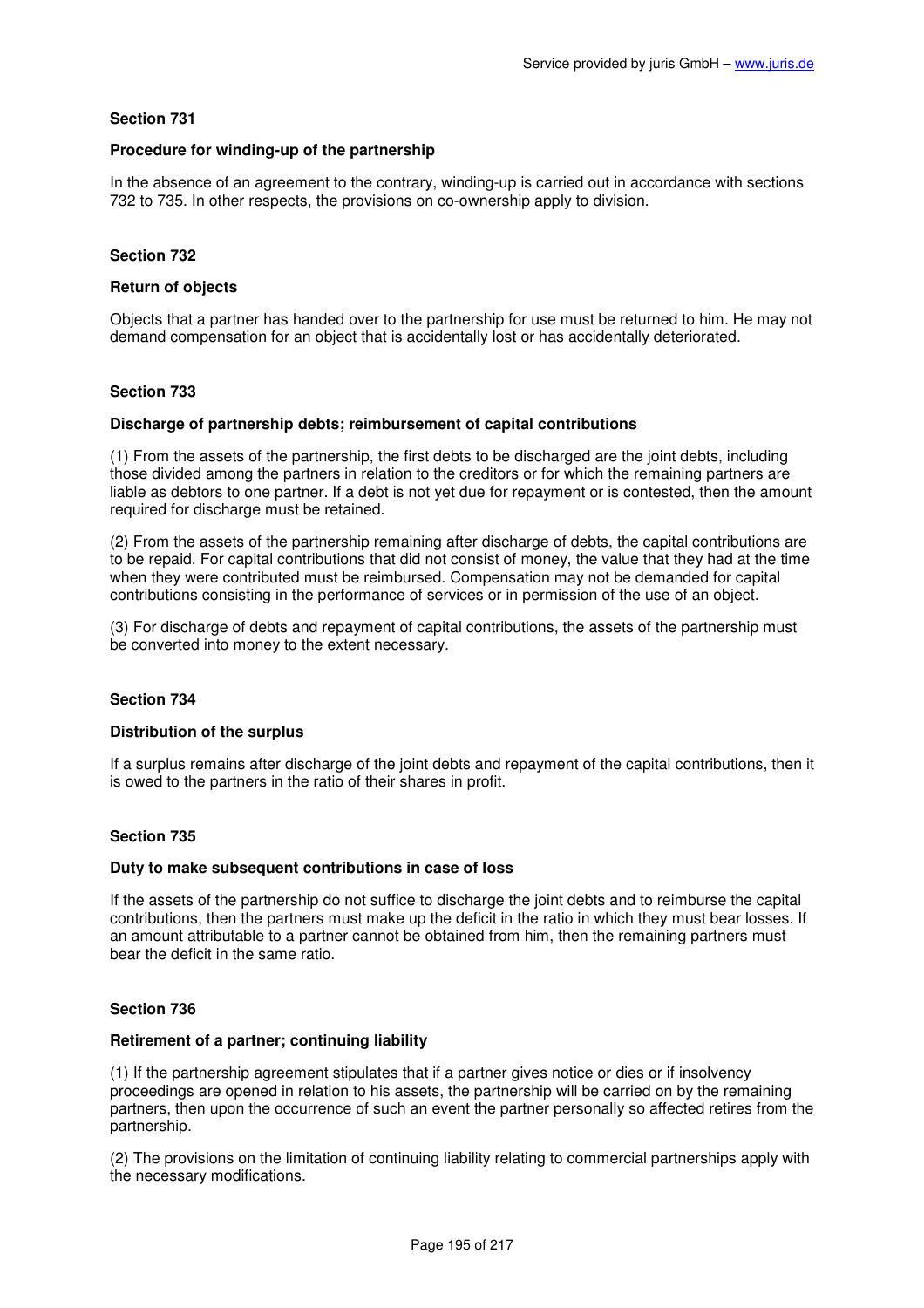## **Exclusion of a partner**

If the partnership agreement stipulates that if a partner gives notice, the partnership will be carried on by the remaining partners, then a partner in whose person a circumstance occurs which entitles the remaining partners to give notice under section 723 (1) sentence 2 may be excluded from the partnership. The remaining partners are jointly entitled to the right of exclusion. Exclusion occurs by declaration to the partner to be excluded.

# **Section 738**

## **Winding-up of the partnership on retirement**

(1) If a partner retires from the partnership, then his share in the assets of the partnership accrues to the remaining partners. The latter are obliged to return to the retiring partner under the provisions of section 732 the items he transferred to the partnership for use and to exempt him from joint debts and to pay him what he would receive in case of winding-up if the partnership had been dissolved at the time of his retirement. If joint debts are not yet due for repayment, then the remaining partners may provide the retiring partner with security instead of exempting him.

(2) The value of the assets of the partnership is, to the extent necessary, to be determined by means of an appraisal.

## **Section 739**

# **Liability for deficit**

If the assets of the partnership do not suffice to cover the joint debts and the capital contributions, then the retiring partner is liable to the remaining partners for deficit in the ratio of his share in the loss.

## **Section 740**

#### **Sharing in the financial results of transactions in progress**

(1) The retiring partner shares in profits and losses resulting from transactions in progress at the time of his retirement. The remaining partners are entitled to terminate such transactions in the way that appears most advantageous to them.

(2) The retiring partner may at the end of each business year demand accounting for transactions terminated in the meanwhile, disbursement of the amount due to him and information on the status of transactions still in progress.

**Title 17** 

# **Co-ownership**

## **Section 741**

## **Co-ownership by defined shares**

Where more than one person is jointly entitled to a right, then, unless the law leads to a different conclusion, the provisions of sections 742 to 758 apply (co-ownership by defined shares).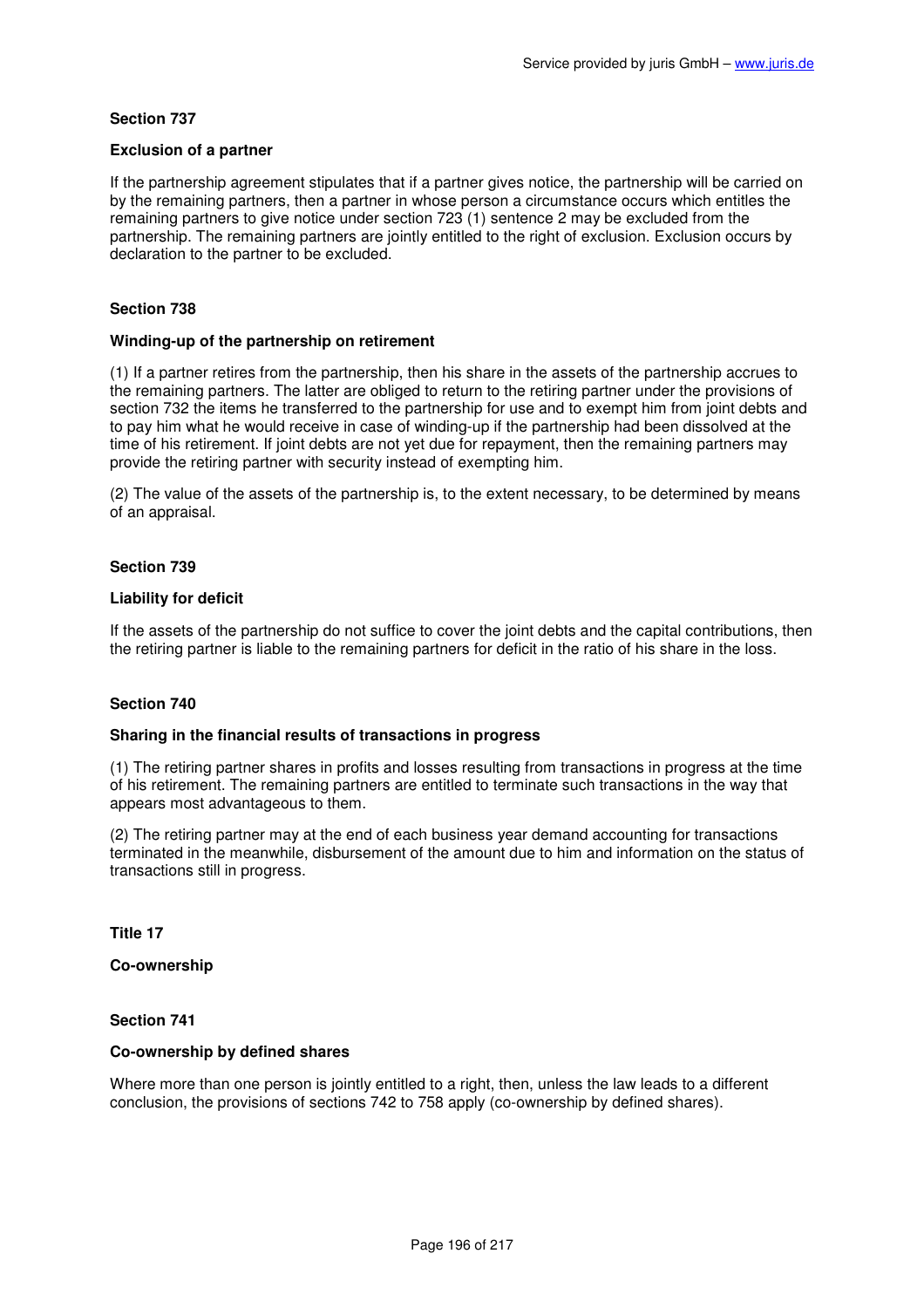# **Equal shares**

In case of doubt it is to be assumed that the part owners are entitled to equal shares.

# **Section 743**

## **Share in the fruits; authority to use**

(1) A fraction of the fruits corresponding to his share is owed to each part owner.

(2) Each part owner is authorised to use the joint object to the extent that joint use by other part owners is not impaired.

## **Section 744**

### **Joint administration**

(1) The part owners are jointly entitled to administration of the joint object.

(2) Each part owner is entitled to take the measures required to maintain the object without approval by the other part owners; he may demand that the latter grant their consent to such a measure in advance.

## **Section 745**

### **Administration and use by resolution**

(1) By a majority of votes it may be resolved that there is to be proper administration and use appropriate to the quality of the joint item. The majority of votes is to be calculated according to the size of the shares.

(2) Each part owner may, where administration and use is not regulated by agreement or by a majority vote, demand administration corresponding to the interests of all part owners according to their reasonably exercised discretion.

(3) No substantial change to the object may be resolved or demanded. The right of each part owner to a fraction of the emoluments corresponding to his share may not be impaired without his approval.

# **Section 746**

### **Effect in relation to successors in interest**

If the part owners have made arrangements for the administration and use of the joint object, the determination reached also takes effect for and against the successors in interest.

# **Section 747**

### **Disposal of a share and joint objects**

Each part owner may control his own share. The part owners may control the joint object in its entirety only jointly.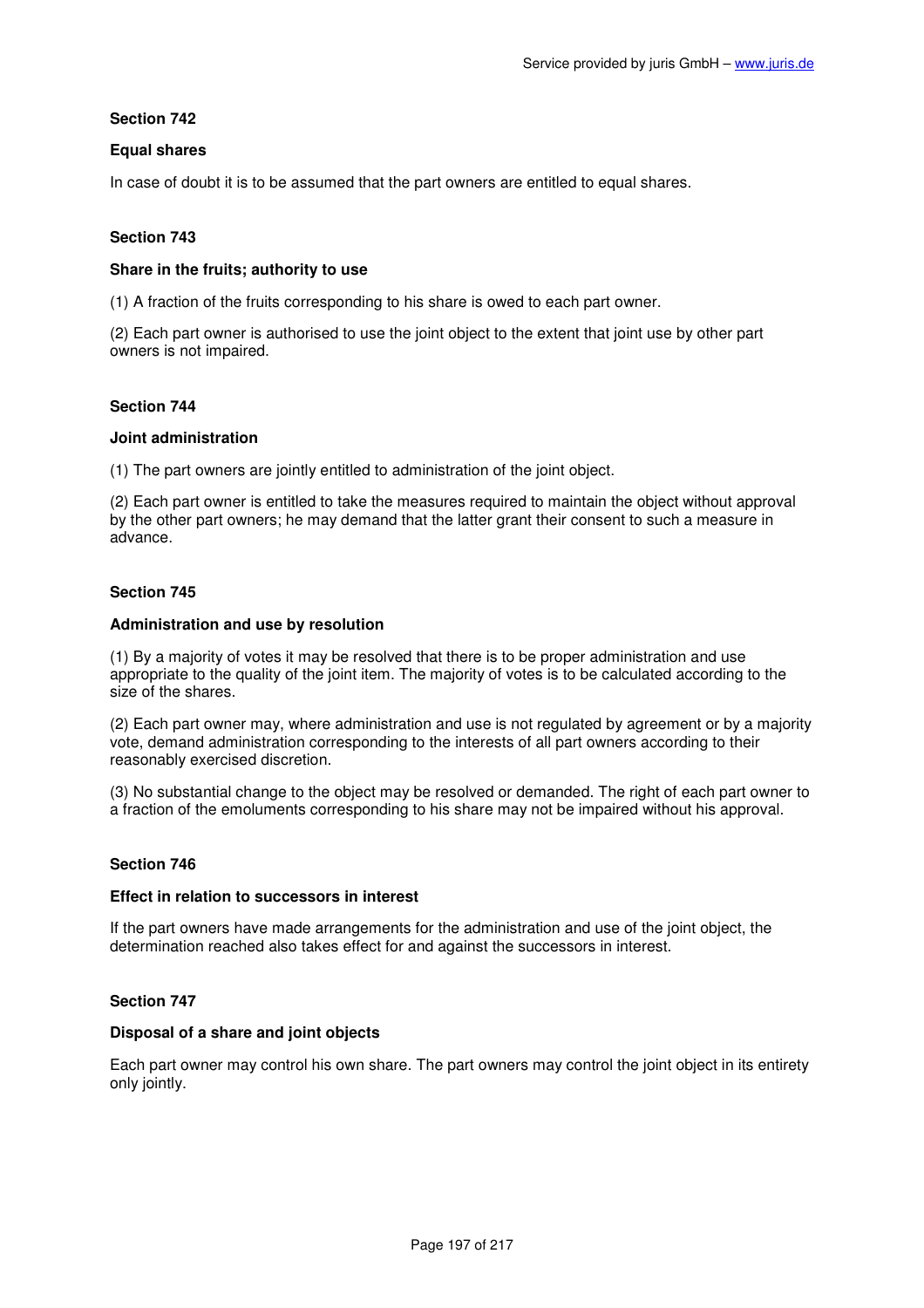# **Bearing of charges and costs**

Each part owner is obliged to the other part owners to bear the charges of the joint object as well as costs of maintenance, administration and joint use according to the proportion of his share.

# **Section 749**

## **Cancellation claim**

(1) Each part owner may at any time demand cancellation of the co-ownership.

(2) If the right to demand cancellation is excluded by agreement permanently or for a period of time, then cancellation may still be demanded if there is a compelling reason to do so. Subject to the same requirement, if a notice period has been specified, cancellation is admissible without complying with the notice period.

(3) An agreement by which the right to demand cancellation is excluded or limited contrary to these provisions is void.

# **Section 750**

### **Exclusion of cancellation in case of death**

If the part owners have temporarily excluded entitlement to demand cancellation of co-ownership, then in case of doubt the agreement loses its effect upon the death of a part owner.

# **Section 751**

# **Exclusion of cancellation and successors in interest**

If the part owners have excluded entitlement to demand cancellation of co-ownership permanently or temporarily or have specified a notice period, then the agreement is effective for or against successors in interest as well. If a creditor has had the share of a part owner attached, then he may demand cancellation of co-ownership notwithstanding the agreement if the instrument of indebtedness is not merely provisionally enforceable.

## **Section 752**

## **Division in kind**

Cancellation of co-ownership occurs by division in kind if the joint object is or, if there are more than one object held jointly, the joint objects are capable of being divided into identical parts corresponding to the shares of the part owners without reducing their value. The distribution of identical parts among the part owners is effected by drawing lots.

## **Section 753**

## **Division by sale**

(1) If division in kind is excluded, then the cancellation of co-ownership occurs by sale of the joint object according to the regulations on sale of a pledge, or in the case of a plot of land by compulsory auction, and by division of the proceeds. If disposal to a third party is inadmissible, then the object must be auctioned off among the part owners.

(2) If the attempt to sell the object is unsuccessful, then each part owner may demand a repeated attempt but must bear the costs if a repeated attempt fails.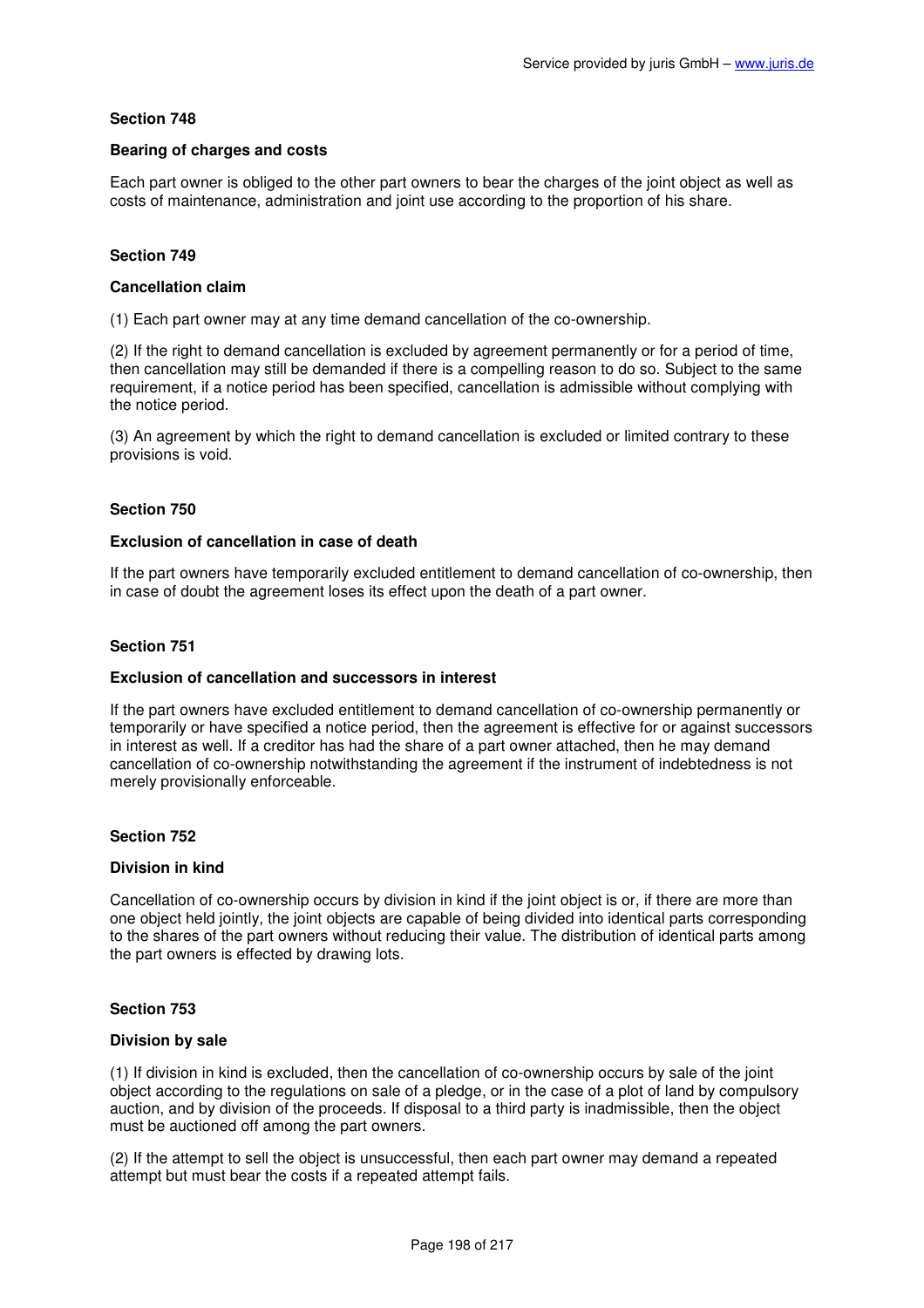# **Sale of joint claims**

The sale of a joint claim is only allowed if it cannot yet be collected. If collection is possible, then each part owner may demand joint collection.

# **Section 755**

# **Discharge of a joint debt**

(1) If the part owners are jointly and severally liable for an obligation that they will have to discharge in the proportion of their shares in accordance with section 748 or that they have entered into for the purpose of discharging such an obligation, then each part owner may demand upon cancellation of the co-ownership that the debt is discharged out of the joint object.

(2) The claim may also be asserted against successors in interest.

(3) To the extent that sale of the joint object is required for discharge of the debt, sale must occur in accordance with section 753.

# **Section 756**

## **Discharge of the debt of a part owner**

If one part owner has a debt to another part owner that is based on the co-ownership, then when the co-ownership is cancelled he may demand discharge of his claim from the part of the joint object attributable to the debtor. The provisions of section 755 (2) and (3) apply.

## **Section 757**

## **Warranty upon allocation to a part owner**

If, upon the cancellation of co-ownership, a joint object is allocated to one of the part owners, then each of the remaining part owners must give a warranty in the proportion of his share for a legal defect or a material defect in the same manner as a seller.

## **Section 758**

# **Right of cancellation not subject to the statute of limitations**

The claim to cancellation of co-ownership is not subject to the statute of limitations.

# **Title 18**

**Life annuity** 

## **Section 759**

# **Duration and amount of the annuity**

(1) A person who is obliged to provide a life annuity must in case of doubt pay the annuity for the duration of the lifetime of the creditor.

(2) The amount intended for the annuity is in case of doubt the annual amount of the annuity.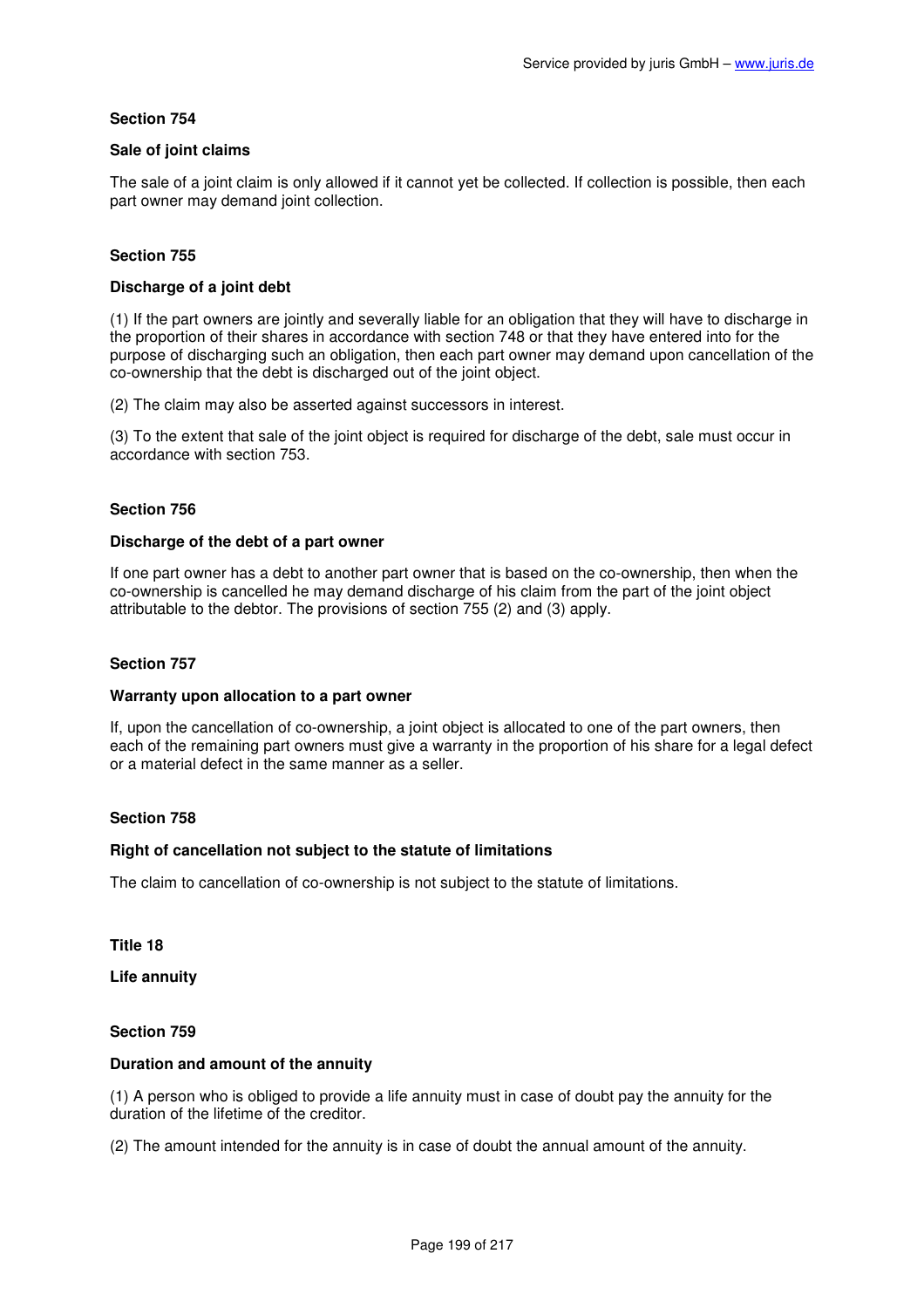## **Advance payment**

(1) The life annuity is payable in advance.

(2) An annuity in money is payable for three months in advance; in the case of another kind of annuity, the period of time for which it must be paid in advance is determined according to the quality and purpose of the annuity.

(3) If the creditor is alive at the beginning of the period of time for which the annuity is payable in advance, then he is entitled to the entire amount attributable to that period of time.

# **Section 761**

## **Form of life annuity commitment**

For a contract which promises a life annuity to be valid, the promise must be made in writing, unless another form is specified. The life annuity commitment may not be issued in electronic form to the extent that the commitment serves to provide maintenance in family law.

## **Title 19**

## **Imperfect obligations**

## **Section 762**

# **Gaming, betting**

(1) No obligation is established by gaming and betting. What has been paid due to such gaming or betting may not be demanded back on the basis that no obligation existed.

(2) These provisions also apply to an agreement by which the losing party, for the purpose of meeting a gaming or betting debt, enters into an obligation in relation to the winning party, including without limitation the acknowledgement of a debt.

# **Section 763**

## **Lottery contracts and gaming contracts**

A lottery contract or a gaming contract is binding if the lottery or the gaming has state approval. Apart from this, the provisions of section 762 apply.

## **Section 764**

(repealed)

## **Title 20**

**Suretyship** 

# **Section 765**

# **Typical contractual duties in suretyship**

(1) By a contract of suretyship the surety puts himself under a duty to the creditor of a third party to be responsible for discharging that third party's obligation.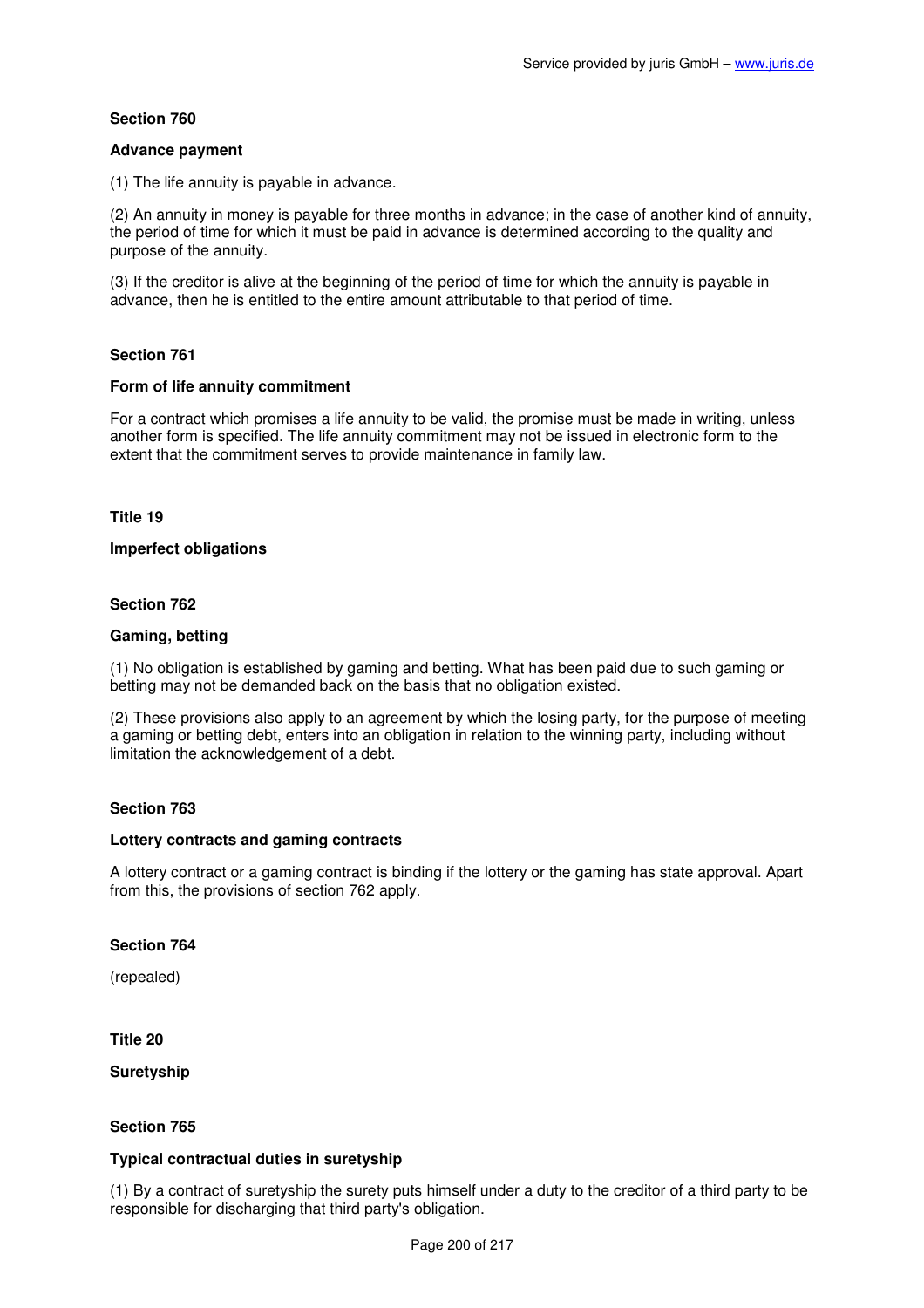(2) Suretyship may also be assumed for a future or contingent obligation.

### **Section 766**

#### **Written form of the declaration of suretyship**

For the contract of suretyship to be valid, the declaration of suretyship must be issued in writing. The declaration of suretyship may not be made in electronic form. If the surety discharges the main obligation, the defect of form is remedied.

### **Section 767**

### **Extent of the suretyship debt**

(1) The currently applicable amount of the main obligation determines the duty of the surety. This applies in particular, without limitation, if the main obligation has been changed through no fault of or default by the principal debtor. The duty of the surety is not extended by a legal transaction that the principal debtor undertakes after assumption of the suretyship.

(2) The surety is liable for the costs of termination and prosecution of rights that are reimbursable by the principal debtor to the creditor.

### **Section 768**

#### **Defences of surety**

(1) The surety may assert the defences to which the principal debtor is entitled. If the principal debtor dies, then the surety may not invoke the fact that the heir has only limited liability for the obligation.

(2) The surety is not deprived of a defence by the fact that the principal debtor waives it.

#### **Section 769**

#### **Co-suretyship**

Where more than one person enters a suretyship commitment for the same obligation, they are jointly and severally liable even if they do not assume suretyship jointly.

#### **Section 770**

#### **Defences of voidability and set-off**

(1) The surety may refuse to satisfy the creditor as long as the principal debtor is entitled to avoid the legal transaction on which the obligation is based.

(2) The surety has the same authority as long as the creditor can obtain satisfaction by set-off against a claim of the principal debtor that is due.

#### **Section 771**

### **Defence of unexhausted remedies**

The surety may refuse to satisfy the creditor as long as the creditor has not attempted without success to obtain execution of judgment against the principal debtor (defence of unexhausted remedies). If the surety raises the defence of unexhausted remedies, the limitation of the claim of the creditor against the surety is suspended until the creditor has attempted without success to obtain execution of judgment against the principal debtor.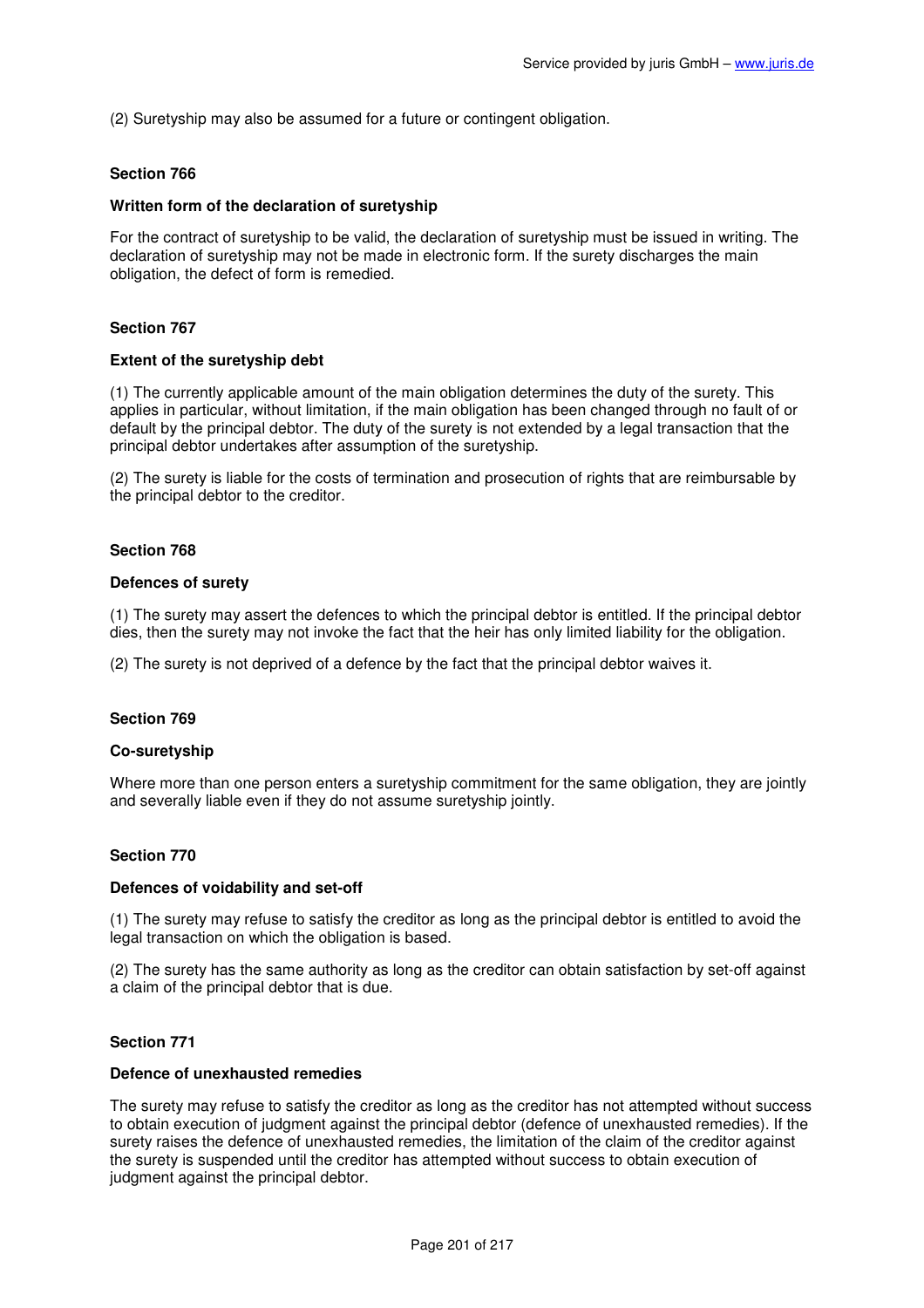## **Duty of creditor of enforcement and realisation**

(1) If the suretyship applies to a monetary claim, then enforcement of judgment must be attempted against the movable things of the principal debtor at his residence and, if the principal debtor has a business establishment in another locality, at the latter as well, and, in the absence of a residence and a business establishment, at his place of abode.

(2) If the creditor has a pledge over or right of retention to a movable thing of the principal debtor, then he must attempt to satisfy his claim from this thing too. If the creditor has such a right to the thing for another claim as well, then this only applies if both claims are covered by the value of the thing.

# **Section 773**

### **Exclusion of defence of unexhausted remedies**

(1) The defence of unexhausted remedies is excluded:

- 1. if the surety waives the defence, including without limitation if he has assumed suretyship as principal debtor,
- 2. if pursuit of rights against the principal debtor is made appreciably more difficult due to a change of residence, of business establishment or of place of abode occurring after assumption of suretyship,
- 3. if insolvency proceedings have been opened in relation to the assets of the principal debtor,
- 4. if it must be assumed that enforcement of judgment against the assets of the principal debtor will not result in satisfaction of the claim of the creditor.

(2) In the cases cited in nos. 3 and 4, the defence is admissible to the extent that the creditor may satisfy his claim out of a movable thing of the principal debtor over which he has a security right or of which he has a right of retention; the provisions of section 772 (2) sentence 2 apply.

# **Section 774**

## **Statutory passing of claims**

(1) To the extent that the surety satisfies the claims of the creditor, the claim of the creditor against the principal debtor passes to him. The passing of ownership may not be asserted to the disadvantage of the creditor. Objections by the principal debtor under a legal relationship existing between himself and the surety are unaffected.

(2) Co-sureties are only liable to each other under section 426.

# **Section 775**

## **Claim to release of the surety**

(1) If the surety has provided suretyship on the instructions of the principal debtor, or if he is entitled under the provisions on agency without specific authorisation, as a result of assuming the suretyship, to the rights of a voluntary agent against the principal debtor, then he may demand that the principal debtor releases him from the suretyship

- 1. if the financial situation of the principal debtor has substantially deteriorated,
- 2. if pursuit of rights against the principal debtor is made appreciably more difficult due to a change of residence, of business establishment or of place of abode occurring after assumption of suretyship,
- 3. if the principal debtor is in default of discharging his obligation,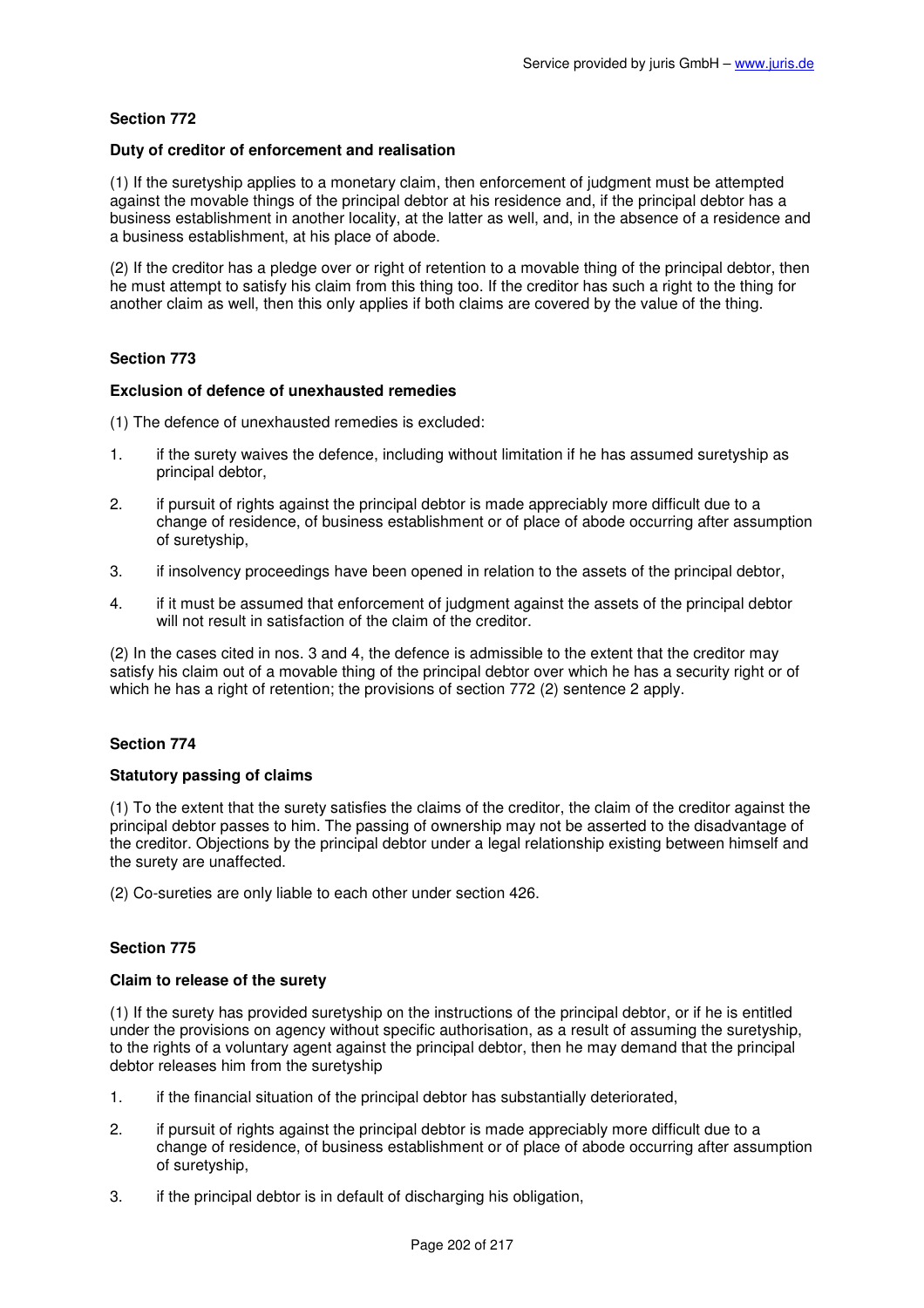4. if the creditor has obtained an enforceable judgment for discharge against the surety.

(2) If the main obligation has not yet fallen due, then the principal debtor may provide security to the surety instead of releasing him.

# **Section 776**

## **Waiver of a security**

If the creditor waives a preferential right connected with the claim, a mortgage or ship mortgage, a pledge existing for the claim or a right against a co-surety, then the surety is released to the extent that he would have been able to obtain compensation under section 774 from the right waived. This also applies if the right waived only arose after assumption of the suretyship.

## **Section 777**

## **Temporary suretyship**

(1) If the surety has provided suretyship for an existing obligation for a specified period of time, then at the end of the specified period of time he is released, unless the creditor effects collection of the claim without undue delay under the provisions of section 772, continues the proceedings without any substantial delay and without undue delay after the end of the proceedings notifies the surety that he is claiming payment from him. If the surety is not entitled to the defence of unexhausted remedies, then he is released at the end of a specified period of time, unless the creditor makes this notification to him without undue delay.

(2) If notification has been made in good time, then the liability of the surety in the case of subsection (1) sentence 1 is limited to the scope the main obligation has at the time when the proceedings ended, or in the case cited in subsection (1) sentence 2 to the scope the main obligation has at the end of the specified period of time.

# **Section 778**

# **Credit mandate**

A person who instructs another person to grant a third party a loan or financing assistance in his own name and for his own account is liable as surety to the mandatary for the obligation of the third party arising from the loan or the financing assistance.

**Title 21** 

**Settlement** 

## **Section 779**

#### **Concept of settlement; mistake as to the basis of the settlement**

(1) A contract by which a dispute or uncertainty of the parties with regard to a legal relationship is removed by way of mutual concession (settlement) is ineffective if the fact situation used as a basis according to the contents of the contract does not correspond to reality and the dispute or uncertainty would not have occurred if the facts had been known.

(2) It is equivalent to uncertainty about a legal relationship if the realisation of a claim is uncertain.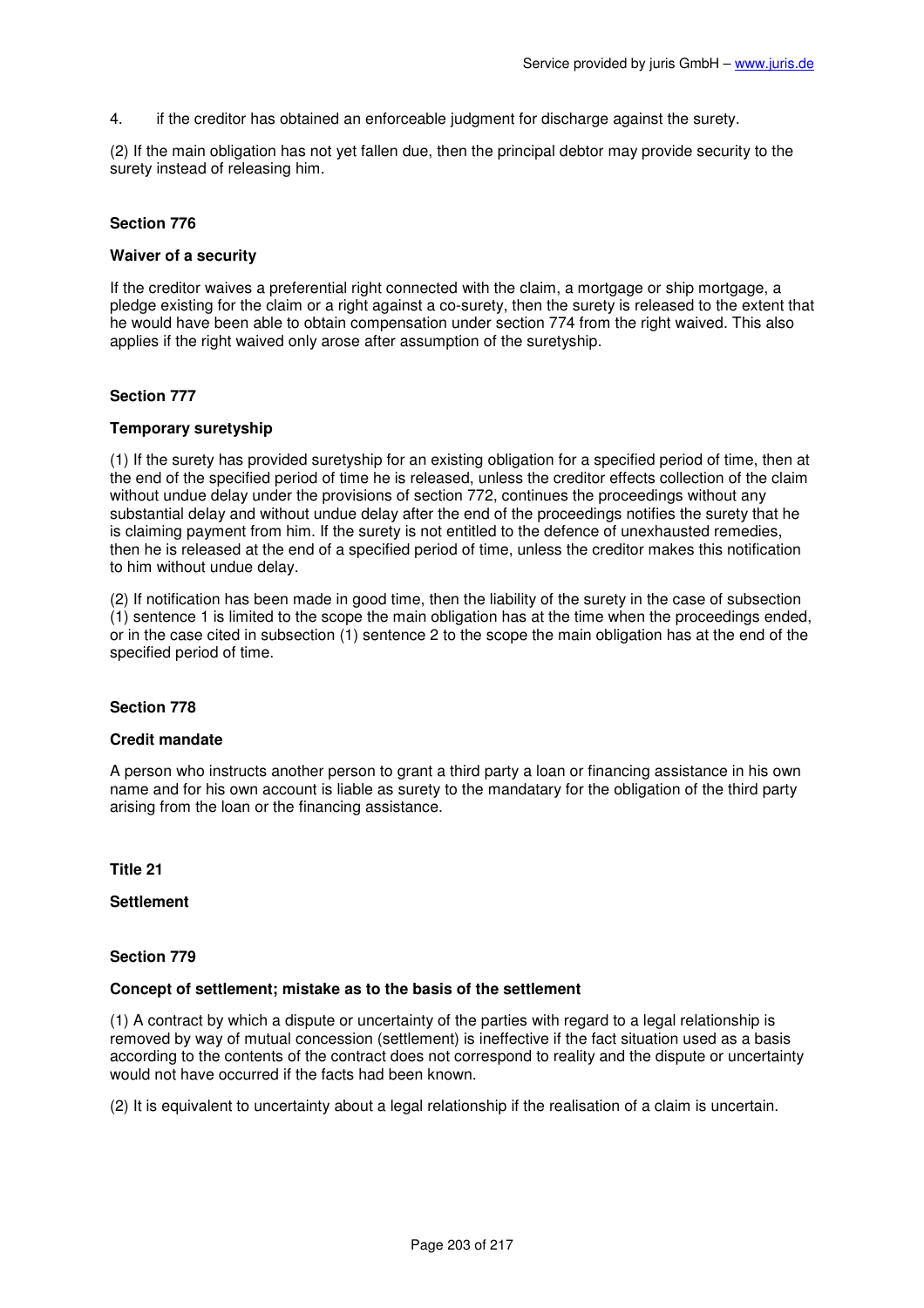# **Title 22**

# **Promise to fulfil an obligation; acknowledgement of debt**

# **Section 780**

# **Promise to fulfil an obligation**

For a contract by means of which performance is promised in such a way that the mere promise is intended to establish the duty (promise to fulfil an obligation) to be valid, to the extent that no other form is specified, it is necessary for the commitment to be made in writing. The commitment may not be made in electronic form.

# **Section 781**

## **Acknowledgement of a debt**

For a contract by which the existence of an obligation is acknowledged (acknowledgement of debt) to be valid, the declaration of acknowledgement must be made in writing. The declaration of acknowledgement may not be made in electronic form. If another form is prescribed to create the obligation whose existence is being acknowledged, then the acknowledgement contract requires this form.

## **Section 782**

## **No formal requirements for settlement**

If a promise to fulfil an obligation or an acknowledgement of a debt is made on the basis of a statement of account or by way of a settlement, then observance of the written form specified in sections 780 and 781 is not required.

## **Title 23**

**Order** 

## **Section 783**

## **Rights derived from an order**

If a person delivers to a third party a document in which he instructs another person to furnish money, securities or other fungible things to that third party, then the third party is authorised to collect payment from the drawee in his own name; the drawee is authorised to pay to the payee for the account of the drawer.

## **Section 784**

## **Acceptance of the order**

(1) If the drawee accepts the order, then he is obliged to pay to the payee; he may only raise against him such objections as relate to the validity of the acceptance or as follow from the contents of the order or the contents of the acceptance or as the drawee is entitled to rely on directly against the payee.

(2) Acceptance is made by a written notation on the order. If the notation is placed on the order prior to its delivery to the payee, then acceptance only becomes effective in relation to the payee upon delivery.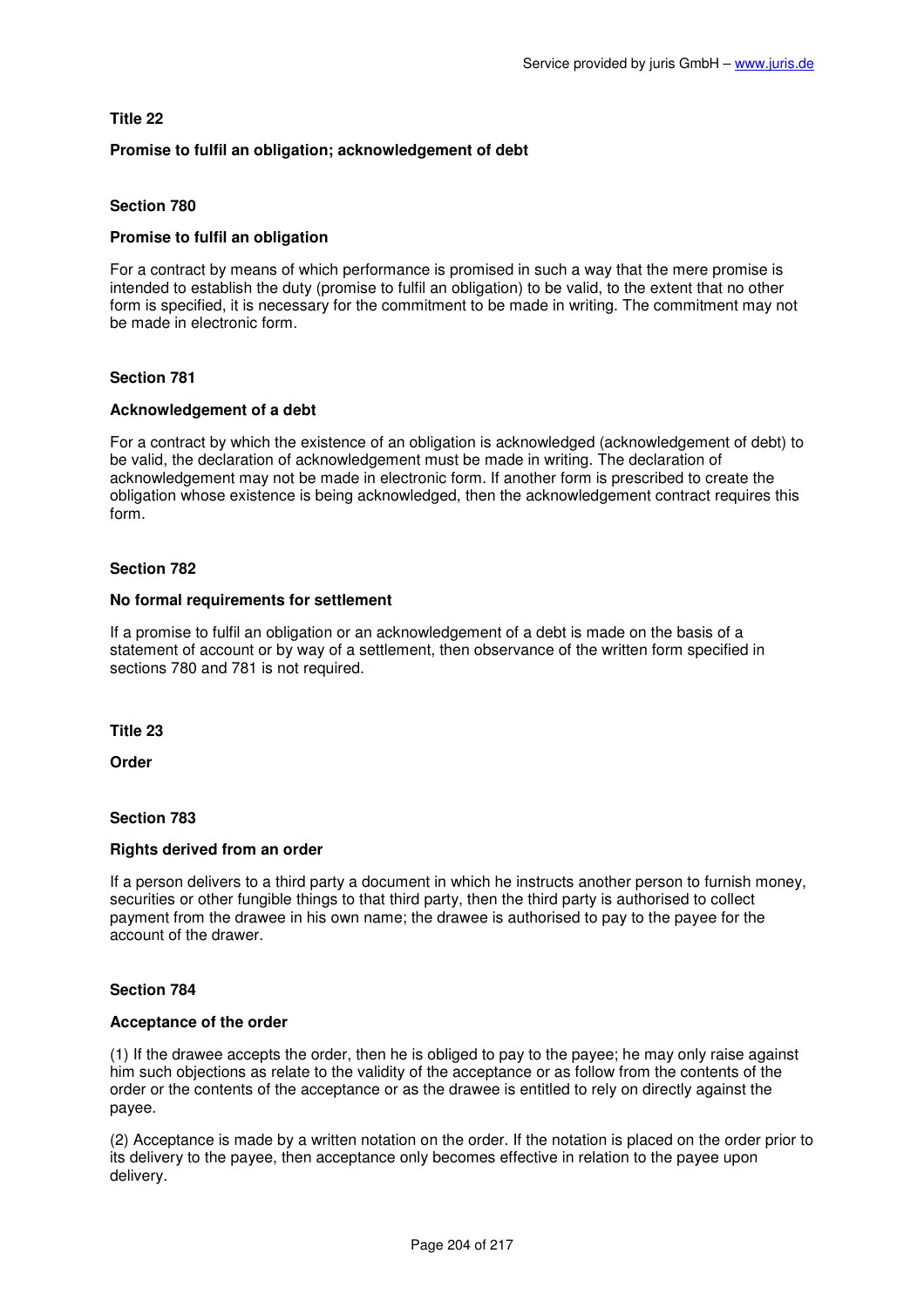# **Delivery of the order**

The drawee is only obliged to pay in return for delivery of the order.

# **Section 786**

(repealed)

# **Section 787**

## **Order to assume debt**

(1) In the case of an order to assume a debt, the drawee is released from the debt by the payment to the extent of its amount.

(2) The drawee is not under a duty to the drawer to accept the order or to perform by paying the payee merely because the drawee is the debtor of the drawer.

## **Section 788**

### **Underlying debt relationship**

If the drawer issues the order for the purpose of in turn effecting payment to the payee, then the payment, even if the drawee accepts the order, is only effected upon payment by the drawee to the payee.

## **Section 789**

## **Duty of payee to notify**

If the drawee refuses acceptance of the order prior to the time for payment or if he refuses to make payment, then the payee must notify the drawer without undue delay. The same applies if the payee cannot or will not assert the order.

## **Section 790**

### **Revocation of the order**

The drawer may revoke the order in relation to the drawee as long as the drawee has neither accepted it in relation to the payee nor has made payment. This also applies if the drawer by the revocation contravenes a duty incumbent upon him in relation to the payee.

## **Section 791**

#### **Death or incapacity to contract of a participant**

The order does not lapse as a result of the death or of one of the participants becoming incapable of contracting.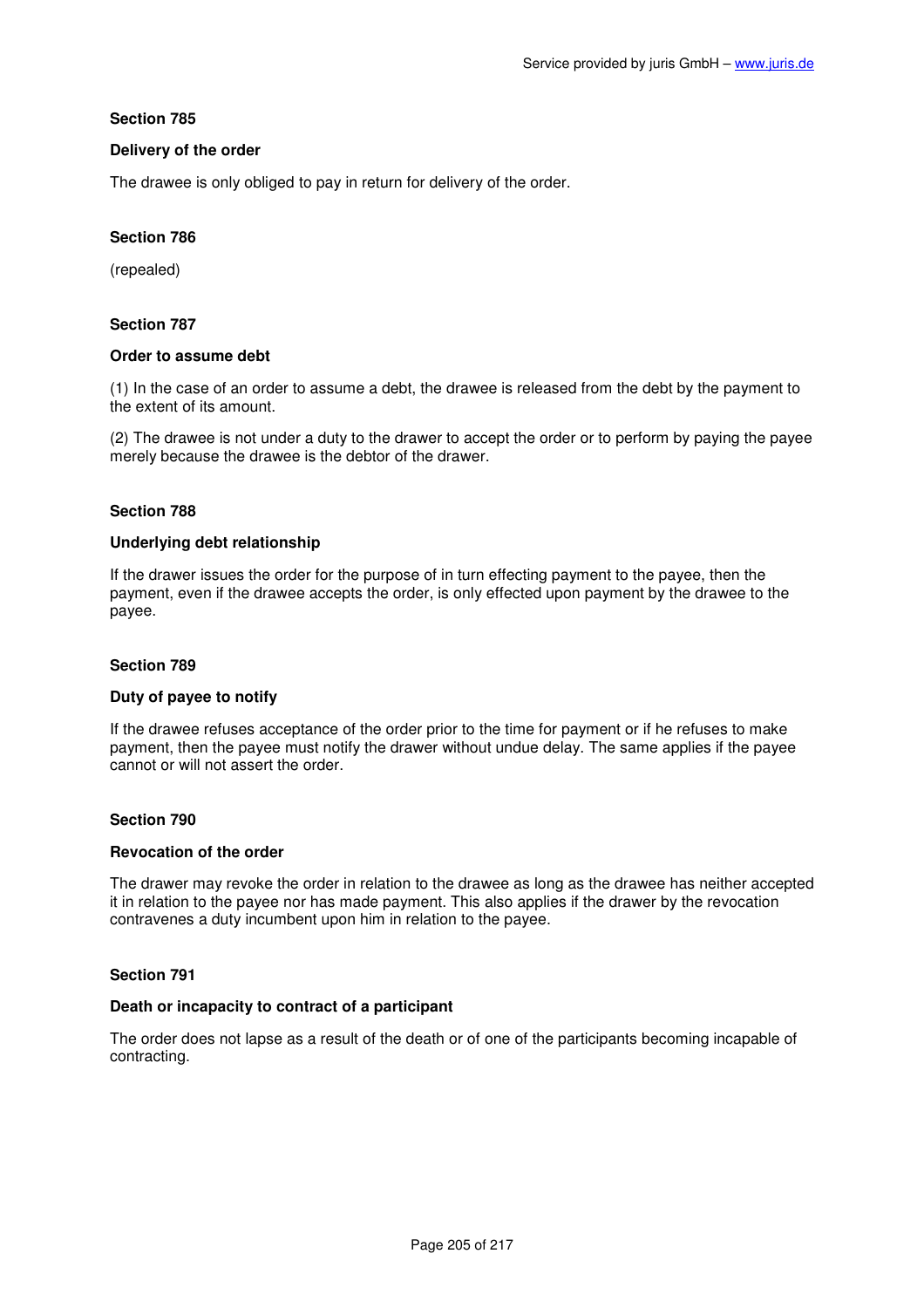## **Transfer of the order**

(1) The payee may transfer the order to a third party by contract with that third party, even if the order has not yet been accepted. The declaration of transfer requires written form. For transfer, delivery of the order to the third party is required.

(2) The drawer may exclude transfer. Exclusion is only effective in relation to the drawee if such exclusion can be derived from the order or if it is notified by the drawer to the drawee before the latter accepts the order or effects payment.

(3) If the drawee accepts the order in relation to the acquirer, then he may not derive objections from the legal relationship existing between him and the payee. Apart from this, provisions applying to assignment of a claim apply with the necessary modifications to transfer of the order.

## **Title 24**

## **Bearer bond**

# **Section 793**

## **Rights under a bearer bond**

(1) If a person has issued a document in which he promises payment to the bearer (bearer bond), then the holder may demand from him the act of performance in accordance with the promise, unless he is not entitled to dispose of the document. However, the issuer is also released by payment to a nonentitled bearer.

(2) The validity of the signature may be made dependent upon a provision included in the document requiring the observance of a specific form. For signature, a name signature produced by means of mechanical reproduction suffices.

# **Section 794**

## **Liability of the issuer**

(1) The issuer is obliged under a bearer bond even if it has been stolen from him or is lost or if it otherwise comes into circulation against his will.

(2) It has no bearing on the effectiveness of a bearer bond if the document is issued after the issuer has died or becomes incapable of contracting.

## **Section 795**

(repealed)

# **Section 796**

## **Objections of the issuer**

The issuer may only raise against the bearer of the bond such objections as relate to the validity of the issuing or as follow from the document or as the issuer is directly entitled to in relation to the bearer.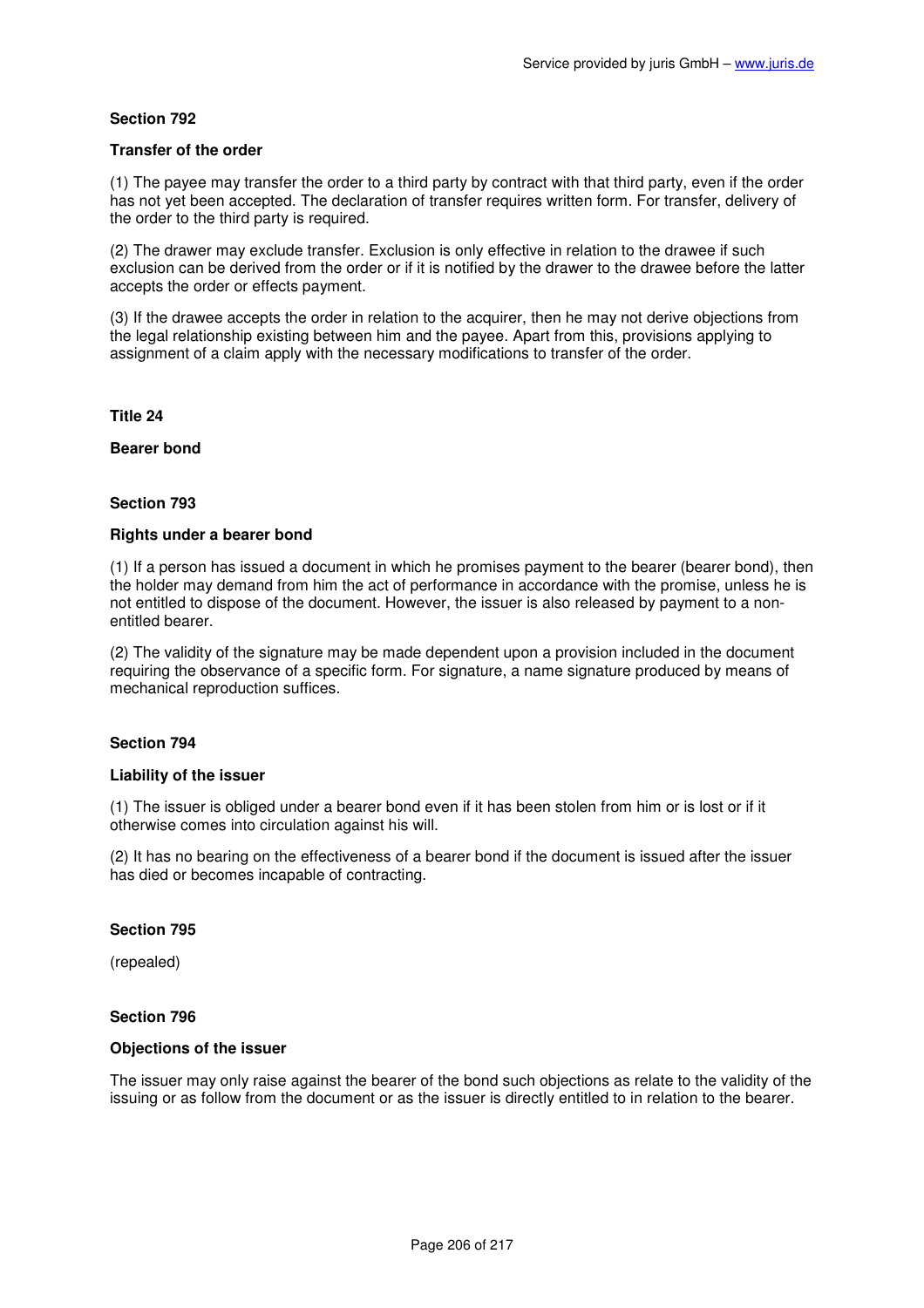# **Duty to pay only in return for delivery**

The issuer is only obliged to pay in return for delivery of the bearer bond. Upon delivery, he acquires ownership of the document even if the bearer is not entitled to make use of it.

# **Section 798**

## **Replacement document**

If a bearer bond is no longer suitable for circulation due to damage or disfigurement, then the bearer, as long as its essential contents and its distinguishing features can still be recognised with certainty, may demand from the issuer the issue of a new bearer bond in return for delivery of the damaged or disfigured one. He must himself bear and advance the costs.

## **Section 799**

## **Declaration of invalidity**

(1) A lost or destroyed bearer bond may, if the opposite is not specified in the document, be declared invalid by way of public notice procedure. Excepted from this are interest coupons, annuity coupons and profit share coupons as well as interest-free bearer bonds payable on sight.

(2) The issuer is obliged to provide the previous bearer, when requested, with information necessary for the public notice procedure or stoppage of payment and to issue the required certificates. The costs of the certificates must be borne and advanced by the previous bearer.

### **Section 800**

## **Effect of the declaration of invalidity**

If a bearer bond has been declared invalid, the party that obtained the exclusory judgment may, without prejudice to the authority to assert the claim under the document, demand issue of a new bearer bond instead of the invalidated one. He must himself bear and advance the costs.

## **Section 801**

## **Extinction; limitation**

(1) The claim under a bearer bond is extinguished at the end of thirty years after the occurrence of the time stipulated for payment if the document has not been presented to the issuer for redemption prior to the end of thirty years. If presentation occurs, then the claim is statute-barred in two years from the end of the submission period. Presentation is equivalent to judicial assertion of the claims under the document.

(2) For interest coupons, annuity coupons and profit share coupons, the period for presentation period is four years. The period of time commences at the close of the year in which the time stipulated for payment occurred.

(3) Duration and commencement of the presentation period may be determined differently by the issuer in the document.

## **Section 802**

## **Stoppage of payment**

The commencement and running of the period for presentation, and also limitation, are suspended for the benefit of the applicant by the stoppage of payment. Suspension commences upon the lodging of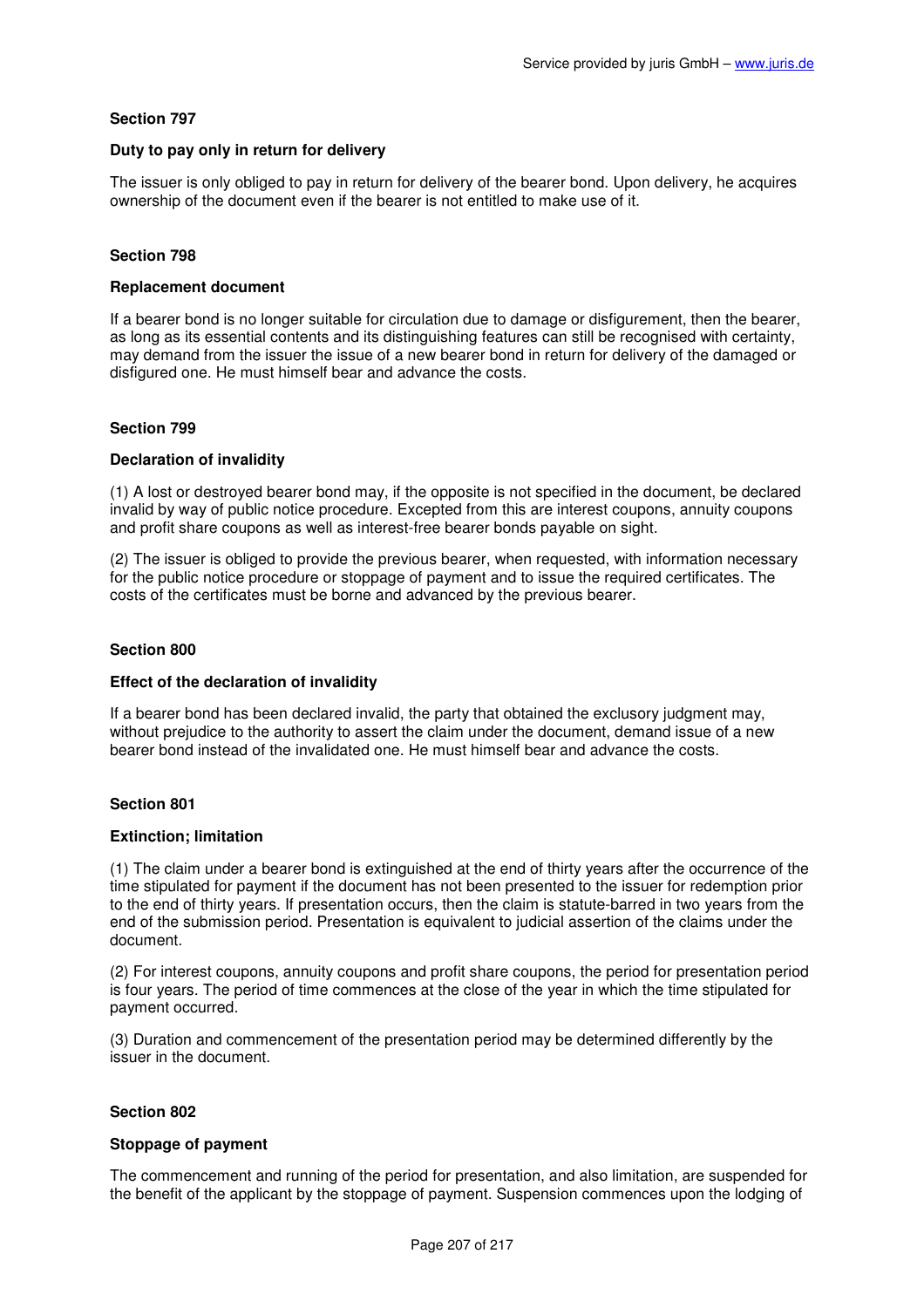the application for stoppage of payment; it ends upon the completion of the public notice procedure and, if the stoppage of payment is ordered before the initiation of the procedure, even if, since the removal of the obstacle to initiation, six months have passed and the application was not made previously. The provisions of sections 206, 210 and 211 apply to this period with the necessary modifications.

## **Section 803**

### **Interest coupons**

(1) If interest coupons are issued for a bearer bond, then the coupons, unless they contain a stipulation to the contrary, remain in effect even if the main claim lapses or if the duty to pay interest is cancelled or modified.

(2) If such interest coupons are not returned when the main bearer bond is redeemed, then the issuer is entitled to retain the amount he is obliged to pay for the coupons under subsection (1).

### **Section 804**

### **Loss of interest coupons or similar coupons**

(1) If an interest coupon, annuity coupon or profit share coupon is lost or destroyed and if the previous bearer notifies the issuer of the loss prior to the end of the submission period, then the previous bearer may demand payment from the issuer after the period of time has ended. The claim is excluded if the lost coupon is presented to the issuer for redemption or if the claim from the coupons is asserted by court action, unless the presentation or assertion by court action occurs after the period of time has passed. The claim is statute-barred after four years.

(2) The claim referred to in subsection (1) can be excluded in the interest coupon, annuity coupon or profit share coupon.

### **Section 805**

### **New interest coupons and annuity coupons**

New interest coupons and annuity coupons for a bearer bond may not be issued to the bearer of the document authorising receipt of the coupons (renewal coupon) if the bearer of the bond has objected to the issuing. In this case, the coupons are to be delivered to the bearer of the bond if he presents the bond.

#### **Section 806**

## **Reregistration under name**

The reregistration of a bearer bond as a bond registered in the name of a specified owner may only be done by the issuer. The issuer is not obliged to effect reregistration.

# **Section 807**

#### **Bearer tickets and stamps**

If tickets, stamps or similar documents in which a creditor is not identified are issued by the issuer in circumstances from which it can be seen that the issuer intends to be obliged to an act of performance for the bearer, then the provisions of sections 793 (1) and 794, 796 and 797 apply with the necessary modifications.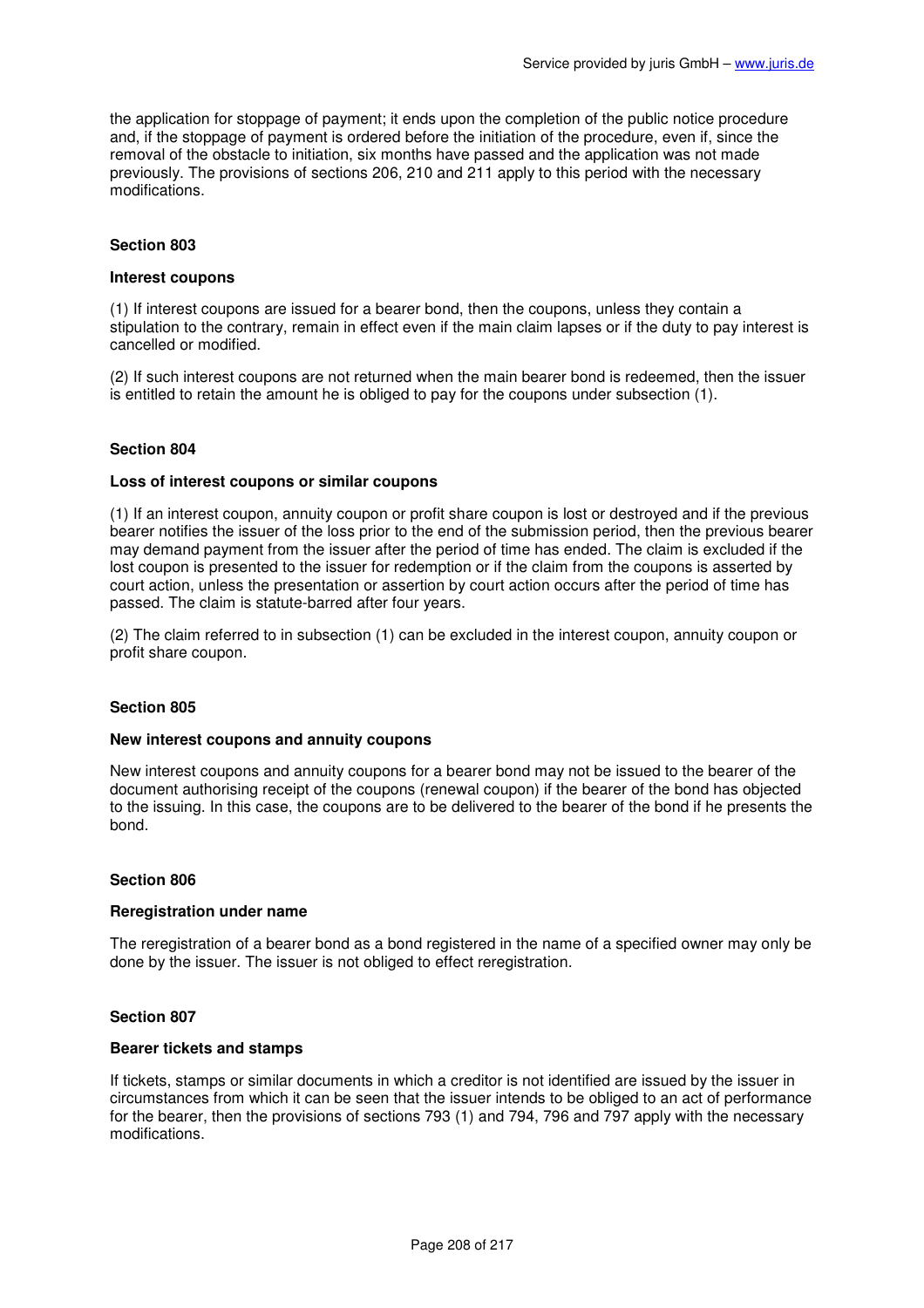## **Registered securities with bearer clause**

(1) If a document in which the creditor is named is issued with the stipulation that the act of performance promised in the document can be made to any bearer, then the debtor is released from obligation by performance to the bearer of the document. The bearer is not entitled to demand performance.

(2) The debtor is obliged to pay only in return for presentation of the document. If the document has been lost or destroyed, then if not otherwise provided, it may be declared invalid by way of public notice procedure. The provisions of section 802 on limitation apply.

**Title 25** 

## **Presentation of things**

## **Section 809**

### **Inspection of a thing**

A person who has a claim in respect of a thing against its possessor or wishes to obtain certainty as to whether he has such a claim may, if inspection of the thing is of interest to him for this reason, demand that the possessor presents the thing to him for inspection or permits inspection.

# **Section 810**

### **Right to inspect documents**

A person who has a legal interest in inspecting a document in the possession of another person may demand from its possessor permission to inspect it if the document was drawn up in his interests or if in the document a legal relationship existing between himself and another is documented or if the document contains negotiations on a legal transaction that were engaged in between him and another person or between one of the two of them and a joint intermediary.

## **Section 811**

## **Place of presentation, risk and costs**

(1) Presentation must, in the cases of sections 809 and 810, be made at the place where the thing to be presented is located. Each party may demand to have it presented at another place if there is a compelling reason for doing so.

(2) Risk and costs must be borne by the person demanding presentation. The possessor may refuse presentation until the other party advances the costs and provides security for the risk.

## **Title 26**

## **Unjust enrichment**

### **Section 812**

### **Claim for restitution**

(1) A person who obtains something as a result of the performance of another person or otherwise at his expense without legal grounds for doing so is under a duty to make restitution to him. This duty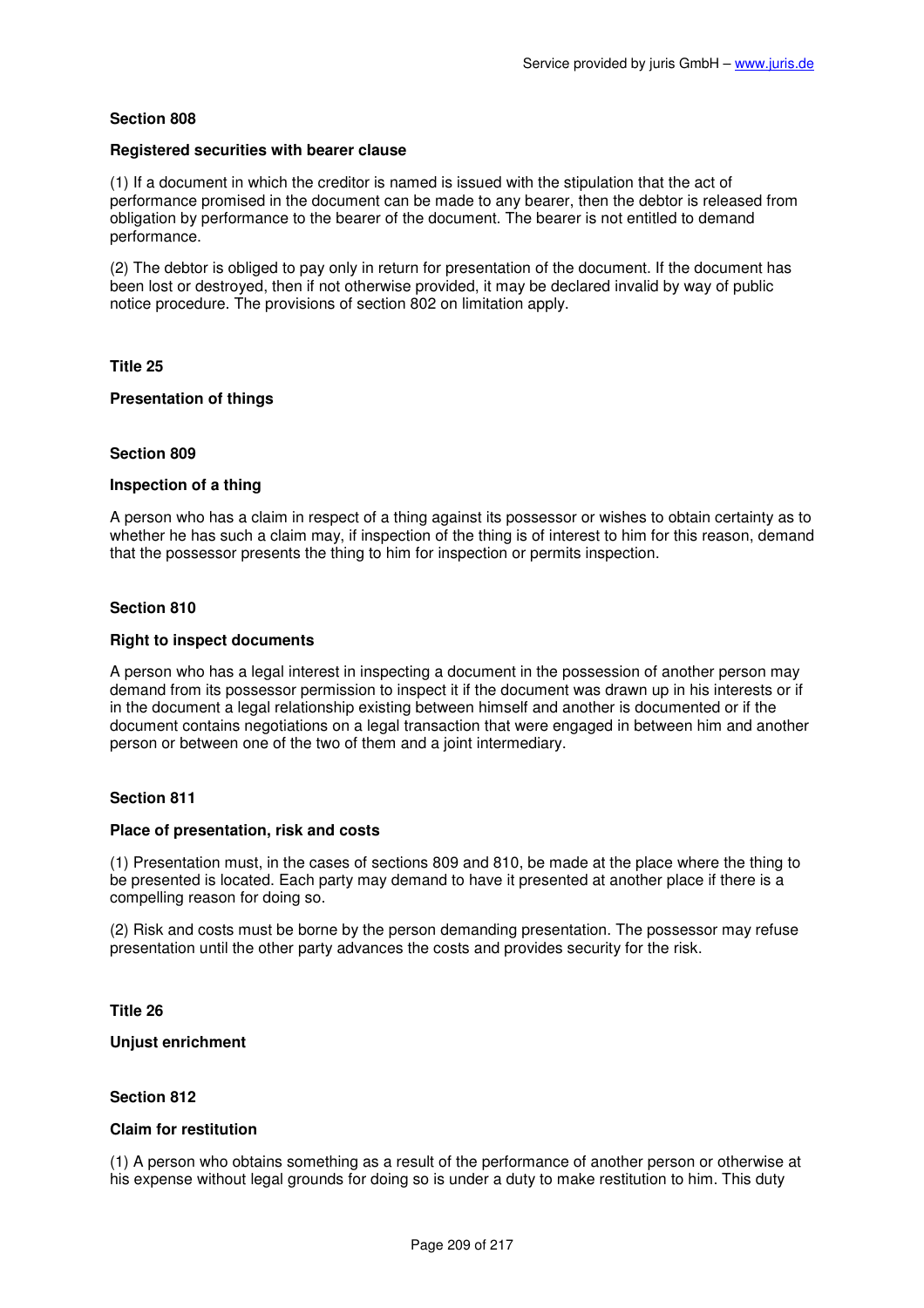also exists if the legal grounds later lapse or if the result intended to be achieved by those efforts in accordance with the contents of the legal transaction does not occur.

(2) Performance also includes the acknowledgement of the existence or non-existence of an obligation.

# **Section 813**

### **Performance notwithstanding defence**

(1) Restitution of performance rendered to perform an obligation may also be demanded if the claim was subject to a defence by means of which assertion of the claim has been permanently excluded. The provisions of section 214 (2) are unaffected.

(2) If an obligation due on a specific date is performed early, then the claim for return is excluded and reimbursement of interim interest may not be demanded.

### **Section 814**

### **Knowledge that debt is not owed**

Restitution of performance rendered for the purpose of performing an obligation may not be demanded if the person who rendered the performance knew that he was not obliged to do so or if the performance complied with a moral duty or consideration of decency.

### **Section 815**

### **Non-occurrence of result**

A claim for return for the non-occurrence of a result intended by an act of performance is excluded if the occurrence of the result was impossible from the outset and the person who rendered the performance prevented the result from occurring in bad faith.

# **Section 816**

#### **Disposition by an unauthorised person**

(1) If an unauthorised person disposes of an object and the decision is effective against the authorised person, then he is obliged to make restitution to the authorised person of what he gains by the disposal. If the disposition is gratuitous, then the same duty applies to a person who as a result of the disposition directly gains a legal advantage.

(2) If performance is rendered to an unauthorised person that is effective in relation to the authorised person, then the unauthorised person is under a duty to make restitution of the performance.

## **Section 817**

### **Breach of law or public policy**

If the purpose of performance was determined in such a way that that the receiver, in accepting it, was violating a statutory prohibition or public policy, then the receiver is obliged to make restitution. A claim for return is excluded if the person who rendered performance was likewise guilty of such a breach, unless the performance consisted in entering into an obligation; restitution may not be demanded of any performance rendered in fulfilment of such an obligation.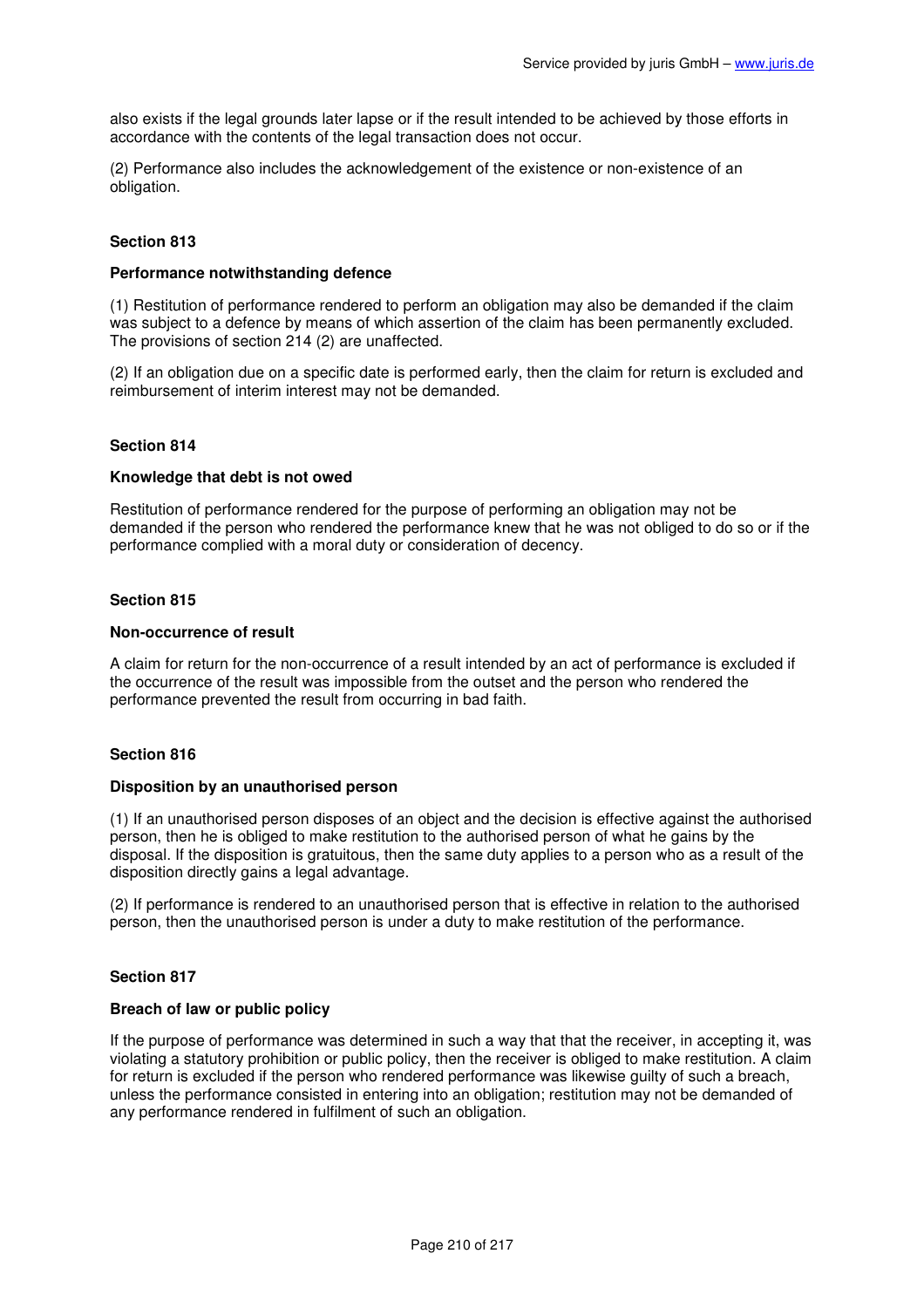## **Scope of the claim to enrichment**

(1) The duty to make restitution extends to emoluments taken as well as to whatever the receiver acquires by reason of a right acquired or in compensation for destruction, damage or deprivation of the object obtained.

(2) If restitution is not possible due to the quality of the benefit obtained, or if the receiver is for another reason unable to make restitution, then he must compensate for its value.

(3) The liability to undertake restitution or to reimburse the value is excluded to the extent that the receiver is no longer enriched.

(4) From the time when the action is pending onwards, the receiver is liable under the general provisions of law.

## **Section 819**

## **Increased liability in case of knowledge and breaches of law or public policy**

(1) If the receiver, at the time of receipt, knows of the defect in the legal basis or if he learns of it later, then he is obliged to make restitution from the moment of receipt or of obtaining knowledge of the defect to make restitution as if the claim for restitution had been pending from this time on.

(2) If the receiver, in accepting the performance, violates a statutory prohibition or public policy, then he is likewise under the same obligation from receipt of payment onwards.

## **Section 820**

### **Increased liability where the result is uncertain**

(1) If the performance was intended to produce a result whose occurrence, according to the contents of the legal transaction, was regarded as uncertain, then, if the result does not occur, the receiver is under a duty of restitution in the same way as if the claim for restitution had been pending at the time of receipt. The same applies if the performance has been rendered for a legal reason which according to the contents of the legal transaction was regarded as likely to lapse and the legal reason ceases to exist.

(2) The receiver must only pay interest from the time when he learns that the result has not occurred or that the legal reason has ceased to exist; he is not obliged to make restitution of emoluments to the extent that he is no longer enriched at this time.

## **Section 821**

#### **Enrichment defence**

A person who enters into an obligation without legal grounds to do so may also refuse fulfilment if the claim to release from the obligation is statute-barred.

## **Section 822**

## **Restitution duty of third parties**

If the receiver bestows the gains on a third person at no charge, then that third person is obliged to make restitution as if he had received the disposition from the creditor without legal grounds, to the extent that as a result of the bestowal the duty of the receiver to make restitution of the enrichment is excluded.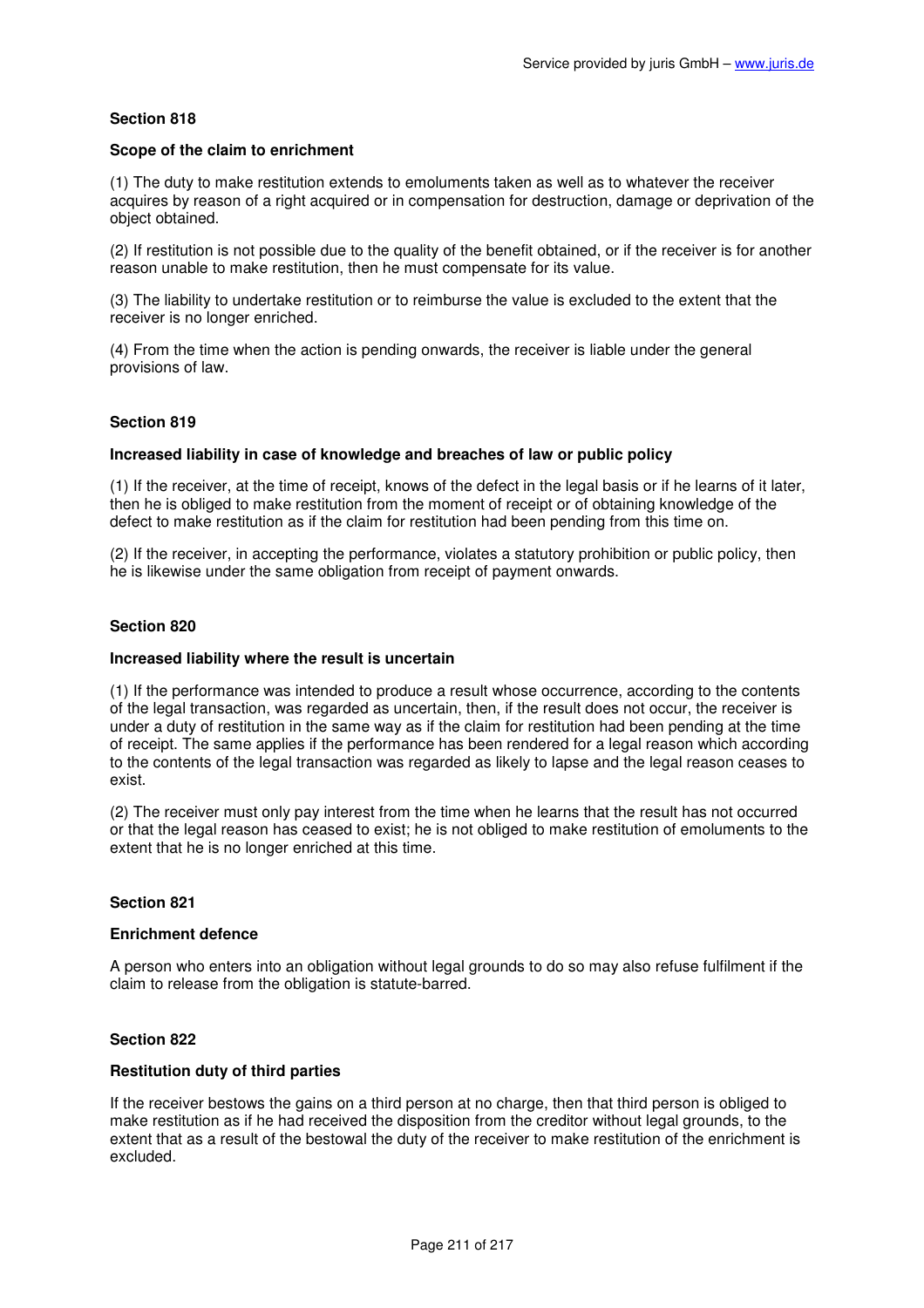# **Title 27**

**Torts** 

# **Section 823**

## **Liability in damages**

(1) A person who, intentionally or negligently, unlawfully injures the life, body, health, freedom, property or another right of another person is liable to make compensation to the other party for the damage arising from this.

(2) The same duty is held by a person who commits a breach of a statute that is intended to protect another person. If, according to the contents of the statute, it may also be breached without fault, then liability to compensation only exists in the case of fault.

# **Section 824**

## **Endangering credit**

(1) A person who untruthfully states or disseminates a fact that is qualified to endanger the credit of another person or to cause other disadvantages to his livelihood or advancement must compensate the other for the damage caused by this even if, although he does not know that the fact is untrue, he should have known.

(2) A person who makes a communication and is unaware that it is untrue is not obliged to pay damages if he or the receiver of the communication has a justified interest in the communication.

## **Section 825**

## **Inducing others to sexual acts**

A person who induces another person to undertake or acquiesce in sexual acts by cunning, duress or abuse of a dependency relationship is liable to him for the resulting damage incurred.

## **Section 826**

## **Intentional damage contrary to public policy**

A person who, in a manner contrary to public policy, intentionally inflicts damage on another person is liable to the other person to make compensation for the damage.

## **Section 827**

## **Exclusion and reduction of responsibility**

A person who, in a state of unconsciousness or in a state of pathological mental disturbance precluding free exercise of will, inflicts damage on another person is not responsible for such damage. If he has temporarily induced such a state in himself with alcoholic beverages or similar means, he is then responsible for damage that he unlawfully causes in this state as if he were responsible because of negligence; responsibility does not ensue if he came into this state without fault.

## **Section 828**

## **Minors**

(1) A person who has not reached the age of seven is not responsible for damage caused to another person.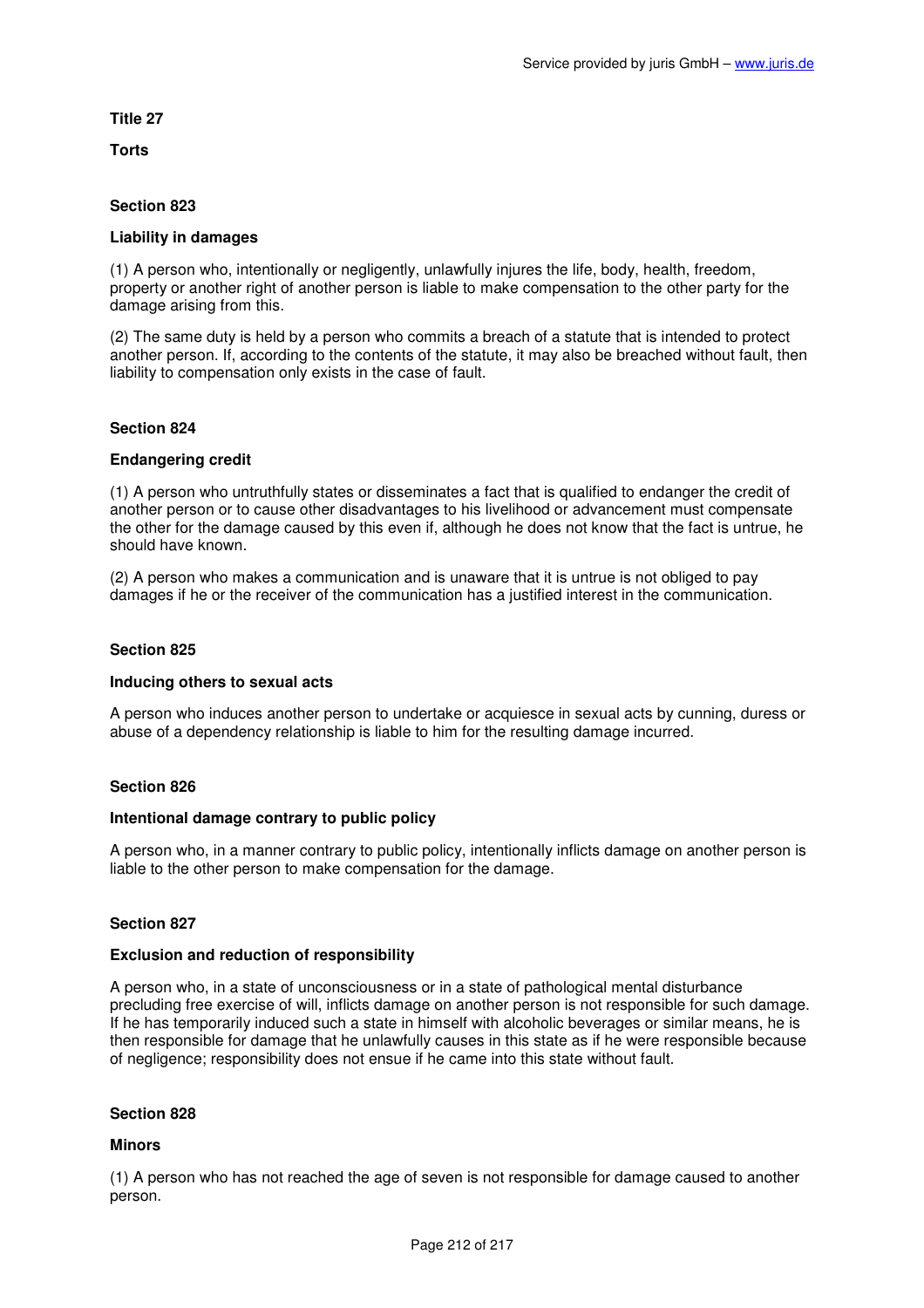(2) A person who has reached the age of seven but not the age of ten is not responsible for damage that he inflicts on another party in an accident involving a motor vehicle, a railway or a suspension railway. This does not apply if he intentionally caused the injury.

(3) A person who has not yet reached the age of eighteen is, to the extent that his responsibility is not excluded under subsection (1) or (2), not responsible for damage he inflicts on another person if, when committing the damaging act, he does not have the insight required to recognise his responsibility.

# **Section 829**

## **Liability in damages for reasons of equity**

A person who, for reasons cited in sections 827 and 828, is not responsible for damage he caused in the instances specified in sections 823 to 826 must nonetheless make compensation for the damage, unless damage compensation can be obtained from a third party with a duty of supervision, to the extent that in the circumstances, including without limitation the circumstances of the parties involved, equity requires indemnification and he is not deprived of the resources needed for reasonable maintenance and to discharge his statutory maintenance duties.

## **Section 830**

## **Joint tortfeasors and persons involved**

(1) If more than one person has caused damage by a jointly committed tort, then each of them is responsible for the damage. The same applies if it cannot be established which of several persons involved caused the damage by his act.

(2) Instigators and accessories are equivalent to joint tortfeasors.

# **Section 831**

## **Liability for vicarious agents**

(1) A person who uses another person to perform a task is liable to make compensation for the damage that the other unlawfully inflicts on a third party when carrying out the task. Liability in damages does not apply if the principal exercises reasonable care when selecting the person deployed and, to the extent that he is to procure devices or equipment or to manage the business activity, in the procurement or management, or if the damage would have occurred even if this care had been exercised.

(2) The same responsibility is borne by a person who assumes the performance of one of the transactions specified in subsection (1) sentence 2 for the principal by contract.

## **Section 832**

## **Liability of a person with a duty of supervision**

(1) A person who is obliged by operation of law to supervise a person who requires supervision because he is a minor or because of his mental or physical condition is liable to make compensation for the damage that this person unlawfully causes to a third party. Liability in damages does not apply if he fulfils the requirements of his duty to supervise or if the damage would likewise have been caused in the case of proper conduct of supervision.

(2) The same responsibility applies to any person who assumes the task of supervision by contract.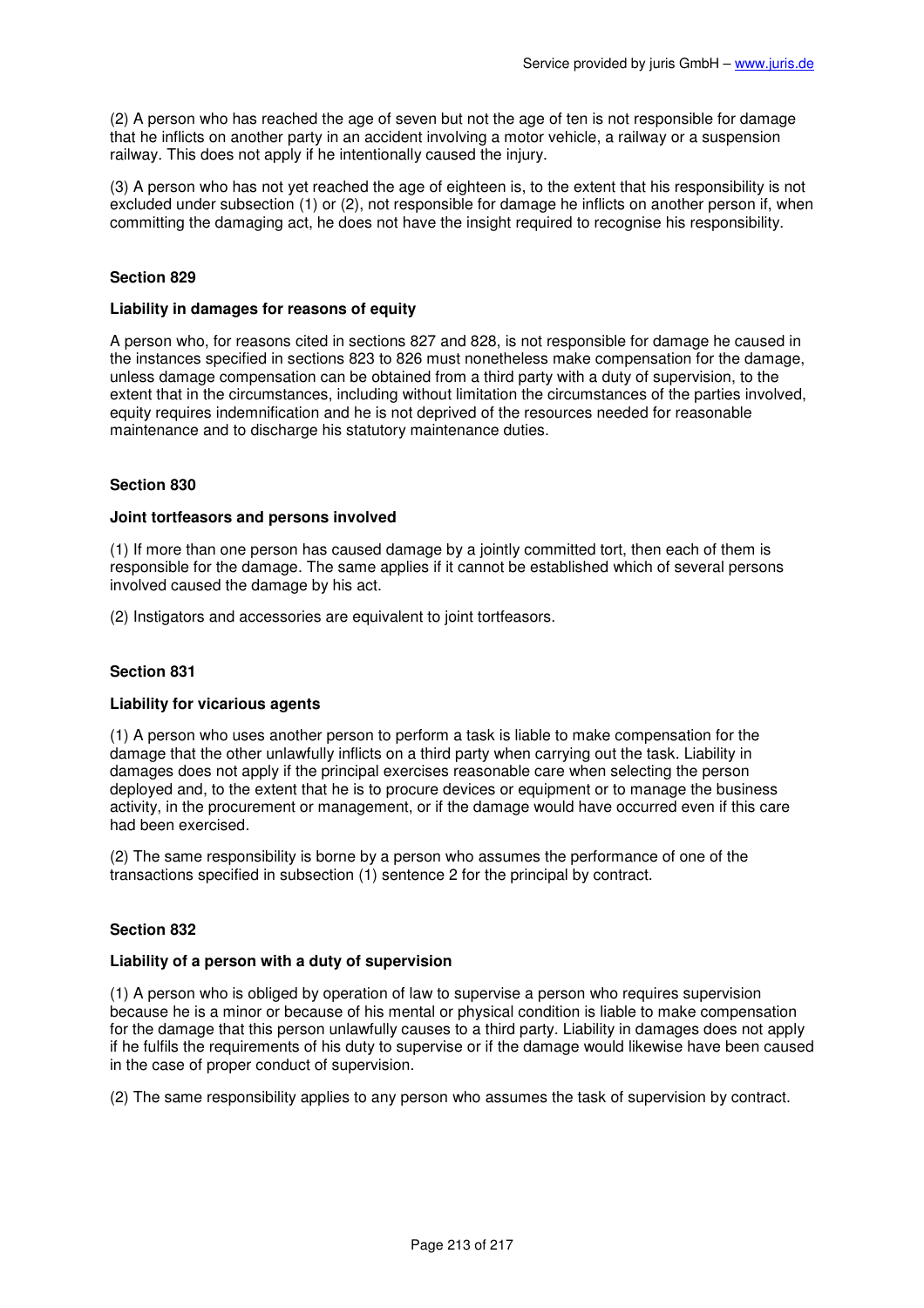# **Liability of animal keeper**

If a human being is killed by an animal or if the body or the health of a human being is injured by an animal or a thing is damaged by an animal, then the person who keeps the animal is liable to compensate the injured person for the damage arising from this. Liability in damages does not apply if the damage is caused by a domestic animal intended to serve the occupation, economic activity or subsistence of the keeper of the animal and either the keeper of the animal in supervising the animal has exercised reasonable care or the damage would also have occurred even if this care had been exercised.

# **Section 834**

## **Liability of animal minder**

A person who by contract assumes the supervision of an animal for the keeper of the animal is responsible for the damage inflicted by the animal on a third party in the manner specified in section 833. The responsibility does not apply if he exercises reasonable care in supervision or if the damage would also have occurred even if such care had been exercised.

## **Section 835**

(repealed)

# **Section 836**

# **Liability of the owner of a plot of land**

(1) If a human being is killed or if the body or the health of a human being is injured or a thing is damaged by the collapse of a building or any other structure attached to a plot of land or by parts of the building or structure breaking off, then the possessor of the plot of land is liable to make compensation to the injured person for damage resulting from this, to the extent that the collapse or severing is a consequence of defective construction or inadequate upkeep. Liability in damages does not apply if the possessor has observed reasonable care for the purpose of avoiding danger.

(2) A previous possessor of the plot of land is responsible for the damage if the collapse or breaking off occurs within one year after he vacated possession, unless during his period of possession he exercised reasonable care or a later possessor would have been able to avoid the danger by observing this care.

(3) The possessor within the meaning of these provisions is the owner-occupier.

## **Section 837**

# **Liability of building possessor**

If anyone, in exercise of a right, possesses a building or another structure on the plot of land of another person, then the responsibility specified in section 836 applies to him instead of the possessor of the plot of land.

## **Section 838**

## **Liability of the person with a duty of maintenance of a building**

A person who assumes the maintenance of a building or of a structure attached to a plot of land for the possessor or has to maintain the building or the other structure by virtue of a right of use to which he is entitled is responsible in the same way as the possessor for the damage caused by the collapse or the breaking off of parts of the building.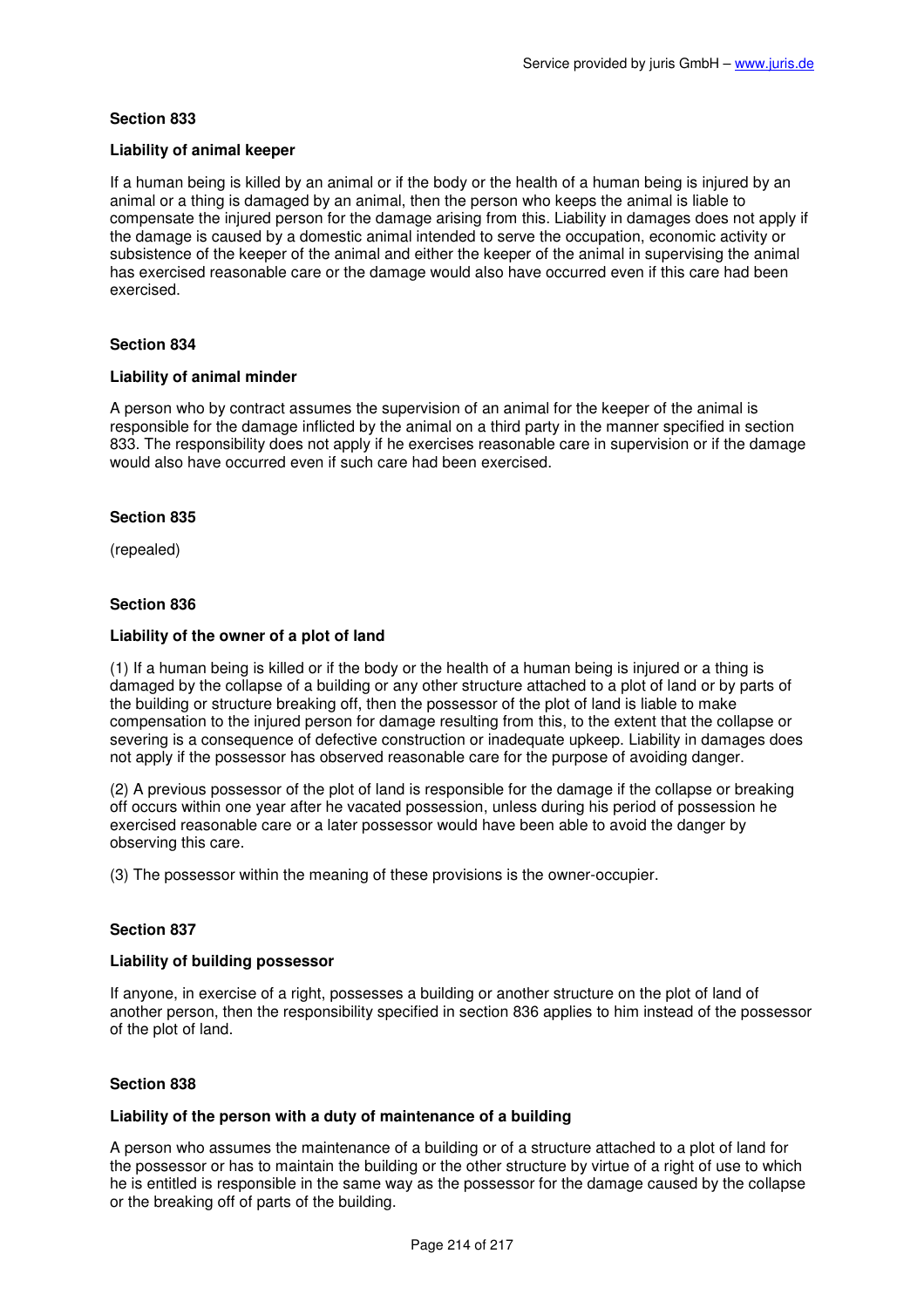## **Liability in case of breach of official duty**

(1) If an official intentionally or negligently breaches the official duty incumbent upon him in relation to a third party, then he must compensate the third party for damage arising from this. If the official is only responsible because of negligence, then he may only be held liable if the injured person is not able to obtain compensation in another way.

(2) If an official breaches his official duties in a judgment in a legal matter, then he is only responsible for any damage arising from this if the breach of duty consists in a criminal offence. This provision is not applicable to refusal or delay that is in breach of duty in exercising a public function.

(3) Liability for damage does not arise if the injured person has intentionally or negligently failed to avert the damage by having recourse to appeal.

## **Section 839a**

## **Liability of court-appointed expert**

(1) If an expert appointed by the court intentionally or by gross negligence submits a false expert opinion, then he is liable to make compensation for the damage incurred by a party to the proceedings as a result of a court decision based on this expert opinion.

(2) Section 839 (3) applies with the necessary modifications.

## **Section 840**

### **Liability of more than one person**

(1) If more than one person is responsible for damage arising from a tort, then they are jointly and severally liable.

(2) If besides the person who is obliged to make compensation for damage caused by another person under sections 831 and 832 the other person is also responsible for the damage, then in their internal relationship the other is obliged alone, and in the case specified in section 829 the person with a duty of supervision is obliged alone.

(3) If besides the person who is obliged to make compensation for damage under sections 833 to 838 a third party is responsible, then the third party is solely obliged in their internal relationship.

## **Section 841**

### **Compensation for liability of a public official**

If an official who by virtue of his official duty must appoint another person for management for a third party or must supervise such management or participate in it by ratifying legal transactions is responsible together with the other person, as a result of violating these duties, for the damage caused by the other, then the other person is solely liable in their internal relationship.

## **Section 842**

### **Extent of liability in damages when a person is injured**

Liability to compensate for damage resulting from a tort directed against the person extends to the disadvantages the tort produces for the livelihood or advancement of the injured person.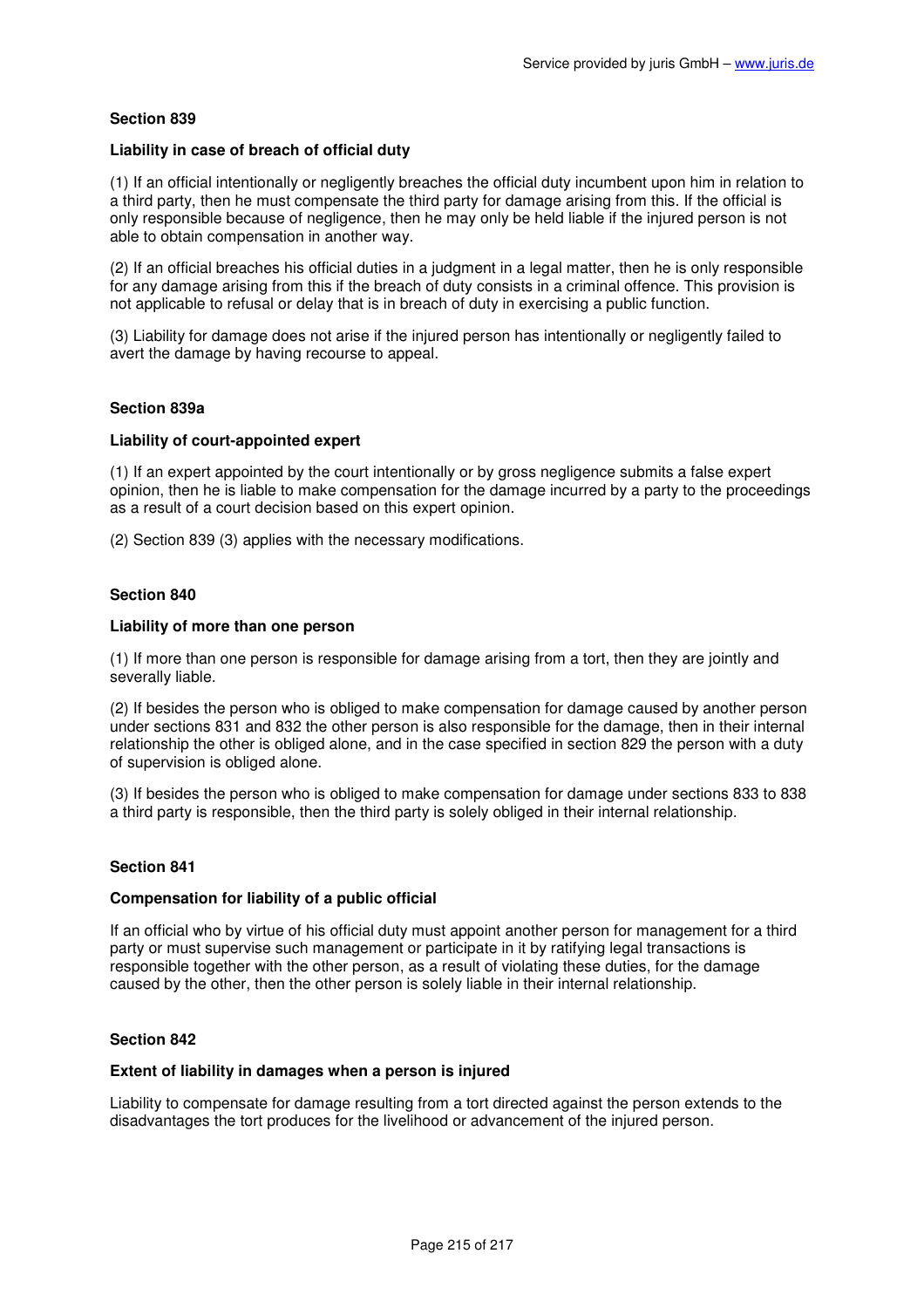## **Annuity in money or lump sum settlement**

(1) If the earning capacity of the injured person is eliminated or reduced as the result of an injury to body or health or if his needs are increased, then the injured person is to be given damages by payment of an annuity.

(2) The provisions of section 760 apply to the annuity. Whether the person liable in damages must provide security and in what kind and in what amount is determined by the circumstances.

(3) In lieu of the annuity, the injured person may demand a lump sum settlement if there is a compelling reason for doing so.

(4) The claim is not excluded by the fact that another person must provide the injured person with maintenance.

## **Section 844**

### **Third-party compensation claims in the case of death**

(1) In cases where death is caused, the person liable in damages must reimburse the costs of a funeral to the person under a duty to bear these costs.

(2) If the person killed, at the time of the injury, stood in a relationship to a third party on the basis of which he was obliged or might become obliged by operation of law to provide maintenance for that person and if the third party has as a result of the death been deprived of his right to maintenance, then the person liable in damages must give the third party damages by payment of an annuity to the extent that the person killed would have been obliged to provide maintenance for the presumed duration of his life; the provisions of section 843 (2) to (4) apply with the necessary modifications. Liability in damages also arises where the third party at the time of injury had been conceived but not yet born.

## **Section 845**

#### **Compensation claims for lost services**

In the case of death or injury to body or health, or in the case of deprivation of liberty, the person liable in damages must give a third party compensation for loss of services by payment of an annuity if the injured person by operation of law was under a duty to the third party to render services in the household or business of the latter. The provisions of section 843 (2) to (4) apply with the necessary modifications.

#### **Section 846**

#### **Contributory negligence of the injured person**

In the cases of sections 844 and 845, if fault on the part of the injured person contributed to the genesis of the damage suffered by the third party, then the provisions of section 254 are applicable to the claim of the third party.

## **Section 847**

(repealed)